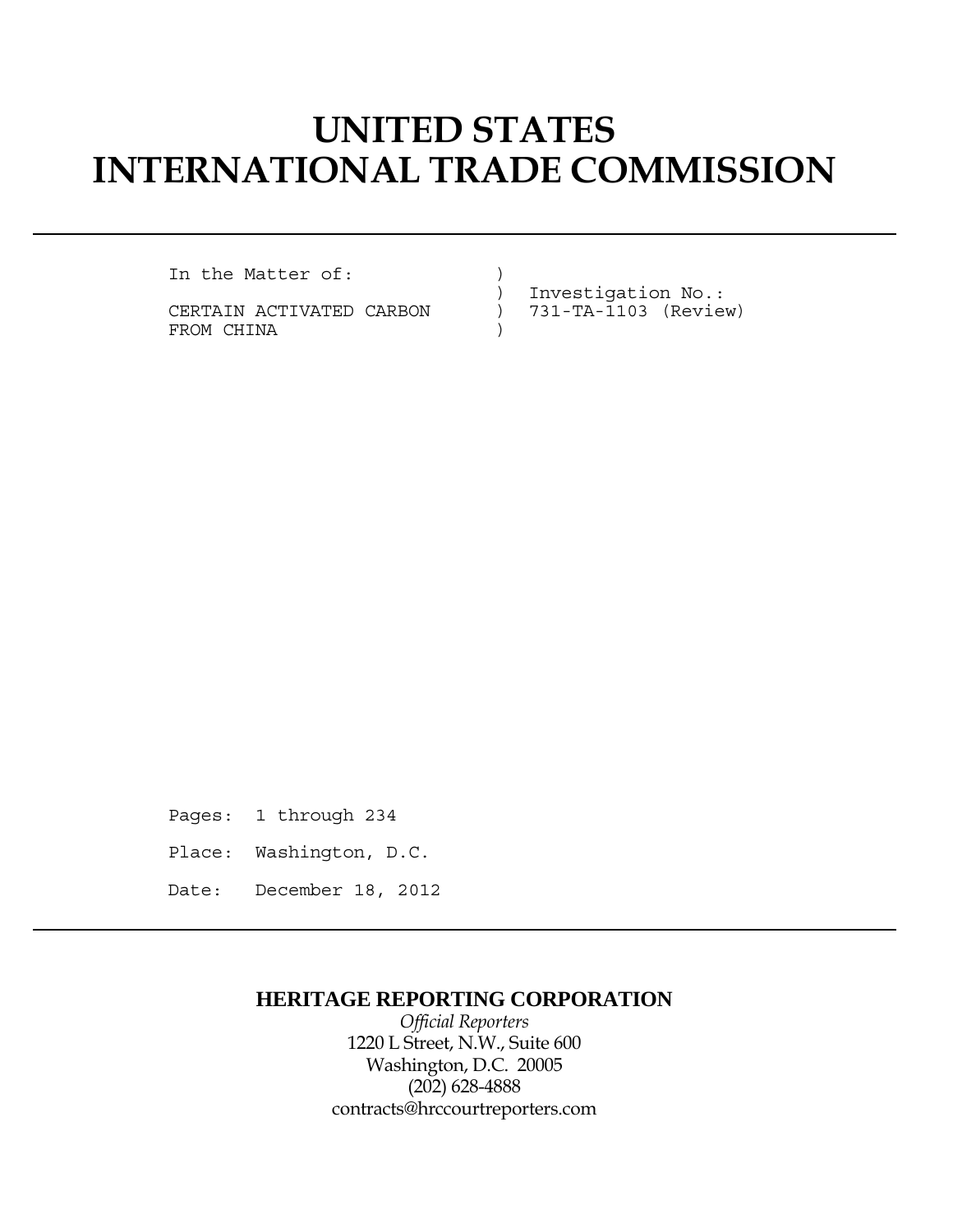#### THE UNITED STATES INTERNATIONAL TRADE COMMISSION

| In the Matter of:                      |  |                                              |  |
|----------------------------------------|--|----------------------------------------------|--|
| CERTAIN ACTIVATED CARBON<br>FROM CHINA |  | Investigation No.:<br>) 731-TA-1103 (Review) |  |

 Wednesday, December 18, 2012

 Main Hearing Room U.S. International Trade Commission 500 E Street, S.W. Washington, D.C.

 The hearing commenced, pursuant to notice, at 9:30 a.m., before the Commissioners of the United States International Trade Commission, the Honorable IRVING A. WILLIAMSON, Chairman, presiding.

APPEARANCES:

On behalf of the International Trade Commission:

Commissioners:

 IRVING A. WILLIAMSON, CHAIRMAN DANIEL R. PEARSON, COMMISSIONER SHARA L. ARANOFF, COMMISSIONER DEAN A. PINKERT, COMMISSIONER DAVID S. JOHANSON, COMMISSIONER MEREDITH M. BROADBENT, COMMISSIONER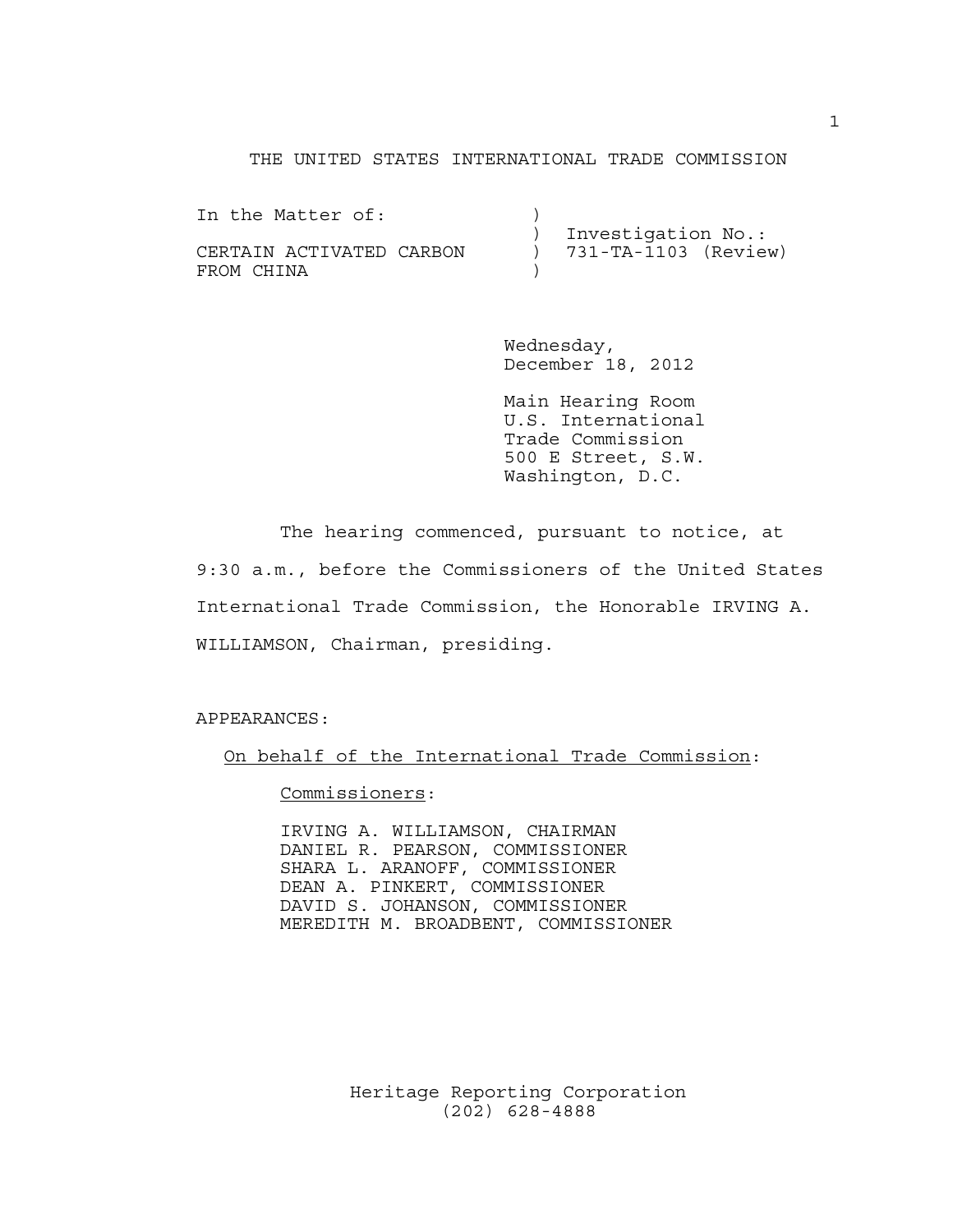APPEARANCES: (Cont'd.)

Staff:

 LISA BARTON, ACTING SECRETARY TO THE COMMISSION SHARON BELLAMY, HEARINGS AND MEETINGS ASSISTANT MIKAYLA KELLEY, INTERN CYNTHIA TRAINOR, INVESTIGATOR PHILIP STONE, INTERNATIONAL TRADE ANALYST CLARK WORKMAN, ECONOMIST MARY KLIR, ACCOUNTANT/AUDITOR PATRICK GALLAGHER, ATTORNEY DOUGLAS CORKRAN, SUPERVISORY INVESTIGATOR

In Support of the Continuation of the Antidumping Duty Order:

On behalf of Calgon Carbon Corporation, Norit Americas Inc. and ADA Carbon Solutions:

> RONALD THOMPSON, Chief Executive Officer, Norit Americas Inc. BRIAN LEEN, President and Chief Executive Officer, ADA Carbon Solutions, LLC ROBERT O'BRIEN, Executive Vice President and Chief Operating Officer, Calgon Carbon Corporation PETER HANSEN, General Counsel, ADA Carbon Solutions LLC WILLIAM ALDRIDGE, Business Analyst, Calgon Carbon Corporation BRAD HUDGENS, Economist, Georgetown Economics

Services

 DAVID A. HARTQUIST, Esquire R. ALAN LUBERDA, Esquire JOHN M. HERRMANN, Esquire BENJAMIN BLASE CARYL, Esquire Kelley Drye & Warren LLP Washington, D.C.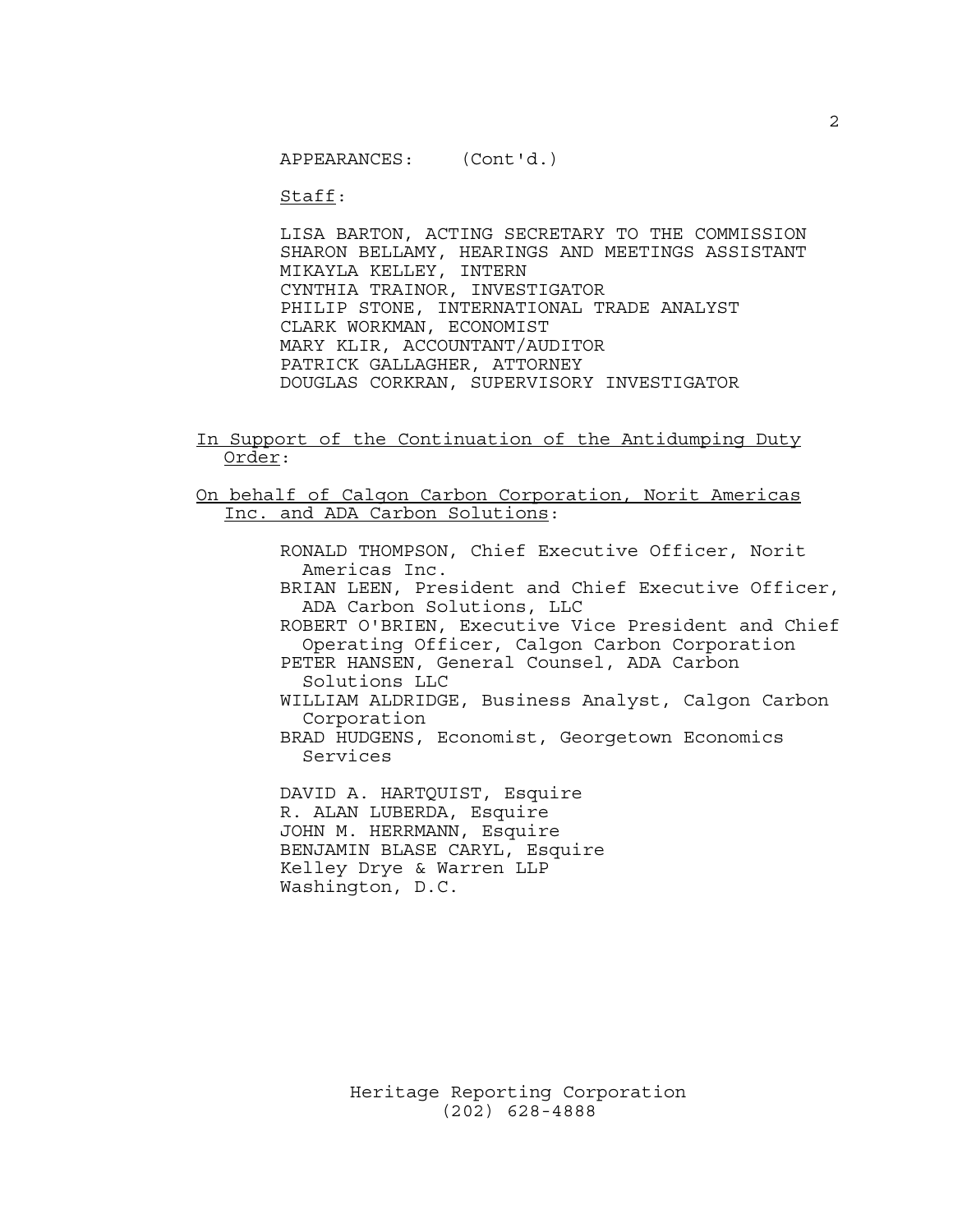#### APPEARANCES: (Cont'd.)

#### In Opposition to the Continuation of the Antidumping Duty Order:

On behalf of Carbon Activated Corporation and Car Go Worldwide, Inc. (collectively CAC):

> LIONEL PERERA, President, CAC HASHI SAMARAYANAKE, Purchasing Manager, CAC CHRIS ALLEN, Manager New York Branch, CAC

 NANCY A. NOONAN, Esquire Arent Fox LLP Washington, D.C.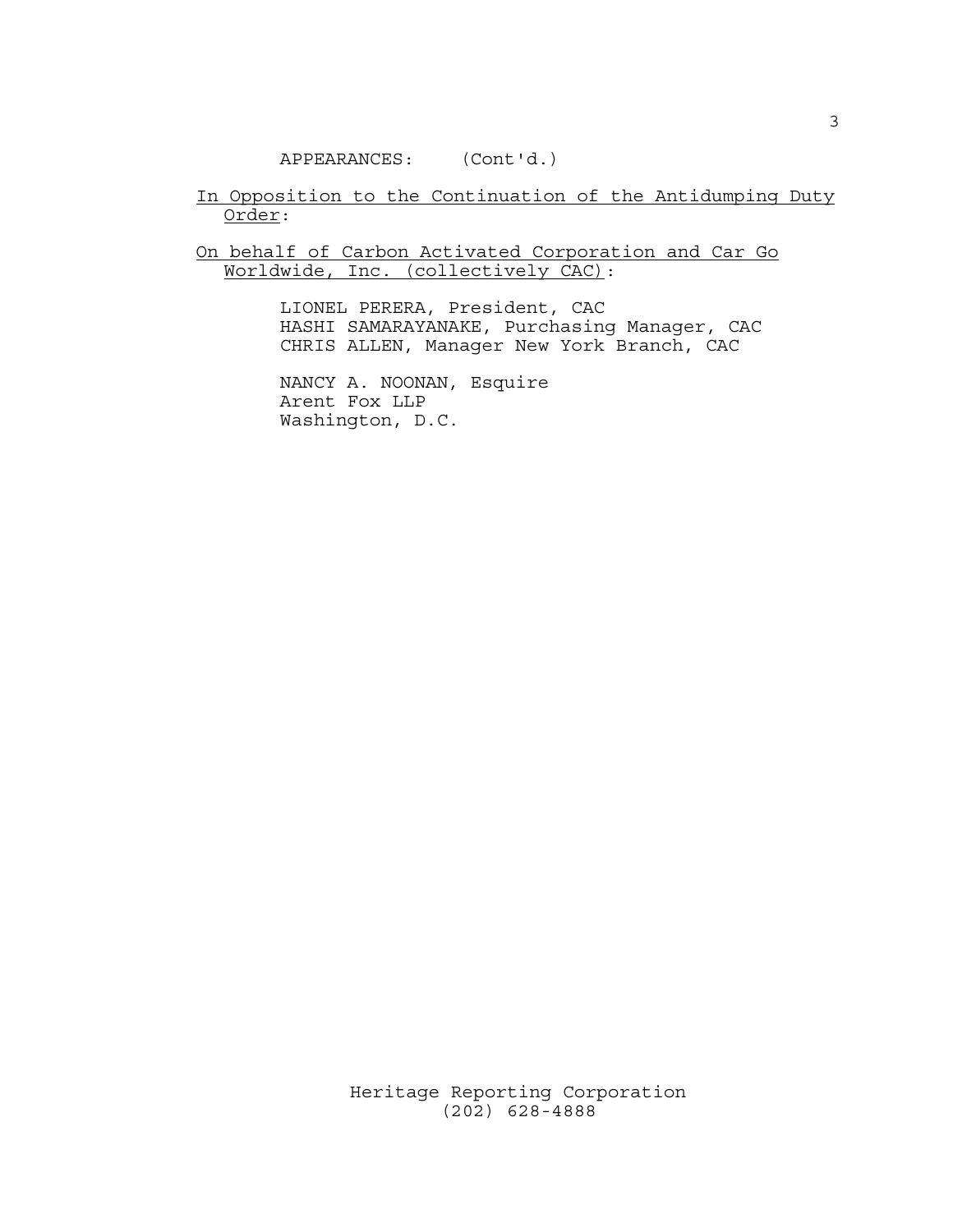## I N D E X

en de la provincia de la provincia de la provincia de la provincia de la provincia de la provincia de la provi

4

| OPENING STATEMENT OF DAVID A. HARTQUIST, ESQUIRE, 6<br>KELLEY DRYE & WARREN LLP                                    |                 |
|--------------------------------------------------------------------------------------------------------------------|-----------------|
| OPENING STATEMENT OF NANCY A. NOONAN, ESQUIRE,<br>ARENT FOX LLP                                                    | 10              |
| TESTIMONY OF DAVID A. HARTQUIST, ESQUIRE,<br>KELLEY DRYE & WARREN LLP                                              | 12 <sup>°</sup> |
| TESTIMONY OF ROBERT O'BRIEN, EXECUTIVE VICE<br>PRESIDENT AND CHIEF OPERATING OFFICER, CALGON<br>CARBON CORPORATION | 12 <sup>°</sup> |
| TESTIMONY OF RONALD THOMPSON, CHIEF EXECUTIVE<br>OFFICER, NORIT AMERICAS INC.                                      | 19              |
| TESTIMONY OF BRIAN LEEN, PRESIDENT AND CHIEF<br>EXECUTIVE OFFICER, ADA CARBON SOLUTIONS, LLC                       | 25              |
| TESTIMONY OF R. ALAN LUBERDA, ESQUIRE,<br>KELLEY DRYE & WARREN LLP                                                 | 29              |
| TESTIMONY OF BRAD HUDGENS, ECONOMIST, GEORGETOWN<br>ECONOMICS SERVICES                                             | 47              |
| TESTIMONY OF JOHN M. HERRMANN, ESQUIRE,<br>KELLEY DRYE & WARREN LLP                                                | 64              |
| TESTIMONY OF LIONEL PERERA, PRESIDENT, CAC                                                                         | 133             |
| TESTIMONY OF CHRIS ALLEN, MANAGER NEW YORK BRANCH,<br><b>CAC</b>                                                   | 148             |
| CLOSING STATEMENT OF DAVID A. HARTQUIST, ESQUIRE, 226<br>KELLEY DRYE & WARREN LLP                                  |                 |
| CLOSING STATEMENT OF NANCY A. NOONAN, ESQUIRE,<br>ARENT FOX LLP                                                    | 231             |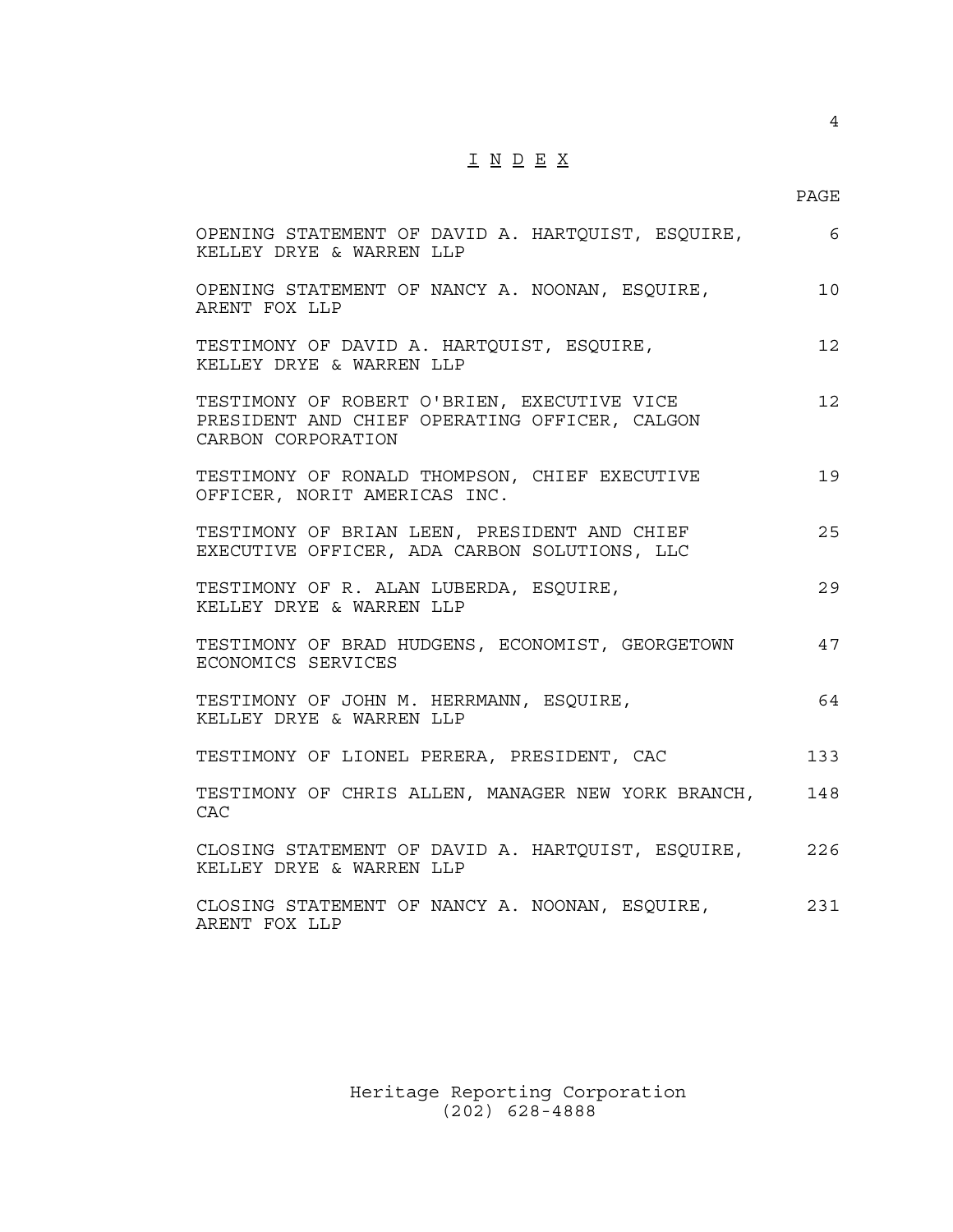1 P R O C E E D I N G S 2 (9:30 a.m.) 3 CHAIRMAN WILLIAMSON: Good morning. On 4 behalf of the U.S. International Trade Commission I 5 welcome you to this hearing on Investigation No. 6 731-TA-1103 (Review) involving Certain Activated 7 Carbon From China. 8 The purpose of this five-year review 9 investigation is to determine whether revocation of 10 the antidumping order on certain activated carbon from 11 China will be likely to lead to continuation or 12 recurrence of material injury within a reasonable 13 period of time. 14 Schedules setting forth the presentation of 15 this hearing, notices of investigation and transcript 16 order forms are available at the public distribution 17 table. All prepared testimony should be given to the 18 Secretary. Please do not place testimony directly on 19 the public distribution table. 20 All witnesses must be sworn in by the 21 Secretary before presenting testimony. I understand 22 that the parties are aware of the time allocations. 23 Any questions regarding the time allocations should be 24 directed to the Secretary. 25 Speakers are reminded not to refer to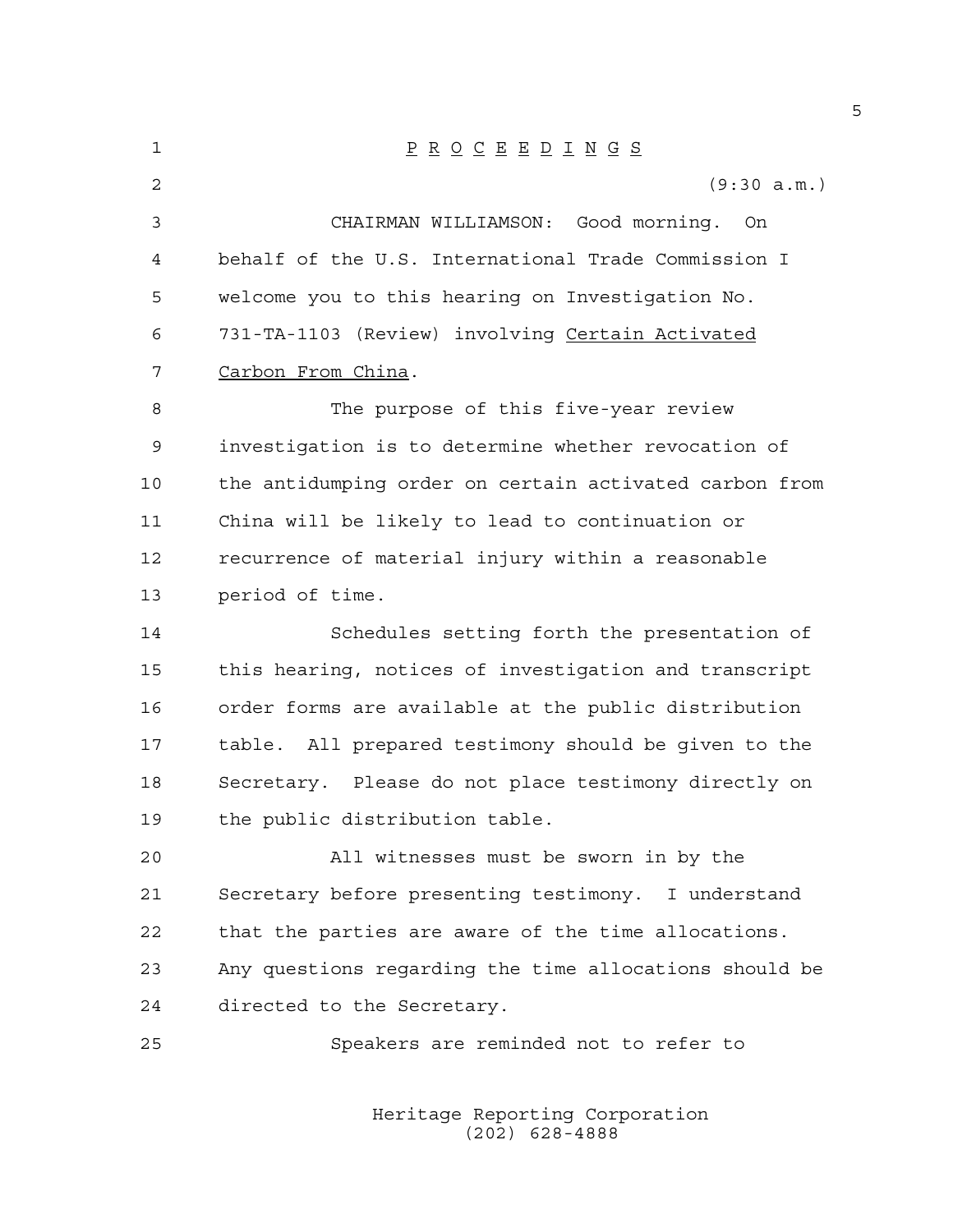1 business proprietary information in their remarks or 2 answers to questions. Please speak clearly into the 3 microphone and state your name for the record for the 4 benefit of the court reporter. If you will be 5 submitting documents that contain information you wish 6 classified as business confidential, your requests 7 should comply with Commission Rule 201.6. 8 Madam Secretary, are there any preliminary 9 matters? 10 MS. BARTON: No, Mr. Chairman. 11 CHAIRMAN WILLIAMSON: Very well. Let us 12 proceed with opening statements. 13 MS. BARTON: Opening remarks by Petitioner 14 in support of continuation of order, David A. 15 Hartquist, Kelley Drye & Warren, LLP. 16 CHAIRMAN WILLIAMSON: Welcome, Mr. 17 Hartquist. 18 MR. HARTQUIST: Good morning, Mr. Chairman, 19 members of the Commission and staff. I understand 20 this is your last hearing of 2012 so we wish you all 21 the best for the holidays after we're through today. 22 I am David A. Hartquist, a partner in the 23 law firm of Kelley Drye & Warren and counsel to the 24 domestic activated carbon industry. We appreciate the 25 opportunity to appear before you today in this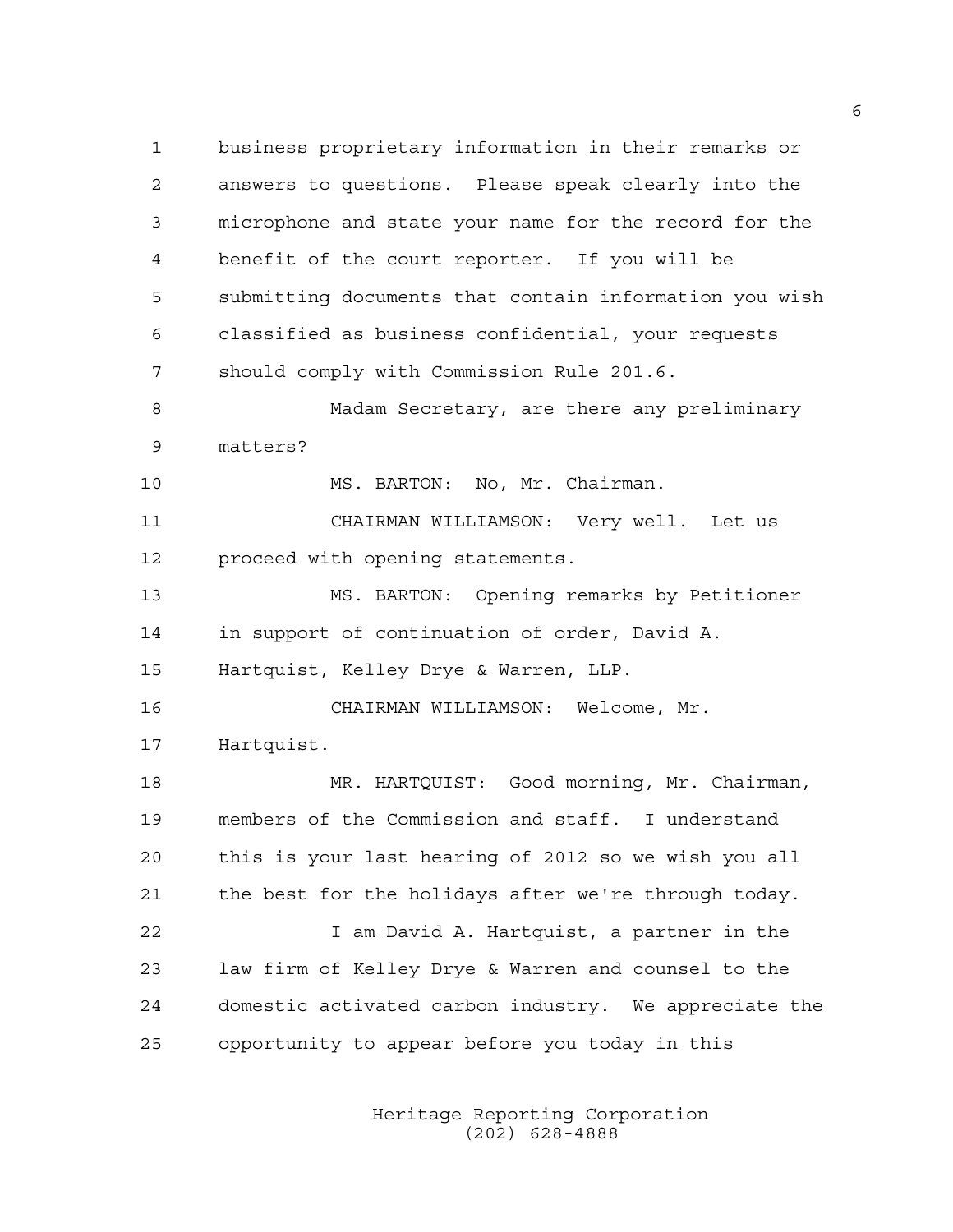1 important hearing to urge that you continue the 2 antidumping order on activated carbon from China.

3 I want to look first at what the situation 4 was before the order went into effect. When this case 5 was originally filed in March of 2006, the domestic 6 industry was in dire straights. It was being hammered 7 by substantial increases in the volume of low-priced 8 imports of activated carbon from China. Those subject 9 imports persistently undersold the domestic like 10 product at double digit margins as high as 58 percent.

11 The Commission found that the subject 12 imports prevented the domestic industry from raising 13 prices during a period of rising cost, despite the 14 fact that demand for activated carbon was increasing 15 in the United States. The resulting price suppression 16 caused the domestic industry's financial indicators to 17 decline to dismal levels. At least one producer even 18 considered shutting down its production operations in 19 favor of importing all of its customers' needs from 20 China.

21 Now, what happened after the order went into 22 effect? The April 2007 antidumping order had an 23 immediate and dramatic effect in helping to restore 24 fair pricing in the U.S. market. Prices of average 25 unit values for Chinese activated carbon quickly shot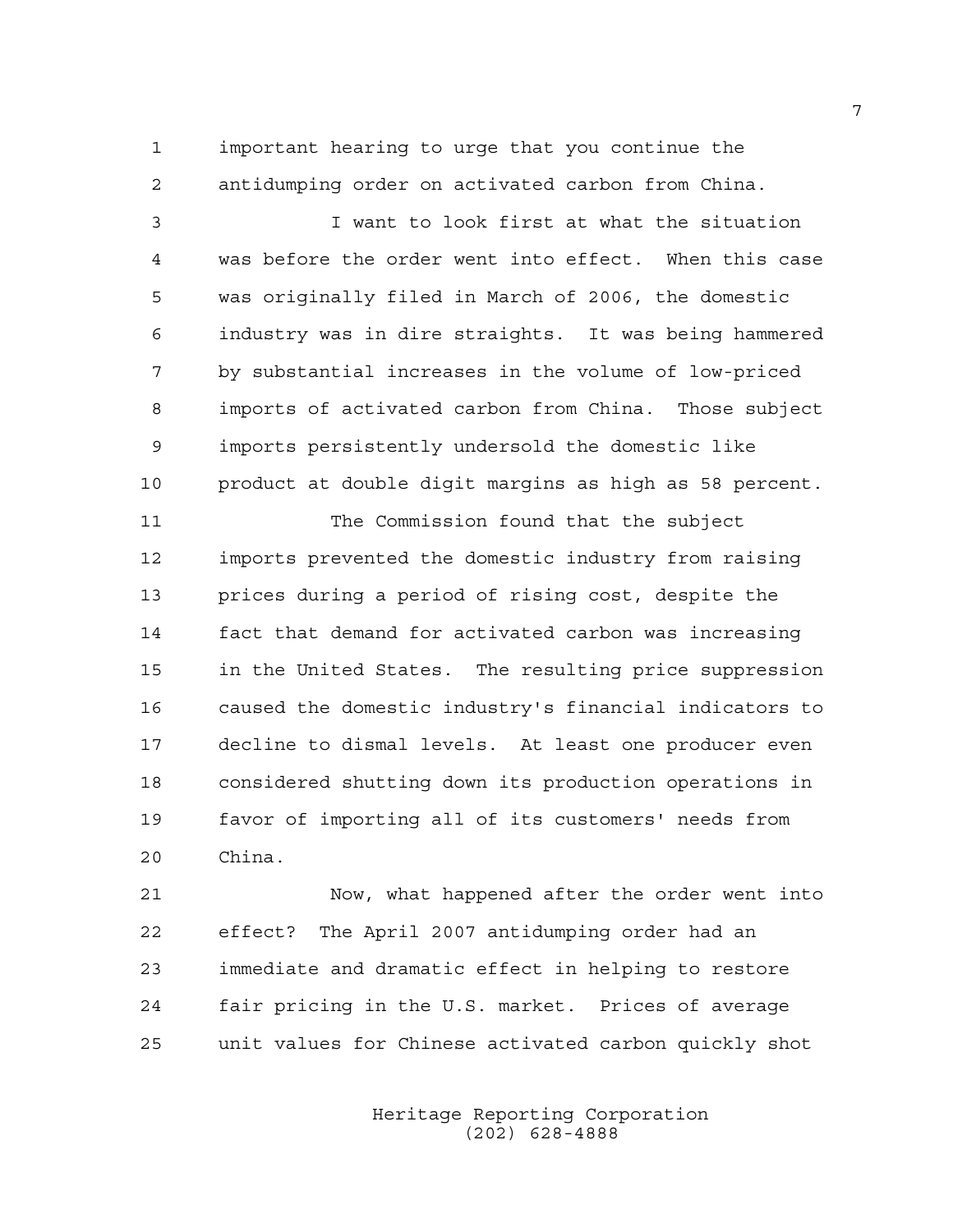1 up, allowing domestic producers to raise their prices 2 significantly. Subject import volumes dropped, and 3 the domestic industry captured additional volume and 4 market share.

5 As a result, the financial condition of the 6 domestic industry improved, and substantial 7 investments were made between then and now by the two 8 original Petitioners and a new domestic producer that 9 did not exist at the time the case was filed.

10 What about today? Today, Chinese producers 11 and exporters continue to demonstrate a strong 12 interest in exporting activated carbon to the United 13 States by their participation in this market. They 14 also, according to the staff report, persistently 15 continue to undersell the domestic industry by double 16 digit margins despite being subject to the pricing 17 discipline of the order.

18 However, because of the order and only 19 because of the order, subject import volumes have 20 remained low enough and their prices have been high 21 enough to allow the domestic industry to achieve 22 pricing levels that have provided reasonable levels of 23 profitability and an ability to invest in new capacity 24 and jobs.

25 What about tomorrow? The Chinese activated

 Heritage Reporting Corporation (202) 628-4888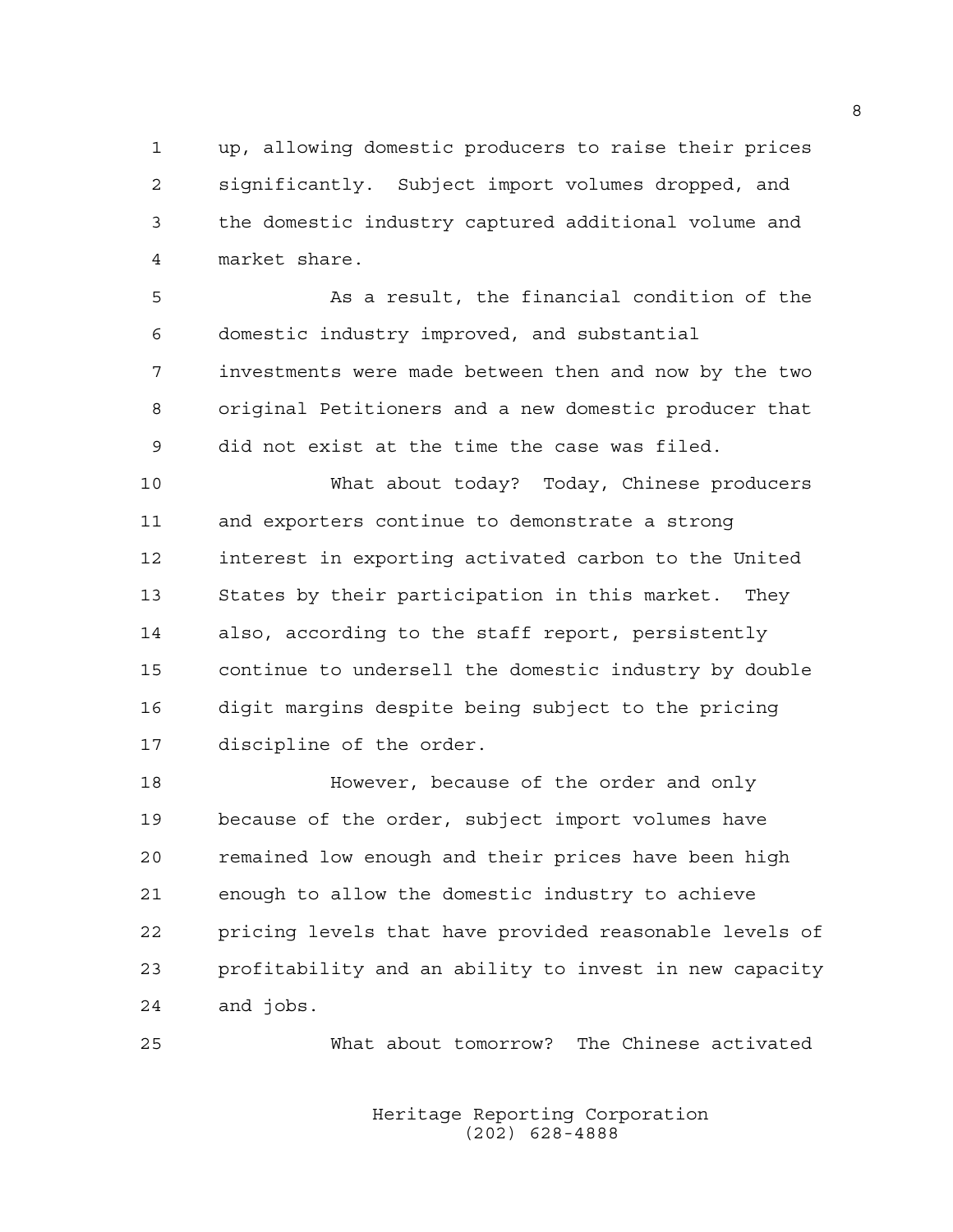1 carbon industry still has immense excess capacity, 2 enough to overwhelm the entire U.S. market, and this 3 market is the largest and the most attractive export 4 market for coal-based activated carbon in the world. 5 Consumption is not expected to rise enough over the 6 next two years to absorb all of the current domestic 7 capacity, and demand growth beyond that period remains 8 speculative.

9 What is not speculative is what will occur 10 if the order is revoked. That has been demonstrated 11 in both the preorder and postorder behavior of the 12 Respondents and in the resulting condition of the 13 domestic industry. Without continuation of this 14 order, subject imports will pour back into the market, 15 driving down prices, profits and other industry 16 performance indicators.

17 The substantial investments that have been 18 made by the industry will be in peril and, as you will 19 hear from our witnesses today, without the order the 20 dramatic improvement of the domestic industry under 21 the order will just as dramatically reverse itself. 22 If that happens, we believe the industry will quickly 23 return to a state of material injury.

24 And so the domestic industry respectfully 25 requests that you continue the antidumping order on

> Heritage Reporting Corporation (202) 628-4888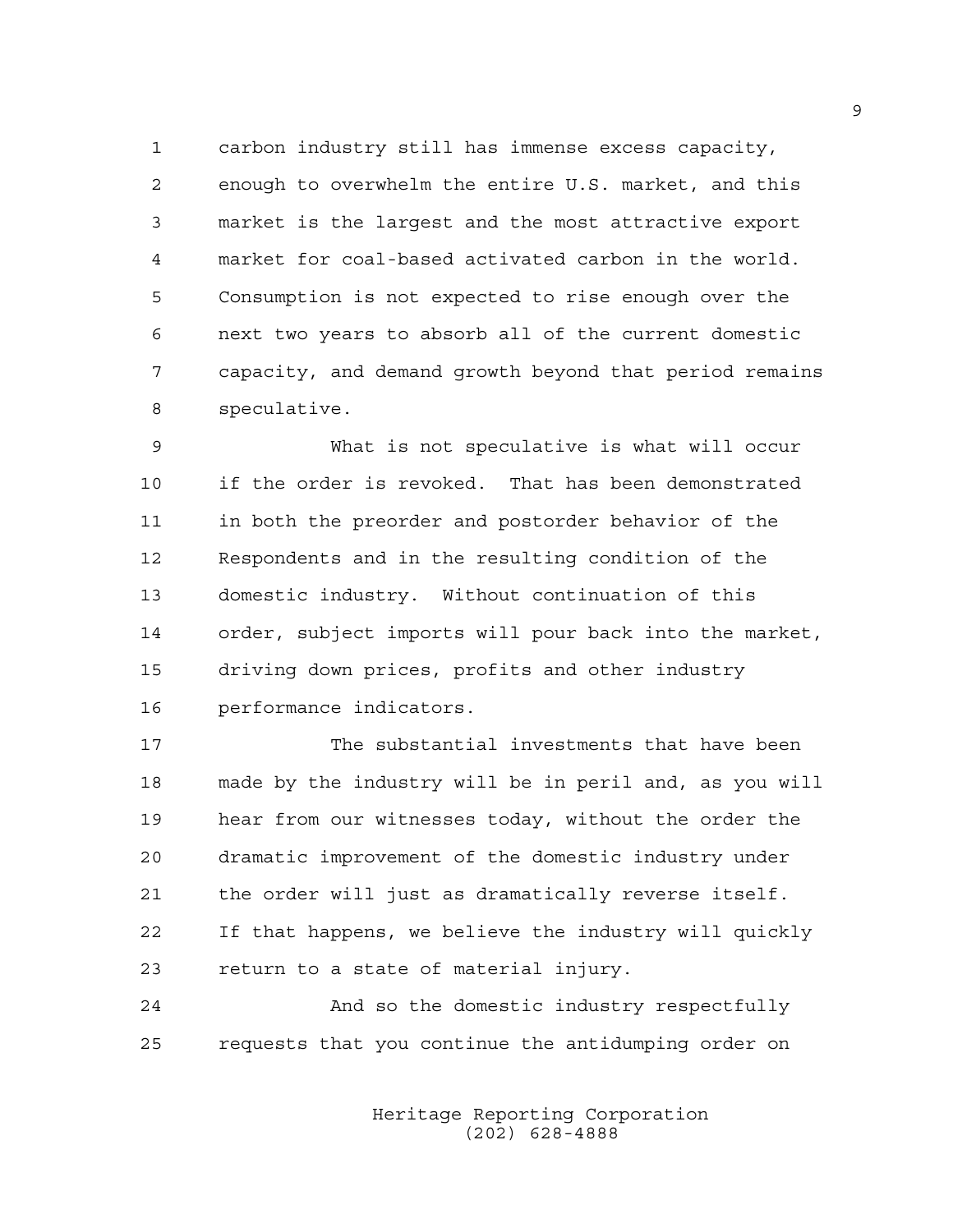1 certain activated carbon from China. Thank you. 2 CHAIRMAN WILLIAMSON: Thank you. 3 MS. BARTON: In support of revocation of 4 order, Nancy A. Noonan, Arent Fox, LLP. 5 CHAIRMAN WILLIAMSON: Welcome, Ms. Noonan. 6 MS. NOONAN: Thank you, Mr. Chairman. Good 7 morning, Mr. Chairman, members of the Commission and 8 staff. I am Nancy Noonan from Arent Fox speaking on 9 behalf of Carbon Activated Corporation and Car Go 10 Worldwide, who are significant importers of subject 11 merchandise as well as purchasers of domestic like 12 product. 13 We do not believe this order should be 14 continued. The activated carbon market and industry 15 today is very different from the market and industry 16 the Commission investigated five years ago. First, 17 U.S. demand for certain activated carbon has increased 18 over the review period, and most questionnaire

20 to grow in the U.S. due to mercury emission standards 21 for coal-fired utilities and drinking water 22 regulations.

19 responses indicate that demand is expected to continue

23 Second, the domestic industry has made 24 significant investments to increase production 25 capacity since the publication of the antidumping

> Heritage Reporting Corporation (202) 628-4888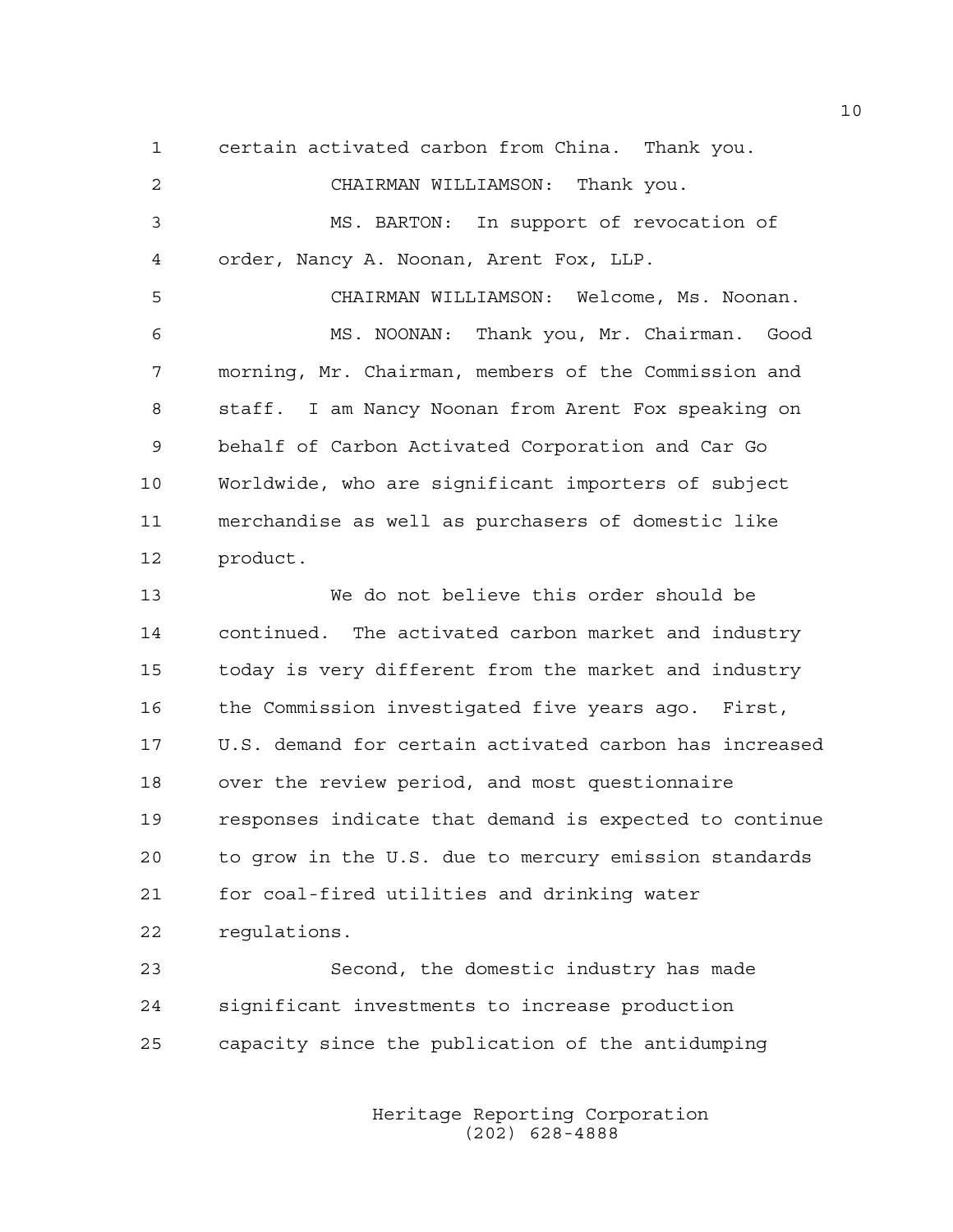1 order, including the investment of a new producer, ADA 2 Carbon Solutions, of millions of dollars in integrated 3 production operations, which shows the industry's 4 optimism for the future demand of this product.

5 Third, Chinese produced activated carbon is 6 never or only sometimes interchangeable with U.S. 7 produced activated carbon according to a majority of 8 Respondents, which means that for certain customers' 9 applications there is literally no competition between 10 the products.

11 Fourth, the domestic industry has increased 12 its production, shipments, production workers, 13 operating income and profitability even with the 14 significant presence of subject and nonsubject imports 15 in the U.S. market and therefore is not vulnerable.

16 And finally, the current pricing coming from 17 China is consistent with U.S. pricing. The high 18 prices in the U.S. market of activated carbon are not 19 connected to the antidumping duty order, but rather 20 are due to the supply and demand conditions in the 21 U.S. and worldwide markets. These conditions will not 22 change in the foreseeable future.

23 For these reasons, we believe that 24 revocation of the antidumping duty order would not be 25 likely to lead to the continuation or recurrence of

> Heritage Reporting Corporation (202) 628-4888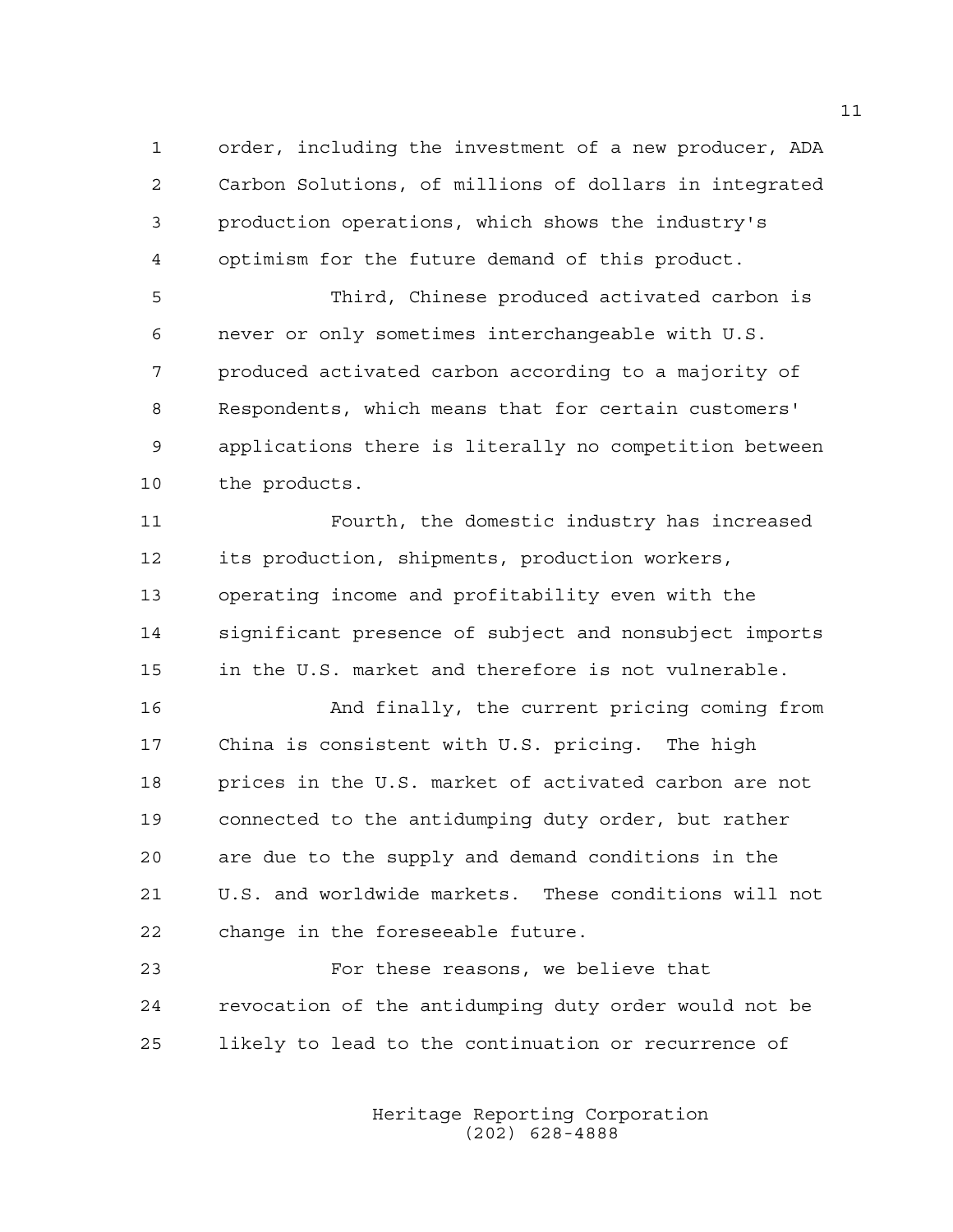1 material injury to the domestic industry. Thank you. 2 CHAIRMAN WILLIAMSON: Thank you. Madam 3 Secretary, will you please call our first panel? 4 MS. BARTON: Thank you, Mr. Chairman. Will 5 the first panel please come forward? 6 CHAIRMAN WILLIAMSON: Mr. Hartquist, you may 7 begin when you're ready. 8 MR. HARTQUIST: Thank you, Mr. Chairman. 9 I'd like to begin by introducing our witnesses. First 10 on my left, Mr. Robert O'Brien, Executive Vice 11 President and Chief Operating Officer of Calgon Carbon 12 Corporation; on my right, Ronald Thompson, Chief 13 Executive Officer of Norit Americas, Inc. and Brian 14 Leen, President and Chief Executive Officer of ADA 15 Carbon Solutions. 16 Also Peter Hansen behind me, general counsel 17 of ADA Carbon Solutions; William Aldridge, Business 18 Analyst for Calgon Carbon; Brad Hudgens, Economist, of 19 Georgetown Economic Services, and my colleagues, Alan 20 Luberda, John Herrmann and Ben Caryl. 21 And with that we'll begin this morning with 22 the testimony of Mr. O'Brien. 23 MR. O'BRIEN: Good morning. My name is Bob 24 O'Brien, and I am the Executive Vice President and 25 Chief Operating Officer of Calgon Carbon Corporation.

> Heritage Reporting Corporation (202) 628-4888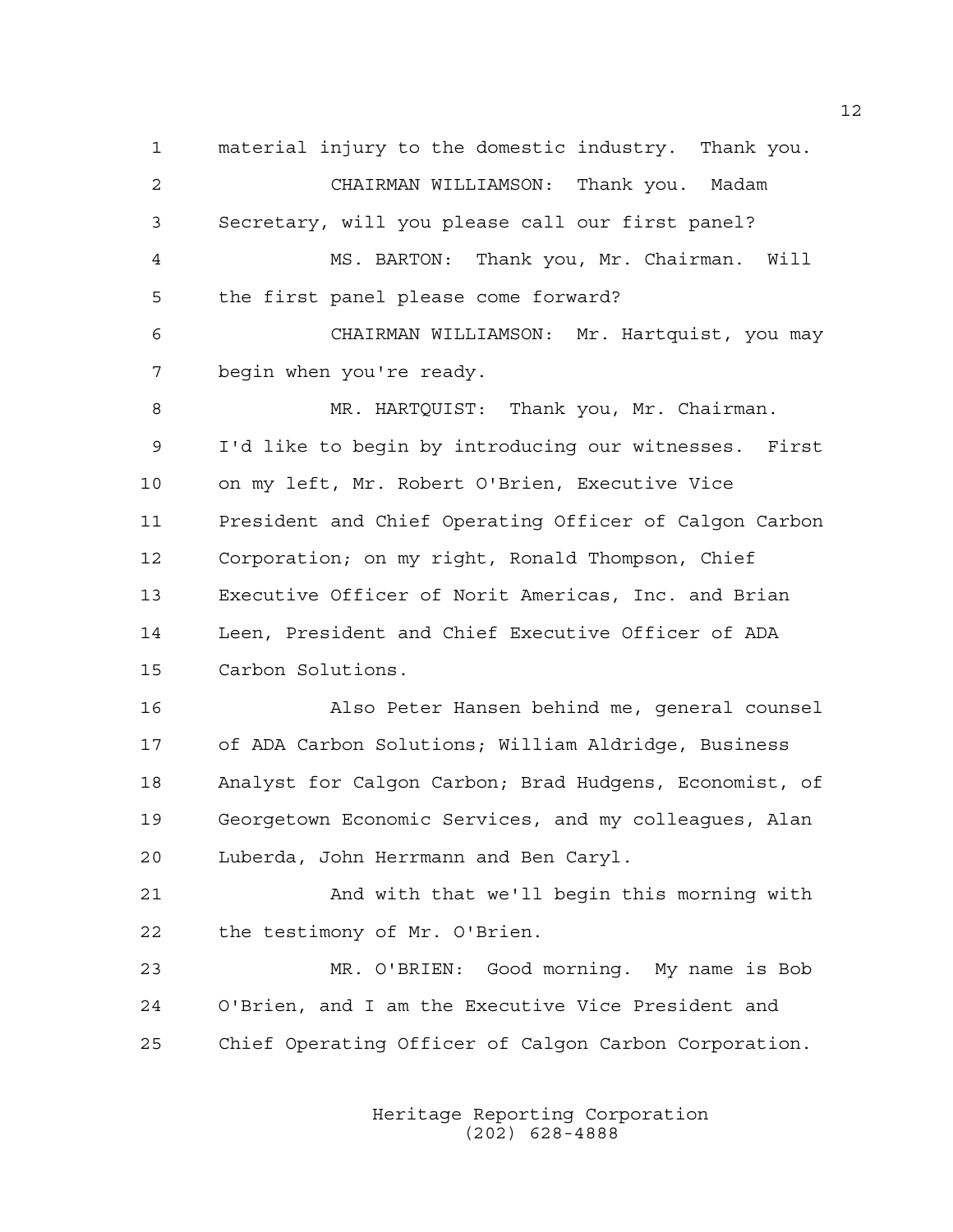1 I'm responsible for overseeing the day-to-day 2 operations of Calgon facilities throughout the world. 3 Next year will be my fortieth year with Calgon, 4 during which time I've held jobs in a variety of 5 areas, including technical sales and marketing-related 6 positions.

7 Calgon is the largest producer of 8 steam-activated carbon in the United States with 9 production facilities in Catlettsburg, Kentucky, and 10 Pearlington, Mississippi. We also operate production 11 facilities around the world. Calgon employs 12 approximately 600 people in the United States who are 13 involved with the manufacture, distribution, support 14 and sales of activated carbon and its related 15 equipment and services. Approximately 450 of those 16 employees have jobs associated with the manufacture, 17 sale, distribution and support of virgin 18 steam-activated carbon in the United States.

19 Though most Americans probably don't know 20 it, activated carbon is an extremely important product 21 for the general health and welfare. It is used in the 22 production and purification of foods, beverages, 23 chemicals and pharmaceuticals. It's used to purify 24 much of the water we drink by removing dangerous and 25 unwanted organic compounds and unwanted taste and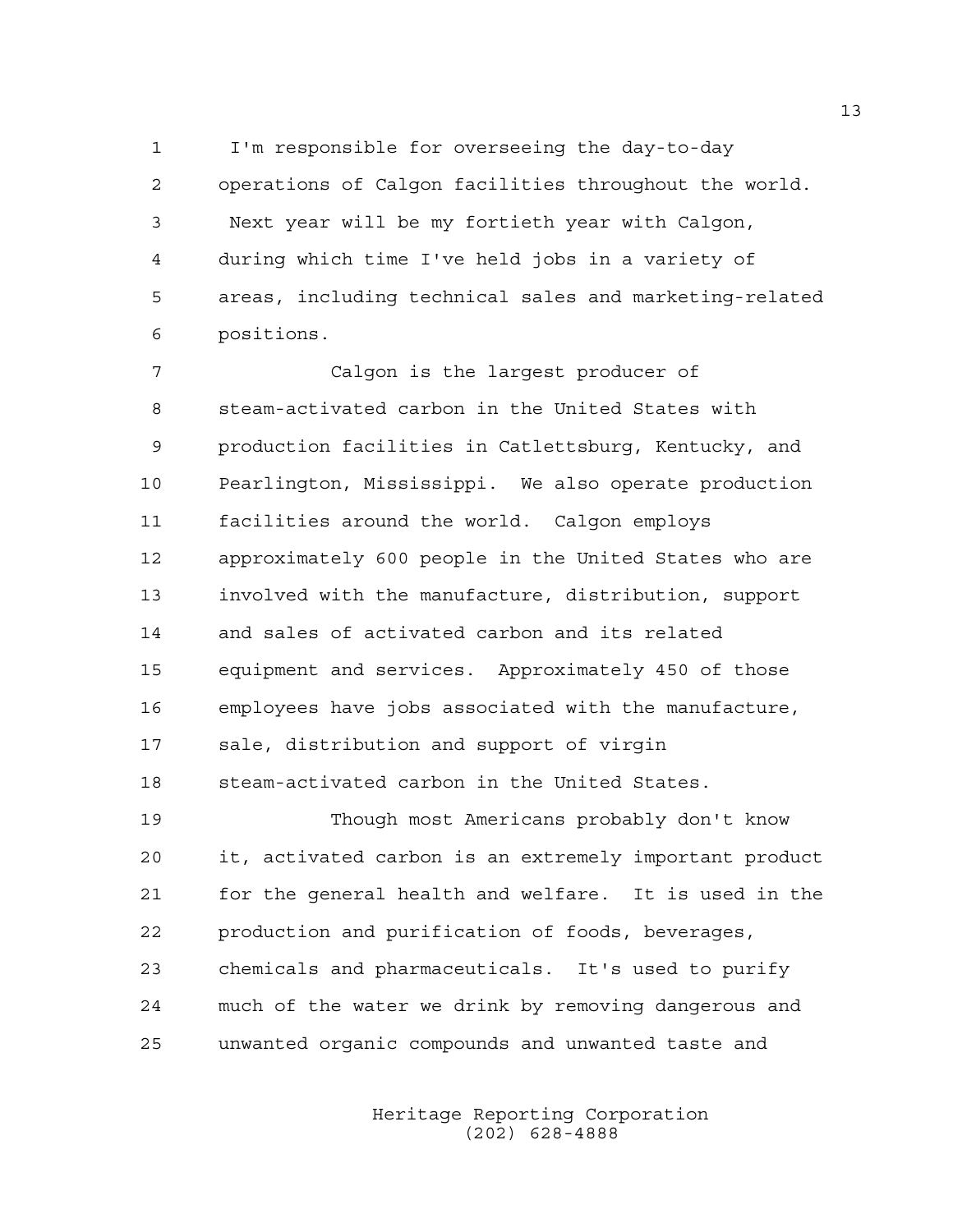1 odors. It's also used in the treatment of wastewater, 2 sewage and industrial gases.

3 Activated carbon from China first entered 4 the U.S. market in the early 1990s and was purchased 5 primarily by point-of-use water filter manufacturers 6 and other OEMs. Pricing of the Chinese product was so 7 far below domestic market prices that it quickly 8 gained acceptance. That allowed Chinese producers to 9 develop a more consistent product, build inventories 10 in the United States in order to bid on contracts and 11 develop a nationwide distribution system.

12 By the time our industry filed the 13 antidumping petition in 2006, Chinese producers had 14 captured sales of more than 80 million pounds a year. 15 The extremely low prices at which the Chinese product 16 was sold in the United States were often below 17 Calgon's cost of production. We could not effectively 18 compete with those prices, and our financial and trade 19 indicators were suffering.

20 Many of our customers wanted Calgon's 21 technical support and quality assurance, but they also 22 wanted the extremely low Chinese pricing. Our 23 choices, therefore, were to, one, lose more sales to 24 imports of Chinese activated carbon at extremely low 25 prices; two, lower our prices to unprofitable levels

> Heritage Reporting Corporation (202) 628-4888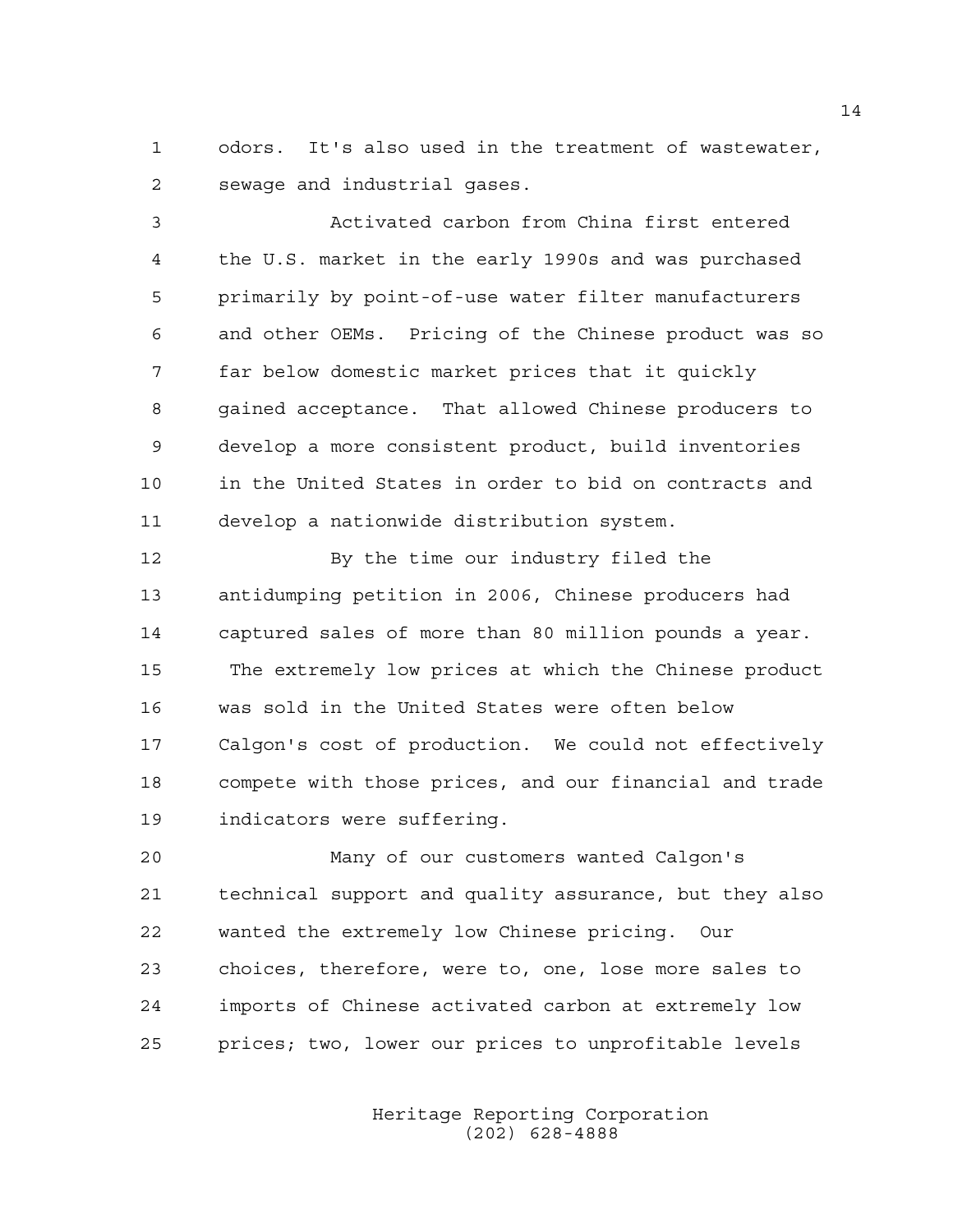1 to maintain sales; or, three, begin importing Chinese 2 activated carbon ourselves to supply our customers.

3 We already had production facilities in 4 China to service the Asian markets, so at the 5 encouragement of our customers we made the difficult 6 decision to fulfill some of their needs by importing 7 Chinese carbon. Our hope was to support domestic 8 production, limiting our imports from China to compete 9 in only those markets where the Chinese products had 10 already had a significant presence and by keeping 11 prices for the imported products as high as possible.

12 Our strategy was unsuccessful, however, 13 because Chinese activated carbon from other importers 14 poured in and continuously undercut our prices. The 15 underselling was so pervasive that it prevented us 16 from raising our prices despite both increasing demand 17 and rising costs in the domestic market.

18 By the time the antidumping case was filed 19 in early 2006, the domestic industry was in a dire 20 condition. For a time we seriously considered 21 shuttering Calgon's U.S. production operations and 22 becoming a trading company by importing and reselling 23 Chinese produced activated carbon. We instead elected 24 to bring this case to try to save our U.S. production 25 facilities and the jobs they support.

> Heritage Reporting Corporation (202) 628-4888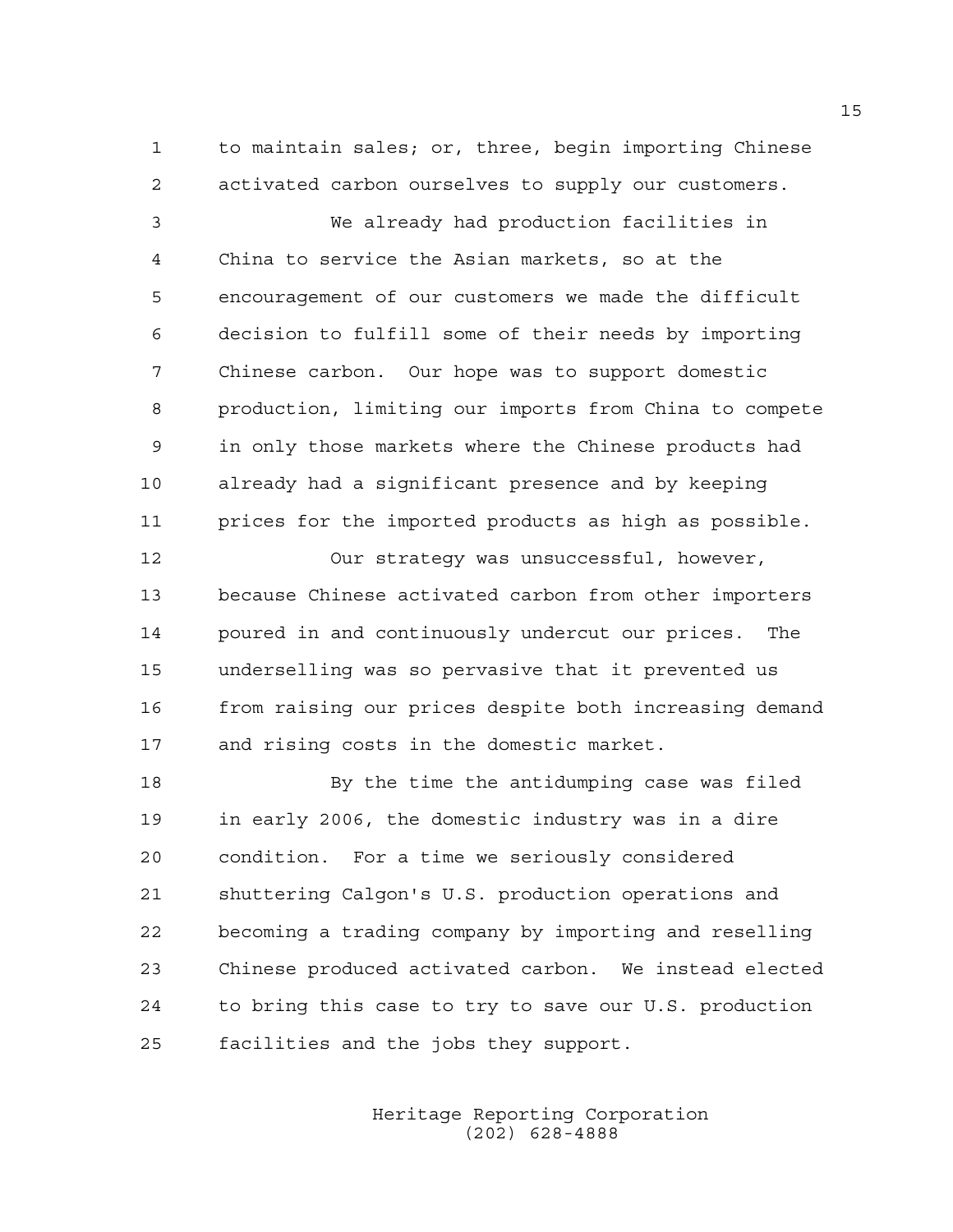1 The injurious effect of the unfairly traded 2 imports of activated carbon from China can be seen in 3 the dramatic turnaround in our operations as a result 4 of the publication of the order in April 2007. 5 Immediately after publication of the antidumping order 6 the price of imports from China increased, allowing 7 domestic producers to raise their prices as well.

8 While prices went up, the volume of imports 9 from China fell, allowing us to regain market share 10 with domestic production. The improved pricing 11 generally has helped Calgon earn a reasonable return 12 on its sales, enabling our company to reinvest a 13 portion of its earnings in long-delayed improvements 14 that we had postponed as a result of unfairly traded 15 imports. Since publication of the order, Calgon has 16 also resumed operations on production lines that were 17 mothballed prior to the original investigation.

18 All of these improvements in price, sales 19 volume, production and profitability would be reversed 20 quickly if this order were revoked for the following 21 reasons:

22 First, China is the largest producer and 23 exporter of activated carbon in the world. In 24 Calgon's experience, the available supply of activated 25 carbon in China is essentially limitless. Chinese

> Heritage Reporting Corporation (202) 628-4888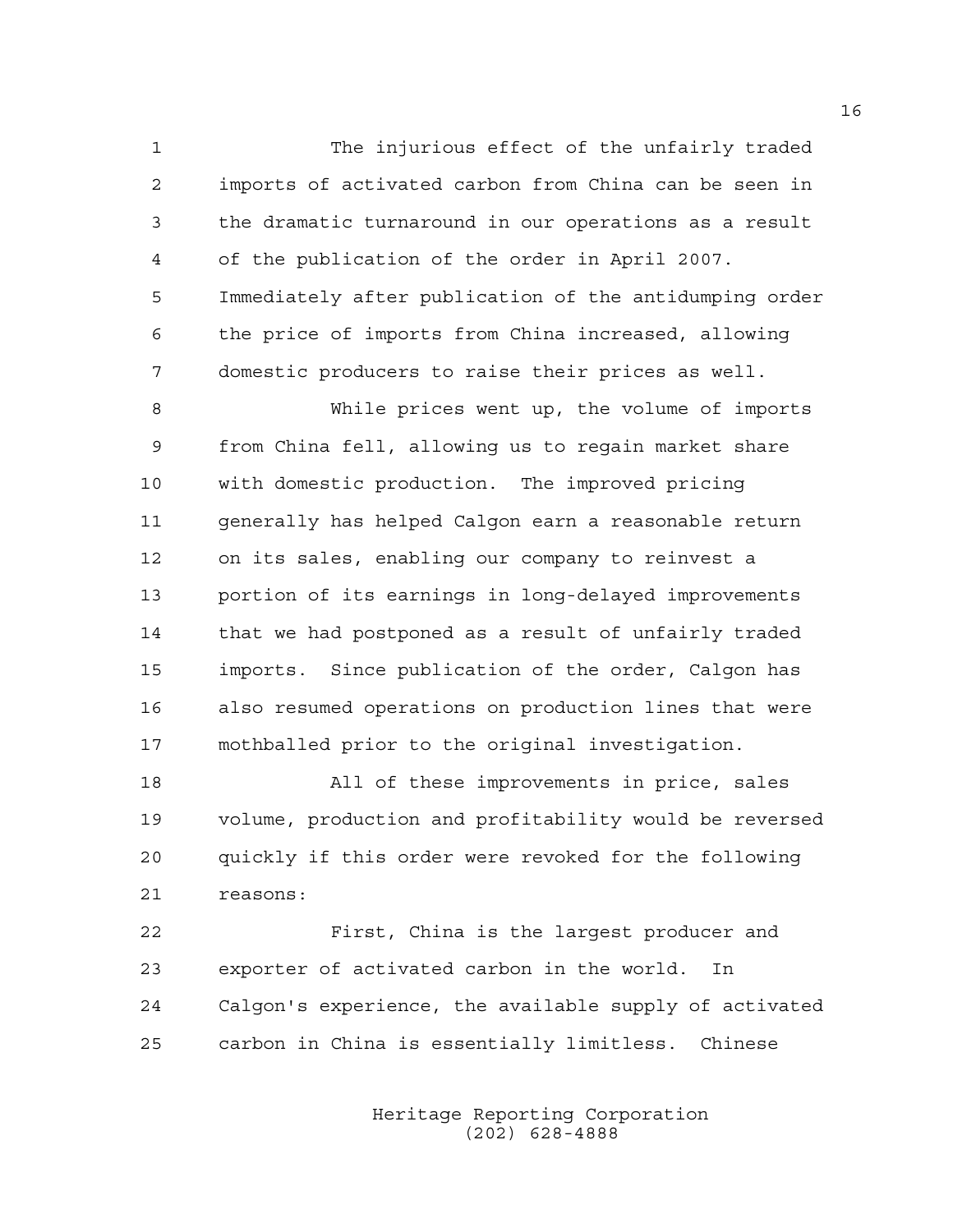1 producers and exporters would have the ability to 2 re-enter the U.S. market rapidly and in very large 3 quantities following the revocation of the order.

4 Second, the growing demand, relative high 5 U.S. prices and the existence of a large number of 6 established importers of Chinese activated carbon mean 7 that imports from China will likely increase 8 significantly if they are not required to be traded 9 fairly as a result of the antidumping order.

10 Third, Chinese activated carbon generally 11 continues to be the low-priced material in the 12 marketplace and still undersells domestic activated 13 carbon. Your staff report confirms this, showing an 14 average underselling margin of 25 percent by the 15 Chinese during the period of review.

16 Price is a key determinant of sales. If the 17 order were revoked Chinese producers would likely 18 price their product even more aggressively in the 19 United States in order to capture sales and market 20 share. That would mean falling domestic prices and 21 falling profitability as well.

22 Fourth, the domestic industry has invested 23 to meet future demand for activated carbon, and it 24 will take some time before that new capacity is 25 absorbed by the market. That makes this a

> Heritage Reporting Corporation (202) 628-4888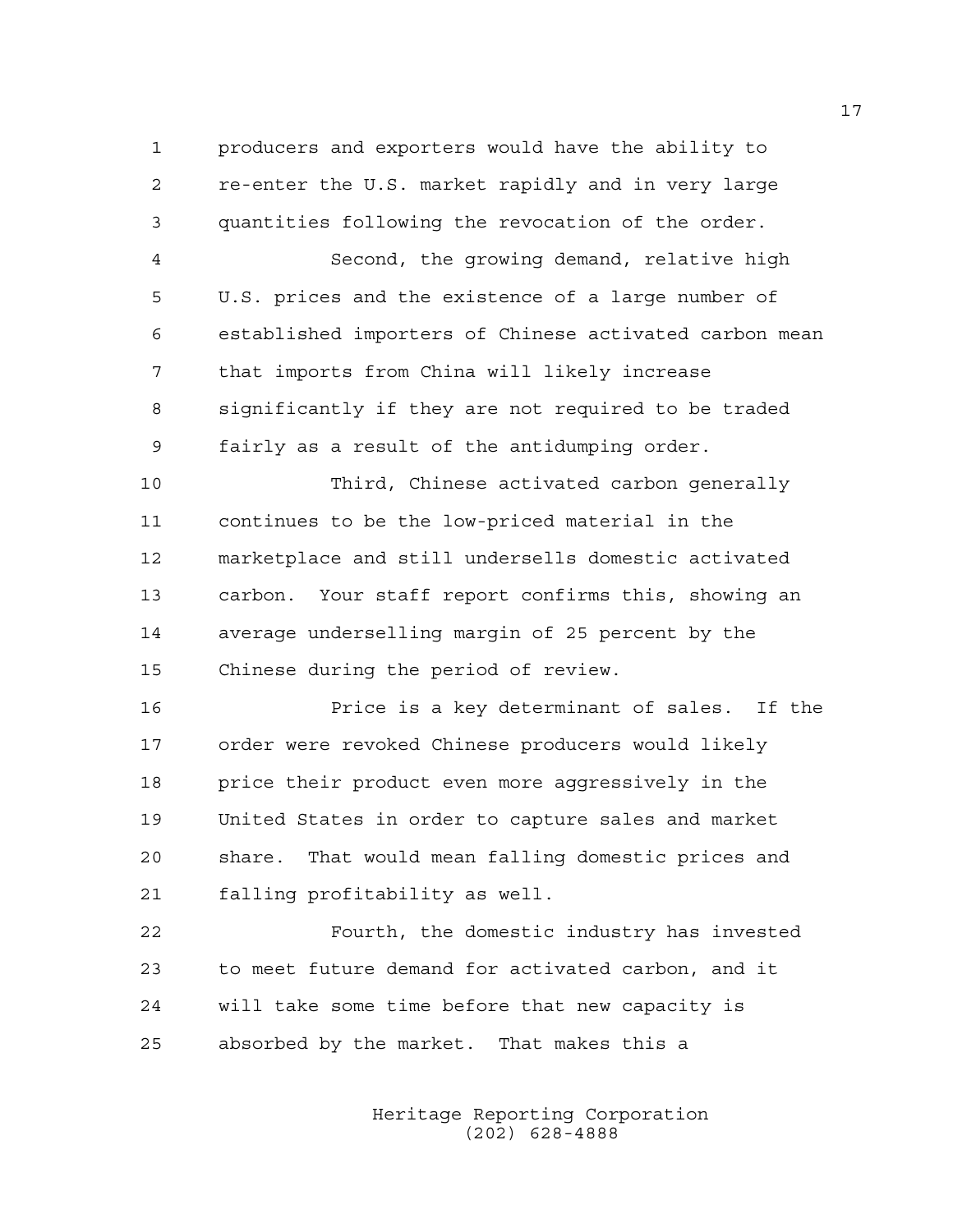1 particularly sensitive time for imports that undersell 2 the domestic industry to come rushing back into the 3 market.

4 Fifth, the industry's cost of producing 5 activated carbon are increasing. During the original 6 investigation, we were unable to pass these costs on 7 to our customers due to the significant volume of 8 low-priced imports from China that held prices down in 9 the U.S. market. Without continuation of this order, 10 we have every reason to expect that Chinese producers 11 will resume large shipments of low-priced carbon that 12 will prevent Calgon from properly reflecting our costs 13 in our selling prices.

14 In testifying before the Commission during 15 the original injury investigation, I stressed Calgon's 16 commitment to continue to manufacture activated carbon 17 in the United States. The antidumping order has 18 enabled Calgon to meet that commitment. If the order 19 were revoked, the market would rapidly deteriorate. 20 The material injury caused by the dumped imports from 21 China would return, putting our investments in 22 jeopardy and forcing us back into the import produced 23 decision that this order helped us to avoid in 2006 24 and 2007.

25 Calgon remains committed to producing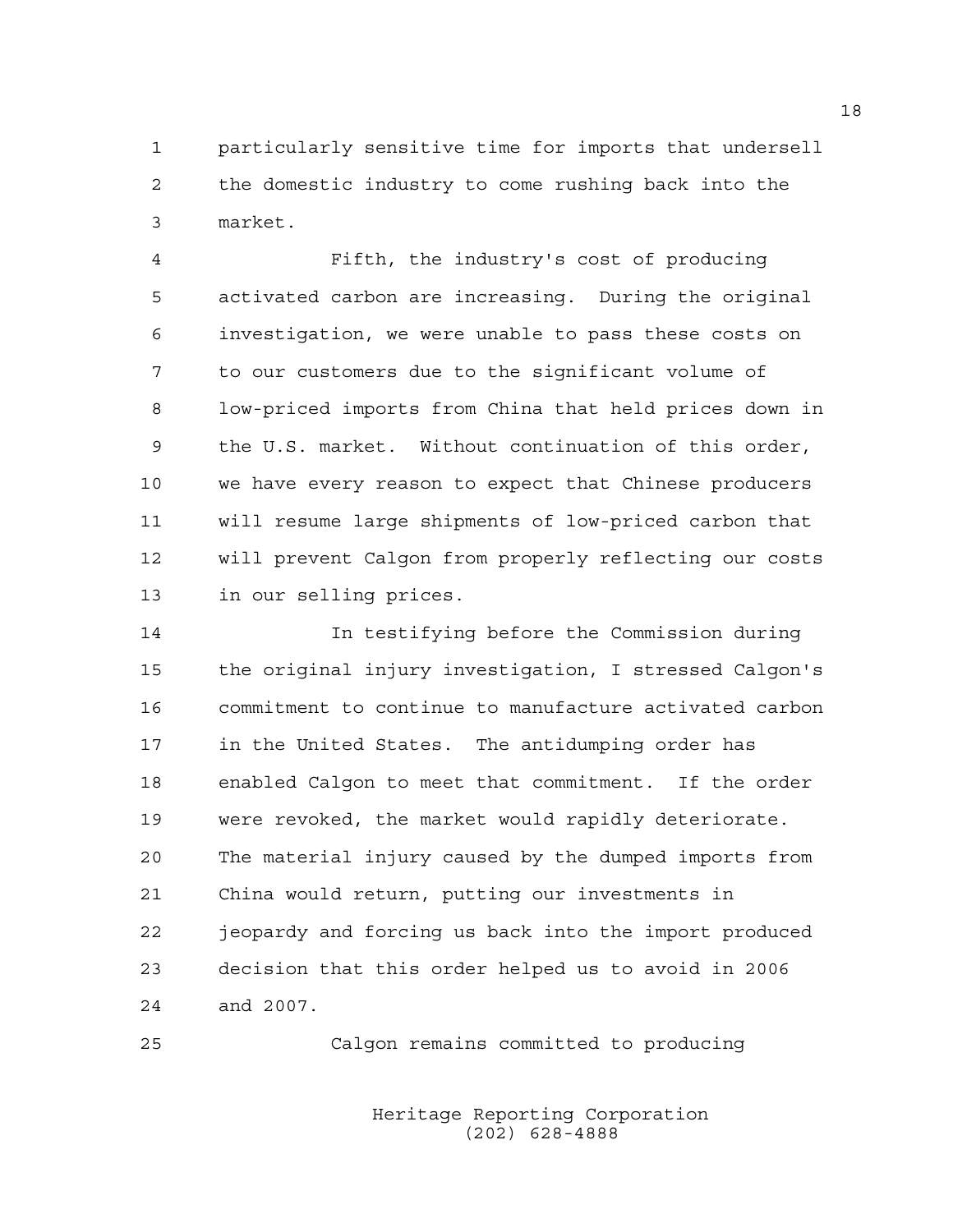1 activated carbon in the United States, and we

2 respectfully urge the Commission to continue the

3 antidumping duty order on activated carbon from China. 4 Thank you.

5 MR. HARTQUIST: Thank you, Bob. Our next 6 witness will be Ron Thompson of Norit.

7 MR. THOMPSON: Good morning. My name is Ron 8 Thompson. I'm the Chief Executive Officer of Norit 9 Americas, Inc. Norit Americas operates two facilities 10 that produce activated carbon in the United States, 11 one in Marshall, Texas, and a second one in Pryor, 12 Oklahoma.

13 Our company is owned by Norit B.V., a Dutch 14 company established in 1918 that is currently one of 15 the world's leading producers of activated carbon. On 16 July 31, 2012, Norit B.V. was acquired by Cabot 17 Corporation, a global specialty chemicals and 18 performance materials company headquartered in Boston, 19 Massachusetts.

20 Along with Calgon Carbon, Norit participated 21 in the Commission's original injury investigation in 22 2006 and 2007. Before the domestic industry filed its 23 petition seeking relief, Norit had experienced a 24 period of poor and declining financial performance due 25 to a surge in the volume of coal-based,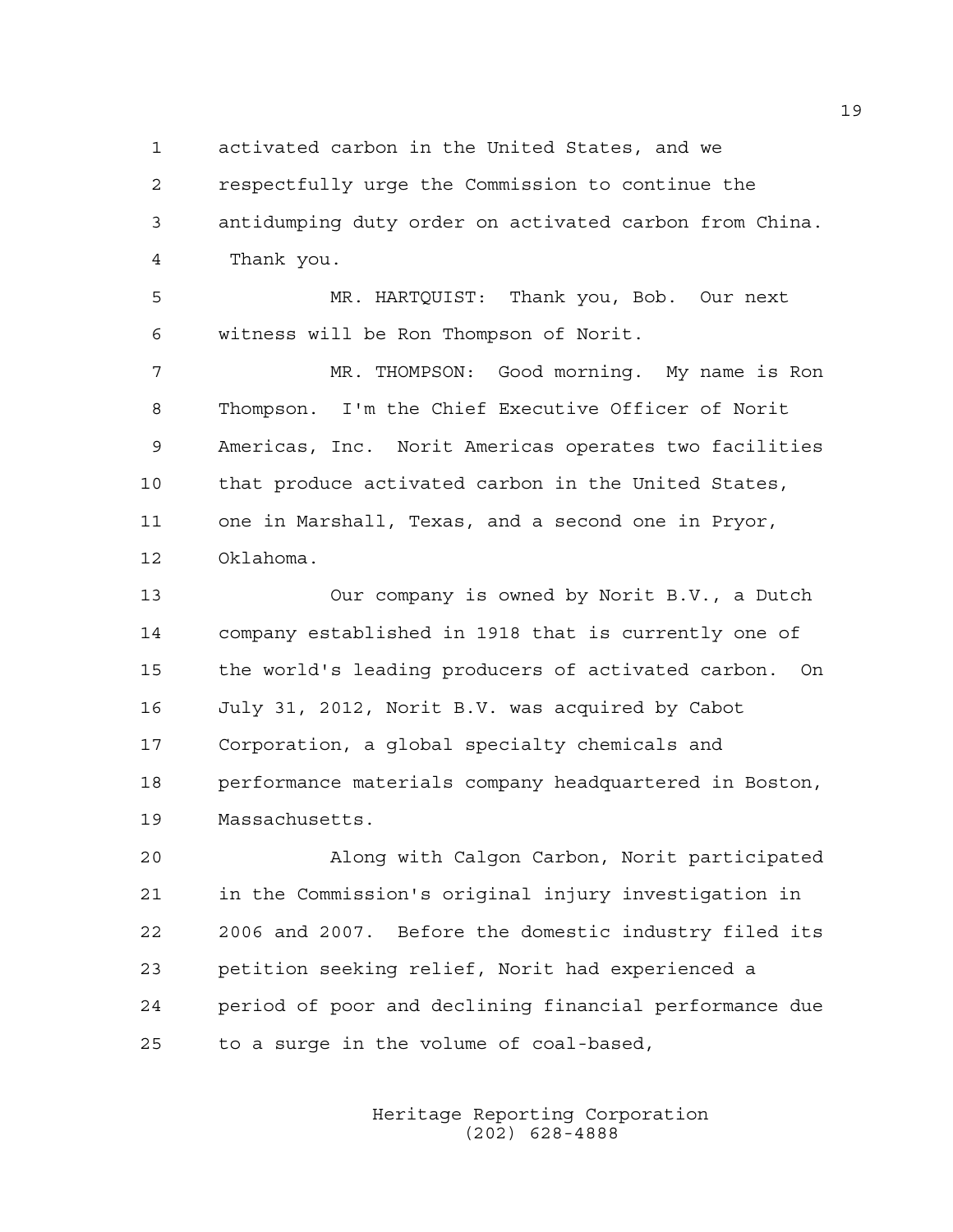1 steam-activated carbon imports from China. Those 2 imports were sold at very low prices that in many 3 cases undercut Norit's prices and even our cost of 4 production.

5 The period of investigation was a time of 6 increasing demand and rising costs in a market where 7 the domestic industry could not supply volume 8 sufficient to meet all U.S. demand. Under those 9 conditions, we should have been able to raise prices 10 and make reasonable operating profits. Instead, the 11 presence of large and increasing volumes of dumped 12 Chinese imports that undersold us prevented us from 13 raising prices to account for increasing costs. The 14 injurious impact of these dumped imports was readily 15 apparent on our bottom line.

16 The accuracy of the Commission's finding 17 that dumped imports of activated carbon were causing 18 injury to the domestic industry has been borne out by 19 the developments since the order was published. The 20 antidumping order resulted in a rapid improvement in 21 sales, unit prices, revenues and profitability for 22 Norit. As the volume of dumped imports from China 23 fell and prices rose in response to the antidumping 24 order, Norit was able to raise prices and reclaim 25 volume in the market.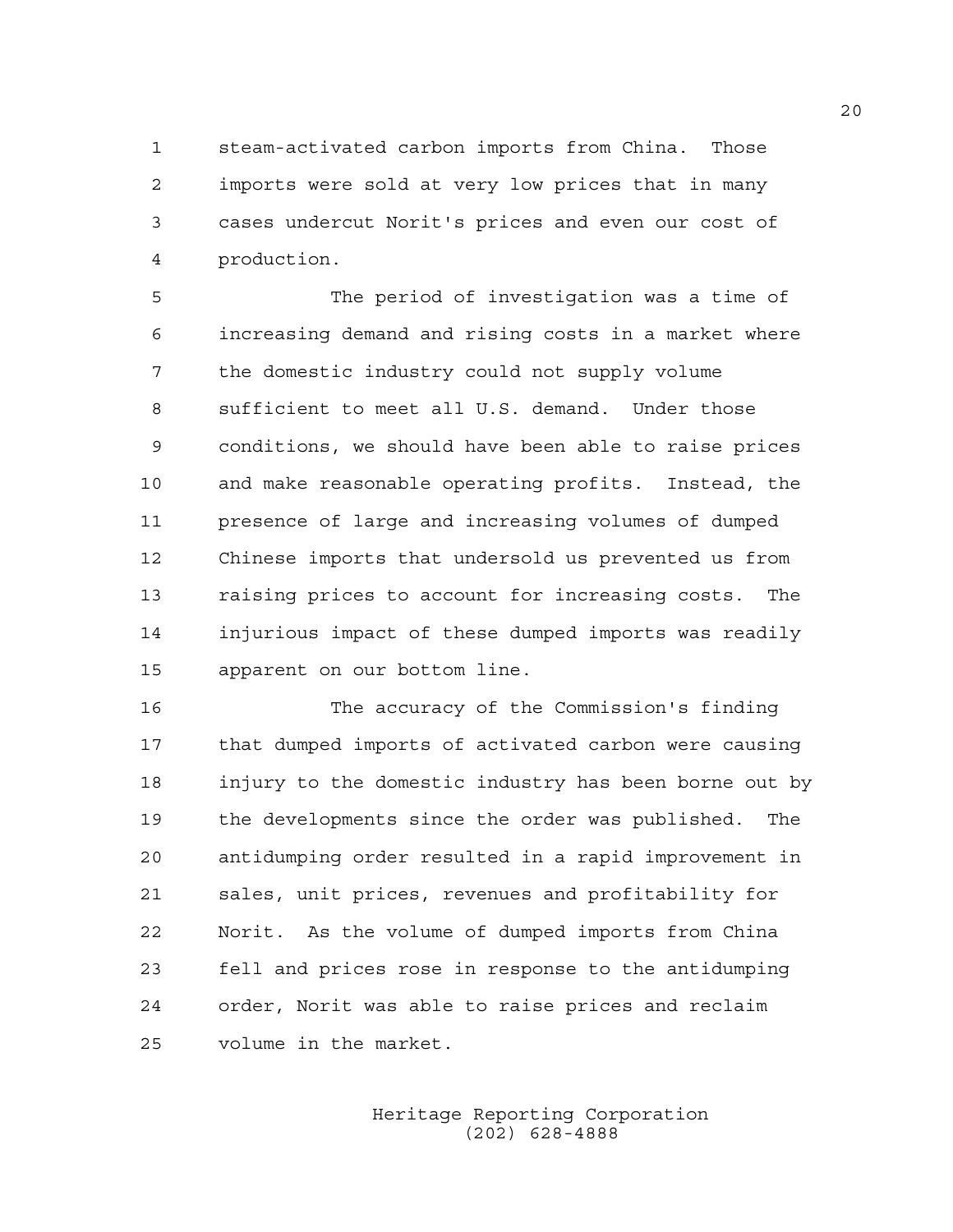1 The return of reasonable pricing in the U.S. 2 market has allowed Norit to increase sales, improve 3 its profitability and reinvest a portion of those 4 profits in the company's production facilities. Since 5 2007, Norit has significantly increased its capital 6 expenditures, allowing us to increase production and 7 to lower our cost of production.

8 Activated carbon is used in a variety of 9 applications. One such application involves using 10 powdered activated carbon to reduce the emission of 11 mercury and other heavy metals from coal-fired 12 electricity generators and other industrial 13 facilities. Anticipated growth in demand for powdered 14 activated carbon for mercury abatement has been a 15 topic of conversation in the industry for some time. 16 Members of the Commission who participated in the 17 original injury investigation may remember that it was 18 discussed at the hearing in February 2007 as well.

19 Unfortunately, the anticipated surge in 20 demand for activated carbon for mercury abatement has 21 not yet materialized. Implementation of the EPA's 22 Mercury and Air Toxic Standards, commonly referred to 23 as MATS regulations, has been delayed a number of 24 times. Compliance for coal-fired power plants, the 25 main focus of these regulations, is currently required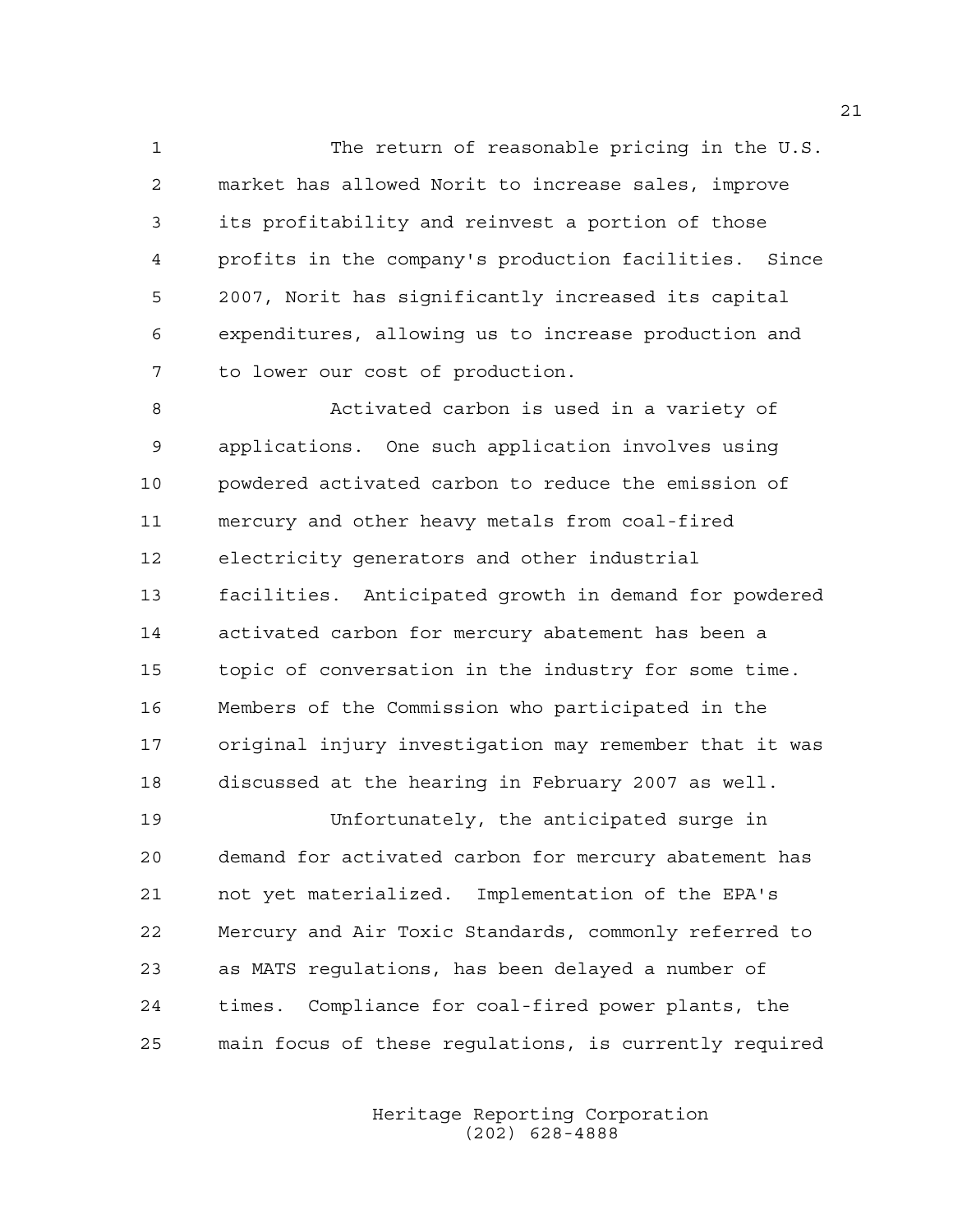1 by 2015 with extensions allowed into 2016 and 2017.

2 The MATS rules are also currently subject to 3 extensive legal challenges, which will not be resolved 4 for some time. Those challenges may further delay or 5 alter the compliance deadlines. If and when the 6 compliance deadlines are reached, a large number of 7 utilities are likely to close coal-fired power plants 8 in favor of natural gas burning plants, particularly 9 if natural gas remains low. Nonetheless, we do expect 10 demand for powdered activated carbon for mercury 11 abatement to increase. Any significant growth in 12 demand, however, is not likely to come until at least 13 2015, and the extent of any such increase remains to 14 be seen.

15 With the new capacity additions by the 16 domestic industry, there is more than enough domestic 17 capacity to handle any increase in demand in the 18 mercury abatement market over the next two to three 19 years. Revoking the antidumping order against 20 activated carbon from China now would threaten any 21 benefit we are likely to get from any actual demand 22 increases associated with the mercury abatement market 23 in the foreseeable future.

24 You should not assume that the demand growth 25 will insulate the domestic industry from injury due to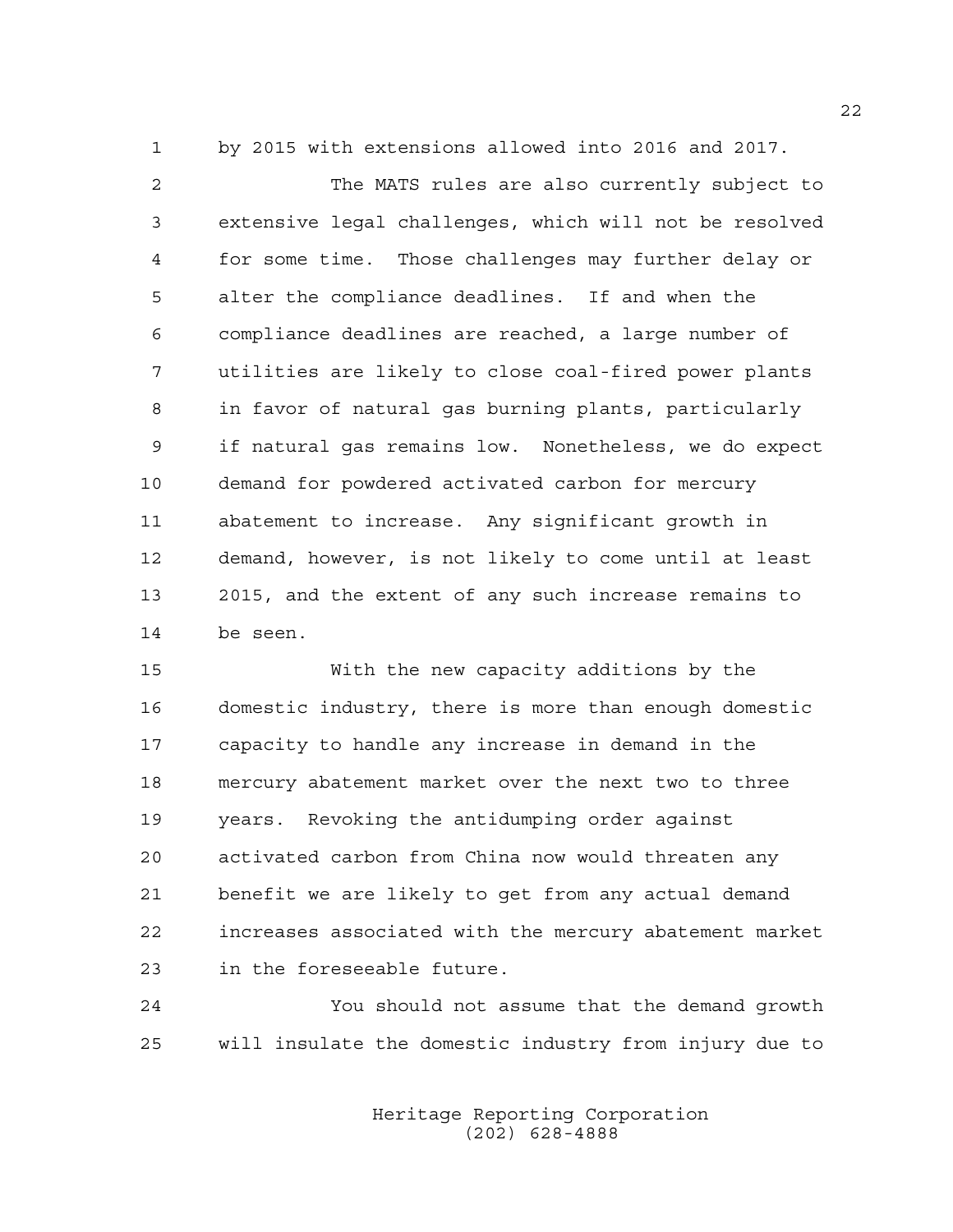1 dumped imports from China. Remember that demand was 2 increasing before the order was in place, and the 3 domestic industry was nevertheless injured by the 4 low-priced imports of Chinese activated carbons.

5 The demand levels we are experiencing today 6 would not prevent the industry from sliding back into 7 a position of injury if the order was revoked. 8 Without the dumping order, we will face the same 9 situation as we did prior to the order with increased 10 volumes of Chinese activated carbon entering the 11 United States at prices that undersell us by large 12 margins.

13 Chinese producers have a massive capacity to 14 produce activated carbon, and they have demonstrated 15 that they can turn on the spigot at will. In fact, 16 imports from China have never left the market. They 17 remain significant and they continue to be low-priced. 18 Because the Chinese product competes directly with 19 Norit's product offerings, if the order were revoked 20 we would very quickly find ourselves again facing 21 massive dumping by the Chinese producers. I would 22 expect to see volumes of imports from China 23 substantially exceeding the volumes we experienced 24 before the antidumping order.

25 Even under the discipline of the order,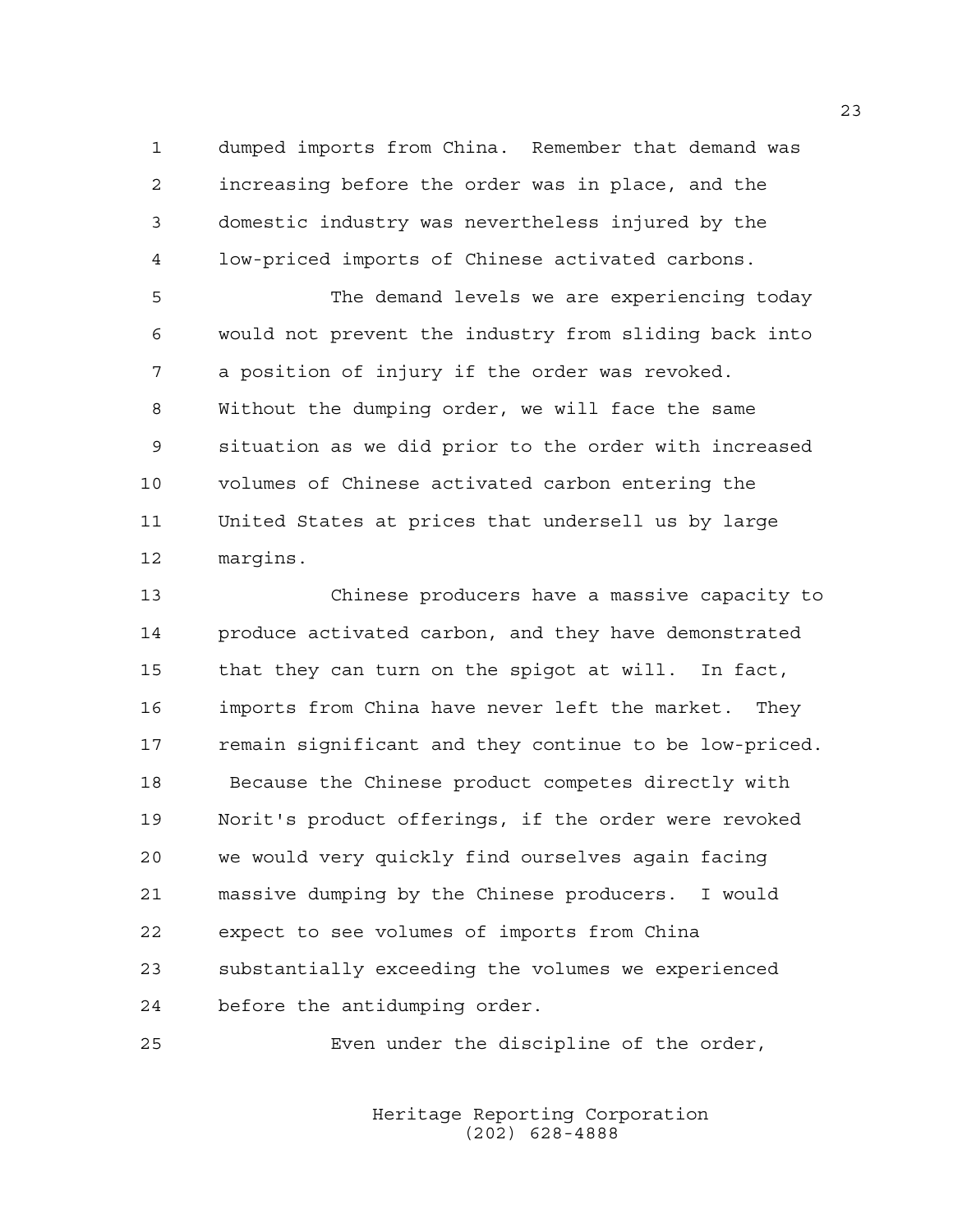1 Chinese activated carbon remains the low-price leader 2 in the market, often underselling Norit by significant 3 margins. If this behavior is occurring while the 4 disciplining effect of the antidumping order is in 5 effect, I don't want to contemplate the pricing 6 practices that would prevail absent the order.

7 The increase in domestic capacity during the 8 review period in anticipation of market growth means 9 the domestic industry currently has significant excess 10 capacity to produce activated carbon. This condition 11 is likely to continue for the next two years or more. 12 Any significant influx of low-priced imports from 13 China that undersell the domestic industry under these 14 conditions will likely intensify the impact of the 15 increased volumes of Chinese imports that will 16 undoubtedly follow revocation of the order. If that 17 happens, it is very likely that the domestic industry 18 would quickly find itself in the same conditions that 19 prevailed in 2004 and 2005.

20 For these reasons, I respectfully urge the 21 Commission to reach an affirmative determination to 22 continue the antidumping order for an additional five 23 years. Thank you.

24 CHAIRMAN WILLIAMSON: Thank you, Ron. Our 25 next witness is Brian Leen of ADA Carbon Solutions.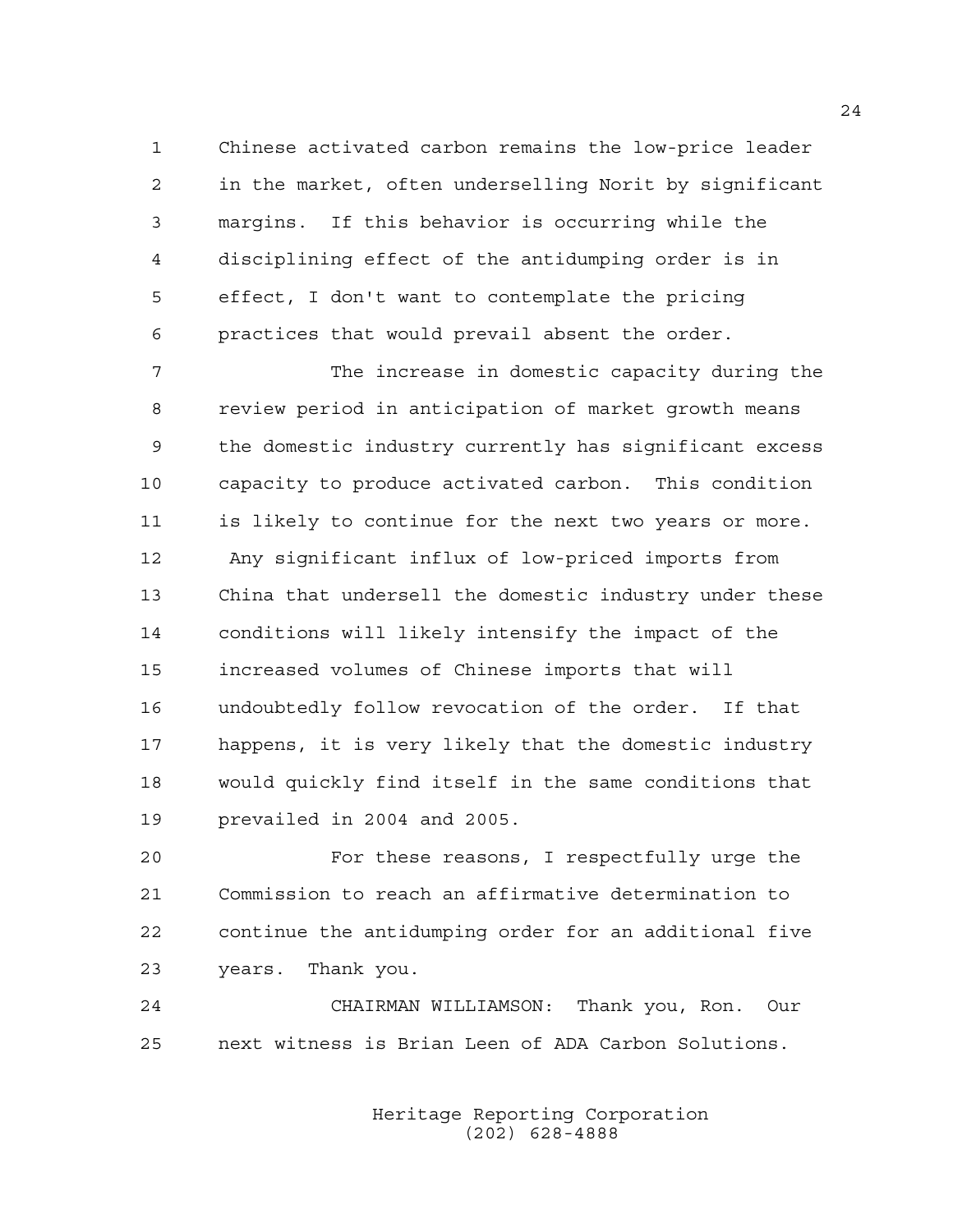1 MR. LEEN: Good morning, Mr. Chairman, 2 members of the Commission. My name is Brian Leen. 3 I'm the President and CEO of ADA Carbon Solutions. 4 I've held that position since September of 2010 and 5 have over 20 years of experience in the specialty 6 chemicals industry.

7 I greatly appreciate the opportunity to 8 appear before you to express my concerns about the 9 severe negative consequences that would confront ADA 10 Carbon Solutions and our employees if the antidumping 11 order on certain activated carbon from China were 12 revoked.

13 ADA Carbon Solutions has made a substantial 14 investment to build North America's largest and most 15 environmentally friendly activated carbon 16 manufacturing facility in Coushatta, Louisiana. ADA 17 Carbon Solutions is an integrated producer of 18 activated carbon in that we own our own source of 19 coal. We believe we have a cost structure that will 20 make us competitive with our domestic and fairly 21 traded imports competitors.

22 The decision to build this facility was made 23 after the order on activated carbon from China was put 24 in place. Our significant investment was premised in 25 part on a continuation of the level playing field that

> Heritage Reporting Corporation (202) 628-4888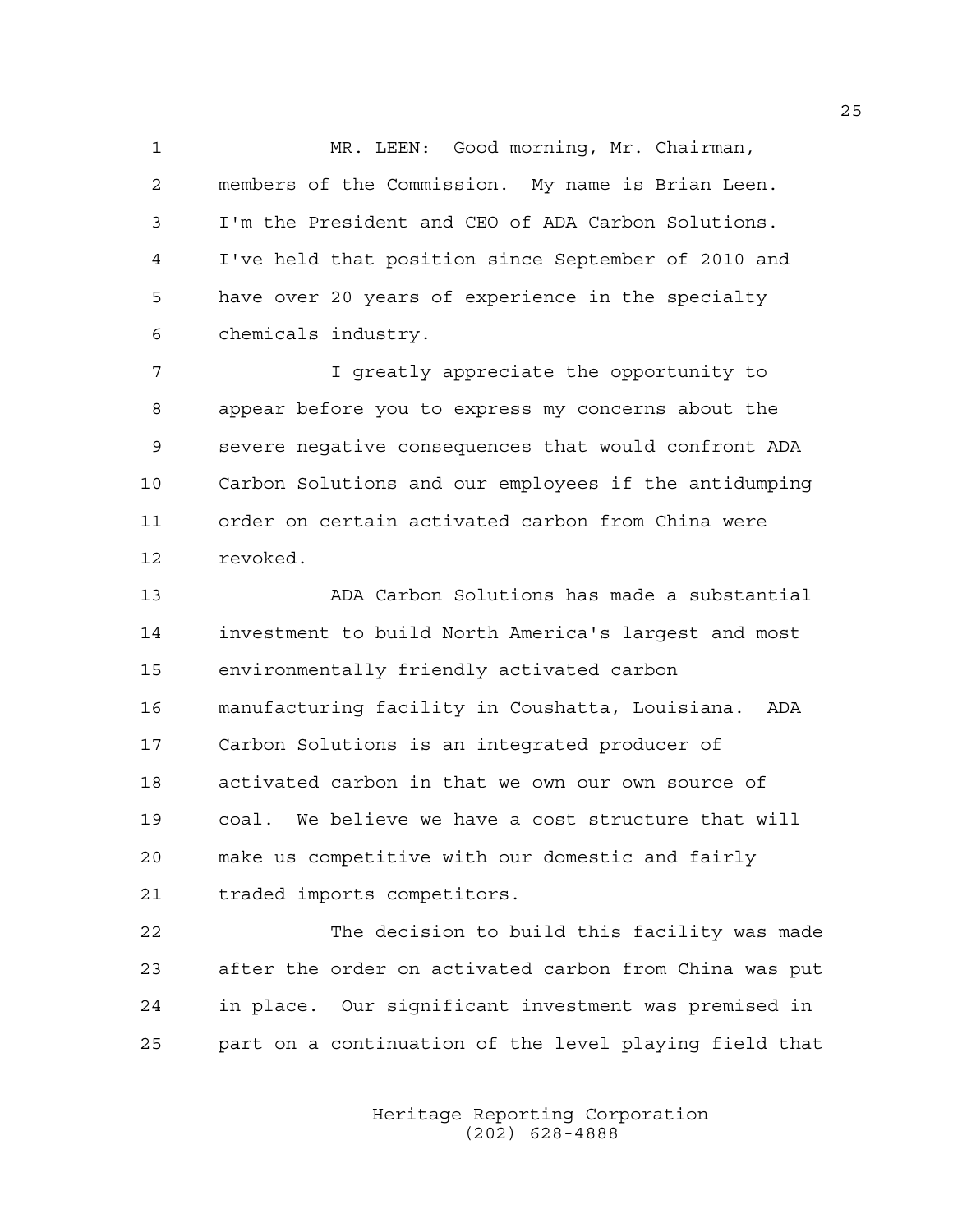1 the antidumping order has created. We could not have 2 financed and built this plant based on the kind of 3 pricing that was prevalent in the United States' 4 activated carbon market before the order.

5 As we work to bring our facility into full 6 production over the next several years, it's vitally 7 important that unfairly priced Chinese activated 8 carbon not undermine market pricing. ADA Carbon 9 Solutions entered the market based largely on the 10 opportunity to supply coal-fired power plants with the 11 powdered activated carbon that they will need to meet 12 new mercury emission standards.

13 With mercury acknowledged as one of the most 14 harmful pollutants from coal-fired power plants, there 15 are sound policy reasons for seeking to reduce these 16 emissions. The U.S. industry has a chance to take a 17 leadership role in the development of important and 18 valuable technologies for this purpose, thereby 19 driving innovation, domestic growth and jobs.

20 ADA Carbon Solutions is well positioned to 21 assist our customers in meeting the mercury emissions 22 requirements in a reliable and economical manner. 23 Companies like ours, however, will continue to make 24 investments in the capacity and technology necessary 25 for these products only if they are protected against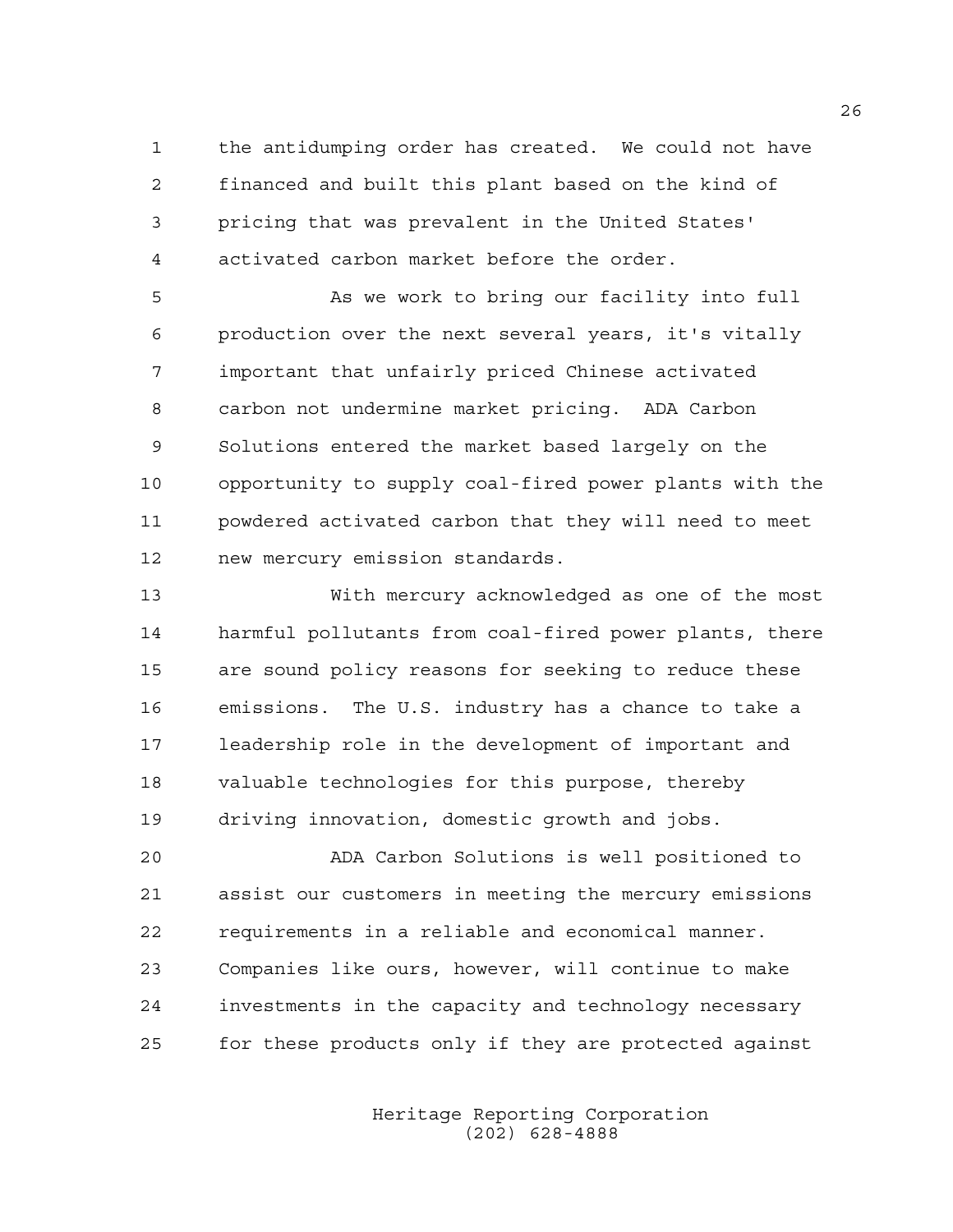1 unfair competition and have the prospect of earning a 2 fair return on their investment.

3 The increased demand for mercury 4 emissions-related products anticipated by our company 5 depends in significant part on the status of the EPA's 6 mercury air toxic standard regulations. Those 7 regulations are currently scheduled to come into 8 effect in 2015 and '16. The precise amount of demand 9 that will be generated by these regulations will 10 depend on the costs of competing alternative solutions 11 and technologies and the extent to which existing coal 12 burning power facilities may close or switch from coal 13 to natural gas power sources.

14 We believe our company is appropriately 15 sized and cost competitive to compete for that demand 16 as it develops, and we are building our customer base 17 to take advantage of that demand. What concerns me 18 most is what happens in this market if the largest 19 source of coal-based activated carbon in the world, 20 China, is again allowed to dump large volumes of 21 activated carbon into this market.

22 We're anxious to bring our facility into 23 full production as soon as possible, and we need to be 24 able to do that at prices that will provide a healthy 25 return on investment. If Chinese producers are given

> Heritage Reporting Corporation (202) 628-4888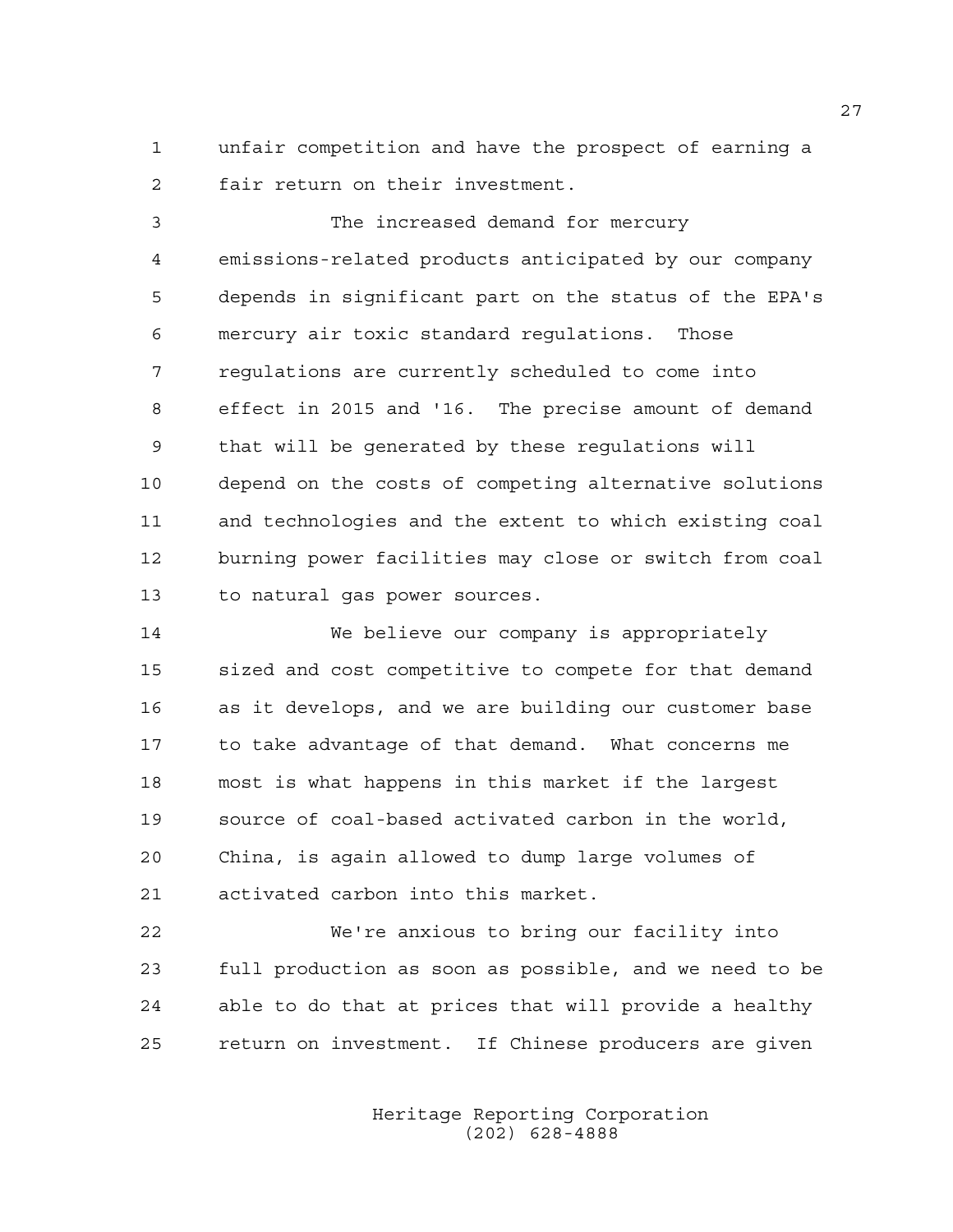1 a green light to undersell without any restraint,

2 dumped imports of activated carbon from China would 3 depress prices and take volume that we need to fill 4 our capacity.

5 Price is an extremely important part of our 6 customers' purchasing decision, and it is also 7 critical to our ability to earn a reasonable return on 8 our investment. Chinese producers are already the 9 lowest price sources of powdered activated carbon in 10 the market, underselling domestic producers by a 11 significant margin. We believe the disciplining 12 effect of the antidumping order is preventing Chinese 13 exporters from flooding the U.S. market with even 14 cheaper activated carbon that would threaten our 15 ability to earn a reasonable return on the millions of 16 dollars we have invested in our operations.

17 Our business will be especially susceptible 18 to harm from a surge in imports of low-priced 19 activated carbon from China while demand for our 20 product is still developing and we are still ramping 21 up our production. The United States is by far the 22 largest and most attractive activated carbon market in 23 the world and would be the preferred destination for 24 the massive and growing activated carbon production 25 capacity of the Chinese industry.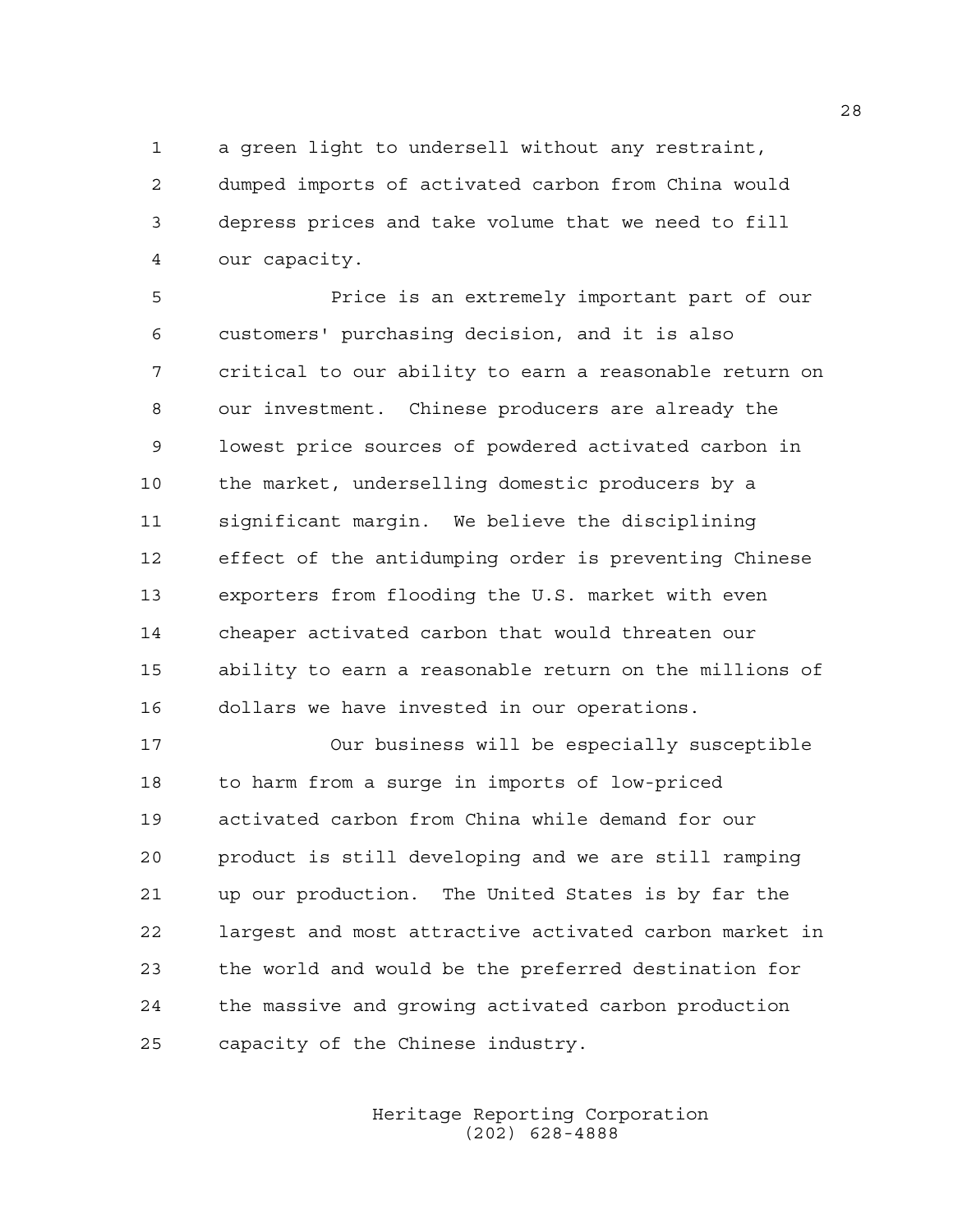1 On behalf of ADA Carbon Solutions and its 2 employees, I respectfully urge you to continue the 3 antidumping duty order so we can compete with imports 4 of Chinese activated carbon on a level playing field 5 at prices that will allow us to continue to invest in 6 technology development and job growth. Thank you. 7 MR. HARTQUIST: Thank you, Brian. Our last 8 witness this morning is Alan Luberda of Kelley Drye.

9 MR. LUBERDA: Good morning. For the record, 10 I'm Alan Luberda from Kelley Drye & Warren, and I'll 11 conclude our affirmative presentation today by 12 providing a summary of the record data that support an 13 affirmative finding in this case. We've provided the 14 Commission and counsel for the Respondent with both 15 the public and proprietary packets of information 16 we'll be discussing this morning.

17 If ever there were a prime example of the 18 beneficial effects of an antidumping duty order on an 19 industry it's this case. In the original 20 investigation, the Commission found a significant and 21 increasing volume and market share of subject imports 22 that came at the expense of the domestic industry and 23 also found significant underselling based on 24 underselling in 94 percent of pricing comparisons and 25 predominantly double digit markets that ranged as high

> Heritage Reporting Corporation (202) 628-4888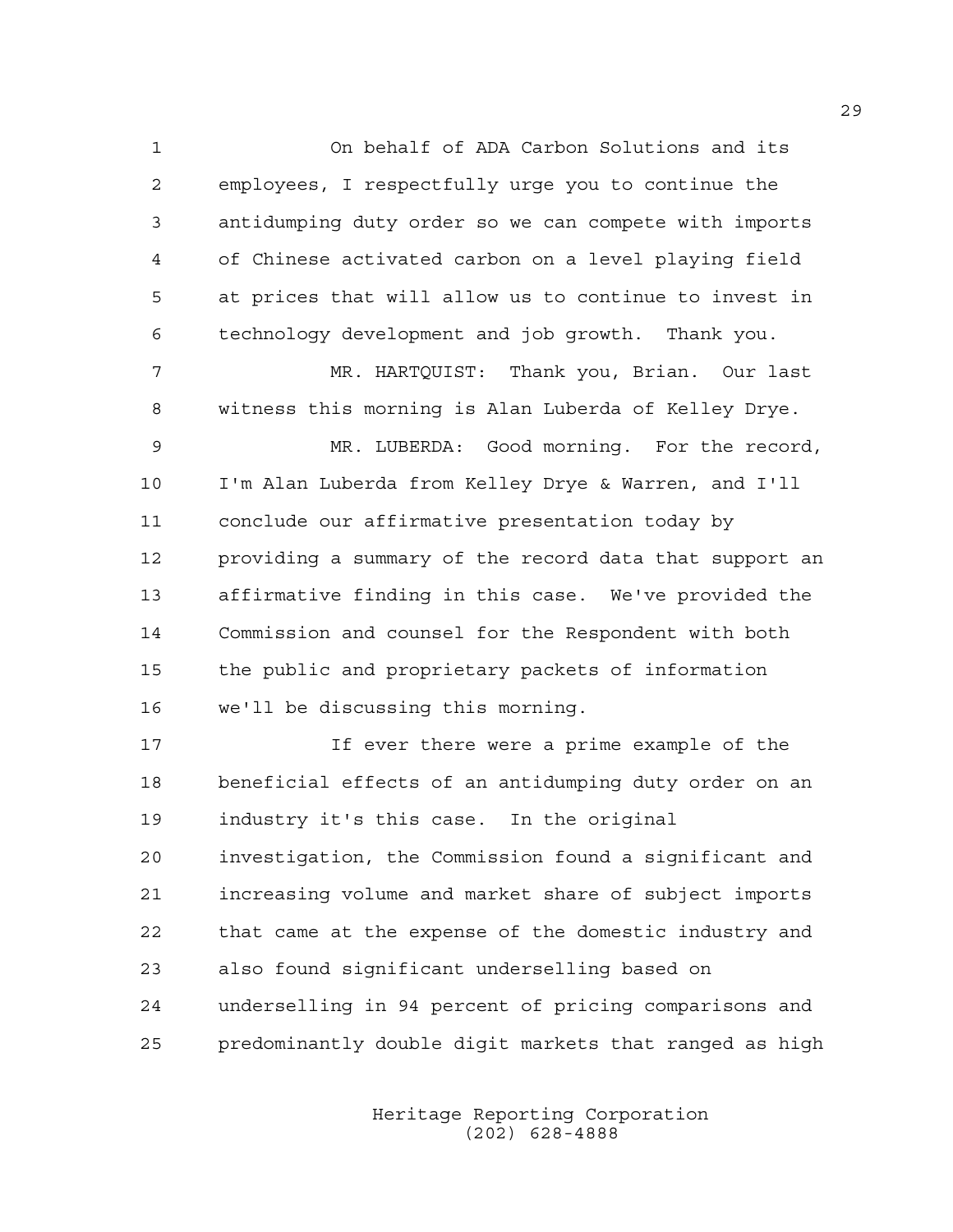1 as 58 percent.

| $\overline{2}$ | Costs for the industry were rising, but the            |
|----------------|--------------------------------------------------------|
| 3              | domestic industry was unable to raise its prices to    |
| 4              | cover those costs due to the significant price         |
| 5              | suppression caused by the subject imports. As a        |
| 6              | result, industry financial and trade indicators        |
| 7              | declined from 2003 to 2005 and operating profits in    |
| 8              | particular declined during that period. This decline   |
| 9              | occurred despite consistently increasing demand for    |
| 10             | certain activated carbon.                              |
| 11             | The Commission unanimously concluded that              |
| 12             | the significant and increasing volume and market share |
| 13             | of subject imports at prices that undersold the        |
| 14             | domestic industry by substantial margins were a cause  |
| 15             | of material injury to the domestic industry.           |
| 16             | The causal nexus between the subject imports           |
| 17             | and the condition of the domestic industry was         |
| 18             | strikingly demonstrated immediately after the order    |
| 19             | was imposed by steep decline in the volume and market  |
| 20             | share of subject imports, the resulting recovery of    |
| 21             | domestic prices and the return to financial health of  |
| 22             | the domestic industry.                                 |
| 23             | In Public Slide 1 that we're projecting on             |
| 24             | the screen, you can see the volume of U.S. imports of  |
| 25             | activated carbon before and after the order. As a      |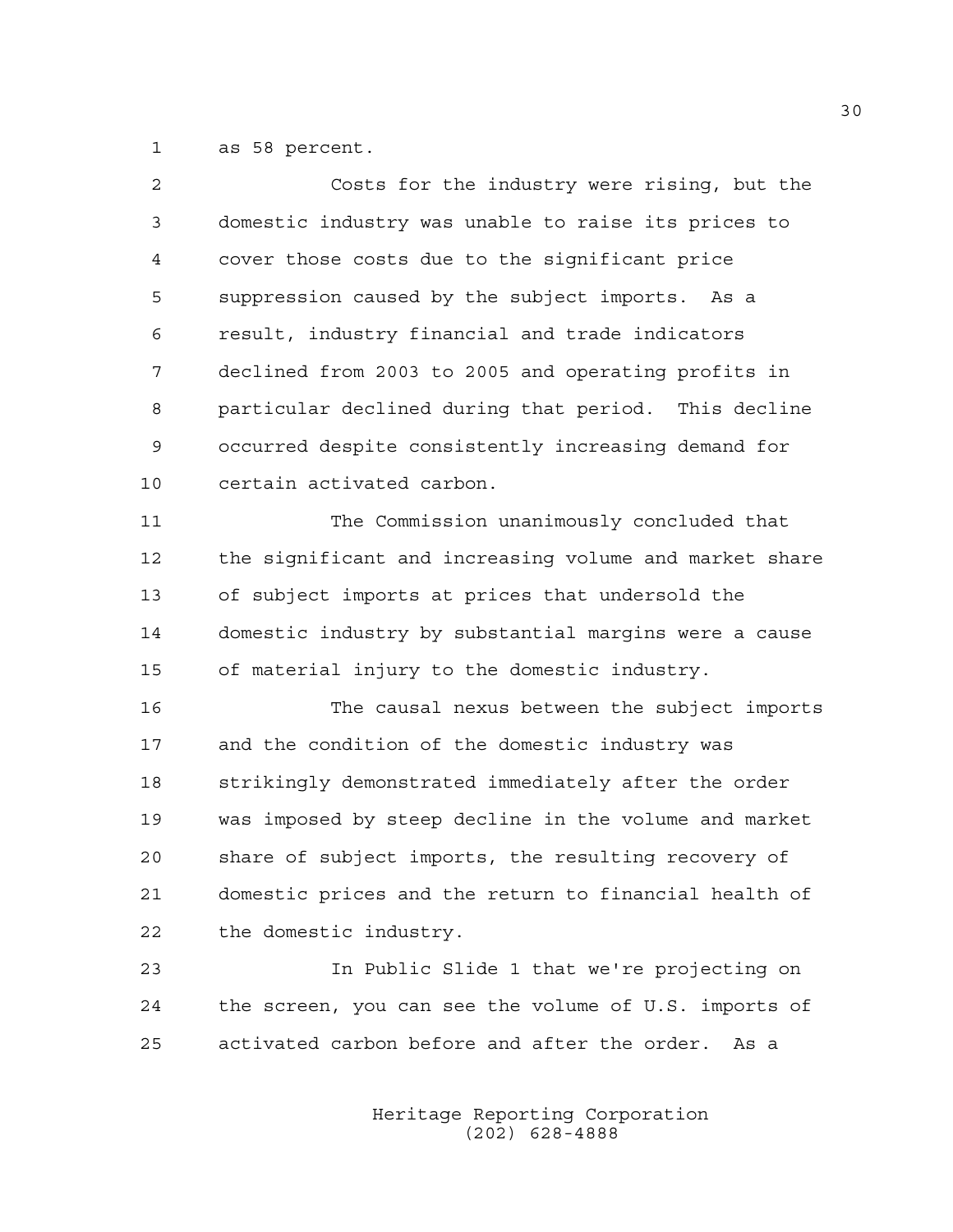1 result of the order, the volume of subject imports 2 immediately fell by more than half in 2006 to 2007 and 3 it's remained at this lower level during the period of 4 review.

5 Public Slide 2 shows that the average unit 6 value of imported Chinese activated carbon immediately 7 jumped by 57 percent from 33 cents a pound in 2006 to 8 52 cents a pound in 2007, and the AUVs have generally 9 continued to rise substantially over the period 10 because of the price disciplining effects of the 11 order.

12 The impact of these events can be seen when 13 subject import volumes and prices are superimposed on 14 industry profitability. Confidential Chart 1 in the 15 pink packet we've provided you shows that the volume 16 of price suppressing imports from China fell in 17 response to the order, and at the same time domestic 18 industry's operating profits rose significantly 19 immediately.

20 Confidential Chart 2 shows a strong causal 21 nexus between the rising average unit values of the 22 subject imports that remained in the market and the 23 improvement in domestic industry operating margins. 24 As reflected in Tables V-1 through V-3 of the 25 prehearing report, domestic prices were finally able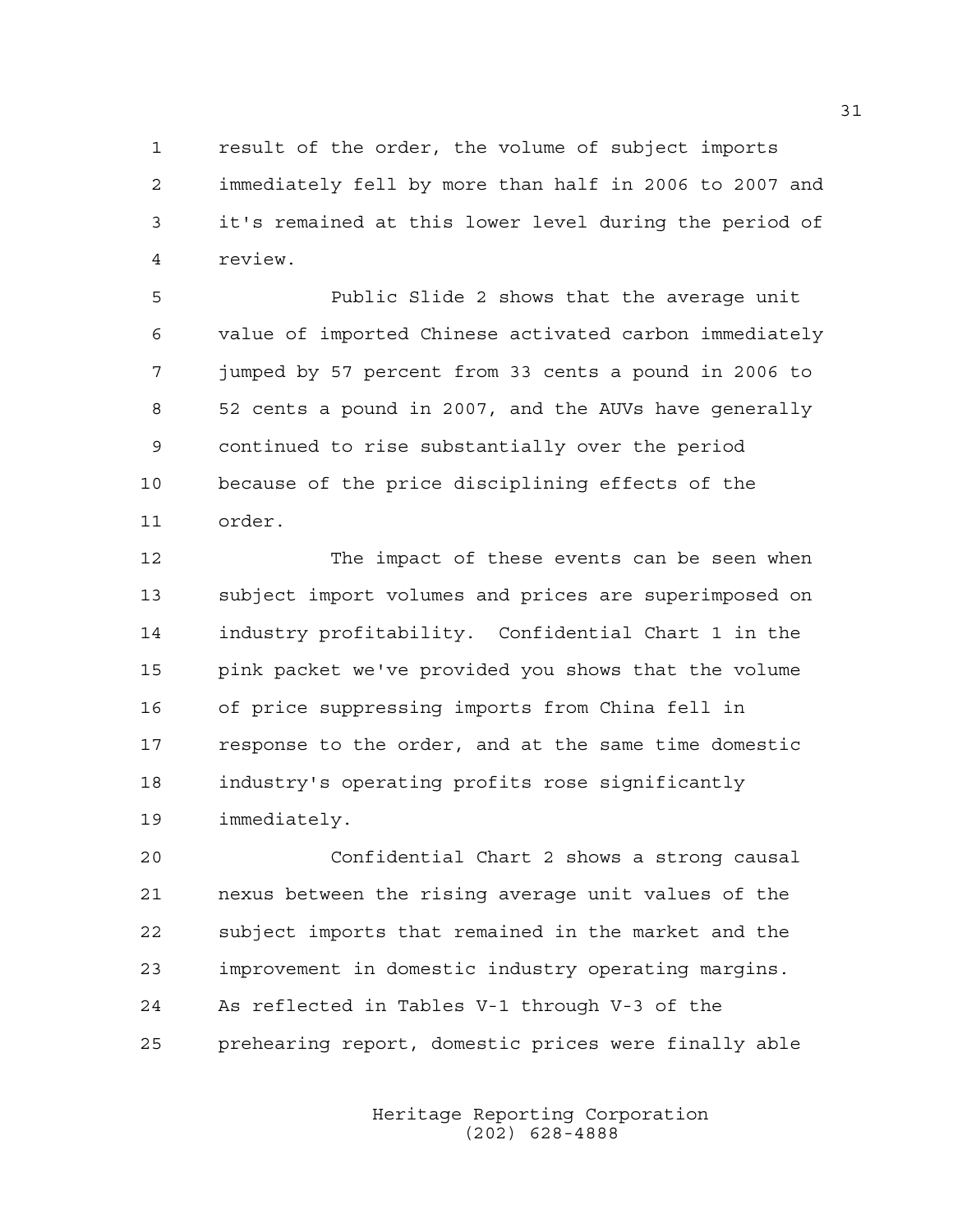1 to rise during this period, permitting the industry to 2 cover increasing raw material costs, something they 3 could not do prior to the order.

4 These charts, which depict the benefit of 5 the antidumping order to the domestic industry, also 6 graphically demonstrate the likely effect of removing 7 the order. Low-priced subject imports will again 8 increases substantially at prices that undersell the 9 domestic industry, causing price depression and 10 suppression and leading to the lower domestic prices, 11 production, net sales and operating profits that 12 characterized the industry preorder. Applying the 13 statutory factors to the record of this review 14 confirms this conclusion.

15 Let's begin with the likely volume of 16 subject imports. The Chinese industry, as you have 17 heard, has an immense capacity to produce certain 18 activated carbon. There are no published data to show 19 just how big this capacity is, but as shown in Public 20 Slide 3, reproduced from page 28 of our prehearing 21 brief, just 45 of the estimated 300 Chinese producers 22 of activated carbon are known to account for over a 23 billion pounds of capacity. Confidential Chart 3 puts 24 this partial capacity figure into some perspective by 25 comparing it to U.S. demand. As you can see, capacity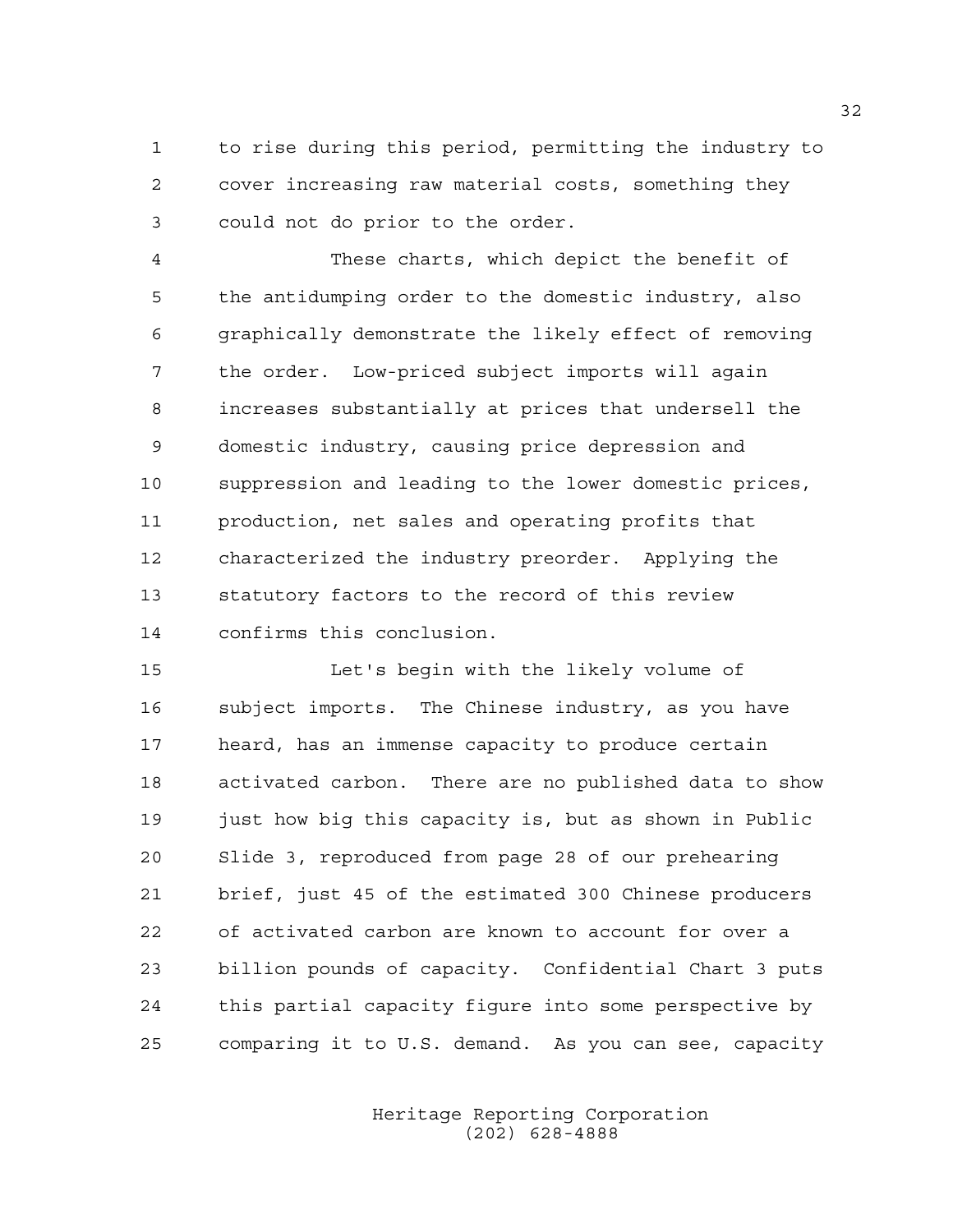1 for just a fraction of the Chinese industry dwarfs 2 total U.S. demand.

3 As shown by Public Slide 4, that huge 4 capacity has been continuing to grow with 450 million 5 pounds of recent new and planned Chinese capacity that 6 we know of. Again, even this amount of new and 7 planned capacity is a significant number when compared 8 with U.S. consumption, as you can see in Confidential 9 Chart 4.

10 It's difficult to overemphasize just how 11 massive Chinese capacity is. As you heard Mr. O'Brien 12 testify a moment ago, the capacity of the Chinese 13 industry to supply the U.S. market is essentially 14 limitless, and subject imports would be likely to very 15 quickly and significantly exceed the peak preorder 16 levels if the order were to be revoked at this time.

17 Both the questionnaire response data and the 18 public data in Table IV-14 of the prehearing report 19 show that the Chinese industry exports a significant 20 portion of its huge capacity. Chinese activated 21 carbon exports were over 531 million pounds in 2011 22 according to published reports, which is again very 23 large when compared with U.S. consumption as seen in 24 Confidential Chart 5.

25 Of its huge and growing capacity, its export

 Heritage Reporting Corporation (202) 628-4888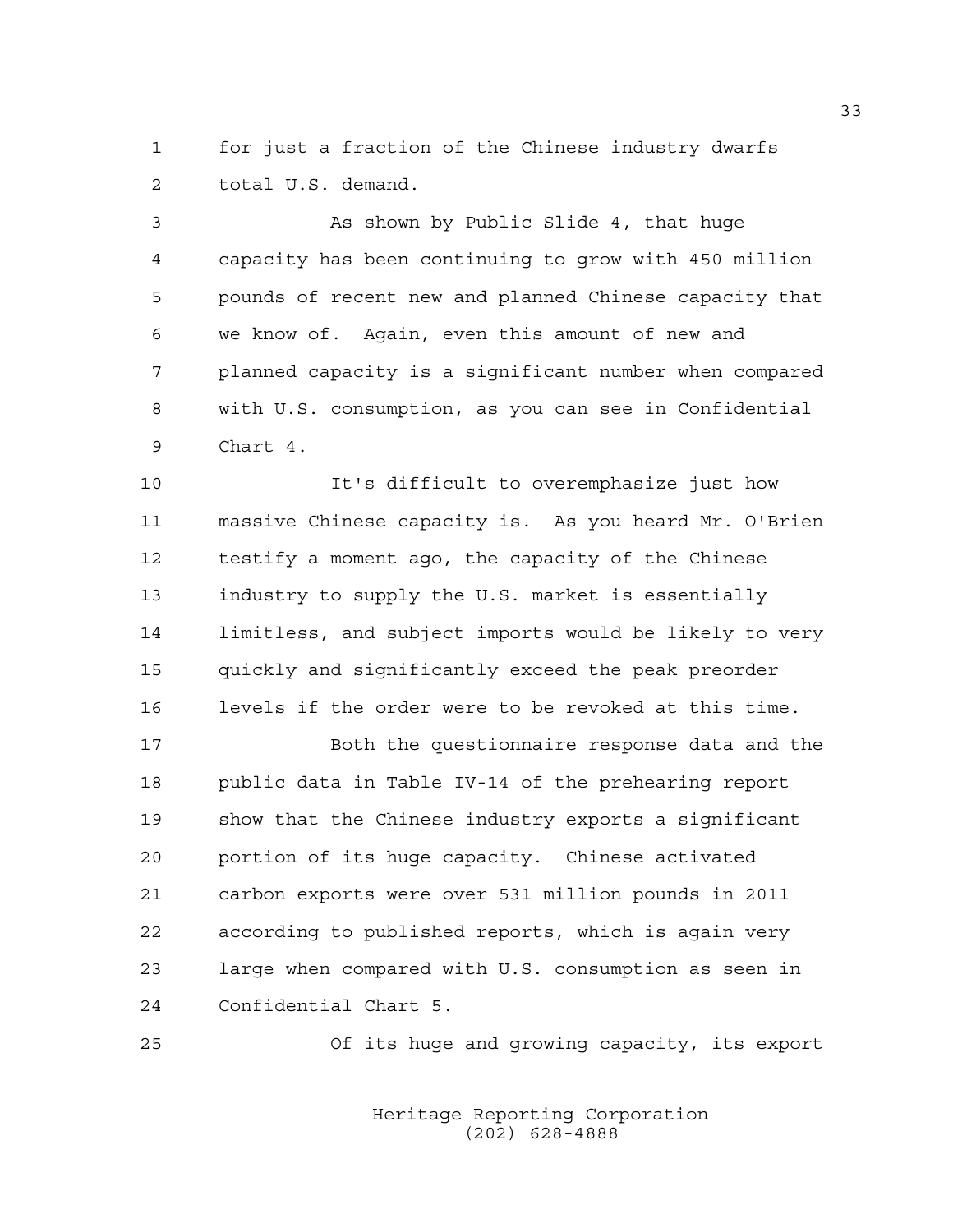1 orientation, China is predicted to remain a net 2 exporter of activated carbon for years to come despite 3 growth in its home and export markets. The existence 4 of this massive capacity aimed at the export market is 5 itself evidence of a likely increase in subject 6 imports if Chinese producers are again given unimpeded 7 access to the United States market.

8 The strongest evidence of the Chinese 9 industry's interest in doing that, though, is the 10 continued significant presence of the subject imports 11 in the U.S. market even while under the discipline of 12 the order, which you can see in Public Slide 1. 13 Further evidence of Chinese producers' continued 14 interest in the U.S. market is that 15 Respondents, 15 Chinese producers and exporters, have applied to the 16 Department of Commerce for separate dumping rates, 17 although many of them did not respond to the 18 Commission's questionnaire.

19 China in fact remains the largest single 20 source of imported activated carbon into the U.S. 21 market and by far the largest imported source of 22 coal-based activated carbon, as you can see in Public 23 Slide 5. Absent the order, the United States is 24 likely to be a prime target for an increase in imports 25 from China. Purchasers confirm that they expect an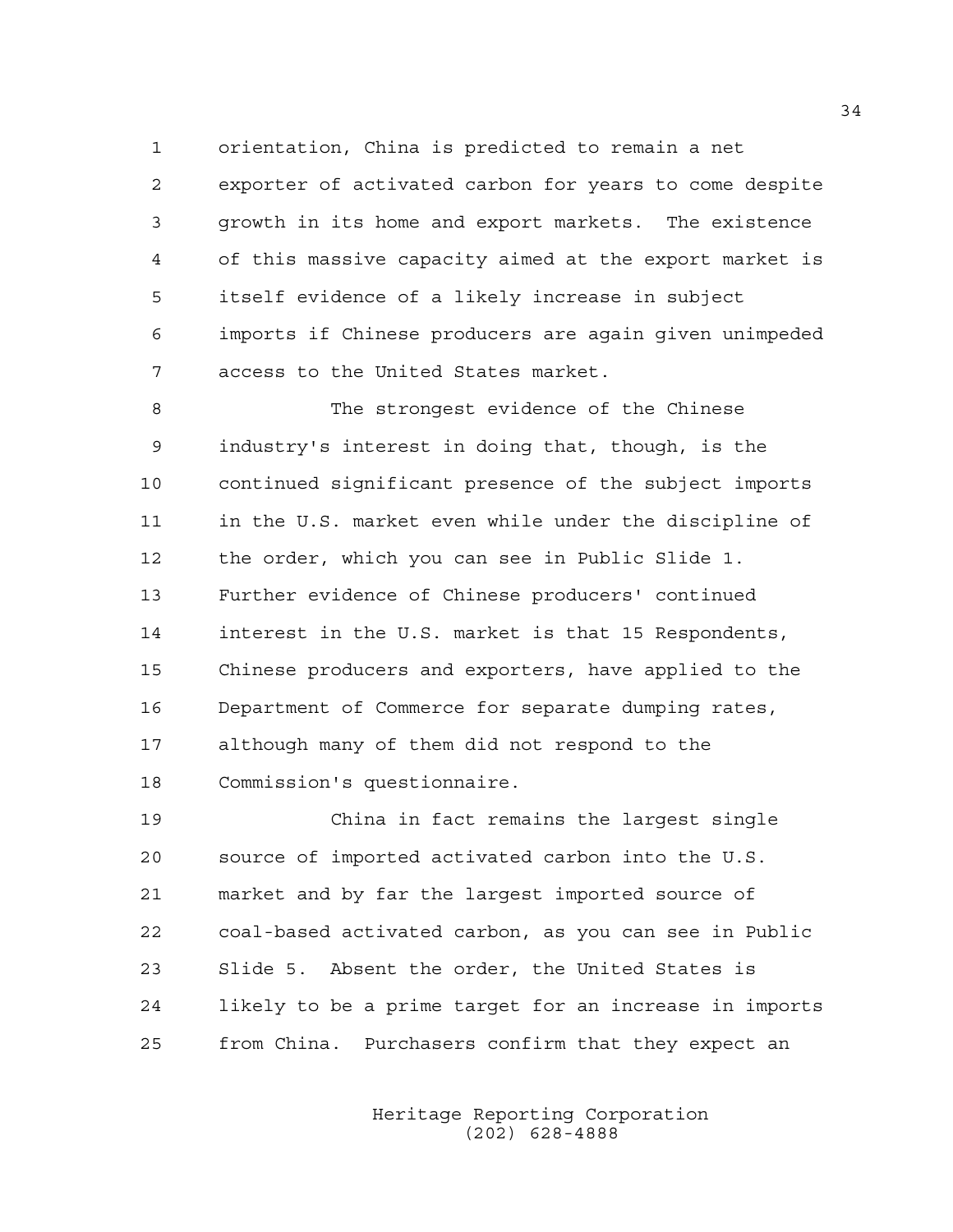1 increase in imports from China if the order is 2 revoked. Indeed, you heard Mr. O'Brien testify the 3 domestic producer, Calgon, itself would likely be 4 again put in a make or import situation if the order 5 were to be revoked.

6 As our witnesses testified, the U.S. market 7 is price sensitive. Purchasers identified price as a 8 very important factor in the buying decision, and it 9 was one of the top three factors identified by most 10 purchasers. And the lowest priced product in our 11 experience generally gets the sale.

12 Without the antidumping order, Chinese 13 producers will once again use low prices to undersell 14 the domestic industry to gain sales. If you have any 15 doubt about that look at the level of underselling 16 that is still going on in the market with the order in 17 place. Public Slide 6, which is taken directly from 18 Table IV-5 in the public prehearing report, shows that 19 even under the discipline of the order the subject 20 imports continue to undersell the domestic industry in 21 over 90 percent of comparisons at average underselling 22 margins of 25 percent.

23 Thus, the subject import pricing remains 24 very aggressive even with the order in place. The 25 subject imports are underselling the domestic industry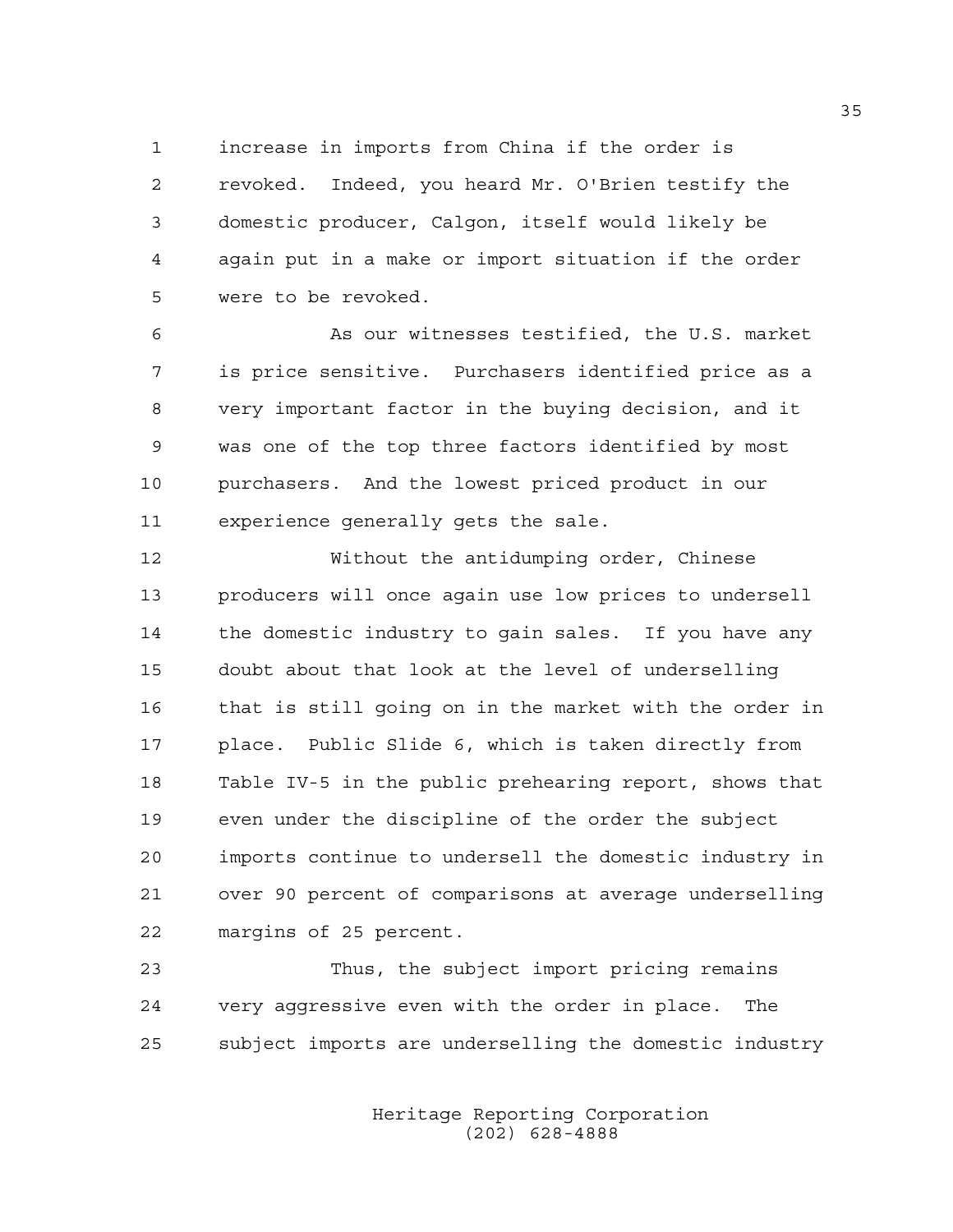1 even under the discipline of the order, and they are 2 certainly very likely to do so if the order is 3 revoked, only at higher underselling margins and at 4 significantly larger volumes.

5 Purchasers' questionnaire responses also 6 confirm that prices will fall if the order is revoked. 7 One importer's comment publicly reported in the 8 prehearing report is worth noting. That importer 9 reported to the Commission that it charges the same 10 prices in the United States as it does in other 11 markets before the tariffs are taken into account.

12 This provides two interesting pieces of 13 information. First, it confirms that the antidumping 14 order is keeping U.S. prices of the subject imports 15 higher than they would otherwise be if the order was 16 not in place. Second, it demonstrates the already 17 significant level of underselling in the market by 18 subject imports would increase by at least the level 19 of dumping margins if the order were revoked.

20 Those dumping margins are currently 21 generally between 44 cents and \$2.42 a kilogram with 22 most exporters at \$1.04 per kilogram. Therefore, the 23 price of subject imports is likely to fall, and the 24 underselling margins are likely to increase 25 significantly in the United States if the antidumping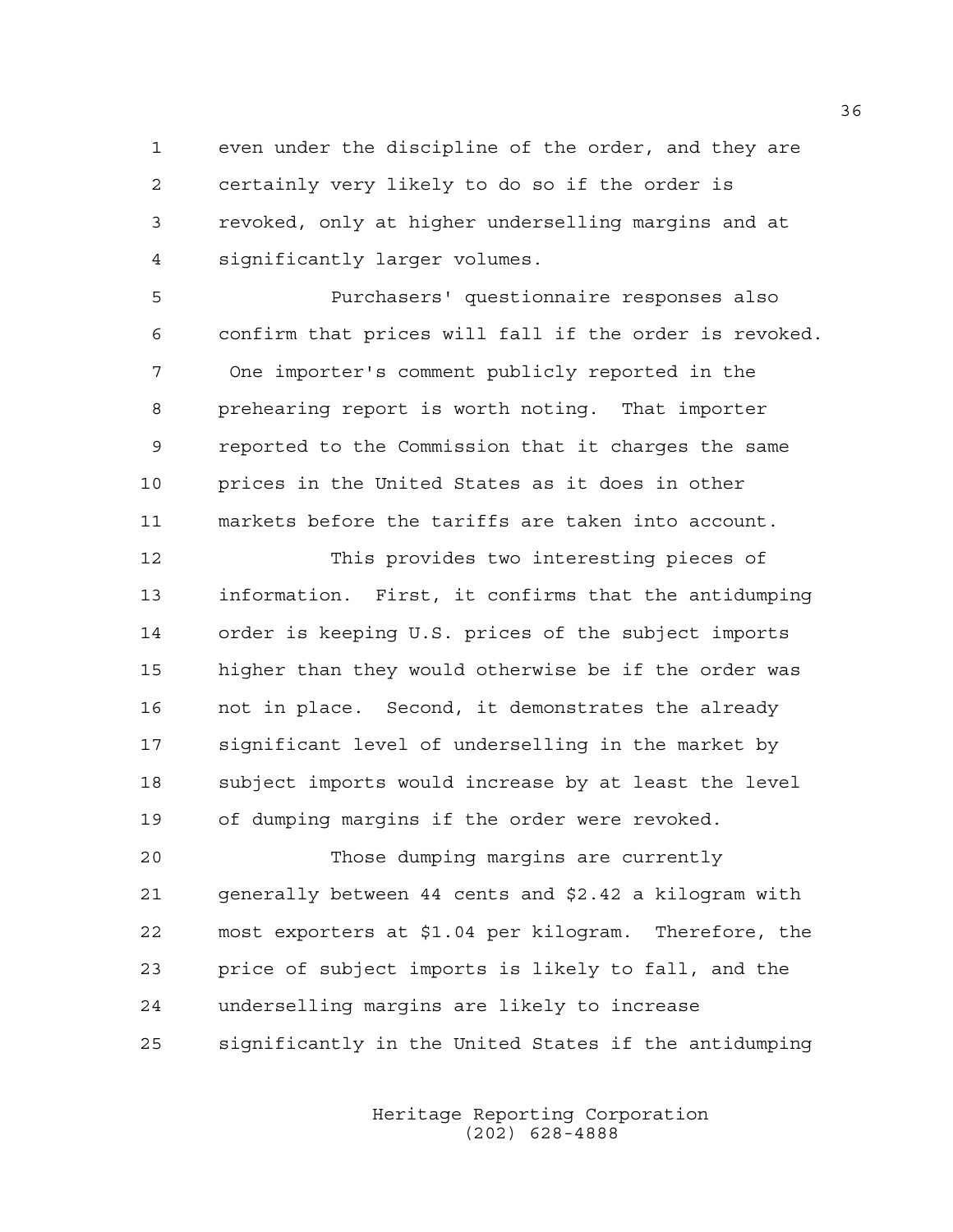1 duty order is revoked.

| $\overline{c}$ | Given the sheer size of the Chinese                   |
|----------------|-------------------------------------------------------|
| 3              | industry, its export orientation, its demonstrated    |
| 4              | interest in the U.S. market and its continued         |
| 5              | aggressive pricing behavior in the market, a large    |
| 6              | increase in the volume of low-priced imports from     |
| 7              | China is almost certain absent the order.             |
| 8              | As you heard from our industry witnesses              |
| 9              | this morning, the increased volumes of dumped         |
| 10             | activated carbon at prices that undersell them        |
| 11             | significantly will quickly cause a return to the      |
| 12             | material injury the domestic industry felt before the |
| 13             | The domestic industry has made significant<br>order.  |
| 14             | investments over the period of review as the record   |
| 15             | reflects, and there is a new domestic producer that   |
| 16             | has yet to reach full production levels.              |
| 17             | As you heard from our witnesses this                  |
| 18             | morning, those investments were predicated on fair    |
| 19             | market pricing that the order has brought.<br>Those   |
| 20             | investments and the associated jobs that they have    |
| 21             | created would be placed at serious risk if the order  |
| 22             | were to be revoked. In short, there is a landslide of |
| 23             | Chinese activated carbon poised to reverse all the    |
| 24             | gains that this industry has made under the order.    |
| 25             | The brief filed by the importer here today            |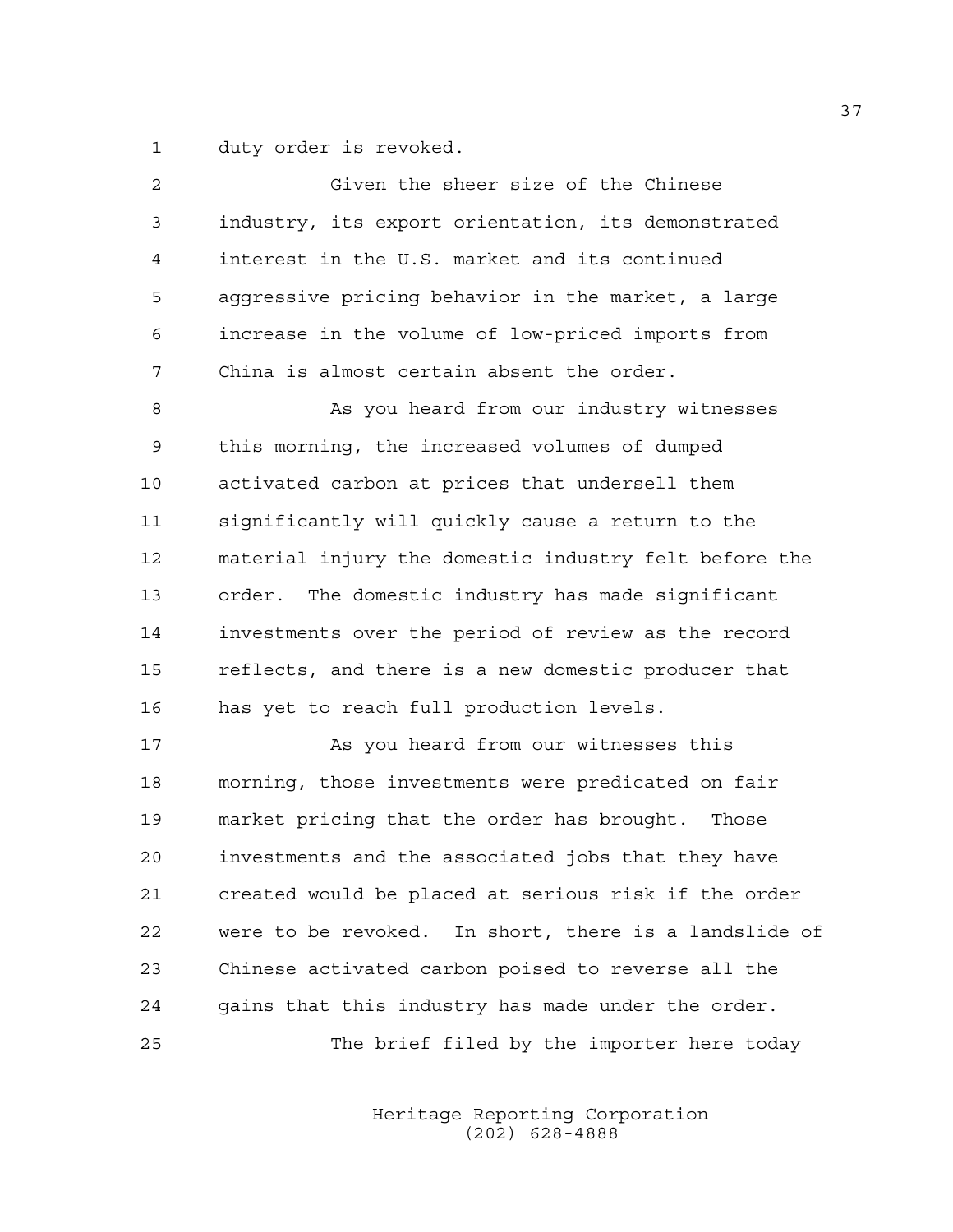1 attempts to refute these conclusions in several 2 unsupportable ways. It contends that strong domestic 3 and foreign demand for activated carbon will prevent 4 the domestic industry from suffering a return to 5 injury. This assertion is incorrect for several 6 reasons.

7 As Mr. Thompson testified, demand was 8 growing during the original period of investigation as 9 well. That growth did not shield the domestic 10 industry from material injury caused by the subject 11 imports. Just as during the original investigation 12 period, it would not shield the industry now from 13 significant increases of those imports backed by an 14 almost unlimited supply that undersell the industry, 15 take market share, drive down prices and offset the 16 beneficial effects of increasing demand.

17 The Chinese industry has the capacity to 18 overwhelm the U.S. market with demand, increasing even 19 at the current rates, given the huge increases it's 20 made in its production capacity. Respondents cite to 21 predictions of huge increases in demand primarily as a 22 result of new EPA mercury abatement regulations for 23 coal-fired power plants.

24 As you've heard from our industry witnesses, 25 however, these regulations do not require compliance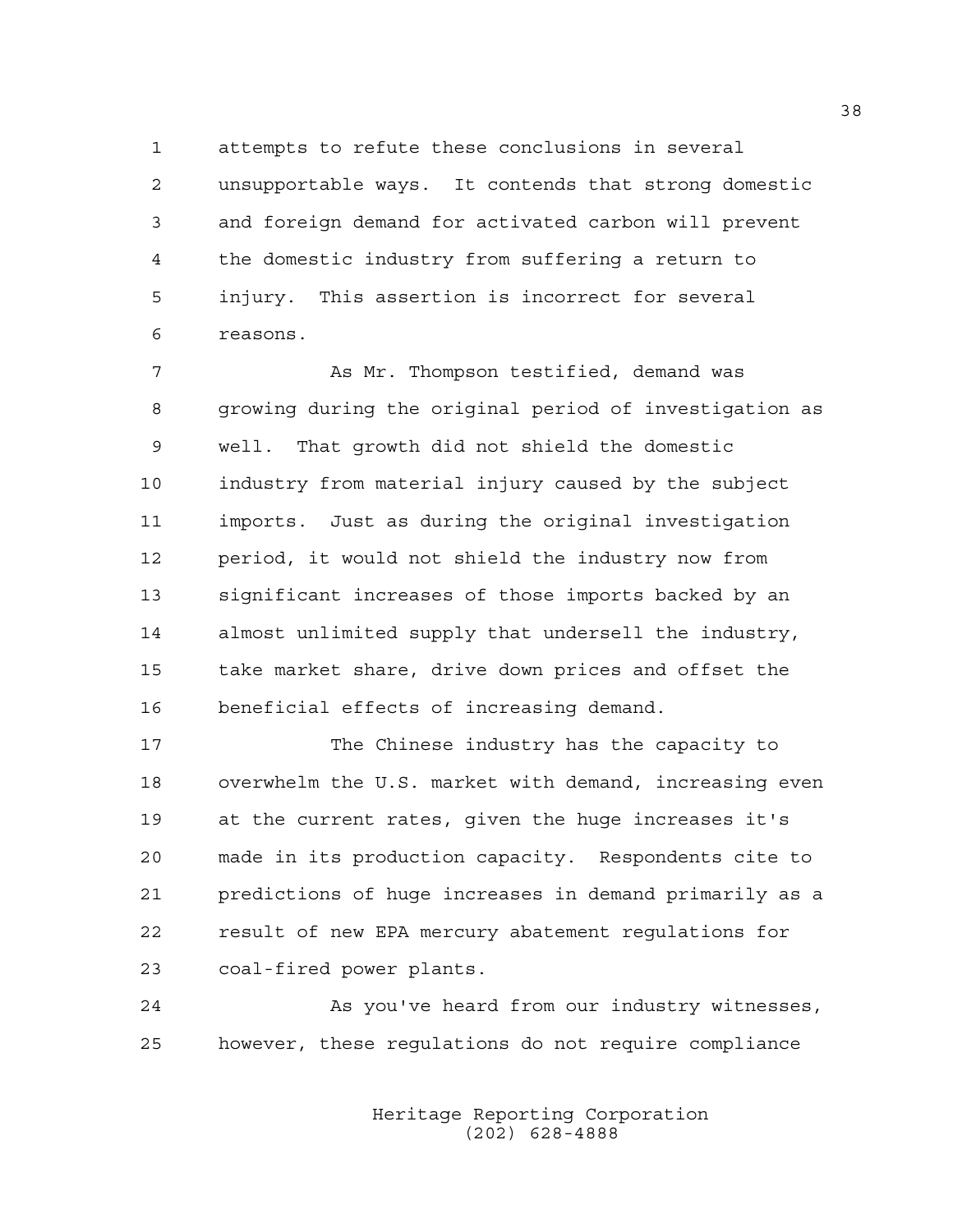1 until 2015 or '16 and perhaps beyond, depending on 2 delays or waivers that may be granted. That's beyond 3 the reasonably foreseeable period the Commission 4 normally looks to in predicting the likely price and 5 volume effects of subject imports in sunset decisions.

6 These regulations are also subject to 7 multiple legal challenges that have delayed 8 implementation in the past and may well do so again. 9 The cost of compliance, along with the low cost of 10 natural gas, has many utilities considering closing 11 their coal-fired plants in favor of gas-fired plants, 12 as we documented in our prehearing brief.

13 So the timing and eventual amount of demand 14 that will be generated remains speculative at this 15 point if and when compliance becomes mandatory. In 16 addition, an influx of additional subject imports that 17 undersell the domestic industry would come now at a 18 time when the domestic producers are bringing on new 19 capacity, including a new domestic producer.

20 The industry currently has more capacity 21 than it's likely to be able to absorb by the increased 22 demand that we are looking toward over the next two 23 years. Thus, an increase in low-priced subject 24 imports will have a greater impact during this period 25 of underutilized domestic capacity.

> Heritage Reporting Corporation (202) 628-4888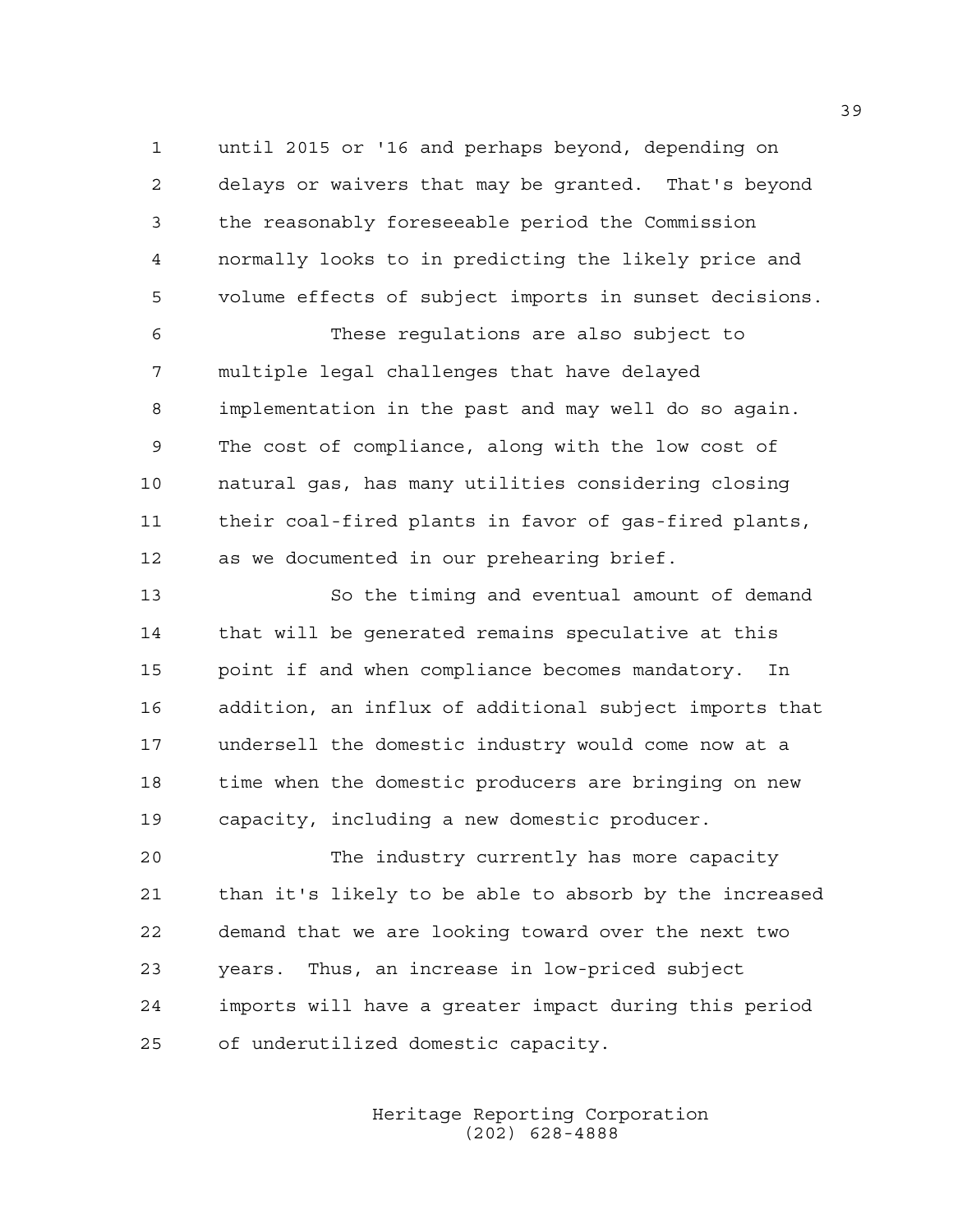1 The importers' claims that subject import 2 prices would not significantly undersell the like 3 product and depress domestic prices are based solely 4 on four examples of bid results for one importer of 5 Chinese activated carbon that was not the low bidder 6 on those particular examples.

7 Public Chart 11 in your packet, taken from 8 the prehearing report, directly disproves the 9 importers' claims when compared with the strong 10 evidence of significant and pervasive underselling 11 across all three pricing products involving millions 12 of pounds of activated carbon. Even with the order in 13 place, such arguments by the importer are 14 unpersuasive.

15 Finally, the Respondents have claimed that 16 the orders should be revoked because the domestic 17 industry is not in a vulnerable condition during a 18 period of healthy demand and when the industry has 19 shown some optimism by investing in the new capacity.

20 Of course, the statute does not require the 21 Commission to find the industry vulnerable in order to 22 find that material injury will return, but the 23 domestic industry's decline in material injury during 24 the original investigation period, despite the 25 increasing demand, demonstrates that healthy demand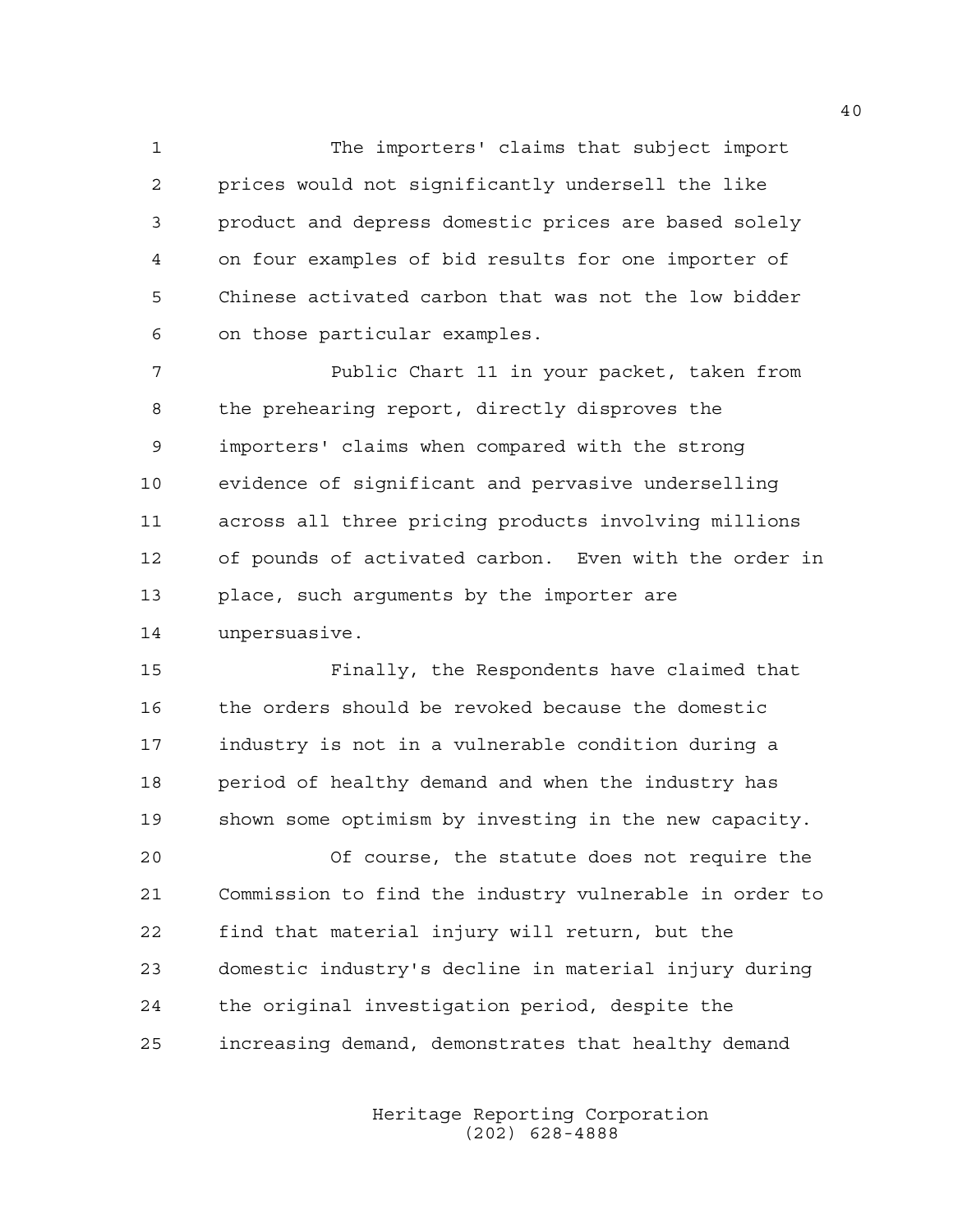1 can't shield the industry from return from a material 2 injury if the order is revoked.

3 The Chinese activated carbon industry has 4 the capacity to overwhelm the U.S. market even at the 5 level of demand that we're facing now and over the 6 reasonably foreseeable period. When they do so, it 7 will be at aggressively low and lower prices than we 8 see now, and that combination of increasing dumped 9 imports at low prices that undersell the market will 10 prevent the domestic industry from benefitting from 11 the long-term demand growth for which it has 12 substantially invested and instead push the industry 13 back into an injured state.

14 We ask you again to look back at 15 Confidential Charts 1 and 2 showing the strong causal 16 nexus between subject imports and the condition of the 17 domestic industry. Those charts not only tell the 18 story of what happened when the order was put in 19 place; they also provide the blueprint of what happens 20 if the order is removed. Increased volumes of 21 low-priced subject imports will significantly 22 undersell the domestic industry at even greater 23 margins than they do now, cause price depression and 24 push the domestic industry back to the same injured 25 condition it was in in 2005.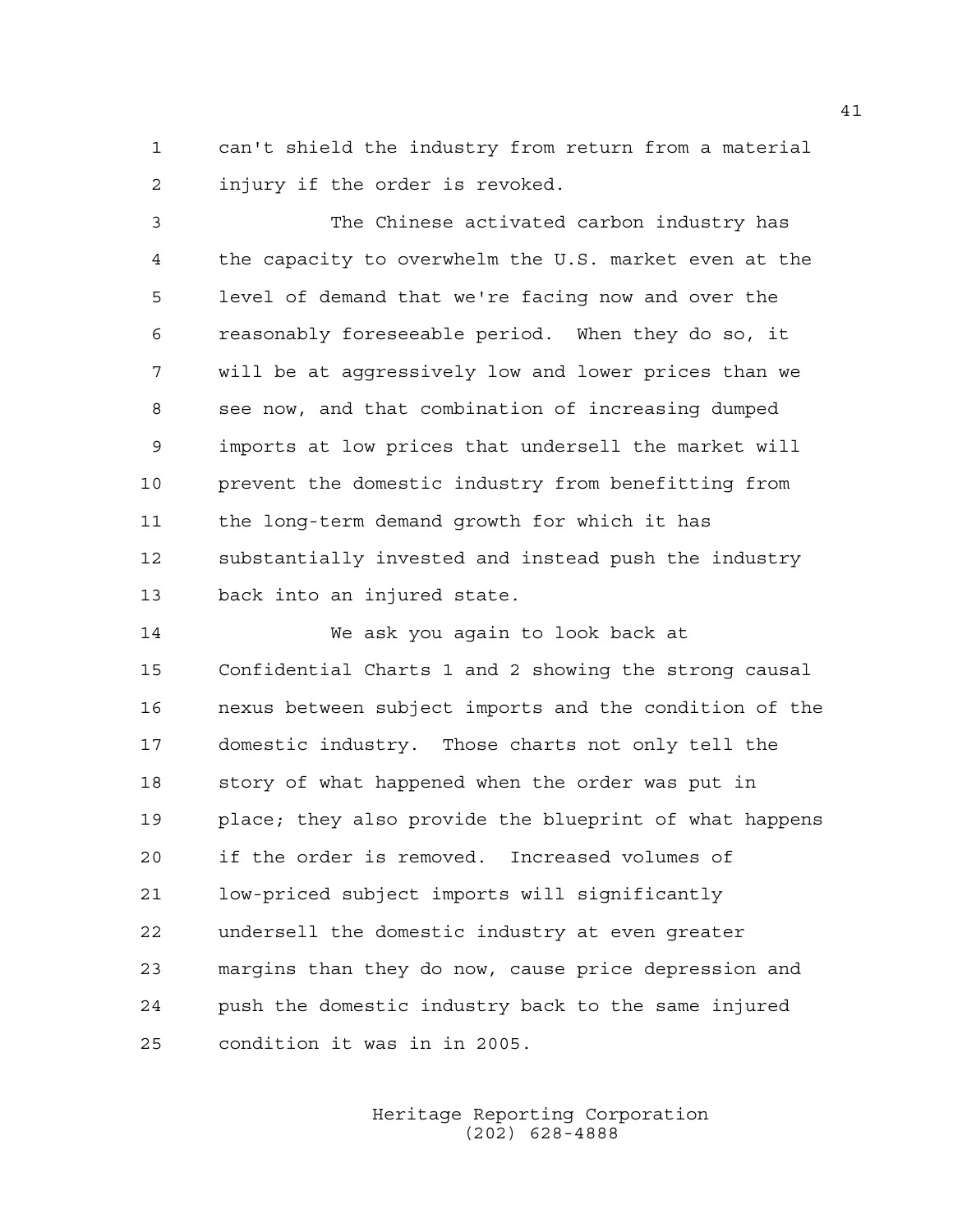1 Thank you for your attention. That 2 concludes our testimony today, and we're happy to take 3 questions. Thank you very much.

4 CHAIRMAN WILLIAMSON: Thank you. I want to 5 express the Commission's appreciation to all the 6 witnesses for taking time from their businesses to 7 come today. We'll begin this morning our questioning 8 with Commissioner Pinkert.

9 COMMISSIONER PINKERT: Thank you, Mr. 10 Chairman, and I join the Chairman in thanking all of 11 you for taking the time out to be here today and to 12 help us understand these issues.

13 I want to begin with some questions for Mr. 14 Leen about the assumptions that ADA made in 15 undertaking the investment in domestic production. I 16 believe I heard you say that the company assumed that 17 there would be fair market pricing. Did you make 18 specific assumptions about what import pricing would 19 be?

20 MR. LEEN: Brian Leen. We made range 21 assumptions based on the information that we had 22 available to us, public studies and those kinds of 23 things, but we made some range of assumptions based 24 upon what we were able to get from publicly available 25 studies on the prevailing market prices at the time.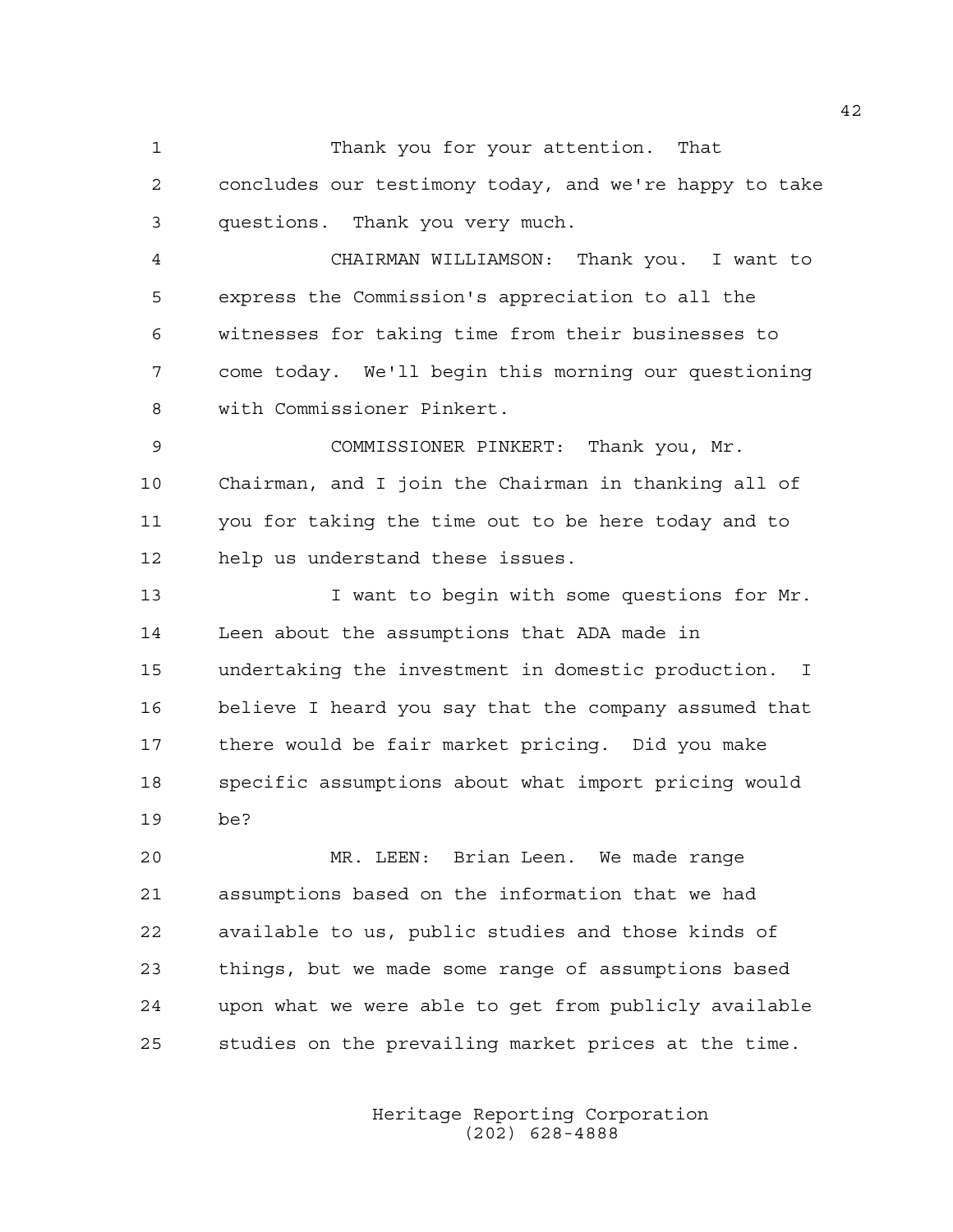1 COMMISSIONER PINKERT: Could you supply any 2 documentation that reflects the assumptions the 3 company made at that time? 4 MR. LEEN: No, we did not. 5 COMMISSIONER PINKERT: But could you for the 6 posthearing? 7 MR. LEEN: That's something that we could do 8 on the posthearing brief. Sure. 9 COMMISSIONER PINKERT: Thank you. And in 10 fact, and perhaps this is directed toward the entire 11 panel. Has there been fair market pricing since the 12 order went into effect? 13 And what I mean by that is has either the 14 dumping margin been passed through to the pricing in 15 the U.S. market or have the dumping margins been 16 eliminated? 17 MR. LUBERDA: Commissioner Pinkert, this is 18 Alan Luberda. The dumping margins certainly have not 19 been eliminated. They're very substantial, as I 20 alluded to in my testimony. 21 There have been affirmative dumping margins 22 for the vast majority of producers throughout the 23 period of review, and there was certainly prices 24 increased substantially after the order so we presume 25 that there was some pass-through. I couldn't say that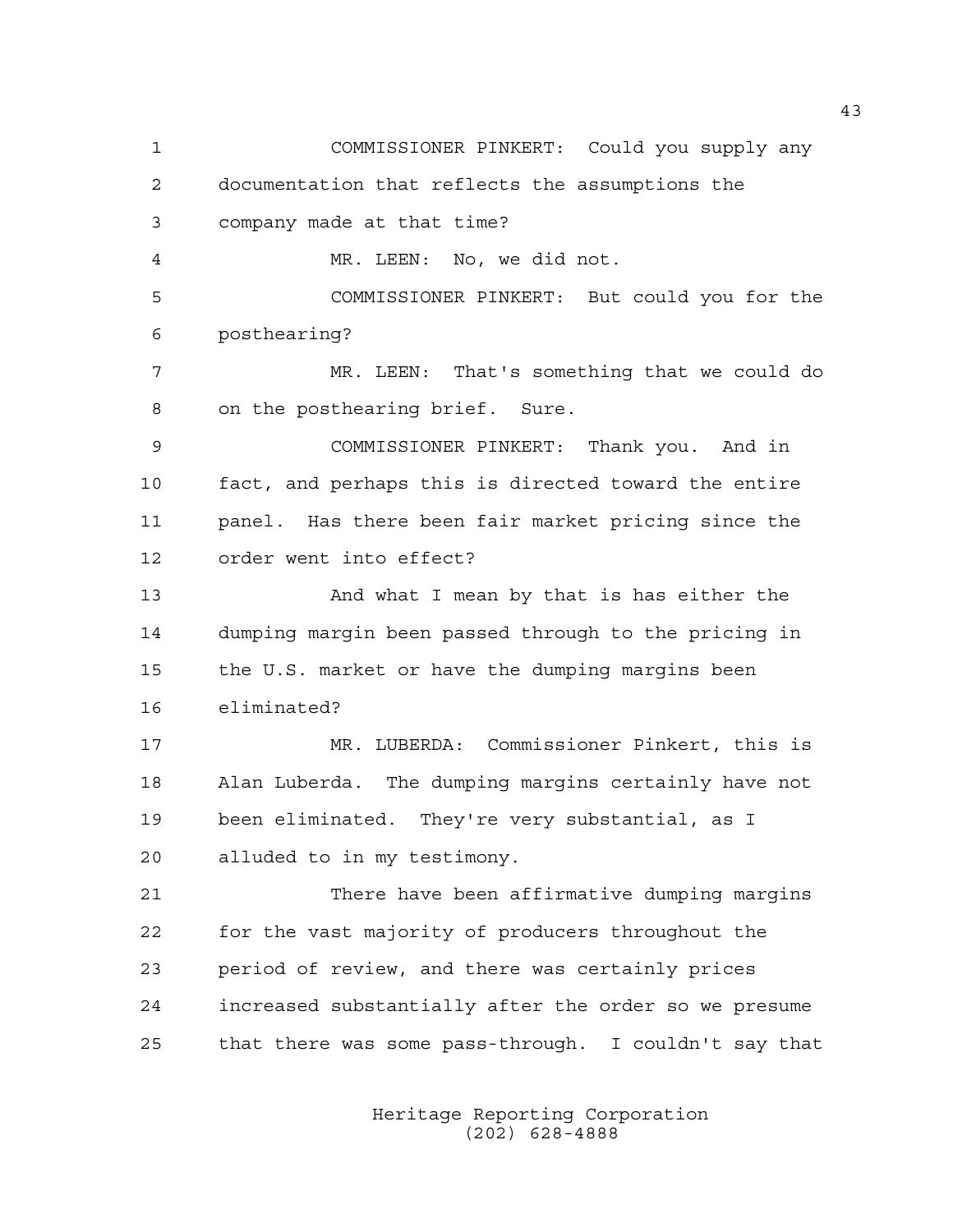1 there was a complete pass-through. I mean, that would 2 be something you'd have to ask the importers.

3 But the underselling that's been fueled by 4 those high dumping margins remains quite high in the 5 market and is continuing to create some drag on 6 pricing in the marketplace. I think the witnesses can 7 further testify to that.

8 MR. O'BRIEN: This is Bob O'Brien. I think 9 in support of what Alan said, we are not able to 10 completely discern whether the importers pass along 11 the antidumping margins to their end users, but 12 certainly we have seen there has been a positive 13 effect from the tariff pricing. Pricing has gone up.

14 There's been some ebbs and flows in the 15 level of tariff that has been set by the 16 U.S. Department of Commerce over the years, but it has 17 had a positive effect in the pricing in the general 18 marketplace in the U.S.

19 COMMISSIONER PINKERT: Any other comments on 20 the panel on that issue?

21 (No response.)

22 COMMISSIONER PINKERT: Okay. Now I want to 23 turn to the nonsubject imports. I have a series of 24 questions about that. Are the nonsubject imports 25 primarily coconut based rather than the product sold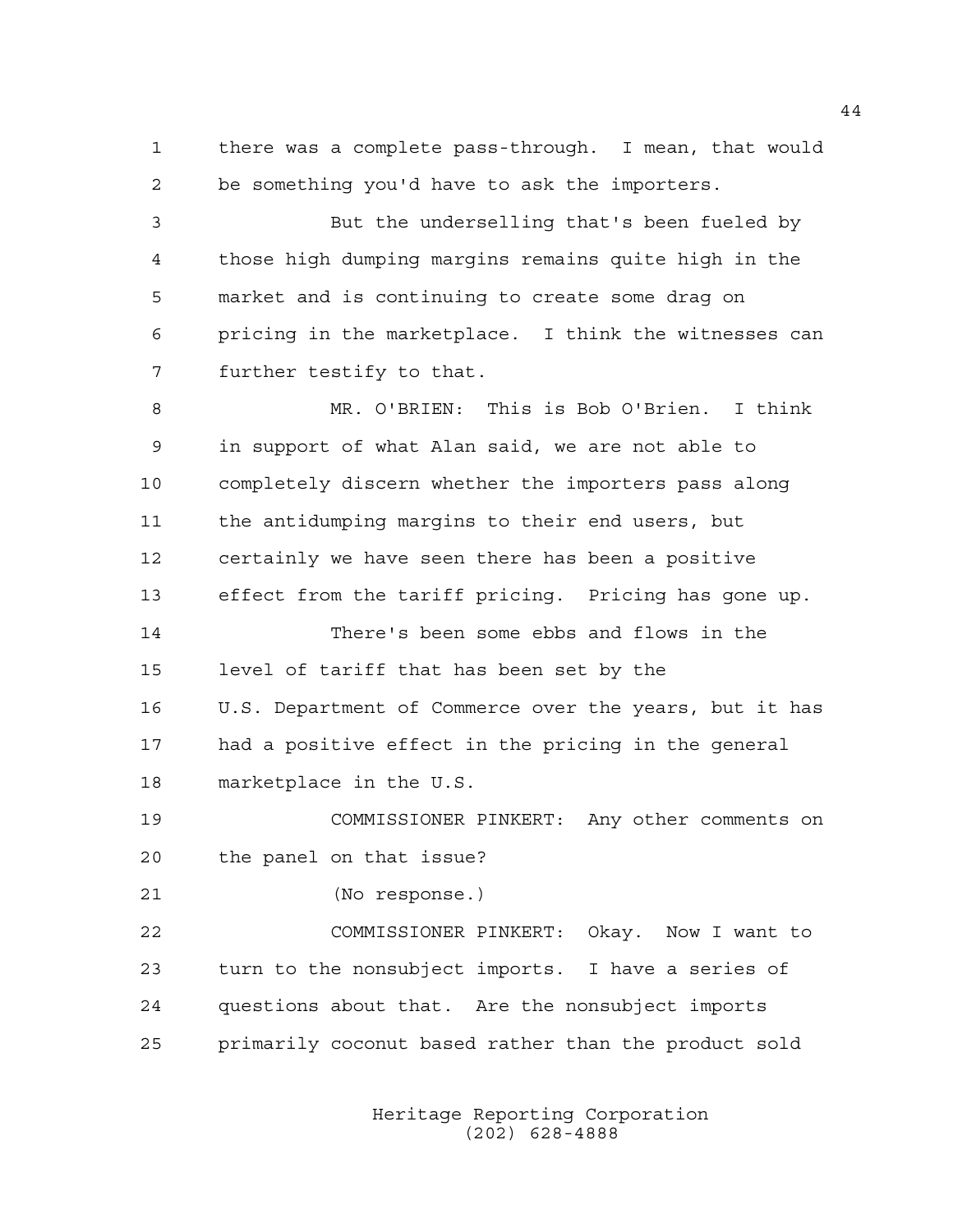1 by the subject importers, as well as the domestic 2 industry?

3 MR. O'BRIEN: This is Bob O'Brien. Let me 4 answer that. We're one of the world's largest 5 distributors, Calgon Carbon, of coconut-based 6 products, so we source coconut products for our 7 customers worldwide and also customers in the U.S. 8 We sell a considerable amount of products 9 that are not under the Chinese antidumping order. 10 Coconut carbons are different from the coal-based in 11 many aspects, and the general markets that they are 12 sold in do not overlap with coal-based products. 13 There is some overlap, but generally 14 speaking the largest markets for coconut carbon are 15 things like the gold mining industry, the cigarette 16 industry and the like. So there are specific markets 17 where those products are targeted for and the specific 18 customers where those products are sold to. 19 COMMISSIONER PINKERT: Mr. Thompson? 20 MR. THOMPSON: Yes. Mr. Thompson. We also 21 import, being a Dutch company. We bring in our 22 products that we produce in the Netherlands, as well 23 as the U.K., which are different products. They may 24 be based out of peat, coconut, wood. So they are 25 various raw materials for specific applications, so

> Heritage Reporting Corporation (202) 628-4888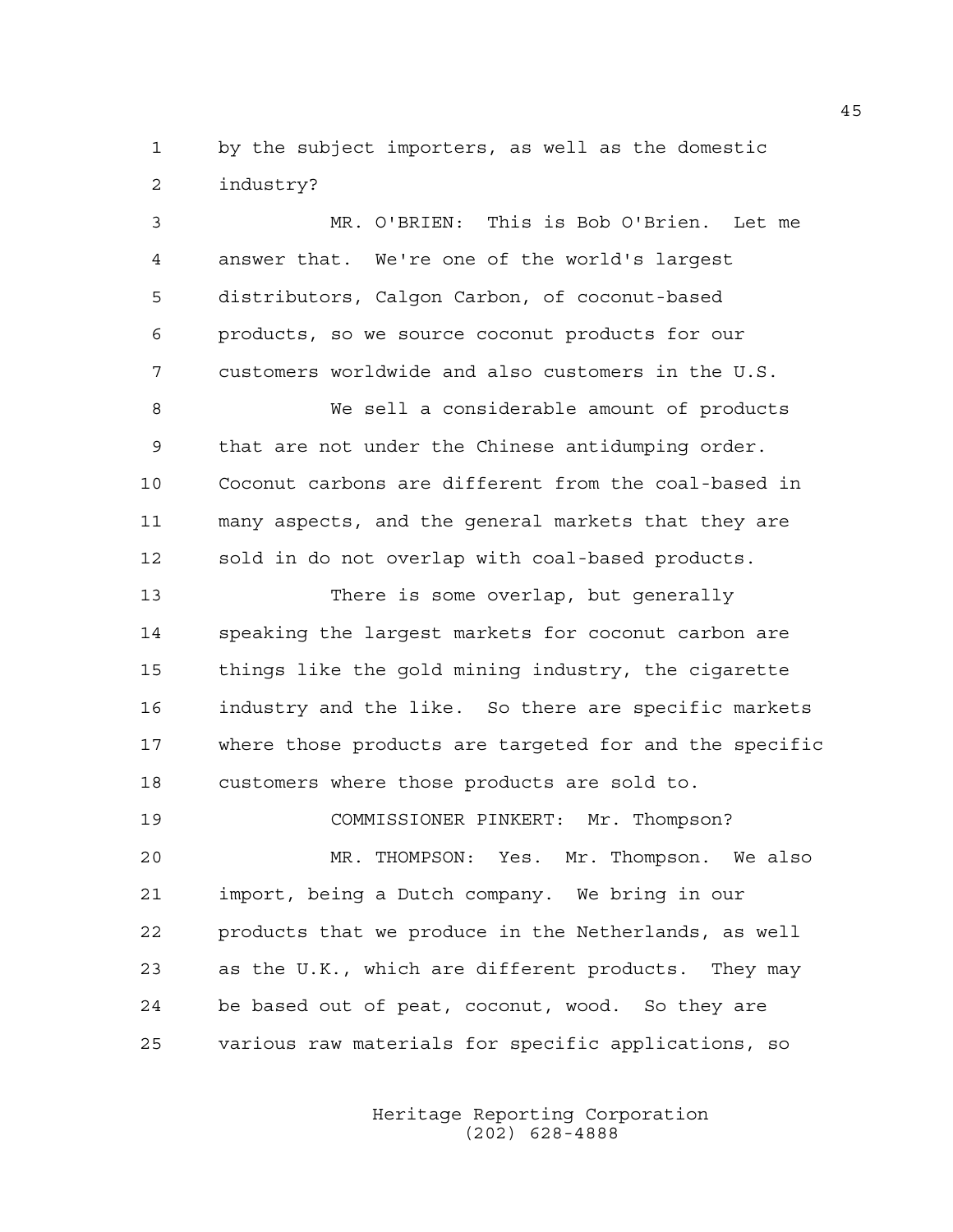1 they're a very specialized type carbon.

2 MR. LUBERDA: Commissioner Pinkert? This is 3 Alan Luberda. Just to add, if you look at Public 4 Slide 5 that we provided you Sri Lanka, India, 5 Indonesia, the Philippines, so four of the top six 6 import sources for activated carbon in 2011, were 7 primarily coconut-based sources. 8 China is really the only extremely large 9 source of coal-based activated carbon other than the 10 United States. 11 COMMISSIONER PINKERT: So just to tie the 12 testimony together, is the panel saying that the 13 nonsubject imports primarily supply different 14 customers than the domestic like product and the 15 subject imports on the other hand? 16 MR. O'BRIEN: This is Bob O'Brien. I would 17 say generally speaking that's true. That's what we're 18 saying. Generally the coconut carbon is targeted for 19 different uses than coal-based. There is some small 20 amount of overlap, but generally they're targeted at 21 different applications. 22 COMMISSIONER PINKERT: Mr. Thompson? 23 MR. THOMPSON: Mr. Thompson. We would agree 24 with that. 25 COMMISSIONER PINKERT: Mr. Hudgens?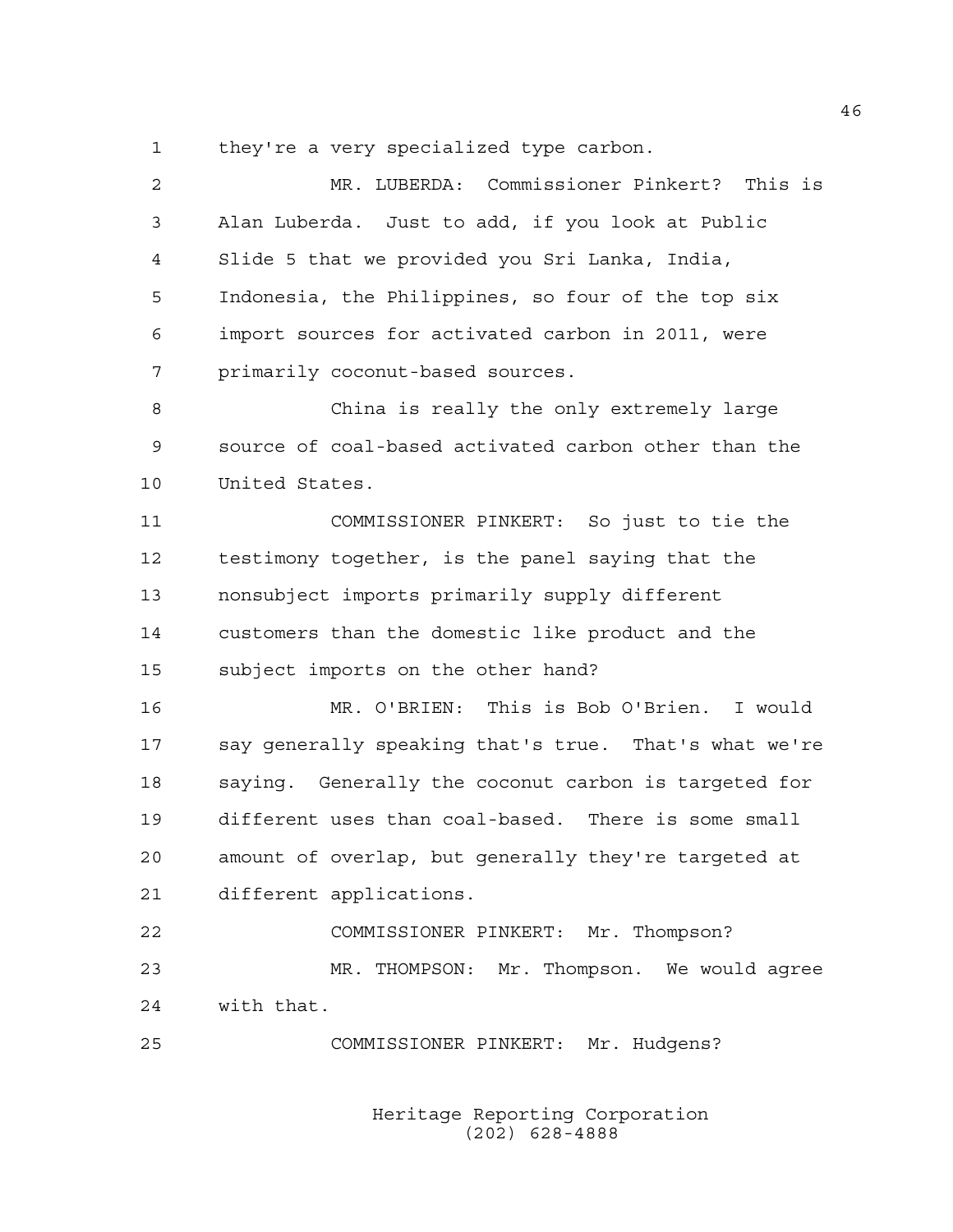1 MR. HUDGENS: I would also point out that if 2 you look at the confidential table, Table I-1, that 3 you'll see prior to the imposition of the order the 4 nonsubject imports were priced significantly higher 5 than the subject imports so there's definitely a price 6 difference between the coconut product and the 7 coal-based product from China.

8 COMMISSIONER PINKERT: Thank you. Now, 9 there's been some reference to average unit value data 10 in the testimony and in the briefs. How reliable are 11 average unit value data in this market, particularly 12 given some of the difference that you've already 13 testified about between the different products?

14 MR. LUBERDA: We were talking about this 15 among ourselves yesterday, and the average unit values 16 have some reference points. Obviously we used it 17 today in our presentation because it's the one public 18 thing that we can show you and show you the 19 difference, have a discussion. So much of the record 20 is proprietary so it makes it more difficult to 21 discuss.

22 But if you look there is I think a general 23 correlation, but there's clearly a product mix issue 24 so that you wouldn't rely strictly on that to talk 25 about price suppression or pricing, but you've got

> Heritage Reporting Corporation (202) 628-4888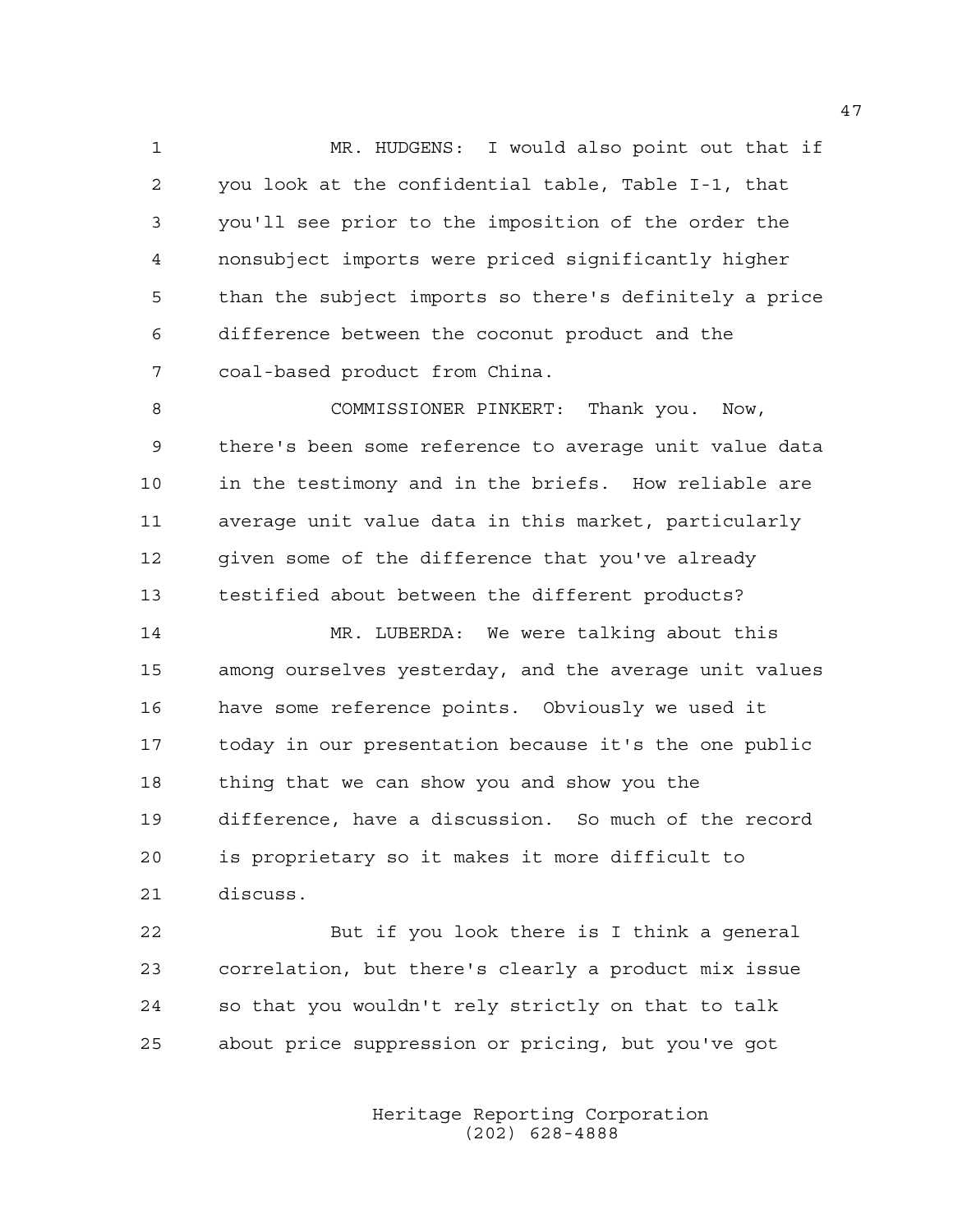1 very substantial data on the pricing products, and the 2 trends you see in AUVs are precisely the trends you 3 see in the pricing products.

4 I don't know if anybody else on the panel 5 wants to comment on the general equivalency of the 6 AUVs, imports and exports, et cetera.

7 MR. O'BRIEN: This is Bob O'Brien. I'm not 8 sure I can answer the question specifically, but we 9 make a wide range of products coal-based and the 10 Chinese make a wide range of products coal-based -- 11 different mesh sizes, different levels of activity -- 12 that go to different markets, so the products they 13 make basically duplicate what we're capable of making.

14 So depending on the product there will be 15 different cost basis, different selling prices, but in 16 general they are able to and willing to price at a 17 lower amount throughout the product range that we 18 offer.

19 COMMISSIONER PINKERT: Thank you. Lastly 20 for this round, why don't we observe, as we do in so 21 many cases, demand dropping way down during the 22 2008-2009 period when the recession was at its 23 deepest?

24 MR. O'BRIEN: Again, this is Bob O'Brien. 25 Let me answer that. In certain parts of our business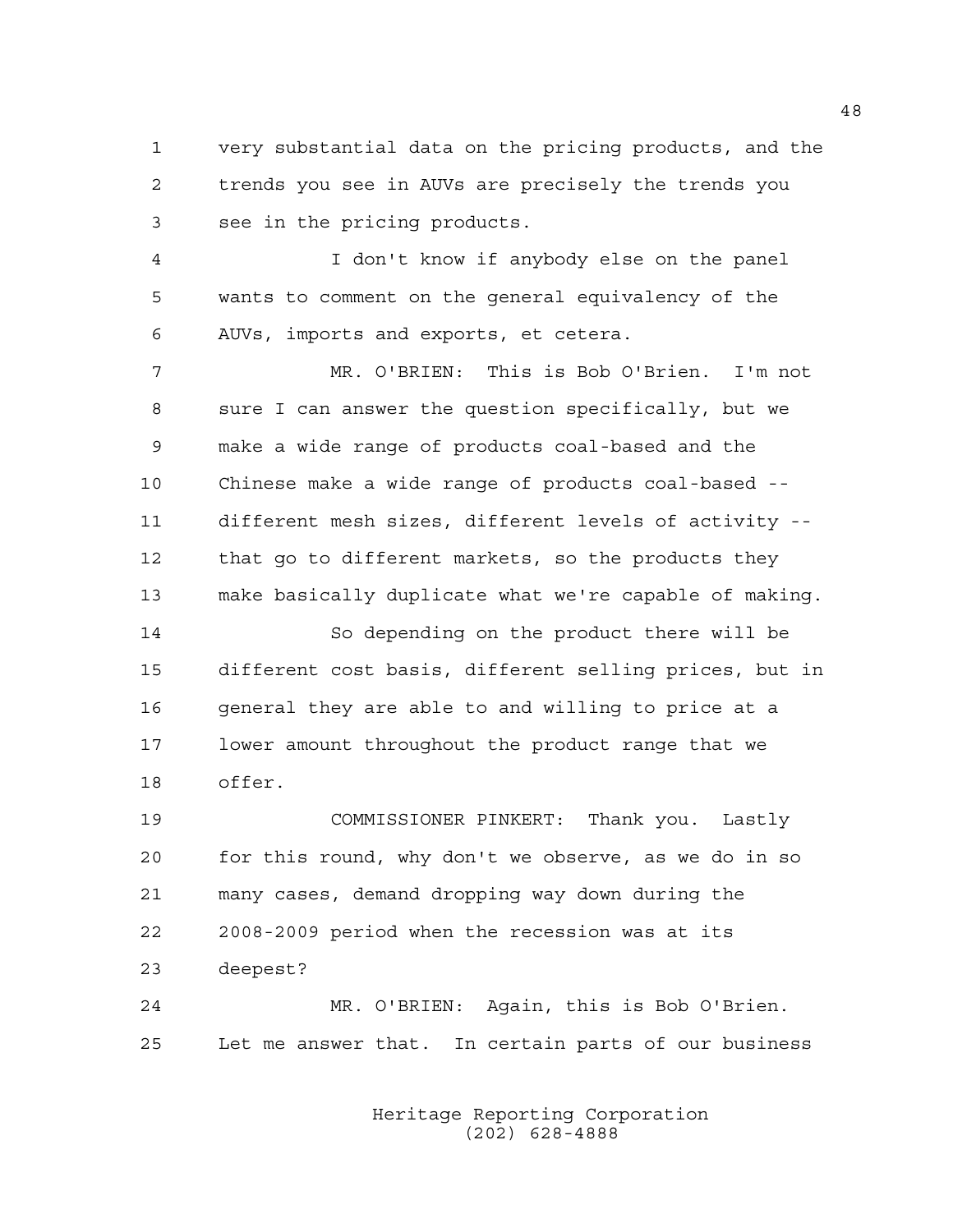1 we did see big declines. Generally the parts of our 2 business that service industry we saw a big dropoff 3 that in fact has not yet come back, so we're still 4 operating at levels that are less than where we were 5 selling in 2008.

6 A lot of the products that we sell at Calgon 7 are going to applications that are for environmental 8 control and so some of our opportunities are dependent 9 on regulations set by the EPA. So we saw for our 10 business as the market went down for our traditional 11 customers as a result of the general economy we saw 12 some boosts in markets in water treatment and in part 13 a little bit from mercury that were set based on EPA 14 regulations. So for our business we sort of ended up 15 with that balancing off.

16 MR. THOMPSON: Yes. Mr. Thompson here. I 17 would agree with Mr. O'Brien. We do see dropoff in 18 certain segments of the business, but then you see 19 things like food, water that are more population 20 driven and market demand for the product itself, so 21 those tend to ride through a recessionary environment, 22 which is what we've seen in the activated carbon 23 industry in the past. So you don't see ours being as 24 cyclical as you would in other industries.

25 And then in 2008 we had the Illinois market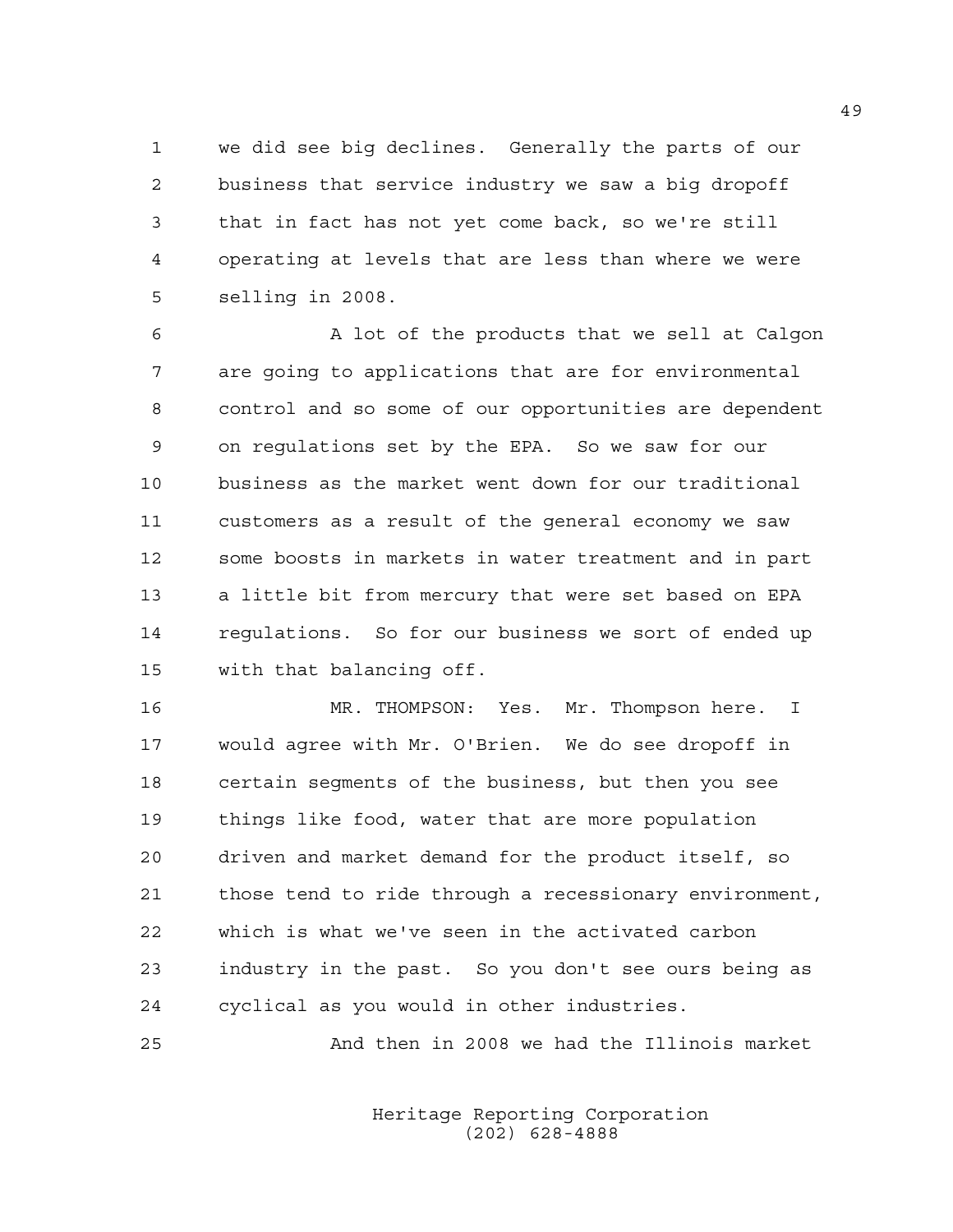1 for mercury control come into play, so that provided a 2 growth in the industry at that specific time that the 3 recession was happening.

4 COMMISSIONER PINKERT: Thank you very much. 5 Thank you, Mr. Chairman.

6 CHAIRMAN WILLIAMSON: Okay. Thank you. 7 Commissioner Johanson?

8 COMMISSIONER JOHANSON: Thank you, Mr. 9 Chairman, and I would also like to thank the witnesses 10 for appearing here today.

11 The Respondents describe coal shortages in 12 their response to the notice of initiation and in 13 their brief. Has the U.S. industry been constrained 14 by its ability to obtain coal?

15 MR. THOMPSON: Mr. Thompson here. Speaking 16 for ourselves at Norit, raw materials is something 17 that's critical to our business. You need the raw 18 materials for producing activated carbon, so that's 19 part of our strategies and plans is to make sure that 20 we have that source of materials. And so the 21 availability of the type of coal that we need has not 22 been a constraint to any of our growth and production 23 needs.

24 MR. O'BRIEN: This is Bob O'Brien. I would 25 echo Ron in saying that raw materials are certainly a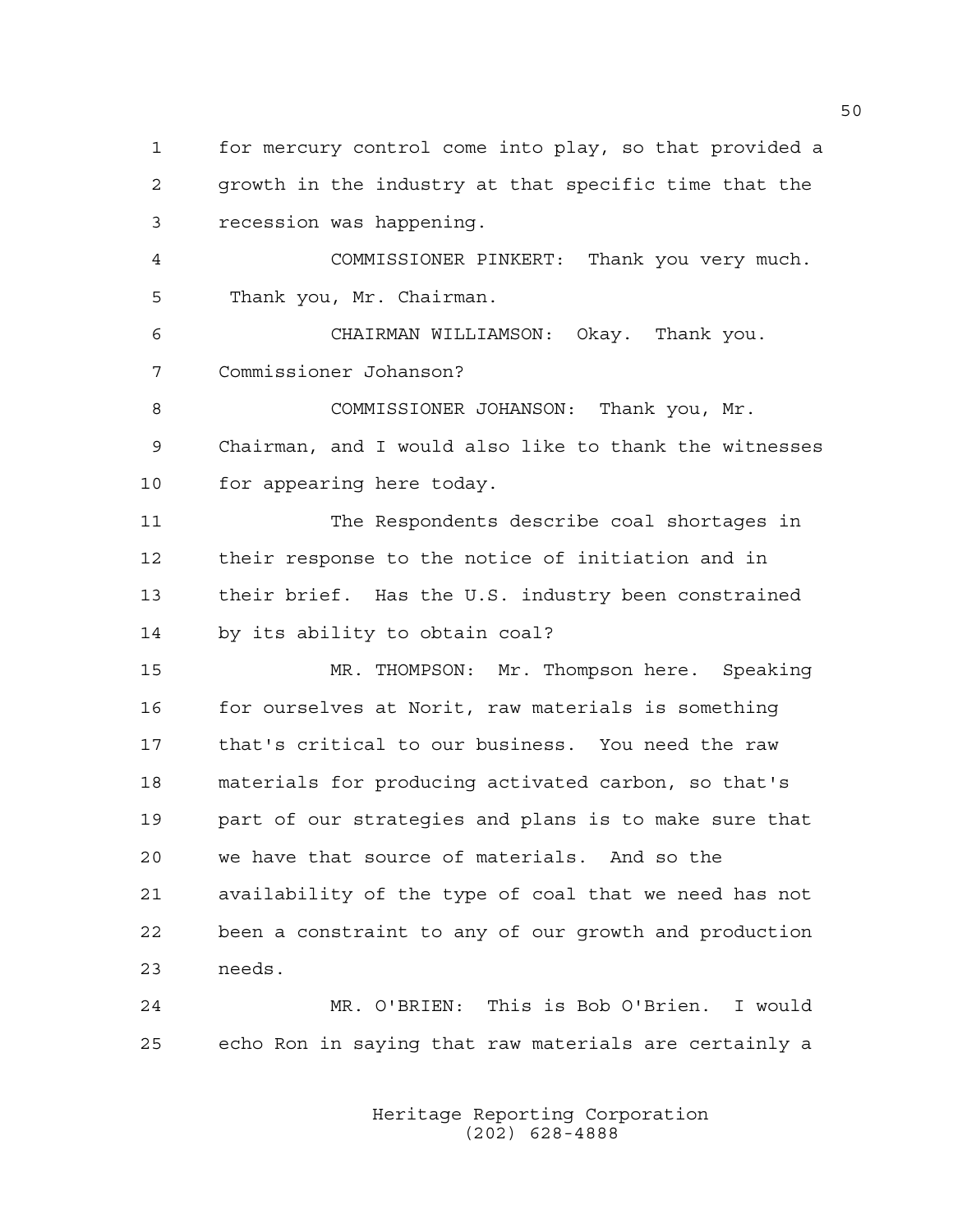1 critical part of our manufacturing, and we have been 2 able to get raw materials, our coal-based raw 3 materials. We use, generally speaking, a high grade 4 metallurgical grade coal that goes into our products.

5 Cost control is not something that has been 6 easy for us to achieve. In our raw materials we're 7 subject to seeing the costs vary as mining companies 8 in the U.S. see markets both for the U.S. and also 9 outside of the U.S. to sell these products.

10 So we've been able to get raw materials to 11 make our products, but our costs continued to increase 12 throughout the period from 2007 until we sit today. 13 That takes up, frankly, a pretty significant part of 14 our effort from a manufacturer looking to be able to 15 control those costs. And it's critical for us that 16 we're able to pass along those costs to our customers 17 over the long term. That's something before the order 18 went in that we were really struggling to do in the 19 time period of 2005-2006.

20 COMMISSIONER JOHANSON: Is the cost of coal 21 going down, or has it gone down? I know with the 22 growing prevalence of using natural gas that I assume 23 that the prices of coal are softening.

24 MR. O'BRIEN: Again, this is Bob O'Brien 25 again. There are different types of coals, so the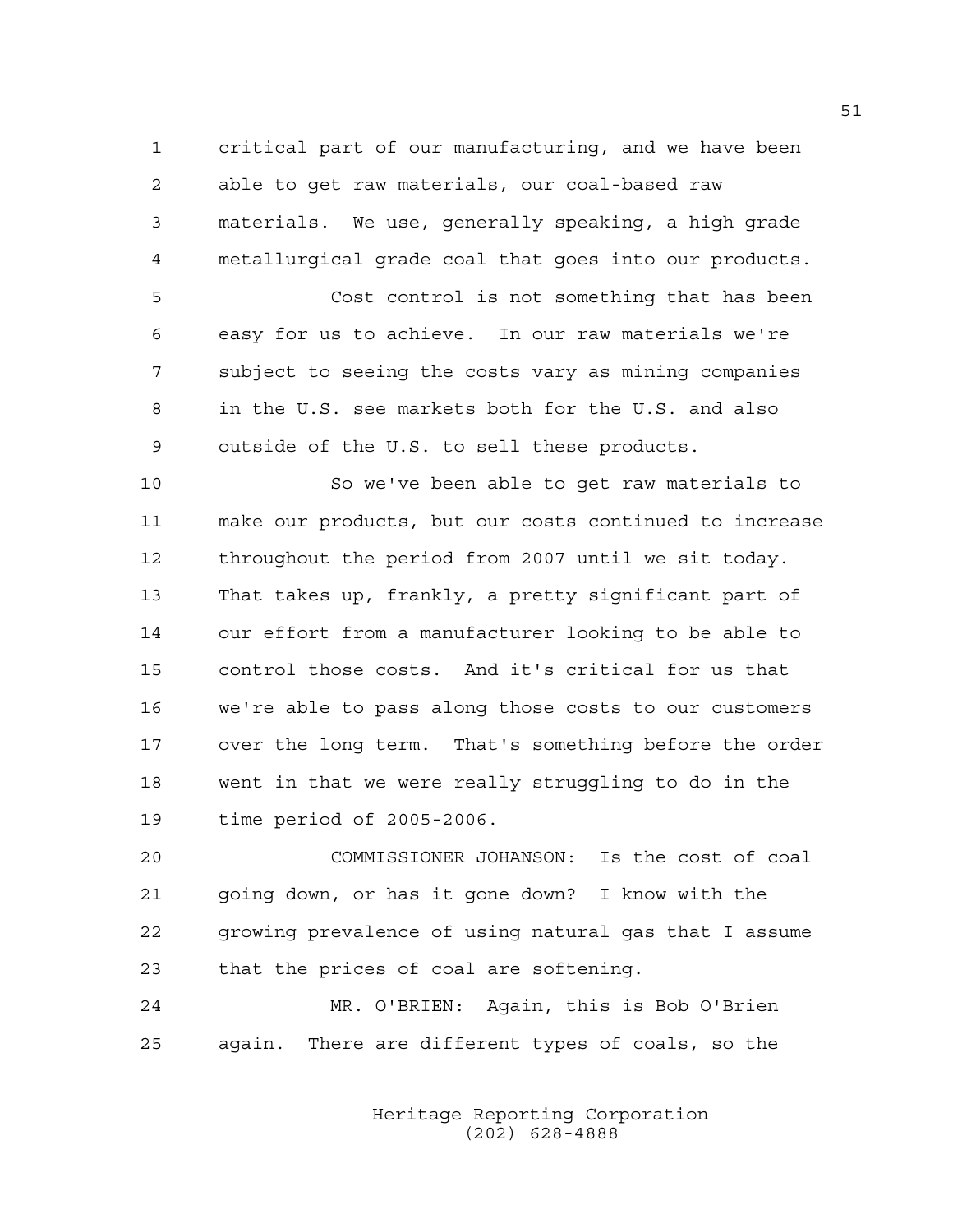1 type of coal that is impacted by the price of natural 2 gas is the coal that would be burned or fuel, what I 3 would call thermal coal. So that pricing has seen a 4 decline.

5 Generally the coal that's used to make 6 activated carbon and the coal that we buy again is a 7 metallurgical grade coal, and that coal is typically 8 used in the steel industry to make coke and so that 9 has different drivers that are driving that cost, and 10 that has been substantially increasing over the last 11 five or six years.

12 Now, in the last year or two it's had some 13 little peaks and valleys, but if you look back at 14 where it was in 2005, 2006, it has significantly 15 increased in cost. So in the coal market you sort of 16 have to separate it. It's not all one product. There 17 are different types of coals that have different 18 things influencing their pricing.

19 MR. LUBERDA: Commissioner Johanson, just 20 one little point there, and that is the premise of the 21 question that there are coal shortages in China. I'm 22 not sure we agree with that premise that the 23 Respondents have posited, and I wonder if, Mr. 24 O'Brien, you could tell what you know about Chinese 25 coal supplies based on your experience in China?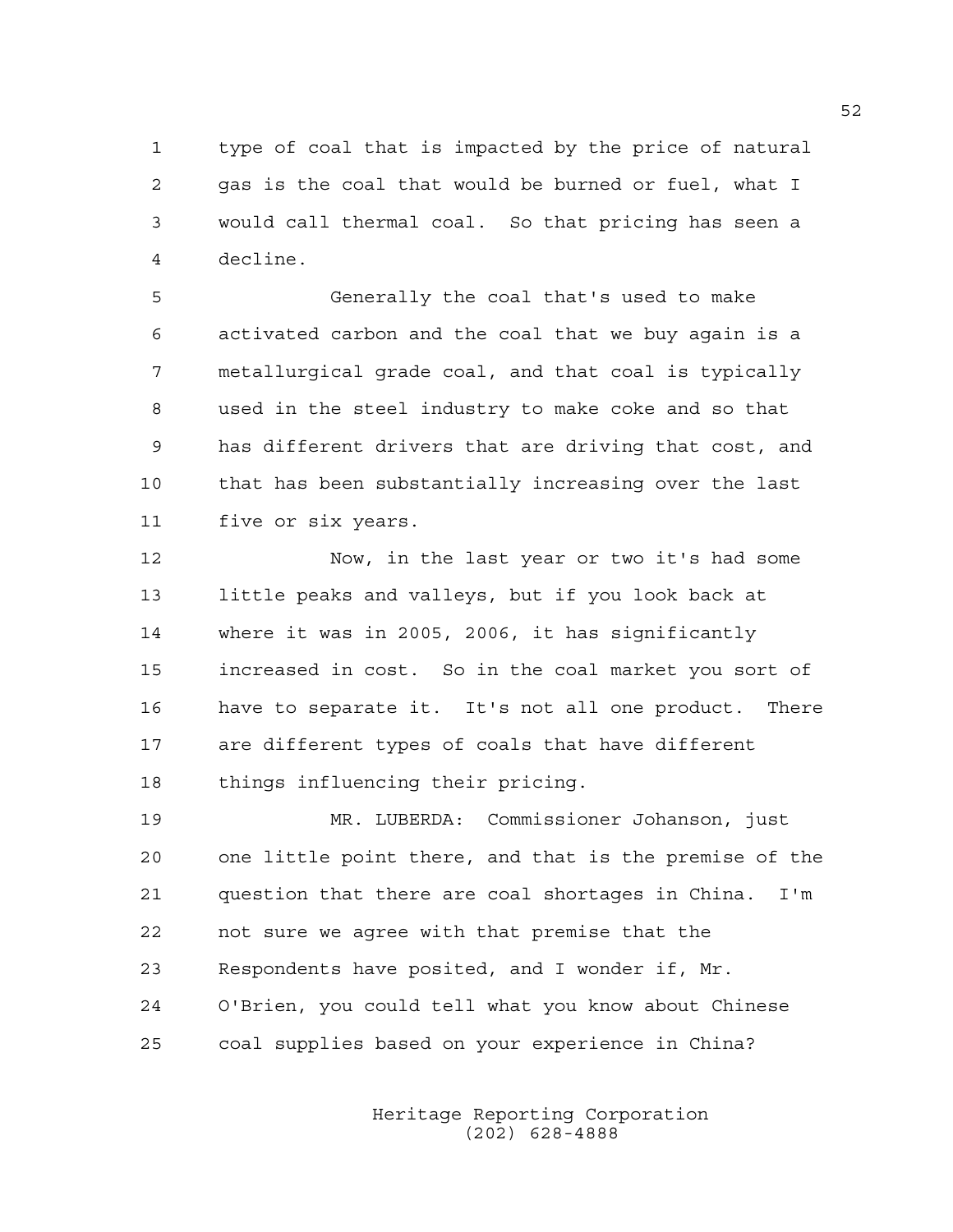1 MR. O'BRIEN: I think China actually has 2 more coal reserves than the United States, I believe. 3 There is coal in China that is available for the 4 manufacturers there to be able to make their products. 5 I visited a number of manufacturers because we do 6 purchase some coal in China that we use to supply our 7 customers in Asia, and they are able to meet our 8 demands.

9 In fact, many, many of them that I met with 10 are also planning on expanding production quite 11 significantly, as Alan Luberda had mentioned. So coal 12 shortages may again be something that sporadically 13 happens within a given region in China, but long-term 14 and even in the short-term that's an issue that the 15 manufacturers there are able to overcome.

16 COMMISSIONER JOHANSON: As a followup to the 17 question that I just posed to you all, some importers 18 and purchasers have reported that imported activated 19 carbon from China often cannot be used interchangeably 20 with U.S. produced activated carbon. Are there 21 differences in the physical characteristics of certain 22 activated carbon produced in the United States and 23 China as a result of such factors as the type of coal? 24 Mr. O'Brien?

25 MR. O'BRIEN: Again, this is Bob O'Brien.

 Heritage Reporting Corporation (202) 628-4888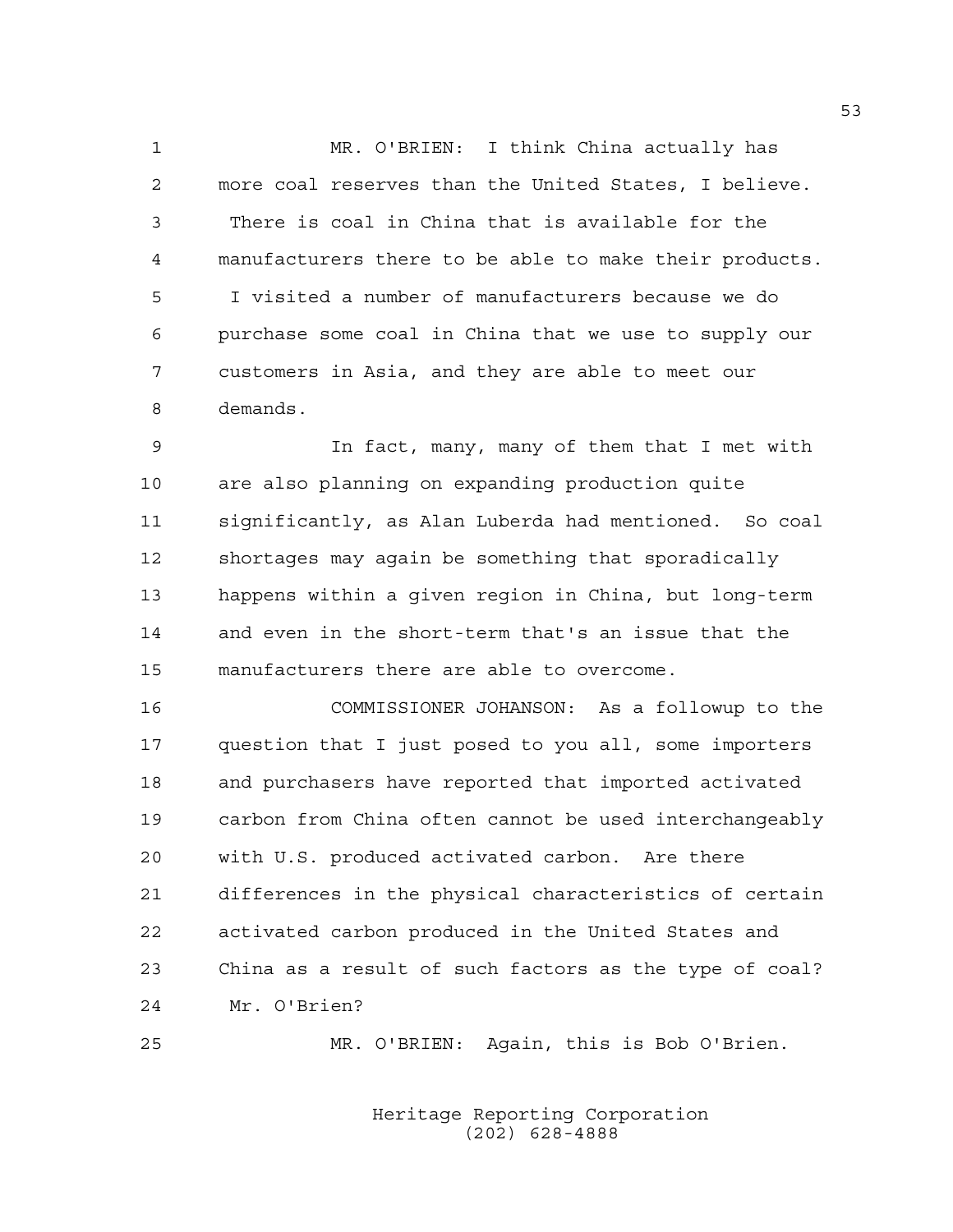1 We produce products to a certain set of

2 specifications, and those specifications generally are 3 what we would call activity over the surface area 4 within the activated carbon how much material given 5 granular or a pound of activated carbon can absorb. 6 So that's a key parameter. Particle size is a key 7 parameter. Hardness is a key parameter.

8 So we produce to certain specifications and 9 we have a variety of products that we offer. I can 10 tell you that the Chinese manufacturers certainly 11 market that they can produce products that meet those 12 specifications.

13 They basically tell our new customers and 14 our existing customers that they can produce products 15 that meet those specifications, so my statement would 16 be that the products made in China are highly 17 substitutable for the types of products that we can 18 make in the United States.

19 COMMISSIONER JOHANSON: Does the type of 20 coal, though, does that impact the product as far as 21 you are concerned, any of you are concerned, such as 22 the coal produced in China and the United States? 23 MR. THOMPSON: This is Mr. Thompson here. 24 My answer to your question is yes, but that's built 25 into the specification of the product. So the raw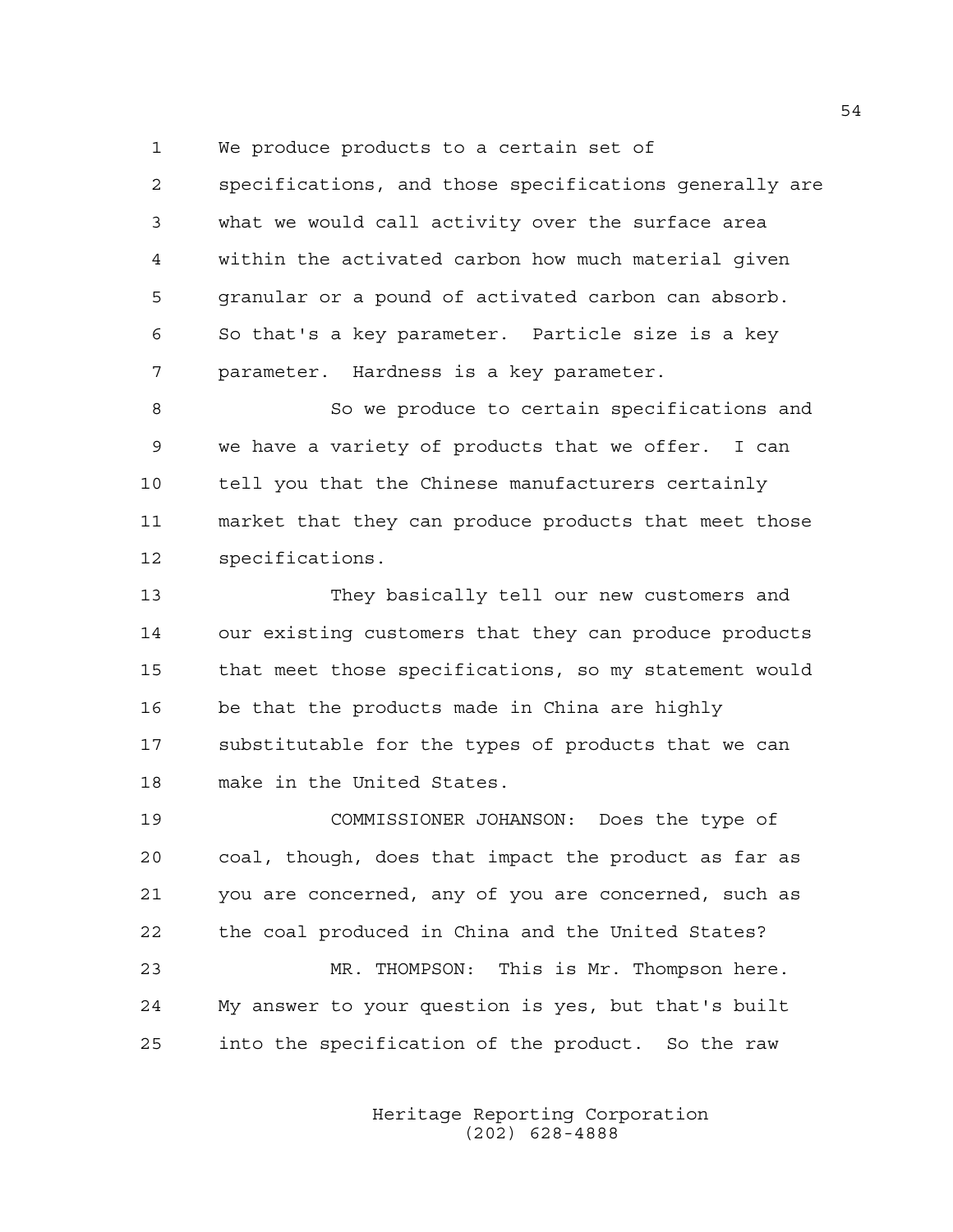1 materials are an integral part of the activated carbon 2 specification. The quality of the coals are available 3 in China to produce what's needed for the quality.

4 MR. LEEN: This is Brian Leen. We have 5 limited experience with Chinese imported products, but 6 during the early phase of the development of our 7 company we needed to import certain products while our 8 plant was being built, and our experience at that time 9 was that there's a wide range of products from China 10 that would have been appropriate for the application 11 that we intended to put it in.

12 COMMISSIONER JOHANSON: Are there 13 differences in the market served by domestic and 14 imported activated carbon and do domestic producers 15 dominate certain segments of the end user market as 16 opposed to imported product?

17 MR. O'BRIEN: This is Bob O'Brien. 18 Generally the imports sell in essentially all the 19 markets that we participate in.

20 The only market, and it's a market that 21 Calgon has specifically. We're the manufacturer and 22 have been for probably 60 years of the carbon that's 23 used in military gas masks, so we make the carbon to 24 protect the troops from poisonous gases in warfare, 25 both personnel with gas masks and also protection for

> Heritage Reporting Corporation (202) 628-4888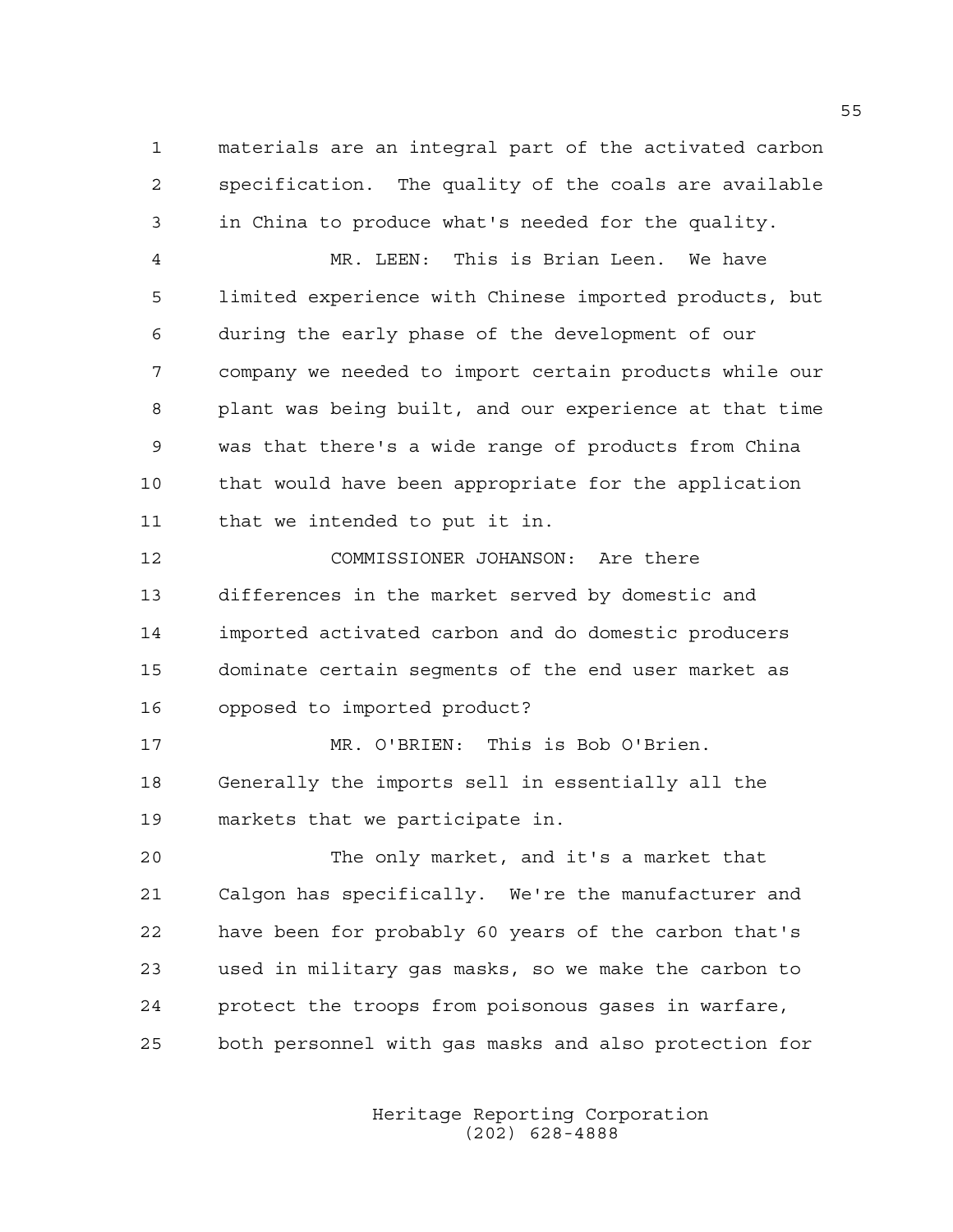1 tanks and ships and the like.

| 2  | That actually is the only market that we               |
|----|--------------------------------------------------------|
| 3  | have a level of protection from the Chinese imports.   |
| 4  | Other than that, we see them in all the other markets  |
| 5  | that we sell our product into.                         |
| 6  | COMMISSIONER JOHANSON: All right. Thank                |
| 7  | you. And the reason I'm asking that is, as you all     |
| 8  | might be aware, the Respondents contend different on   |
| 9  | this issue so perhaps I'll hear from then on this same |
| 10 | issue this afternoon.                                  |
| 11 | Table III of the prehearing report suggests            |
| 12 | that the domestic industry exports are not in          |
| 13 | substantial volume of activated carbon with average    |
| 14 | unit values that exceed those of its own U.S.          |
| 15 | shipments. How is it that the U.S. industry is         |
| 16 | capable of competing relatively successfully in the    |
| 17 | largely unprotected global market?                     |
| 18 | MR. O'BRIEN: This is Bob O'Brien again.                |
| 19 | I'm not sure how the data actually gets presented, but |
| 20 | I'm responsible for our global sales and certainly the |
| 21 | pricing that we see in Europe and Asia is lower than   |
| 22 | the pricing for products, like products that we see in |
| 23 | the U.S. as a result of the antidumping action being   |
| 24 | in force.                                              |
| 25 | So we look to sell our capacity.<br>Some of            |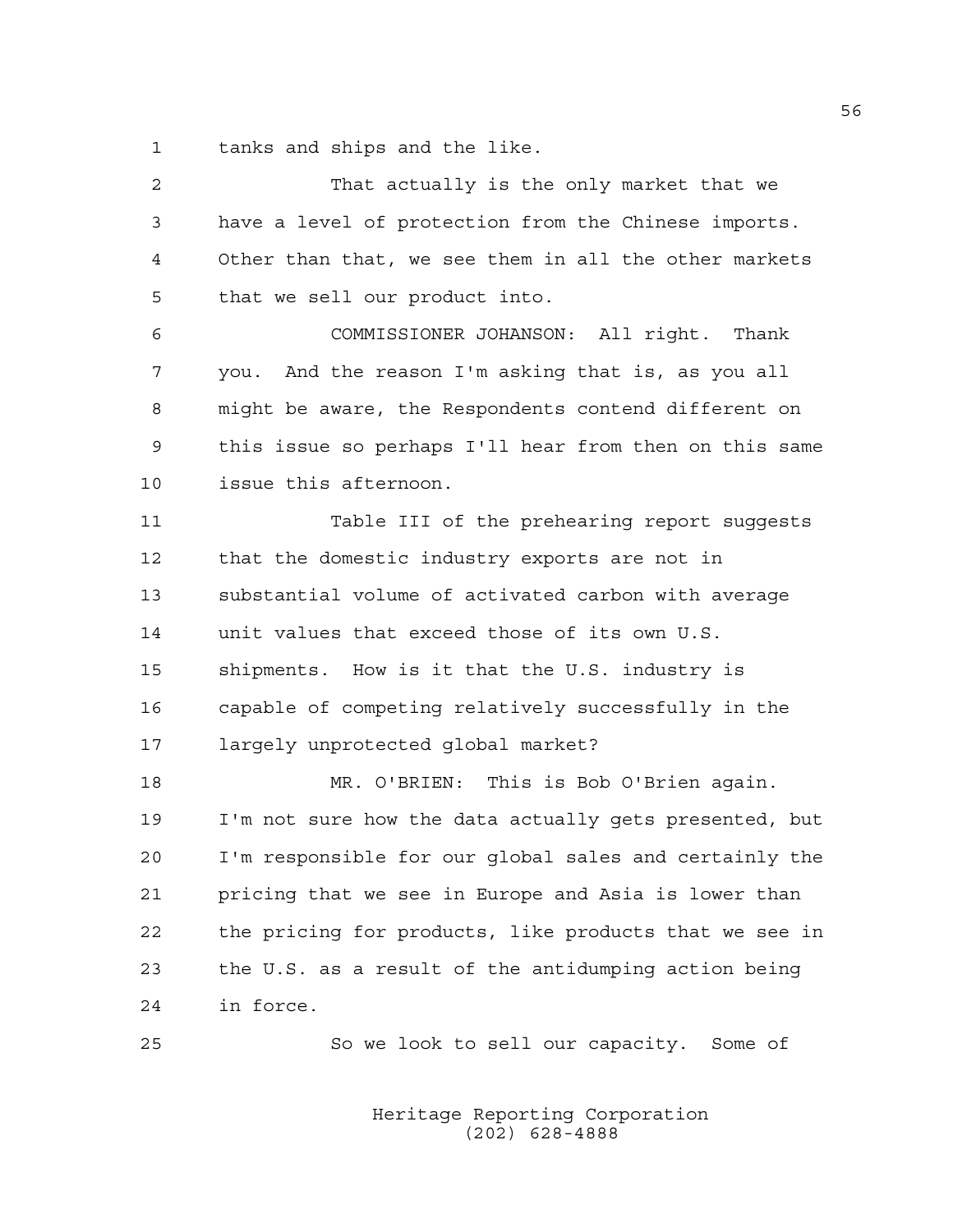1 our capacity goes to those markets of Europe and in 2 Asia, and where we do sell them there we are selling 3 generally at significantly lower prices than we sell 4 in the U.S. There may be a small product mix 5 differentiation which accounts for the way that the 6 data is generated, but there is a significant price 7 difference for our products outside the U.S. 8 COMMISSIONER JOHANSON: And do you know why 9 that is the case? 10 MR. O'BRIEN: Well, because we're competing 11 against the Chinese in many instances in Europe and 12 Asia without the antidumping protection. 13 COMMISSIONER JOHANSON: Okay. Thank you for 14 your responses. That concludes my time. 15 CHAIRMAN WILLIAMSON: Commissioner 16 Broadbent? 17 COMMISSIONER BROADBENT: Thank you. I want 18 to thank the witnesses for all their testimony. 19 Let's see. As I'm looking at the record

20 here, and you can help me through this a little bit, 21 but it looks like this industry has been doing 22 extremely well during this period that the order has 23 been in effect. Its market share is higher than 24 during the original period of investigation. 25 Production and sales revenues have increased over the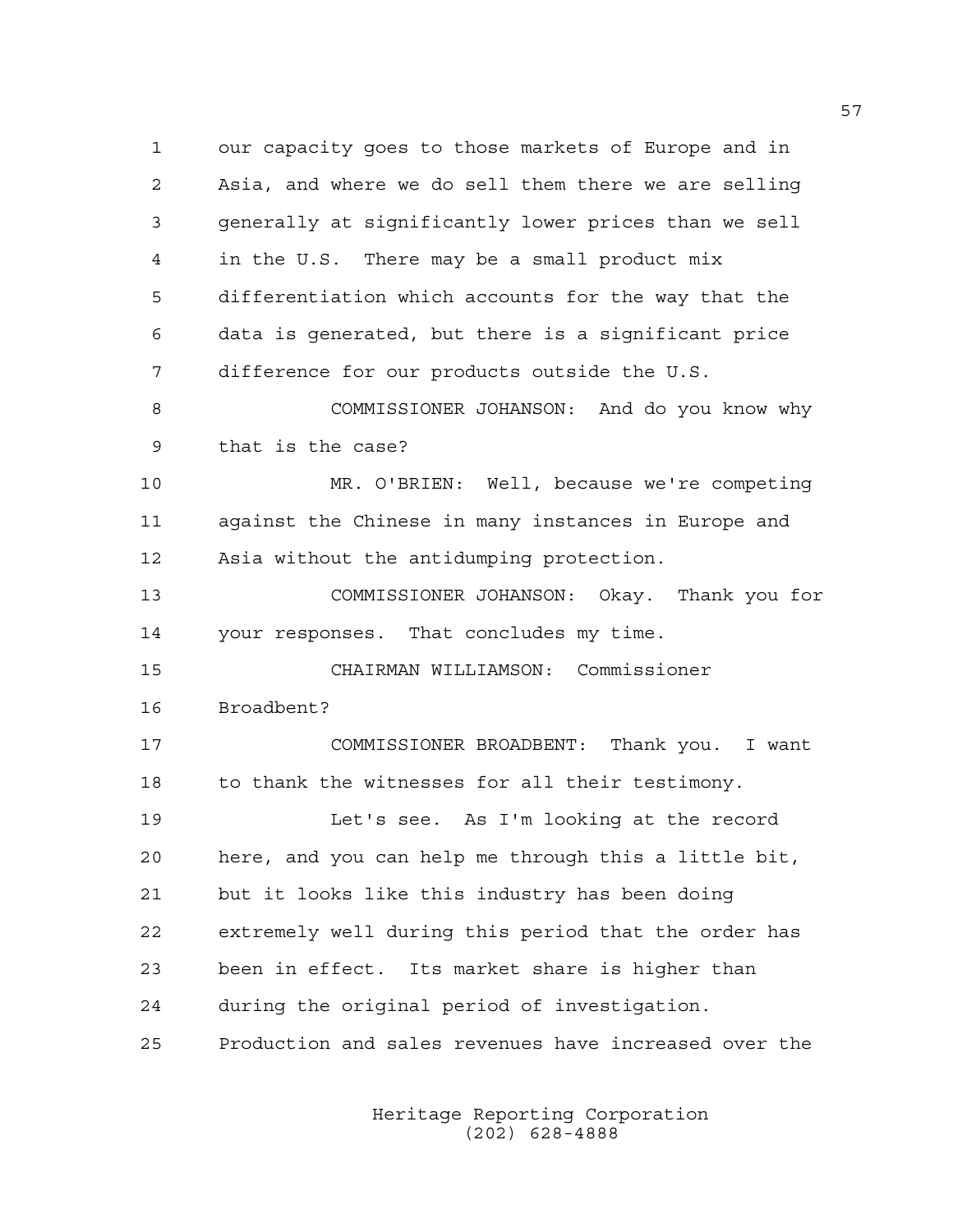1 period of review, and profits are at a -- I have never 2 seen -- I've been here three months, and we haven't 3 seen any industries with profits this high at this 4 point.

5 I think we can talk about demand in a few 6 more minutes, but in my view it's going to be growing 7 substantially in the next few years. I mean, at what 8 point do we start revoking orders? I mean, what is 9 the level of profitability that you would think would 10 be a fair result in this industry that would lead us 11 to not be worried and concerned that the dumping would 12 reoccur? I mean, this is really an extraordinary 13 situation in terms of your performance recently.

14 MR. HARTQUIST: Commissioner Broadbent, I 15 would respond that the evidence that we've presented 16 and that is in the staff report indicates that the 17 Chinese are, as we said, continuing to dump their 18 product in the United States.

19 The antidumping order has undoubtedly helped 20 the domestic industry. There is a huge overhang of 21 excess capacity in China, and without the order it 22 seems quite apparent to us that the Chinese will rush 23 back in and the conditions under which we originally 24 brought the case in 2006 will recur.

25 As to what's an appropriate level of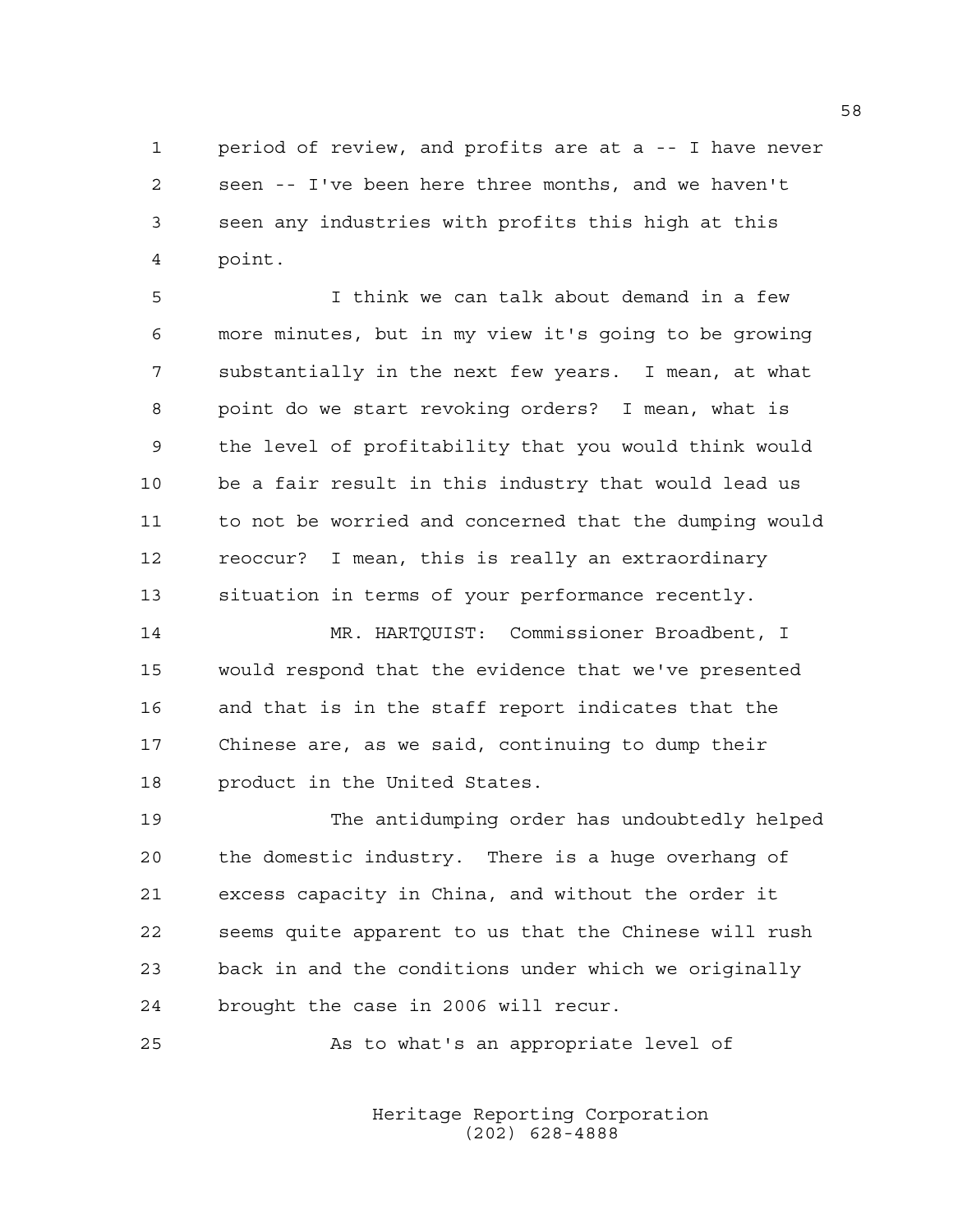1 possibility --

| 2  | COMMISSIONER BROADBENT: Profitability.                 |
|----|--------------------------------------------------------|
| 3  | MR. HARTQUIST: Of profitability. I think               |
| 4  | we'd rather comment on that in the brief because that  |
| 5  | really gets to the funds that would be available to    |
| 6  | make investments as this industry has made             |
| 7  | investments. It relates to their cost structure,       |
| 8  | which of course is confidential information and, as    |
| 9  | you indicated, to projections of what's going to       |
| 10 | happen in terms of demand in the marketplace.          |
| 11 | But the main point that we're trying to make           |
| 12 | here is that despite the fact that things are pretty   |
| 13 | good now there's a very uncertain future ahead, and if |
| 14 | this order goes away those imports will come rushing   |
| 15 | back in and the industry will soon be in a position of |
| 16 | material injury as they were in 2006.                  |
| 17 | MR. LUBERDA: Commissioner Broadbent, if I              |
| 18 | could just add one point? As a legal proposition,      |
| 19 | there is no specific profitability level that is a     |
| 20 | bright line as to when an industry would continue to   |
| 21 | do well or not.                                        |
| 22 | The question is not so much how well they're           |
| 23 | doing now, though that's an important part of your     |
| 24 | discussion. The question is what happens, what are     |
| 25 | the conditions of the marketplace now that would allow |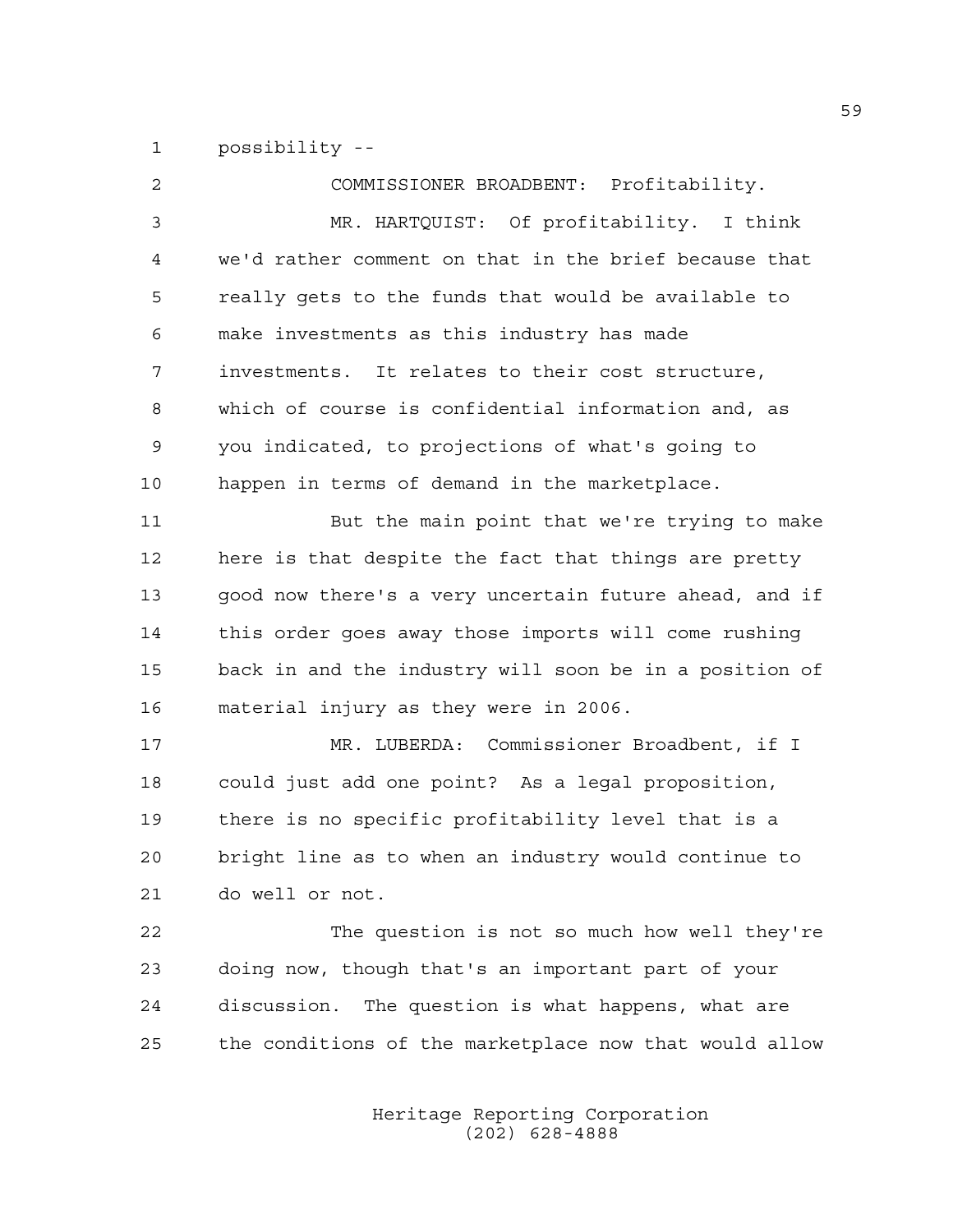1 if the Chinese come back in allow them to stay at this 2 sort of profitability level, or will it erode quickly?

3 And so you don't have to find vulnerability 4 to find that this industry would return to injury, but 5 the question is what happens when the Chinese come 6 back? Looking at their propensity and where the 7 pricing is, our very real concern is that what happens 8 is that prices plummet and all the conditions that 9 have allowed the industry to make the kind of 10 profitability they're making now and to do 11 reinvestment will be gone.

12 COMMISSIONER BROADBENT: But there's been 13 significant opportunities for investment. You've had 14 the new entry of ADA into the market.

15 MR. LUBERDA: Yes. That's right. We've had 16 the new entry of ADA, who is not yet fully using its 17 capacity. You can look at all of the indicators for 18 ADA in the staff report.

19 With underutilized capacity, that's going to 20 make the market all that much more price sensitive to 21 large volumes of Chinese material coming into the 22 market that undersell the domestic industry. I don't 23 know if any of the domestic producers themselves would 24 like to comment on that.

25 MR. O'BRIEN: As I stated, I've been with

 Heritage Reporting Corporation (202) 628-4888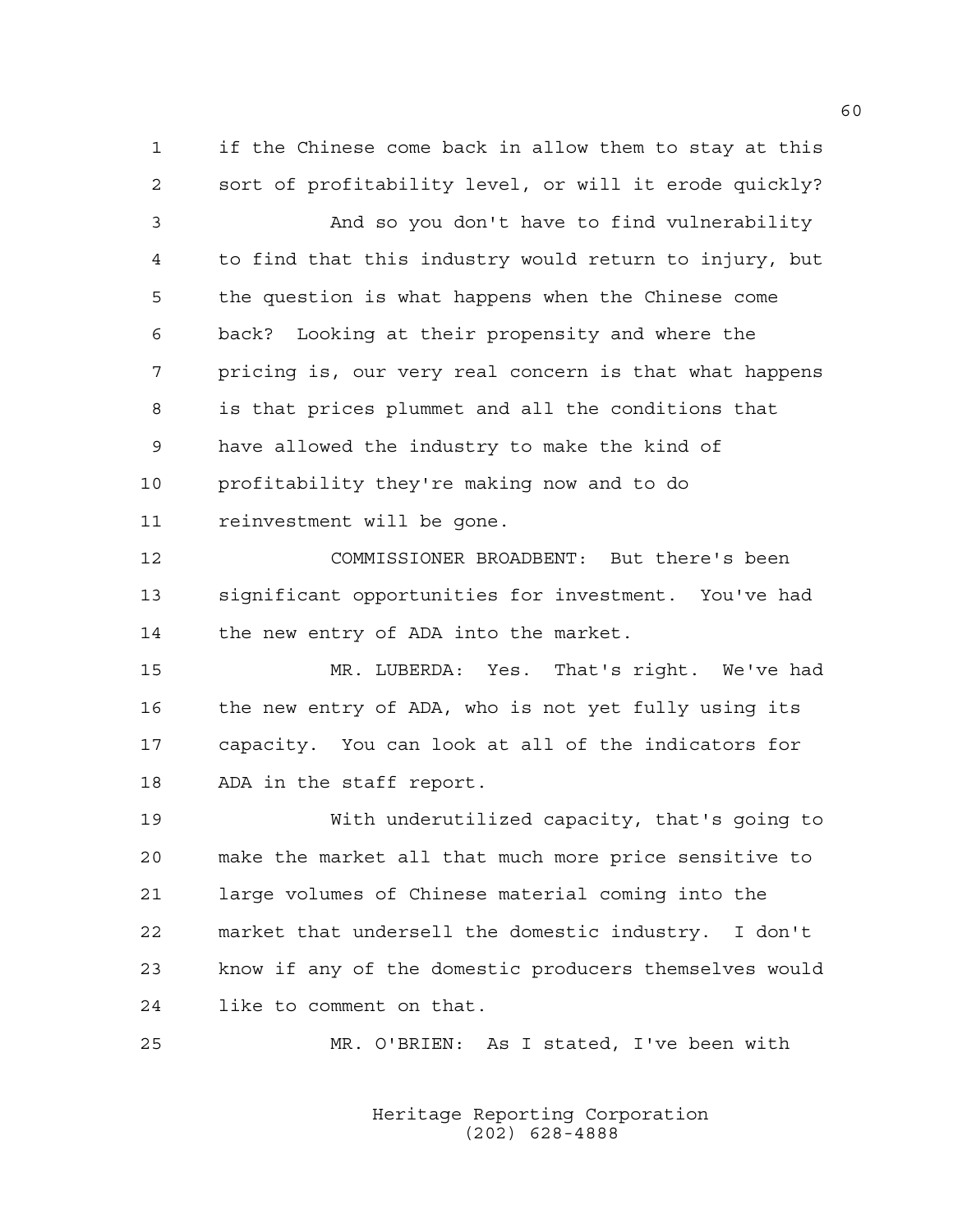1 Calgon a very long time, and I know what the situation 2 that we were in in 2005 and 2006, and it was a pretty 3 desperate situation for our company. Without the 4 antidumping order, we considered a lot of actions that 5 we needed to take to frankly stave off bankruptcy, 6 which we were looking at.

7 I mentioned that we had considered shutting 8 our facilities, becoming a trader because we did not 9 think that we could compete and make investments in 10 our U.S. production over a long-term basis. Certainly 11 my belief and my fear is that that situation will 12 return if the antidumping order is in fact revoked.

13 We've been able to achieve a decent level of 14 profitability; certainly not a level that our 15 shareholders expect or demand, but we have improved 16 our operating performance over five years. As a 17 result of that, we've been able to take some of the 18 profits that we've generated. We've reinvested it 19 into our facilities both to increase production and 20 also to reduce costs.

21 So we recognize that we have a long-term 22 obligation to try and get our costs in order to be 23 able to compete on a global basis. At some time this 24 order is going to be revoked, whenever that is. We 25 know we have that obligation. We are working hard to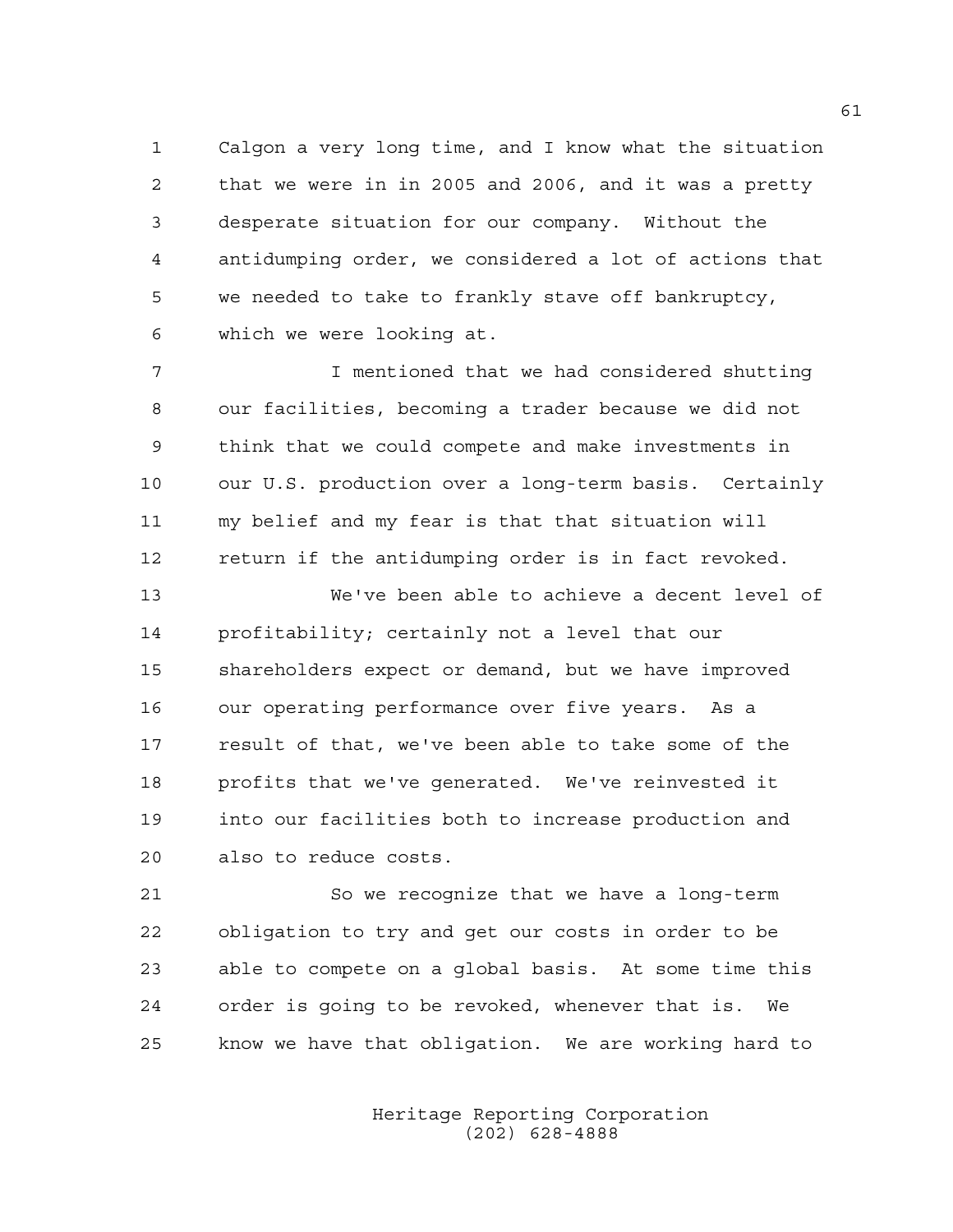1 do it.

| 2  | We do not think this is the time to in fact            |
|----|--------------------------------------------------------|
| 3  | revoke the order, and I can only reiterate that it's   |
| 4  | our view at Calgon that without the order in place we  |
| 5  | would go back to the times very, very quickly of 2005  |
| 6  | and 2006 with the Chinese imports coming in.           |
| 7  | COMMISSIONER BROADBENT: Okay. Thank you.               |
| 8  | MR. HARTQUIST: Commissioner Broadbent, if I            |
| 9  | can just add very briefly? This is Skip Hartquist.     |
| 10 | If the record showed that the Chinese                  |
| 11 | companies were dumping no longer, and this is a tactic |
| 12 | that many Respondents take in these cases. They will   |
| 13 | say okay, we've got to clean up the situation here,    |
| 14 | and during this period leading up to a sunset review   |
| 15 | we've got to behave ourselves in the marketplace and   |
| 16 | not dump the products. Then I think the Respondents    |
| 17 | would have a different argument.                       |
| 18 | But that is not the case today. They                   |
| 19 | continue to dump. The record shows significant         |
| 20 | dumping even while the order is in effect.             |
| 21 | COMMISSIONER BROADBENT: Mr. Hartquist, I'm             |
| 22 | a little confused about that because I'm trying to get |
| 23 | a sense on what the margins are that we've had after   |
| 24 | all these AD reviews and how much is coming in under   |
| 25 | these 1 and 2 percent margins and why those, Mr.       |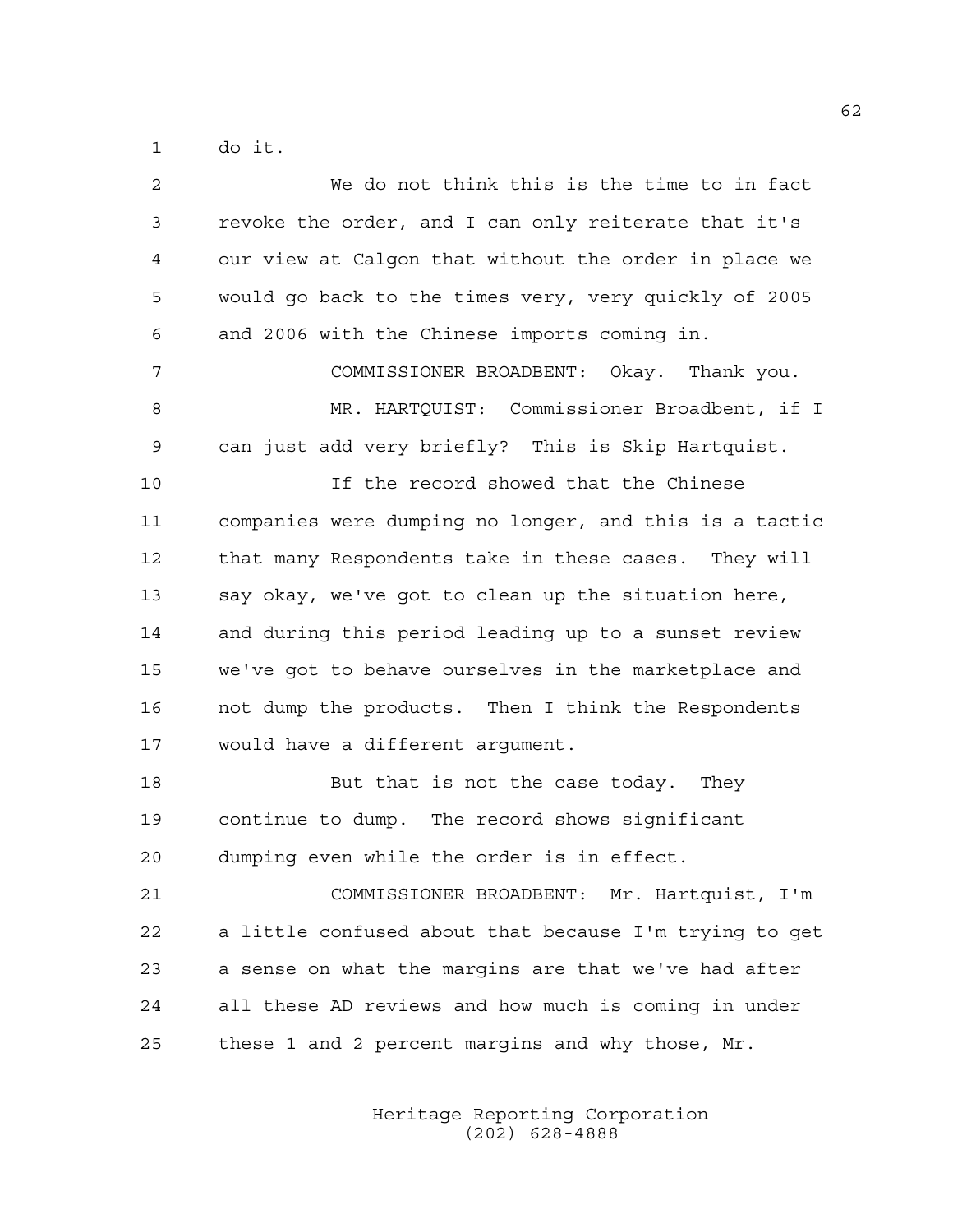1 Luberda, you had indicated were significant margins.

2 Are there other margins I should be looking at? 3 MR. LUBERDA: Commissioner Broadbent, these 4 aren't 1 to 2 percent margins. These are margins that 5 are specific rates, so they're 44 cents a kilogram/20 6 cents a pound on products that are selling at anywhere 7 from 80 cents to \$1.50 a pound and they go up to \$2.40 8 a pound or a kilogram. 9 So you're talking about 20 cents to over \$1 10 a kilogram. Those are really large margins. The 11 Chinese have been able to sell into this market with 12 those margins up and down, depending on the margins go

13 up sometimes. If their prices go up the margins go 14 down. If their prices go down, the margins go up.

15 The level of activity they had in the market 16 they've been able to maintain with this dumping, 17 continuing to undersell and keep this volume. If they 18 don't have the discipline of the order then all bets 19 are off. They can ship as much as they want at 20 whatever price they want. They're already the low 21 price in the market.

22 COMMISSIONER BROADBENT: I'm sorry. What is 23 the sort of approximate percentage rate of that duty? 24 You said it's a specific duty. I can't do it in my 25 head here.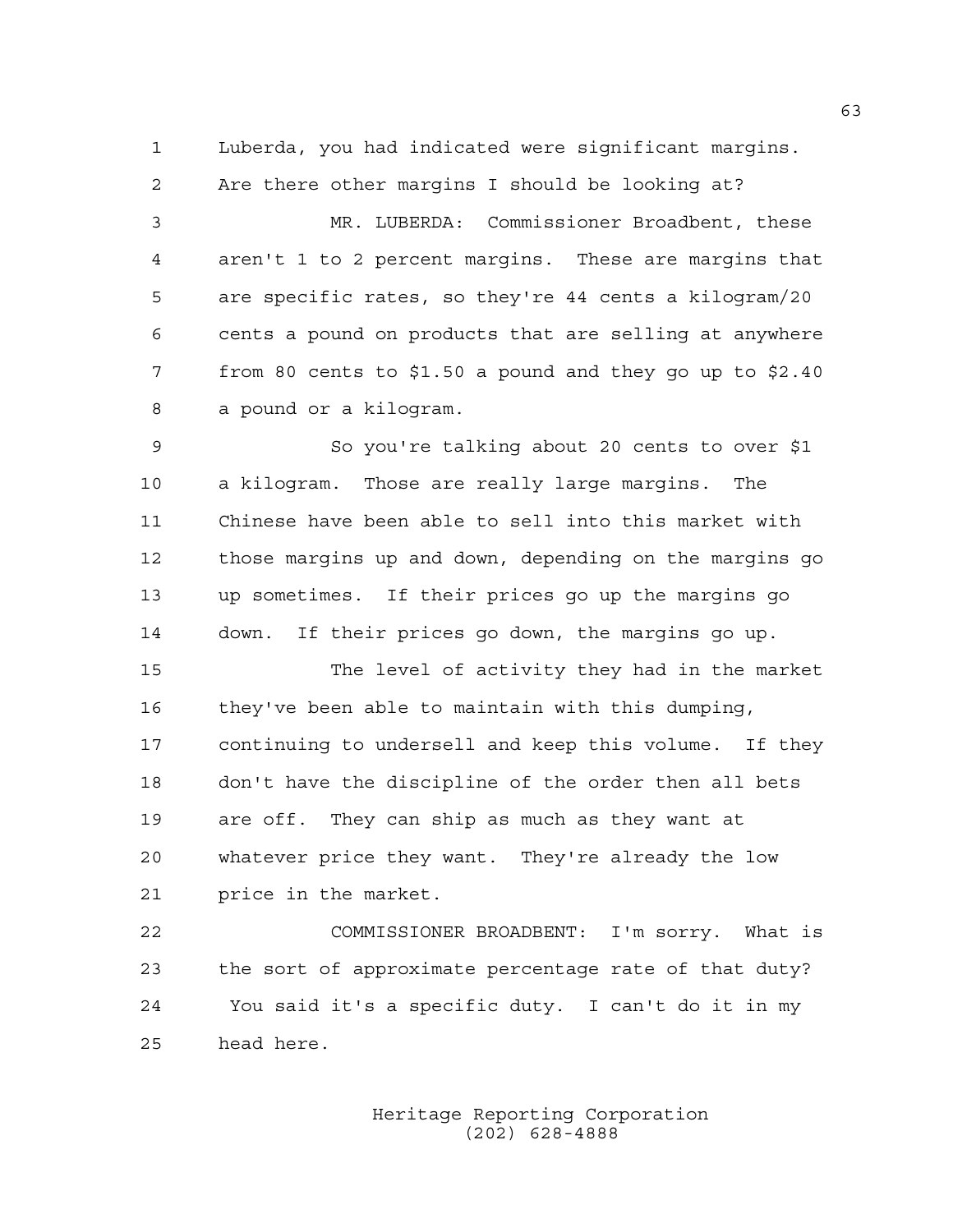1 MR. HERRMANN: Just to clarify, these are 2 the duty rates from the most recently announced fourth 3 administrative review that came out after the staff 4 report. 5 If you're looking at a specific rate of 44 6 cents a pound, if you assume kind of an average 7 selling price perhaps of let's say \$1.50 that would be 8 roughly a, what, 30 percent margin. 9 COMMISSIONER BROADBENT: So the majority of 10 imports from China are coming in under roughly 11 ballpark 30 percent margins then, not low 1 to 2 12 percent margins? 13 MALE VOICE: Absolutely. 14 MR. LUBERDA: The separate rate from the 15 Commerce Department's recent administrative review was 16 \$1.04 a kilogram. 17 There were two mandatory Respondents. 18 Jacobi received a specific rate of 44 cents a 19 kilogram, Cherishment received a specific rate of 20 \$2.11 a kilogram, and the separate rate calculated by 21 the Commerce Department was \$1.04. 22 COMMISSIONER BROADBENT: Okay. Well, I 23 guess maybe the staff can help me in the posthearing 24 just to sort of understand the percentage of imports 25 that are affected by those duties.

> Heritage Reporting Corporation (202) 628-4888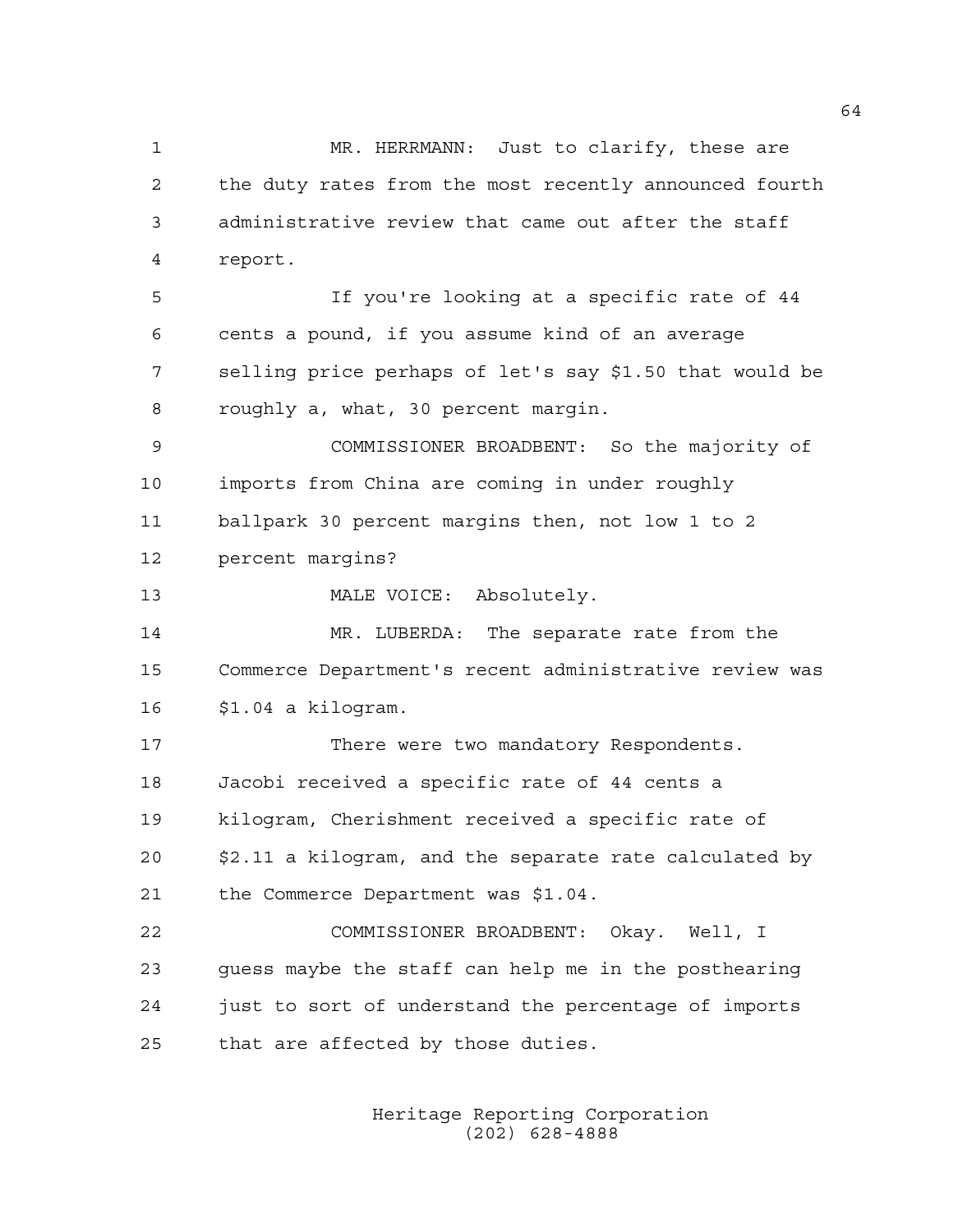1 Can you talk a little bit about demand and 2 why you think it's not going to increase? 3 MR. LEEN: This is Brian Leen with ADA 4 Carbon Solutions. I think in response to that 5 question I'll respond also to the previous question 6 that you asked. 7 We made our commitment of capital, 8 significant capital, based on a couple of factors in 9 building this business, and one was the existence and 10 expected implementation of the Clean Air Mercury Rule, 11 which was the predecessor to the current Mercury Air 12 Toxic Standard. 13 The rule was actually promulgated in 2005 14 and was anticipated to go into full effect by 2010. 15 It was subsequently vacated in 2008 by Court order, 16 and this happened just after we began making the 17 commitments to build this additional capacity. We 18 also made that commitment to build that additional 19 capacity, as I testified earlier, under the 20 expectation that the market prices that existed under 21 this order would continue to prevail. 22 So the concerns we have about the going 23 forward demand I think are well justified considering

25 implementation of a piece of mercury regulation that

24 that our original investment thesis was based on the

 Heritage Reporting Corporation (202) 628-4888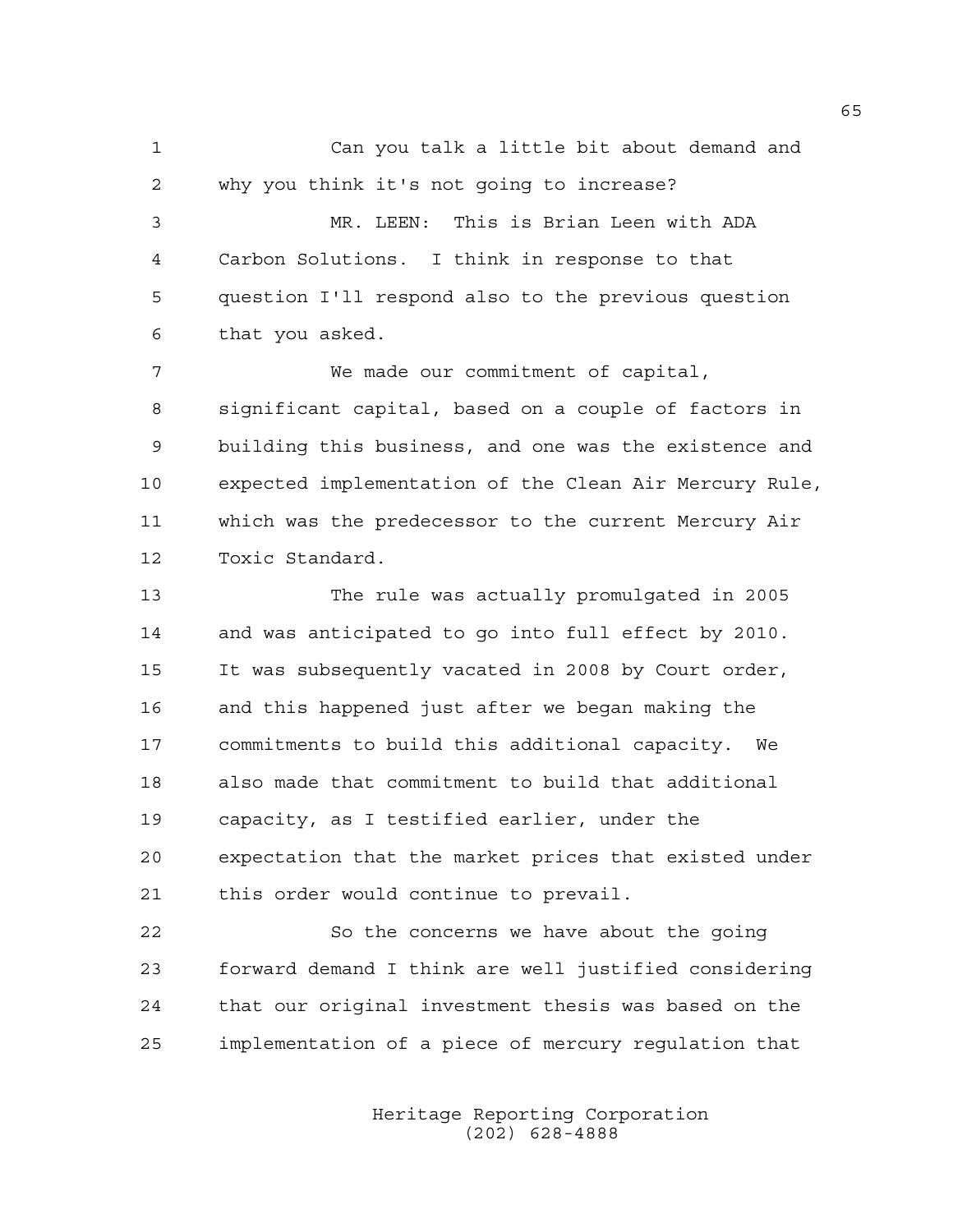1 was very shortly after we began to commit capital 2 vacated by the Courts.

3 It was then replaced by the Mercury Air 4 Toxic Standard, and that order has now been 5 promulgated as of early 2012 with expectations that it 6 will go into effect in '15 or '16 if it stands as 7 written. But once again, it's facing the same legal 8 challenges that the Clean Air Mercury Rule faced and 9 so the final content of that rule and the timing of 10 its implementation are still very much a question 11 mark.

12 In addition to that, there's a significant 13 amount of nonactivated carbon technology development 14 in the market today and development aimed at helping 15 utilities achieve mercury compliance. So the eventual 16 again content of the ruling, the timing of that rule, 17 the industry response to that rule, meaning how much 18 coal do they shut down in favor of natural gas, and 19 then finally the success of alternative nonactivated 20 carbon technologies. All of these things make the 21 future demand for activated carbon in the area that 22 we're primarily focused, mercury control, very 23 uncertain.

24 COMMISSIONER BROADBENT: Okay. 25 CHAIRMAN WILLIAMSON: Thank you. The report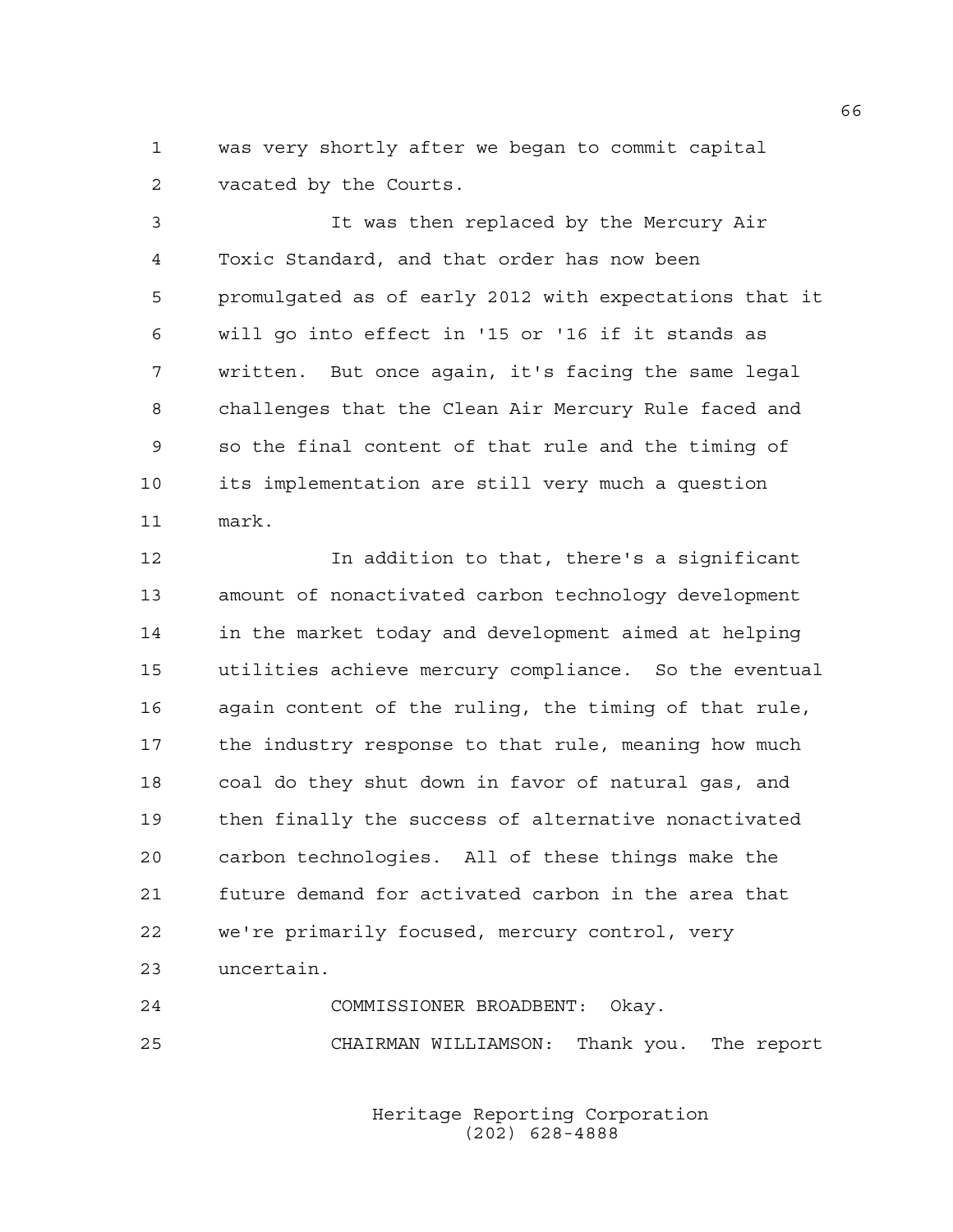1 marked Business Proprietary at Exhibit 4 of the

2 Petitioners' prehearing brief has a table on page 130 3 that shows past and projected demand for activated 4 carbon by market sector.

5 Either now or posthearing could you tell us 6 whether you think the historical data in this table is 7 approximately correct and that the projections are 8 reasonable? And if you don't think they are 9 reasonable, you know, can you give us your 10 projections, estimates of current and future demand by 11 market segment.

12 MR. LUBERDA: We'll do that posthearing, Mr. 13 Chairman.

14 CHAIRMAN WILLIAMSON: Okay. Good. You can 15 also include any evidence you have to support your, if 16 you are coming up with your own estimates, you know, 17 what's the basis for those.

18 MR. LUBERDA: Sure. We'll do that, Mr. 19 Chairman.

20 CHAIRMAN WILLIAMSON: Okay. Thank you. 21 This is also for ADA. Did ADA use the same technology 22 and Calgon and Norit to produce its activated carbon? 23 Mr. Leen?

24 MR. LEEN: We're not absolutely certain what 25 the different technologies are that each company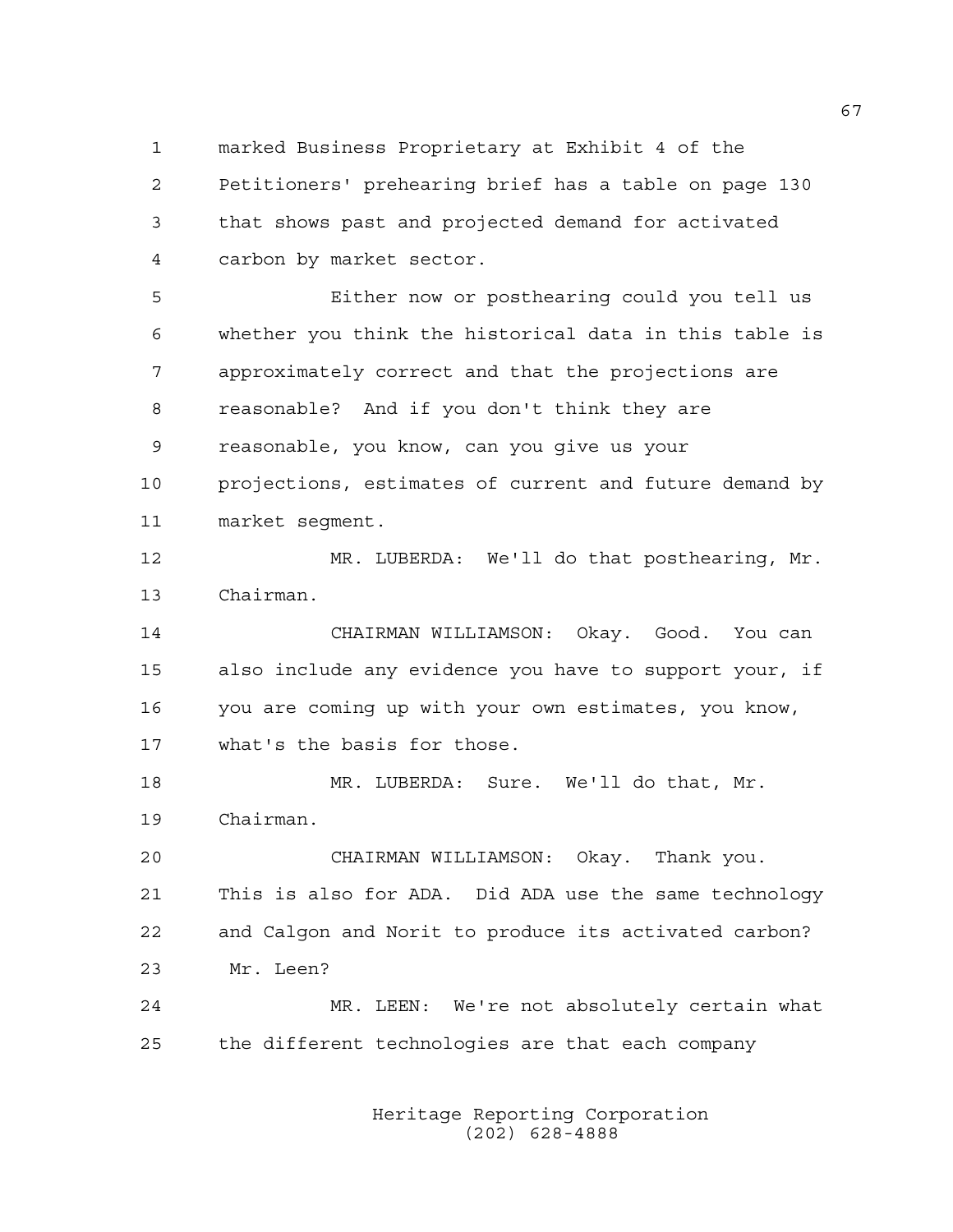1 practices. We do practice a thermal activation of 2 lignite-based coal which we believe is very similar to 3 what Norit does. We're not certain what exactly the 4 manufacturing process is that Calgon implements. 5 CHAIRMAN WILLIAMSON: Okay. Do you produce 6 both powdered and granularly-activated carbon? 7 MR. LEEN: No. We only manufacture powered-8 activated carbon. 9 CHAIRMAN WILLIAMSON: Okay. If you can say 10 now, do you produce activated carbon exclusively from 11 coal or do you use other raw materials as well? 12 MR. LEEN: No. We produce activated carbon 13 exclusively from coal. 14 CHAIRMAN WILLIAMSON: Okay. Thank you for 15 those answers. Exhibit 2 of the Respondents' 16 prehearing brief notes that activated carbon products 17 may have third party certificates, such as NSF, USP, 18 EPA registration and Kosher, and that these can be 19 expensive to maintain. I was wondering, how prevalent 20 are such certifications, and are they required for 21 particular forms or grades of activated carbon. Mr. 22 O'Brien? 23 MR. O'BRIEN: This is Bob O'Brien. Usually 24 those such as NSF certification is required when the

> Heritage Reporting Corporation (202) 628-4888

25 product is being used in water treatment, whether it's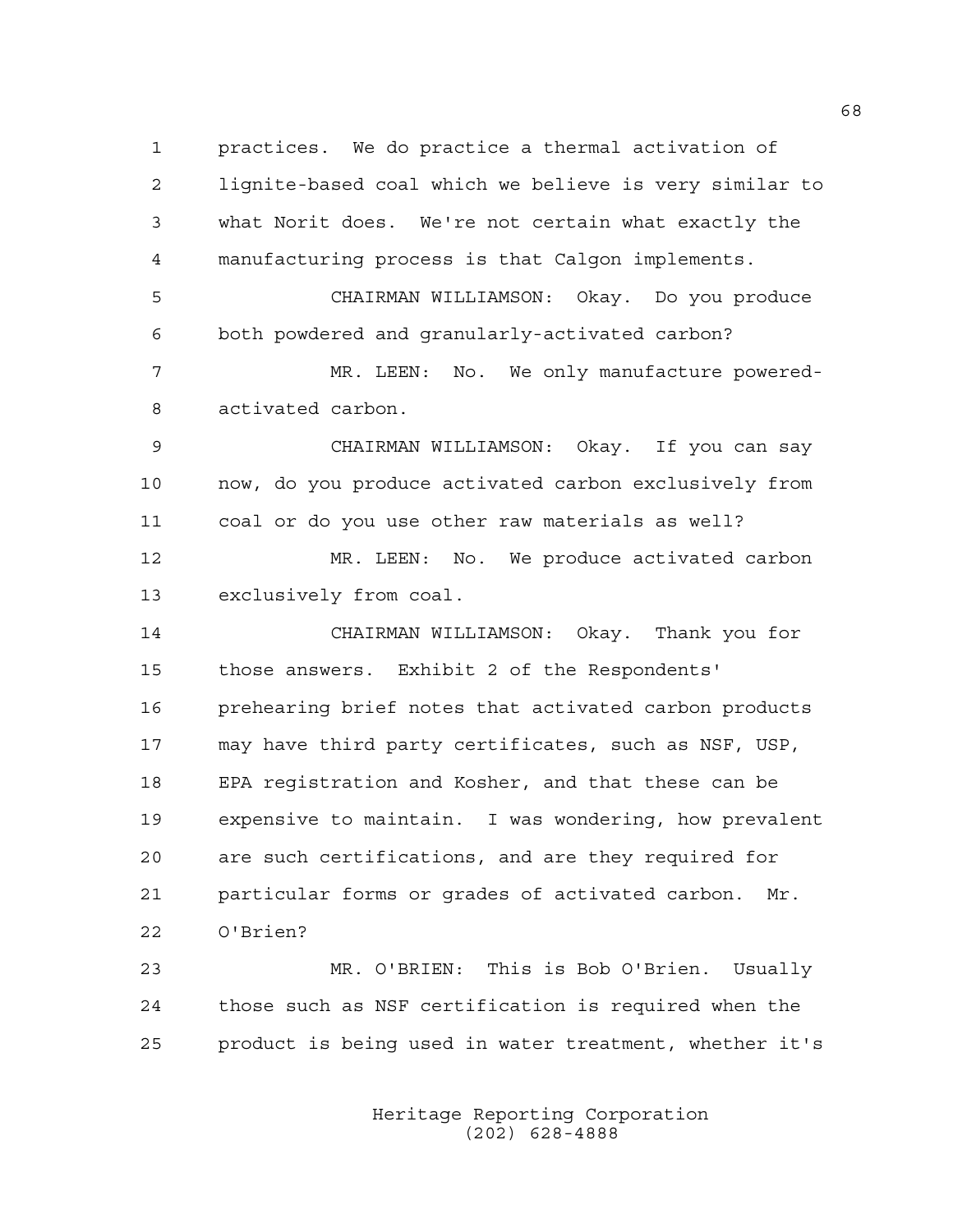1 large municipal water plants or even home water 2 filters, and so NSF is the firm that basically does 3 the testing and certification that the carbon is 4 manufactured in a manner that would make the finished 5 product meet those standards. We do have those 6 certifications, as do many of the manufacturers in 7 China have those certifications.

8 There are some FDA requirements if the 9 carbon is used in food purification, and the carbon 10 has to be certified for that. Again, that type of 11 certification is available both to domestic 12 manufacturers and manufacturers based in China.

13 CHAIRMAN WILLIAMSON: Okay. Are these 14 certifications expensive to obtain? How expensive are 15 they?

16 MR. O'BRIEN: Relatively speaking, the 17 actual cost of getting the certification isn't that 18 high, but you do have to make sure that you're 19 operating your facilities in a manner that will be 20 consistent so that you would produce a product that 21 would consistently meet these standards. 22 Organizations such as NSF come into plants and 23 periodically take samples that they test themselves to 24 ensure that the products are consistent in meeting the 25 standards and deserving of their certification.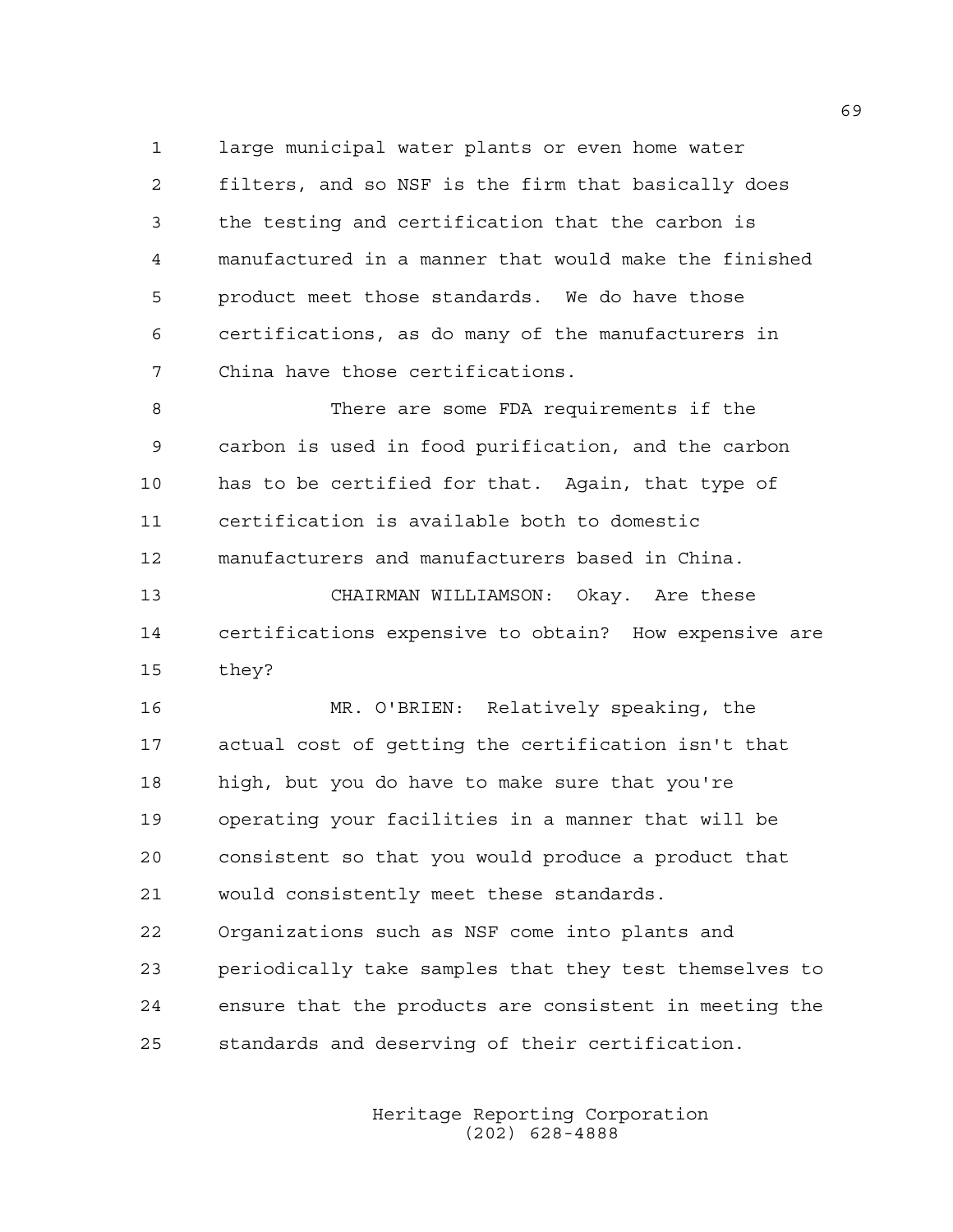1 CHAIRMAN WILLIAMSON: Okay. Sure.

2 MR. THOMPSON: Mr. Chairman, this is Mr. 3 Thompson.

4 CHAIRMAN WILLIAMSON: No. Mr. Thompson, I'm 5 sorry. Go ahead.

6 MR. THOMPSON: I was going to say the 7 Chinese, if you pull up and look at most of the 8 manufacturers of the Chinese carbons you'll find those 9 certifications on their website, so they're readily 10 available. The cost is varied. Some of them are very 11 insignificant. Like the Kosher standard is, you know, 12 basically you pay the fee and get that Kosher 13 certification. So it ranges, but the point is the 14 Chinese have all of those as well.

15 CHAIRMAN WILLIAMSON: Okay. So my next 16 question was going to be, but I think you may have 17 answered it, whether or not these certifications limit 18 competition between the domestic product and the 19 imported product. It seemed like you're saying no.

20 MR. THOMPSON: Yes. Mr. Thompson here. 21 CHAIRMAN WILLIAMSON: Yes.

22 MR. THOMPSON: The answer is no. You need 23 the certifications as a specification for that 24 particular customer and so that's a requirement and 25 the importer will get that requirement, just like we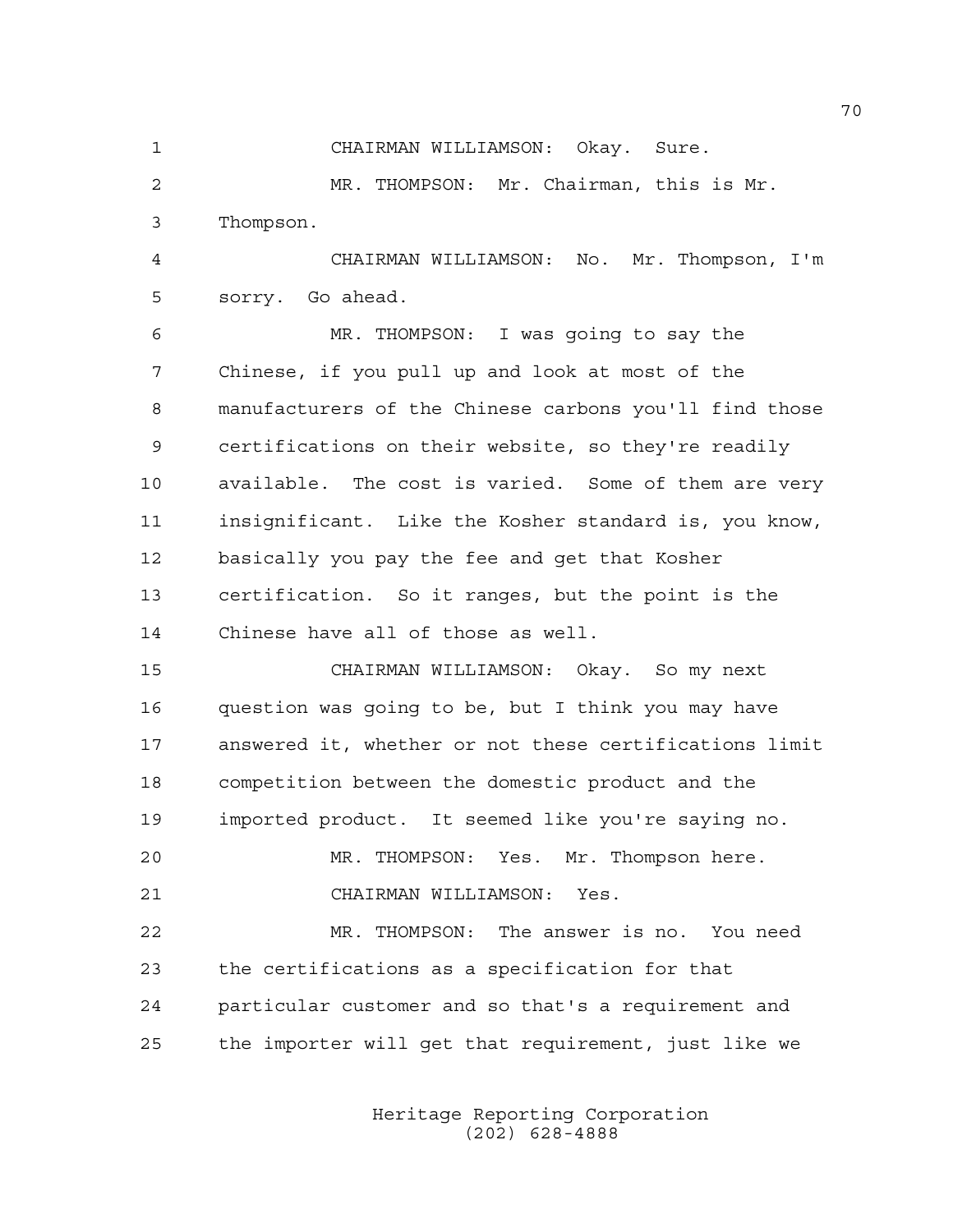1 have that in other countries that we sell to. We have 2 similar standards in Europe and Asia so that you have 3 to have those certifications if you want to sell to 4 that particular customer. 5 CHAIRMAN WILLIAMSON: Okay, but it doesn't 6 seem to be, so it's not really a problem for -- 7 MR. THOMPSON: It's not an issue. 8 CHAIRMAN WILLIAMSON: -- producers. Okay. 9 Thank you. What market segments or industries consume 10 most of the domestically-produced activated carbon, 11 and either now or posthearing, can you provide 12 approximate shares of U.S. production that have gone 13 to each of these market segments during the period of 14 review, and has there been a change in these shares? 15 Some of this you may have alluded to in your 16 testimony. Anybody can clarify it? 17 MR. HARTQUIST: Yes. We'll certainly 18 respond to that, Mr. Chairman, but since it involves 19 confidential estimates of the shares in each market 20 segment, we'd like to do that in the brief. 21 CHAIRMAN WILLIAMSON: Okay. Thank you. 22 Apparent consumption of course has grown significantly 23 and I'm just trying to figure, you know, what are the 24 reasons for that. How much would you have attributed 25 to the environmental concerns that you've talked a lot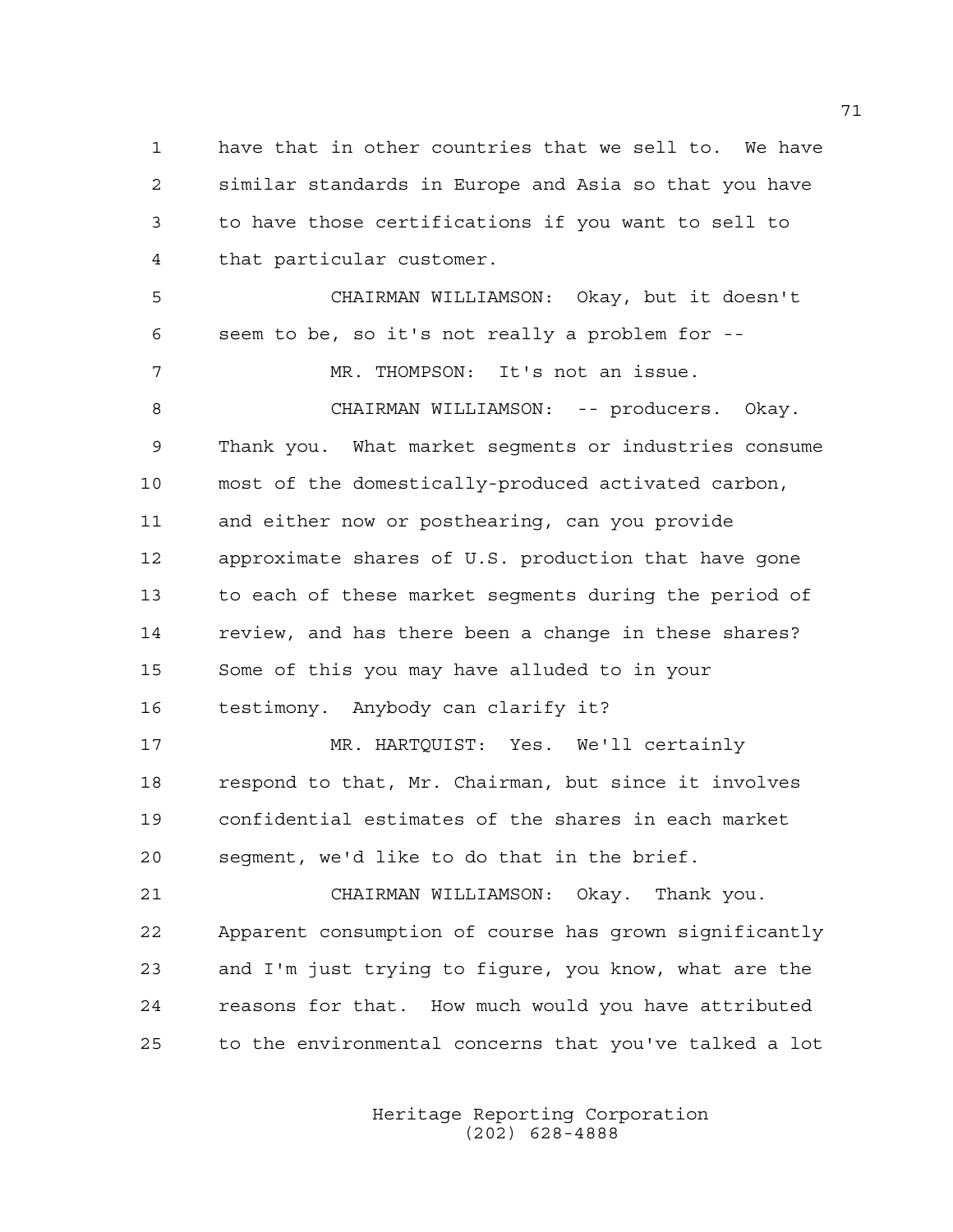1 about, the mercury standards and all that, and are 2 there other demand drivers?

3 MR. THOMPSON: This is Mr. Thompson here. 4 There has been demand, as we talked about earlier, 5 demand growth for mercury control, the largest of 6 which was the State of Illinois which went into effect 7 in 2008 which drove demand. There's been increased 8 demand in the water segment which is the disinfection 9 byproduct rule which has gone into place this year. 10 So there has been demand growth, but from a regulatory 11 front.

12 As we talked about earlier, you also then 13 have the drop from the recession in several of the 14 segments and so you've got to put all that together. 15 One other part about Illinois I think it's also 16 important to note is while there was a demand growth 17 in 2008, that demand has been declining as recent with 18 natural gas pricing, as well as efficiency in other 19 technology uses, which is what Mr. Leen had talked 20 about earlier, so it's these things, you know. The 21 two primary growth demands in our industry have been 22 the water segment and the mercury control.

23 MR. LUBERDA: Chairman Williamson, just to 24 clarify a little something, and actually, going back 25 to Commissioner Broadbent's point, too, I want to make

> Heritage Reporting Corporation (202) 628-4888

72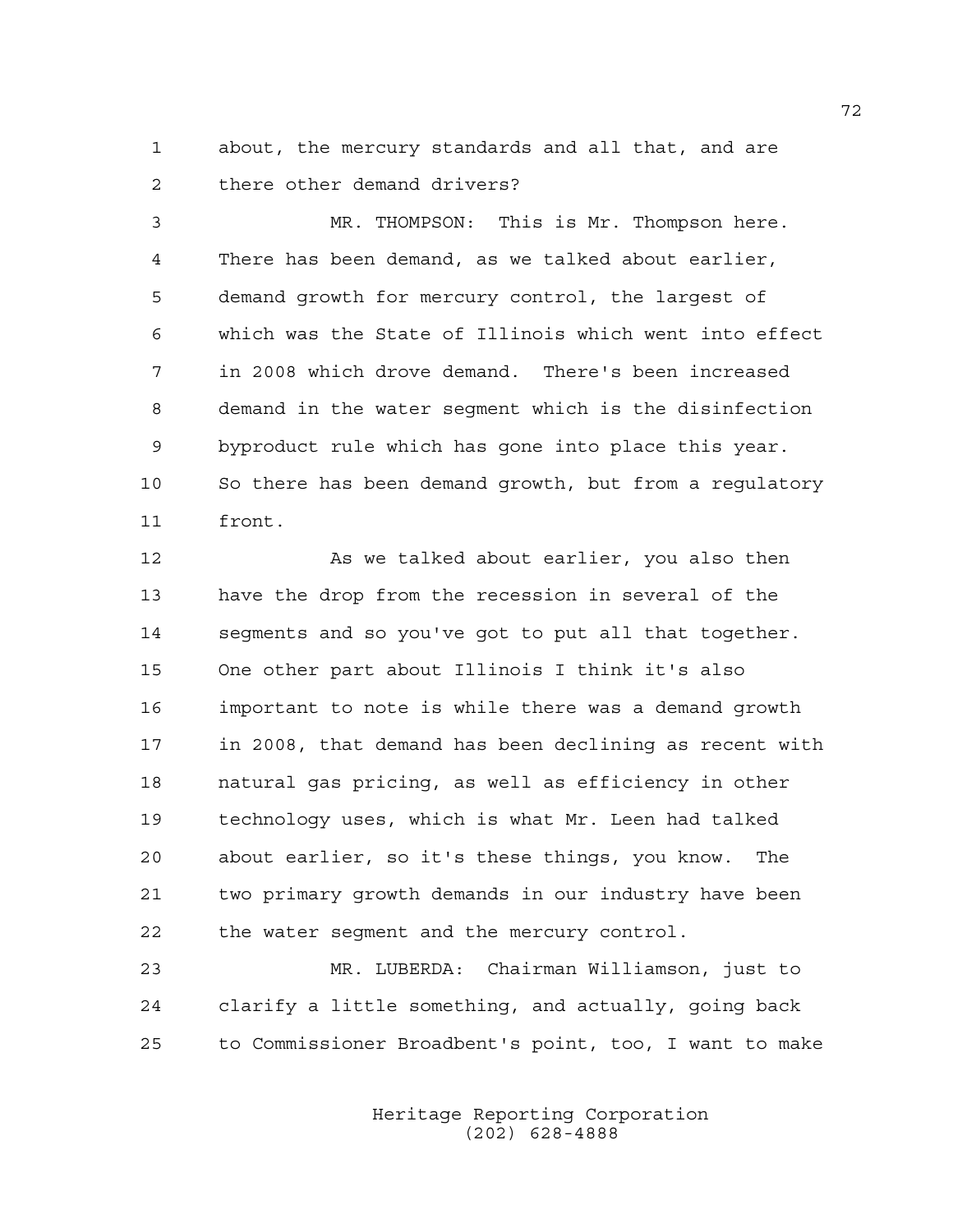1 clear that we are not saying that demand is not 2 growing for this product. We recognize demand has 3 grown throughout, you know, before the order and 4 during the order. What we are saying is that demand 5 right now is not growing at a level that could 6 tolerate a large influx of underselling Chinese 7 product. They could swallow this market whole and 8 hardly notice it. So it's not that demand is not 9 growing, it's simply not growing sufficiently to 10 prevent the kind of price depression we would see if 11 the Chinese come into the market.

12 Then in terms of whether, you know, what the 13 long-term growth is, the sort of big spikes in demand 14 that have been periodically predicted as a result of 15 MATS and other environmental controls, what we're 16 saying is those have been somewhat delayed, as Mr. 17 Thompson said, they've started to decline a little bit 18 right now and they've been delayed in terms of what 19 might happen in the future. That remains speculative. 20 The sort of normal growth has been happening and, you 21 know, we think will continue on some level, just not 22 large enough to adjust to the kind of influx of dumped 23 and underselling Chinese imports.

24 CHAIRMAN WILLIAMSON: Okay. Thank you. 25 Okay. The Respondents' prehearing brief at Exhibit 3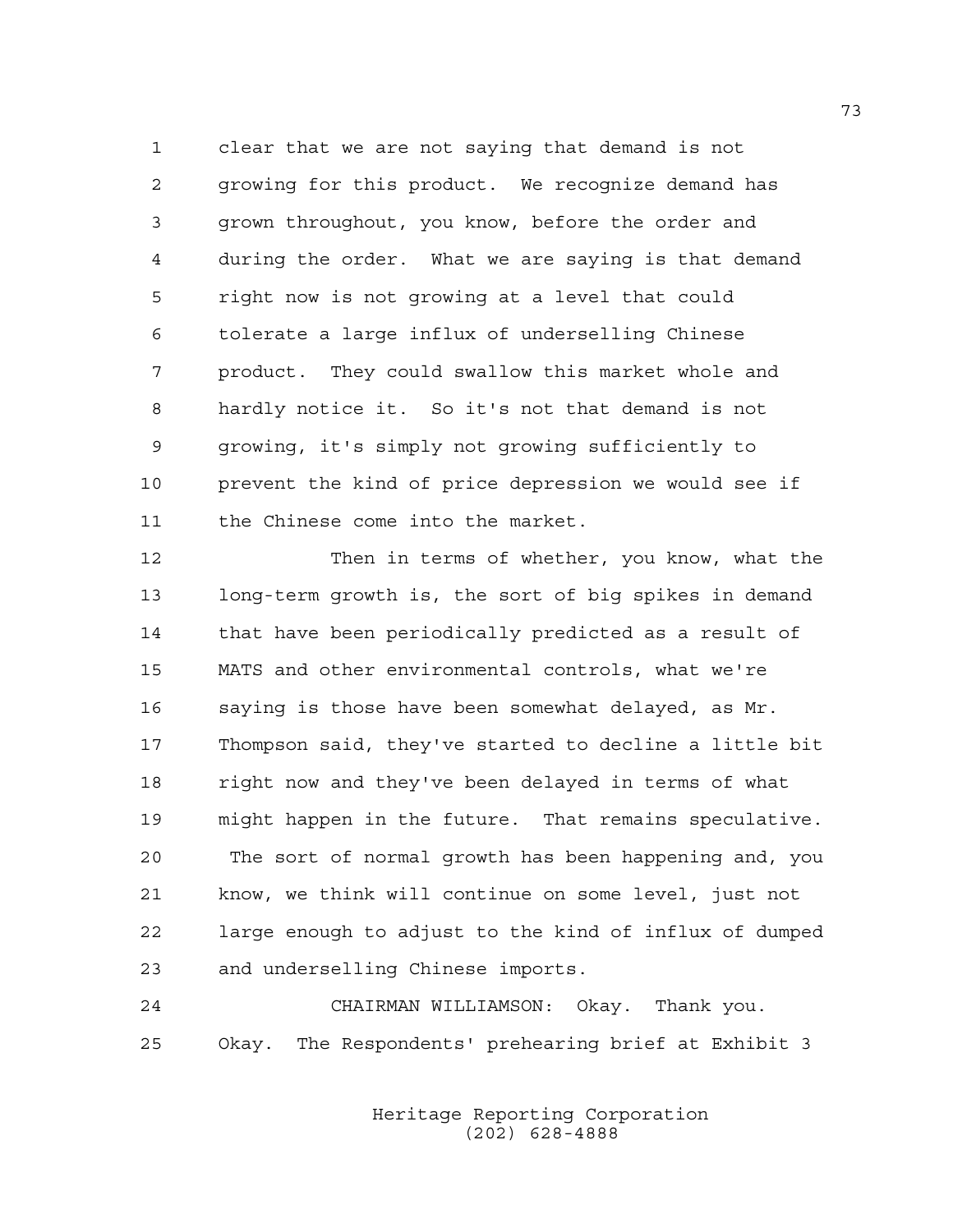1 contains a press release detailing a long-term

2 strategy supply agreement involving ADA. Are such 3 agreements common in this industry?

4 MR. LEEN: Brian Leen. A good portion of 5 the contracts that we do in the utilities sector will, 6 you know, be mid to long-term, meaning they'll be 7 multiyear contracts. There's still a portion that 8 are, you know, under a year and even some at will 9 business that, you know, we do in that industry, but a 10 good portion of them will be multiyear contracts.

11 CHAIRMAN WILLIAMSON: Okay. What effect do 12 you think such agreements might have on the volume of 13 subject imports if the order were revoked?

14 MR. LEEN: Well, I think that in the cases 15 of the existing agreements, I think that customers 16 certainly would expect their current supplier to react 17 to lower priced imports from China, and so I think we 18 would see, even on our existing contracts, significant 19 pressure, if we want to retain those relationships 20 long-term, to respond to those lower price offerings.

21 In addition, I think that the going forward 22 opportunities would become much more difficult for us 23 to be able to achieve. That's obviously a particular 24 concern for us at this stage in the business 25 development of ADA when, you know, we really are still

> Heritage Reporting Corporation (202) 628-4888

74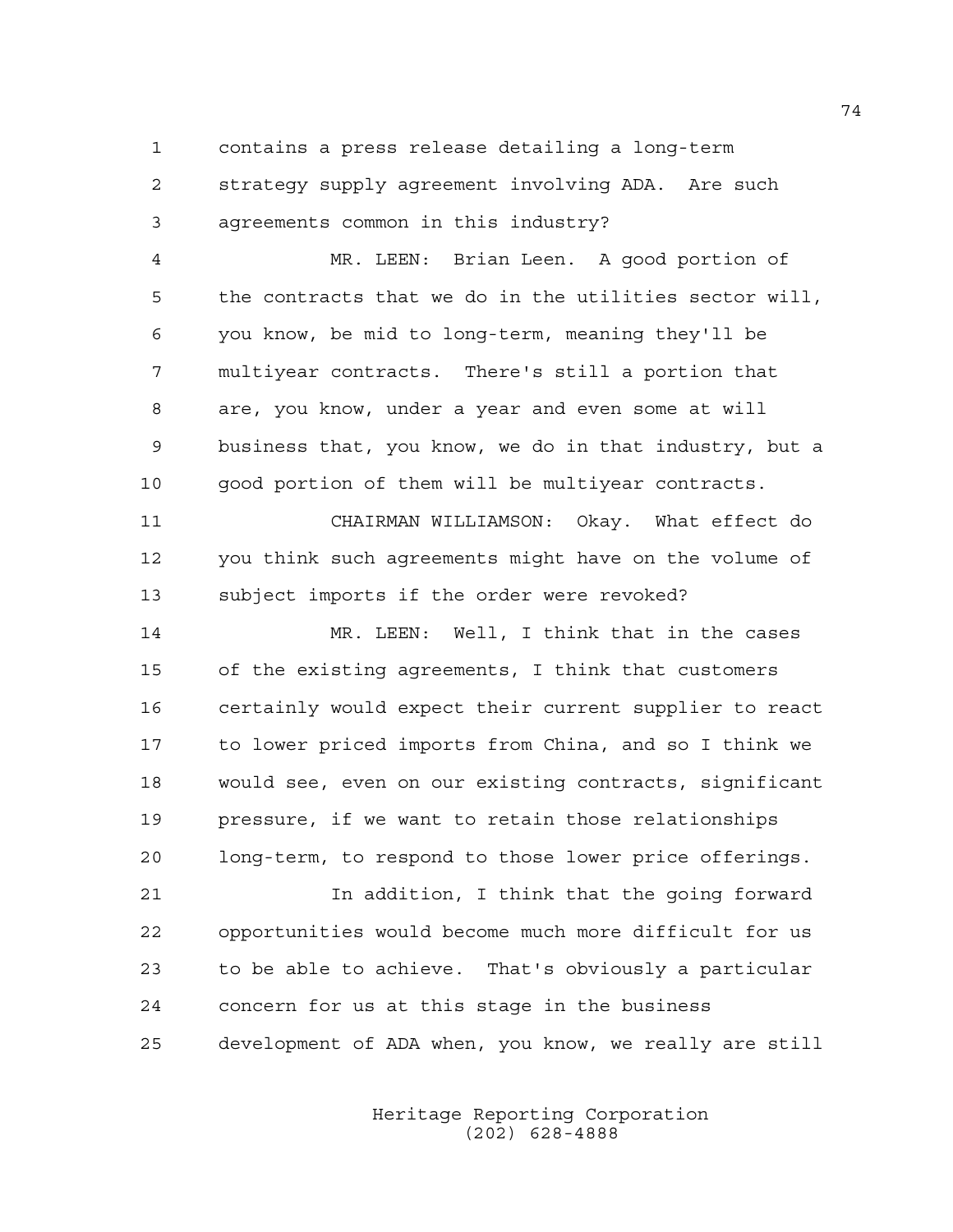1 in the process of bringing our plant to full

2 operation.

3 CHAIRMAN WILLIAMSON: Good. Okay. thank 4 you for that answer.

5 MR. O'BRIEN: If I could comment? 6 CHAIRMAN WILLIAMSON: Sure. Okay. My time 7 has expired.

8 MR. O'BRIEN: This is Bob O'Brien. The 9 majority of our business is with contracts that are 10 less than one year, so we have very few contracts that 11 would go beyond that, so we would be subject to a loss 12 of business if there was an influx in a very rapid 13 fashion.

14 CHAIRMAN WILLIAMSON: Okay. Thank you. 15 Commissioner Pearson?

16 COMMISSIONER PEARSON: Thank you, Mr. 17 Chairman. Allow me to add my welcome to all of you. 18 Good to have you here this morning. I was trying to 19 remember if any of you were here five years ago, other 20 than Mr. Hartquist, of course. You were. Okay. Both 21 of you. Good. Okay. Fine. So you're familiar with 22 the process and not a lot of surprises here then. 23 We've had a few other hearings since then. My memory 24 gets fuzzy.

25 The Chairman asked specifically of Mr. Leen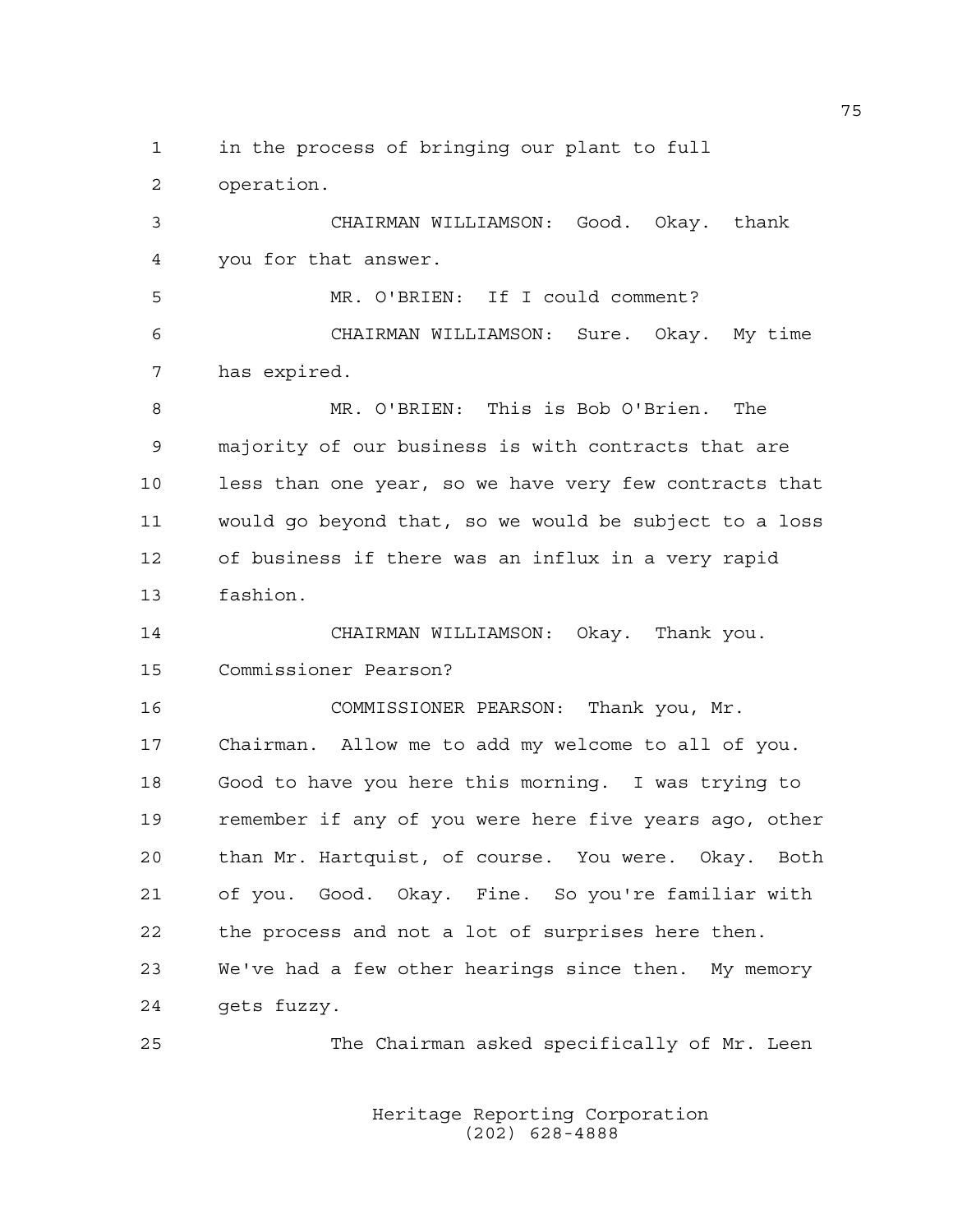1 whether his plant was capable of making activated 2 carbon from feed stocks other than coal, and I 3 understand his plant is a coal only plant. How about 4 for the other two producers? 5 MR. THOMPSON: This is Ron Thompson with 6 Norit. We have two facilities in the United States. 7 Marshall, Texas is coal, predominantly coal-based. 8 It's like 99.5 percent coal-based. Our Pryor, 9 Oklahoma is coal-based as well. So we're completely 10 coal-based. 11 COMMISSIONER PEARSON: Okay. 12 MR. O'BRIEN: Yes. This is Bob O'Brien from 13 Calgon. Our production facilities are geared to make 14 products 100 percent from coal. 15 COMMISSIONER PEARSON: Okay. So is there 16 some production in the United States of CAC from a 17 feed stock other than coal? 18 MR. O'BRIEN: There is a manufacturer that 19 makes activated carbon from wood, wood-based material. 20 COMMISSIONER PEARSON: The chemical process. 21 MR. O'BRIEN: Chemical in activating. 22 COMMISSIONER PEARSON: Breaking down the 23 lignites and then going from there. 24 MR. O'BRIEN: Correct. Yes. 25 COMMISSIONER PEARSON: Mr. Thompson?

> Heritage Reporting Corporation (202) 628-4888

76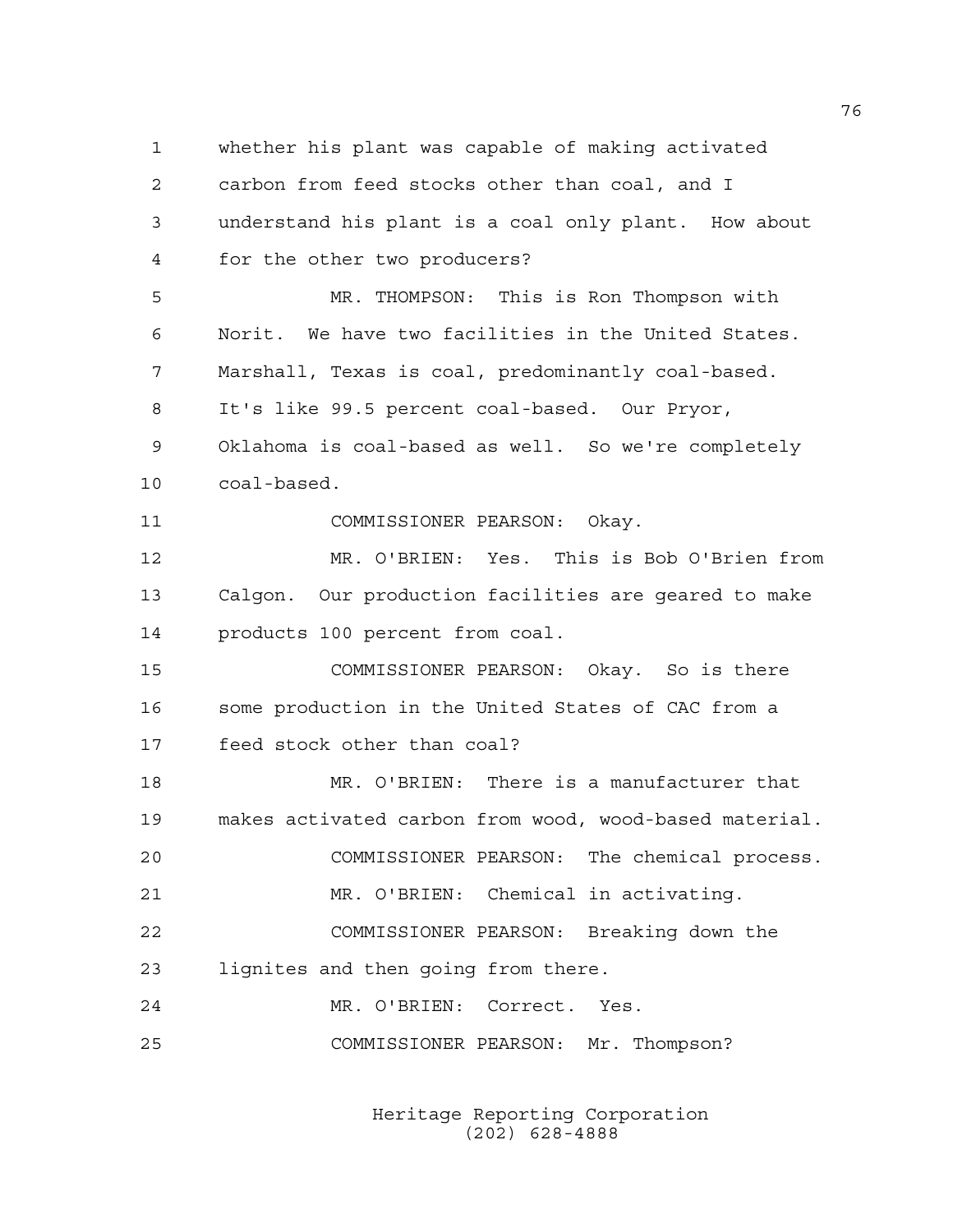1 MR. THOMPSON: This is Ron Thompson. 2 There's also wood production that is steam activated, 3 a small producer in the U.S., and there were recently 4 some macadamia nut shells that were being processed in

5 Hawaii, so, which is the U.S.

6 COMMISSIONER PEARSON: Yes, yes. We know 7 that in honor of Senator Inouye who I had the pleasure 8 of watching him work at close range back in the early, 9 mid-1980s. He's a true public servant. I'm not a 10 Democrat, I admired him greatly, and so I just 11 acknowledge his passage. We appreciate Hawaii.

12 So given that the U.S. industry 13 fundamentally is coal-based, why does this order cover 14 activated carbons made from products other than, made 15 from inputs other than coal? I guess anyone. Mr. 16 Hartquist? You know how the order was originally 17 brought and why, and I just was curious.

18 MR. HARTQUIST: Yes. Well, I'll let my 19 clients answer that since that's a consideration as to 20 how they run their business.

21 MR. O'BRIEN: Well, I think it applies to 22 steam-activated carbon, the order, and that basically 23 is coal-based. It's also coconut-based, but the 24 Chinese produce very, very, very little coconut 25 carbon, so, in essence, the antidumping order against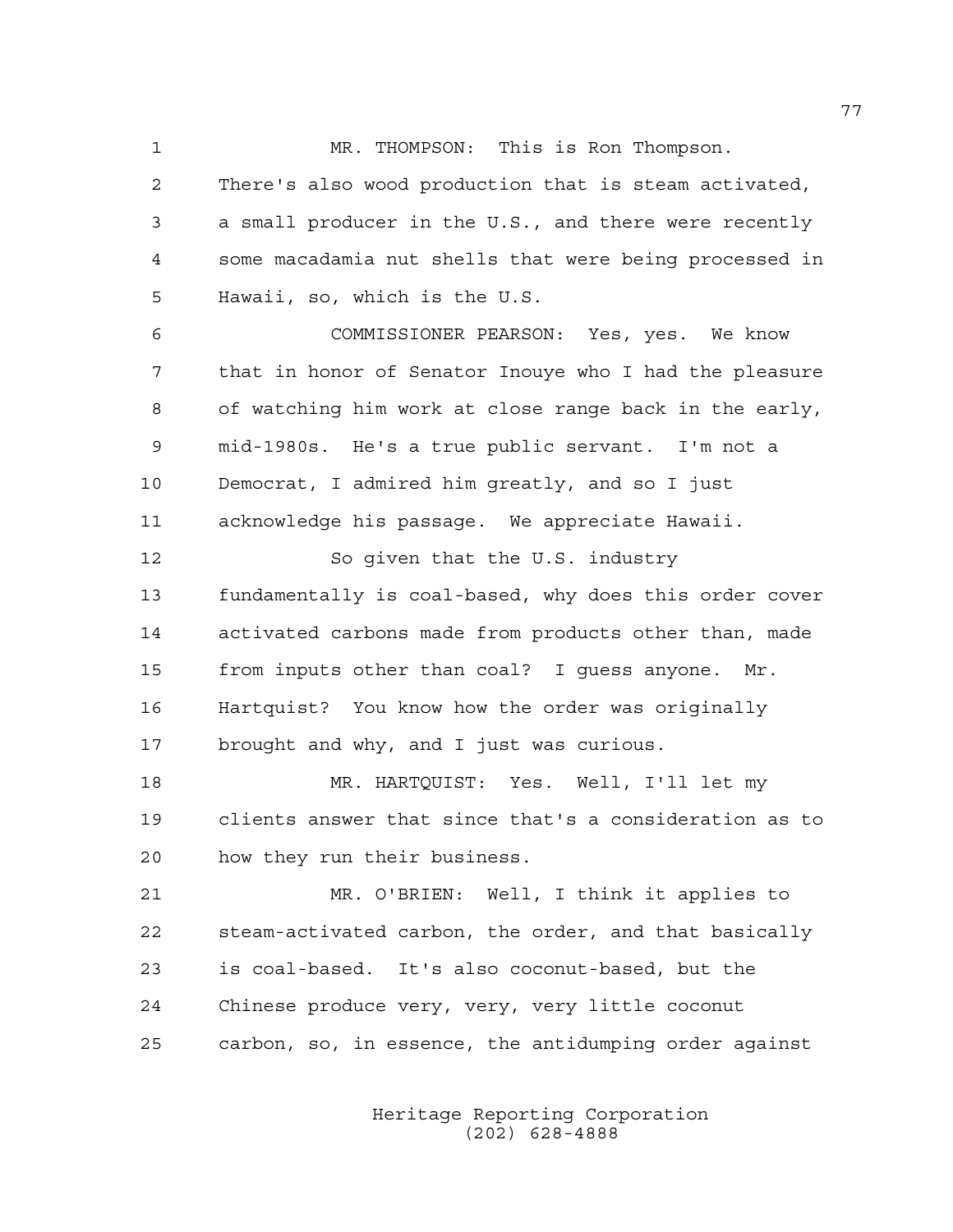1 the Chinese is an order against coal-based, steam-2 activated carbon.

3 COMMISSIONER PEARSON: Okay. You had 4 indicated earlier, I believe, that the coconut-based 5 carbon, activated carbon, is harder and it is used in 6 the refining of gold or in the capture of gold.

7 MR. O'BRIEN: Yes. It has some different 8 properties in the recovery of gold, which most people 9 would not understand how activated carbon could 10 possibly be used for recovering gold, but the ore that 11 contains the gold is ground to a fine powder, 12 chemicals are added to extract the gold from the fine 13 powdered rock, activated carbon is added to this 14 slurry mixture and the activated carbon absorbs the 15 extracted gold, and then it is of a size that it's 16 filtered out from the slurry and then that carbon is 17 extracted, the gold's extracted off the carbon, so if 18 the carbon breaks down during that operation, it's 19 taking gold with it, so if it can't be filtered or 20 screened out of the slurry, it ends up losing gold. 21 So that particular market looks for a very, very, very 22 hard product and coconut carbon best meets that 23 criteria.

24 COMMISSIONER PEARSON: Okay. Good. Well, I 25 thank you for those clarifications. Because we have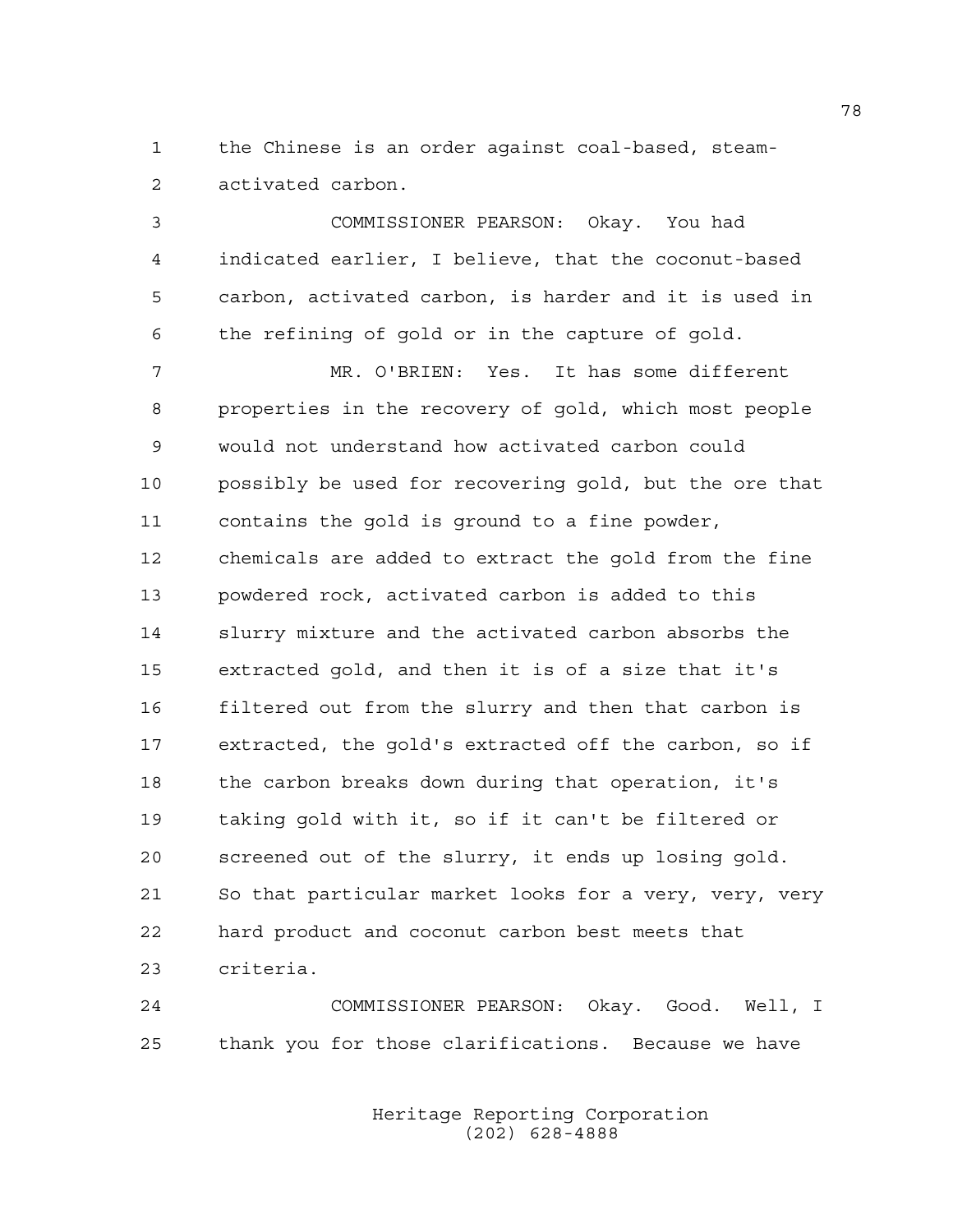1 no countries other than China involved in this and 2 China is not the world's largest producer of coconuts, 3 at least I don't think so, it really does boil down to 4 a coal feed stock issue. Okay. Could you speak a bit 5 about the reasons one would want to use different 6 types of coal as a feedstock to achieve different 7 functional properties. I think, Mr. Leen, you had 8 indicated your plant uses lignite coal.

9 MR. LEEN: Right. So, yeah, we 10 strategically developed our own coal mine. It's a 11 lignite-based coal. In our initial development of 12 products that we felt were specifically tailored for 13 mercury capture, this raw material feed stock 14 provided, we thought, some unique characteristics.

15 There's various speculations, and, in fact, 16 you know, as to why or what the critical contributing 17 factors are in that respect, and in many cases we 18 believe we have an understanding for why they drive 19 the performance characteristics that are so, you know, 20 desirable in our market. Much of that is proprietary, 21 of course. In any event, that's why we chose that 22 particular facility and it was we were in close 23 proximity to that particular coal source.

24 COMMISSIONER PEARSON: Okay. And your point 25 is well-taken because your plant, as you indicated, is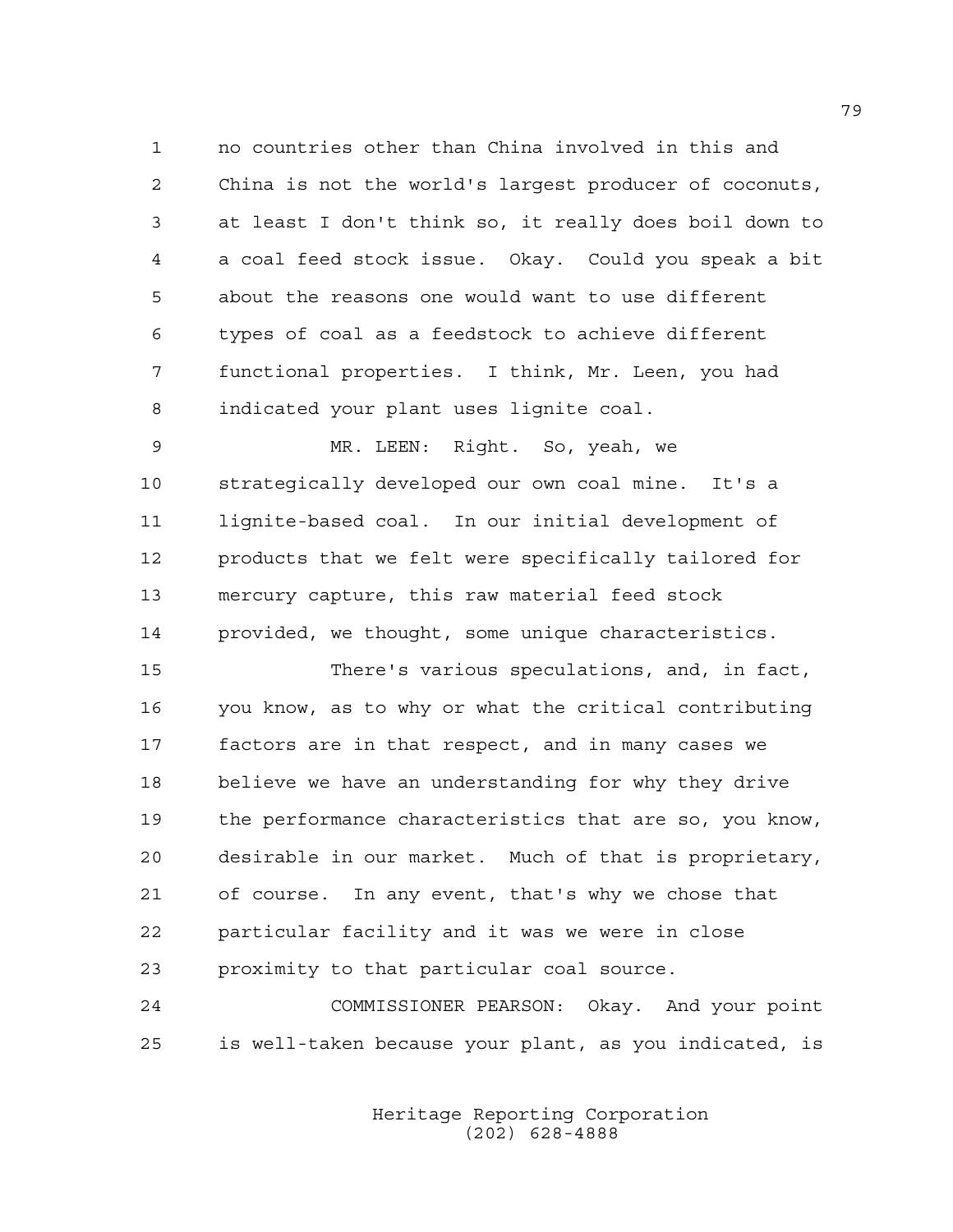1 optimized to produce activated carbons for mercury 2 capture.

3 MR. LEEN: Correct. 4 COMMISSIONER PEARSON: Okay. How about the 5 other facilities that may be producing carbons for a 6 wider variety of uses? Mr. Thompson? 7 MR. THOMPSON: Yes. Ron Thompson. We 8 produce carbons from a wide range of raw materials 9 around the world. The coals that we select are, it's 10 a combination of price/performance balance, so for 11 different applications you'll use the lowest cost feed 12 stock that you can to meet the performance so, to keep 13 costs under control as well as drive the performance 14 of the materials. 15 So it's, even if you take a facility like a 16 Pryor, Oklahoma, while that may be predominantly

17 bituminous coal, it's various types of bituminous coal 18 going into that facility. So it's, for us, it's a way 19 of managing the cost for the customer to obtain what 20 they need at the lowest possible cost.

21 COMMISSIONER PEARSON: Mr. O'Brien? 22 MR. O'BRIEN: I think, similar to Mr. 23 Thompson, our plants are basically geared to accept 24 bituminous coal as the raw material. There can be 25 some various grades of bituminous coal, and we're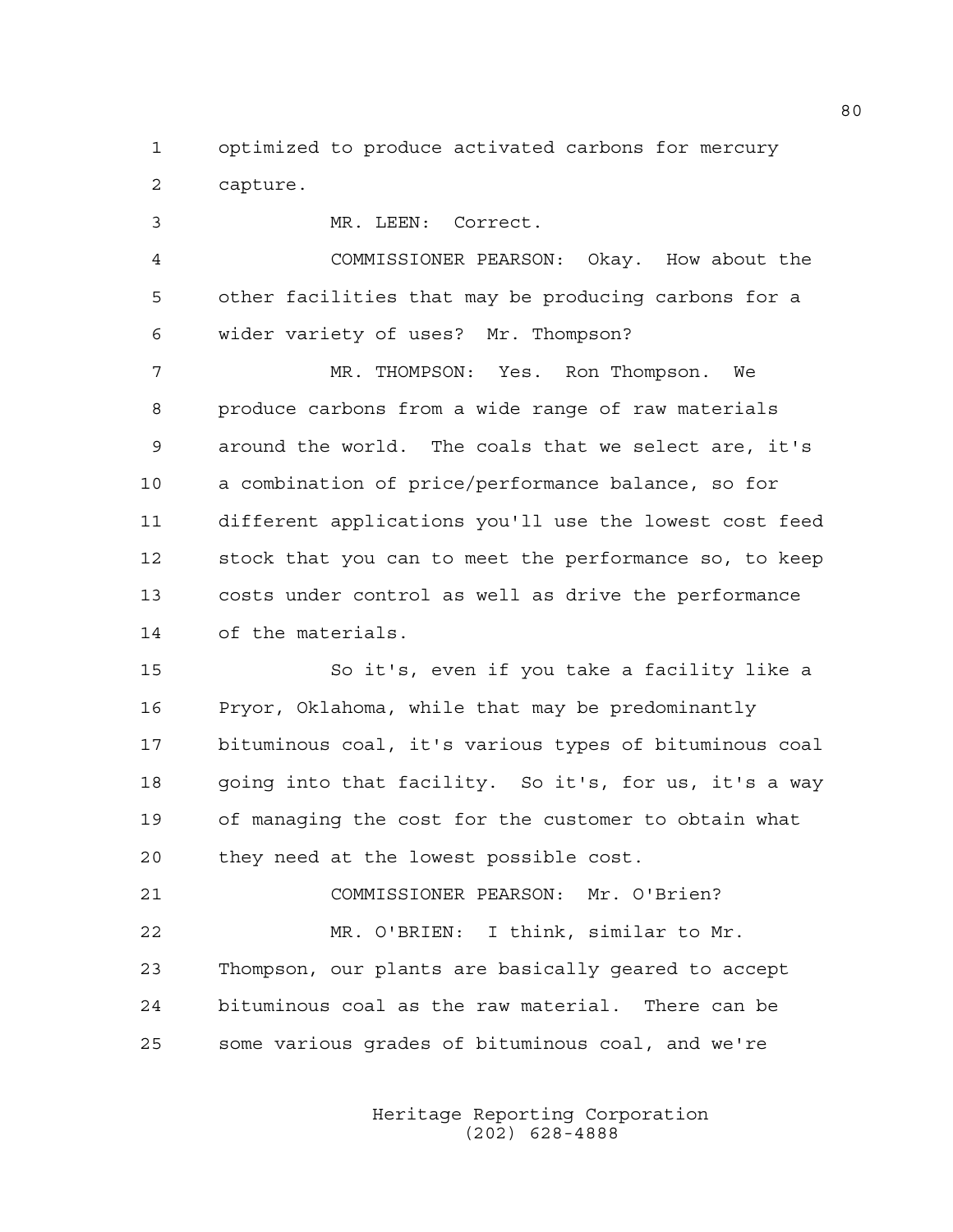1 making decisions on pricing and trying to compare the 2 coal that would best meet the needs of our customers. 3 We try to make a product that is hard in the finished 4 product so that it lasts.

5 Part of our business is also reactivation, 6 which you may have heard that term, where customers 7 use our activated carbon, and then after it has 8 absorbed the maximum quantity of contaminants that it 9 can absorb, we can take it back and reprocess it 10 through one of our facilities and reactivate it. It's 11 cost-effective for customers, it's environmentally-12 friendly, and having the carbon be a hard product is 13 important if you're going to recycle it so that the 14 losses in that process are kept to a minimum, maybe 10 15 or 15 percent.

16 So we also make products for the food 17 industry that have certain characteristics or 18 requirements on ash levels and so we pay more 19 attention to that constituency of the coal. What's 20 the ash level, the types of materials that are in the 21 coal, that becomes important for some of our customers 22 as well.

23 So we have a little bit of ability to select 24 our raw material and then tailor it for the finished 25 product, but in general, it's we use bituminous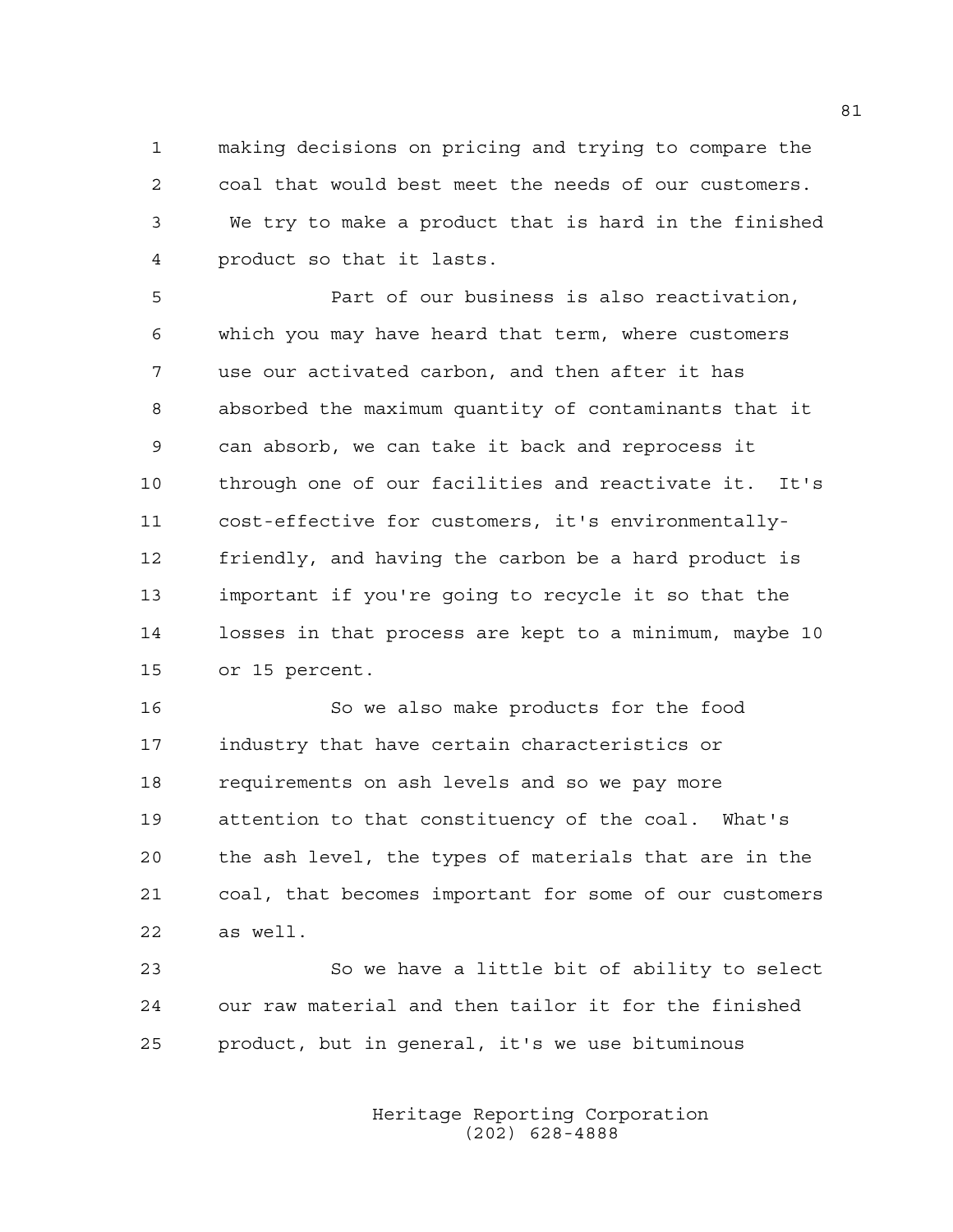1 metallurgical grade coal.

| 2  | COMMISSIONER PEARSON: Okay. In terms of                |
|----|--------------------------------------------------------|
| 3  | its feasibility for reprocessing, is powdered product  |
| 4  | equivalent to granulated equivalent to -- is it        |
| 5  | pelletized? Is that the third type? Are they all       |
| 6  | reprocessable?                                         |
| 7  | MR. O'BRIEN: In our experience, the                    |
| 8  | granular and the pellet carbon could be reprocessed or |
| 9  | reactivated. The powered carbon is almost 100 percent  |
| 10 | sent to disposal and is not reprocessed.               |
| 11 | MR. THOMPSON: Ron Thompson here. Yeah.                 |
| 12 | Adding to that, the powdered can be reactivated but    |
| 13 | because of the yield losses that would occur with the  |
| 14 | powder reactivation, the cost is too high for the      |
| 15 | customer for reactivation.                             |
| 16 | COMMISSIONER PEARSON: Okay. Well, thank                |
| 17 | you very much. My time has expired, so back to you,    |
| 18 | Mr. Chairman.                                          |
| 19 | CHAIRMAN WILLIAMSON: Commissioner Aranoff?             |
| 20 | COMMISSIONER ARANOFF: Good morning.<br>Thank           |
| 21 | you all for being here today. I want to turn to an     |
| 22 | issue that I don't think any of my colleagues has      |
| 23 | raised yet, and that's the role of distributors in the |
| 24 | U.S. market. Can you describe just generally what      |
| 25 | role distributors play in the U.S. market for          |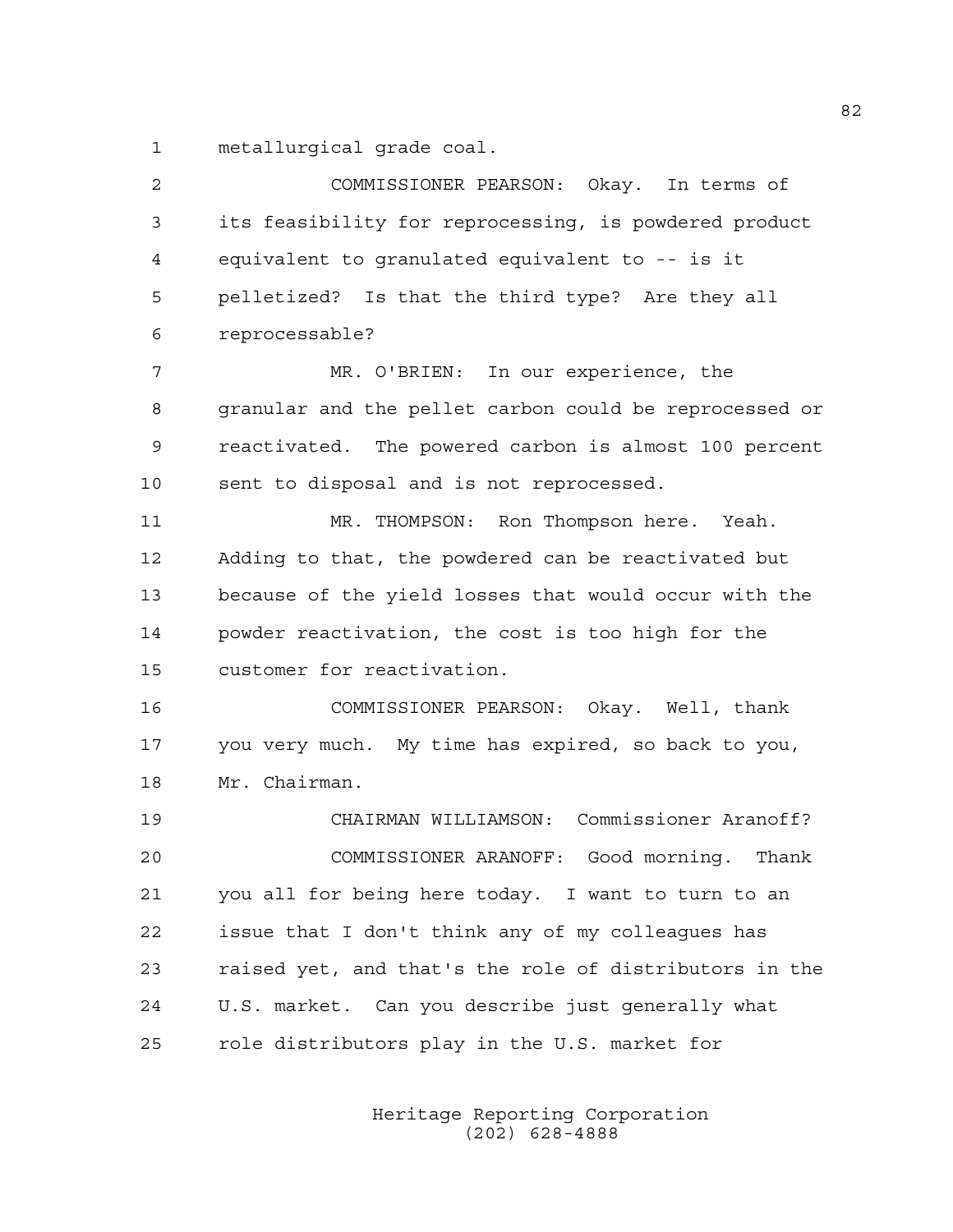1 activated carbon?

| $\overline{2}$ | MR. THOMPSON: Ron Thompson here. We, and               |
|----------------|--------------------------------------------------------|
| 3              | I'll let the other people speak for their businesses,  |
| 4              | we use distributors for small lot quantities where it  |
| 5              | may not be efficient to ship in a single pallet, so    |
| 6              | it's providing some of the logistics and the service   |
| 7              | into an account, or we also use distributors that say, |
| 8              | for example, may have an entire refinery that uses 80  |
| 9              | different chemicals, activated carbon is just one      |
| 10             | product. So, for us, it's a way of efficiently         |
| 11             | servicing an account, normally with small volumes.     |
| 12             | MR. O'BRIEN: This is Bob O'Brien for                   |
| 13             | Calgon. We have a variety. We have a lot of direct     |
| 14             | salespeople that call on customers, representing       |
| 15             | Calgon, and we also use distributors. We would tend    |
| 16             | to use distributors in either geographic areas or      |
| 17             | markets where it's not economic for us to have our own |
| 18             | salespeople based.                                     |
| 19             | So we sell a fair amount of product to                 |
| 20             | distributors, but it's a combination of geography and  |
| 21             | markets, that they would be more efficient in getting  |
| 22             | to the end user than we would with our own direct      |
|                |                                                        |

23 salespeople.

24 COMMISSIONER ARANOFF: Okay. Mr. Leen? 25 MR. LEEN: I really don't have anything to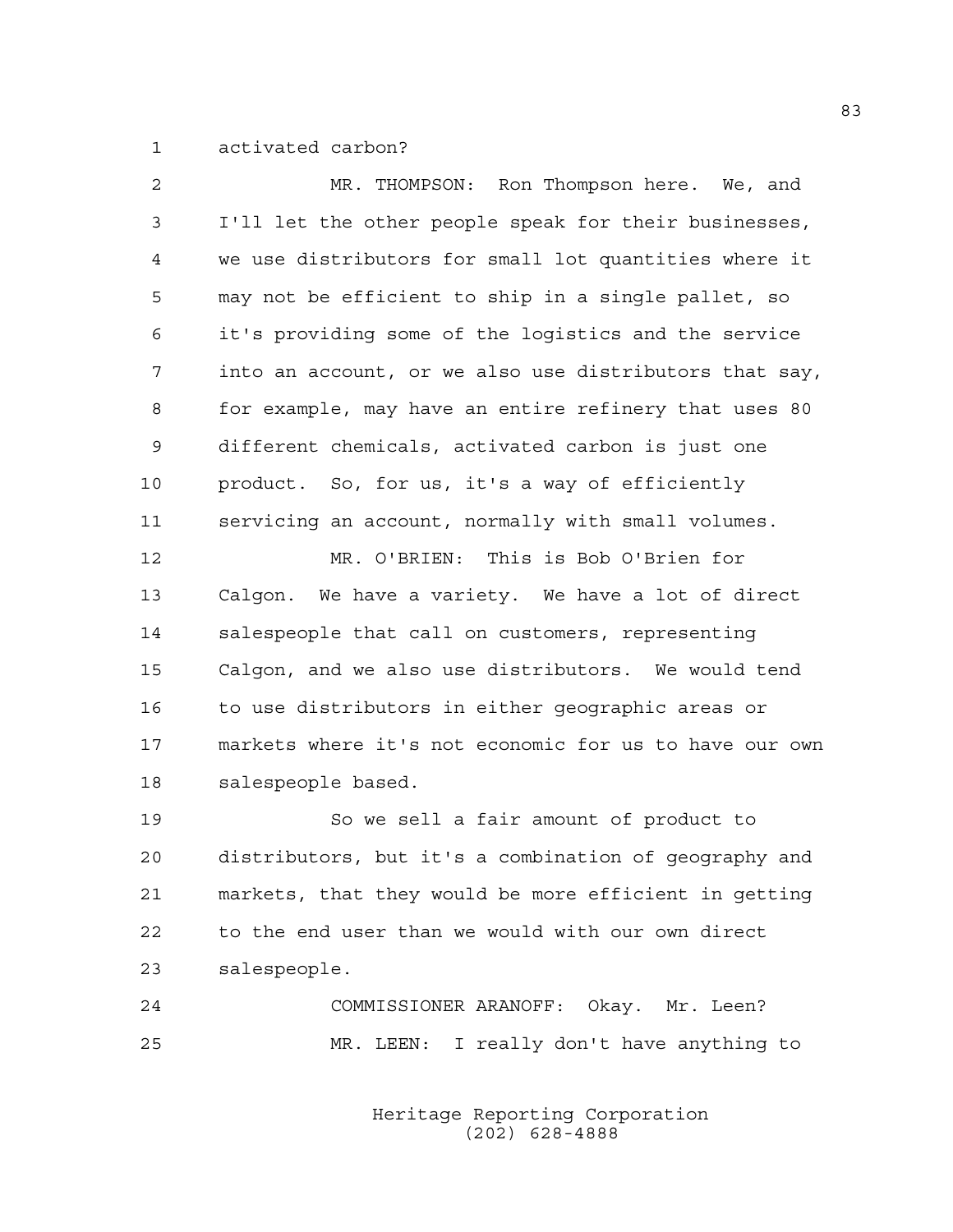1 add. It's the same approach that we take in terms of 2 the management and use of distributors to reach 3 certain customer segments.

4 COMMISSIONER ARANOFF: Okay. The 5 Respondents have argued that in some cases domestic 6 producers are unwilling to sell to them or to some 7 distributors, and so I just wanted to ask you if 8 someone comes to you and says I'd like to buy your 9 product and I'm not an end user, are you going to sell 10 to them or are you going to look and see whether, you 11 know, you would rather sell directly to their end use 12 customer and then you're going to sell to them, or are 13 there other limits that you might place on a sale to a 14 prospective customer who wants to be a distributor?

15 MR. LEEN: I can initially respond to that. 16 At least from our perspective, we see the coal fired 17 power market is a very important market that we deal 18 with directly. In just about any other case we would 19 consider the use of distribution as a way to reach 20 various customers. At least in the, you know, in 21 particular, the large coal fired power utilities, 22 those are customers that we're going to want to deal 23 with much more directly.

24 MR. O'BRIEN: This is Bob O'Brien. We sell 25 a fair amount of product through distributors. I'm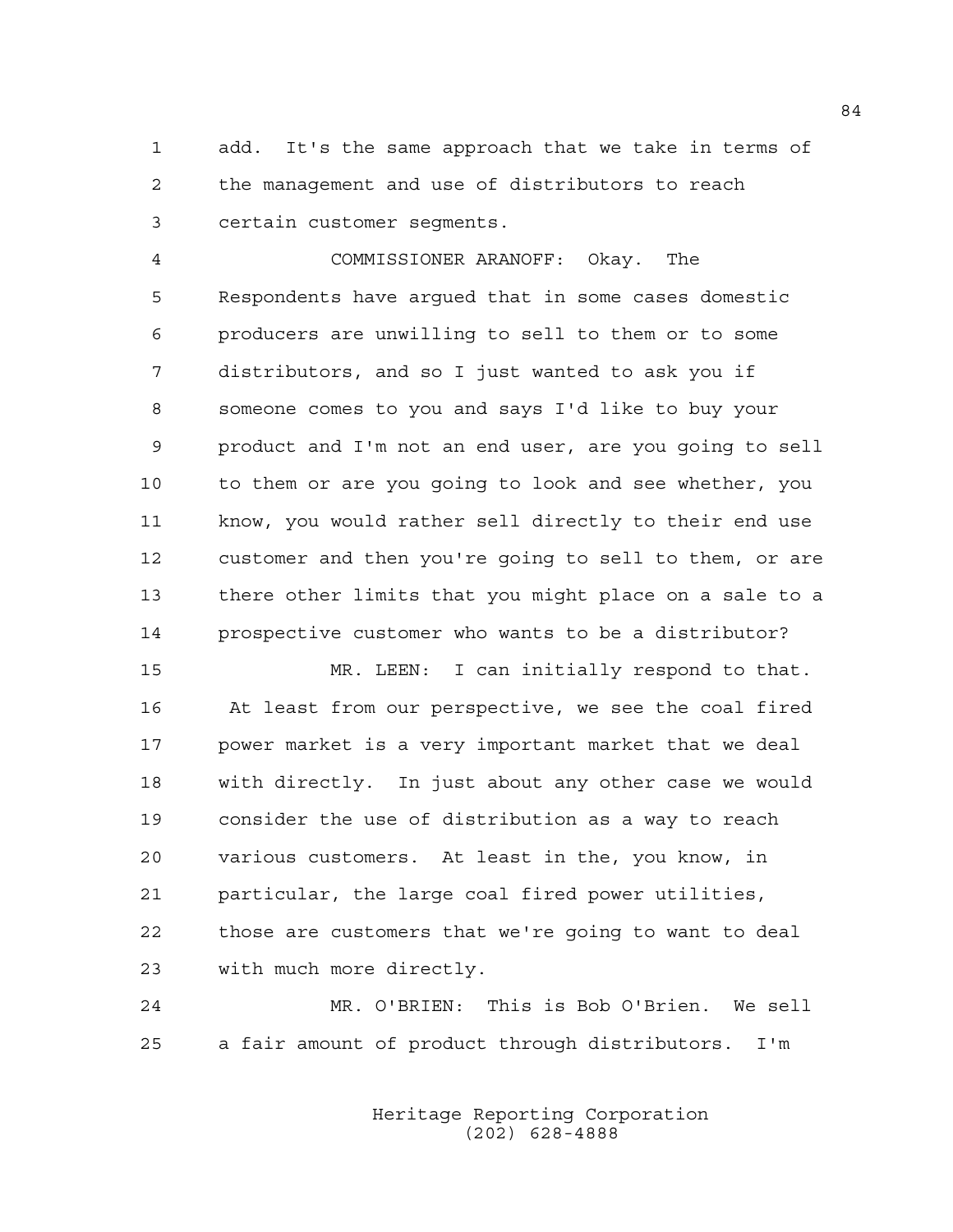1 not aware of cases where we would not sell to a

2 distributor if they were reasonable in their requests.

3 COMMISSIONER ARANOFF: Reasonable, in what 4 respect?

5 MR. O'BRIEN: The amount of product they 6 want, the payment terms, you know, the pricing that 7 they think is reasonable for the market. So we sell a 8 lot of product through distribution and we wouldn't 9 have any specific limits that would stop us from doing 10 that.

11 COMMISSIONER ARANOFF: Okay. Do any of you 12 use a different pricing structure when you sell to 13 distributors versus end users who are probably buying 14 larger amounts? I mean is there a difference in the 15 way the product is priced?

16 MR. O'BRIEN: I think it might be reasonable 17 for us to do that in a brief so that we don't share 18 any confidential information in answering that 19 question.

20 COMMISSIONER ARANOFF: Okay. All right. 21 Are you aware of any situations in which you have 22 competed for a sale to an end user with a distributor 23 of your own product or maybe one of your competitor's 24 products?

25 MR. O'BRIEN: Well, I'm sure that's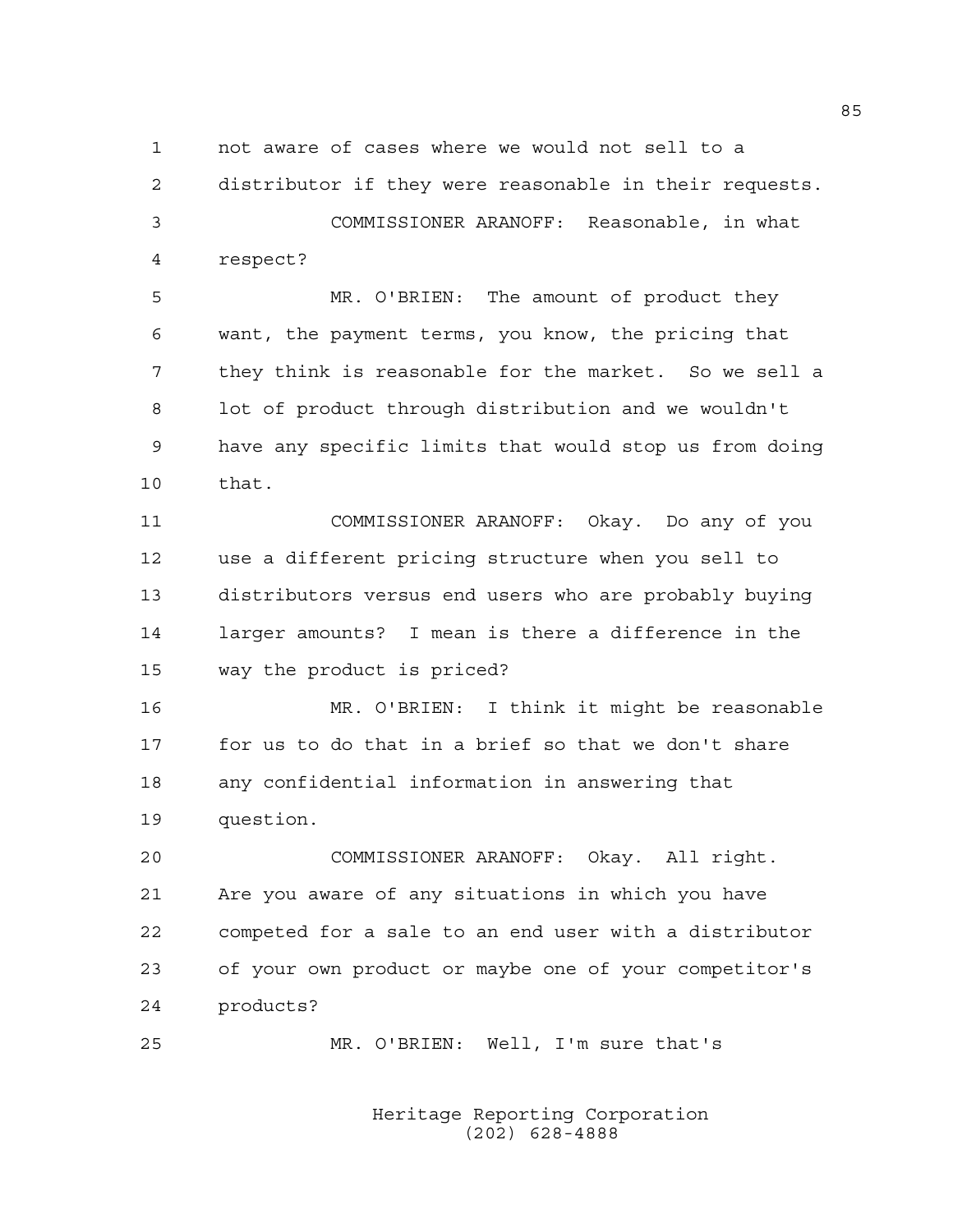1 possible. Again, the benefit of a distributor is, as, 2 I think as Ron mentioned, they can buy in relatively 3 large quantities and then distribute the product to 4 smaller customers more efficiently than we may be able 5 to do it. So if we had sold product to a distributor 6 in a certain state or location, their end user may 7 pick up the phone and call us without us even knowing 8 that they're buying our product from a distributor 9 and, you know, we could quote them a price. So I'm 10 sure there are occasions that we are competing against 11 our distributors, many times not even knowing that 12 that's going on.

13 COMMISSIONER ARANOFF: Okay. I just want to 14 ask a couple of questions to sort of clean up some 15 things that my colleagues started to ask. Mr. Leen, 16 you testified that ADA's target market is in mercury 17 emissions removal, but are you selling exclusively to 18 that market or are you marketing activated carbon 19 throughout the full range of end uses?

20 MR. LEEN: Well, certainly not the full 21 range, but we have, because of the lack of demand in 22 the mercury market, have had to explore alternative 23 applications, alternative uses, and so we have looked 24 at alternative applications, in particular, water 25 applications, where our product is, you know,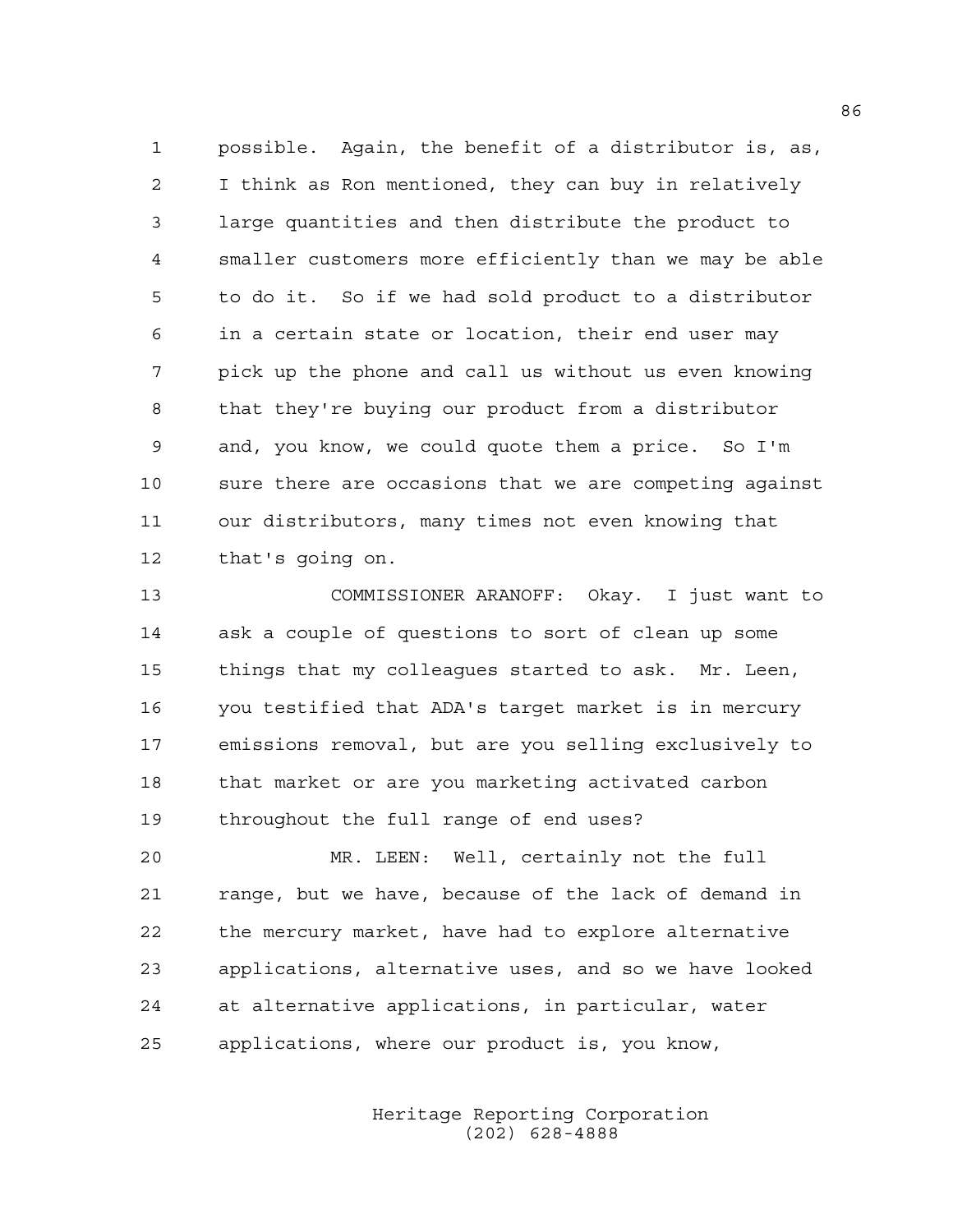1 suitable.

| 2              | COMMISSIONER ARANOFF: Okay. I understand               |
|----------------|--------------------------------------------------------|
| 3              | from our staff report that Norit recently built a new  |
| $\overline{4}$ | production facility in Canada and I wanted to ask you, |
| 5              | I don't believe there's any trade relief against       |
| 6              | Chinese imports in effect in Canada so could you maybe |
| 7              | explain some of what went into the decision to build   |
| 8              | the facility there rather than in the United States?   |
| $\mathsf 9$    | MR. THOMPSON: Ron Thompson here. We built              |
| 10             | the facility in Saskatchewan based on the availability |
| 11             | of raw material, which is coal-based, so it's located  |
| 12             | right adjacent to the mine. It's a joint venture       |
| 13             | facility with Prairie Mines, Ltd., which is the coal   |
| 14             | company. We built that facility because of the         |
| 15             | access, readily access, to the Canadian market for     |
| 16             | coal fired power plants, as well as ready access to    |
| 17             | the northern part of the United States.                |
| 18             | You're correct as that there is a wide range           |
| 19             | of the Chinese carbons in Canada, and, for example, in |
| 20             | Nova Scotia they've used Chinese carbon for that coal  |
| 21             | fired market. Where our plant is, it's ideally         |
| 22             | situated because Saskatchewan and Alberta have the     |
| 23             | bulk of the coal fired power plants in Canada.         |
| 24             | COMMISSIONER ARANOFF: Okay. Thank you.                 |
| 25             | We've talked a lot about the fact that our data show   |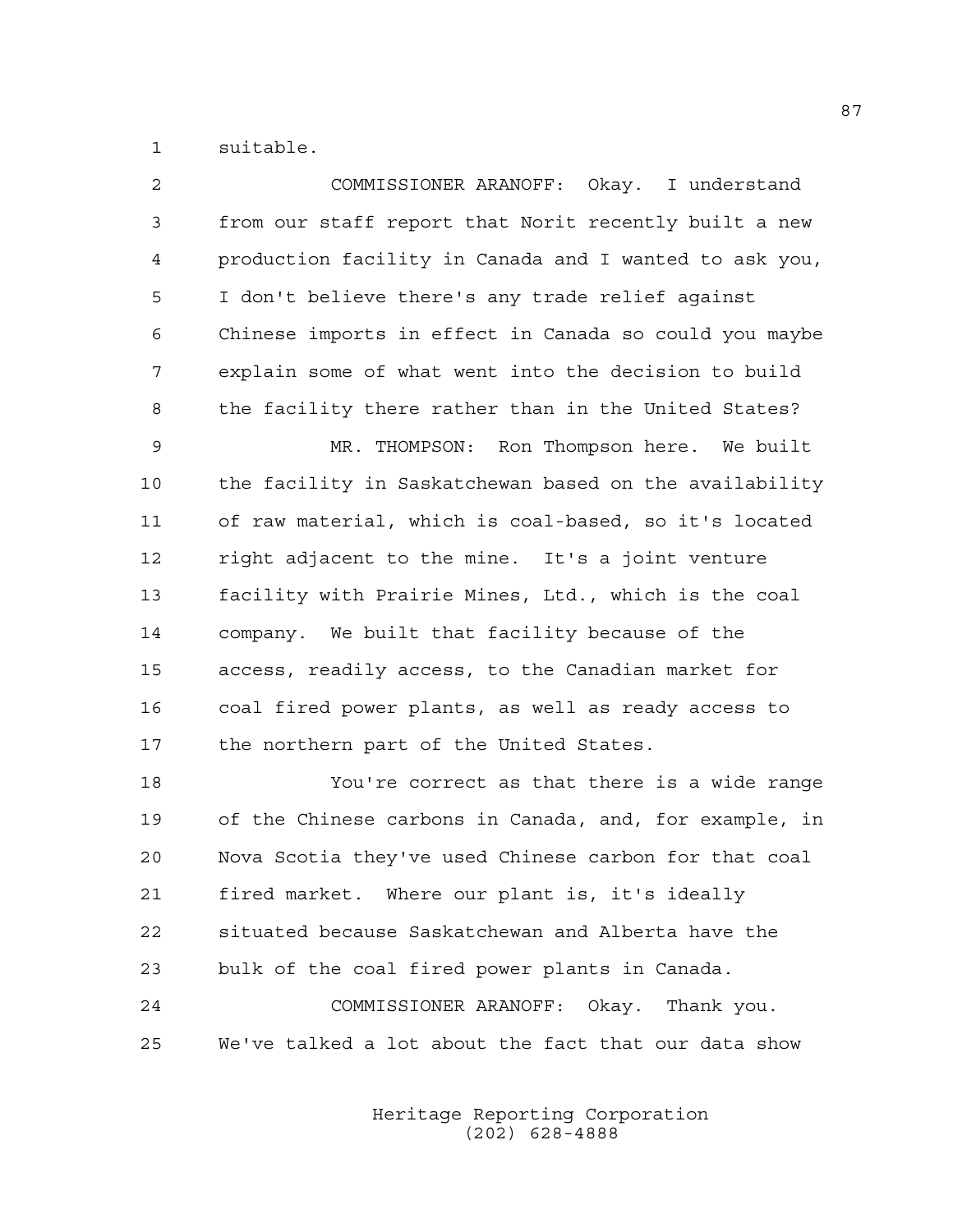1 Chinese imports underselling, even during the period 2 of review subject to the order. The data show that 3 underselling margins grew in 2011 and 2012, and I 4 wanted to know whether anyone has an explanation for 5 why that occurred and whether that why tells us 6 anything about likely pricing behavior of Chinese 7 imports if the order were revoked.

8 MR. O'BRIEN: It may be that it's a 9 reflection of the Chinese adding capacity in China and 10 then having economic incentive to try and fill that 11 capacity up, so being more aggressive on pricing to 12 make sure that they are, you know, again, just as 13 certainly as we try to do, utilize their facilities to 14 the fullest extent possible.

15 MR. LUBERDA: Commissioner Aranoff, because 16 I think the answer to that question may require us to 17 delve into proprietary information, we'll give you an 18 answer to that in the posthearing brief.

19 COMMISSIONER ARANOFF: Okay. I'll ask a 20 short question since I have a minute left. Is anyone 21 on the panel aware of why the antidumping order in the 22 European Union is limited to powdered-activated carbon 23 as opposed to all forms? I'm going to take it from -- 24 MR. O'BRIEN: This is Bob O'Brien. Yeah. I 25 was not actively involved in that, but I think, for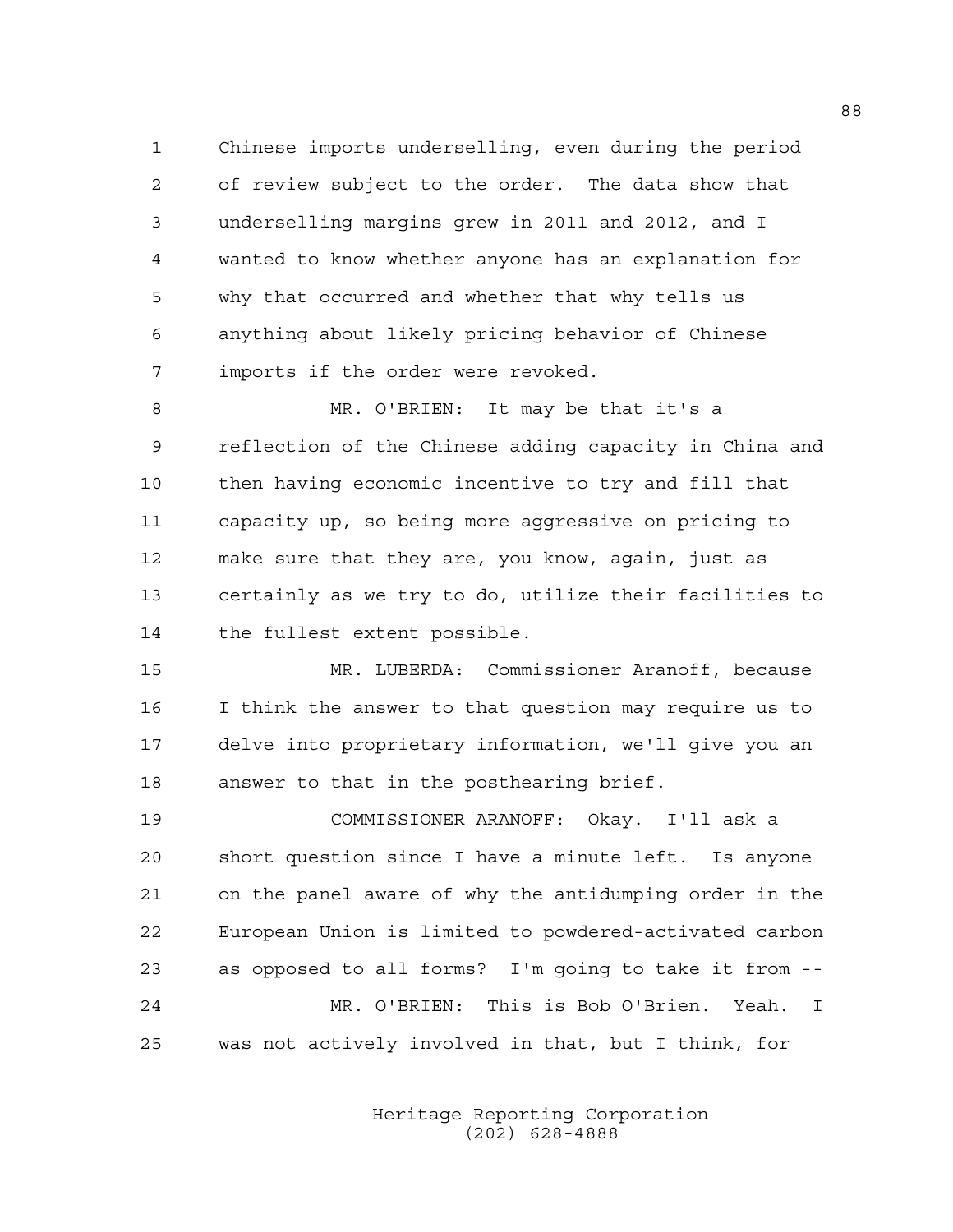1 whatever reason, that was, the manufacturers in Europe 2 only applied for powdered-activated carbon. I don't 3 really know why they didn't go for a wider dumping 4 margin, but it was specifically aimed at powdered 5 carbon.

6 MR. THOMPSON: Ron Thompson here. I'm glad 7 he jogged my memory. It was brought with the Carbon 8 Association it's going on 15 years ago, which was 9 CECA, and Norit, which are predominantly powder 10 producers, and so they elected in the EU to go for the 11 powder applications, not granular.

12 COMMISSIONER ARANOFF: Okay. Thank you all 13 very much for those answers. Thank you, Mr. Chairman.

14 CHAIRMAN WILLIAMSON: Thank you.

15 Commissioner Pinkert?

16 COMMISSIONER PINKERT: Thank you, Mr. 17 Chairman. Given that there has been a substantial 18 amount of underselling since the order went into 19 effect and that the cogs to sales ratio is actually 20 improved during the period that we're reviewing, why 21 would we think that in the event of revocation there 22 would be price suppression?

23 MR. HUDGENS: Brad Hudgens. I might add 24 that although you have a significant and, margins of 25 underselling in this period of review, the volumes are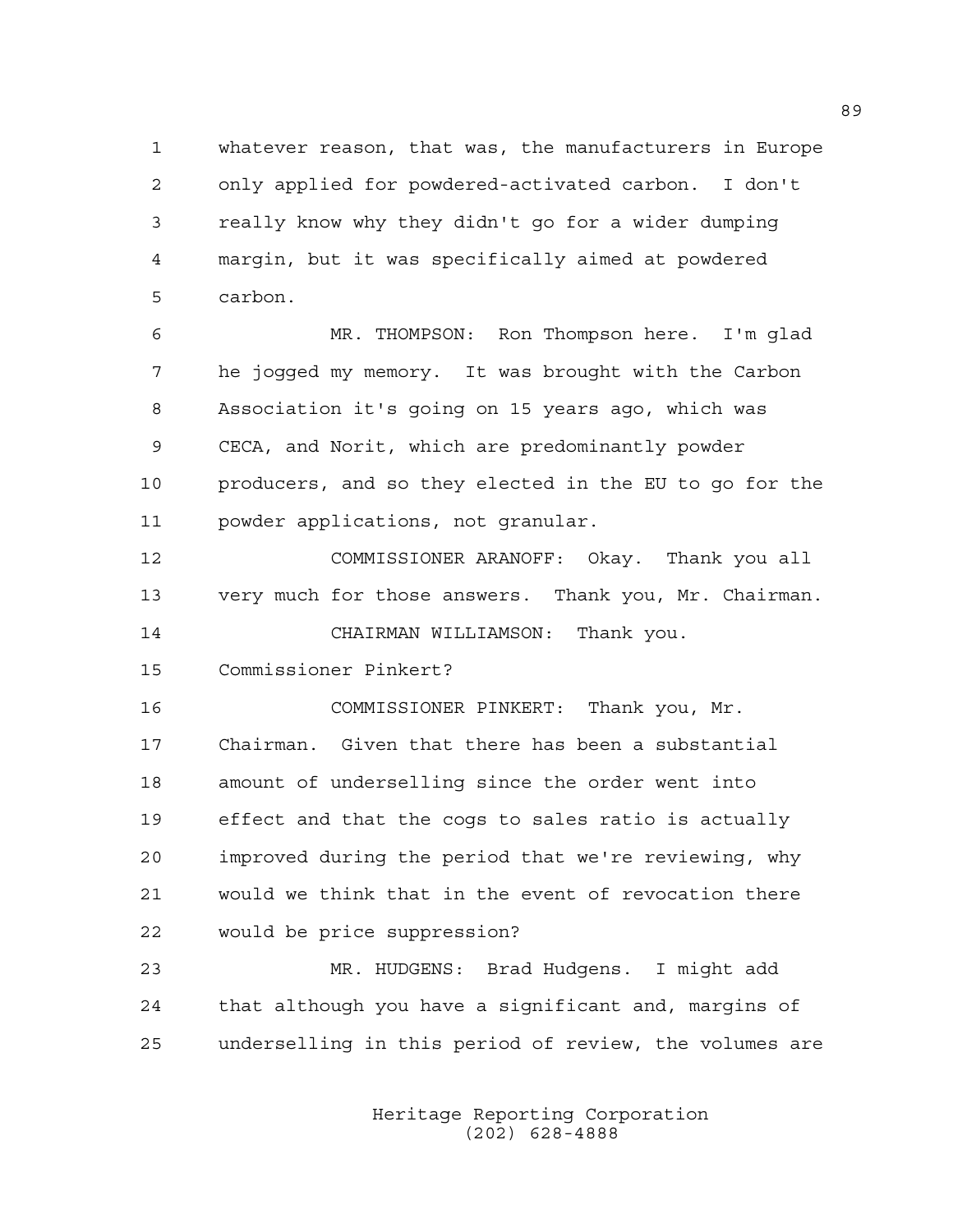1 substantially less than they were in the original 2 investigation, so, you know, if you revoke the order, 3 then you're going to have a significant, you know, 4 more volume underselling at even larger margins than 5 what you see in this current review.

6 MR. HARTQUIST: And I think our view is that 7 would not involve just price suppression, but probably 8 price depression as well given the huge capacity that 9 China has.

10 COMMISSIONER PINKERT: Thank you. For the 11 posthearing, Mr. Hudgens, could you actually try to 12 show what the relationship is between that volume 13 increase and the price suppression that you're 14 alleging?

15 MR. HUDGENS: Yes.

16 COMMISSIONER PINKERT: Thank you. Now, how 17 is the entry of ADA into the market, and I understand 18 that it's not fully there, but how has it changed the 19 market, and how will it change the market?

20 MR. LEEN: From our perspective, you know, 21 we bring a degree of focus on a particular need in the 22 activated carbon market, and so, you know, our hope is 23 that we're able to address that market, you know, need 24 as it develops. You know, I think that's the primary 25 focus in our business, our business interest, is to go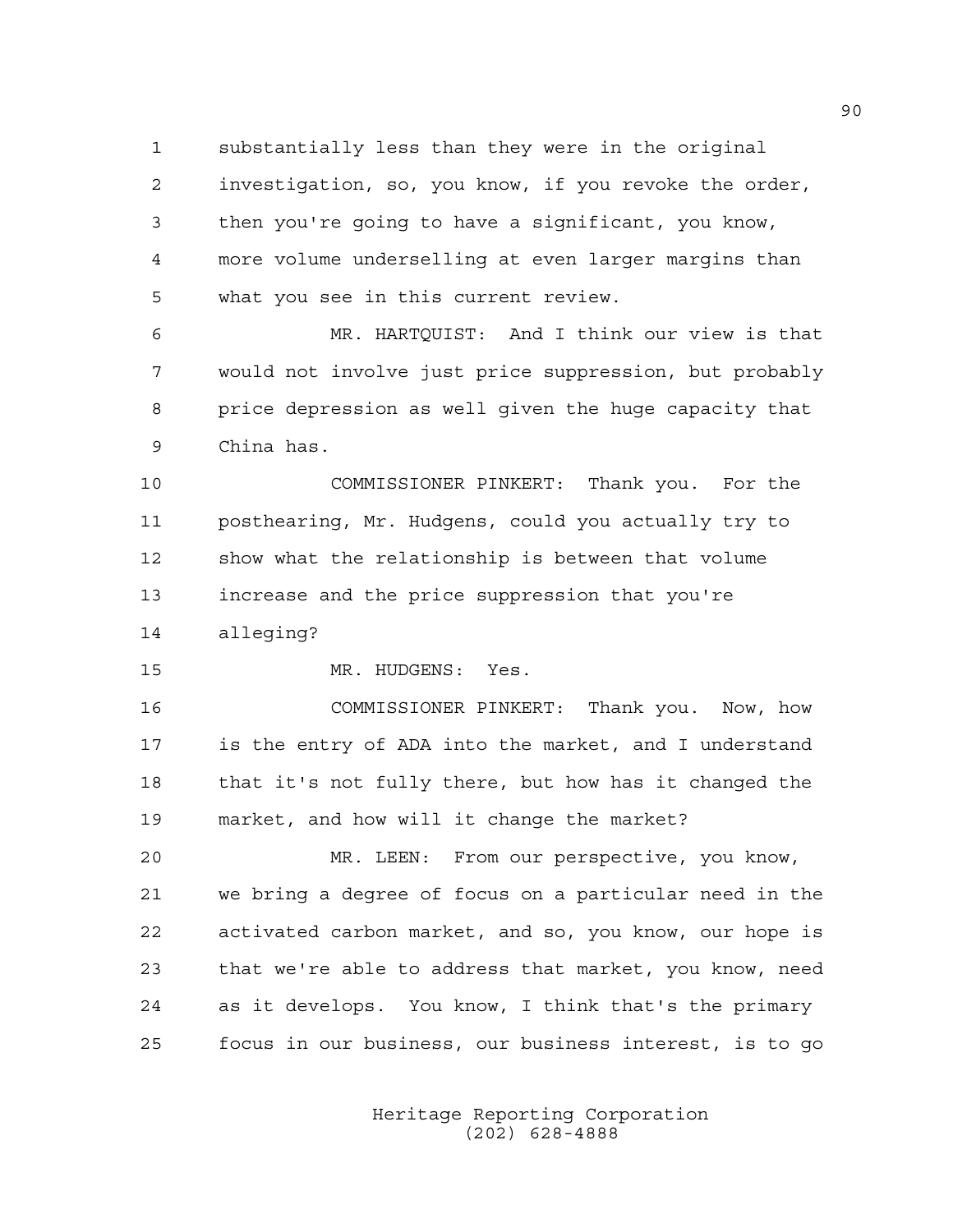1 after and support the development of the activated 2 carbon required to meet mercury emission standards. 3 So, from our perspective anyway, we think we bring an 4 alternative in the market and one that is very focused 5 on a particular need.

6 MR. THOMPSON: Mr. Thompson here. Speaking 7 from the other side, which I think you could probably 8 expect and infer, is that it has led to more 9 competition, particularly in that mercury control 10 space in the marketplace, because of the excess 11 capacity. That's what we've seen at Norit.

12 MR. O'BRIEN: This is Bob O'Brien. I think 13 we've seen the same thing. Certainly we've seen 14 increased competition in the U.S. market, but I think 15 we would all agree that it's fair competition. So 16 it's fair price competition, and that's what, we're 17 certainly willing, and able, we think, to compete in 18 that marketplace.

19 MR. HUDGENS: I might also add in Exhibit 15 20 of our prehearing brief we show that in light of the 21 increase of capacity, that China is still the price 22 leader in driving prices down. So if you look at, 23 even with new capacity on line and a new entrant, you 24 see that the price leader and the predominant price 25 driver is Chinese imports. That's clearly

> Heritage Reporting Corporation (202) 628-4888

91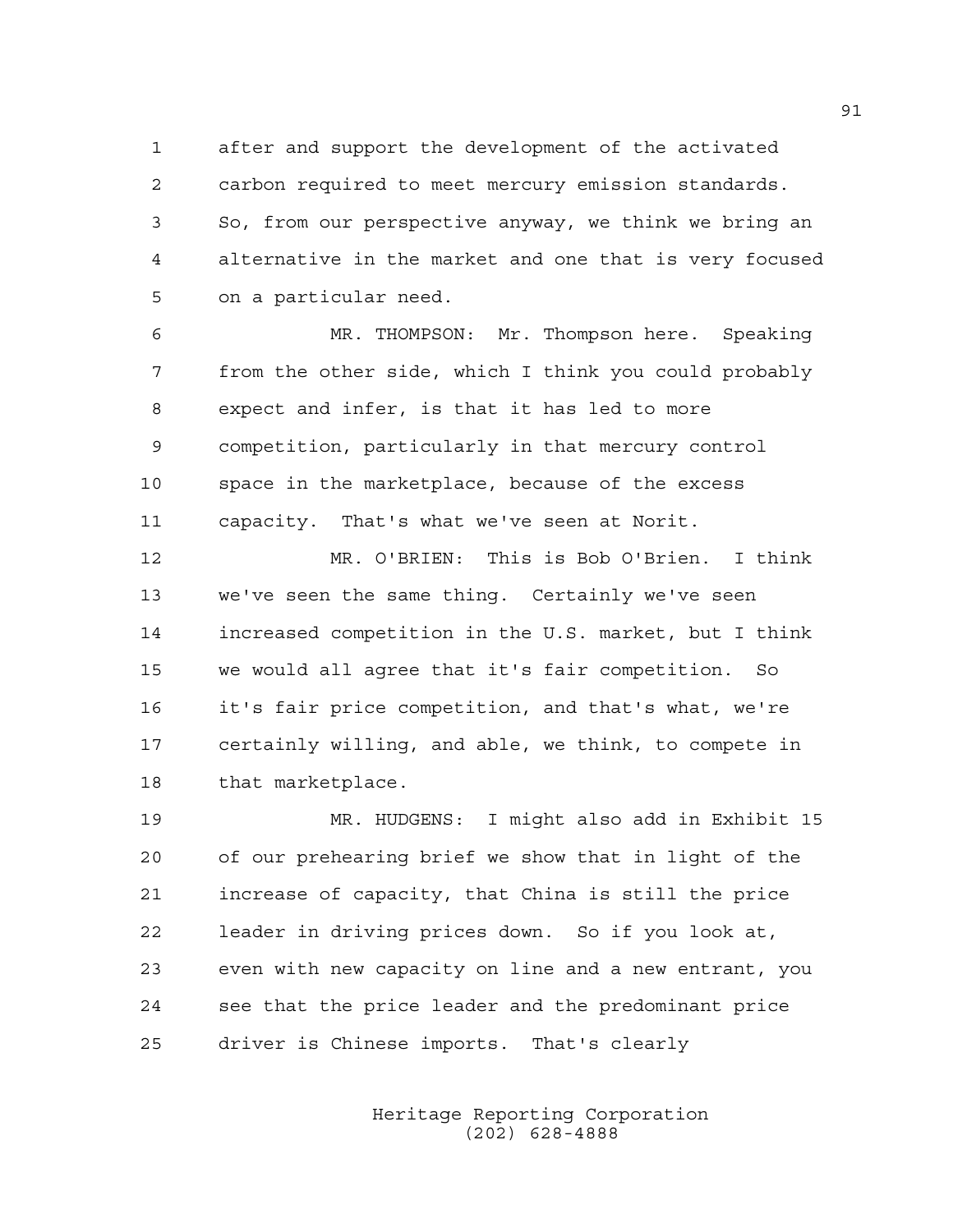1 demonstrated in Exhibit 15 of our brief.

| 2  | COMMISSIONER PINKERT: Thank you. Now, in               |
|----|--------------------------------------------------------|
| 3  | light of all the other testimony that we've gotten on  |
| 4  | this issue, Mr. Leen, I just want to give you a chance |
| 5  | to clarify. Are you saying that ADA is not going to,   |
| 6  | and has not, increased the level of competition in the |
| 7  | market, or are you saying that it's somewhat           |
| 8  | attenuated?                                            |
| 9  | MR. LEEN: No. I think clearly we've                    |
| 10 | contributed to a competitive, an intensification of    |
| 11 | the competitive dynamic in the market. You know, I     |
| 12 | believe that there's no question about that. So that   |
| 13 | would be my answer to your question.                   |
| 14 | MR. LUBERDA: All three of these companies              |
| 15 | are competing for that MATS market and the powdered    |
| 16 | market. All three of them compete substantially in     |
| 17 | all aspects of the powdered market.                    |
| 18 | COMMISSIONER PINKERT: Thank you. So then a             |
| 19 | legal question. Does this increase the vulnerability   |
| 20 | of the domestic industry to the impact of unfairly     |
| 21 | traded subject imports?                                |
| 22 | MR. LUBERDA: From a legal perspective, yes,            |
| 23 | it could increase. It's a factor you could consider    |
| 24 | in whether the industry is vulnerable in that it is,   |
| 25 | you know, you've got new capacity that's not being     |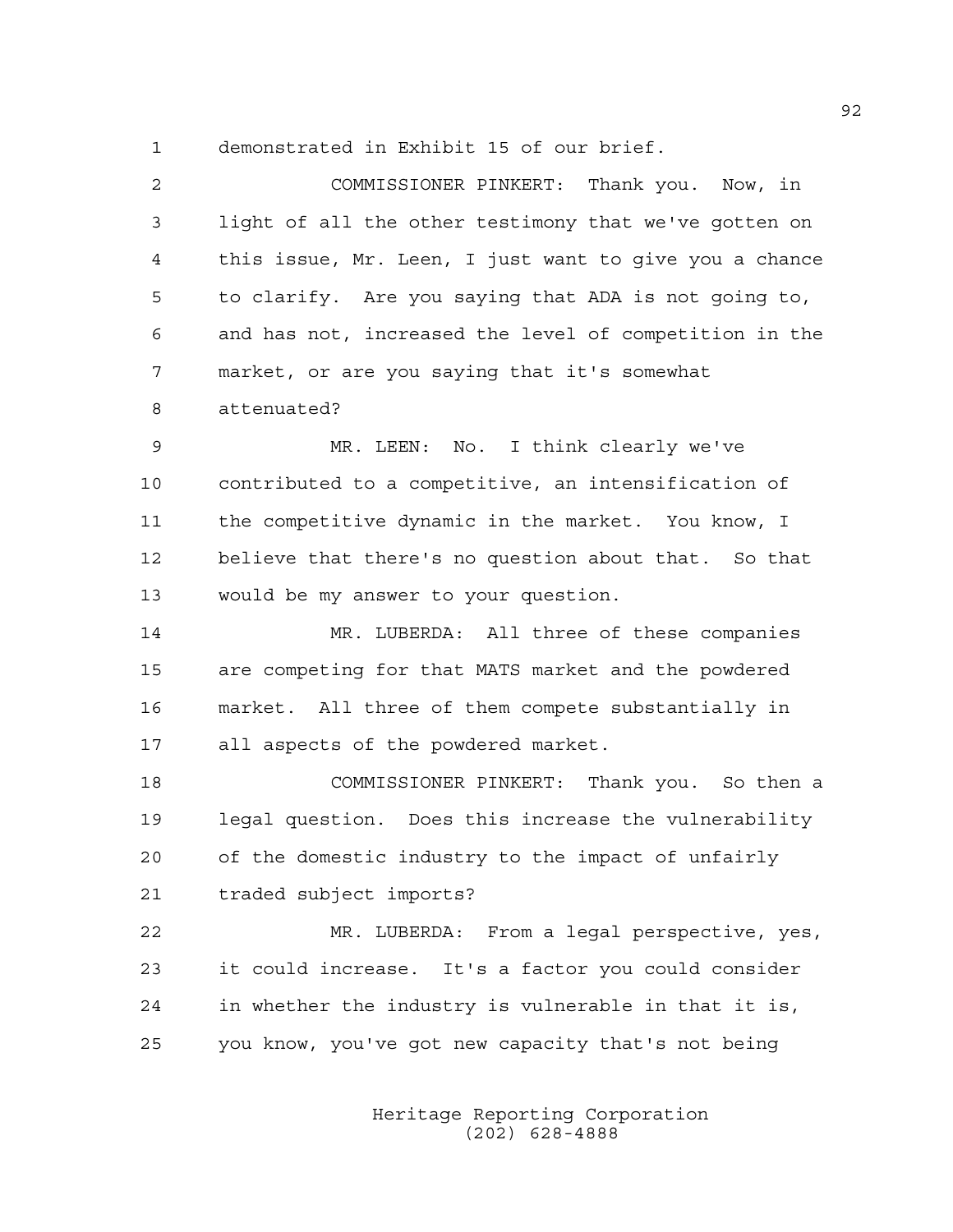1 absorbed, and remember, before the order, even though 2 demand was growing, the industry wasn't serving the 3 entire market.

4 Now we have an excess capacity, a new 5 producer that needs to use its capacity, so as new 6 underselling product comes in and holds down prices, 7 hurts the ability of the producers to cover their 8 costs, or to keep their prices up, or to fill their 9 mill with profitable product, it does increase the 10 vulnerability and the susceptibility of the industry 11 to material injury.

12 COMMISSIONER PINKERT: So then how should I 13 weigh the current financial performance of the 14 domestic industry against the factors that you just 15 testified to in considering the vulnerability of the 16 domestic industry?

17 MR. LUBERDA: Well, as we were talking about 18 a little bit earlier, there's no specific level of 19 profitability that will immunize a domestic industry 20 from a return to injury. The fact, anything that 21 weakens, potentially weakens the performance of the 22 industry, and you can look at the trend and what this 23 industry has in its performance of recent, but 24 anything that weakens the industry is likely to 25 increase the level of vulnerability.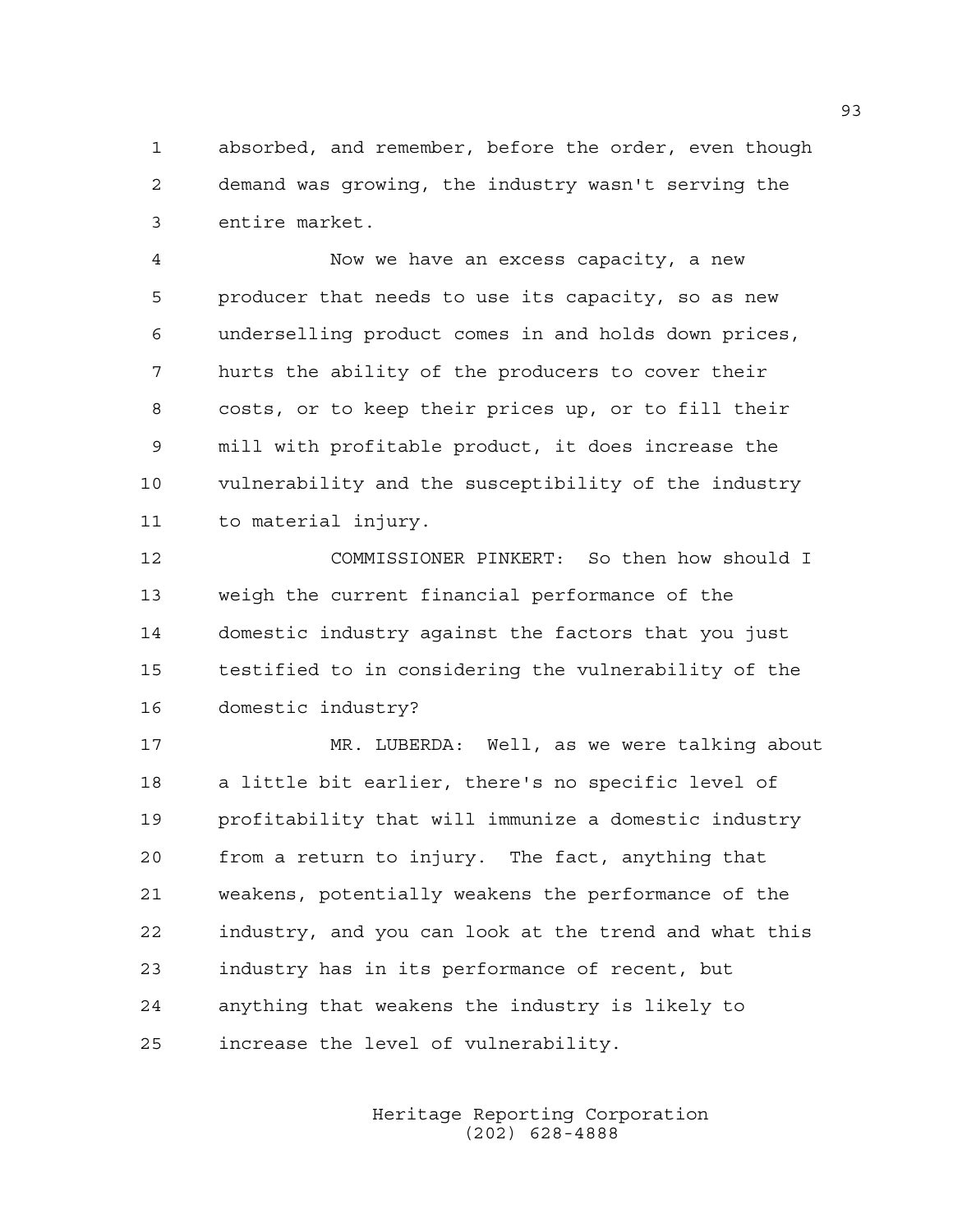1 If you add to that scenario an higher level 2 of subject imports that are underselling at a greater 3 level, which the record shows that they are likely to 4 do, that makes the ability of the industry to keep 5 profitability at the level it is much more difficult. 6 So, I mean it's a condition of the competition in the 7 U.S. market that there is now greater competition, 8 there's more capacity that is serving the market, and 9 so therefore the industry has to use that capacity. 10 It's a high fixed cost industry as you can see from 11 the data in the staff report. It makes it more 12 difficult for the industry to be able to maintain the 13 kind of profits it's had over the last few years as a 14 result of the order.

15 MR. HARTQUIST: Commissioner Pinkert, this 16 is Skip Hartquist. I would add, you know, I think 17 overall this is a very healthy story as to what's 18 happened under this antidumping order, that, you know, 19 from a legal point of view, there's a return to fair 20 pricing despite all the underselling.

21 From a legal point of view, the tariffs are 22 in effect and are having an impact on the market. I'm 23 not going to speak for Mr. Leen, but I doubt that the 24 ADA investment would have been made without the order. 25 The investment was made recognizing the impact that

> Heritage Reporting Corporation (202) 628-4888

94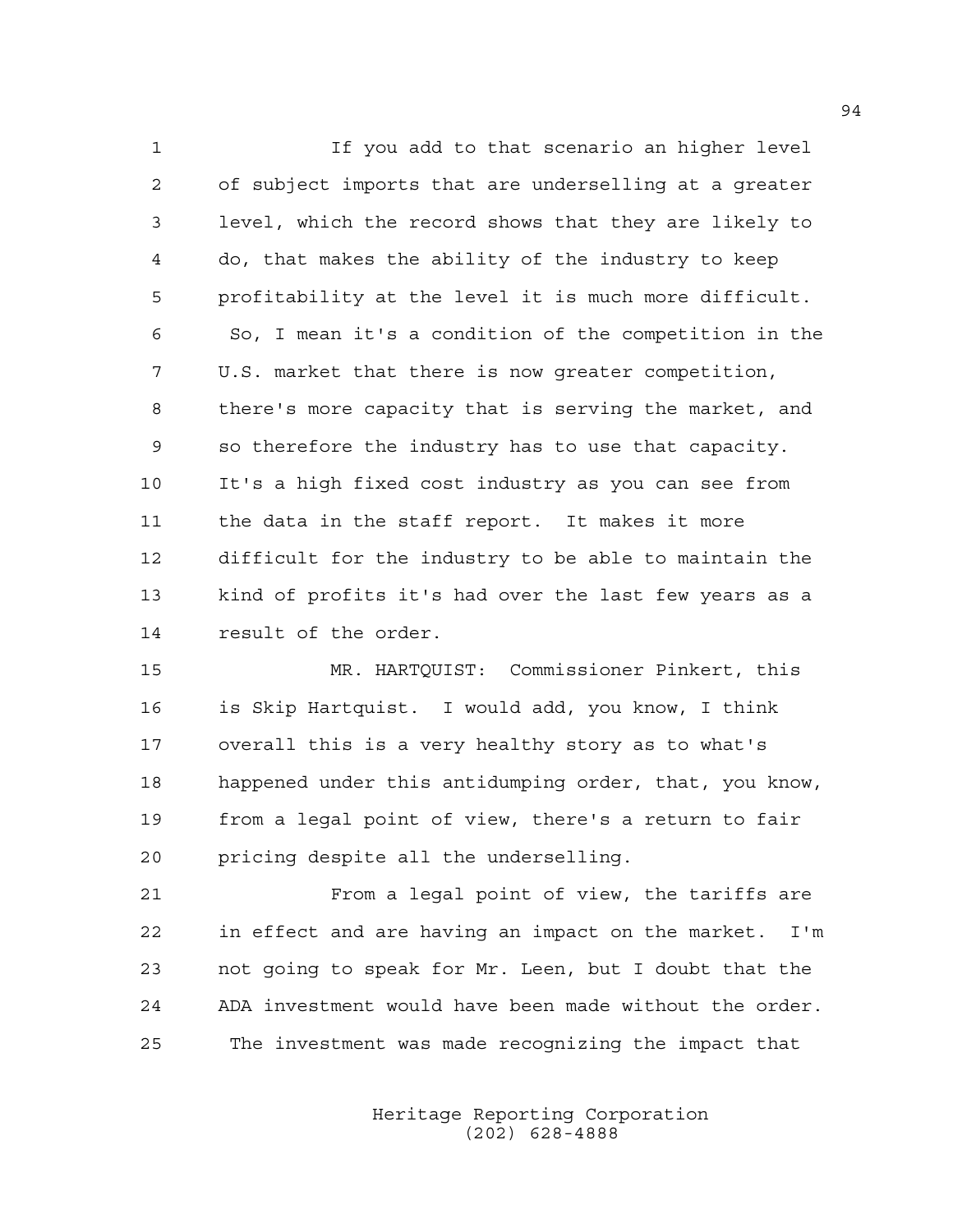1 the order has had and is significantly dependent upon 2 a continuation of that order.

3 But when you look at the profitability of 4 the industry today and where it might be tomorrow, 5 with the uncertainty about the growth in demand, 6 there's expectations that things may happen that are 7 going to improve this market in the future, but it's 8 uncertain and speculative, and with the huge growth in 9 Chinese capacity that has developed recently during 10 the pendency of the order, you know, it creates a very 11 unsettling situation if the order were to be revoked.

12 MR. LEEN: Just -- sorry.

13 COMMISSIONER PINKERT: Please go ahead, Mr. 14 Leen.

15 MR. LEEN: This is Brian Leen. Just further 16 speaking on behalf of ADA Carbon Solutions, I can say 17 with a high degree of confidence that the decision to 18 implement or build our facility would not have been 19 made had it not been for the presence of the order, 20 and I'll go further to say that as a start up 21 business, a business that's not had the benefit of 22 establishing a very diverse product portfolio, a 23 business that is still in, much in growth mode, you 24 can look at see at the disclosures we've made, at the 25 heavy capital investment and commitment of resources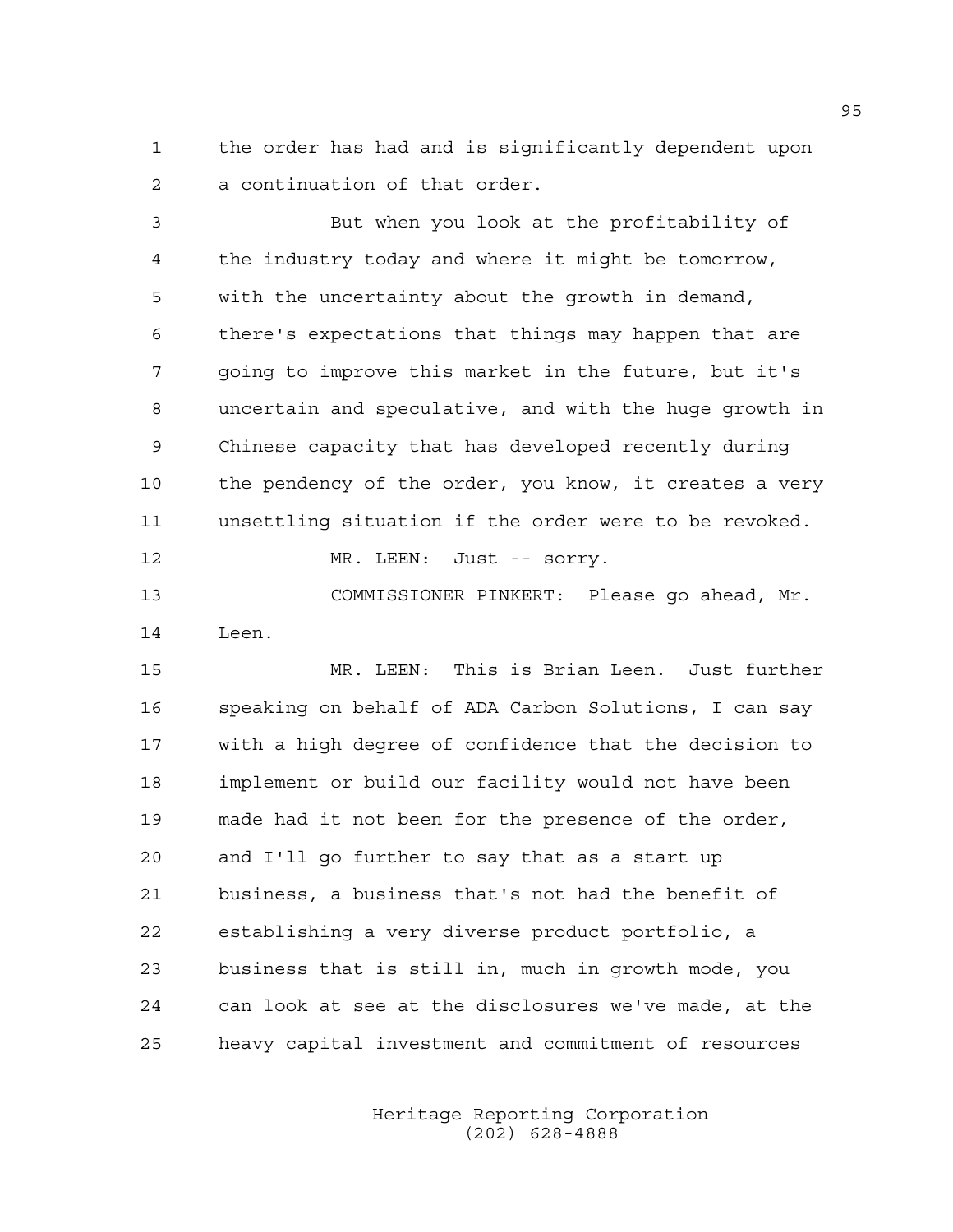1 that we've made and reference the high levels of fixed 2 cost that are associated with any company that's 3 manufacturing activated carbon and clearly see that 4 without this order, if it were to significantly impair 5 our ability to fill the plant at market prices that 6 exist under the protection of this order, that the 7 financial impact to us would be severe. 8 COMMISSIONER PINKERT: Thank you. Did you 9 wish to add anything to that, Mr. O'Brien? 10 MR. O'BRIEN: No. I think they covered 11 everything I would say. Thank you. 12 COMMISSIONER PINKERT: Thank you very much. 13 Thank you, Mr. Chairman. 14 CHAIRMAN WILLIAMSON: Thank you. 15 Commissioner Johanson? 16 COMMISSIONER JOHANSON: Thank you, Mr. 17 Chairman. The Petitioners argued, you all argued in 18 your brief at page 39 that the European Union's 19 antidumping order covering imports of powder-activated 20 carbon from Chinese increases our likelihood that 21 subject imports will be diverted to the United States 22 if the U.S. order is revoked, but it appears from the 23 staff report at Tables IV-4 and IV-5 that the EU has 24 remained a significant importer for Chinese product 25 despite the AD order.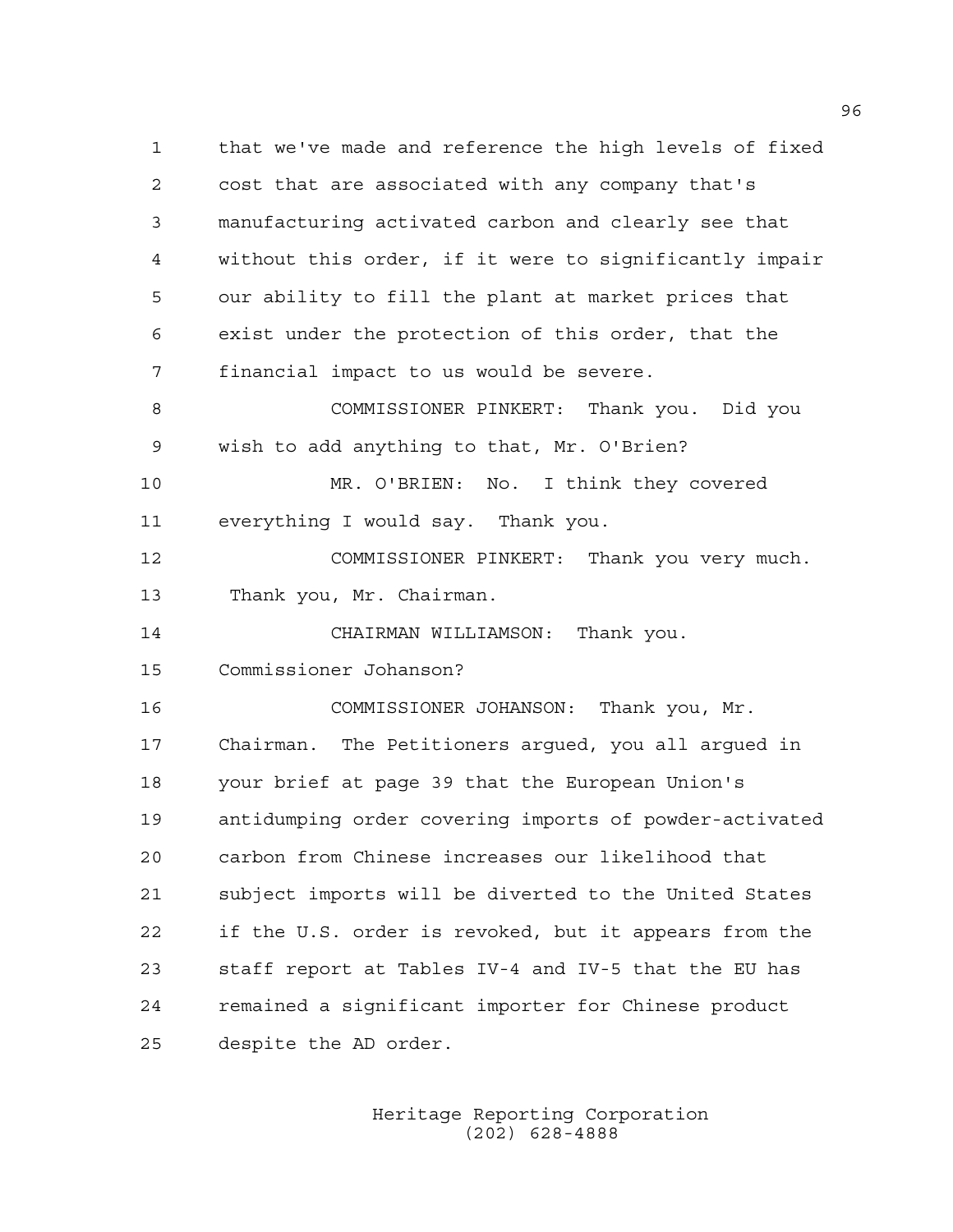1 Has the EU order limited the volume of 2 Chinese imports? If China is able to sell in the 3 European Union despite the order, how much market 4 shifting could we expect if the U.S. order is revoked? 5 MR. HUDGENS: I might add that, as we 6 indicated earlier, the European Union's tariff, or the 7 antidumping case, it's just on powder-activated 8 carbon, and the HTS, it covers granulated and also 9 wood-based activated carbon, so it's a much larger 10 product category than what was just subject to the 11 investigation.

12 MR. LUBERDA: This is Mr. Luberda. The 13 Chinese have shown an ability to ship into both the 14 United States and Europe while under order. I don't 15 know what the level of underselling would be in 16 Europe, but they're certainly able to undersell here.

17 17 In this market, and I suspect in Europe, the 18 volume that they're able to sell at the prices they 19 choose to sell them are limited. If they raise their 20 price, they become less competitive, they sell less, 21 so they've lowered their price to the point, for 22 whatever reasons of balance that they have themself. 23 This is what -- they've reached a level, they can sell 24 it at this level of underselling, and the U.S. 25 industry has been able to operate at the levels you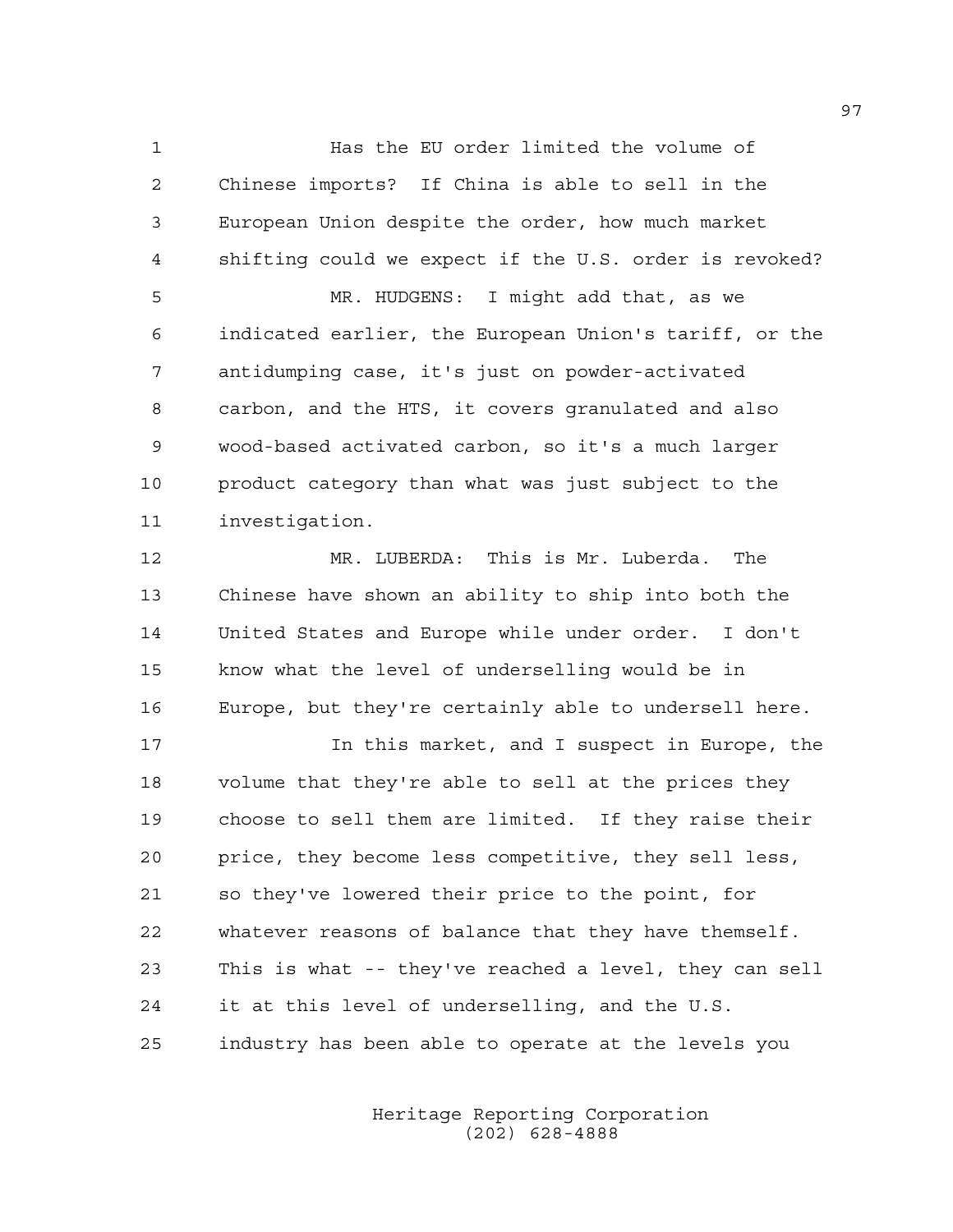1 see.

2 If we assume that the same sort of 3 restraints are happening in Europe, but, you know, I 4 don't have the data collected as you do in this 5 record. What we're very concerned about, though, is 6 that you take those off and, you take those restraints 7 off, then the volume goes up and a higher volume -- 8 it's always both volume and price, but higher volume 9 at those lower prices is more damaging, and a higher 10 volume at higher margins of underselling is even more 11 damaging.

12 COMMISSIONER JOHANSON: Thank you. I 13 appreciate the answer. This is somewhat of a follow-14 up to that question. After the order was imposed, 15 subject imports just decreased but remained in the 16 U.S. market in quantities that could be characterized 17 as not insignificant. Given the high dumping margins 18 calculated by Commerce, what explains the persistent 19 presence of imports from China? I'm asking this 20 because there's some of the same situation in the EU 21 apparently. China has remained a fairly sizable 22 exporter there. Mr. Hartquist?

23 MR. HARTQUIST: I think, and I'll ask my 24 colleagues to comment further on this, but I think, in 25 part, it's an example of the willingness of the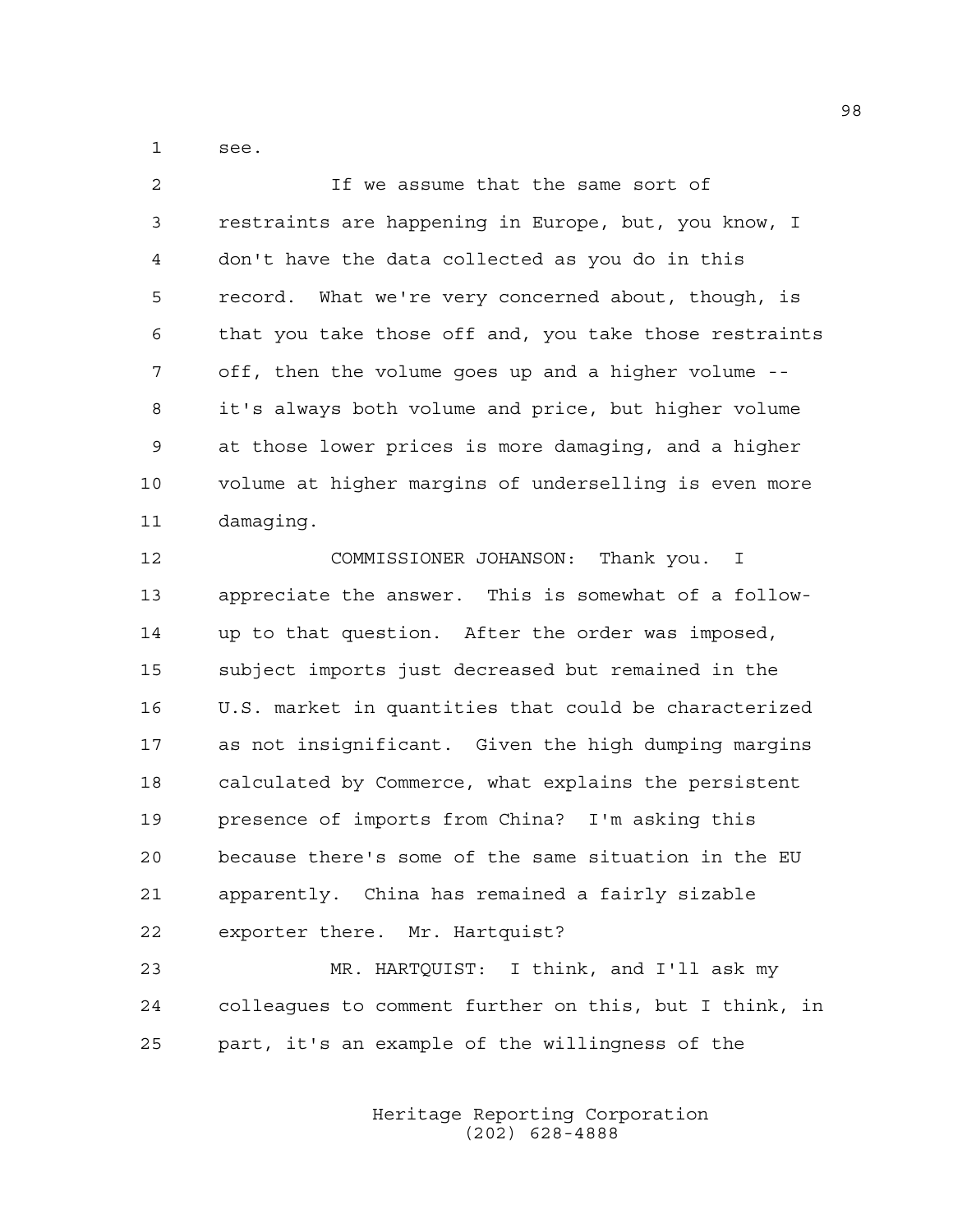1 Chinese to stay in the market where they're paying 2 significant antidumping margins in order to be able to 3 at least partially fill their production facilities.

4 You know, the remarkable thing to me, I 5 can't quite explain it, is how the Chinese under these 6 circumstances nevertheless will build huge increases 7 in their production capacity when they've got dumping 8 order on powder in Europe and a broader order in the 9 United States, two very substantial markets for these 10 products. You know, the statistics, I think, speak 11 for themselves. They're willing to go in and continue 12 to undersell despite the fact that there are orders in 13 effect.

14 MR. HUDGENS: I would also add that the 15 majority of the capacity that's been added in China 16 has been for the export market. if you look at just 17 the companies that we've been able to identify with 18 published capacity figures, virtually all of those 19 market on their website that they sell to the United 20 States and other export markets. So they're 21 definitely dependent upon the export market for that 22 new capacity.

23 MR. LUBERDA: China also, I mean I think the 24 statistic I saw was something like they have to create 25 25 million new jobs a year just to tread water. They

> Heritage Reporting Corporation (202) 628-4888

99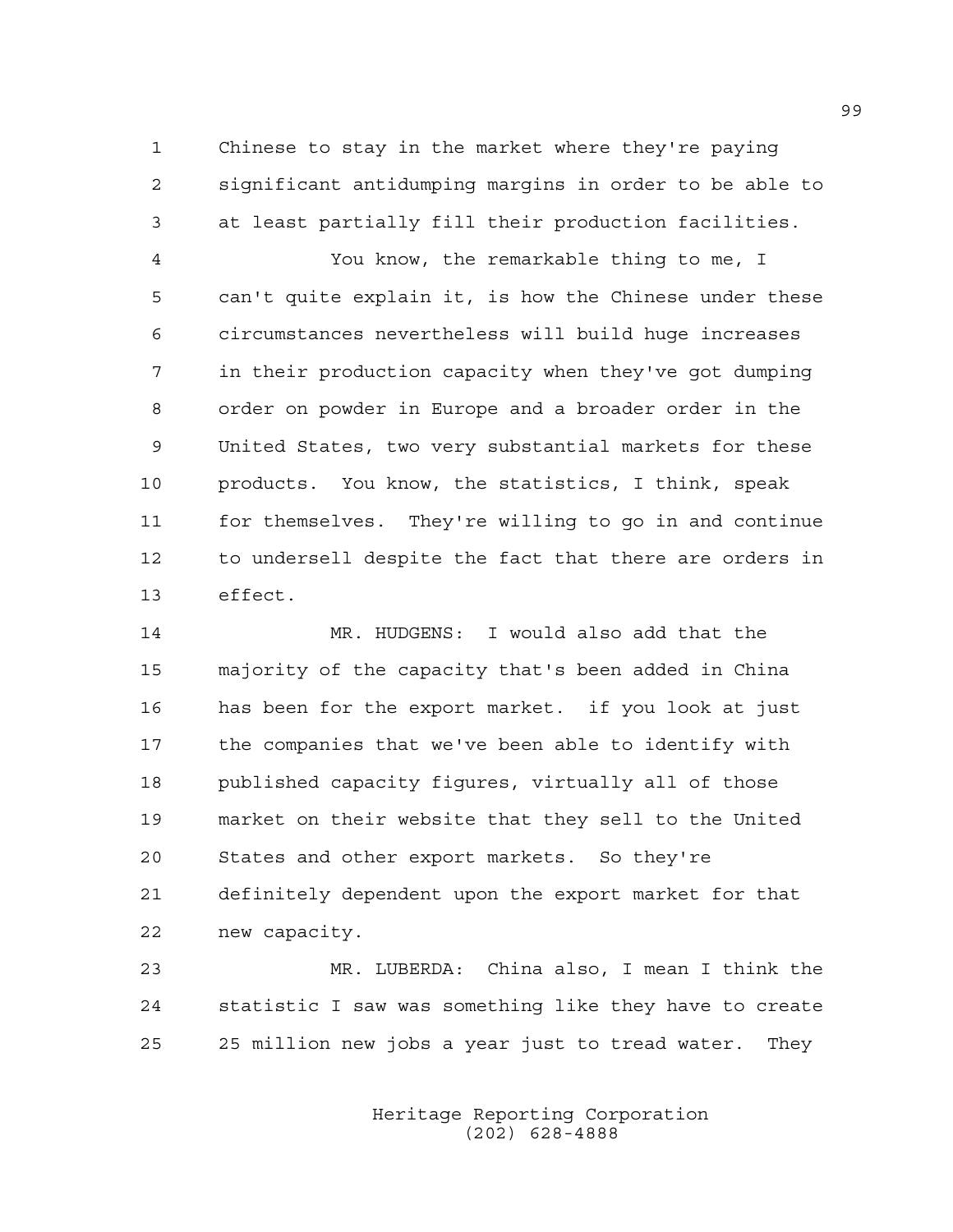1 have a lot of coal, so they're looking for things they 2 can produce with the resources they have. Sitting on 3 a lot of coal, this is a market that they've been 4 after, and you can see it. I mean just for the, we 5 know they've exported a half a billion pounds of this 6 product and it's been growing, so they're clearly 7 looking to export more of this. I think, as my 8 colleagues have said, it's just been a -- this is what 9 they can sell, and they're willing to do it whether 10 they're making money on it or not.

11 COMMISSIONER JOHANSON: Thank you. Are you 12 all aware if there are imports of certain activated 13 carbon from nonsubject countries that compete for 14 sales with U.S.-produced product, and, if so, do you 15 know if any of these nonsubject sources also compete 16 with imports from China?

17 MR. O'BRIEN: I think -- this is Bob O'Brien 18 -- the majority of carbon that comes into the U.S. 19 that is not subject to the antidumping order would be 20 the coconut carbon. There is a small amount of 21 overlap in the markets that coconut serves competing 22 against the domestic production and competing against 23 the imports of coal-based material from China so that 24 there is some competition there. Again, the majority 25 of coconut carbon goes to certain specific markets,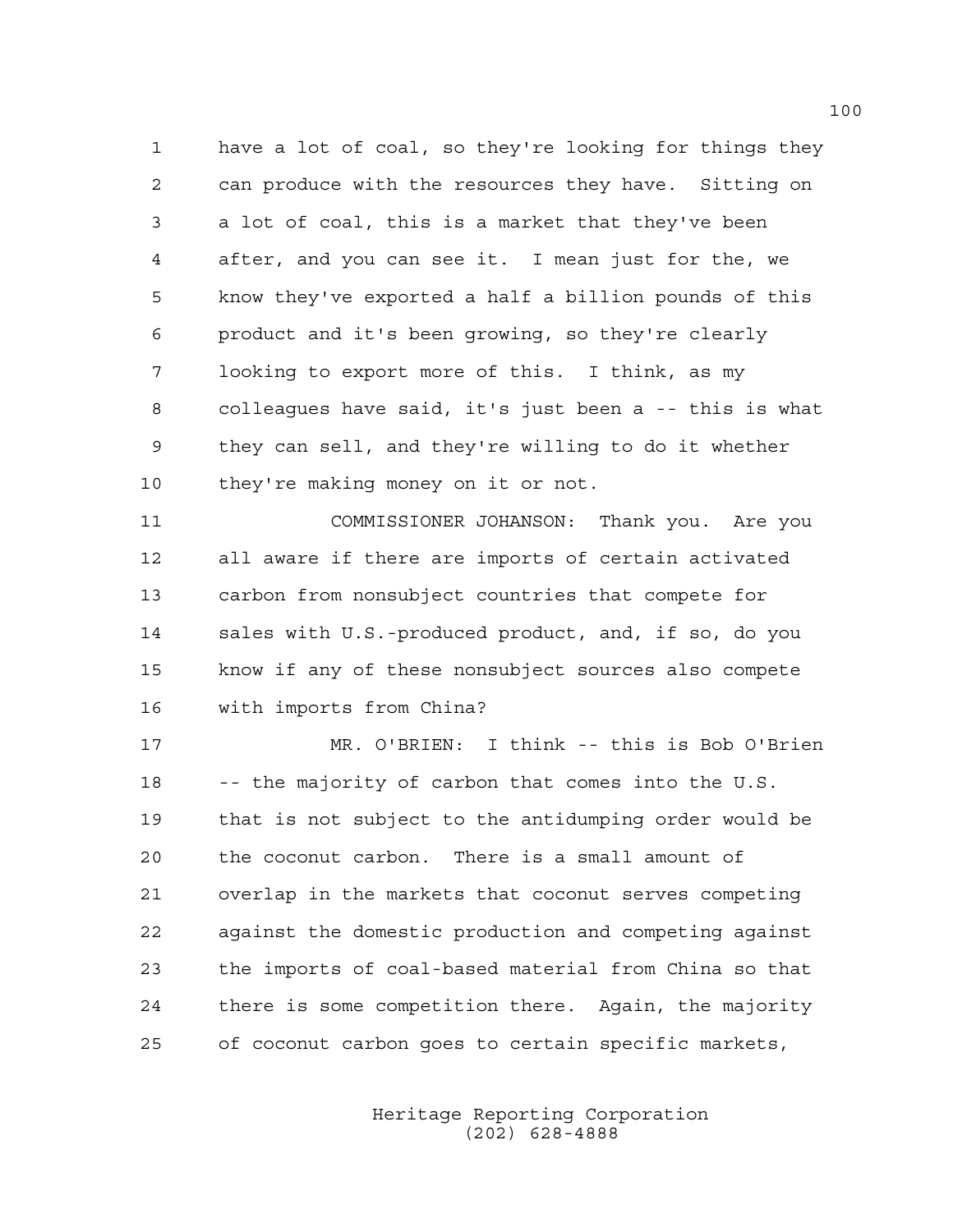1 but there is some overlap.

2 COMMISSIONER JOHANSON: I'm sorry. Any non? 3 What about imports from nonsubject countries? 4 MR. O'BRIEN: Well, that would be the  $5$  coconut  $-$ 6 COMMISSIONER JOHANSON: That's coconut. 7 Okay. 8 MR. O'BRIEN: Would come from the nonsubject 9 companies, countries. 10 COMMISSIONER JOHANSON: Okay. Thank you for 11 the clarification there. Do any of your firms have 12 plans to develop new facilities for activated carbon 13 in the foreseeable future? If this is proprietary, if 14 you could answer it in the posthearing. 15 MR. HARTQUIST: I think we want to do that 16 for you. 17 COMMISSIONER JOHANSON: All right. I 18 understand. In looking at the *C* table which we have, 19 it appears that nonsubject imports increased in volume 20 in each year and were higher in interim 2012 than in 21 interim 2011. Do you all know why that might have 22 been the case, or why that was the case? 23 MR. O'BRIEN: Well, part of the reason, as I 24 mentioned, that the coconut carbon, one of the main 25 uses for coconut carbon is in the gold industry. Over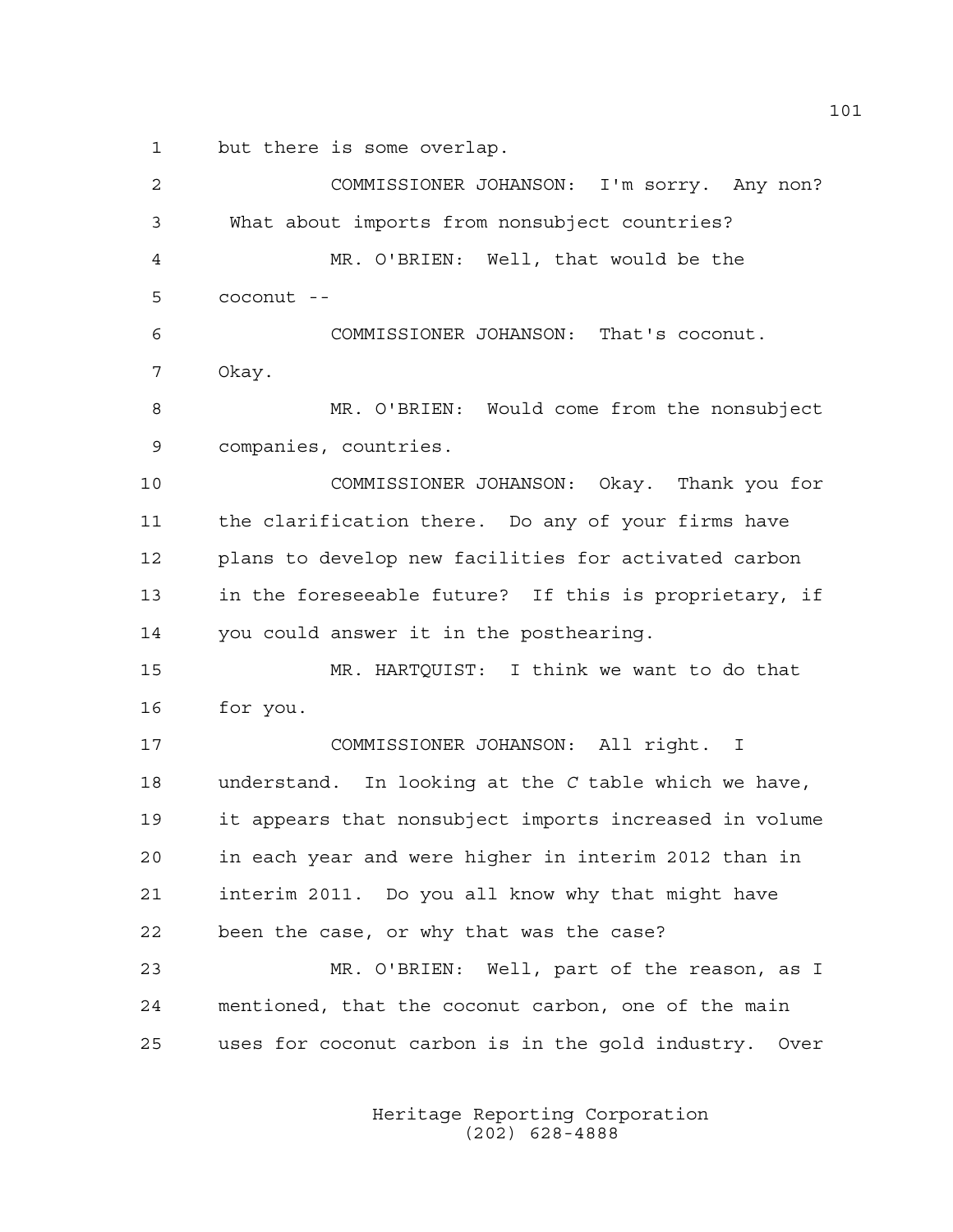1 the last five years, as the price of gold has risen, 2 the number of gold mines operating in the U.S. and the 3 rate of their operation has increased so a significant 4 portion of the coconut carbon imports are going to 5 support the gold industry.

6 COMMISSIONER JOHANSON: Okay. Thank you. 7 Just out of curiosity, and this might have been 8 answered previously, and I apologize if it was, in one 9 of the documents, I understand that coconut is used 10 largely in cigarette production as well. It's my 11 understanding that cigarette consumption is down in 12 the United States. Has that impacted those imports as 13 far as you all, or consumption of that product as far 14 as you all are aware?

15 MR. O'BRIEN: There are only certain 16 cigarettes that actually have activated carbon in 17 them. Historically, the U.S. has been a producer of 18 cigarettes with charcoal filters that was exported out 19 of the U.S., so although cigarette consumption is 20 declining in the U.S., it's actually not declining in 21 some of the markets that actually prefer charcoal 22 filter cigarettes, such as Japan and China.

23 COMMISSIONER JOHANSON: Okay. Well, thank 24 you for the answer. That concludes my questions. 25 Thank you all again for appearing.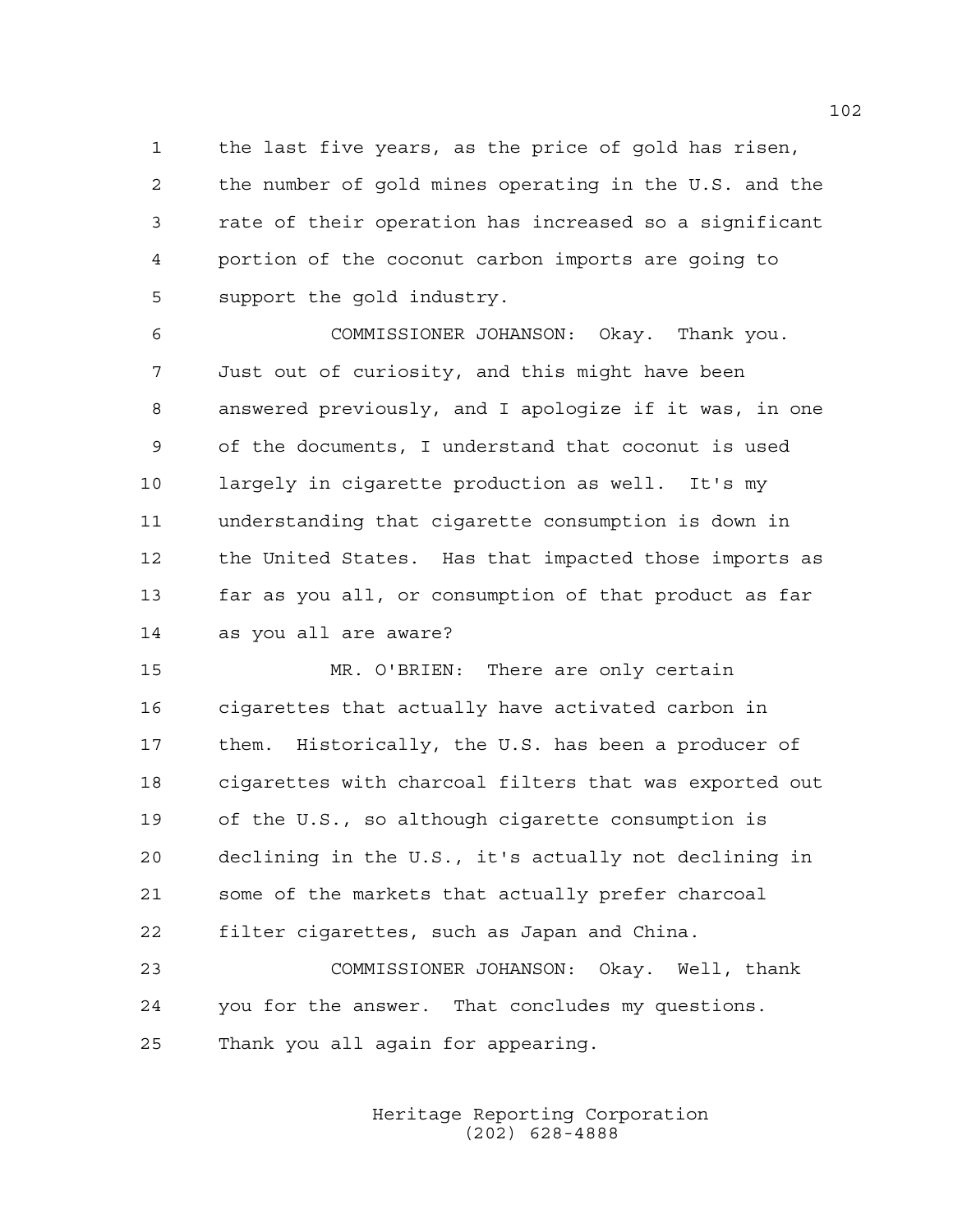1 CHAIRMAN WILLIAMSON: Thank you.

2 Commissioner Broadbent?

3 COMMISSIONER BROADBENT: Could you talk to 4 me a little bit about your export markets, which ones 5 are growing the fastest and which are the biggest? 6 I'm thinking, as I see, sort of maybe export a third 7 of domestic production. Is that right? Quarter? 8 MR. O'BRIEN: This is Bob O'Brien. We 9 export some of the product that we make in the U.S. 10 Probably a little bit less than a third. The markets 11 that are growing the fastest are some of the markets 12 in southeast Asia. Europe is pretty flat, as one 13 would expect from the economic situation in Europe. 14 Some of the countries in southeast Asia would be 15 growing the fastest. 16 COMMISSIONER BROADBENT: And then what about 17 Brazil and India? 18 MR. O'BRIEN: We only have small market 19 share in Brazil and India, so although those are 20 target countries, we have not really seen significant 21 ability to penetrate those at this point in time. 22 India has a pretty significant domestic carbon 23 production business with coconut carbon shells as 24 well. 25 COMMISSIONER BROADBENT: But what would you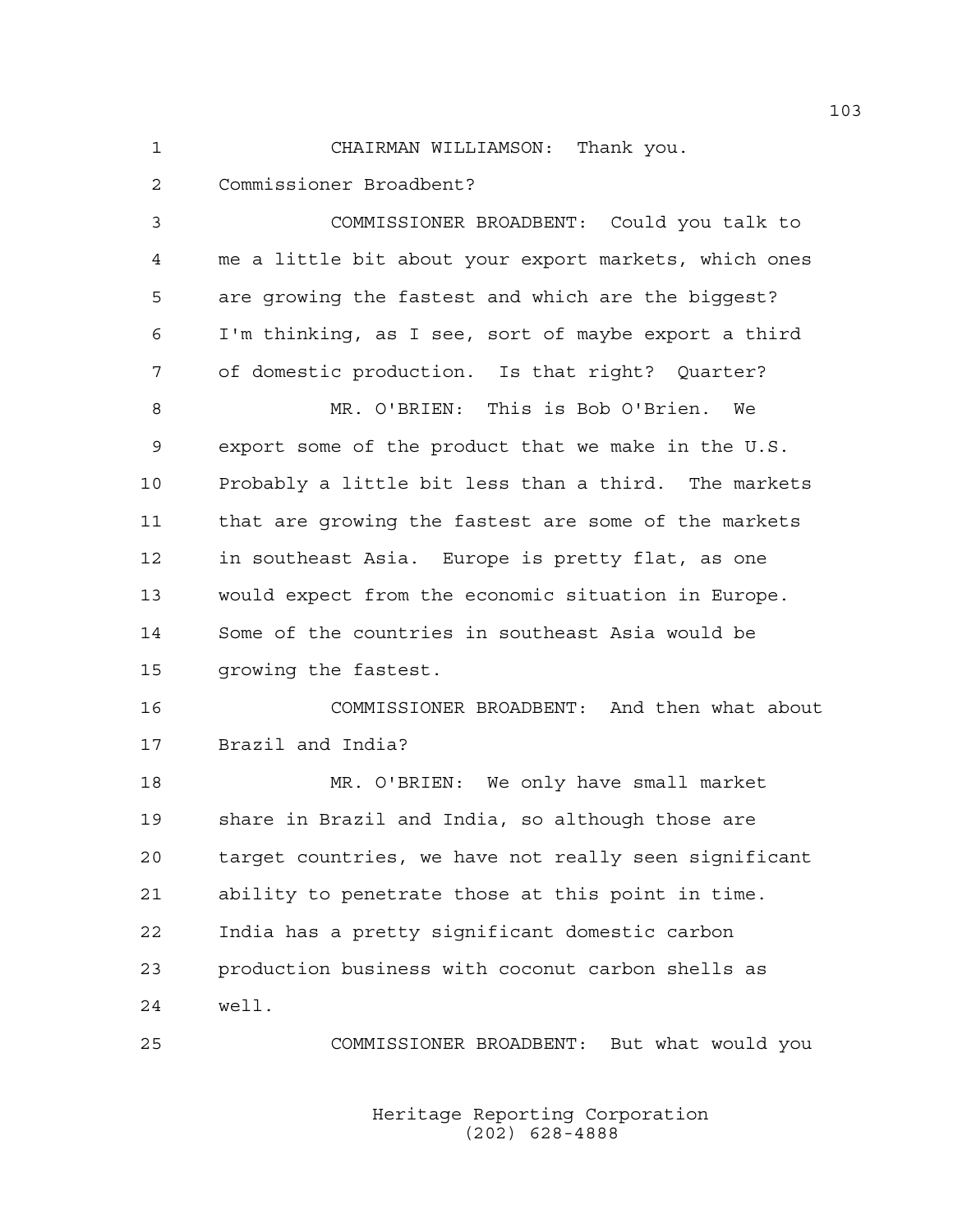1 say sort of the growth rate of those two markets are, 2 India and Brazil?

3 MR. O'BRIEN: I think we can try and -- I 4 don't have that information off the top of my head. 5 We can see if we can answer that for you in the 6 posthearing brief.

7 COMMISSIONER BROADBENT: Okay. Great. 8 Thank you. Anybody else have any perspective on the 9 export situation?

10 MR. THOMPSON: One thing. Ron Thompson 11 here. One other thing I think that would be important 12 for you to note as well about say India and Brazil is 13 the amount of activated carbon that's actually 14 consumed in those market. On a per capita basis, it's 15 actually extremely low compared to some of the more 16 developed portions, so while they may be growing at a 17 better rate than say Europe or the United States, it's 18 starting from a very low base.

19 COMMISSIONER BROADBENT: I don't -- how much 20 are they growing?

21 MR. THOMPSON: Last statistics I saw were in 22 the seven percent, eight percent range on an annual 23 basis.

24 COMMISSIONER BROADBENT: Okay. Are you 25 exporting?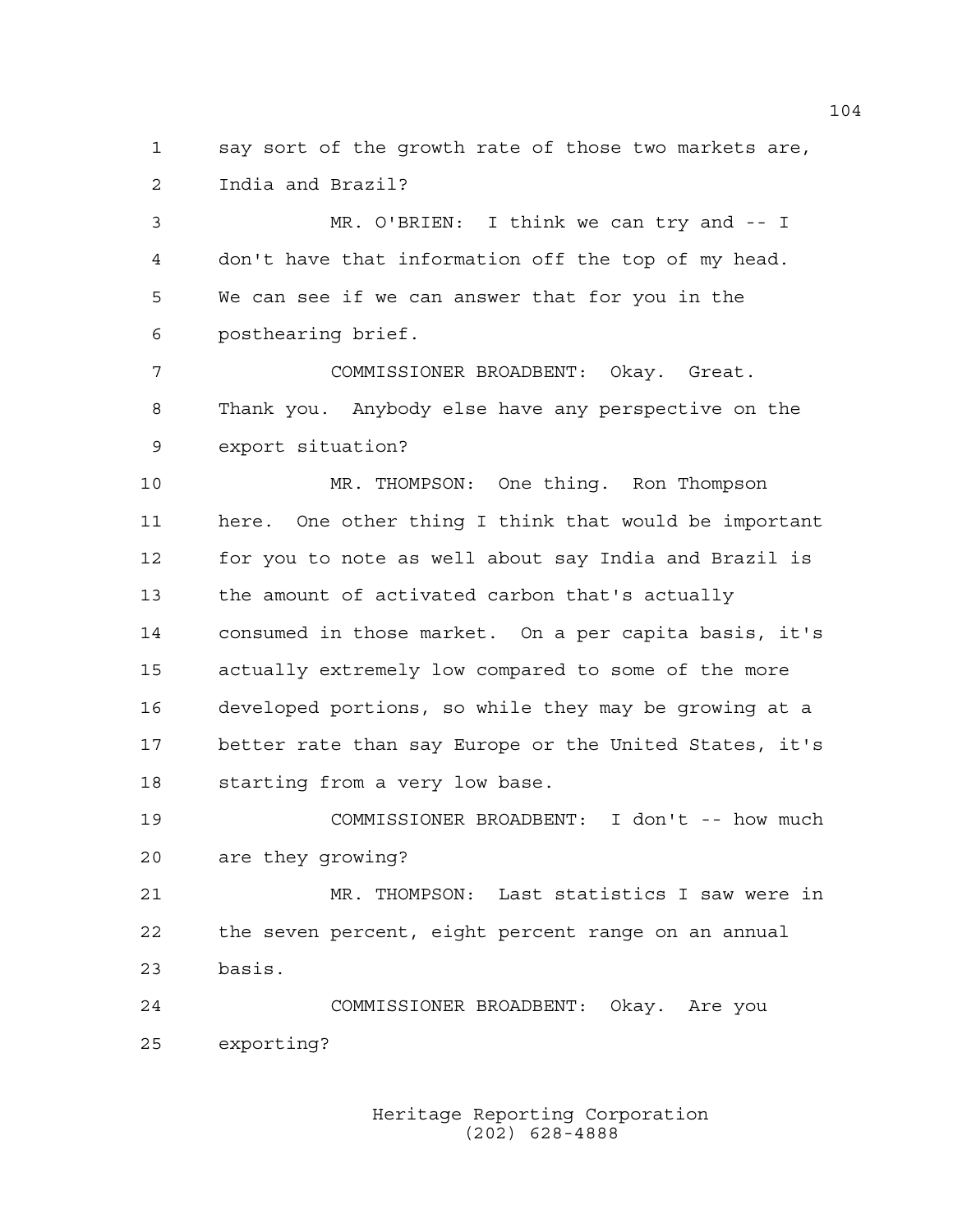1 MR. LEEN: Yeah. Really, our level of 2 export activity -- this is Brian Leen -- is very 3 small. Really, the only market that we are active in 4 today is Canada, and I would characterize the growth 5 rate there similar to what it is in the U.S. 6 COMMISSIONER BROADBENT: Okay. The two 7 companies I think on the end have more experience in 8 Canada. Are the Chinese underselling in Canada as 9 well? 10 MR. LEEN: We've seen activity in Canada. 11 You know, it's not an affirmative, I don't have an 12 affirmative view on a specific Chinese competitor, but 13 we have suspicions about certain distributors and 14 their activity there and the source of those materials 15 being from China. Yeah, the primary approach is with 16 lower pricing. 17 MR. THOMPSON: Ron Thompson here. 18 COMMISSIONER BROADBENT: Yes. 19 MR. THOMPSON: There is very low aggressive 20 prices in Canada, particularly in the water segment, 21 as well as refining and others, so it's, there's a 22 broad market in Canada, not just mercury control. I 23 suspect Calgon may have some, you know, information on 24 that as well. We do face competition in Canada that's 25 fairly fierce.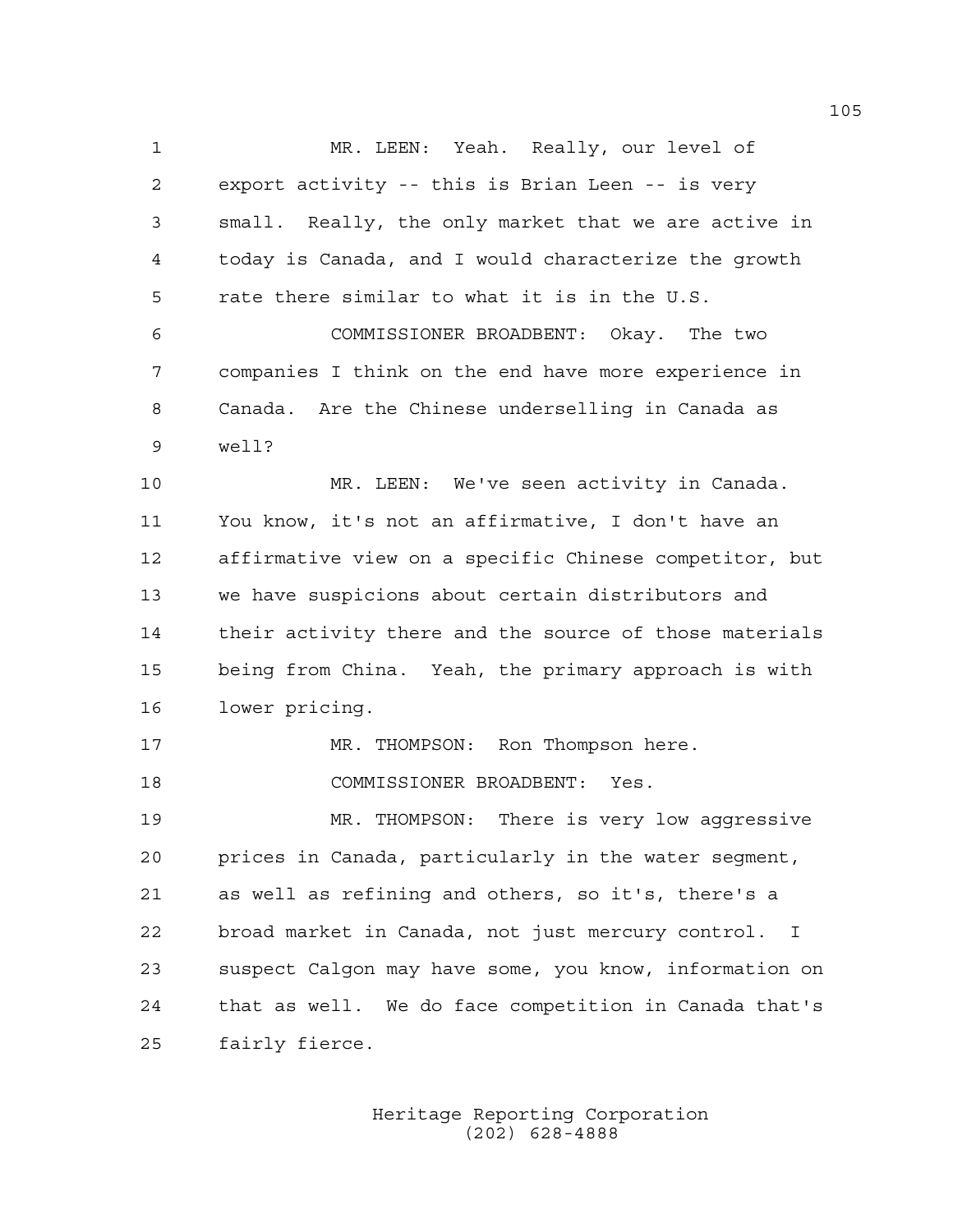1 COMMISSIONER BROADBENT: Yes?

2 MR. O'BRIEN: This is Bob O'Brien. I would 3 agree with Ron that the competition in China is, in 4 Canada, I'm sorry, is significant. The Chinese are 5 selling at very low prices in Canada. 6 COMMISSIONER BROADBENT: Okay. Can you talk 7 to me a little bit about the cost structure in China 8 from your competition? Do you have a sense of what 9 their comparative cost structures are between the 10 Chinese and the U.S. industries? Do they have a lower 11 labor and raw material cost? 12 MR. O'BRIEN: I think that would be 13 something, if you would allow us, we would prefer to 14 respond in the, after the, in a posthearing brief. 15 COMMISSIONER BROADBENT: Okay. I know we 16 had talked about this before and I'm just not quite 17 clear. The raw material cost on the coal is 18 increasing significantly right now is what your 19 testimony is. 20 MR. O'BRIEN: Certainly -- this is Bob 21 O'Brien -- that is my testimony. Correct. 22 COMMISSIONER BROADBENT: Okay. And you 23 expect that for the foreseeable future? 24 MR. O'BRIEN: Our expectation is it continue 25 to go up. It's obviously not an exact science,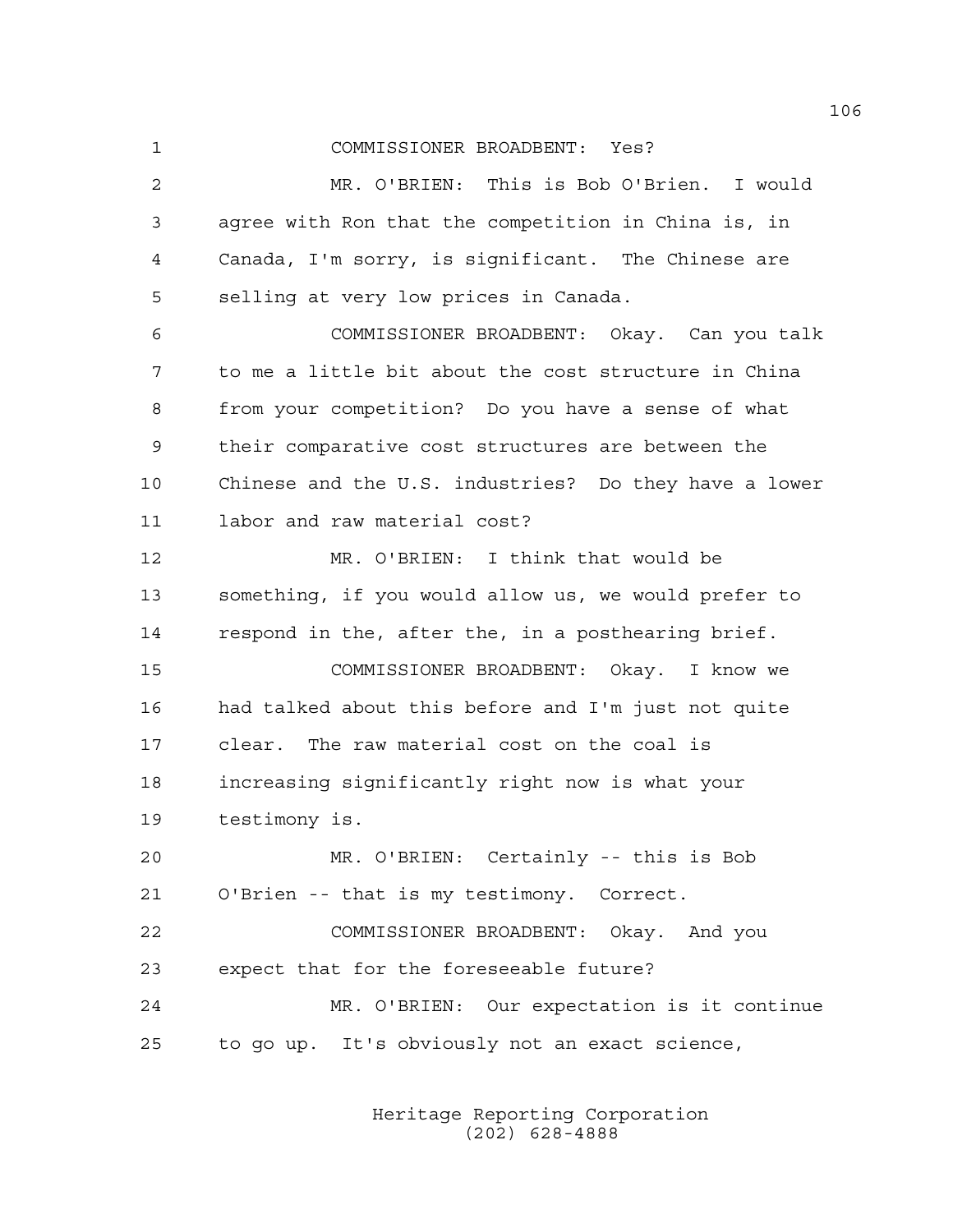1 predicting that, but from all our ability to foresee 2 the future, we see it continuing to increase for types 3 of coals that we purchase.

4 COMMISSIONER BROADBENT: And the driver on 5 that is? I know natural gas is not the driver, of 6 course.

7 MR. O'BRIEN: The driver is that is where 8 the alternative uses for the coals that we buy, the 9 types of coals that we buy, and that tends to be in 10 the steel industry for coke production or other high 11 end uses for coal, electrode manufacturing, things 12 like that.

13 So, again, the coals that we buy are not the 14 kinds to make activated carbon out of, they're not the 15 kind of coals that are being burned for fuel in power 16 plants. So although that coal is seeing competition 17 from natural gas, the coals that we use and typically 18 use for the activated carbon are, have different 19 drivers that are affecting their cost base.

20 COMMISSIONER BROADBENT: Yes. Sorry. Thank 21 you for saying that again. I appreciate it. It's 22 helpful. I think that I'm finished for now, Mr. 23 Chairman. Thanks.

24 CHAIRMAN WILLIAMSON: Thank you. Just had a 25 few more questions. It's already been noted that, you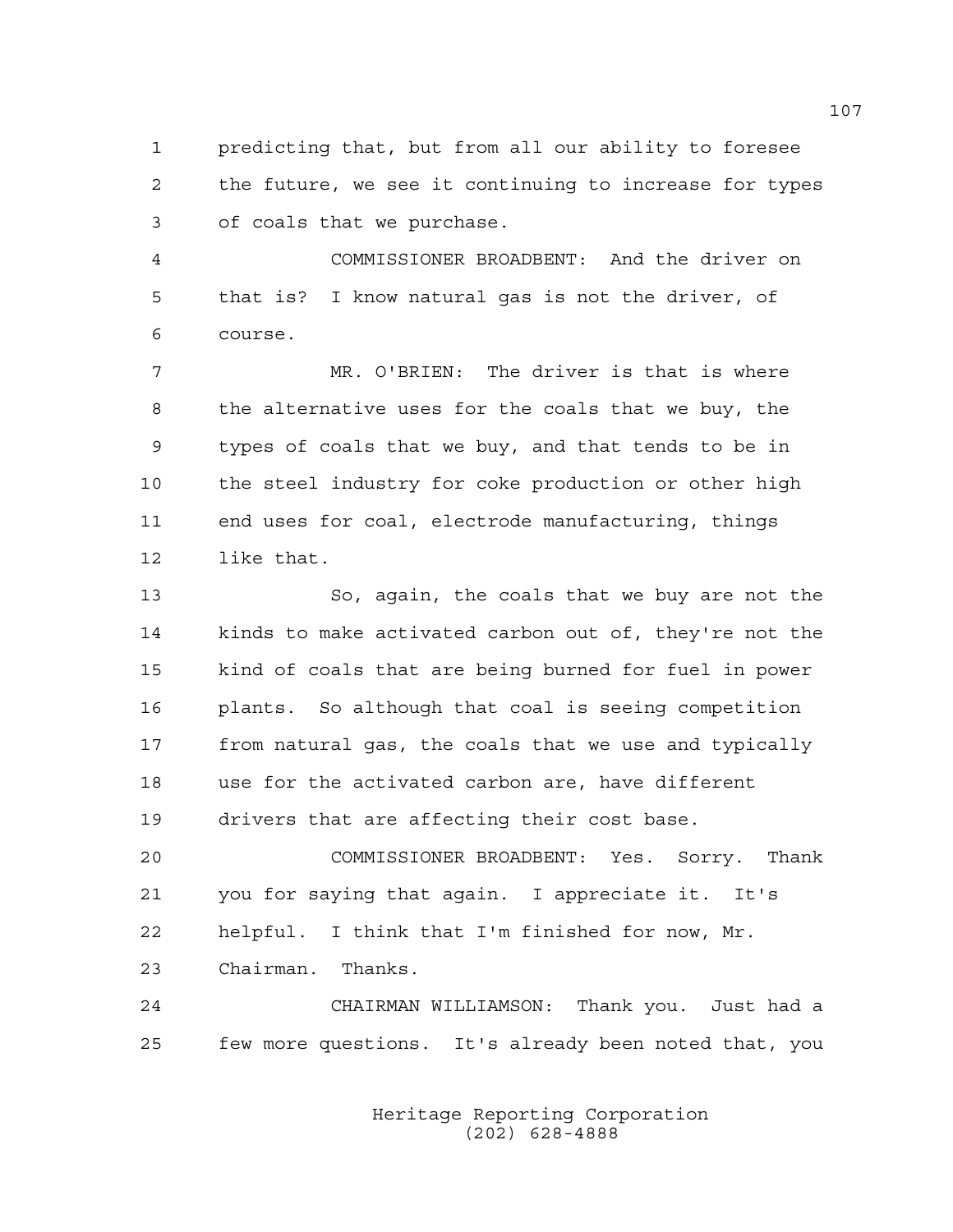1 know, activated carbon is used to reduce mercury 2 emission in coal power plants, and, you know, there's 3 this trend towards I guess replacing coal power plants 4 with natural gas plants. I was wondering, what is the 5 likely impact of that trend on demand for activated 6 carbon?

7 MR. THOMPSON: It's Ron Thompson. I think 8 the best way is to, you can look at the statistics out 9 of the, you know, energy agency. It's, you know, coal 10 fire generation has gone from about 45, 46 percent of 11 the generation to 38 percent, so as that demand has 12 declined, that has likewise proportionally declined 13 the use of activated carbon because it's not needed 14 with the coal fired fleet.

15 As I said earlier, the predominant part of 16 the market today is Illinois so it's a bit, you know, 17 skewed because you have to look at the Illinois fleet. 18 The price of natural gas has dramatically impacted 19 the marketplace as we speak.

20 Moving ahead, if you look at the statistics, 21 those are built into the 30 plus year models, is that 22 you will see the use of shale gas continuing to be 23 predominant and replacing a big portion of coal, but 24 coal will continue to be used for generations.

25 MR. LEEN: If I could add a little bit.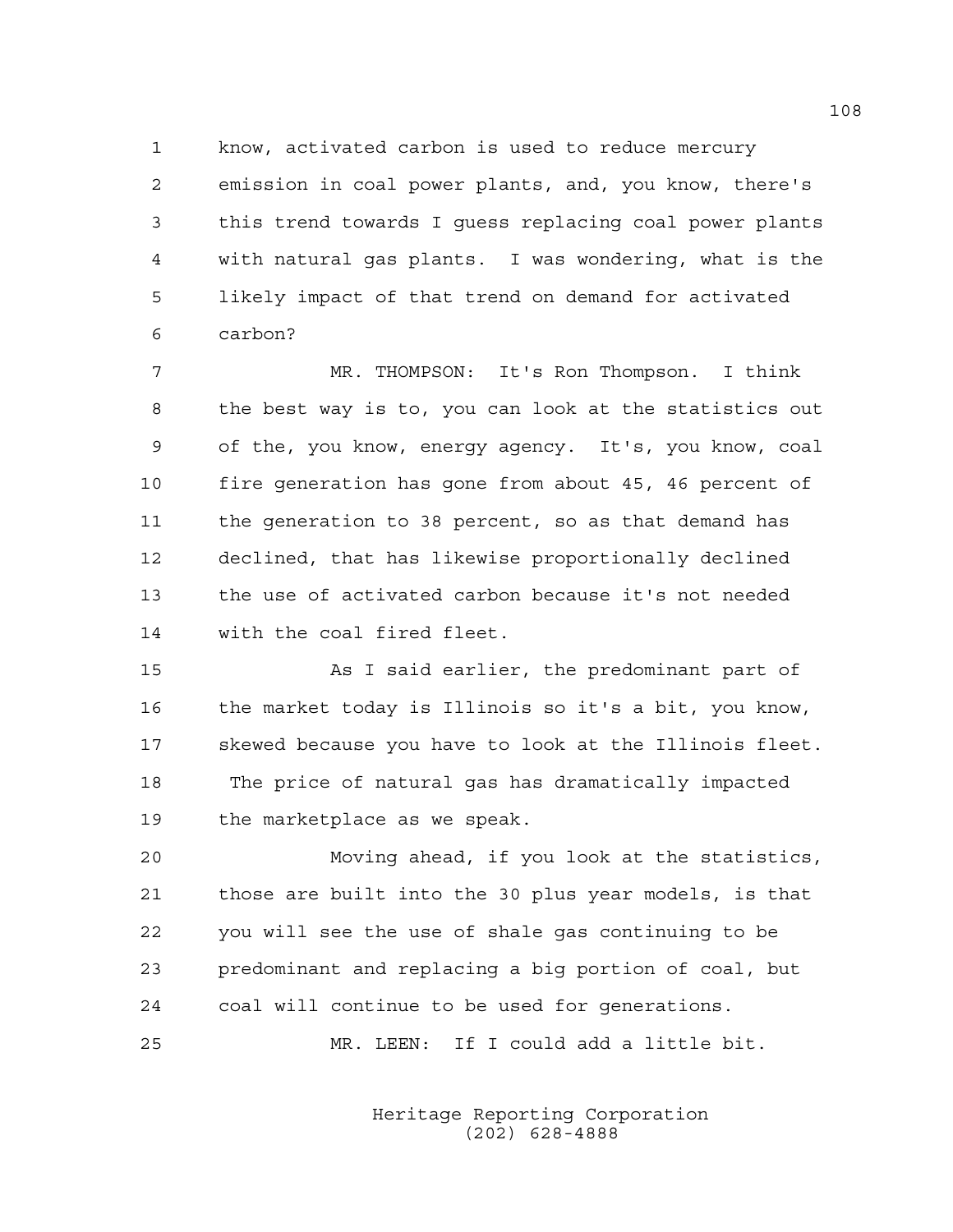1 This is Brian Leen with ADA.

| 2  | CHAIRMAN WILLIAMSON: Okay. Sure.                       |
|----|--------------------------------------------------------|
| 3  | MR. LEEN: Currently, the amount of                     |
| 4  | installed capacity for coal fired power plants is in   |
| 5  | the low 300 gigawatt range. Estimates for retirements  |
| 6  | are switching, have ranged as high as close to, you    |
| 7  | know, 80 to 90 gigawatts, so we're talking almost a    |
| 8  | third of the installed capacity in switching, but      |
| 9  | that's not really the full impact of the low gas       |
| 10 | prices.                                                |
| 11 | As Ron accurately points out, coal, which              |
| 12 | had historically been the baseload generation capacity |
| 13 | for our country where gas was used for peaking events  |
| 14 | and high demand times of the day or what have you,     |
| 15 | it's now reversed where natural gas fired power plants |
| 16 | are the baseload plants and coal fired power plants,   |
| 17 | even though they may stay in operation, are now used   |
| 18 | as peakers to respond to that demand.                  |
| 19 | The bottom line is it's just more economical           |
| 20 | for the utilities to deploy those natural gas fired    |
| 21 | units at today's gas prices than it is for them to do  |
| 22 | it with their coal fired units.                        |
| 23 | CHAIRMAN WILLIAMSON: Okay. Thank you.                  |
| 24 | MR. HARTQUIST: This is Skip Hartquist, Mr.             |
| 25 | -- I'm sorry, Brian. Go ahead.                         |
|    |                                                        |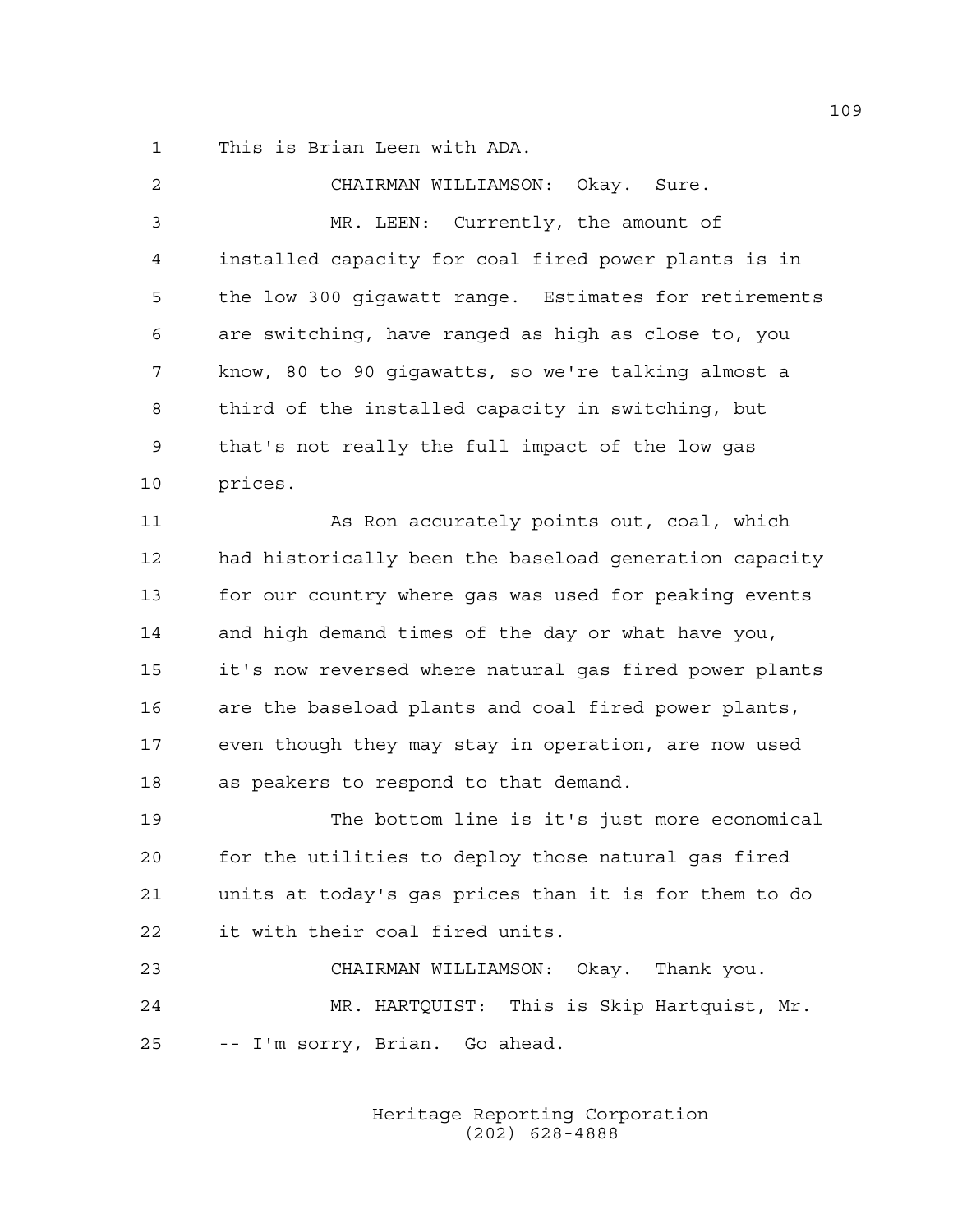1 MR. LEEN: Well, I just wanted to point out 2 that there's a knock on or a double effect of what's 3 happening and being driven by low gas prices in terms 4 of the potential market for activated carbon.

## 5 CHAIRMAN WILLIAMSON: Thank you.

6 MR. HARTQUIST: I was simply going to add 7 that this is what makes it so difficult to predict 8 what the future market is going to look like because 9 you've got this interplay between coal fired plants 10 and natural gas, you don't know whether there are 11 going to be environmental regulations that may limit 12 fracking in the future, you know, it looks very 13 promising today, but Congress hasn't taken a look at 14 this, nor has the EPA really yet, so that could have 15 an impact on the future of coal fired plants, the 16 mercury regulations are uncertain with the legal 17 challenges that have been made, and also, we don't 18 know what the regulations would be if they went ahead.

19 You have a situation like Illinois where 20 there was an increase in demand for a period of time 21 and then the users chose a different way to comply 22 with the regulations which significantly reduced the 23 demand over a very short period of time.

24 So you have all of these factors in play 25 and, you know, it may be a wonderful future or it may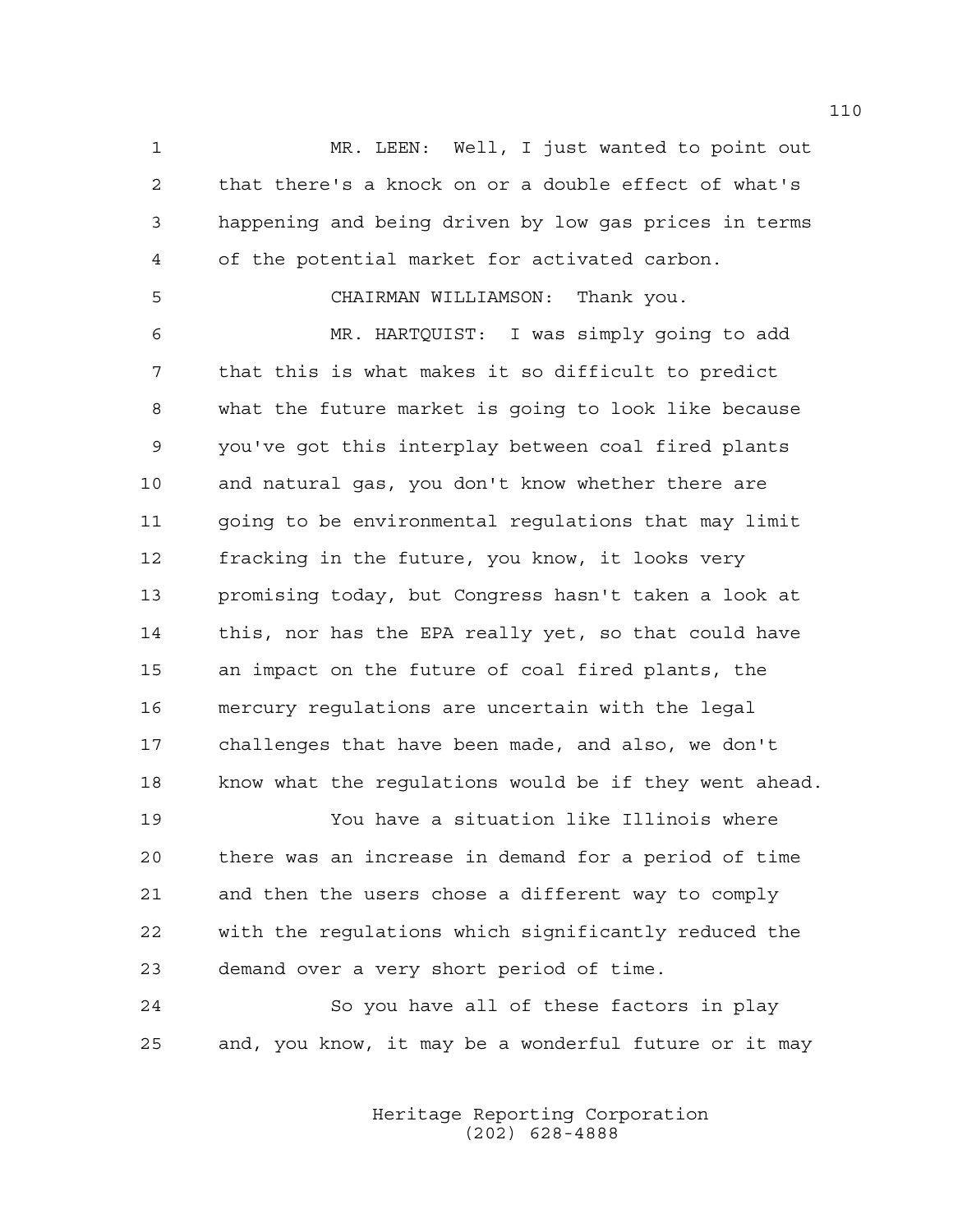1 be a pretty dismal future depending upon how all these 2 things break. It's just very difficult to predict. 3 CHAIRMAN WILLIAMSON: In terms of demand for 4 new activated carbon, we're not talking about a cliff 5 here. We're talking maybe about some kind of slope. 6 We're just not sure what the angle of it is; is that a 7 fair? 8 MR. LEEN: Let me make sure I understand 9 your question. 10 CHAIRMAN WILLIAMSON: I'm trying to figure 11 how dramatic is this in terms of particularly in the 12 near term? 13 MR. LEEN: And you're talking about the fall 14 off and demand? 15 CHAIRMAN WILLIAMSON: Right. Yes. 16 MR. LEEN: Again, I think to reaffirm the 17 previous commentary, I think it's very difficult to 18 predict. Nobody predicted natural gas pricing below 19 \$3.00 and literally overnight it changed the dynamic 20 of the utility industry completely. Once again as I 21 mentioned with natural gas fired units becoming the 22 base-load plants and coal fired units becoming the 23 peakers. 24 Today, coal fired generation in this part of 25 the world in the Northeast is operating generally at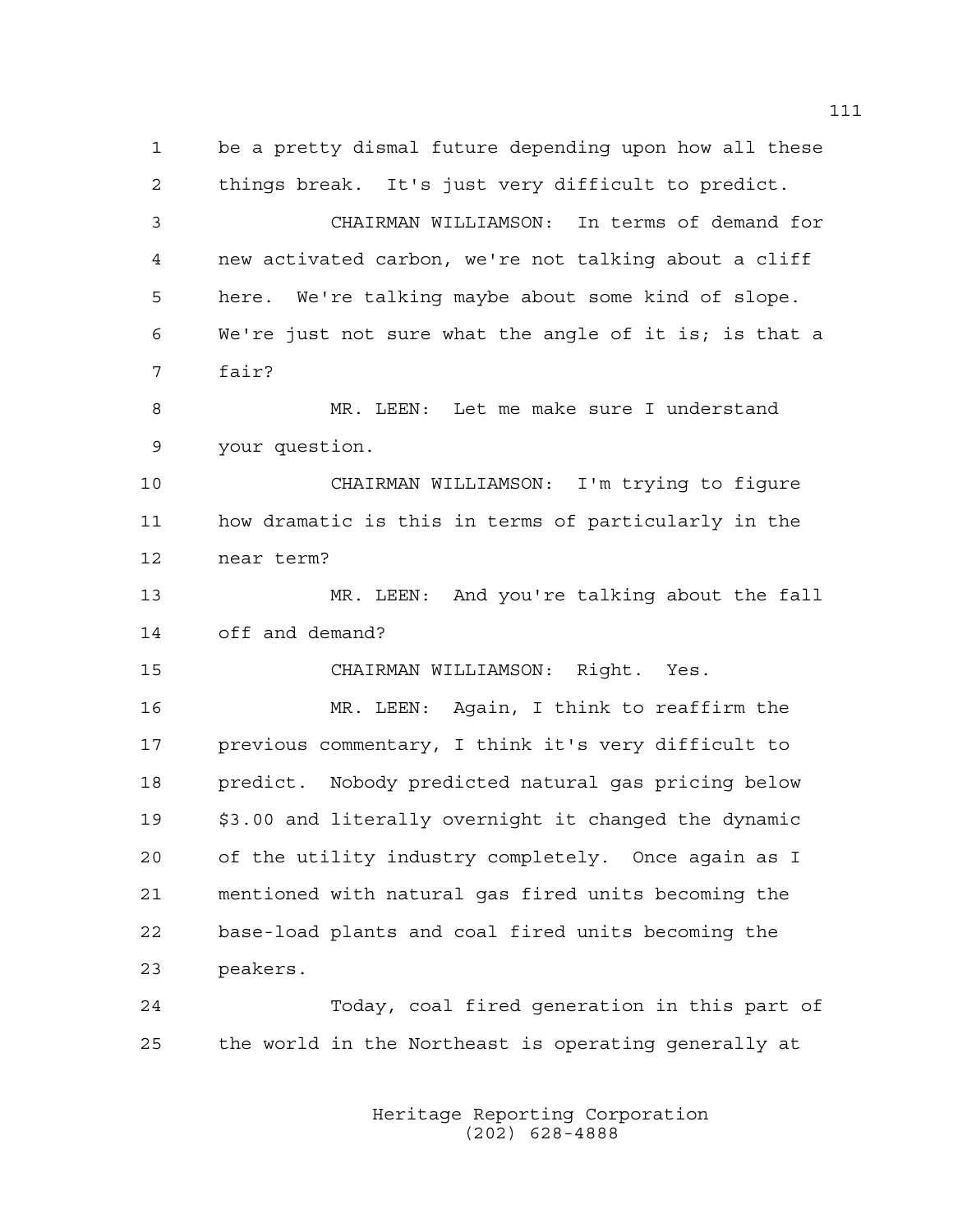1 less than 30 percent capacity factors, you know, in 2 favor of natural gas generations. So you know, these 3 kinds of things are very significant in terms of the 4 kind of impact they can have on demand of activated 5 carbon.

6 Now, if you layer on top of that the 7 prospect of additional regulation, then the utilities 8 face a very difficult decision, a situation or an 9 environment going forward where natural gas prices are 10 significantly lower than they have been historically 11 and the prospect of having to add significant capital 12 dollars to ensure that their coal-fire plants can stay 13 compliant with the new rules.

14 So depending upon how all of that plays out, 15 the final rule, it's timing, and its content, along 16 with natural gas pricing will have I think a very 17 significant affect on the coal-fired generation in the 18 future and it could be it could have a dramatic step 19 change impact on the demand of activated carbon. 20 CHAIRMAN WILLIAMSON: Okay. Thank you. 21 MR. O'BRIEN: If I could? 22 CHAIRMAN WILLIAMSON: Mr. O'Brien, sure. 23 MR. O'BRIEN: Bob O'Brien. We certainly can 24 speculate on what the future will be for the use of 25 carbon in controlling mercury emissions, but I could

> Heritage Reporting Corporation (202) 628-4888

112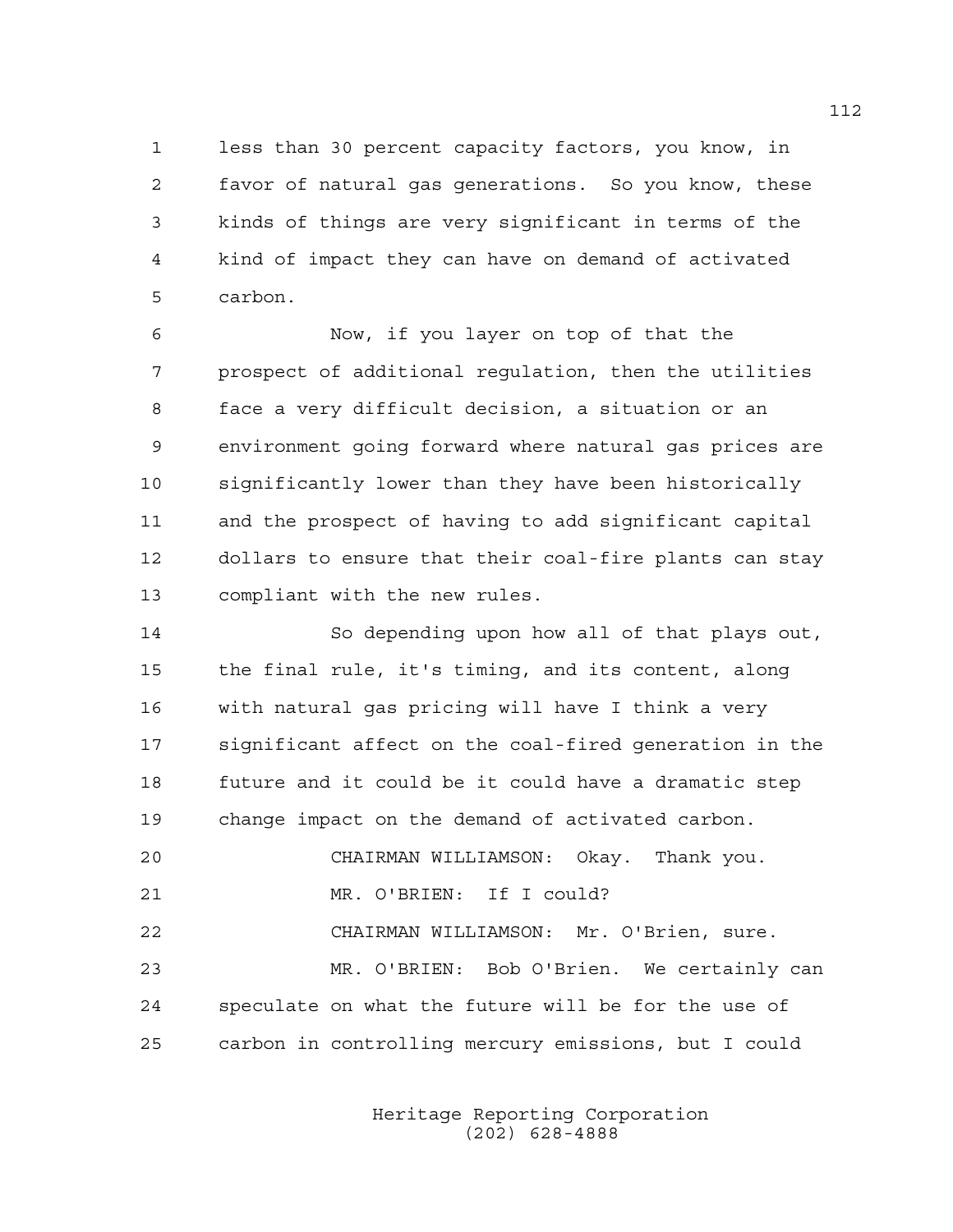1 state that the natural gas has driven down our sales, 2 Calgon Carbon sales, into the mercury controlled 3 market significantly in 2012 because our customers 4 were able to switch their production from coal fired 5 plants to natural gas plants.

6 So we have seen a significant decline in 7 that market for us, and we could speculate when that 8 will recover, how soon it will recover, if it will 9 recover, but there has been a significant drop in 10 2012.

11 CHAIRMAN WILLIAMSON: Thank you very much 12 for the complete answer. I've got a much better 13 understanding now. Let's see, Respondent's prehearing 14 brief at Exhibit 2 includes an article by the 15 president of Carbon Resources in which he states 16 companies need a relationship and partnership with 17 activated carbon suppliers in order to maintain 18 adequate quality supplies and have counsel concerning 19 the correct or I guess completion of the advice 20 concerning the correct activated carbon used for their 21 applications.

22 Do you agree that such relationship is 23 required or do purchasers tend to buy from the lowest 24 priced supplier? Does anyone want to comment on that 25 statement?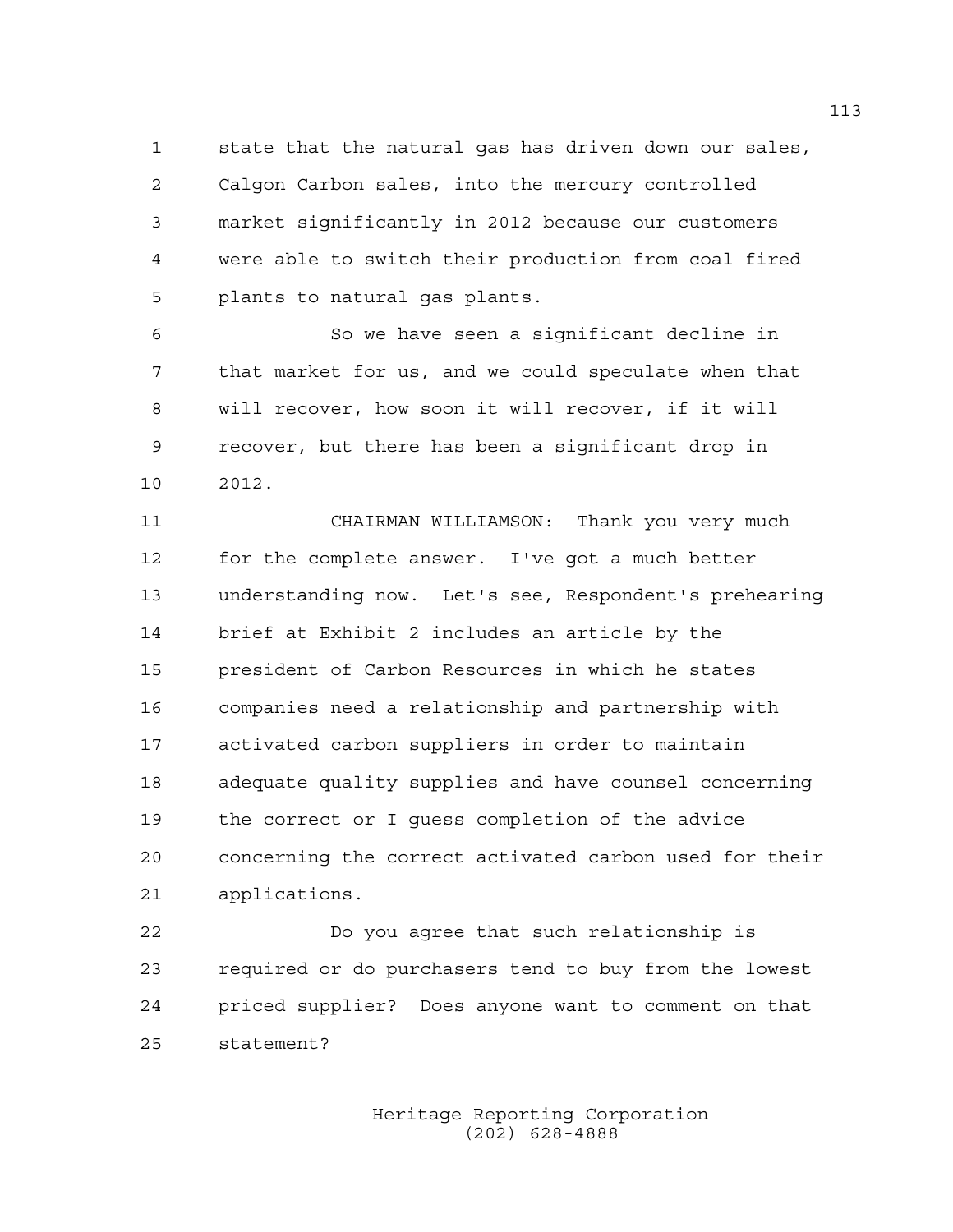1 MR. O'BRIEN: Well, this is Bob O'Brien. We 2 often talk to our customers about various aspects that 3 influence a sale, but price is always at the top. So 4 price is a key. There are obviously some other things 5 that will affect the customers decision on who they 6 buy from, but price is in the forefront. That gets 7 you in the door. If you're not competitive on price, 8 you don't get that second and third discussion, so I 9 think price is certainly the issue.

10 CHAIRMAN WILLIAMSON: Okay. Thank you.

11 MR. THOMPSON: Ron Thompson. I think one of 12 the things you should look back at is what happened 13 prior to the order that's in place. People talk about 14 relationships. When I came into the business, one of 15 the things I had to do was eliminate a large portion 16 of our technical service staff and R&D and cut those 17 to be competitive because price is what mattered.

18 So relationship, I agree with Mr. O'Brien is 19 that relationship is important, the service is 20 important, but if you don't have the price to start 21 with, you're not going to be considered any further. 22 MR. LEEN: Let me make another. 23 CHAIRMAN WILLIAMSON: Sure. 24 MR. LEE: Since I was talking about the 25 impact of natural gas, I'll go to the next kind of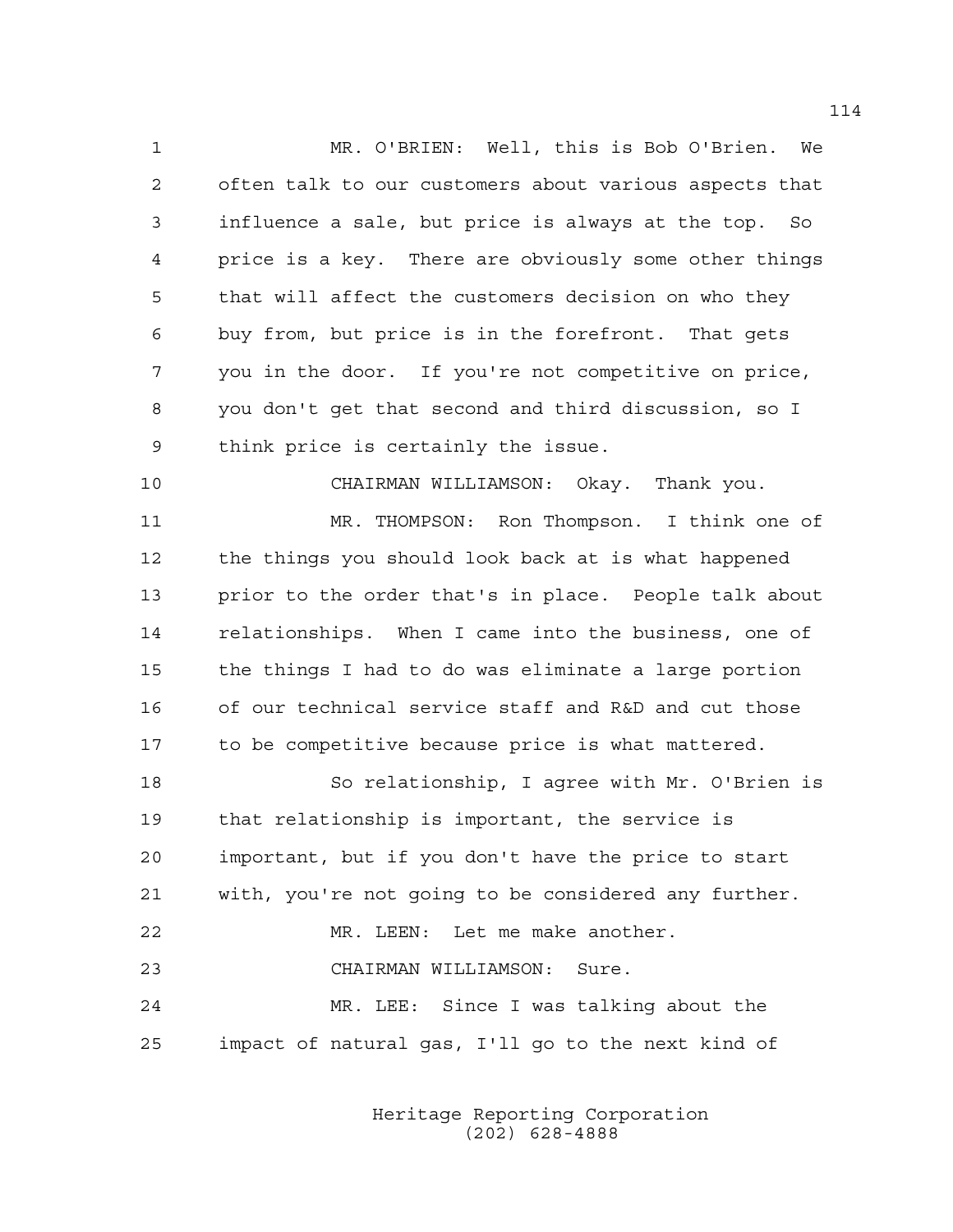1 implication of that has been the financial pressure 2 put on our customers. So yesterday or earlier this 3 week, Edison Electric filed bankruptcy. This is one 4 of the largest utilities in the Midwest. There's been 5 a variety as a result of these low natural gas prices, 6 we've seen the electricity prices and those margins 7 get squeezed significantly. And as a result, many of 8 the companies in the coal-fired power industry are 9 facing financial insolvency.

10 So the pressure being felt by our customer 11 base to entertain or find cost savings where ever they 12 can has really never been higher, and the outlook is 13 that that pressure will continue to rise. So we 14 believe price is, has been, and will continue to be an 15 extremely important factor and the decisions to buy 16 activated carbon or other commodities within the coal-17 fired power market.

18 CHAIRMAN WILLIAMSON: Okay. In other words, 19 this service and all might be frosting but people 20 still worry about the cake. Thank you.

21 Commissioner Pearson?

22 COMMISSIONER PEARSON: Thank you, Mr. 23 Chairman. Mr. O'Brien, you indicated that Calgon 24 produces activated carbon in China as well as in the 25 United States, so I'm guessing you probably have some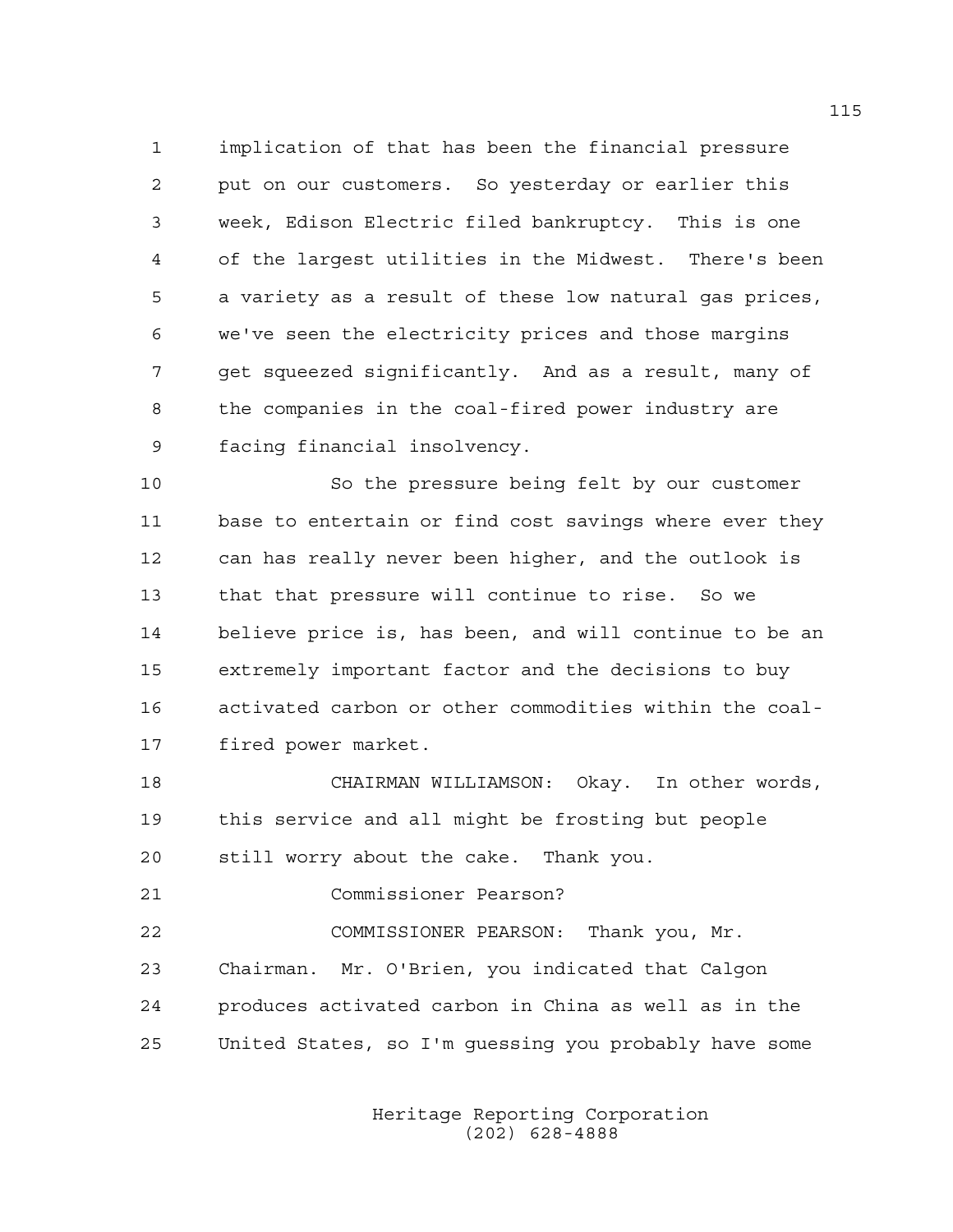1 reasonable understanding of the production costs in 2 both countries. What factors allow the Chinese to 3 export at such low prices, and some of what you know 4 might be proprietary and I'm not asking you to put 5 that out in public. But what's going on there that 6 allows them to sell at such a low price?

7 MR. O'BRIEN: Well, I think the availability 8 of funds for expansion, a driver perhaps that is not 9 profit motivated but is employment motivated. Labor 10 costs again are very low. I think they operate in a 11 situation again that's difficult I think for the 12 Westerners to understand.

13 They have just different drivers of what 14 they constitute success, and you know, that just 15 changes their scorecard as to what they're trying to 16 achieve. So they don't have the same environmental 17 requirements that we do for native producers.

18 So a significant portion of our cost base is 19 associated with minimizing pollution in the production 20 of our activated carbon here in the U.S. Chinese 21 producers in general don't face that same level of 22 scrutiny.

23 So I think there's just a whole raft of 24 things that go into making their decisions as to what 25 constitute a price they'd be willing to sell their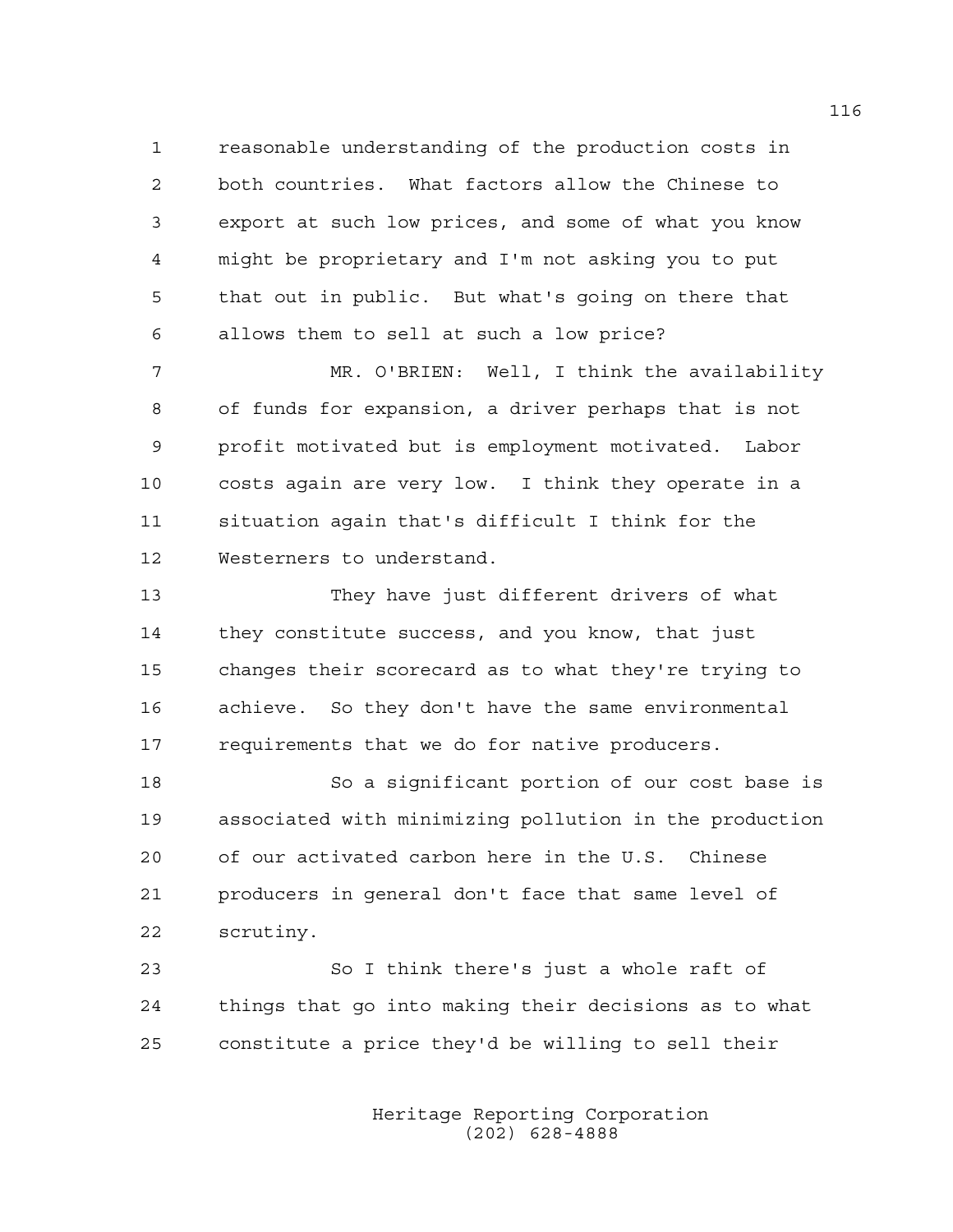1 product for and it's different than a profit motivated 2 Western company.

3 COMMISSIONER PEARSON: Okay. When this case 4 was originally brought, it was prior to when the 5 Department of Commerce had changed its approach 6 regarding subsidy cases, counter veiling duty cases 7 with China. If we were starting from scratch, is it 8 plausible that this one would have been brought both 9 as subsidy and dumping?

10 MR. HARTQUIST: It might have been. 11 Certainly we know from our practical experience that 12 the Chinese government subsidizes many different 13 industries in many different ways through the banking 14 system, and grants, and loans, and all kinds of ways, 15 a provision of cheap input materials, and so forth.

16 So yes, that might have been a possibility, 17 and we haven't examined to date whether the new 18 capacity that's going into China has been the 19 recipient of subsidies as well, and that is something 20 that we would look at in any future proceeding, 21 absolutely.

22 COMMISSIONER PEARSON: Okay. Mr. O'Brien, 23 does a foreign-invested firm like Calgon receive some 24 of those same benefits that the government might 25 provide to national producers or is your cost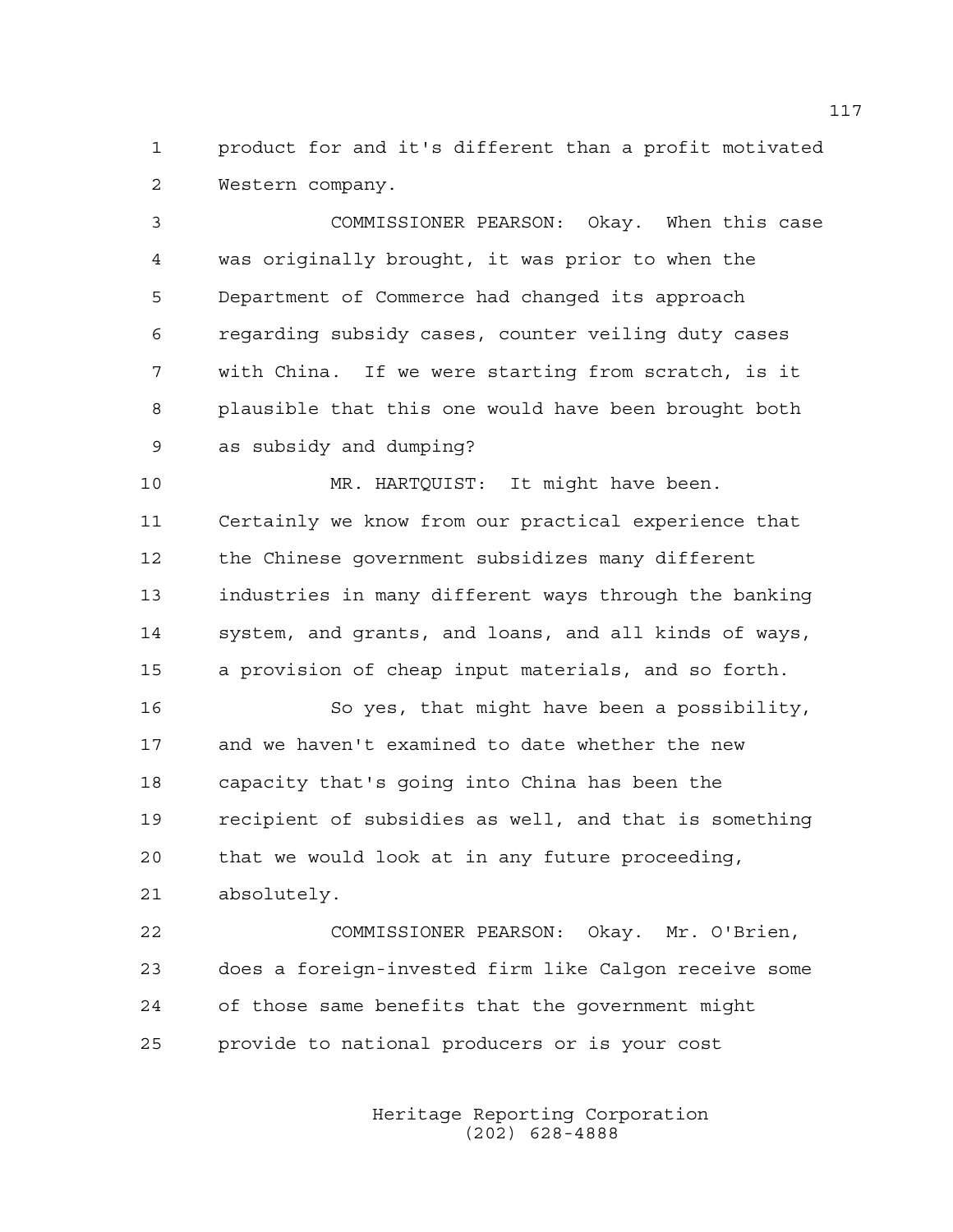1 structure different than some of your domestic

2 competitors in the Chinese market?

3 MR. O'BRIEN: Generally I would believe our 4 cost structure is different. We built a reactivation 5 facility in Suzhou which is outside of Shanghai, and 6 we received a very slight amount of support from the 7 local area, but pretty much it was all the money on 8 our nickel that we put in. So you know, we operate by 9 a different set of rules than the local Chinese 10 company. 11 COMMISSIONER PEARSON: In that circumstance, 12 is Calgon able to be profitable in China, and that may 13 be a posthearing response, but I'm curious what your 14 thoughts are on it. 15 MR. O'BRIEN: I think we would like to 16 submit that answer in a posthearing brief. 17 COMMISSIONER PEARSON: And along with that 18 then the question of whether Calgon experiences 19 underselling in the Chinese market of its prices. If 20 you could tell us a little bit more about that. Are 21 there quality differences, other differences, just the 22 nature of the competition that you face within the 23 Chinese market would be just of some interest to me in 24 helping to understand better what's going on at that 25 market.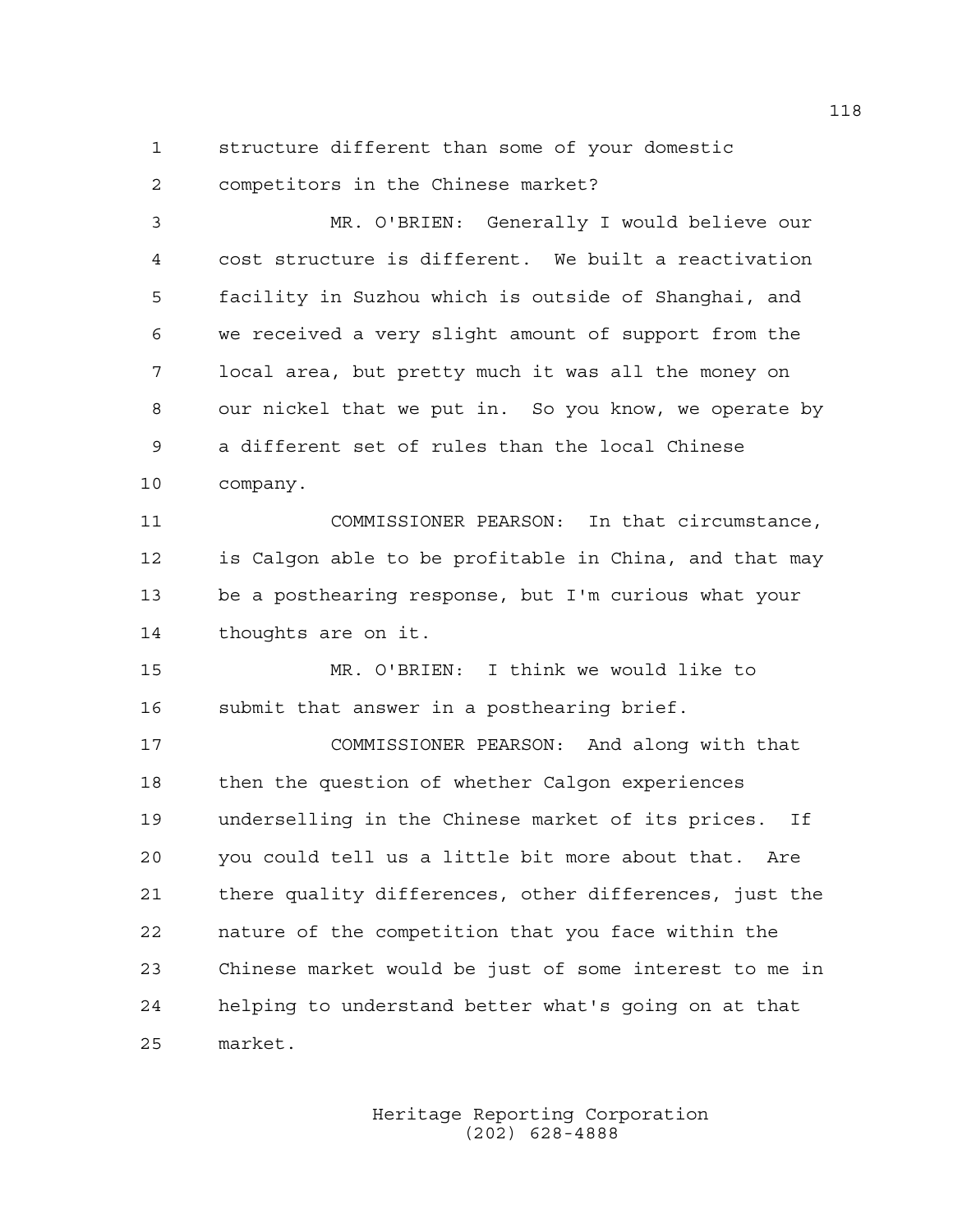1 MR. O'BRIEN: Okay.

2 MR. HARTQUIST: We'll do that. 3 COMMISSIONER PEARSON: Is there an optimum 4 pour size for activated carbon that's used to remove 5 mercury, Mr. Thompson? 6 MR. THOMPSON: It's a very good question, by 7 the way. It's yes. There is a more optimal, but most 8 carbons can be made to work. So it's a function of 9 the particular application that's being used, the 10 pollution control, how long that carbon's going to be 11 in contact with the flue gas, the flue gas contents. 12 So all of those affect it. 13 You can use Chinese activated carbon in that 14 application, and one of the competitors was importing 15 and using Chinese carbon for that application. So 16 pour size is important, but you can also alter the 17 carbons and you can also get those carbons from China 18 and elsewhere.

19 COMMISSIONER PEARSON: Well, Mr. Leen, I'm 20 guessing that your facility really is focused on 21 trying to produce a good pour size for mercury 22 capture, if that's the right term.

23 MR. LEEN: Right. And so we do think that 24 you can optimize pour structure for mercury capture. 25 We think you can optimize pour structure for a variety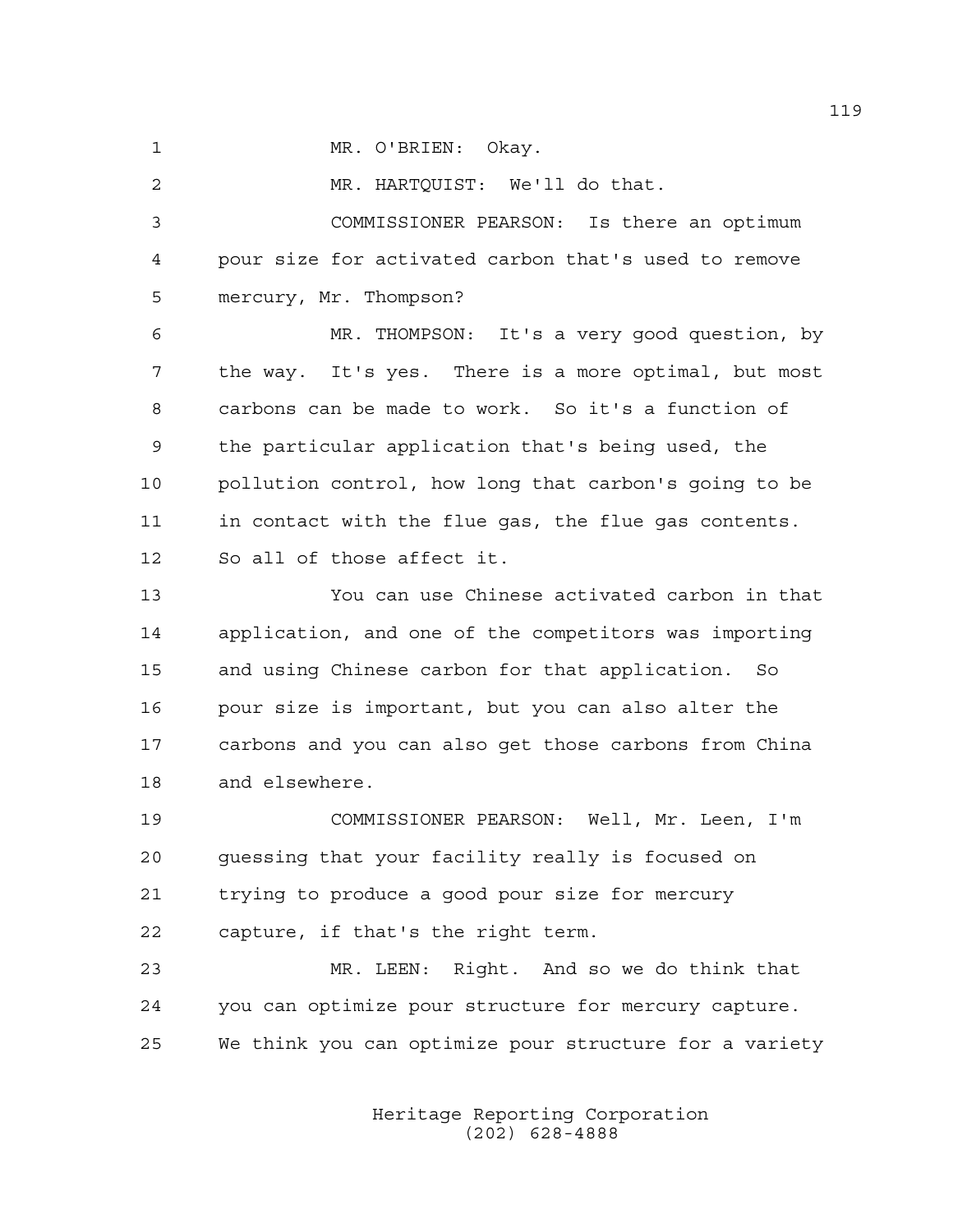1 of different removal requirements, you know, depending 2 up which application the carbon might be sold into. 3 It's also I think just one of several 4 different things that you can do to try to modify a 5 particular carbon's performance and a particular 6 application. So there are many different things that 7 we are trying to do to continue to enhance and 8 differentiate our products performance. 9 Having said that, all three of us make 10 activated carbons for the mercury control market from 11 different coal sources. You know, each of us are 12 taking different approaches toward optimizing our 13 products in that particular application. 14 And to reinforce what Ron said, it's been 15 our experience that various sources including the 16 Chinese have been able to adapt to and develop 17 products that are appropriate for that application. I 18 mean, obviously our interest and challenge is to

19 continue to try to stretch that technical gap. And 20 they've been quite good at developing products that 21 are perfectly find for the application.

22 COMMISSIONER PEARSON: Okay. I have no 23 doubt that all three of your firms have pretty well 24 mastered the chemistry and engineering behind this 25 process and can very likely tweak your carbons in all

> Heritage Reporting Corporation (202) 628-4888

120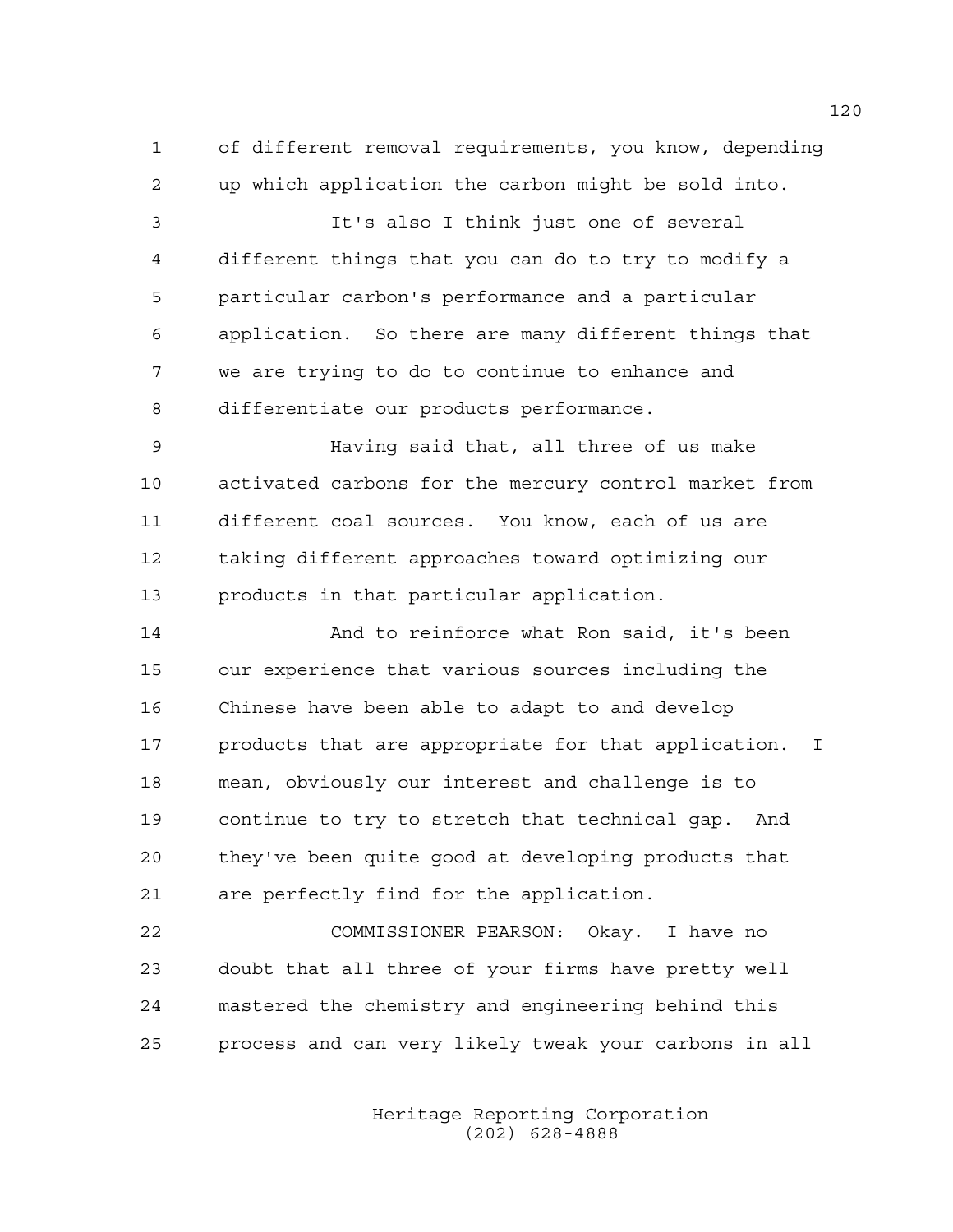1 sorts of interesting ways that we don't have time to 2 learn about today, but given that this is a somewhat 3 complicated process, can the Chinese really do it 4 consistently? Can they come back shipment after 5 shipment with a product that really does a good job on 6 mercury, for instance, or perhaps on some other use if 7 there's a use that's more astringent than mercury? 8 Mr. Thompson?

9 MR. THOMPSON: Simple answer to that is yes, 10 and you know, the thought that the Chinese cannot 11 produce a high-quality product is a false assumption. 12 So the consistency is available. You know, having 13 traveled through China and visited many manufacturers 14 myself, there are some very top notch quality 15 producers just like you have here in the United 16 States.

17 COMMISSIONER PEARSON: Okay, well, you 18 perhaps haven't visited the Calgon plant there in 19 China, but I'm sure it's one of the best.

20 MR. LEEN: Let me also comment on that. 21 This is Brian Leen. I was reading a power magazine 22 article on the way here, and in that power magazine 23 article the title was China leads clean coal 24 technology development.

25 So I think it's very naive of us if we think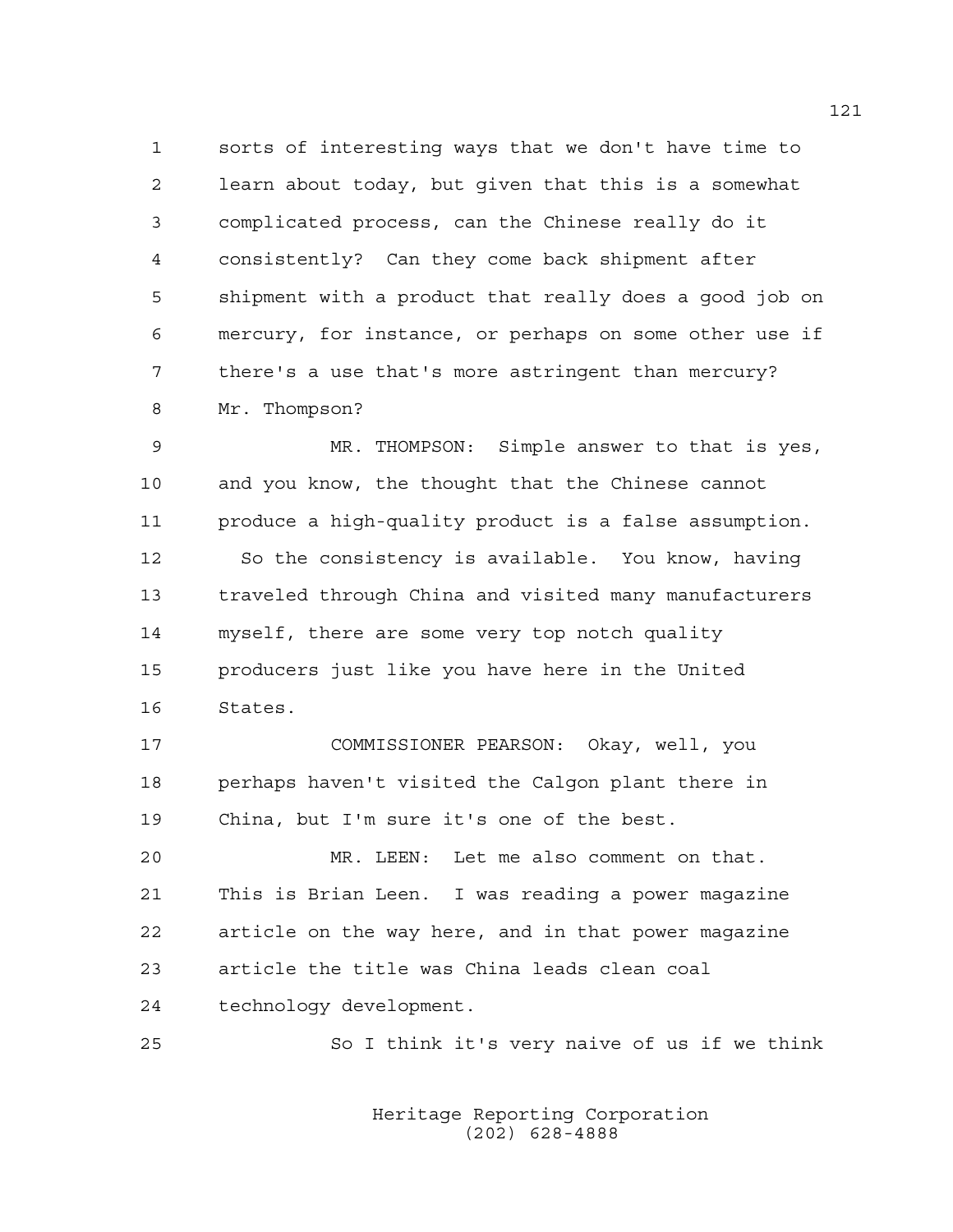1 that they can't make the products that are applicable 2 in our applications and make them consistently. From 3 personal experience in prior industries, I can suggest 4 that underestimating their capability in that area 5 would be a big mistake.

6 In addition to that, you know, in my 7 experience, to the extent that they are not able to 8 immediately match the performance of a domestic rate 9 product, they can quickly make up for that with price 10 modifications, and they often do. So bottom line, I 11 do not think that this specialization topic provides a 12 significant degree of insulation from Chinese 13 competition.

14 COMMISSIONER PEARSON: Okay. Thank you. 15 Mr. Leen, a final quick question, if I 16 could. You talked about the shift in the marketplace 17 so that now coal-fired plants are tending to serve as 18 peaking capacity. Does it take longer to get a coal-19 fired plant to come on line from when you flip the 20 switch?

21 MR. LEEN: Absolutely.

22 COMMISSIONER PEARSON: Relative to a gas 23 plant, and so in that sense, are they as good at 24 peaking as --

25 MR. LEEN: The answer's no. They're not as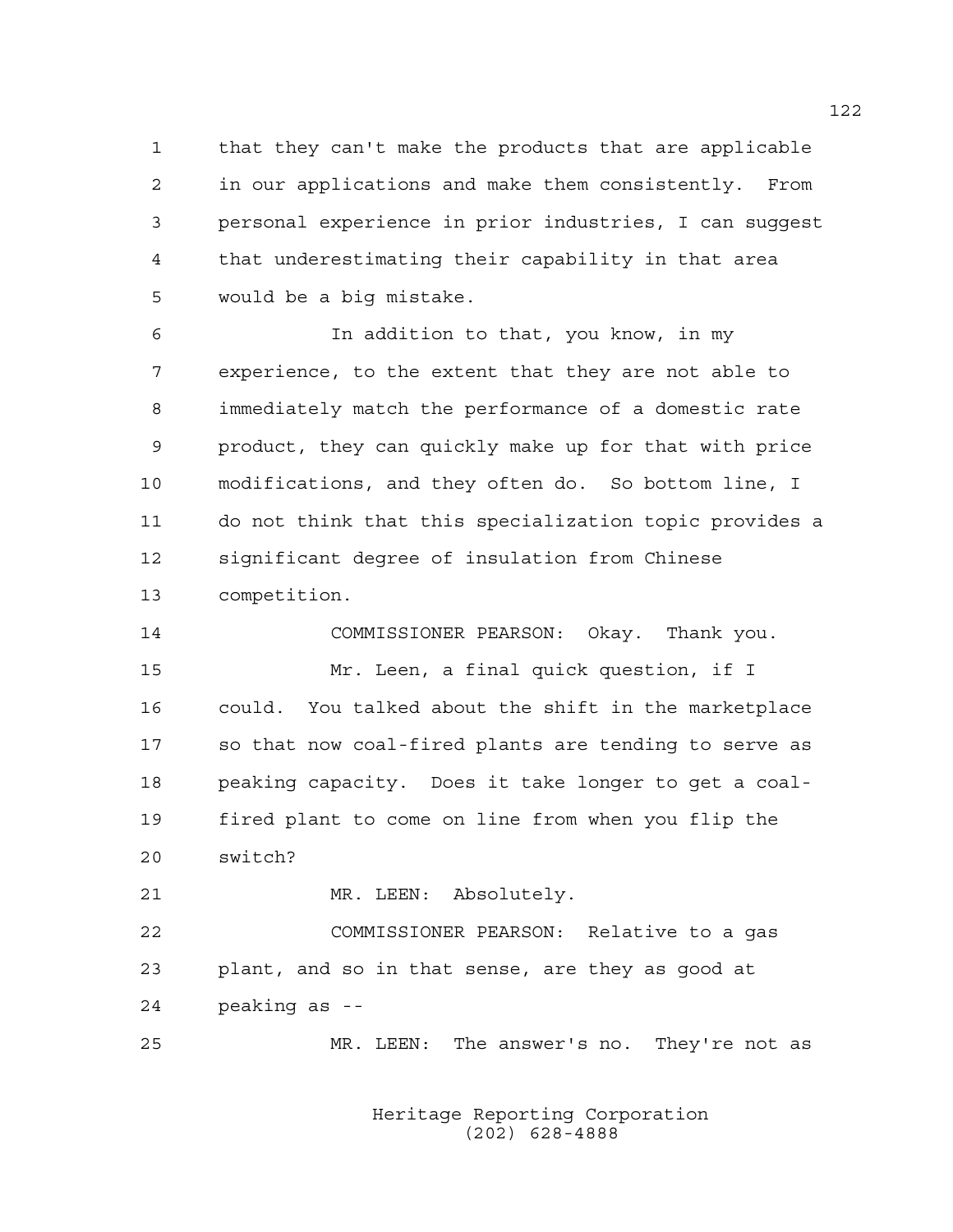1 good at peaking. Those plants were not designed 2 really to do that, but because natural gas is so cheap 3 today, the economic equation still favors that 4 approach. They use natural gas as the primary fuel 5 and use coal only when the demand for electricity 6 justifies that capacity to come on line.

7 COMMISSIONER PEARSON: And just one more 8 clarification. Do the coal-fired plants use a natural 9 gas flame to get the coal lit, or how do they?

10 MR. LEEN: That's a good question. That's a 11 better technical -- that's a good technical question 12 that I don't have an answer for you today. I think 13 that in a lot of cases they do, but generally speaking 14 once you get the boiler going, the coal is the fuel. 15 So I don't believe it's going to have a significant 16 implication.

17 COMMISSIONER PEARSON: I was just explaining 18 my grandfather used to have a furnace in the home for 19 heating the home was a coal furnace, and it always 20 seemed to me that although coal is supposed to be a 21 combustible substance, sometimes it didn't read the 22 memo before getting into the furnace.

23 MR. LEEN: It has to be kick started. 24 COMMISSIONER PEARSON: Yeah. Okay. Thank 25 you for that, humoring me with that digression. I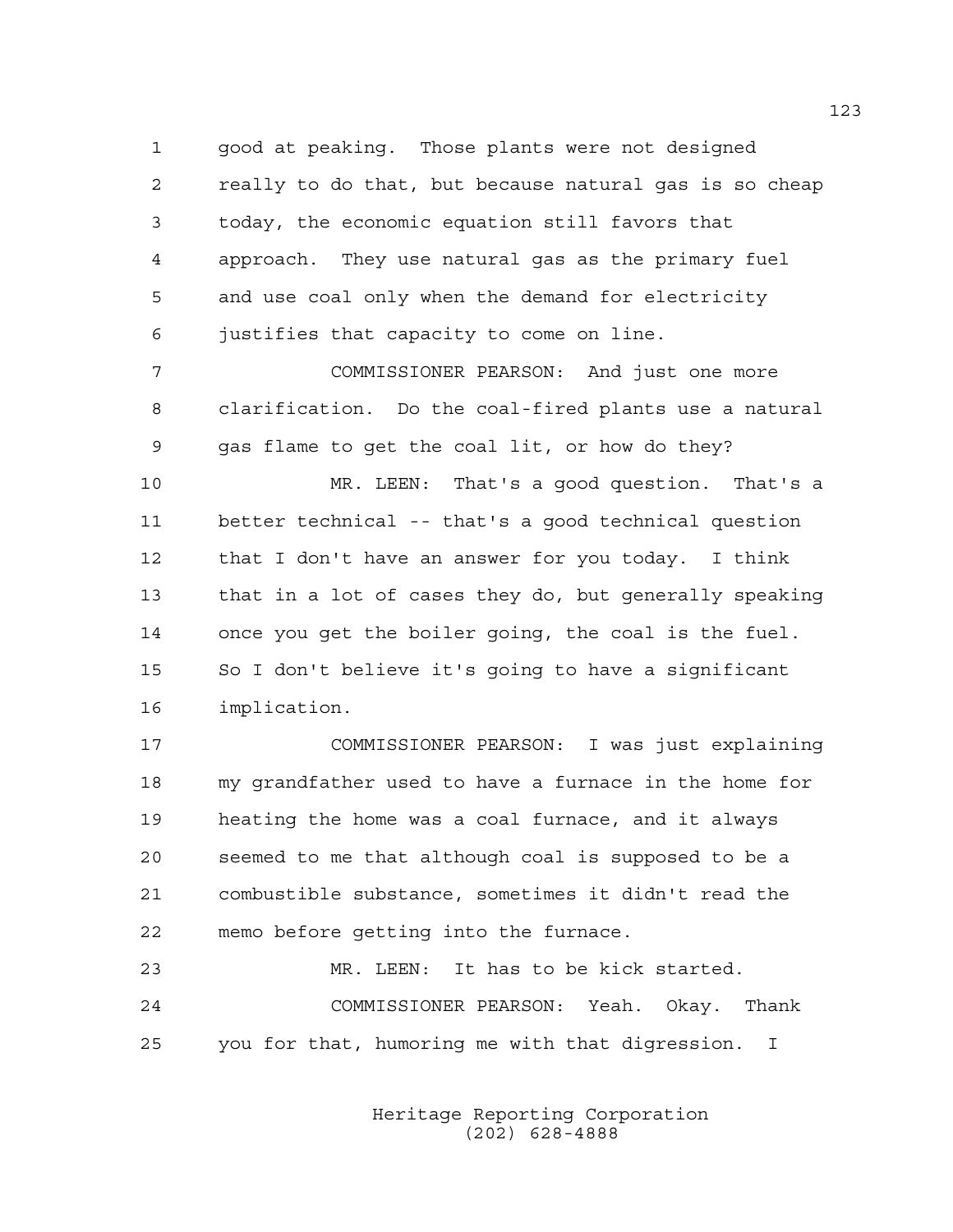1 have no further questions. I appreciate very much 2 your testimony.

3 CHAIRMAN WILLIAMSON: Okay. Thank you. 4 Commissioner Aranoff? 5 COMMISSIONER ARANOFF: Just two more 6 questions. I was asking before about whether or not 7 difference prices are charged to different kinds of 8 customers, and in that case I was talking about 9 distributors versus end users.

10 But I wanted to ask also whether there are 11 different prices in the market based on end-use 12 application. You know, does activated carbon that's 13 used in particular uses go for higher price than for 14 other particular end uses?

15 MR. THOMPSON: Ron Thompson. I think we can 16 answer that specifically in the brief, but in general, 17 the answer to your question is, yes, there are 18 different prices based on the value added that the 19 activated carbon employs with the customer, and the 20 specific applications, and a lot of the technical 21 know-how and expertise that may go into the individual 22 products. So there are a wide range of prices in the 23 industry based on the applications.

24 MR. O'BRIEN: This is Bob O'Brien. 25 Generally, it would tie to the product specifications,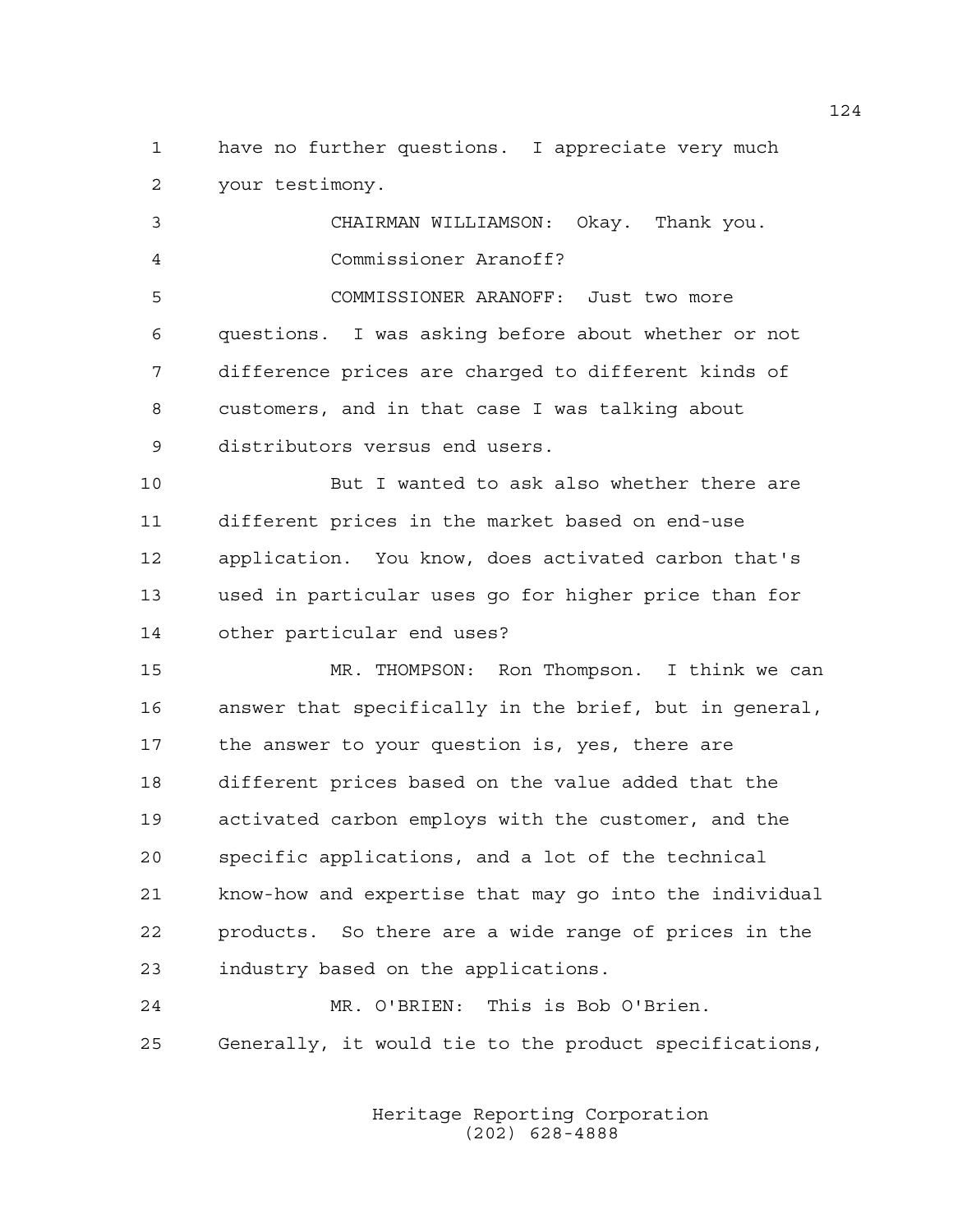1 however, so if you have the same product being used in 2 a water treatment application and a food application, 3 generally they would go for the same price. If the 4 food application required something special in the 5 carbon that added to the cost base of production, then 6 it would probably be sold at a higher price. Where 7 you have a similar product that's using multiple 8 applications, it would generally be the same price, 9 sold at the same price.

10 COMMISSIONER ARANOFF: Have prices for the 11 Chinese product shown the same type of differentiation 12 based on end use? In other words, even though they're 13 lower than your prices, do they tend to be higher for 14 more specialized end uses or are they just not selling 15 in those more specialized end uses?

16 MR. O'BRIEN: Again, I wouldn't say end use. 17 I would say the product specifications, and they do 18 have some different pricing based on the

19 specifications of the product.

20 COMMISSIONER ARANOFF: Okay. On page 38 of 21 the domestic industry's brief, you note that non-22 subject imports, in addition to the domestic-like 23 product, have gained market share during the period 24 that we're reviewing.

25 Does that mean that non-subject imports have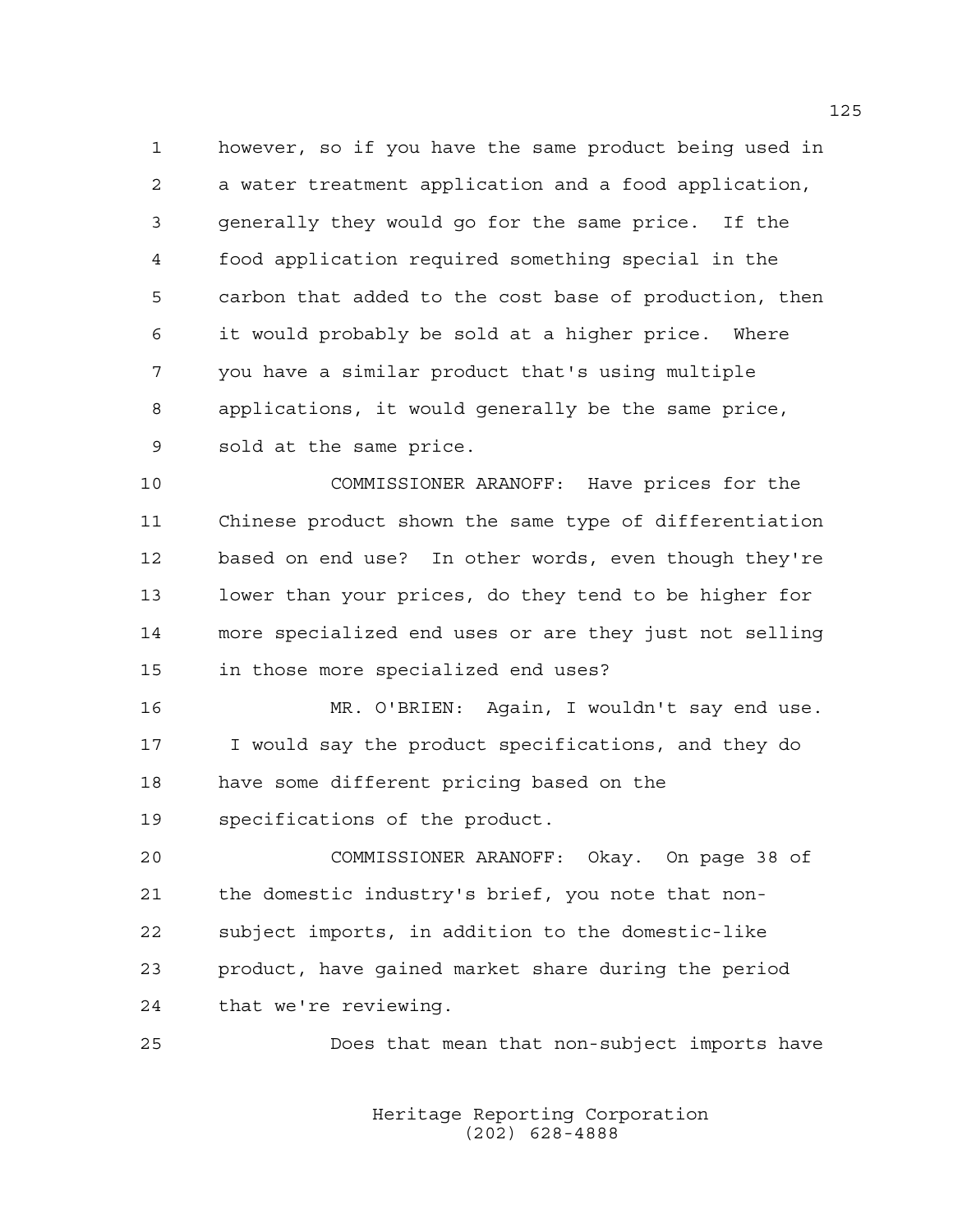1 partially replaced subject imports in the same end 2 uses or is that a reflection of growth in these non-3 overlapping end uses for coconut based product and so 4 it's just coincidental?

5 MR. O'BRIEN: This is Bob O'Brien. Again, I 6 think there is some overlap, so some of the growth in 7 coconut carbon sales is probably displaced or taking 8 the place of Chinese imports, but I think the vast 9 majority of the coconut increase is due to the market 10 such as the gold market which I mentioned which has 11 really risen as a result of the increase in the price 12 for gold and the operational gold mines in the United 13 States.

14 So I wouldn't say that the coconut has not 15 increased slightly as a result of the decrease in the 16 Chinese, but I think it's been more driven by the 17 demand for coconut product in international areas. 18 COMMISSIONER ARANOFF: Okay. That's 19 helpful, but I know there's been a number of 20 references to where there may be areas of overlap 21 between coconut based and coal based. Does anyone 22 want to describe what those areas of overlap are? 23 MR. O'BRIEN: There are some applications of 24 ground water treatment, well water treatment in some 25 areas where we see overlap. There is some overlap in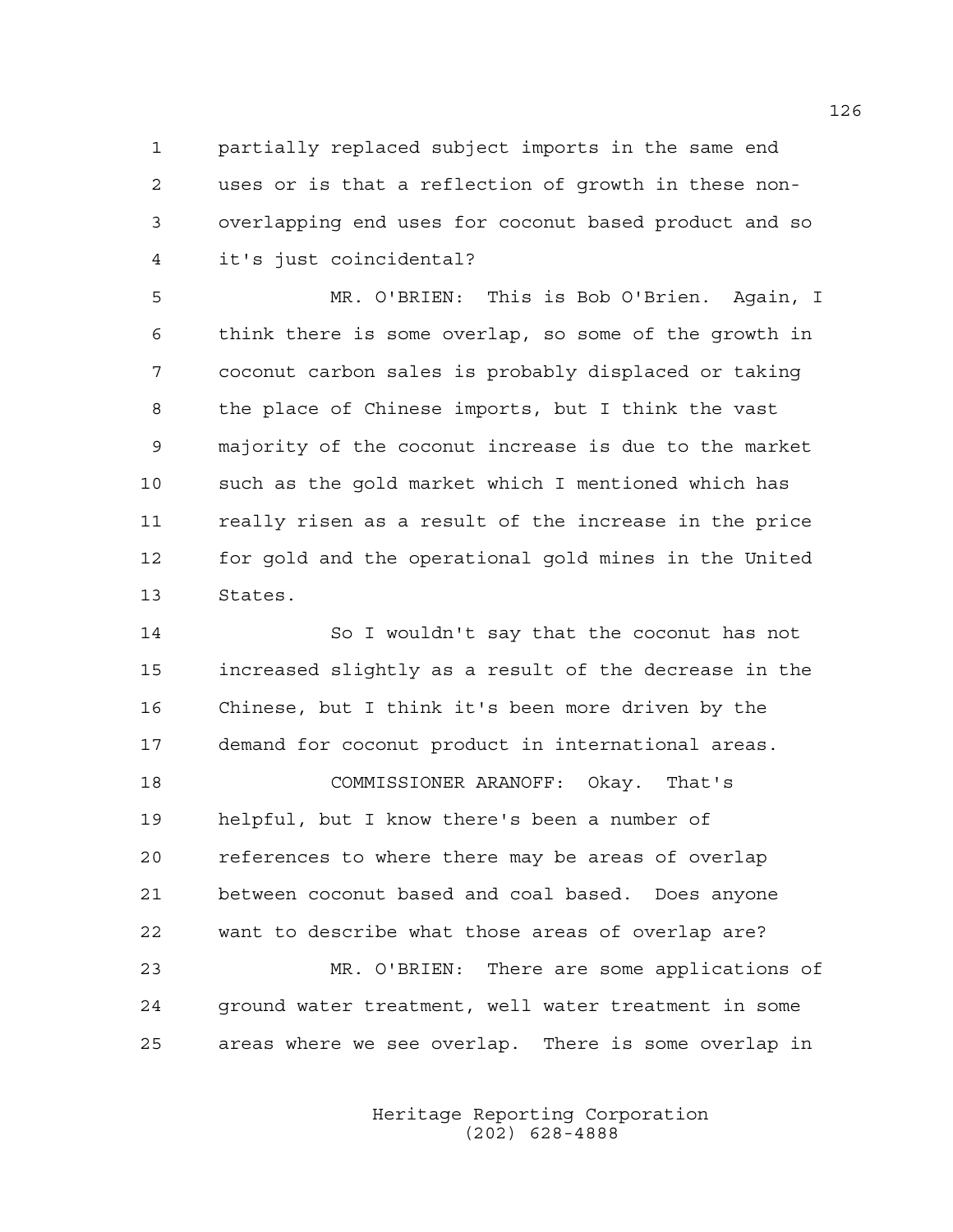1 respirators where carbon is used in gas masks, not for 2 military applications but personnel protection from 3 organic vapors. There's a little bit of interchange 4 there. Those would probably be the two markets that 5 would come to my mind where there are some 6 interchangeability.

7 COMMISSIONER ARANOFF: Okay, but not all of 8 the non-subject imports are coconut based, right? 9 There are some that are not so. Some of the growth 10 that we're seeing in non-subject imports could be coal 11 based or wood based products?

12 MR. O'BRIEN: Well, it could be wood. I 13 doubt if it's coal based because I think we alluded to 14 almost all of the coal based products come from China. 15 So there could be some wood. Probably a majority, 16 though, is the coconut increase.

17 COMMISSIONER ARANOFF: All right. Well, 18 thank you very much for those answers. I don't have 19 any further questions for this panel, but I do want to 20 thank you all for your testimony today. Thank you, 21 Mr. Cole. 22 CHAIRMAN WILLIAMSON: Thank you.

23 Commissioner Pinkert? 24 COMMISSIONER PINKERT: I have no further 25 questions for the panel, and I join Commissioner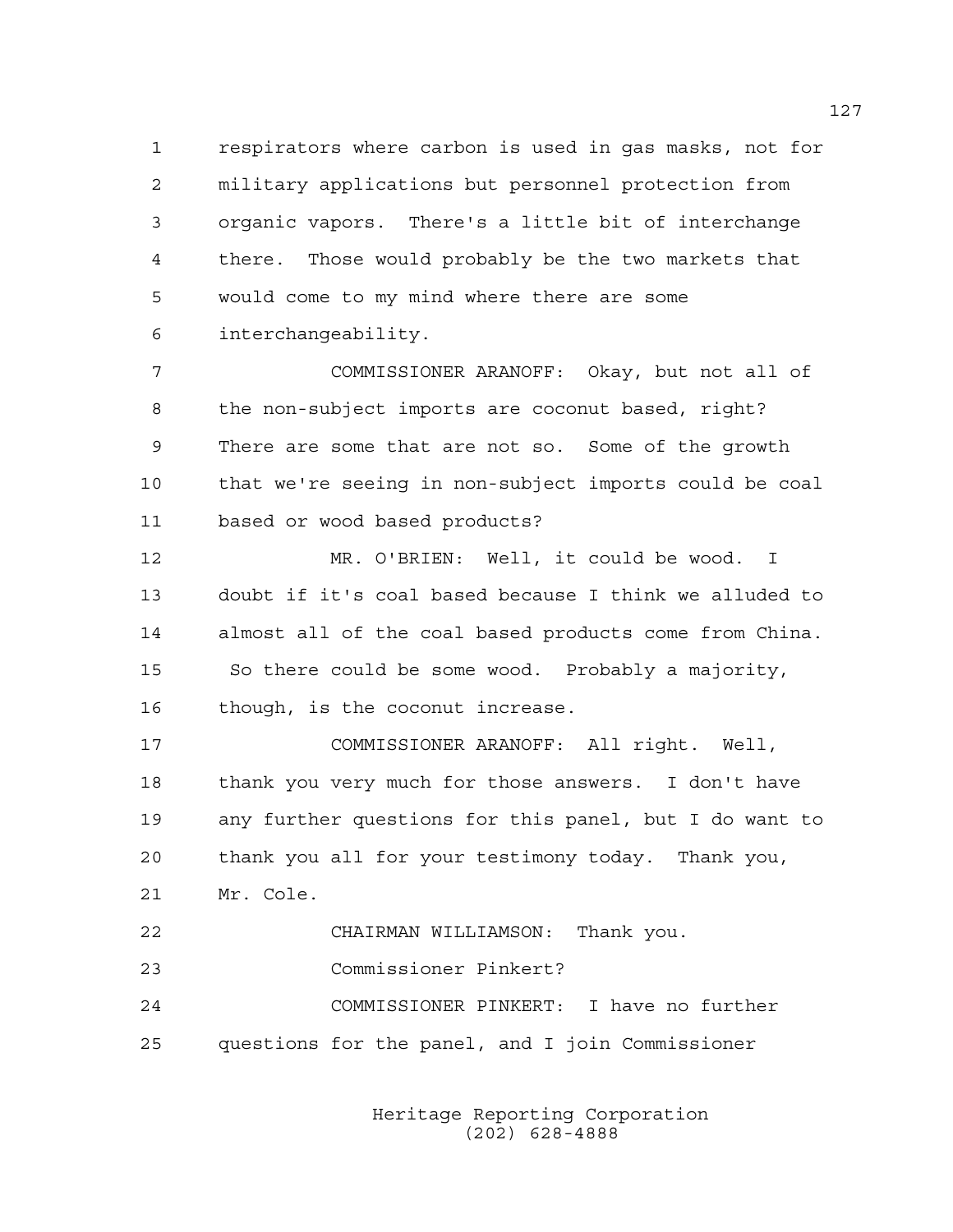1 Aranoff in thanking you for your testimony.

2 CHAIRMAN WILLIAMSON: Commissioner Johanson? 3 Commissioner Broadbent?

4 COMMISSIONER BROADBENT: I just wanted to 5 get back to talk about something we had talked about 6 before where I see a little bit of conflict in the 7 record related to the price comparison issue. Our 8 price comparison data shows that they's very 9 consistent underselling by the subject imports but, as 10 we said before, the average unit value data show that 11 Chinese imports were priced above U.S. products 12 throughout the investigation.

13 And then we've got some other purchasing 14 surveys that really were split, you know. A third of 15 it said that the Chinese were lower priced; a third of 16 them said purchaser said they were higher priced; and 17 a third said they were comparable.

18 Just to get a better handle on this, I guess 19 my question is, is there a product mix issue here that 20 would explain why Chinese imports have a higher AUV 21 value than U.S. products even though a price 22 comparison shows underselling.

23 MR. LUBERDA: Let me start by saying you can 24 use -- when I talked about some sort of parody on 25 AUVs, talked really referring to looking at trends in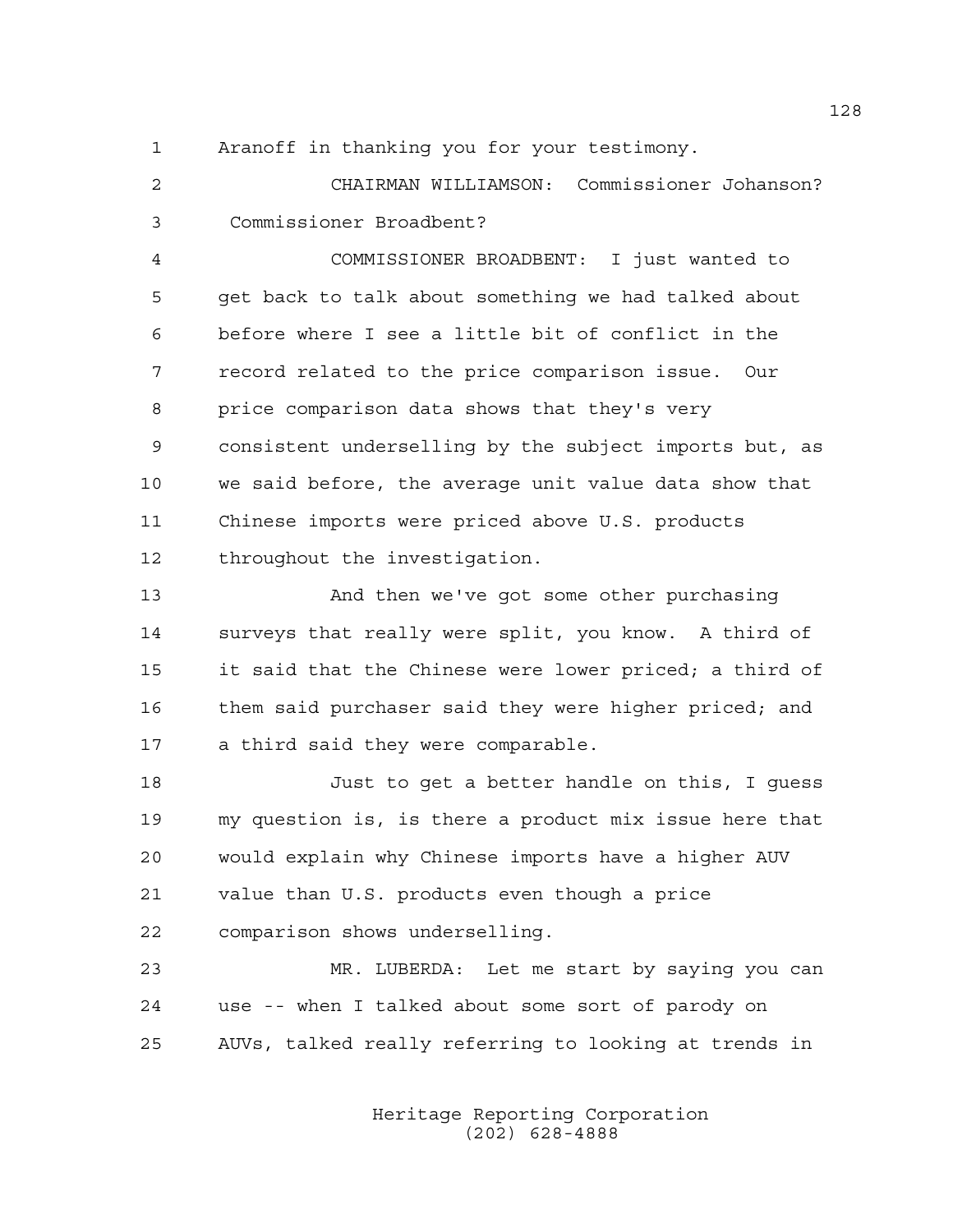1 AUVs as reflective of trends in pricing in the

2 industry. You can't compare one AUV to the other as a 3 substitute for price. I don't think the Commission's 4 precedent has generally allowed that or the courts 5 have generally allowed that.

6 Looking at trends is one thing, but the 7 pricing products actually show the relative prices 8 between products. So it is, I think, to a substantial 9 degree, the relationship between AUVs for the U.S. and 10 Chinese has to do with the product mix.

11 MR. HUDGENS: Can I also add, I think that 12 it would be instructive for us to do an analysis based 13 on the importer questionnaires, and we could do that 14 in a post hearing brief, and it would shed light on 15 why the AUVs are different from the pricing data that 16 you see in the later section.

17 COMMISSIONER BROADBENT: Okay. So are we 18 talking about a product mix issue here at all?

19 MR. HUDGENS: Yes, but also I think it's 20 importer specific as well, so I think that's something 21 that we would have to address in a posthearing brief. 22 COMMISSIONER BROADBENT: Okay. Mr. 23 Chairman, I don't have any further questions for this 24 panel. I just want to thank them for their time and 25 effort in putting together their testimony. Thank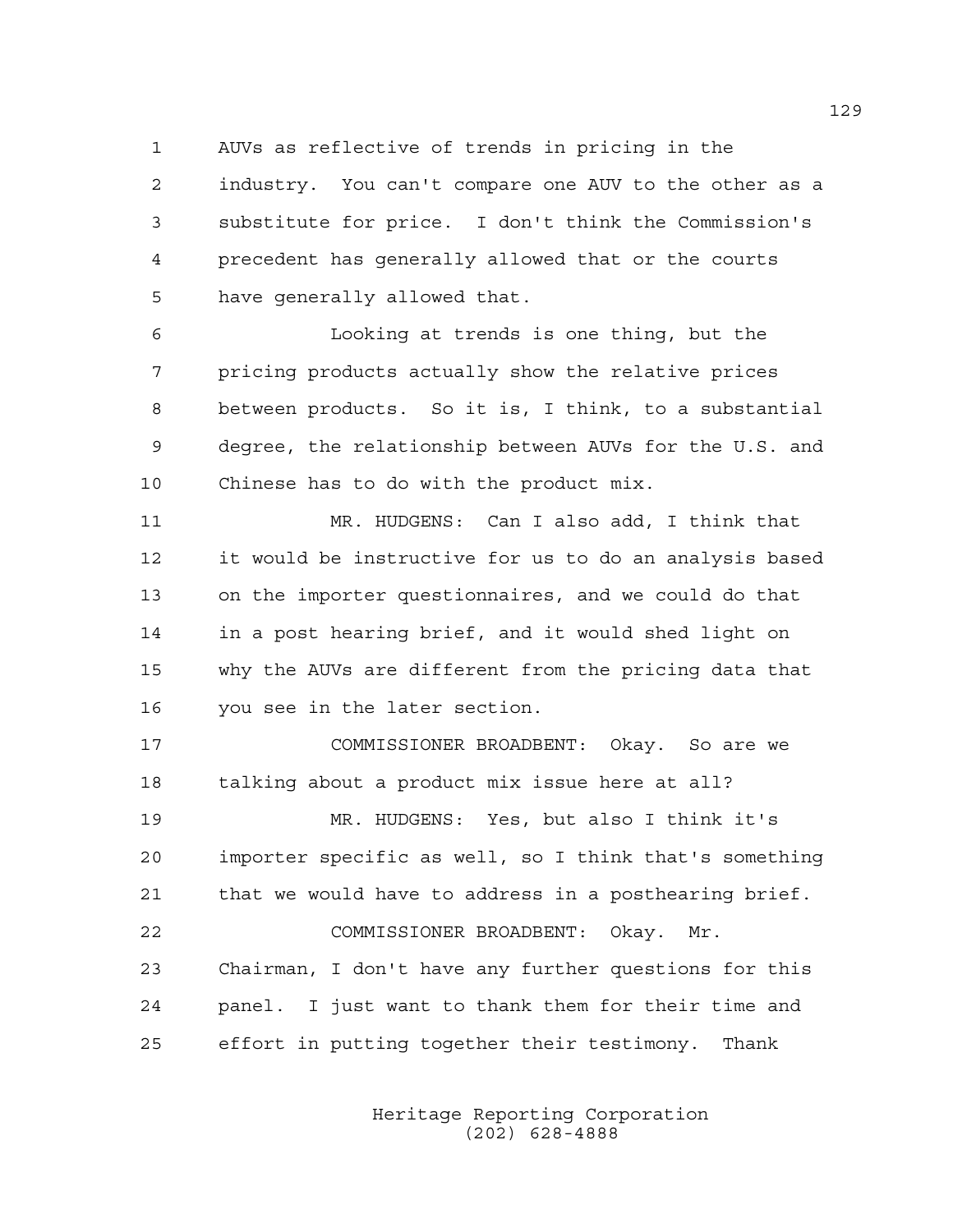1 you.

2 CHAIRMAN WILLIAMSON: Thank you. Just 3 several quick questions. Are subject imports 4 available in all of the same forms the domestic 5 product, i.e., the powder, granular, and pellet? 6 MR. THOMPSON: Ron Thompson. Yes. 7 CHAIRMAN WILLIAMSON: Okay. Thank you. And 8 are there price competitive substitutes for activated 9 carbon and applications such as mercury control or 10 other applications? I know someone talked about the 11 ground water you may have coconut as use as well as a 12 carbon. 13 MR. LEEN: I can address a little bit about 14 activated carbon. As I think I alluded to earlier, 15 this is a fairly active field by a lot of very large, 16 well respected specialty chemical companies like BSF, 17 Dupont, Dow, Ecolab all looking at economically viable 18 alternative technologies to activated carbon for the 19 purpose of mercury capture. So it's attracting of a 20 lot of attention. Some of those various technologies 21 are at different phases of commercialization, but 22 there's a high degree of activity in that area. 23 CHAIRMAN WILLIAMSON: Okay. Thank you. 24 That's helpful. And lastly, what percentage of 25 activated carbon produced in China would you estimate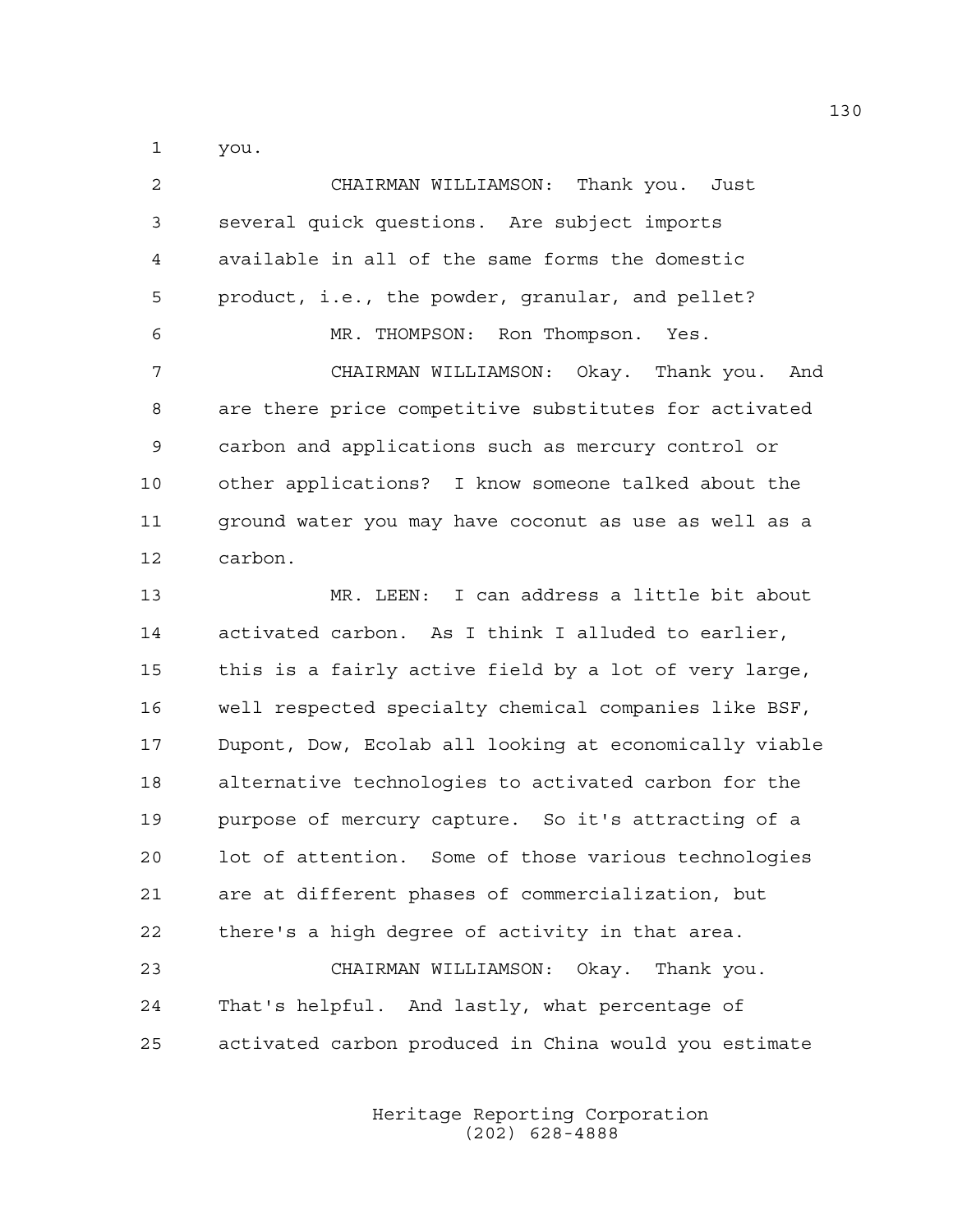1 is within the scope of this review and what percentage 2 of non-subject activated carbon produced worldwide 3 would fall within this commerce and scope? And if you 4 want to do that post hearing, that's okay. 5 MR. LUBERDA: We'll attempt to do that post 6 hearing so that, rather than guessing, we can be a 7 little more specific for you. 8 CHAIRMAN WILLIAMSON: Good. Okay. Thank 9 you. And with that, I have no further questions. 10 Commissioner Pearson? Okay. No other 11 commissioner has further questions. 12 Does staff have any questions for this 13 panel? 14 MR. CORKRAN: Douglas Corkran. Office of 15 Investigations. Thank you, Chairman Williamson. 16 Staff has no additional questions. 17 CHAIRMAN WILLIAMSON: Thank you. Do 18 Respondents have any questions for this panel? 19 MS. NOONAN: No, we do not, Mr. Chairman. 20 CHAIRMAN WILLIAMSON: Okay. Thank you. 21 Then I guess it's time for us to take a lunch break. 22 Please remember that this room is not secure, so 23 please take any business proprietary or confidential 24 information with you. 25 At this time, we'll take a break until 1:30.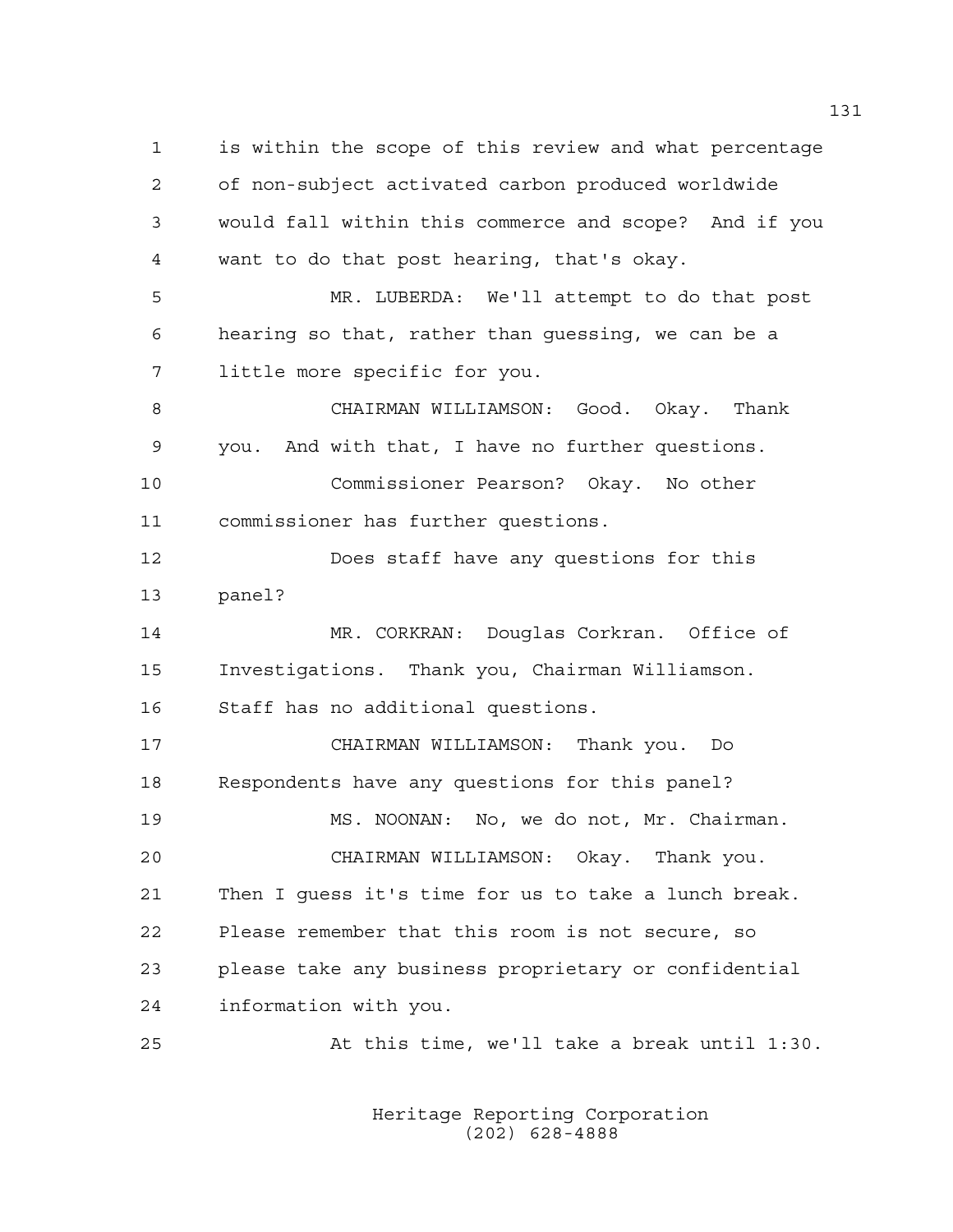| $\mathbf 1$      | So we'll reconvene at 1:30. Thank you.               |
|------------------|------------------------------------------------------|
| $\sqrt{2}$       | (Whereupon, at 12:25 p.m., the hearing in            |
| $\mathfrak{Z}$   | the above-entitled matter was recessed, to reconvene |
| $\overline{4}$   | at 1:30 p.m. this same day, Tuesday, December 18,    |
| 5                | 2012.                                                |
| $\epsilon$       | $\frac{1}{2}$                                        |
| $\boldsymbol{7}$ | //                                                   |
| $\,8\,$          | //                                                   |
| $\mathsf 9$      | //                                                   |
| $10$             | //                                                   |
| $11$             | //                                                   |
| $12\,$           | //                                                   |
| 13               | //                                                   |
| 14               | //                                                   |
| 15               | //                                                   |
| 16               | //                                                   |
| 17               | //                                                   |
| 18               | //                                                   |
| 19               | //                                                   |
| 20               | $\frac{1}{2}$                                        |
| 21               | $\frac{1}{2}$                                        |
| 22               | $\frac{1}{2}$                                        |
| 23               | $\frac{1}{2}$                                        |
| 24               | $\frac{1}{2}$                                        |
| 25               | $\frac{1}{2}$                                        |
| 26               |                                                      |
|                  | Heritage Reporting Corporation                       |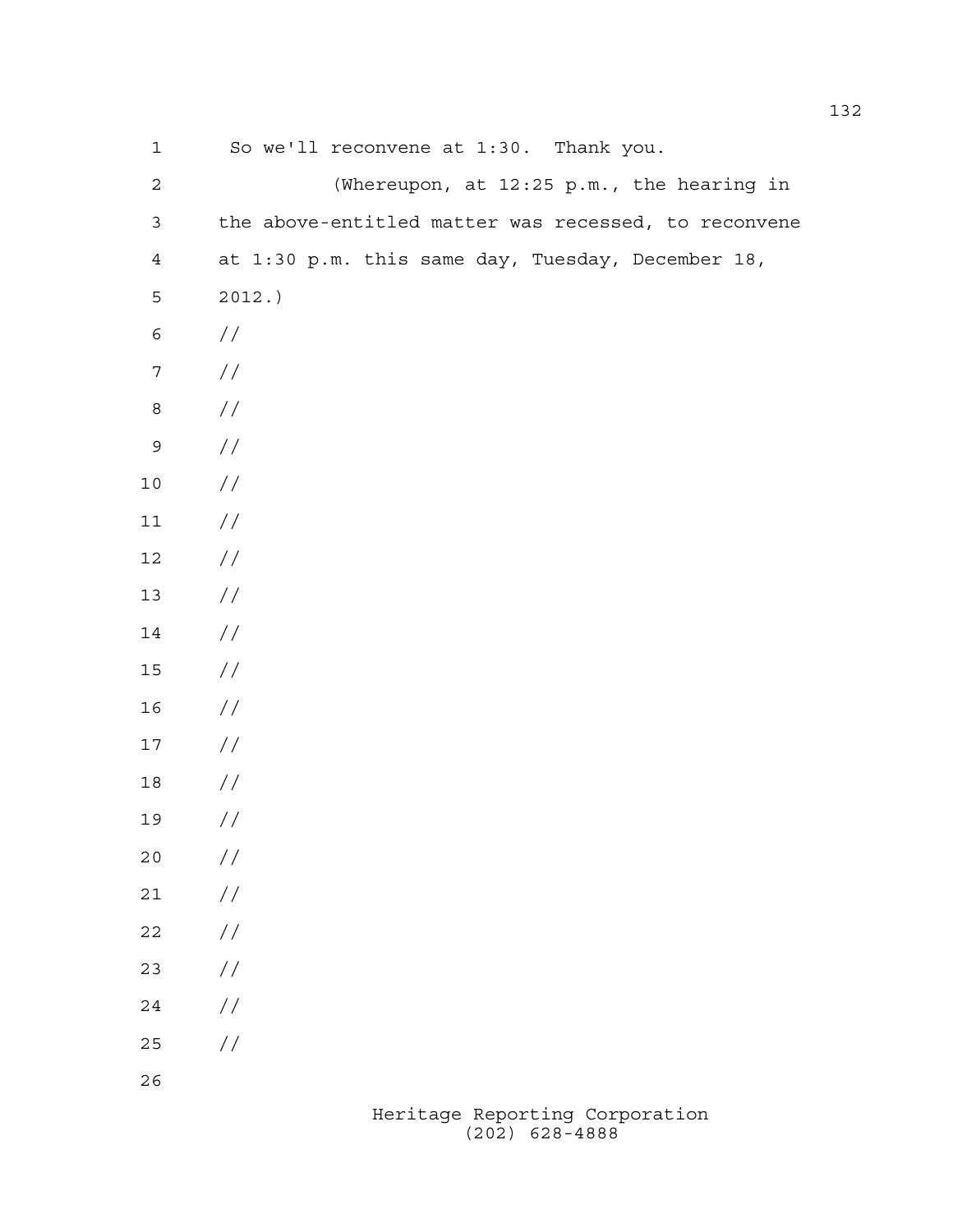1 A F T E R N O O N S E S S I O N 2 (1:30 p.m.) 3 CHAIRMAN WILLIAMSON: Good afternoon. I'll 4 begin this afternoon session and welcome Ms. Noonan. 5 You may begin when you're ready. 6 MS. NOONAN: Thank you, Mr. Chairman. This 7 is Nancy Noonan from Aren't Fox. I have with me 8 Lionel Perera, president of Carbon Activated 9 Corporation and Cargo Worldwide along with Hashi 10 Samarayanake, the purchasing manager, and Chris Allen, 11 manager New York branch of Carbon Activated 12 Corporation. Mr. Perera will start our testimony. 13 MR. PERERA: Good afternoon, ladies and 14 gentlemen of the Commission. I would like to start my 15 testimony today by telling you all a little bit about 16 myself and my company, Carbon Activated Corporation 17 and Cargo Worldwide, Inc. As you all know, my name is 18 Lionel Mahinda Perera. 19 I'm the president of both of these 20 companies. I'm originally from Sri Lanka but I 21 immigrated to U.S. in late eighties and opened Carbon 22 Activated Corporation in 1993. I'm proud to employ 60 23 workers in United States. Also, I have 43 years 24 experience in activated carbon industry. 25 Prior to moving here and opening my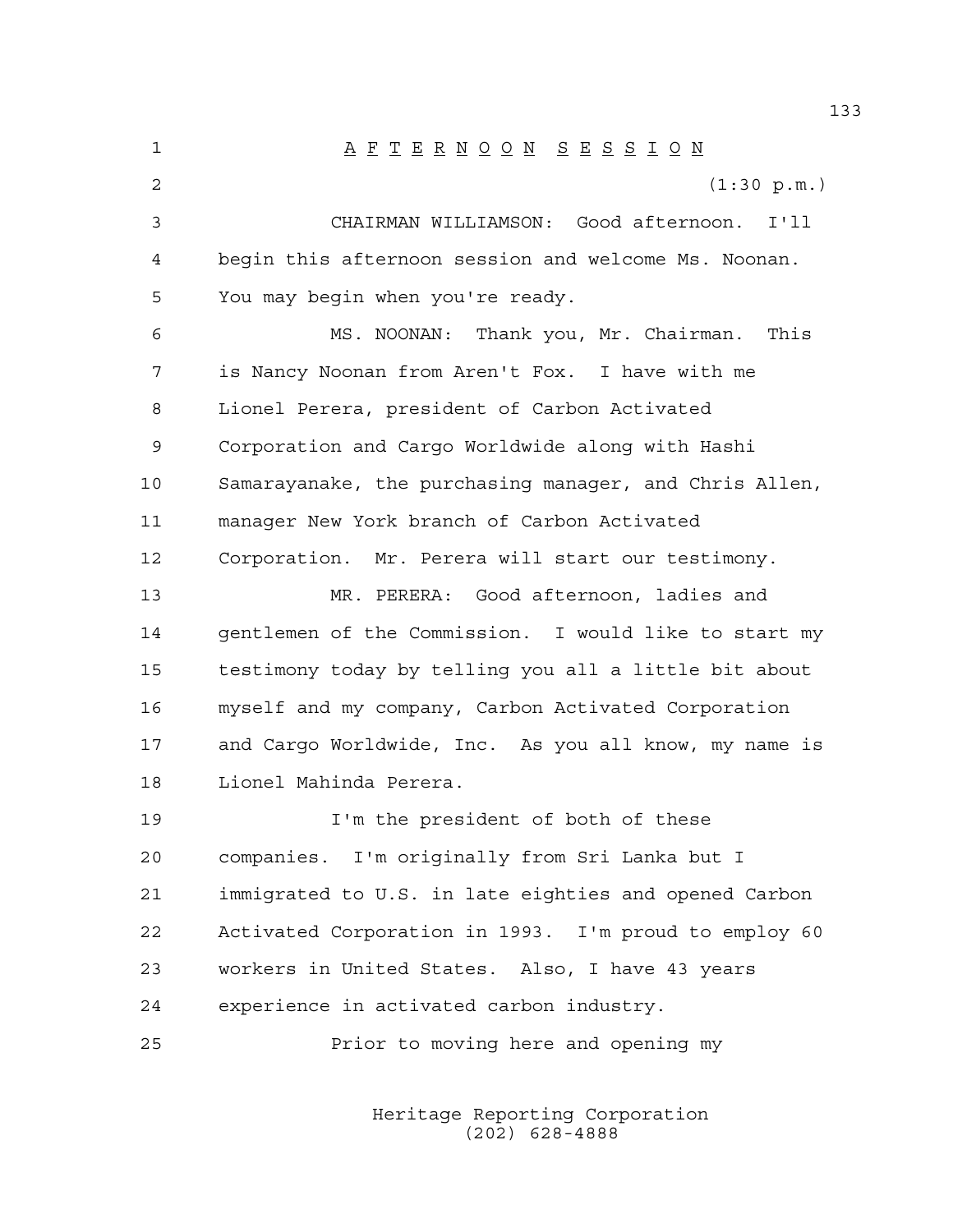1 business, I used to work at one of the largest 2 activated carbon manufacturing plant in Sri Lanka 3 known as Haycarb BLC. I joined Haycarb BLC in early 4 1974 as a junior executive and worked there until I 5 moved to U.S.

6 By the time I left, I was in charge of the 7 entire production plant in Sri Lanka. The carbon 8 activated corporation is currently one of the largest 9 providers of activated carbon and related services 10 including regeneration in the United States, and we 11 bring in large quantities of wood, coal activated 12 carbon, coconut activated carbon from various 13 countries worldwide. We also buy considerable amount 14 of domestic product from Norit Americas, Inc.

15 Through my companies, I have been importing 16 activated carbon from People's Republic of China since 17 1994. We sell activated carbon to our customers for 18 water purification, air purification, and process 19 metal recovery applications.

20 Our main customers are counties, cities, and 21 municipality that depend on us to supply activated 22 carbon to beautify water for their residents, other 23 customers use for environmental applications such as 24 spill cleanups, volatile organic components captured 25 from the paint booths, dry cleaning, gasoline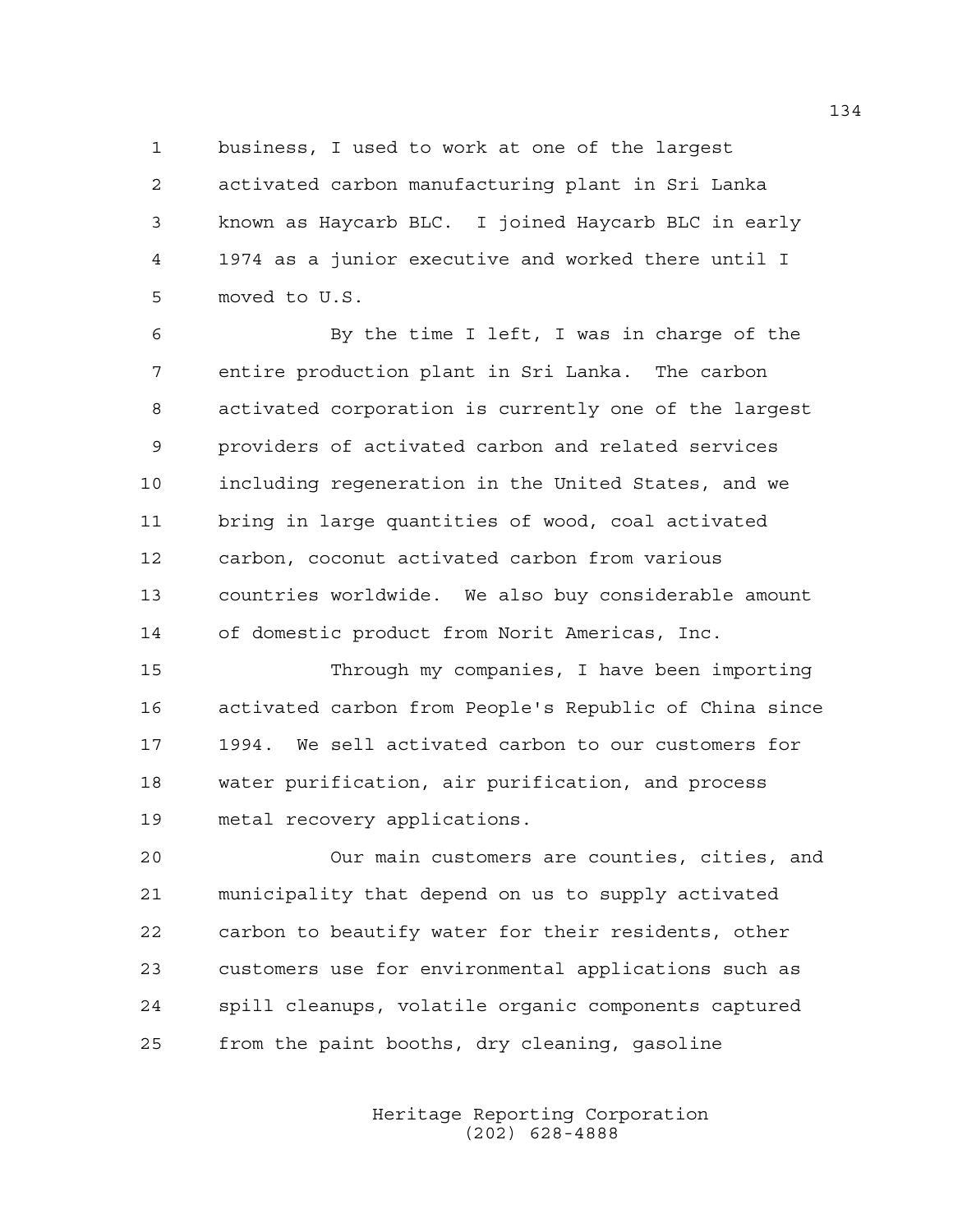1 dispensing operations, and emission and sulfur on 2 concentrations in the air, and companies that produce 3 medical applications such as those using kidney 4 dialysis.

5 I would like to explain why I believe the 6 anti-dumping order placed on certain activated carbon 7 from the People's Republic of China needs to be 8 removed. There are four points I would like to make 9 today.

10 The first, the demand for activated carbon 11 both in U.S. and worldwide is at an all time high. 12 Ladies and gentlemen, I have been running my business 13 in U.S. coming 20 years now and I sell to customers 14 both in U.S. and non-U.S. markets as I have a branch 15 in Canada and Europe as well.

16 In the past decade, we have seen the demand 17 for activated carbon rise dramatically because of the 18 hardship penalties which Environmental Protection 19 Agencies are imposing on various companies that 20 release pollutants into the atmosphere.

21 Therefore, many company companies ranging 22 from military contractors to pharmaceutical companies 23 have been turning to the activated carbon industry as 24 activated carbon has been proved over the years to be 25 one of the best organic filters available.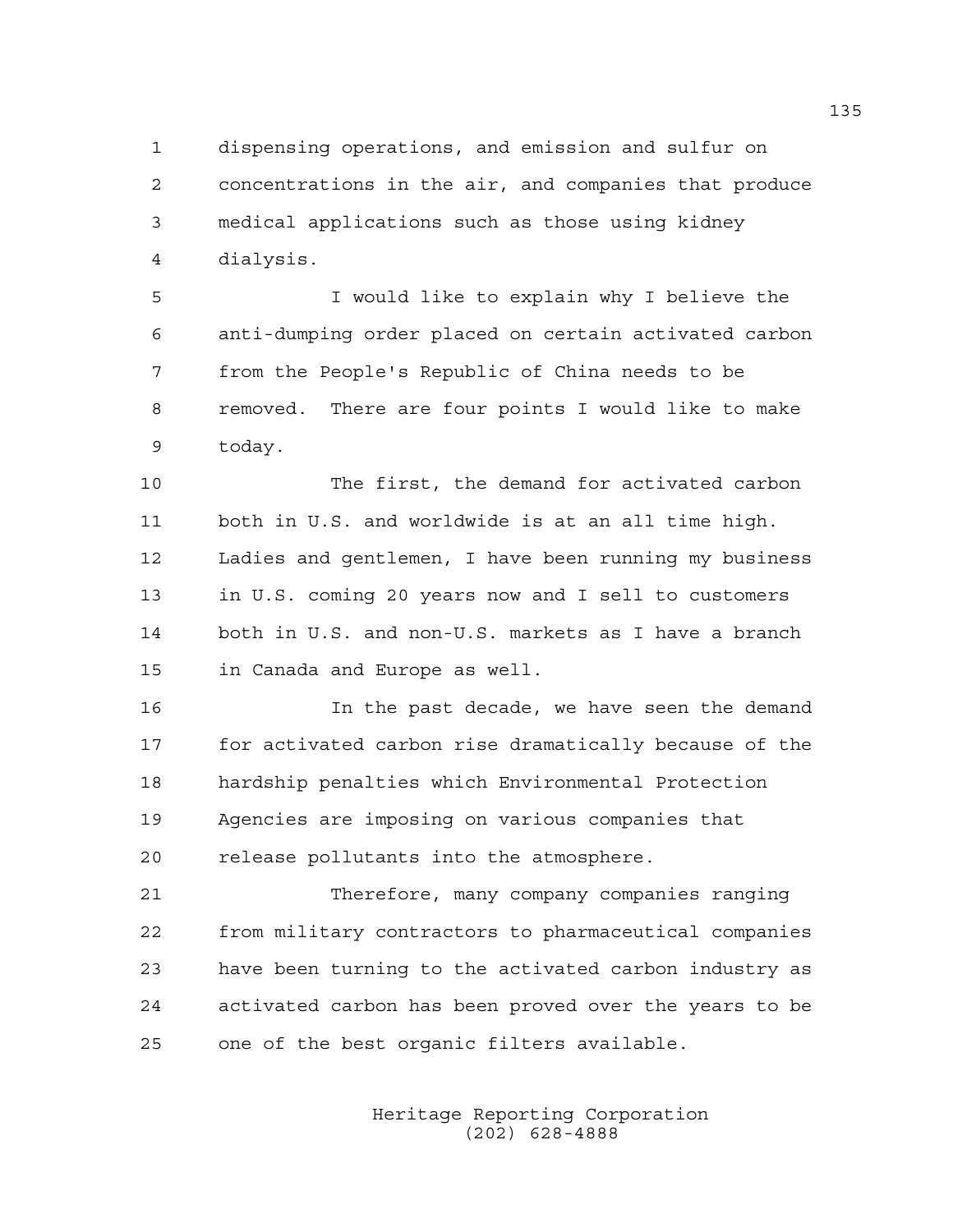1 Aside from this, one of the largest growing 2 areas in this industry has been the supply of 3 activated carbon developing countries such as China 4 itself who only now understand the necessity of having 5 clean water and they are in their own cities and 6 countries.

7 In addition to that Chinese demand for coal 8 has been a very increasing due to the hundreds of new 9 power plants and the Chinese government keeps building 10 each year. Not only do these same power plants also 11 need raw coal, they also need coal activated carbon 12 which then processed a significant constraint in the 13 availability of raw coal necessary to manufacture 14 activated carbon for their requirements.

15 Therefore, I hope I have been able to 16 explain to you how important activated carbon industry 17 has become in the past decade and that the demand for 18 activated carbon be coal activated carbon, coconut 19 activated carbon, or wood activated carbon is at an 20 all time high and that the demand for CAC will keep 21 increasing.

22 You will see that graph even though with the 23 Chinese duties, 2007 to 2011, the Chinese imports 24 remain the same. Sometimes a little low, sometimes a 25 little high, but because of actually the Chinese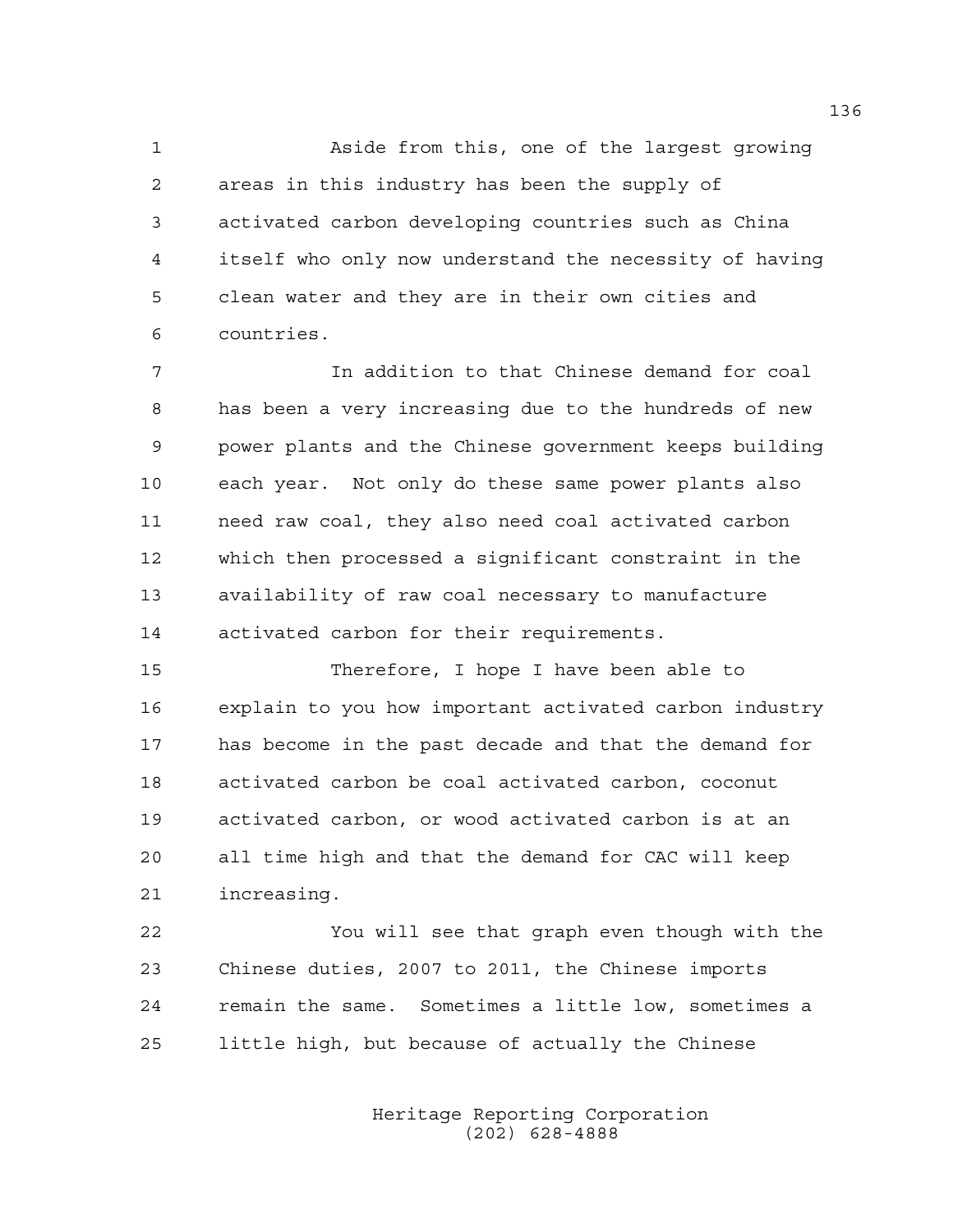1 prices are somewhere around 2005, 2006, prices are low 2 because of the economical situation in China, cheap 3 labor, and some other cheap like coal also very cheap.

4 But after implementing the dumping, the same 5 time China also decided to increase their carbon 6 prices. You will see that graph even though the coal 7 carbon imports reduced in a significant amount, all 8 the other types of carbon increased.

9 One of the reasons is that when the coal 10 carbon price has gone up, actually the coconut, the 11 prices were remained the same. They are full. A lot 12 of municipalities, they decided to use coconut carbon. 13 Sometimes it's interchangeable.

14 You will see that 2007 to 2011, the other 15 types of carbon increased their volumes significantly. 16 Even 2009, 2010, 2011, the coal carbon prices are 17 very high and when you take the coal and coconut, 18 coconut has better properties.

19 Coal can activate up to a certain limit. 20 For example, like iodine. Coal can go maximum 1,000 21 because of the structure. The coal is very weak. But 22 coconut you can go up to 1,200, 1,300. There are so 23 many advantages, so the people realize that. The 24 cities and counties, they realized that. The coal 25 prices are going up, and because of that, they decided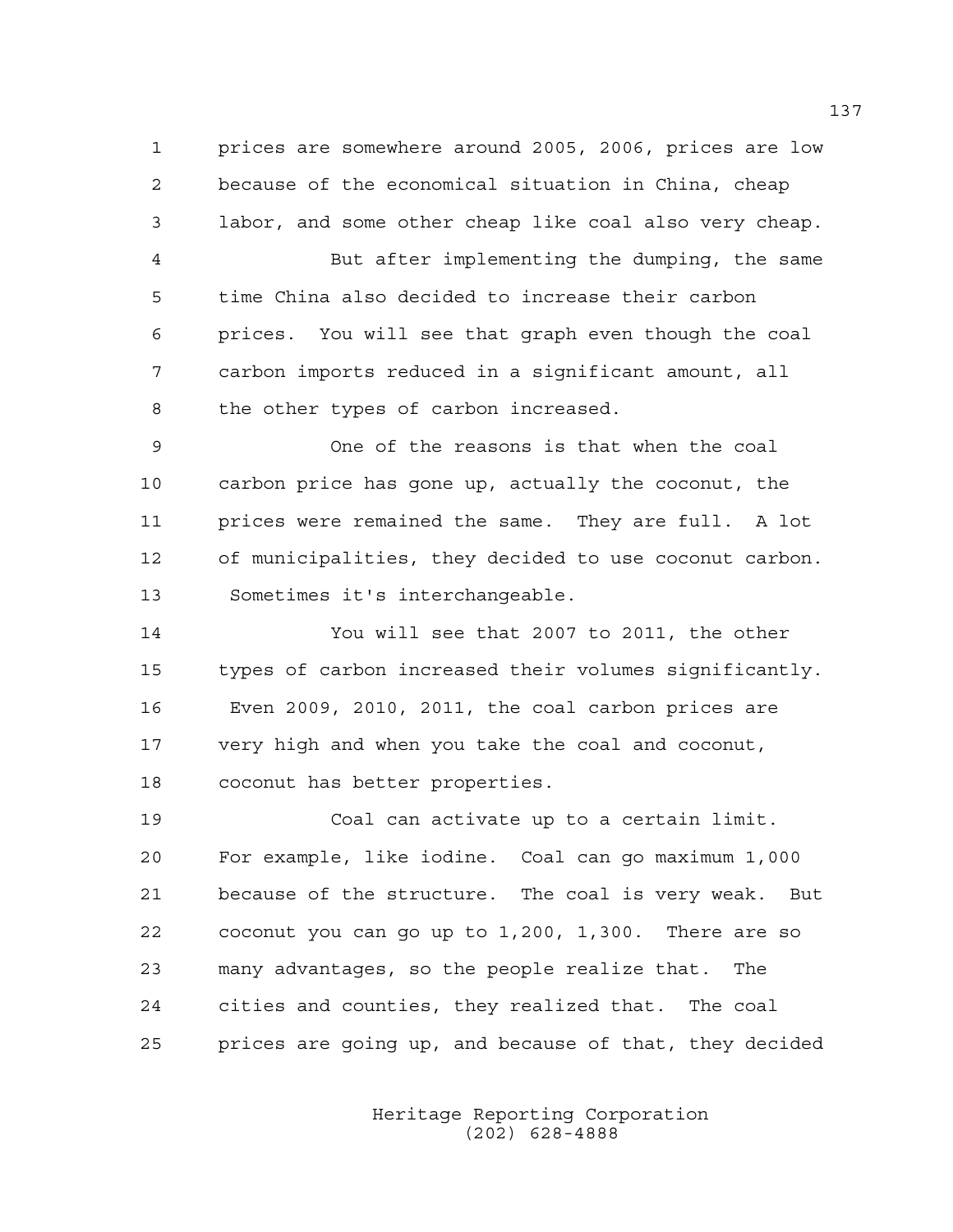1 to interchange.

| $\overline{2}$ | The second, the raw material used to make              |
|----------------|--------------------------------------------------------|
| 3              | the subject activated carbon is increasingly in short  |
| $\overline{4}$ | supply. Many coal mines were closed to safety and      |
| 5              | environmental reasons which is currently resulting in  |
| 6              | shortage of bituminous coal and subsequent price       |
| 7              | increase China coal activated carbon.                  |
| 8              | Around 2007, there were 80 activated carbon            |
| 9              | manufacturing plants in China, but with the shortage   |
| 10             | of coal and environmental restrictions, today there    |
| 11             | are only 40 to 45 manufacturing plants in operation.   |
| 12             | For them all domestically here in the U.S., strict     |
| 13             | environmental and mining laws are limiting the ability |
| 14             | of U.S. industries to produce necessary quantities of  |
| 15             | coal to manufacture activated carbon and anthracite    |
| 16             | filter media. Our industry uses anthracite filter      |
| 17             | media also. There is a severe shortage of anthracite   |
| 18             | filter media too.                                      |
| 19             | Number three, I would like to point your               |
| 20             | attention to the fact that the carbon that is being    |
| 21             | produced domestically in the U.S. and in China are two |
| 22             | different types and subject to two different           |

23 production procedures because of the raw material

24 used. These products are only sometimes

25 interchangeable.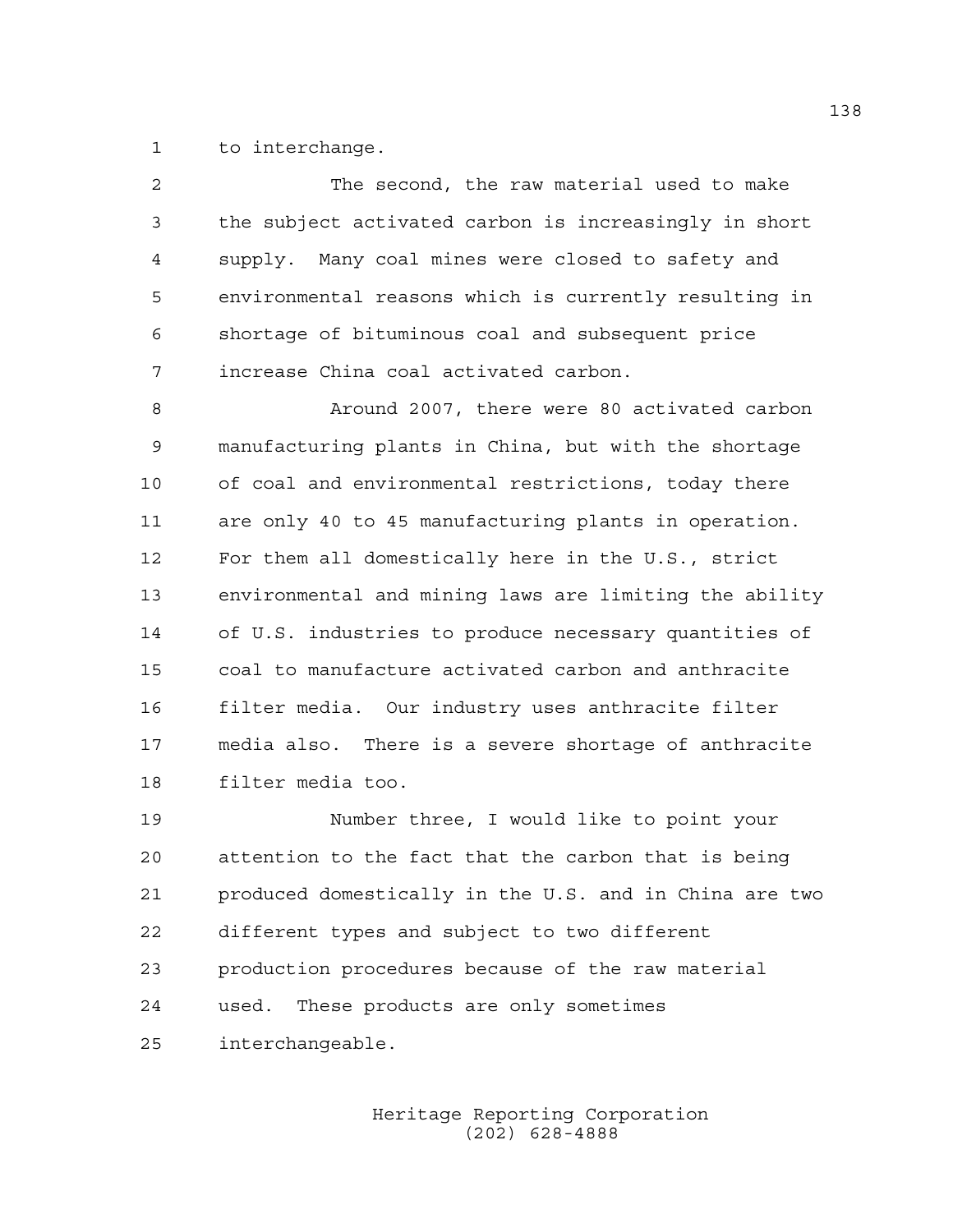1 Domestically produced coal activated carbon 2 goes through a laborious process to get the final 3 product. This is because the coal founding U.S. mines 4 are softer and less dense therefore tend to break 5 easily. Therefore, domestically mined coal is first 6 powdered and then made into briquettes using a binding 7 agent.

8 Then these briquettes are broken into 9 different grades used in the industry such as 12 by 40 10 and 8 by 30. Those are the two most common grades 11 Petitioners mainly produce, Calgon filled it for 300, 12 400, and Norit in 300. Due to the fact that this 13 process is laborious, the cost of this carbon is far 14 more expensive than the carbon produced in China.

15 I'm going to give a little idea of the 16 regular carbon and the reagglomerated carbon. On your 17 left, China, they have a specific bituminous carbon 18 with a certain amount of density and actually they are 19 not that soft. Because of that, that Chinese coal 20 carbon you can activate direct. What they're doing is 21 they mine the coal. They're crushed into different 22 sizes. They're carbonized, and then direct activate. 23 So their cost is much lower than the reagglomerated 24 carbon.

25 The reagglomerated carbon, for example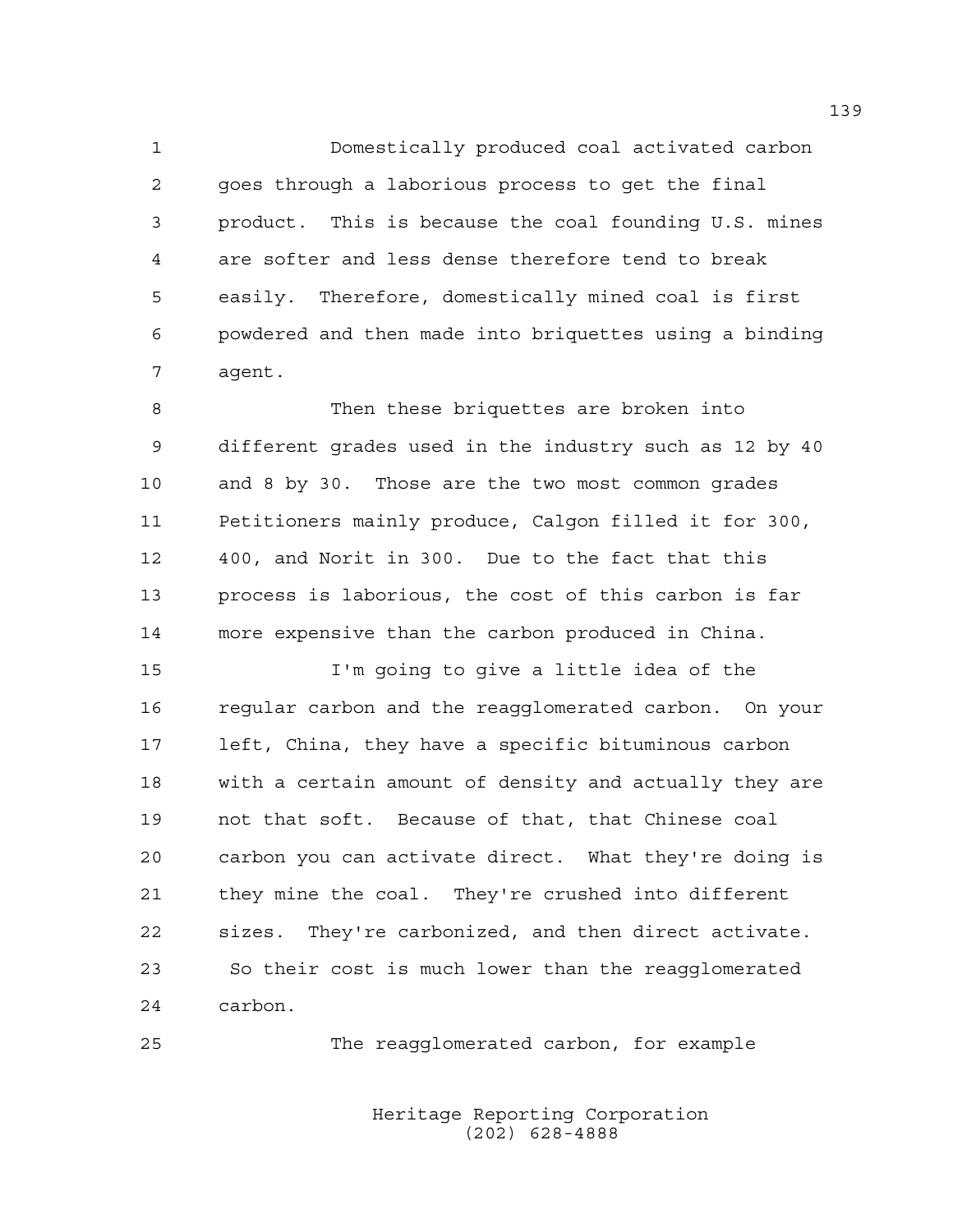1 actually, I hope to add over there, normally we 2 measure the carbon capacity by either iodine number or 3 either surface area.

4 So if you take like 900 iodine, you will 5 see, like for example, these are not actual 6 structures, but if you take 900 Chinese coal and the 7 900 domestic mid coal, you will get the same effect. 8 There are little, little difference, but when you come 9 to drinking water industry, you can use any type of 10 carbon.

11 So both has 900 iodine, but the surface, the 12 regular surface you have in China, but the Chinese 13 surface is we spent a lot of money to make that 14 carbon. So therefore, there's a significant but 15 roughly about 20 to 30 cents pound price difference. 16 But China also made reagglomerated carbon, very 17 similar price, very similar to U.S.

18 I forgot to tell you that the binders they 19 use, it's called petroleum tar, so you are aware of 20 that the petroleum tar is also expensive and when you, 21 as I mentioned to you, China also produced the same 22 carbon, very similar price, but in China also they're 23 having right now there's severe shortage of petroleum 24 tar.

25 Furthermore, even though the Petitioners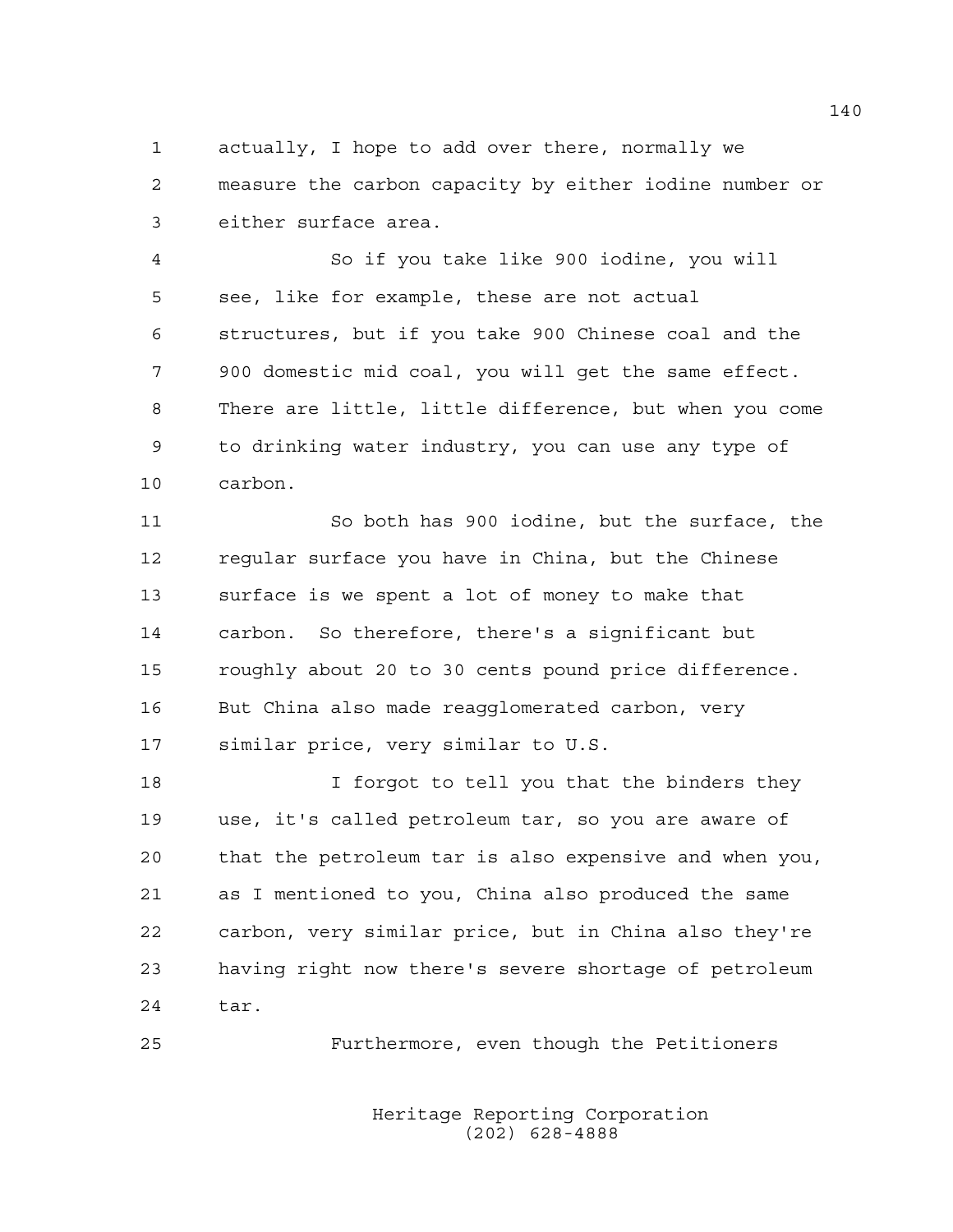1 claim that the both domestic product and the China 2 product is interchangeable, most usually the companies 3 do not like using carbon that have binders as these 4 carbons tend to change shape when they backwash the 5 carbon, a process that is done regularly.

6 That means I have to explain a little bit. 7 When you load carbon into a carbon filter, time to 8 time you have to do a backwash to get it off, the 9 sleet, mud, and other things.

10 So if you have sharp edges of the carbon, 11 then it will break. So that's why they're saying is 12 some utilities they don't want to use reagglomerated 13 because after some time the carbon will, the shape 14 will change and then the pressure drop is going to get 15 higher.

16 So because of that, especially in West 17 Coast, some of the utilities, they don't -- they 18 especially mention on the big packages they like to 19 use natural granular carbon. That's why the China 20 carbon they were using from early nineties.

21 The above line can be further stranded by 22 describing the forming customer groups that purchase 23 the coal activated carbon for various applications. 24 Number one, customers who only require reagglomerated 25 coal activated carbon made in U.S., customers who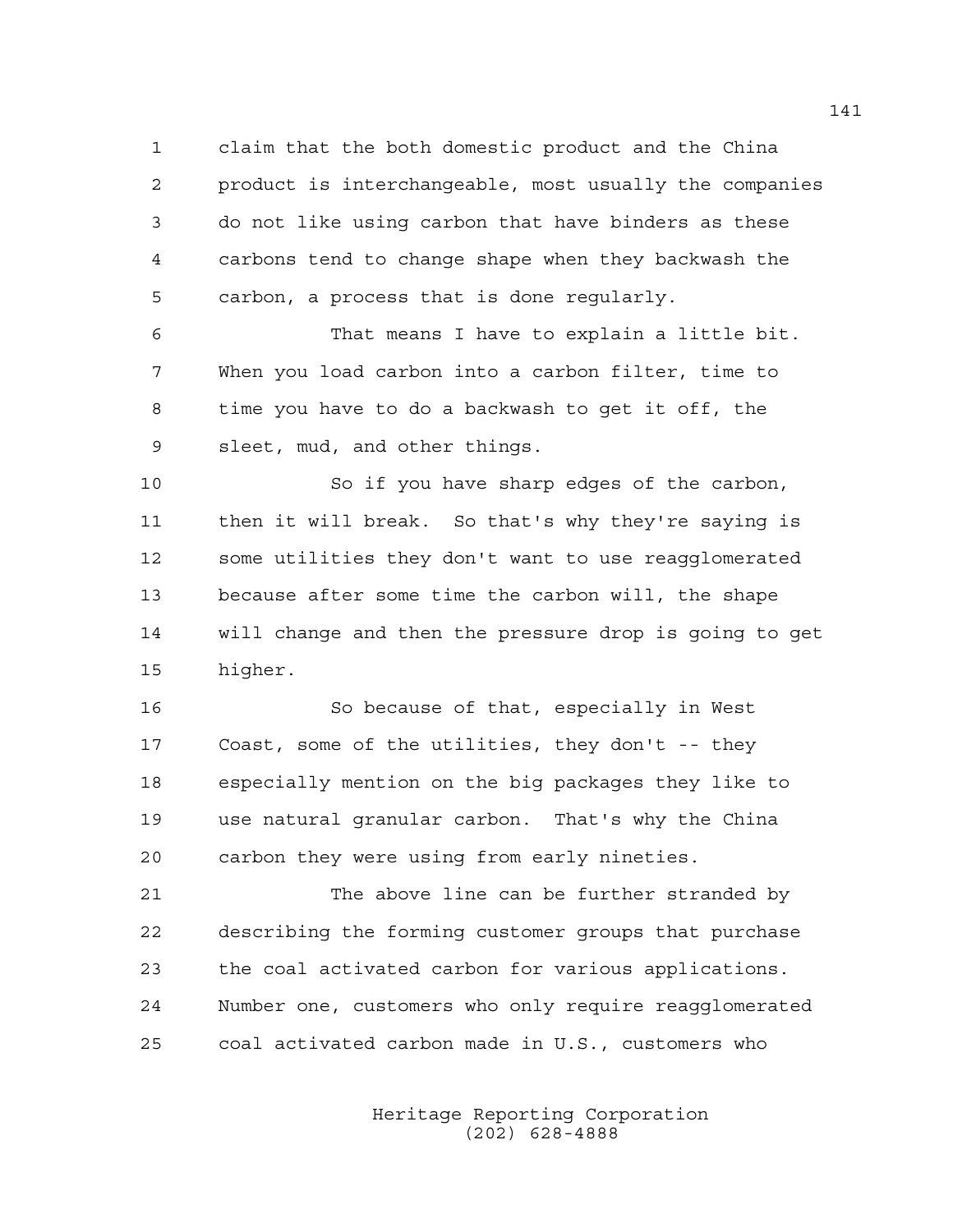1 required reagglomerated coal activated carbon made 2 either in U.S. or China. Number three, customers who 3 only require direct activated carbon without binders. 4 Number four, customers who only want coal activated 5 carbon regardless of it being reagglomerated or 6 direct.

7 There are only a few applications you need 8 specific carbon when you come to common applications 9 like drinking water. Drinking water contains very 10 little amount of chemicals like the velocity . I want 11 to explain to you that like West Coast, the entire 12 ground water is contaminated by aerospace companies, 13 for example, California, 50 percent of the water 14 coming from Colorado river. The other 50 percent, 15 they pump from the ground, so that the ground water 16 contaminated by velocity. It's very, very little 17 amounts of carbon tetrafluoride, carbon benzene, 18 perchloroethylene. They are but very small amounts, 19 therefore, actual speaking you can use coconut shell, 20 you can use coal-based reagglomerated, you can use 21 coal-based regular.

22 My final point, the fourth and the final 23 point is that the price of activated carbon is 24 significantly higher than the price that we had 25 building the original period of investigation which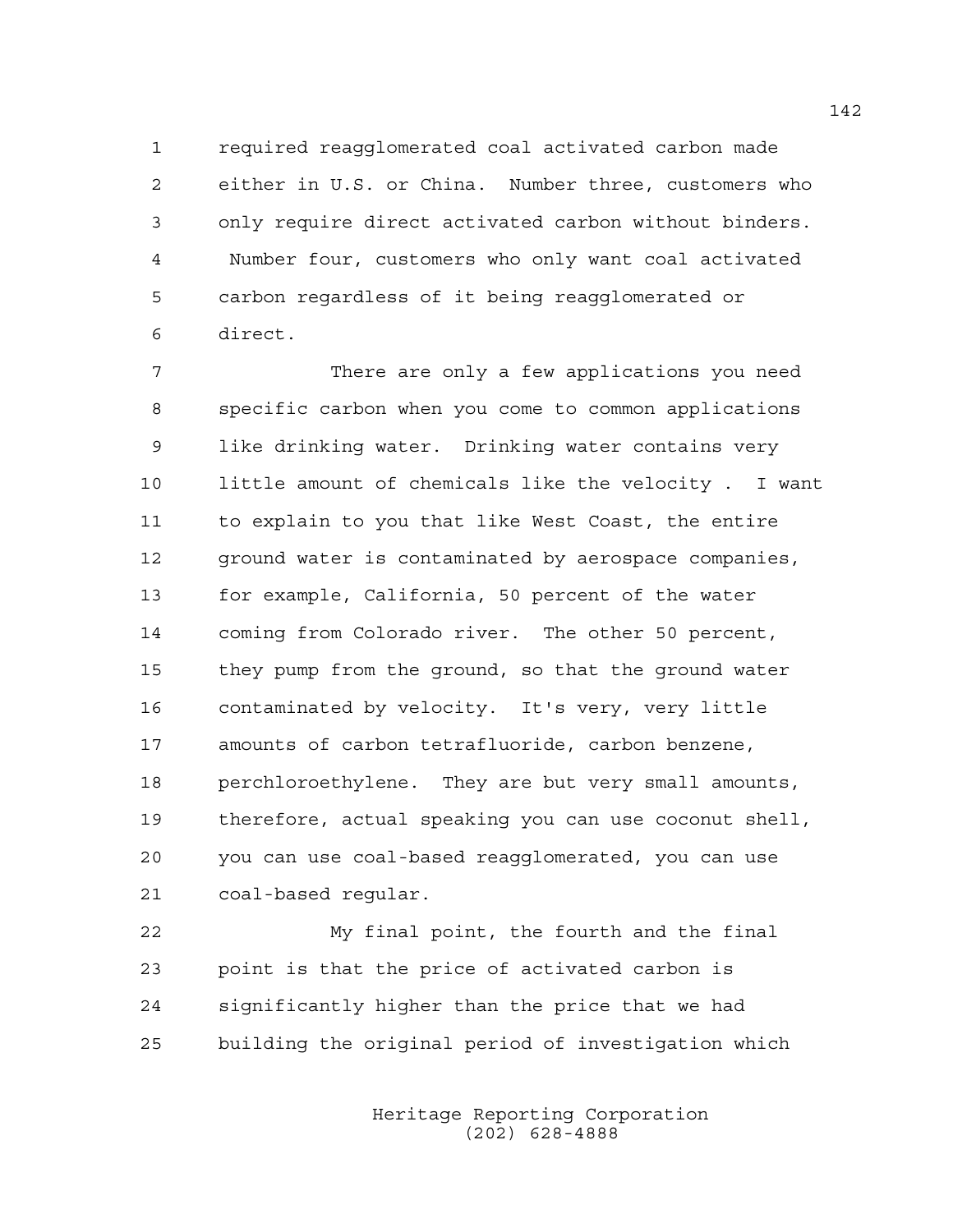1 shows the strength of demand and the tightness of the 2 supply. There is no reason to think the price will 3 change if the order is revoked.

4 You will see that in 2006 China used to sell 5 \$460.00 per ton and then the same time this order was 6 implemented. Before that, we used to pay 4.8 percent 7 duty, but same time in China they change a lot because 8 they used to pay about 100 to \$200 per month salaries 9 and plus freely available coal.

10 Well, a lot of coal mines they close due to 11 environmental safety issues. No matter what the 12 dumping order, the prices have gone up. So this is 13 I'm talking about the regular 8 by 30, 12 by 40 carbon 14 without binders. I will show you all the other sizes 15 also.

16 So 2006, we used to pay \$460. 2007 even 17 \$700.00. 2008, \$750. 2009, \$900. 2010, close to 18 1,200. One time is gone up because there was a severe 19 shortage of coal in China, so 2011 prices have gone 20 down a little bit. Now again gone up because there's 21 a severe demand in China for their own and plus Europe 22 also. Europe also buying very large quantities. 23 So when you add this 4.8 and initial 67.14,

24 so if you take 67 percent of 460, it's 308. So 25 actually, when you add up, you know, you end up with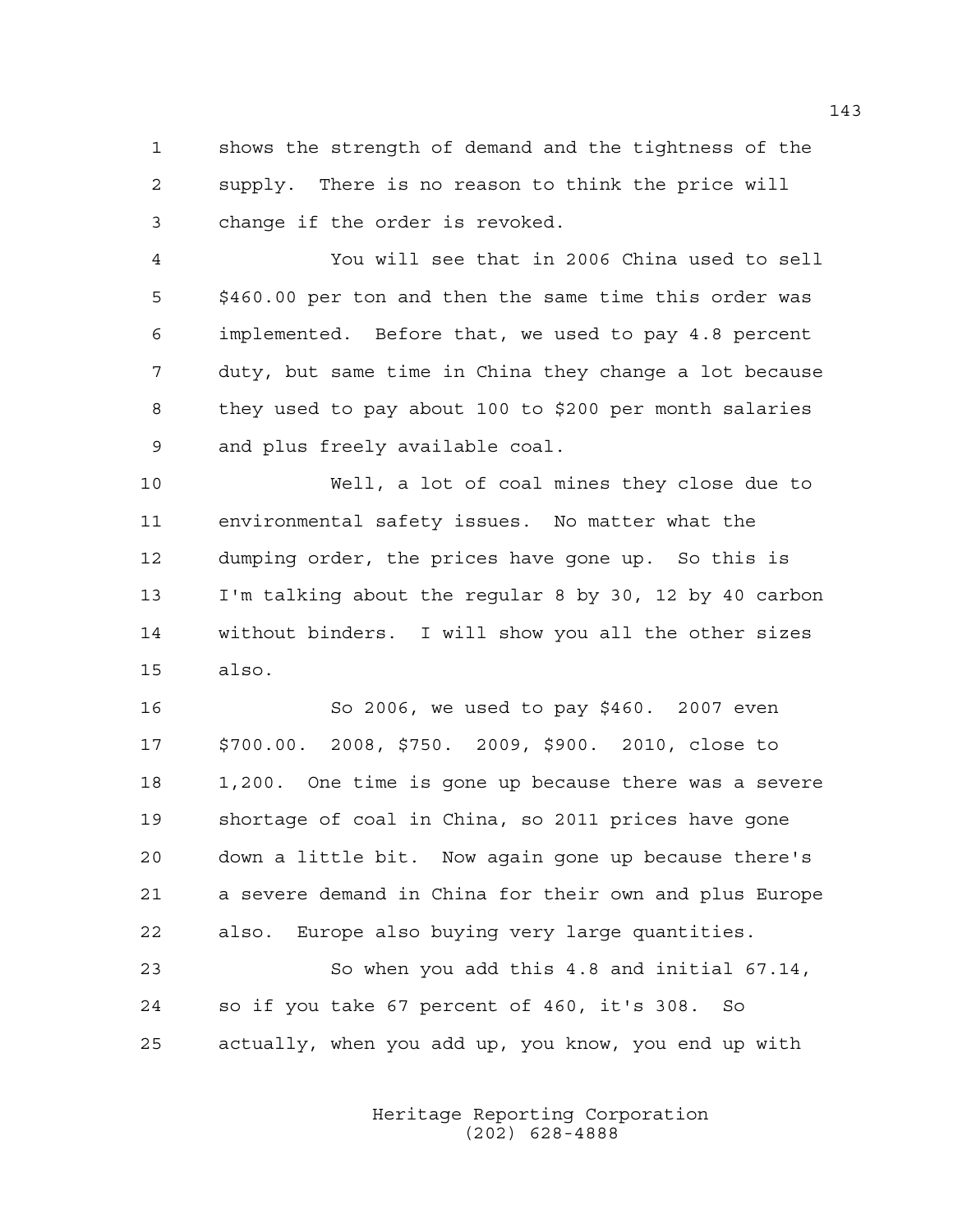1 like over here until today until the fourth review 2 comes, it is about like \$1,480.

3 I forgot to tell you that I have a lease 4 carbon plant in Sri Lanka so that my cost over here, 5 CNF, coconut carbon, is \$1,250. So you will see that 6 over here for the regular carbon. Right now, we were 7 paying about close to about 1,480.

8 Before we cannot believe how these numbers 9 came because I think something wrong and we already 10 appealed and we got injunction because the way the 11 comma is calculated end up with like a \$1.00 for a kg. 12 So then, if that is the case, one ton of carbon is 13 going to be \$2,400, \$2,500. Nobody is going to buy 14 it.

15 Over here, I want to show you something. 16 Why I'm asking you to reword the order, you will see 17 over here that no matter what the order, the carbon 18 prices have gone up. Blue is the carbon prices, and 19 then the red is the duty.

20 See one time certain people got zero. A 21 couple of guys got 44 cents a kg. Even Calgon Carbon 22 Corporation till today, they are red carbon coming 23 from China is zero. Jacobi also zero to the third 24 one, but Calgon, even for the fourth review, they 25 decided not to review themselves. Because of that,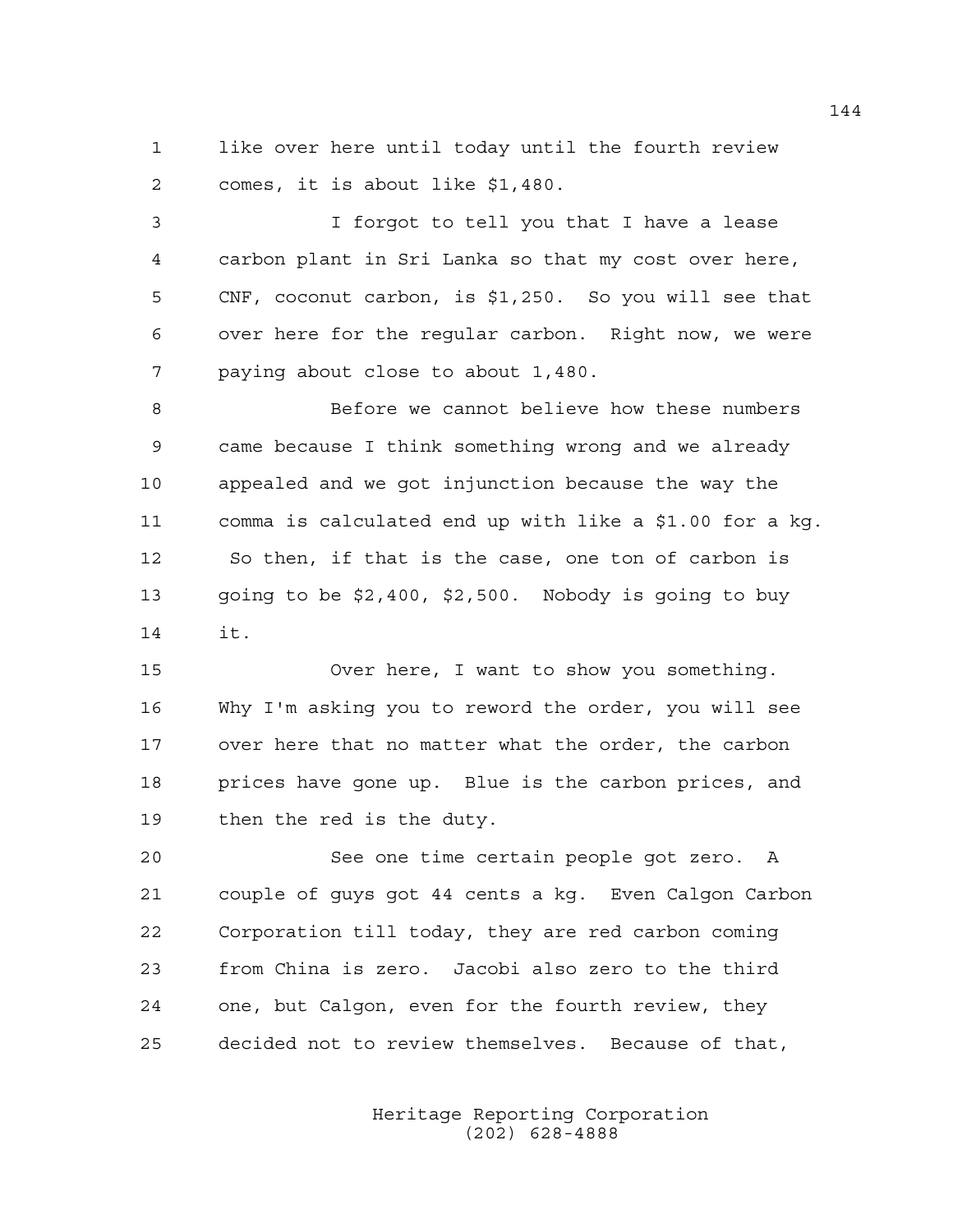1 they are rated zero. So all the others got point 28. 2 That means \$280 per kilo.

3 Actual speaking, when you're looking at 4 these prices without antidumping duty, if you leave 5 the regular duty -- this is a regular duty, carbon 6 coming from China before the antidumping, so if you 7 add 4.8 to this, still, this kind of coal prices are 8 much higher prices but even though people are 9 consuming U.S., a lot of municipalities and they are, 10 you know, really upset but they are paying.

11 But again, the demand has gone up and as I 12 mentioned earlier, we are buying reagglomerated carbon 13 also for locally, and market is very healthy. Market 14 is very healthy, but prices have gone up. But looking 15 at this, that is the main reason we're asking now is 16 time to remove this order.

17 Okay. I'm going to show you all the other 18 types of carbon too. This is powder carbon. The 19 powder carbon also in 2006, this is we are talking 20 about there are so many types of carbon, different 21 iodine numbers, different surface area. I'm talking 22 about this is 500 iodine number carbon. 2006 some are 23 in 420.

24 The powder carbon is the cheapest because 25 even over here in some other countries, a lot of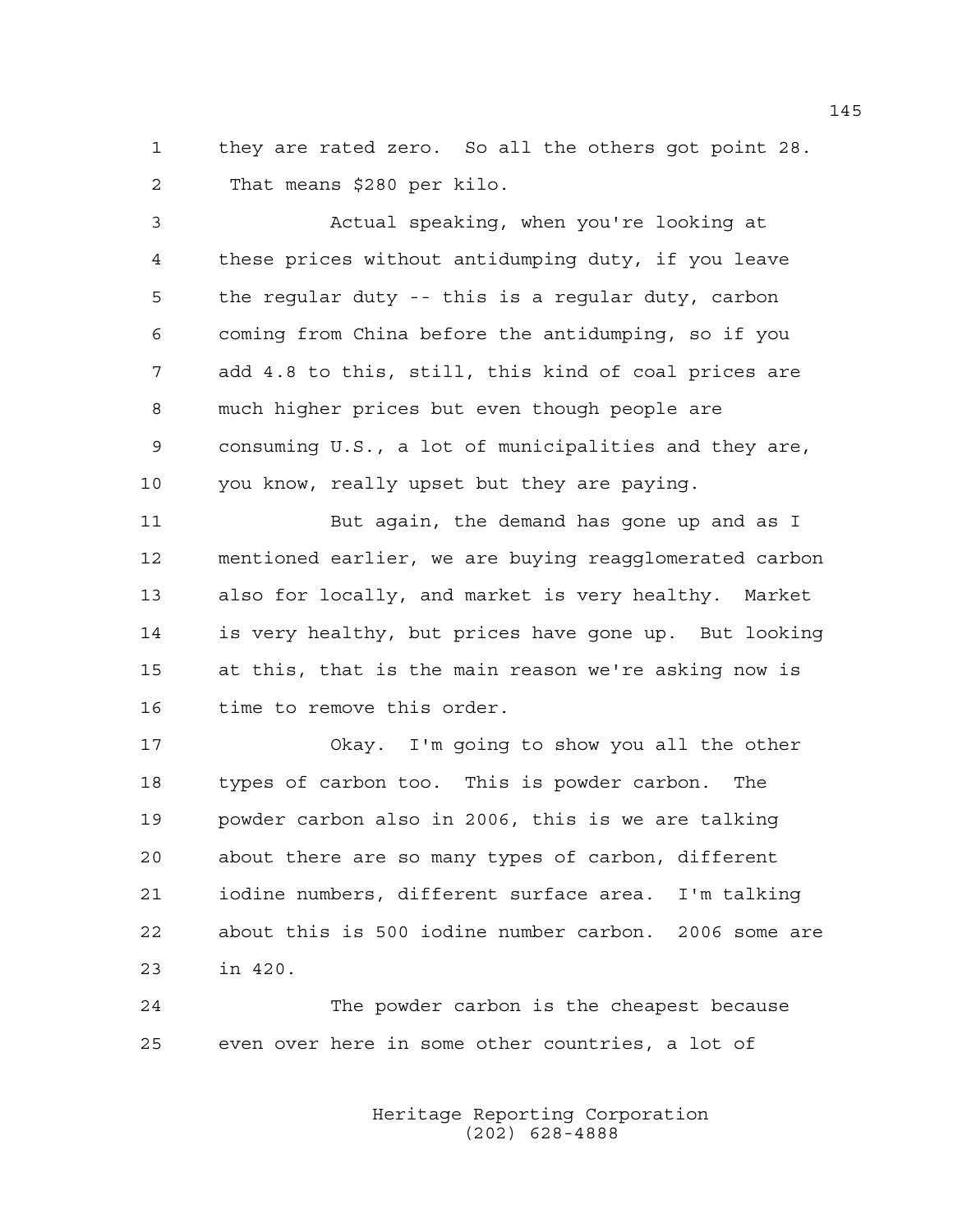1 companies are making powder from the underside of the 2 bigger sizes. So it's gone up to 525, 577, 750, and 3 850, and with the 4.8, actually, before the fourth 4 results came, if you add \$280, you are talking about 5 \$900.

6 According to my understanding like domestic 7 industry, the domestic producers also sitting pretty 8 close to adding delivered prices close to about 45 9 cents. So without duty, without antidumping duty, the 10 Chinese prices also very similar to the domestic 11 prices.

12 But actual speaking, right now the price is 13 850 not the 750. What we are paying right now, we 14 have invoices, we are paying \$850 with this price. 15 Without this, we are out of the powder carbon market. 16 We don't sell that much. We are not in even mercury 17 renewal business because we cannot compete with other 18 companies.

19 This is also a very sad situation because 20 coal carbon from 2000 till today, majority of the -- 21 this is called pelletized carbon. This is a separate 22 process. They pulverize. They use a different base 23 material. They use Antracite coal material to make 24 this cylindrical pelletized carbon, very similar to 25 reagglomeration. They pulverize the coal and then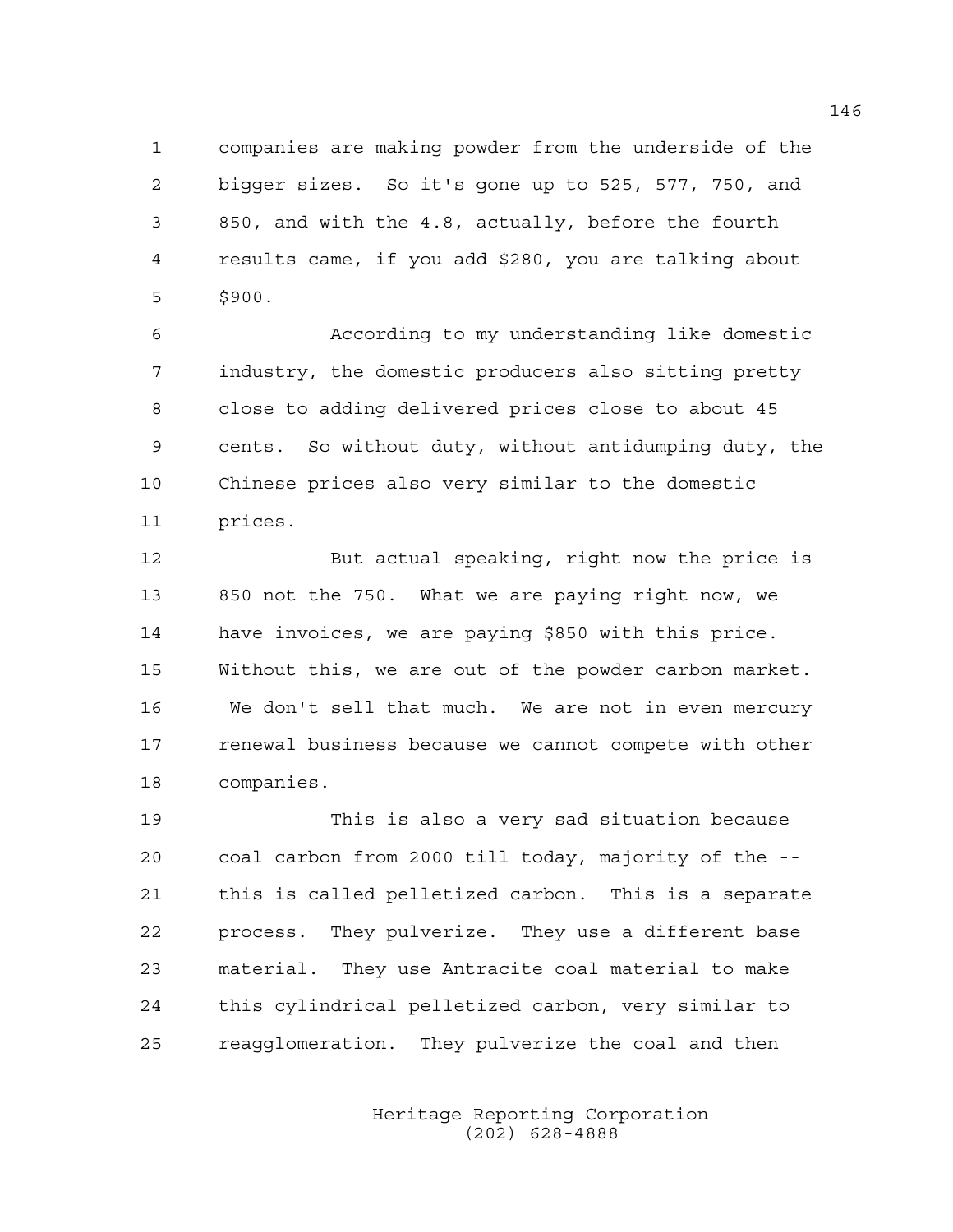1 they make like pellets and they activate. The reason 2 the industry use pelletized carbon some -- there are 3 applications. These are mainly for air purification. 4 And customers, they like pelletized carbon because of 5 the less pressure drop. If we fuse granular carbon, 6 granular carbon time to time you will get higher 7 pressure drop.

8 Because of that, they will use 4 millimeter, 9 3 millimeter, sometimes people use 2 millimeter or 1.5 10 for liquid applications. This one, according to my 11 knowledge, Petitioners make very little about 12 pelletized carbon even though we have heavy duty and 13 now customers are paying very high prices for this 14 carbon.

15 Actually, the Petitioners also bring very 16 large quantities from China even though because they 17 don't have production capacity over here. The same 18 thing happened 2006, 2007. You will see that 19 significant price increase. So the same time, the 20 antidumping duty went down, you know, till 2012, 21 majority of the importers used to pay .28. Jacobi, 22 zero. Calgon, zero.

23 Now, the 430, there's another company also 24 got zero. You know, there is a weird calculation. I 25 don't know how they calculate because even for the

> Heritage Reporting Corporation (202) 628-4888

147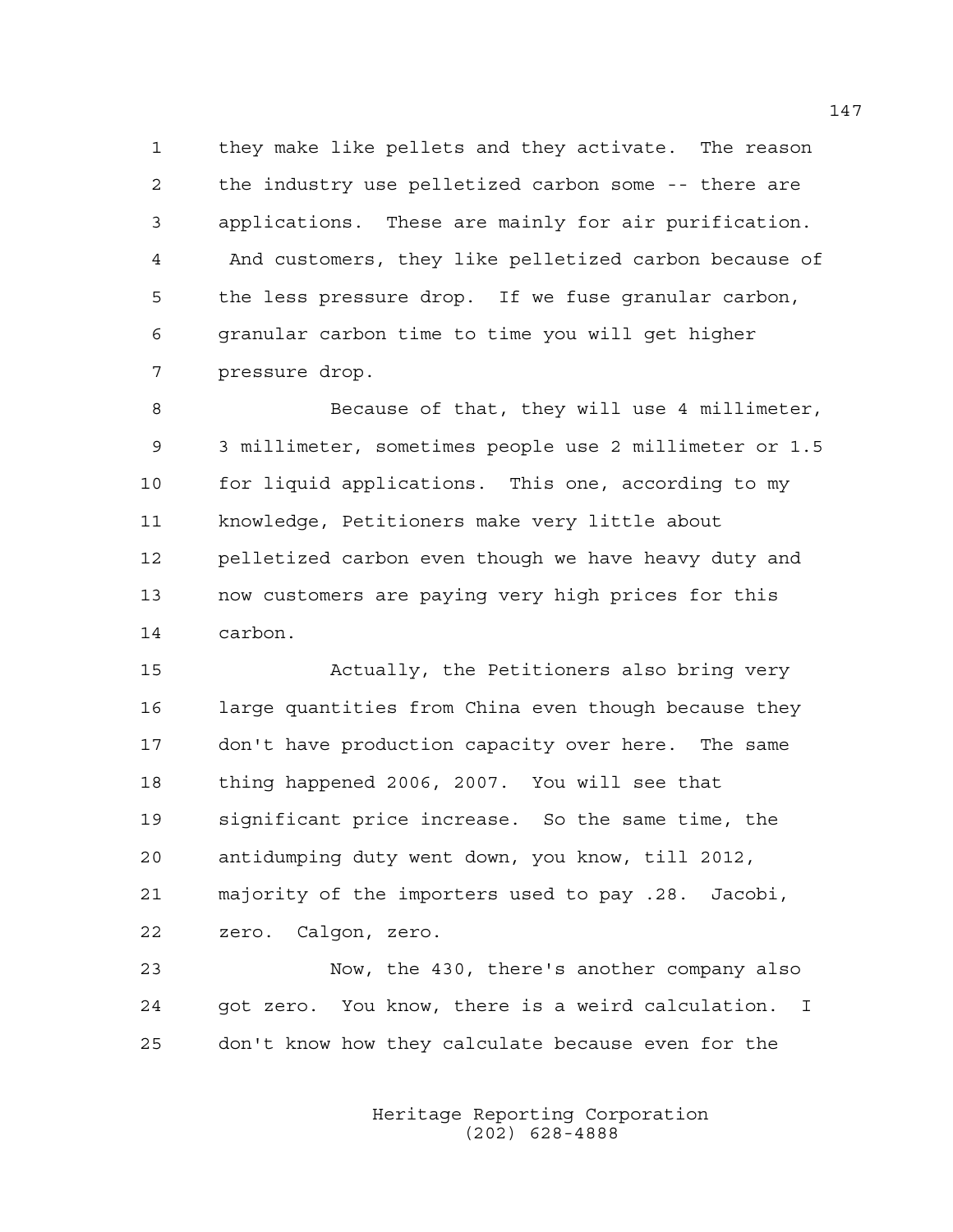1 fourth, that's why we are appeal the case because they 2 selected about eight companies. Out of eight 3 companies, they selected three companies to review. 4 From those three companies, one company got zero. The 5 other company got \$2.30. The third one got 44.

6 According to the calculation according to 7 the rule says you have to remove the zero and then you 8 have to get average of 242 and to whatever, 242 and 9 44. So most of the people end up with \$1.04 per kg. 10 If that is the case, you will see that this duty alone 11 is 1,040.

12 And then the price, I don't know I'm 100 13 percent sure about this, if you take this one, say 14 \$2,000, so you are talking about \$2,600. So that's 15 why actually my counsel is working on that to appeal 16 the case. I'm going to go through several slides. 17 Okay. Thank you for giving me opportunity to speak. 18 I'm happy to answer any questions you have. Thank 19 you.

20 MS. NOONAN: Okay. And now we're going to 21 hear from Mr. Chris Allen.

22 MR. ALLEN: Ladies and Gentlemen of the 23 Commission. My name is Christopher Allen, and I work 24 for Carbon Activated Corporation as a Director of the 25 New York Branch. I've worked within the activated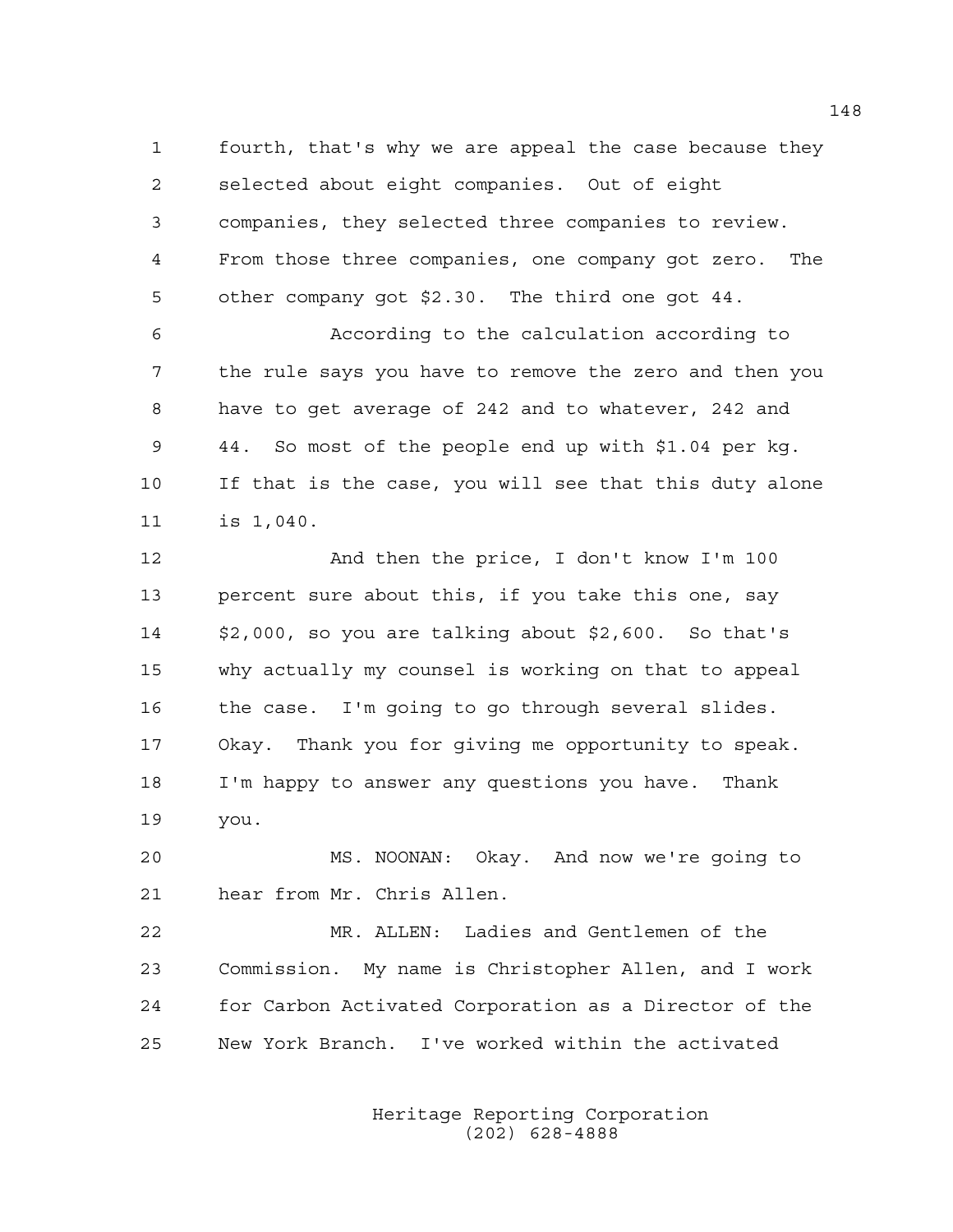1 carbon business for over 30 years, firstly in the 2 United Kingdom as Managing Director of CPL Carbons, a 3 subsidiary of the British Coal Corporation, and now 4 for the last 10 years with Carbon Activated 5 Corporation in Buffalo, New York.

6 I have experienced implementation of anti-7 dumping duties on activated carbon from the Peoples 8 Republic of China in Europe as well as here in the 9 United States. I'd like to make the following 10 additional comments in support of those made by our 11 President, Mr. Lionel Perera. First, I want to make 12 it clear that purchasing domestically produced 13 activated carbon is an important aspect of our 14 business, and we greatly value our relationship with 15 our U.S. supplier, Norit.

16 We need to purchase domestically produced 17 activated carbon because of the differences between 18 reagglomerated carbon and direct-coal activated 19 carbon. In the eastern states, for example, our 20 municipality customers specify reagglomerated and, 21 more often, U.S.-made reagglomerated activated carbon 22 for their water treatment requirements. For these 23 customers, we supply domestically manufactured 24 reagglomerated carbon.

25 This can be because of the requirement for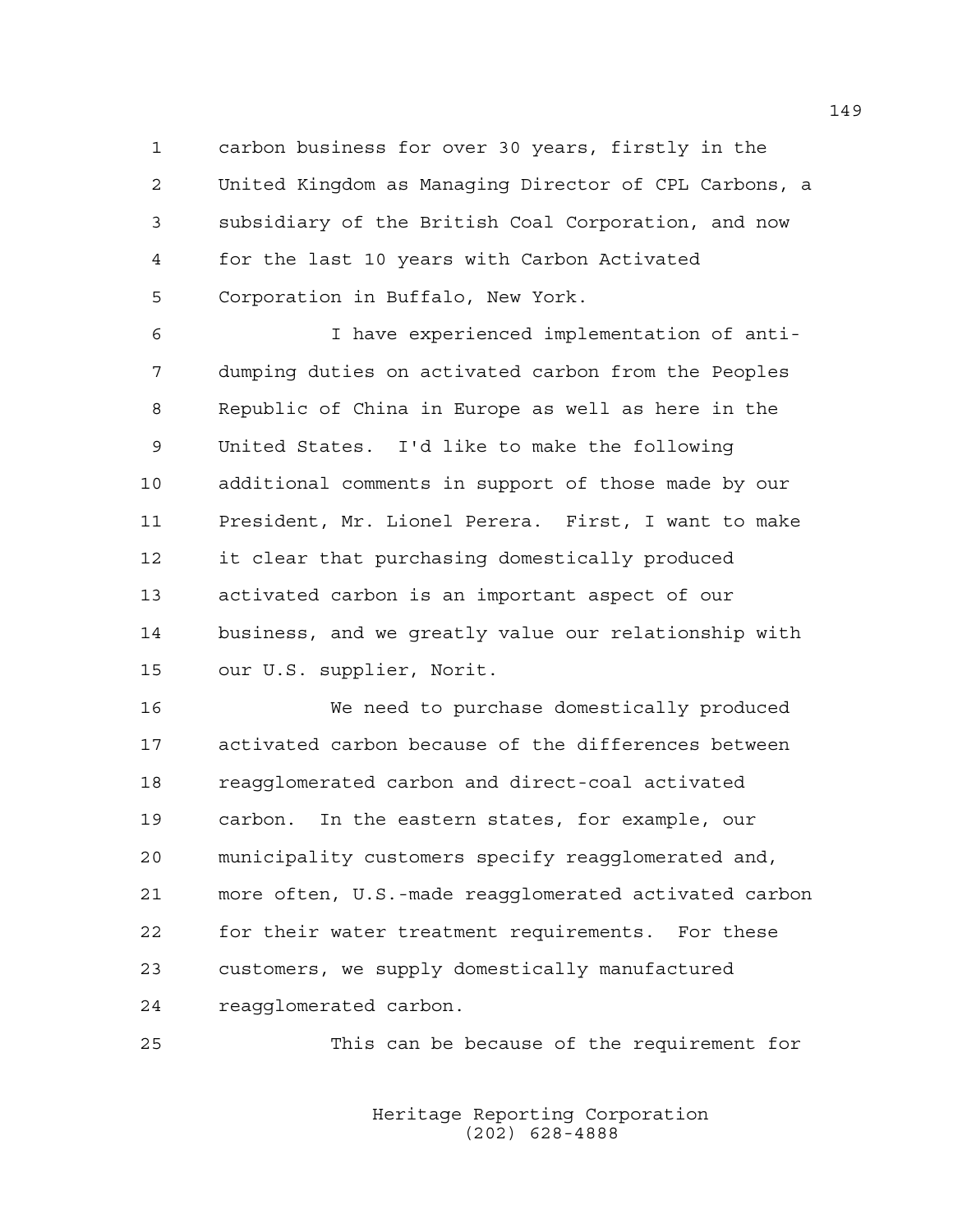1 U.S.-made carbon only or because the Chinese 2 reagglomerated product is more expensive or does not 3 fully meet the specifications given by the customer. 4 As example, on publicly available bids for 5 reagglomerated carbon, Calgon proposed \$1.12 per pound 6 delivered to site, including overhead and profit, and 7 \$1.16 for a different city. We have information that 8 they recently quoted to another company like ours a 9 price of \$1.50 per pound. What this means to us is 10 that Calgon is purposely inflating the price to its 11 competitors in order to control the market.

12 For our other customers, for example, in the 13 environmental contracting market, who do not require 14 reagglomerated carbon and specified direct-coal 15 activated carbon, we cannot use domestic product since 16 direct-coal activated carbon is not manufactured in 17 the U.S. In this market, incidently, coal carbons can 18 be interchanged with coconut carbons on many 19 applications, and the large increase in coconut 20 carbons imported over the last five years when the 21 coals imports have reduced confirm that coal supplied 22 from China is not affecting the U.S. manufacturers.

23 You can see by the increasing supplies from 24 alternative sources other than China over the same 25 period. For these customers, we use imported coal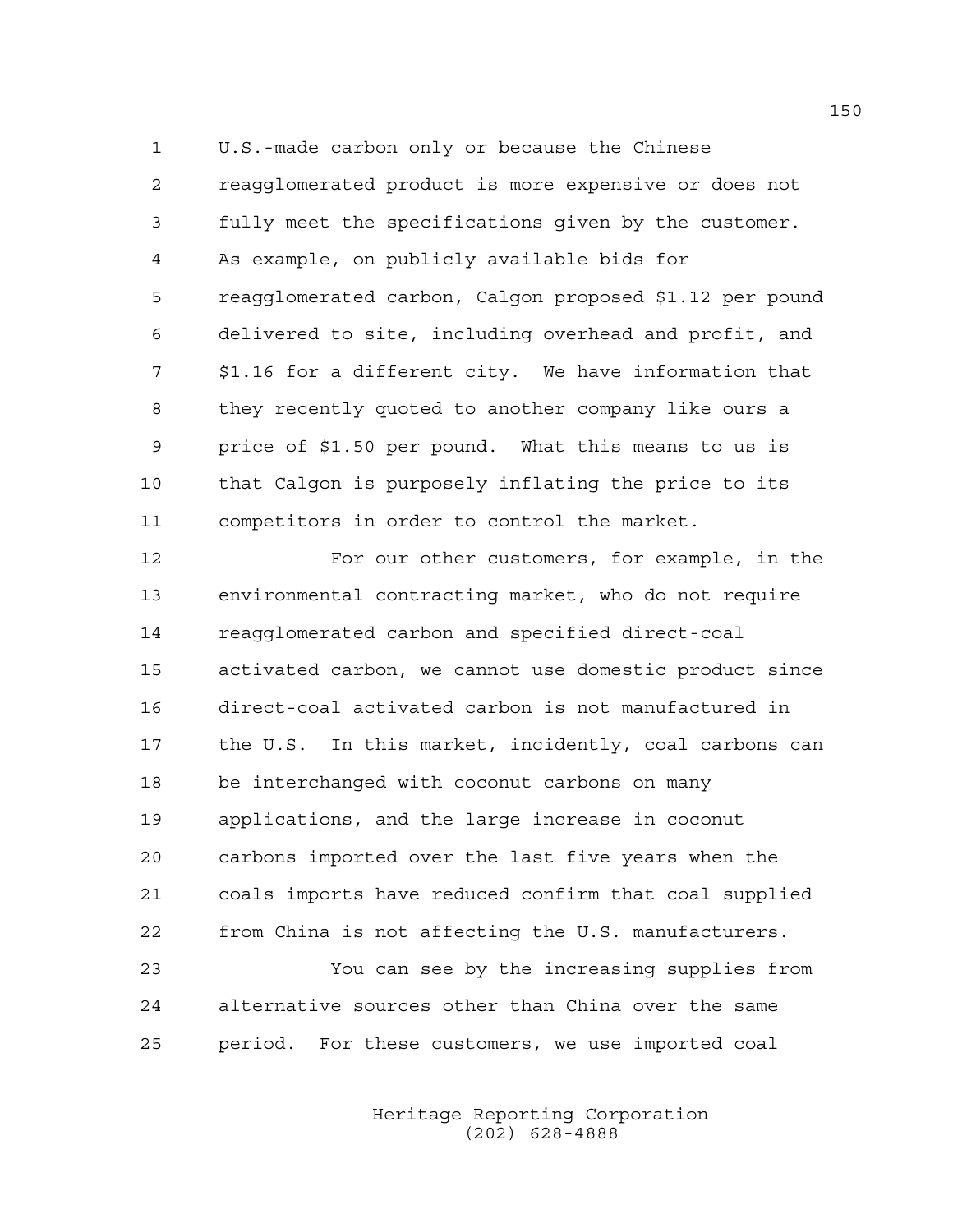1 carbon from China, or more recently from Australia, 2 Germany and in the future Indonesia. We also supply 3 of course coconut carbon for these applications. From 4 these facts, it is our position that the Chinese 5 carbon is not hurting the U.S. industry now since, for 6 example, Calgon was not able to meet their contractual 7 requirements with a city in the Midwest under the 8 locations in 2010, 2011, due to their full capacity 9 situation.

10 It would be fair to say somewhat reluctantly 11 these customers had to accept imported Chinese 12 reagglomerated carbon due to the inability of the U.S. 13 producer to supply in a timely manner. More recently, 14 longer lead times of three months plus have been 15 specified by U.S. suppliers. In summary, due to the 16 strong demand and a lack of interchangeability for 17 specific customer applications, revocation of the 18 anti-dumping duty order would not cause any injury to 19 the domestic industry.

20 Further, I also want to address Petitioners' 21 claim that U.S. prices are higher than the world 22 market and therefore if the order is revoked, prices 23 in the U.S. would drop. As a direct importer into 24 Canada and other parts of the world, including the 25 Middle East and Europe, the price of Chinese carbon is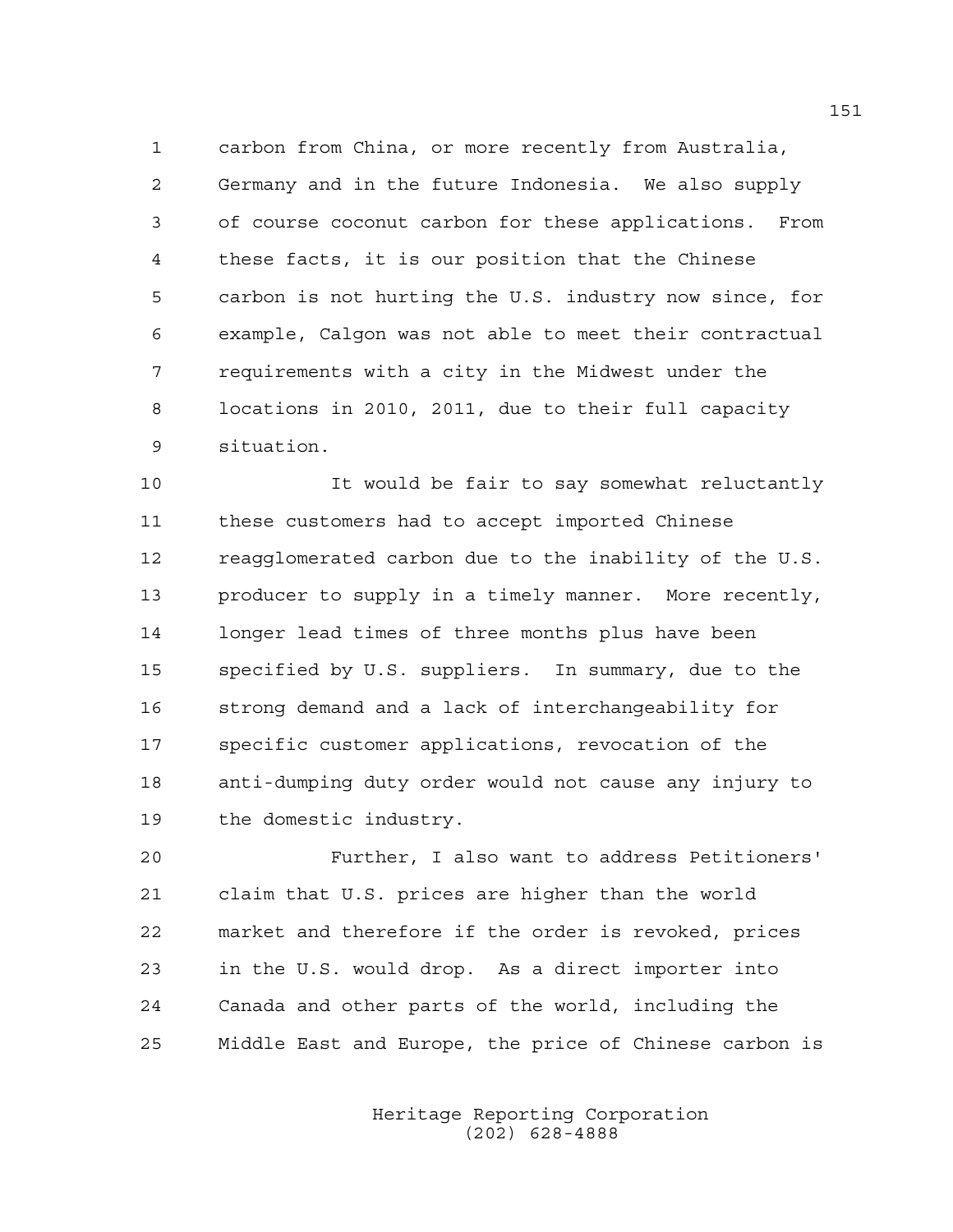1 exactly the same whether it is delivered to the U.S., 2 Canada or other countries.

3 These other countries have no anti-dumping 4 duty orders on the types of activated carbon we supply 5 from China, and therefore this again demonstrates that 6 the removal of the anti-dumping duty order in the U.S. 7 would not result in lower prices from China coming to 8 the U.S. That concludes my statement, and again, I 9 will be happy to answer any questions.

10 MS. NOONAN: That concludes our direct 11 testimony.

12 CHAIRMAN WILLIAMSON: Okay. Thank you. I 13 want to thank the representatives of CAC from taking 14 time from their business to come to present their 15 testimony to us today. This afternoon, we'll begin 16 our questioning with Commissioner Johanson.

17 COMMISSIONER JOHANSON: Thank you, Mr. 18 Chairman, and I would like to welcome this afternoon's 19 witnesses to the ITC. Thank you for appearing here 20 today. In the Respondents' brief at page 4, you 21 stated that for activated carbon produced from coal, 22 constraints in the coal supply will limit the amount 23 of activated carbon that can be produced. Were you 24 referring to constraints in the United States, China 25 or in both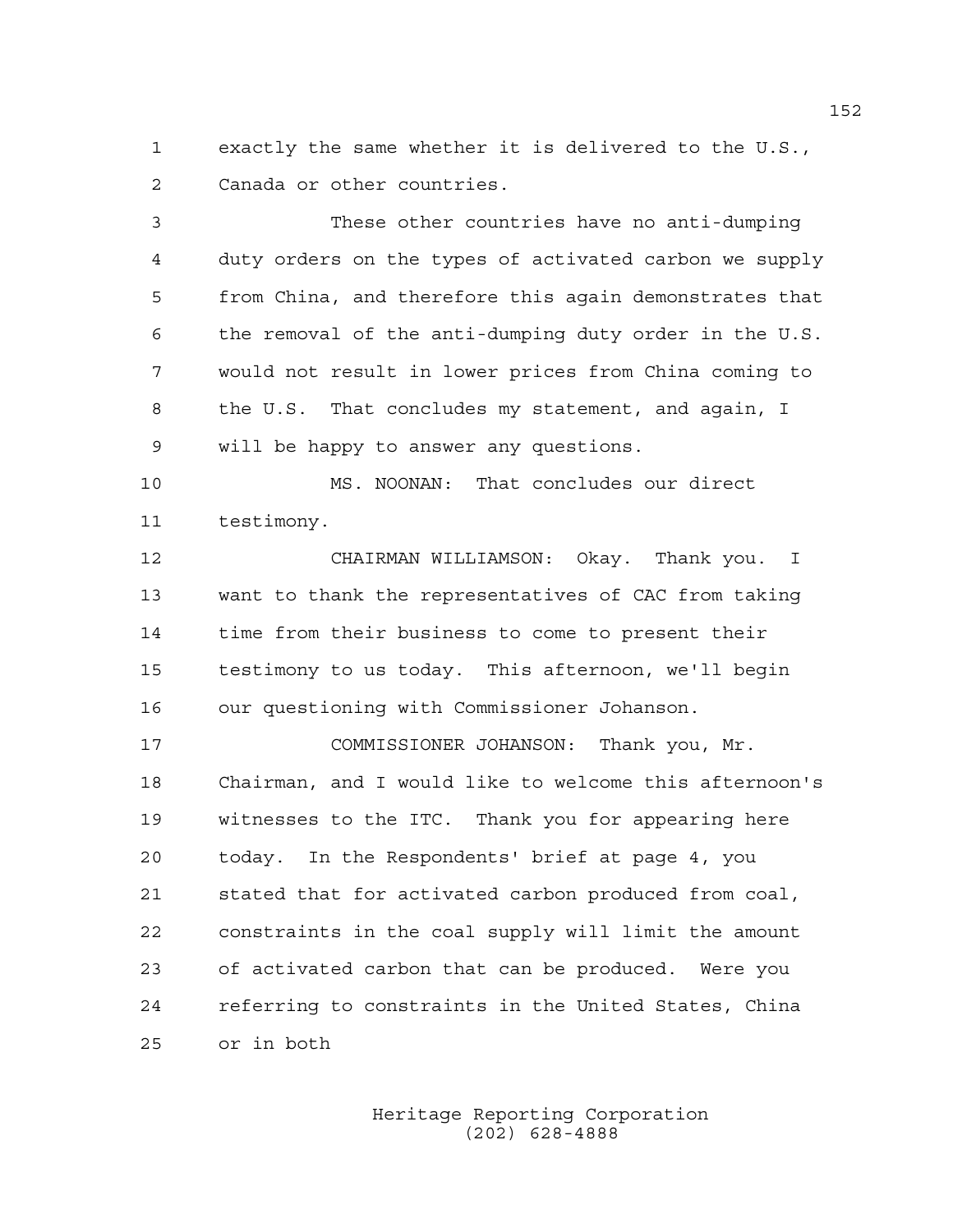1 MS. NOONAN: I believe we were referring to 2 both, but mostly China. As Mr. Perera testified 3 earlier, it's been his experience that China has 4 implemented a lot of new regulations for their own 5 coal-mining activities, which has resulted in a number 6 of smaller mines being shut down, and therefore, 7 there's not as much coal, and then you also have other 8 demand in China for coal to be used in other 9 applications rather than to be produced into activated 10 carbon. I'll let Mr. Perera add anything I might have 11 missed.

12 MR. PERERA: Sorry. Recently, a lot of 13 things going on in China other than shipping to other 14 countries because they have a severe demand other than 15 that they had a lot of mining accidents, and they 16 closed so many mines. Very few mines is operating and 17 also some binders, the shortage of binders do for the 18 pelletized carbon.

19 COMMISSIONER JOHANSON: Okay. So the main 20 reason that the mines are closing is for safety, and I 21 think you mentioned environmental earlier as well? 22 MR. PERERA: Yes. 23 COMMISSIONER JOHANSON: Okay. But China's 24 still one of the world's major coal-producing 25 countries. I know that they're importing coal right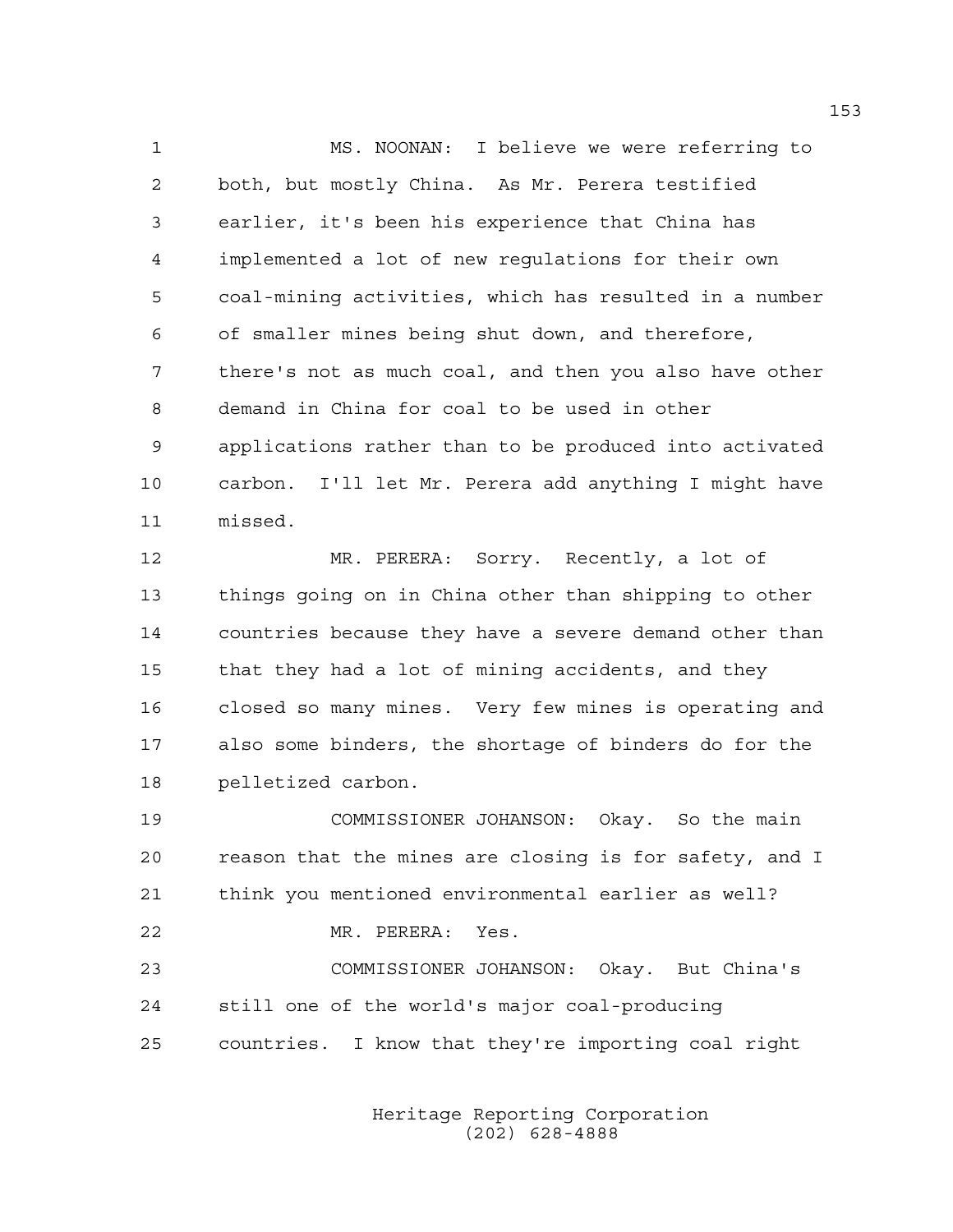1 now, but they have very large reserves. Is that the 2 case?

3 MR. PERERA: They have large reserves, but 4 for your information, for activated carbon, you need a 5 certain type of coal. Now what they're saying is 6 layer 1, layer 2, layer 3. Now they are saying is 7 actually in the bottom layers. Therefore, it's very 8 difficult to take, and type of coal they're trying to 9 get is they're not 100 percent built for it like, for 10 example, ash content is getting higher and higher, so 11 they have to do a lot of testing to select the correct 12 coal. Therefore, there's a severe shortage, too.

13 COMMISSIONER JOHANSON: Okay. Thank you for 14 that information. That's helpful. It's a little 15 confusing for me. One reason I know there's so much 16 coal in China is because it turns out that probably 17 once a month or so, every one, two, three months, you 18 hear on the radio about a mining accident in China, 19 and so it goes both ways, I guess. They're still 20 producing a lot, but apparently they still have the 21 safety issues which might be causing contraction in 22 the industry through mine closings. Okay.

## 23 MR. PERERA: Excuse me? 24 COMMISSIONER JOHANSON: Yes. 25 MR. PERERA: Majority of the coal they use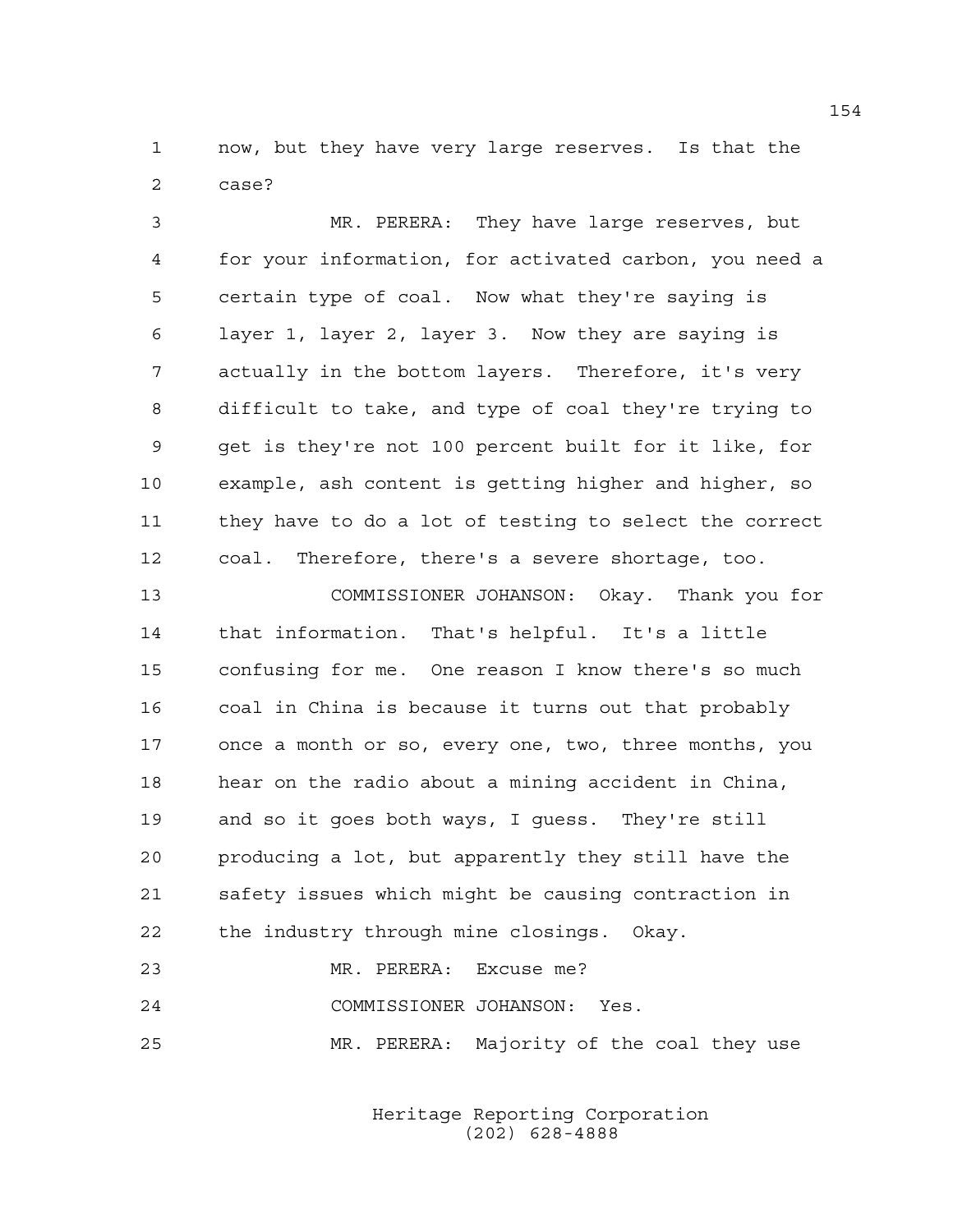1 for power plants and for heating. Very little coal 2 used for the activated carbon.

3 COMMISSIONER JOHANSON: Okay. So it's a 4 different type of coal basically, which we learned 5 also this morning from --

6 MR. PERERA: Entirely different type of 7 carbon.

8 COMMISSIONER JOHANSON: Yes, and this 9 morning's witnesses mentioned the same thing.

10 MR. PERERA: Yes.

11 COMMISSIONER JOHANSON: Okay. Thank you. 12 Onto another question, I understand that the 13 Commission in its original investigation found that 14 immediately after the petition was filed, domestic 15 prices increased, and the volume of subject imports 16 declined rapidly. Does the speed of that market 17 reaction tell us anything about what is likely to 18 happen in the U.S. market in the event of revocation? 19 Ms. Noonan?

20 MS. NOONAN: Sure. Thank you, Commissioner. 21 In our opinion, no it doesn't. We think that they 22 were completely unrelated. What was happening in 23 China is you were starting to see some major changes 24 in the Chinese business model and industry with more 25 privatization, more interest in profits over there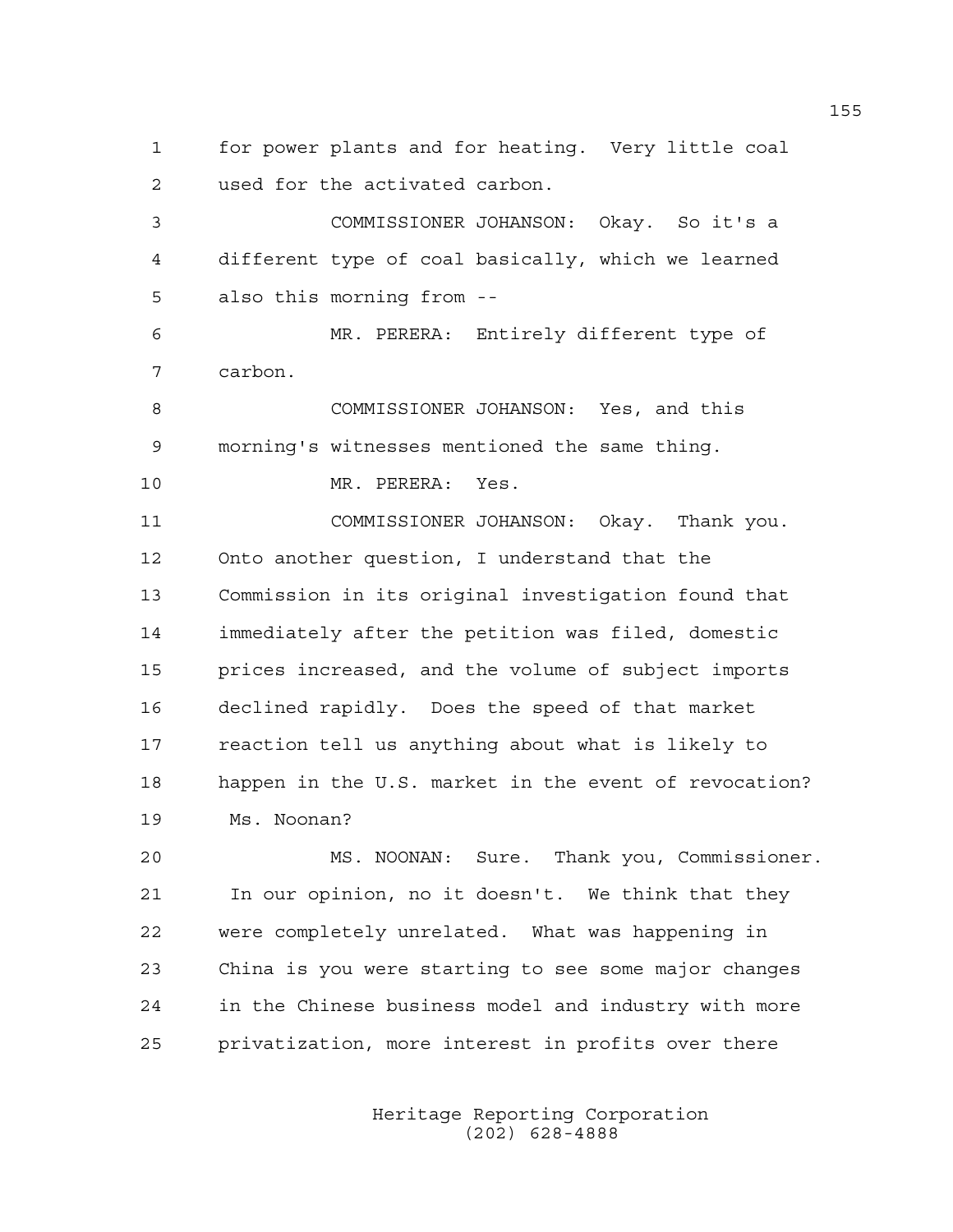1 frankly, and it just so happened to coincide at the 2 same time. I think what is a more common pattern is 3 right after a petition is filed to see a surge of 4 imports, of low-priced imports, which is where we get 5 our critical circumstances findings, but in this case, 6 you actually saw a lower volume of imports coming in, 7 and you saw them coming in at a higher price.

8 COMMISSIONER JOHANSON: Mr. Perera? 9 MR. PERERA: When you see that graph, the 10 price is going up from \$460 to \$1,200. When we get 11 quotations from the Chinese export companies, 12 everybody's price is same. Not only that, the same 13 carbon going to Europe, also we have a branch in 14 Europe, we have a branch in Canada, only maybe very 15 little different to U.S., maybe \$10, \$15 difference 16 because of the attorney fees and this thing. Other 17 than that, I don't believe that they are going to 18 reduce the price.

19 If that is the case, they are going to 20 reduce at the beginning, 2007, 2008 and 2009, they are 21 going to reduce to anticipate the increase. You will 22 see that. No matter what, they increase their prices. 23 MS. NOONAN: And if I may add, Commissioner? 24 What we were trying to show with this chart too is 25 basically the disconnect between the dumping duties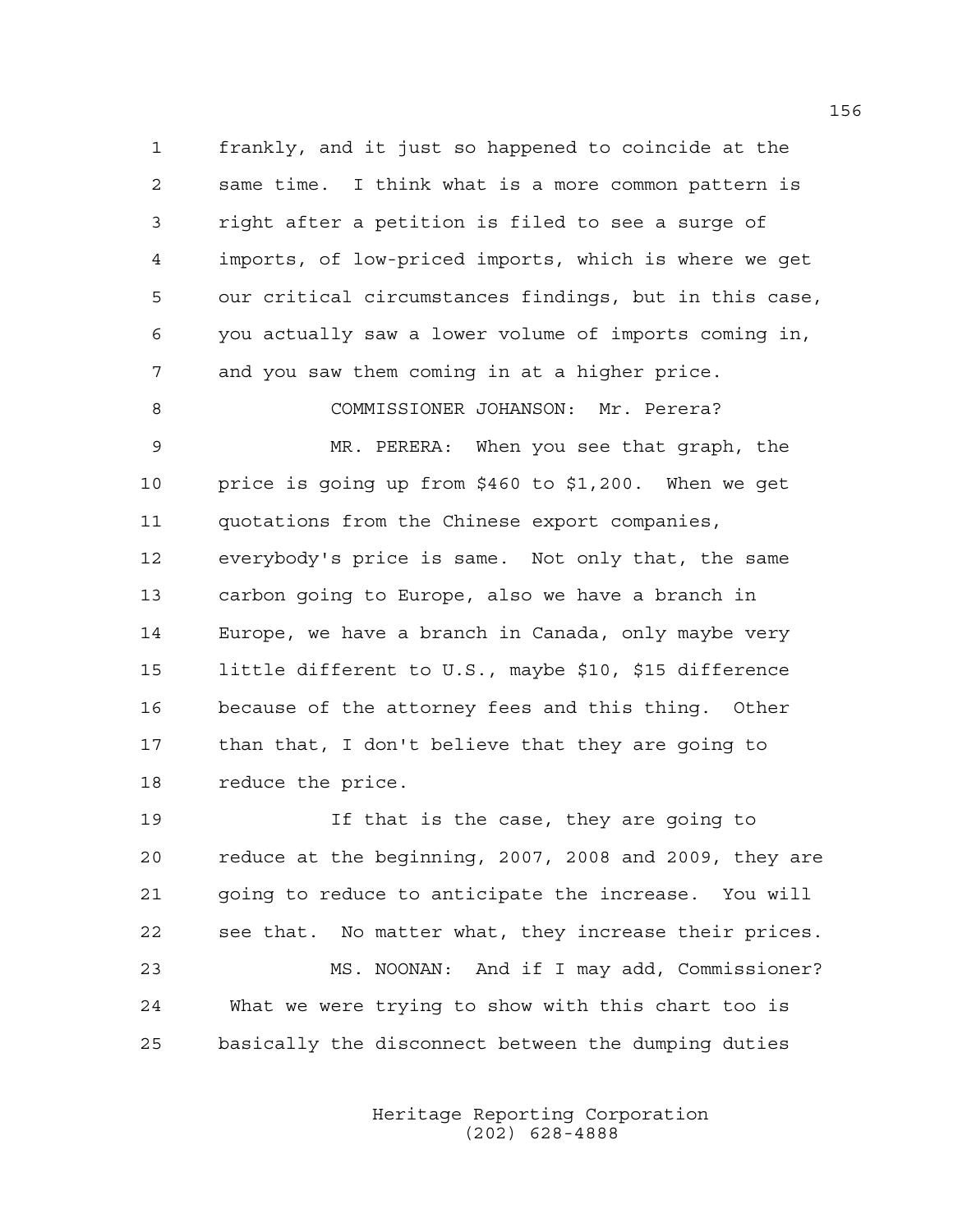1 and the prices in the United States, so even when you 2 see the dumping duties dropping quite low, you still 3 see the U.S. prices at a very healthy amount, which 4 is, in our experience, why the prices are not 5 connected to the anti-dumping order. 6 COMMISSIONER JOHANSON: Okay. And going 7 back to the original investigation, how is the market 8 of today different or similar to that of 2007? 9 MR. PERERA: Demand is very high. Demand is 10 very high. The only difference is because of the 11 higher prices, some customers tend to change to 12 coconut. 13 COMMISSIONER JOHANSON: Changed to? I'm 14 sorry. 15 MR. PERERA: They change to coconut 16 activated. 17 COMMISSIONER JOHANSON: Coconut. Okay. 18 Okay. Thank you. Yes, Ms. Noonan? 19 MS. NOONAN: I was just going to add that we 20 think the staff report does show the increase in 21 demand, and it actually is one of the areas where the 22 Petitioners and we do agree that demand has increased 23 over the period of review, and we do expect it to 24 increase. 25 COMMISSIONER JOHANSON: Okay. Could you all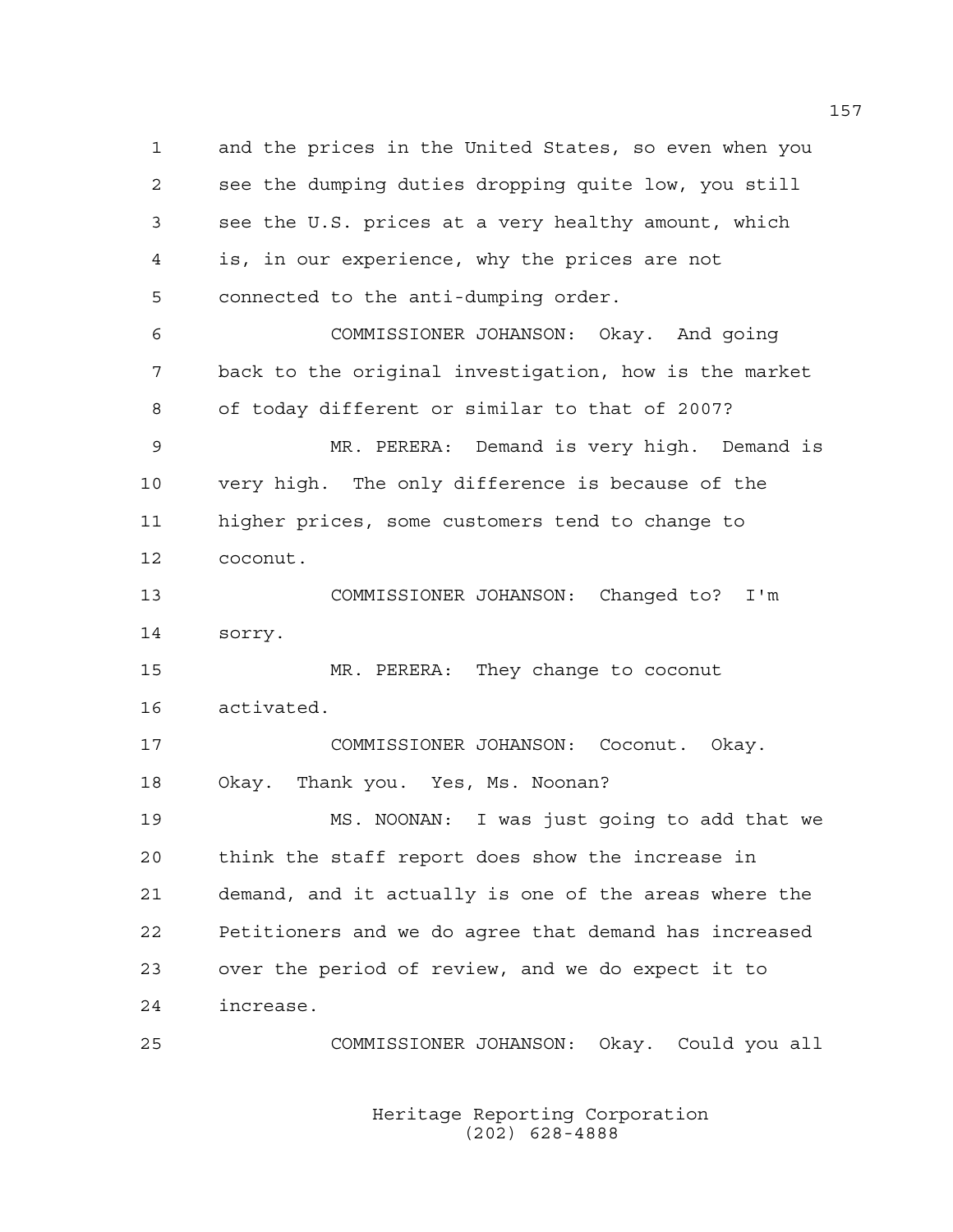1 speak on possible differences in the market, sir, by 2 domestic and imported activated carbon, and do 3 domestic producers dominate certain segments of the 4 end-user market, Mr. Allen?

5 MR. ALLEN: Certainly, Calgon and Norit have 6 market sectors which they dominate, the food industry, 7 the pharmaceutical industry, just two major ones that 8 they supply. Also, within the drinking water 9 industry, as we tried to highlight here, there are 10 specific applications where reagglomerated carbon, 11 which is the one that Norit and Calgon produce, are 12 specified by the end user because they believe that 13 that better suits the requirements for their water 14 treatment application, in other words, that the porous 15 structure that's associated with the reagglomerated 16 carbon is more suitable to their particular type of 17 water.

18 When they specify reagglomerated carbon, 19 they specify U.S.-made reagglomerated carbon as a 20 general rule, certainly in the Mid and Eastern states. 21 COMMISSIONER JOHANSON: Given the 22 differences in the use of the different types of 23 activated carbon, would you all consider activated 24 carbon to be a commodity product? 25 MR. ALLEN: I would say that for many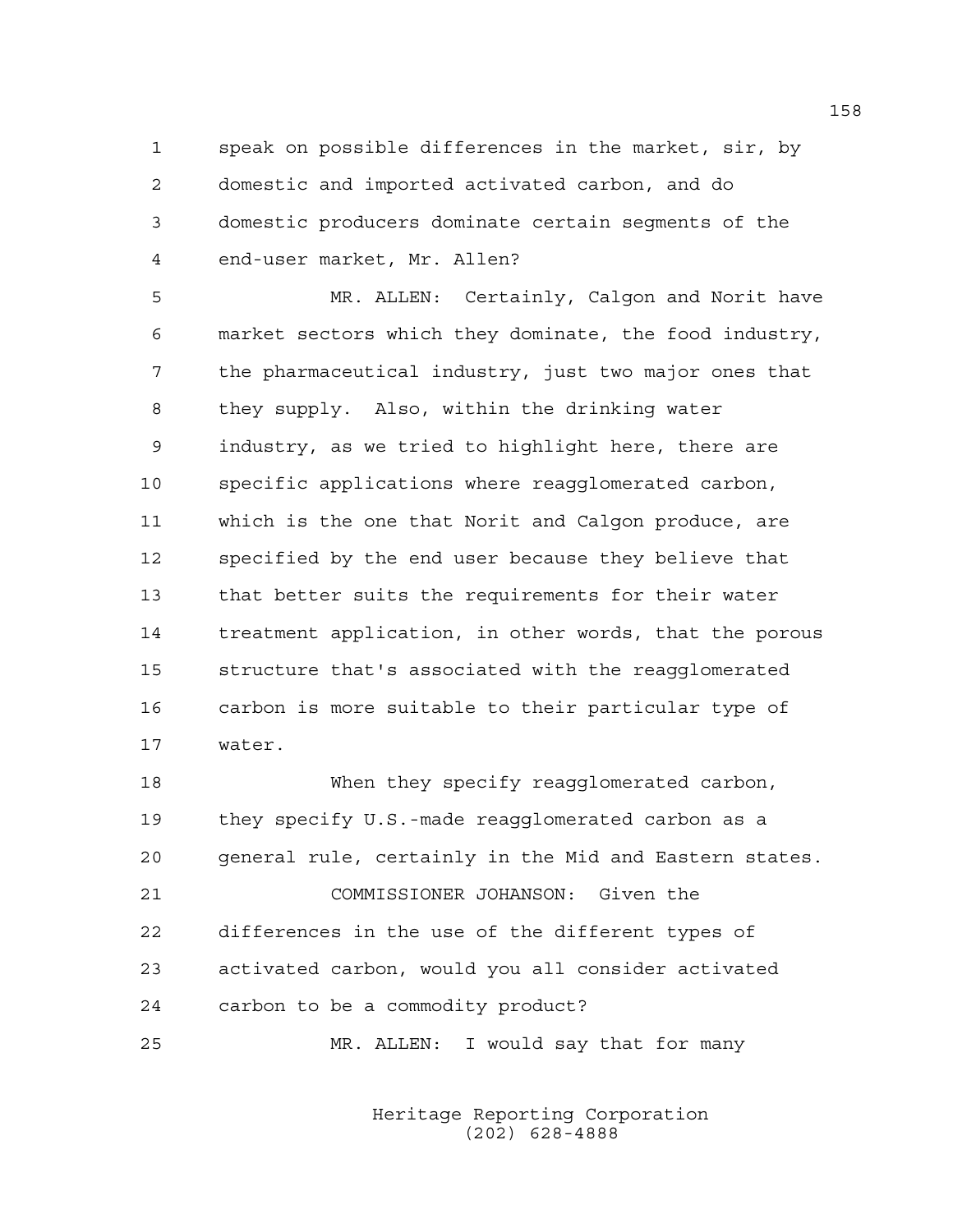1 applications, it is now a commodity product,

2 particularly like powder carbon.

3 COMMISSIONER JOHANSON: It is or is not? 4 MR. ALLEN: I would say it is a commodity 5 product. 6 COMMISSIONER JOHANSON: Okay. 7 MR. ALLEN: For a large number of 8 applications, not for all applications, but for a 9 large number which the Chinese carbon is used for. 10 COMMISSIONER JOHANSON: Okay. So you have a 11 commodity product but with basically different subsets 12 depending upon the use of the product and the quality 13 of the product? 14 MR. ALLEN: Exactly, and some carbons are 15 specially treated to enhance its properties to give it 16 physiochemical absorption properties, and they're more 17 specialized, but for general water treatment 18 applications and environmental applications, he 19 carbons are now what I would class as a commodity 20 rather than a specialized chemical demanding high 21 profit margins, et cetera. That's why I think that 22 overall, like a lot of industries that were 23 specialized and had a unique application over the 24 years on activated carbon has developed into a 25 commodity.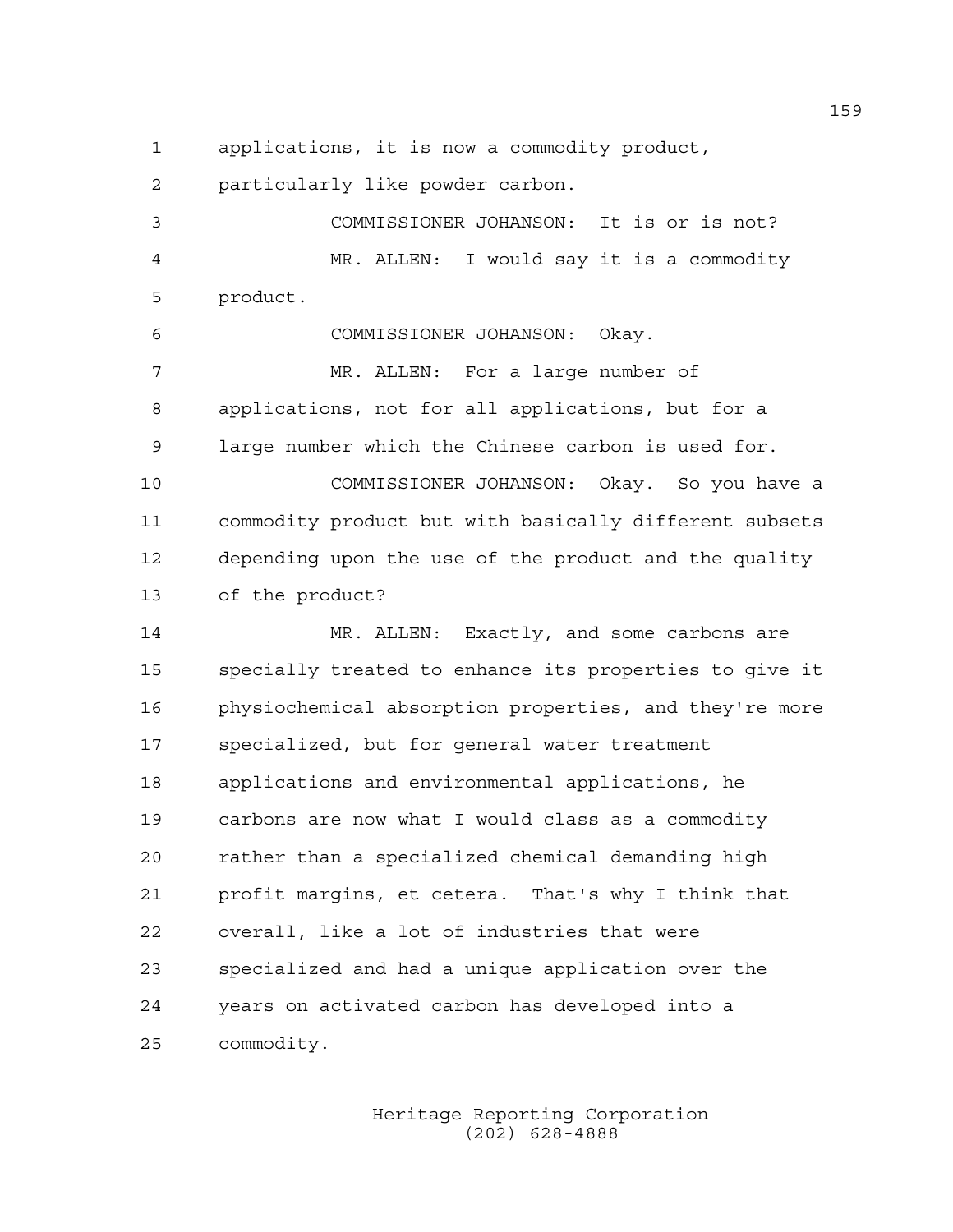1 COMMISSIONER JOHANSON: Well, thank you. My 2 time's about expired, so I will stop for now, but 3 thank you for your responses.

4 CHAIRMAN WILLIAMSON: Commissioner 5 Broadbent?

6 COMMISSIONER BROADBENT: Thank you. You 7 guys don't have page numbers, but this is the page in 8 your presentation entitled Direct and Reagglomerated 9 Coal-Based Activated -- yes, that's it. Can you give 10 me a little more information in terms of who these 11 groups are? What kind of an industry only wants 12 reagglomerated, made in the U.S.? Who's falling into 13 these four categories?

14 MR. ALLEN: Chris Allen. Certainly, the 15 food, pharmaceutical industries would fall into that 16 category.

17 COMMISSIONER BROADBENT: Number one. 18 MR. ALLEN: And also certain areas of the 19 water treatment market demand reagglomerated carbon 20 for their application within the water treatment 21 industry like the general removal of taste and odor 22 compounds, jasmine and MIB. They're in the direct-23 coal or the reagglomerated carbon could be used or 24 purely powder-activated carbon can be used in those 25 applications.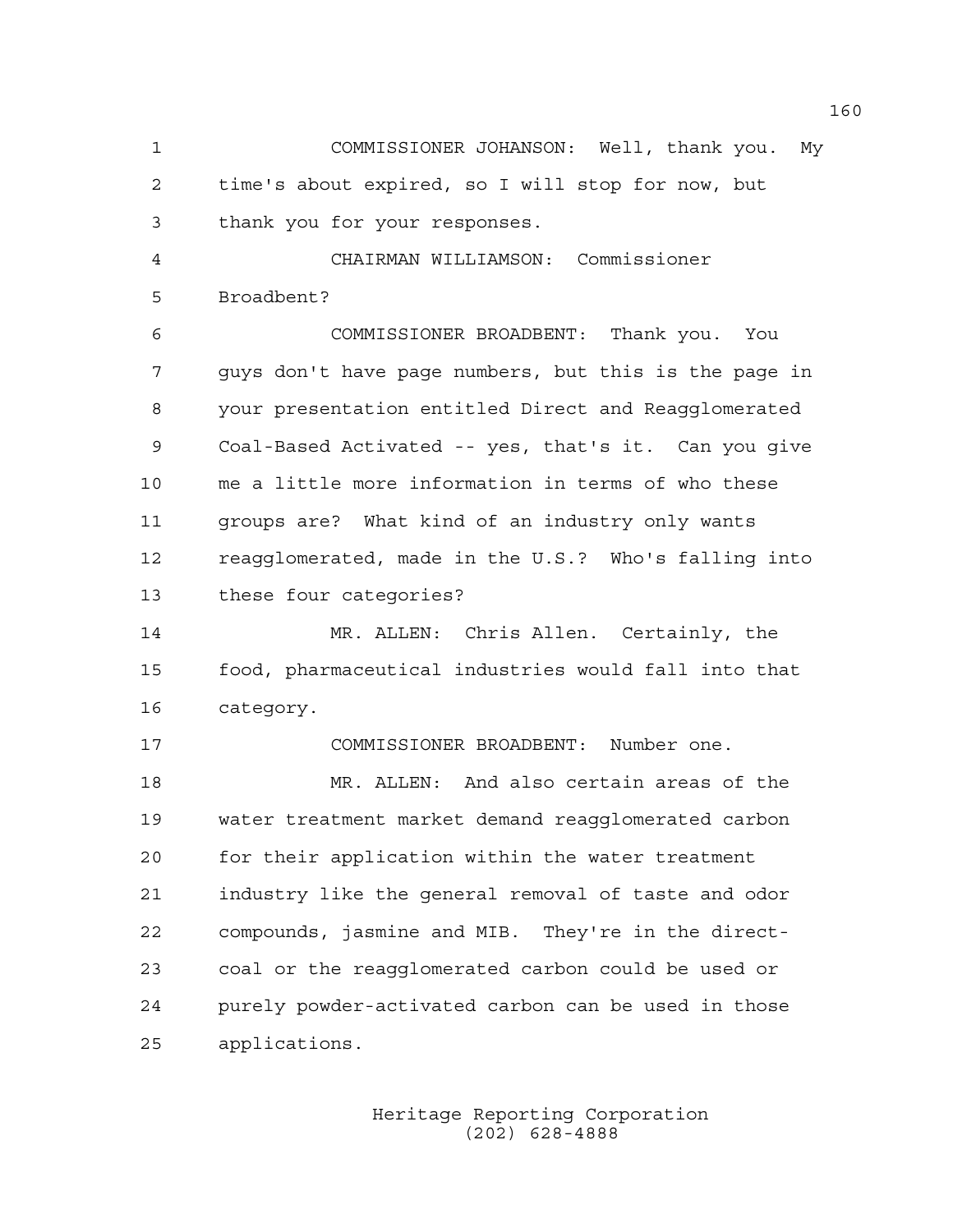1 COMMISSIONER BROADBENT: Okay. And that's 2 Number one? 3 MR. ALLEN: Sorry? 4 COMMISSIONER BROADBENT: Yes, I'm not 5 following this, and I apologize, so if you're only 6 going to buy reagglomerated from -- 7 MR. ALLEN: Sorry? 8 COMMISSIONER BROADBENT: Yes. I'm just 9 trying to understand these four different categories 10 under two -- 11 MR. ALLEN: So customers only want 12 reagglomerated, other ones that I just said, people 13 like the food industry where they're removing color 14 compounds or purifying a product, removing quite large 15 molecules, they're looking for the reagglomerated-type 16 activated carbon. Also, certain municipalities 17 specify reagglomerated carbon. They've used it for 18 many years. They believe that it removes their 19 contaminants more efficiently than direct coal, and 20 they specify reagglomerated carbon generally made in 21 the United States. 22 COMMISSIONER BROADBENT: I guess my question 23 was -- 24 MR. ALLEN: Customers -- 25 COMMISSIONER BROADBENT: Sorry to interrupt.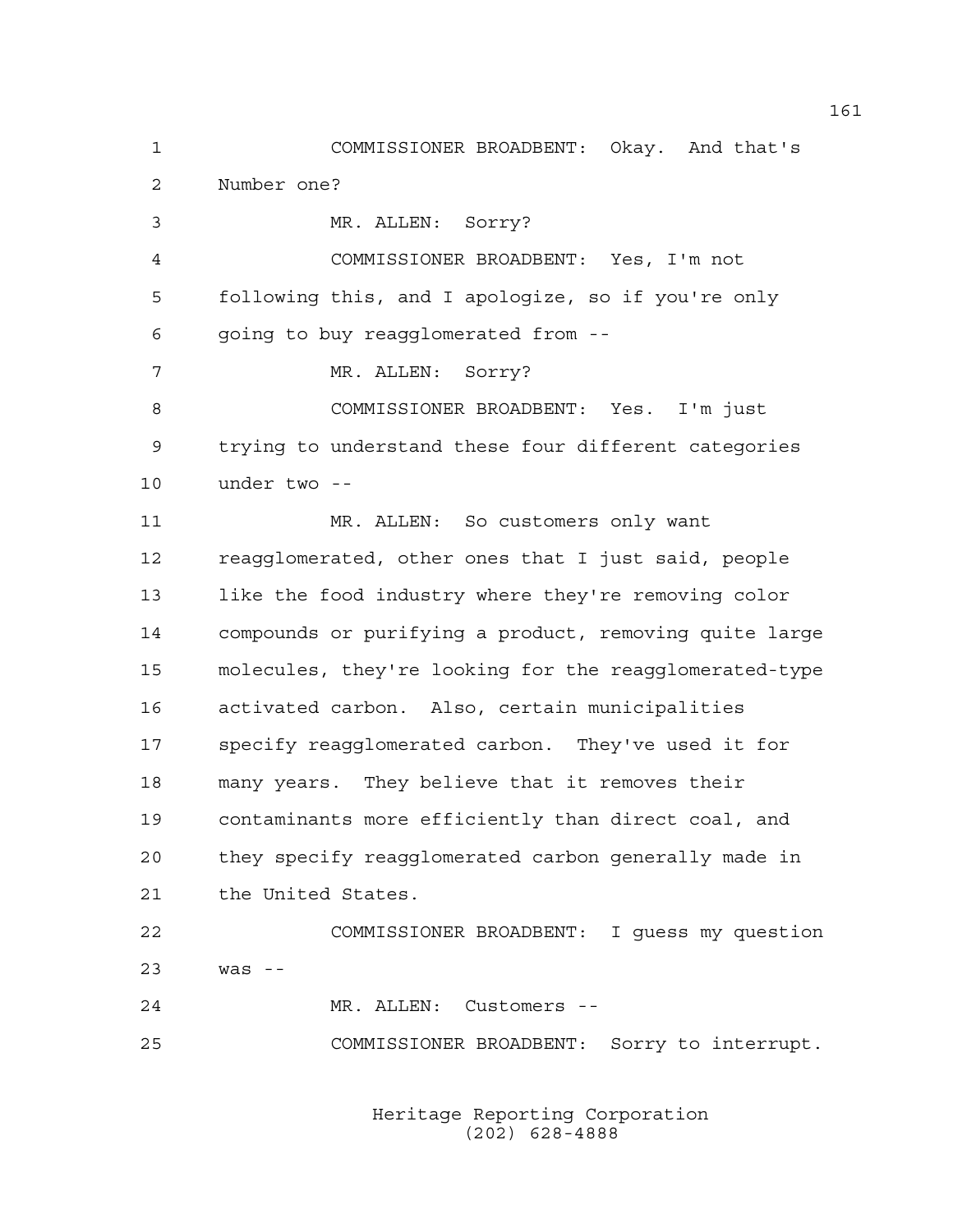1 I think Mr. Perera said that if it had sharp edges 2 after being reagglomerated, and you were doing a 3 backwash, it would break off, and you wouldn't want to 4 use it in a water filtration system. 5 MR. ALLEN: Certain water plants, that is 6 the case. 7 COMMISSIONER BROADBENT: Okay. All right. 8 MR. ALLEN: But the point he was really 9 making was that the direct coal product is much harder 10 than the reagglomerated carbon. 11 COMMISSIONER BROADBENT: More stable, it 12 doesn't break up as much? 13 MR. ALLEN: More stable, so the product will 14 last for a longer period of time after subsequent 15 backwashing within the filter. 16 COMMISSIONER BROADBENT: Right. Okay. I 17 get that. 18 MR. ALLEN: That was the main point. 19 COMMISSIONER BROADBENT: Okay. Okay. So it 20 is generally that the food use would be just demand 21 for a U.S. product? 22 MR. ALLEN: We generally don't compete in 23 the food and the pharmaceutical markets. It's an area 24 where the U.S. has quite a monopoly. 25 COMMISSIONER BROADBENT: And is that because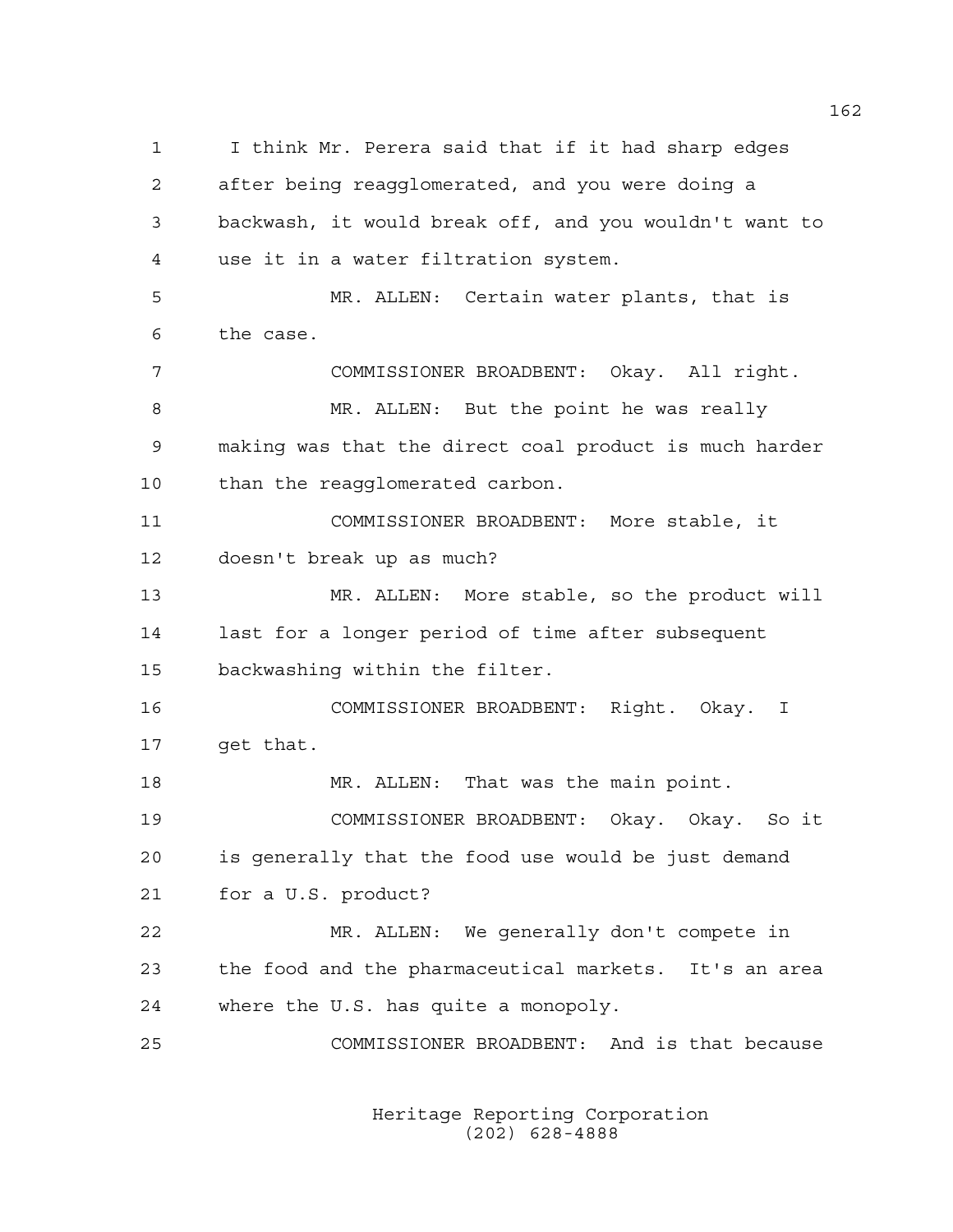1 of certification, or is it because of servicing? 2 MR. ALLEN: It's because of the 3 reagglomerated-type carbon, which they are specialized 4 in. 5 COMMISSIONER BROADBENT: The U.S. is? 6 MR. ALLEN: The U.S., yes. 7 COMMISSIONER BROADBENT: Okay. Okay. And 8 then if you wanted reagglomerated either U.S. or 9 Chinese and it didn't matter? 10 MR. ALLEN: Well, there are some 11 municipalities that will specify reagglomerated 12 because they believe that type of structure, as I 13 said, is better for the removal of their contaminants, 14 but they will accept some, not very many actually, 15 they will accept China or U.S.-made reagglomerated 16 carbon. As I indicated in my presentation, right now, 17 we would prefer to supply the U.S.-made reagglomerated 18 carbon, and we do. 19 COMMISSIONER BROADBENT: Okay. 20 MR. ALLEN: Customers who only want direct 21 coal, as Mr. Perera said, there are many 22 municipalities in the West where they found that 23 direct coal lasts longer due to its hard 24 characteristics when backwashing and also in the 25 environmental market where we put in systems to purify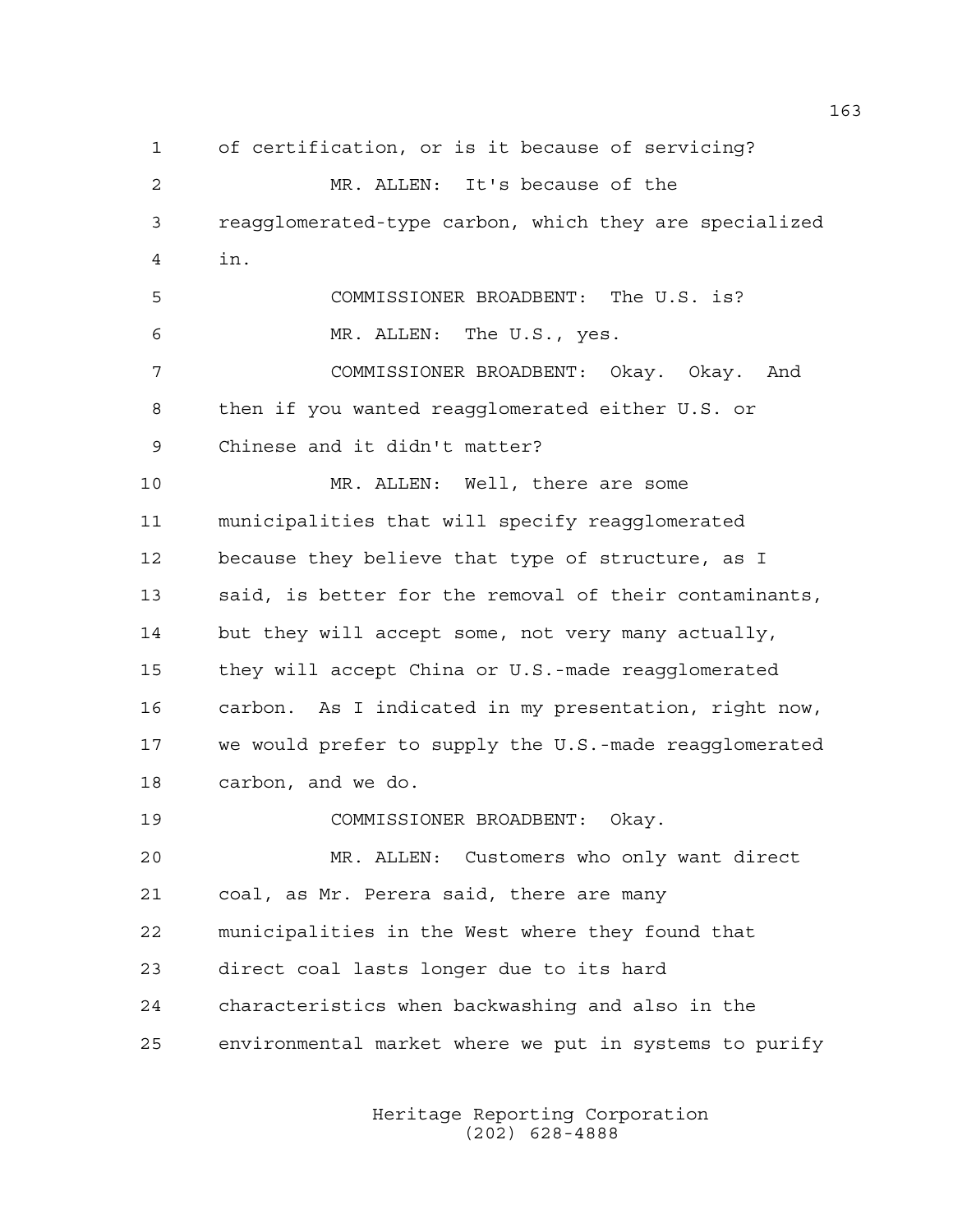1 contaminated groundwater, contaminated air, direct 2 activated coal is required by those companies. Then, 3 customers who only want activated carbon regardless of 4 reagglomerated or direct customers, within all of 5 those market places who haven't found any preference 6 for either reagglomerated or direct coal. 7 COMMISSIONER BROADBENT: Okay. Great. 8 Thank you very much. That's helpful. 9 MR. PERERA: I have to -- 10 COMMISSIONER BROADBENT: Yes, please. 11 MR. PERERA: Several issues now like 12 Petitioner Calgon Corporation, they make the systems 13 also for the municipalities. When they supply the 14 systems, they write the specifications, so they 15 specifically mention they need reagglomerated carbon, 16 so when the contract is finished, the purchasing 17 agents, they don't know a lot of things about carbon, 18 so they want to continue the requirements, so because 19 of that, they request reagglomerated carbon. 20 Some other areas like some other areas in 21 the country ask for U.S. made only, so there's no 22 choice. We have to supply reagglomerated carbon.

23 COMMISSIONER BROADBENT: Is that a Buy 24 America requirement under the Water Treatment 25 Appropriation Bill or something?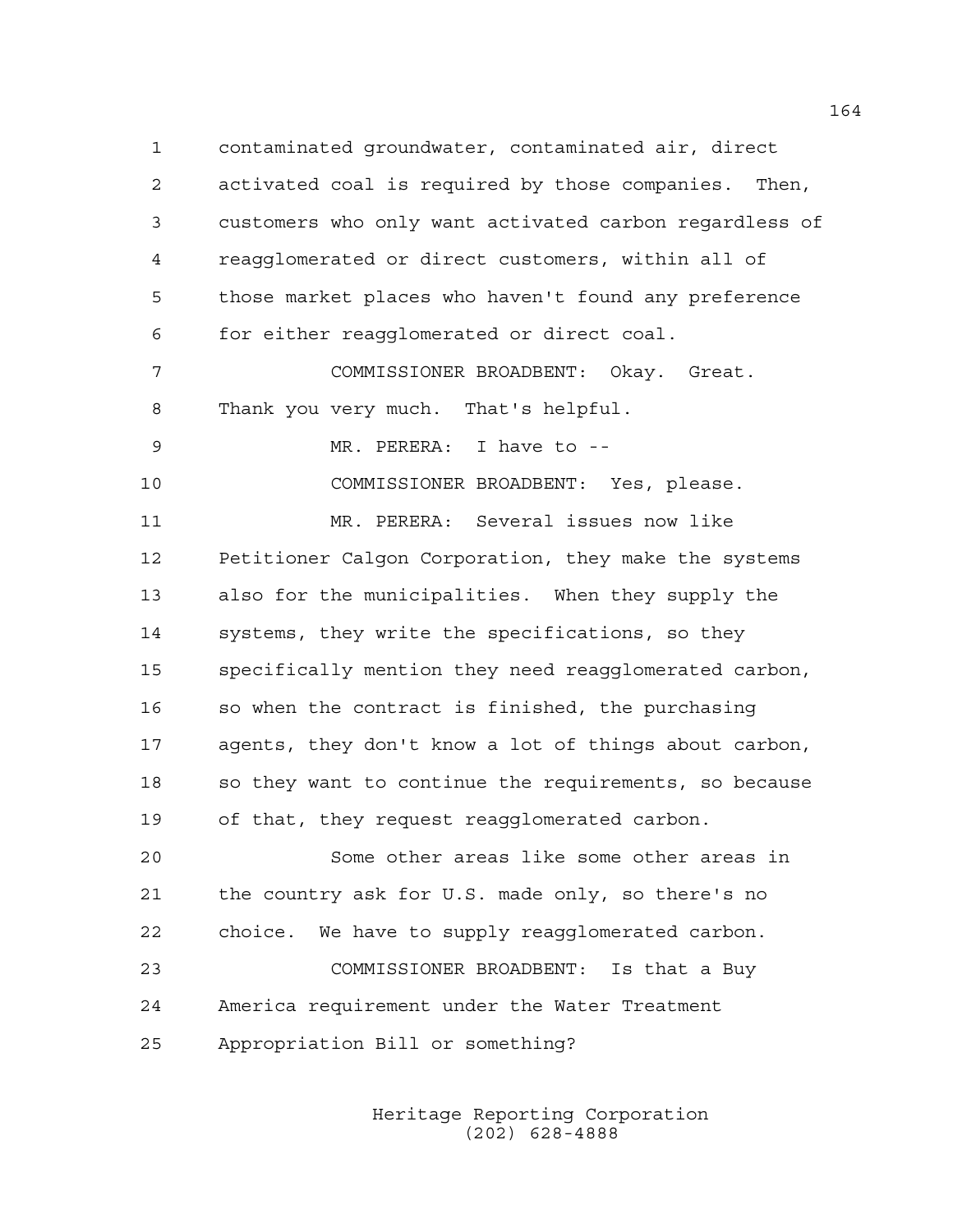1 MR. PERERA: What do you call that? Buy 2 America?

3 COMMISSIONER BROADBENT: Buy America. 4 MR. PERERA: Yes. Most of the cities and 5 counties in Eastern states asking for domestic-only, 6 U.S. made.

7 COMMISSIONER BROADBENT: Okay. Okay. 8 MR. PERERA: So the regular carbon has 9 another advantage, no binders. Because of that, 10 easily you can regenerate. The binded carbon has a 11 petroleum tar, so you have to very carefully monitor 12 their temperatures, otherwise carbon ignite. Thank 13 you.

14 COMMISSIONER BROADBENT: Okay. Thank you. 15 Can you all talk about demand in this market as you 16 expect it to be in the next two or three years, and 17 which areas of the business will be growing in demand 18 for activated carbon?

19 MR. PERERA: Especially like California. 20 California use 50 percent of the water from Colorado 21 River. The other 50 percent they use from the ground 22 water. You are all the way off the Colorado River, 23 limits are going down, and they are trying to get more 24 ground water, so most of the cities in West Coast, 25 several cities, they pump water, and then they clean,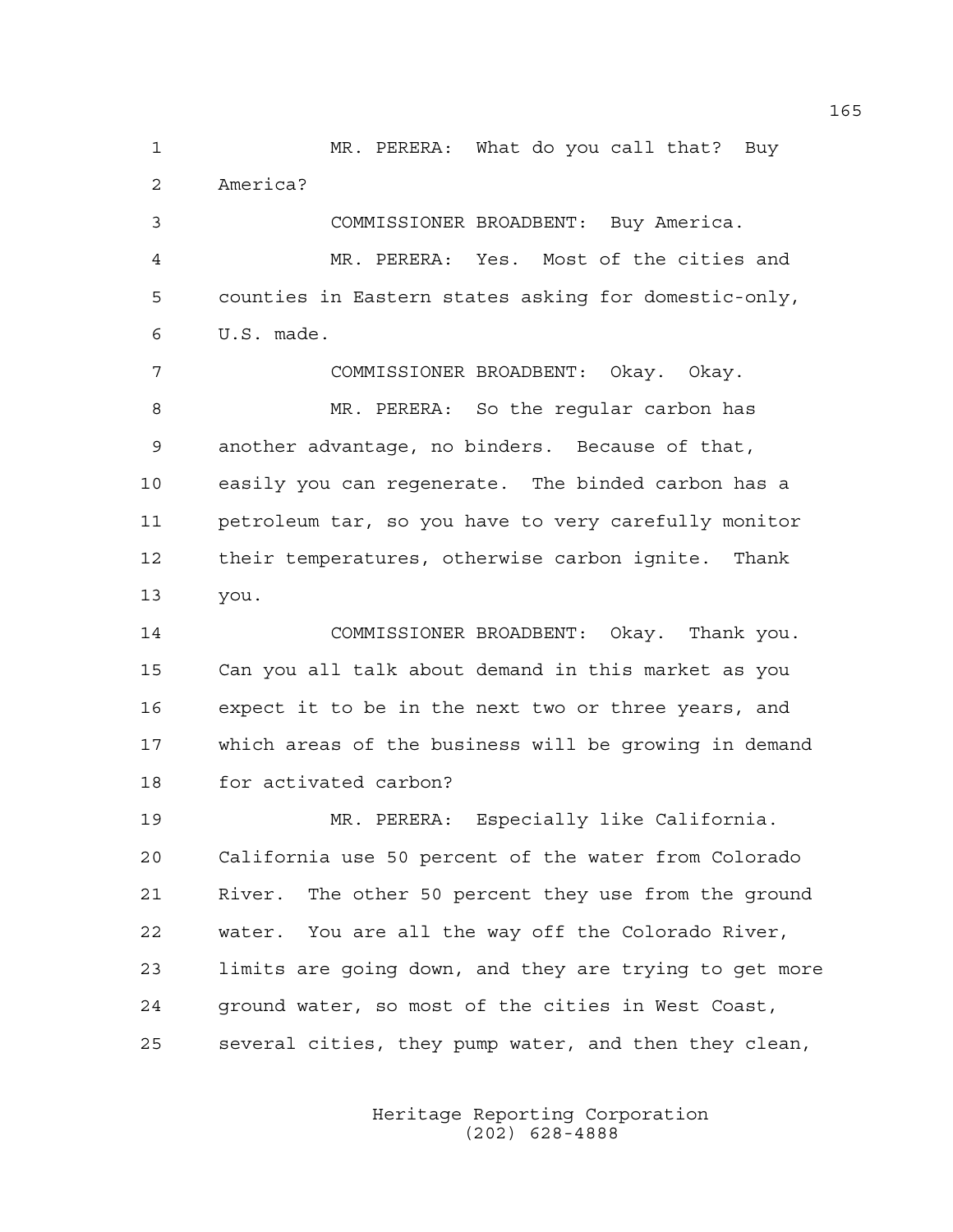1 and then they're selling to the other cities, so 2 there's a very high demand right now for the drinking 3 water, mainly for the drinking water industry and also 4 for air purification like petroleum refineries.

5 They actually release a lot gas, VOCs, and 6 now also the ground water cleanups. When you go to a 7 construction site, when you dig a whole and then water 8 comes from the ground is contaminated with gas, VOCs, 9 so you need more and more carbon, and also gas 10 stations. The gas stations before, they had like a 11 lot of leaks, and then the water table is 12 contaminated, so the EPA is so really worried about 13 that gases, so people are using a lot of carbon right 14 now.

15 COMMISSIONER BROADBENT: Okay. Can either 16 of you gentlemen tell me a little bit about where the 17 markets are growing fastest for this product globally, 18 which countries do you expect the greatest demand 19 growth in the next three or four years?

20 MR. PERERA: Right now it's China. China, 21 they've never used, for example, like carbon-activated 22 manufacturing process like coal-burning. Before, they 23 never used. Now most of the developing countries are 24 giving much pressure like U.S. because their 25 contaminated air is actually flowing through this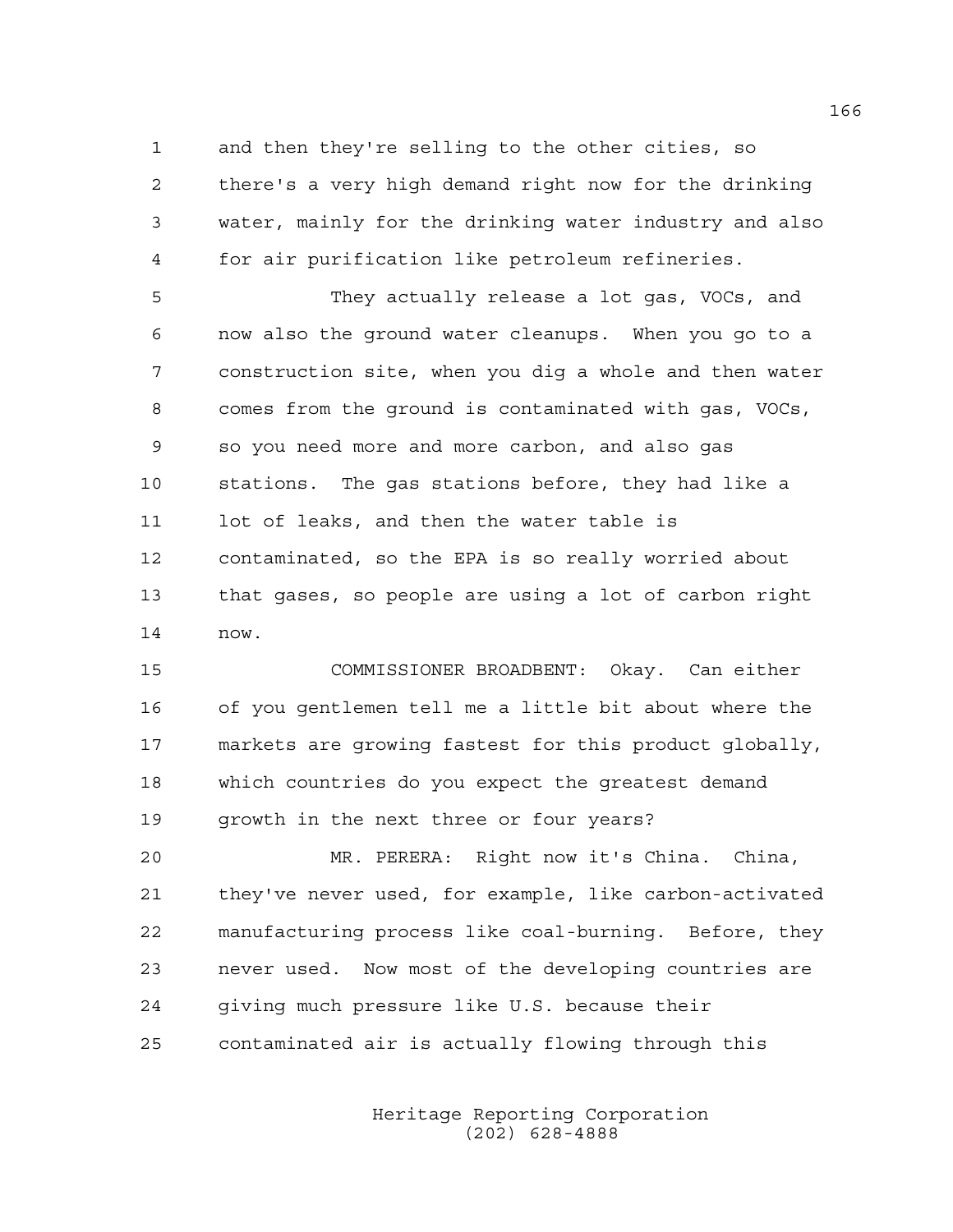1 area. Because of that, they have a lot of rules and 2 regulations, so because of that, China is using a lot 3 right now, and sometimes we cannot get enough carbon 4 for us. They have their own demand, and plus Europe 5 also and also India. India also developing very well, 6 and plus Japan. Japan produces a lot of electronic 7 industry, and therefore, they also use a lot. 8 COMMISSIONER BROADBENT: Is Brazil, for 9 example, growing? Do you have any sense of that 10 market? 11 MR. PERERA: Brazil is not that much. 12 Brazil also produce a little bit of coconut carbon and 13 wood-based carbon. 14 COMMISSIONER BROADBENT: Wood based, yes. 15 Okay. Mr. Allen, did you have anything to add on 16 that? 17 MR. ALLEN: In addition to the growth in the 18 U.S., we see much more carbon now being used in point-19 of-use filter manufacturers, also in the environmental 20 market. 21 COMMISSIONER BROADBENT: I'm sorry? I 22 couldn't hear what you said. 23 MR. ALLEN: Sorry. We see a continued 24 growth in the point-of-use -- 25 COMMISSIONER BROADBENT: Point of use?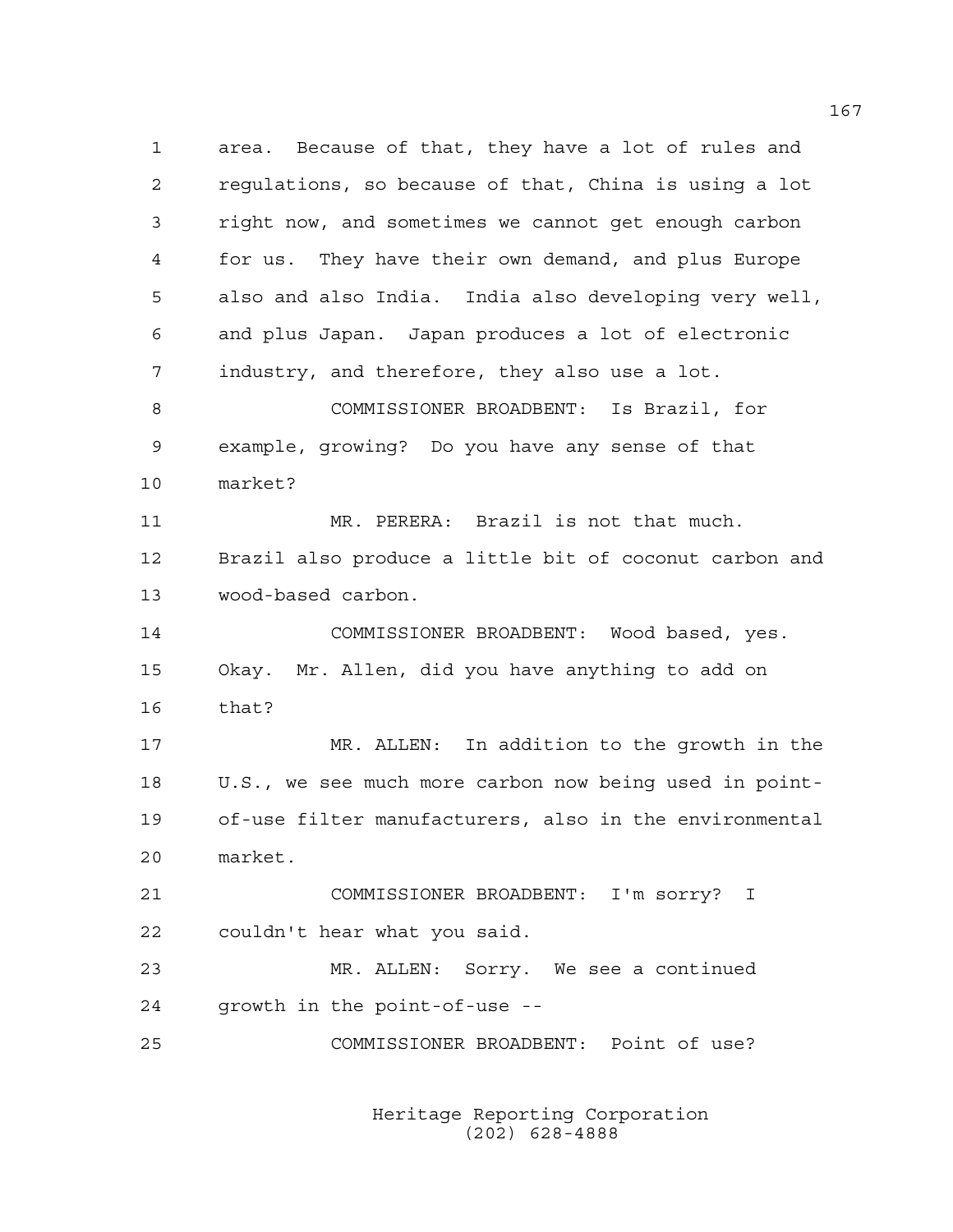1 MR. ALLEN: These are filters that are used 2 on commercial and domestic households. There's a 3 great deal of manufacturing going on with those types 4 of filters for installation in houses and commercial 5 premises. 6 COMMISSIONER BROADBENT: I mean, is it like 7 the Brita water filtration systems? 8 MR. ALLEN: Exactly, yes. 9 COMMISSIONER BROADBENT: Okay. 10 MR. ALLEN: And then the environmental 11 market is continuing to grow for the treatment of 12 polluted groundwater and air. 13 COMMISSIONER BROADBENT: Okay. My time's 14 expired. I'll get you on the next round. Thank you. 15 CHAIRMAN WILLIAMSON: Okay. Thank you. 16 Just so I can get a better understanding, what's the 17 difference, sort of briefly, not getting too 18 technical, between direct and reagglomerated carbon? 19 MR. PERERA: As I mentioned to you, there 20 are different type of coal getting in different 21 countries geographically, so the U.S., what we are 22 getting is less dense and -- 23 CHAIRMAN WILLIAMSON: So is the 24 reagglomerated just produced predominantly in the 25 U.S.?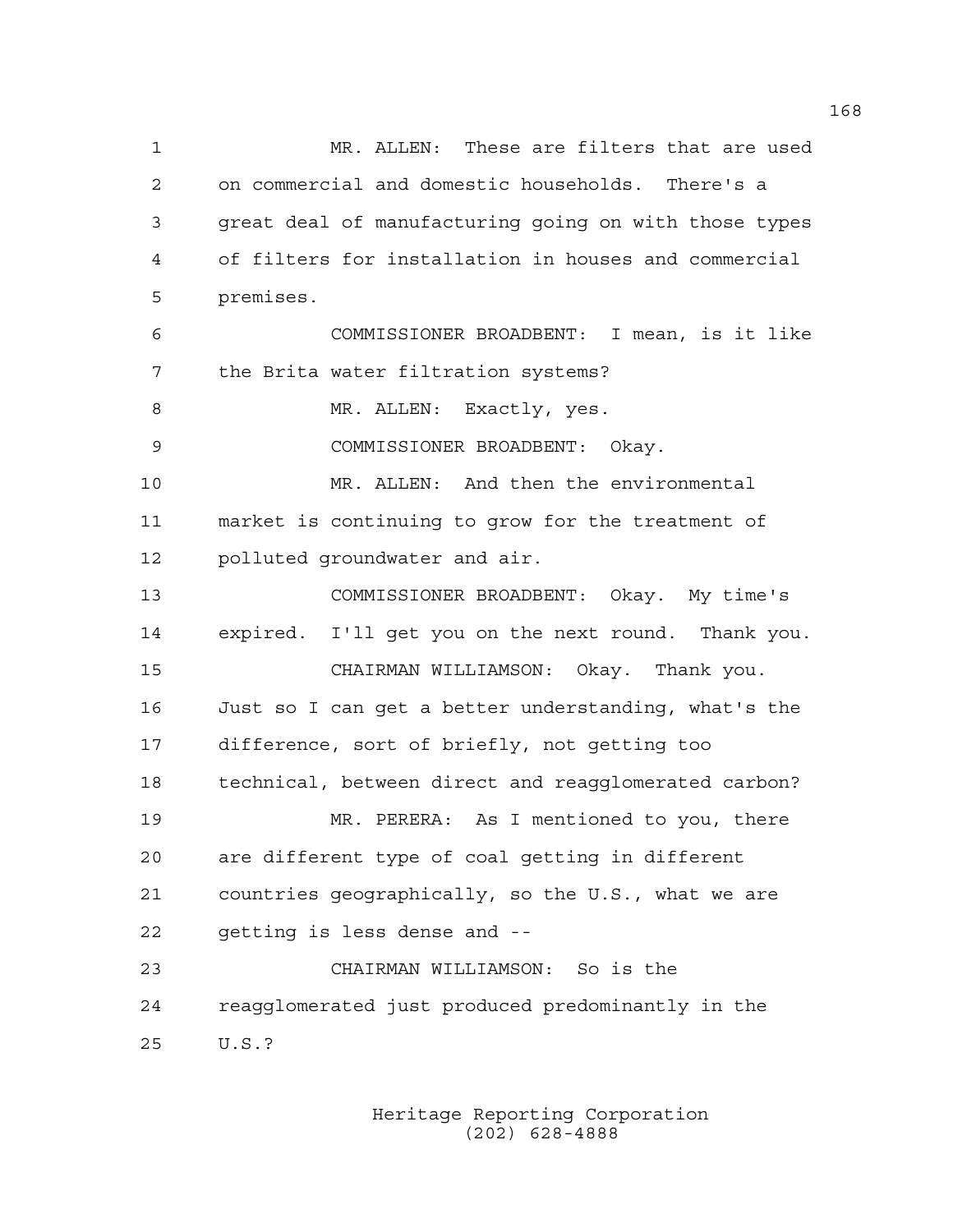1 MR. PERERA: Mainly in U.S.

2 CHAIRMAN WILLIAMSON: Okay. Does China 3 produce it?

4 MR. PERERA: China also produce because some 5 companies over here, some agencies over here, they're 6 not asking U.S. made. They're asking reagglomerated, 7 so because for that market but Chinese reagglomerated 8 is not that good because their density is different. 9 The binders, they're different because that mainly for 10 reagglomerated business, we use domestic carbon.

11 CHAIRMAN WILLIAMSON: Okay.

12 MR. PERERA: And as I mentioned to you, so 13 several countries like China, fortunately or 14 unfortunately, their coal is hard, and you can 15 activate direct, so you crush and then carbonize and 16 activate, so you don't need binders, but actually 17 speaking, natural coal carbon now much better because 18 no binders. There's no blockage on the course. It's 19 environmentally friendly.

20 MS. NOONAN: Mr. Chairman, from a 21 layperson's perspective, the way I understand it is 22 the coal, because it's so soft in the United States, 23 it has to be kind of reconnected, bound together, and 24 they use this petroleum tar, which then can have some 25 other unwanted side effects, so actually the Chinese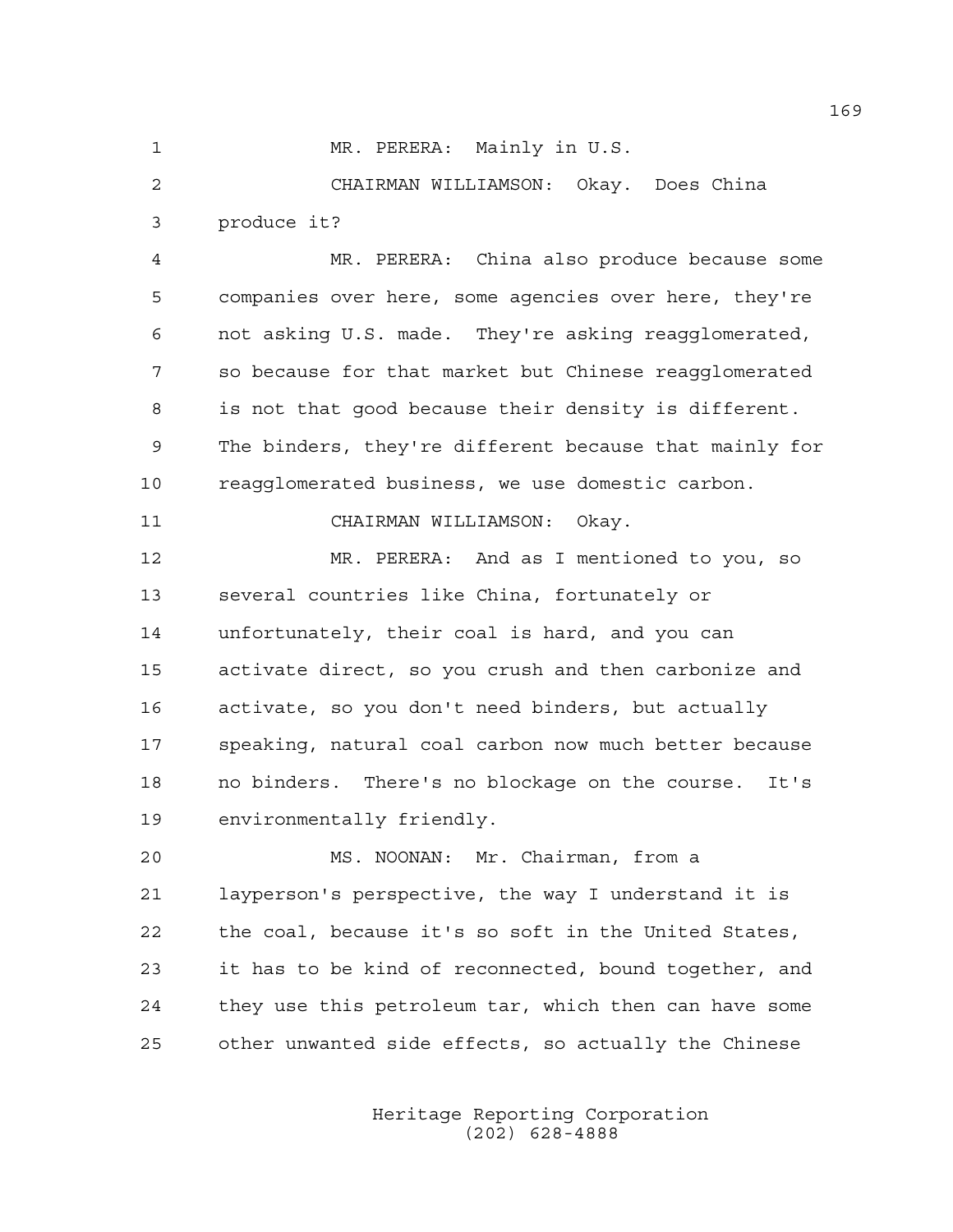1 (1) a less-expensive production process because you 2 don't have to rebind it so to speak, and (2) it's 3 actually more environmentally friendly, and therefore 4 more appealing to certain customers.

5 MR. PERERA: I have to tell you that some 6 U.S. carbon, they don't use binders, but they actually 7 compress the coal to make briquettes, and then they 8 crush and make. Still, they call it reagglomerated 9 carbon.

10 CHAIRMAN WILLIAMSON: Okay. Posthearing, 11 could you give us an indication of what is the size of 12 the U.S. market for these different categories because 13 I don't think we have it in the staff report.

14 MR. PERERA: Yes. Geographically, actually 15 state to state is different. Like West Coast, the 16 majority of the West Coast, California, Nevada, 17 Arizona and New Mexico, the my branch is scouring. 18 CHAIRMAN WILLIAMSON: Excuse me? Which is 19 coming?

20 MR. PERERA: From my branch.

21 CHAIRMAN WILLIAMSON: Okay. Yes.

22 MR. PERERA: So East Coast, Mr. Christopher 23 Allen is controlling. The majority of the East Coast 24 customers, they're surface water filters. The surface 25 water filter people mainly asking for reagglomerated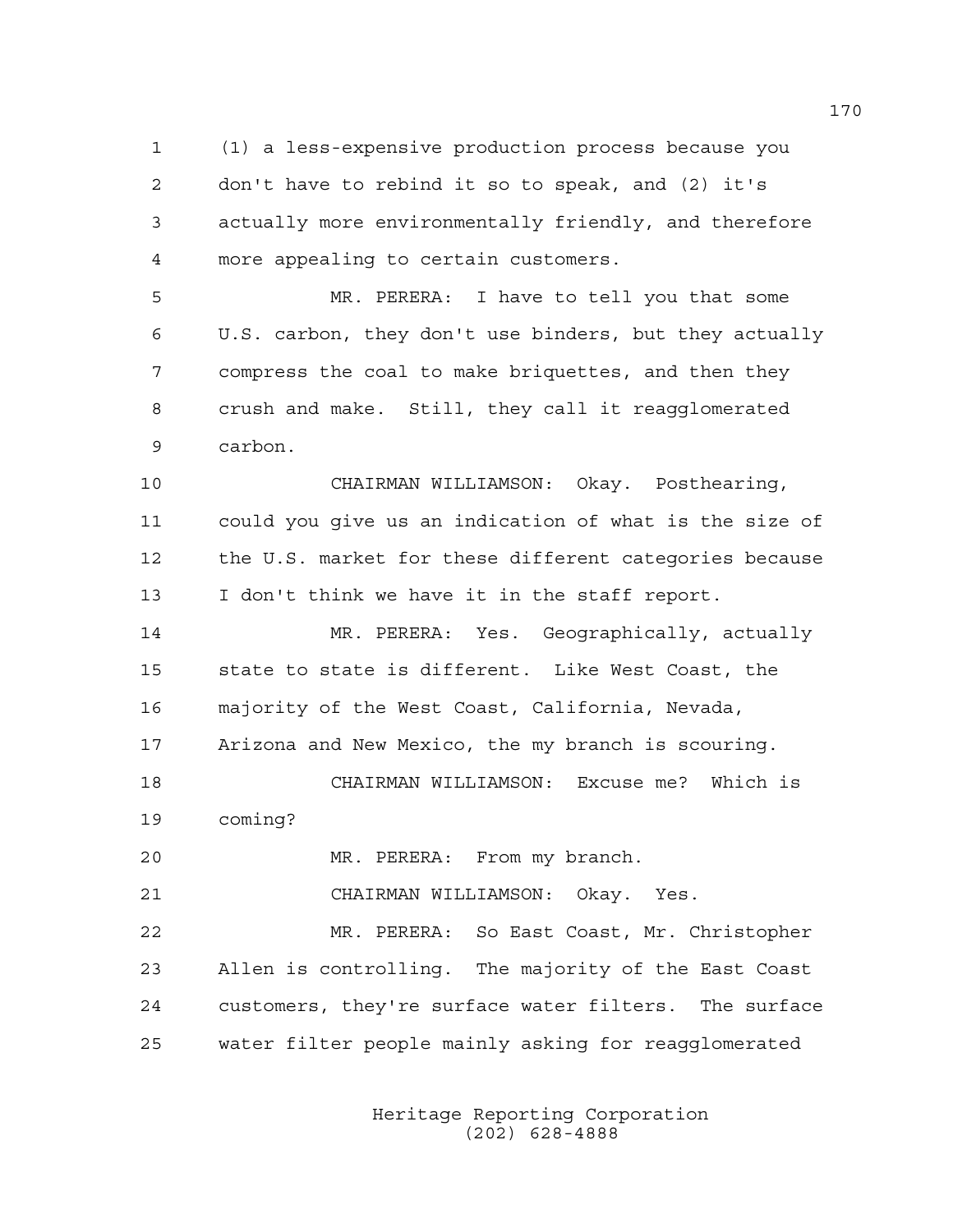1 carbon. The West Coast, mainly we use 20,000- or 2 30,000- pound steel tanks pumping ground water, so I 3 don't know what is the main reason, but majority of 4 the West Coast side asking regular non-binded carbon.

## 5 CHAIRMAN WILLIAMSON: Okay.

6 MS. NOONAN: We will try to address that in 7 the post-conference brief, but we don't think it rises 8 to the level of a separate like-product argument 9 because there is competition between and 10 interchangeability to some extent, but for those 11 particular customers with their specific uses, there 12 is no interchangeability. I mean, for a customer who 13 a requirement reagglomerated from the United States, 14 you cannot bid for the direct carbon, and you also 15 cannot provide the Chinese reagglomerated, so that was 16 kind of the point we were trying to make.

17 CHAIRMAN WILLIAMSON: So you're saying you 18 have to get the Chinese direct because you're not 19 going to be able to get a source in the U.S.?

20 MS. NOONAN: Absolutely, and then also just 21 the different characteristics really limits the 22 interchangeability, but again, perhaps not enough to 23 have two separate like products, but enough that we 24 think it's an important condition of competition that 25 we're trying to call the Commission's attention.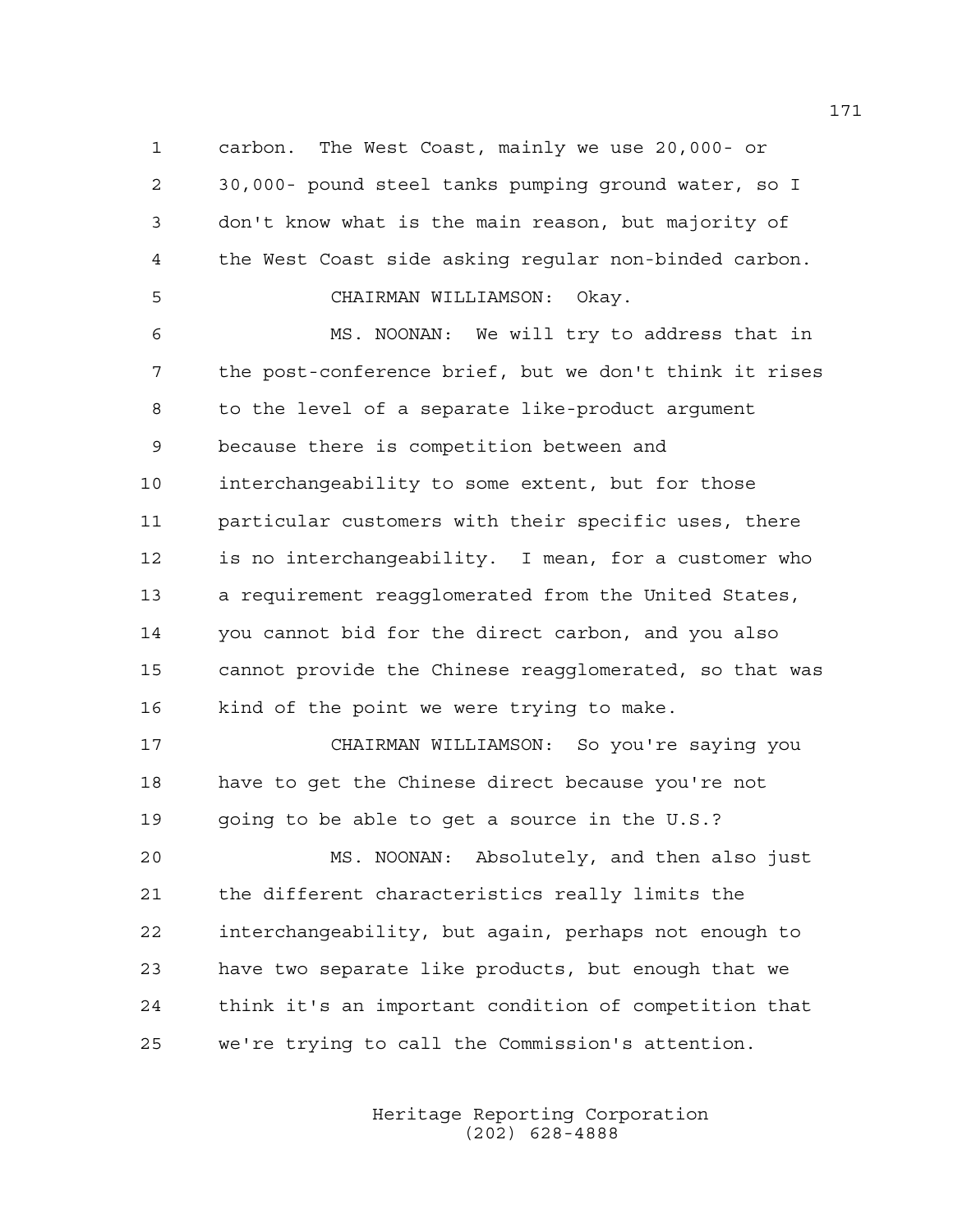1 CHAIRMAN WILLIAMSON: Okay. Okay. Well, it 2 would be helpful then if post hearing you could give 3 us some numbers, some estimates, the basis for those 4 numbers, how significant, and what should we make of 5 it in the context of this investigation.

6 MS. NOONAN: Understood. We will do so. 7 CHAIRMAN WILLIAMSON: Okay. Because I think 8 it would be a little bit easier than my trying to 9 guess on it. Thank you. In your testimony, you noted 10 that during the original investigation subject imports 11 from China supplied a very significant share of the 12 U.S. market, staff report on page 3. Doesn't the 13 Chinese market share during the original investigation 14 suggest a high-level of interchangeability between the 15 two products, and what has changed? I mean, to the 16 extent you're making an argument that they're not 17 interchangeable, they're different, and yet if we look 18 at market shares at an earlier period, it would seem 19 to suggest that there was quite a bit of 20 interchangeability.

21 MS. NOONAN: Right. I think I understand 22 your question. Well, we think that a lot of the 23 market share that the Chinese industry had, first of 24 all, we still have very significant volumes from 25 China.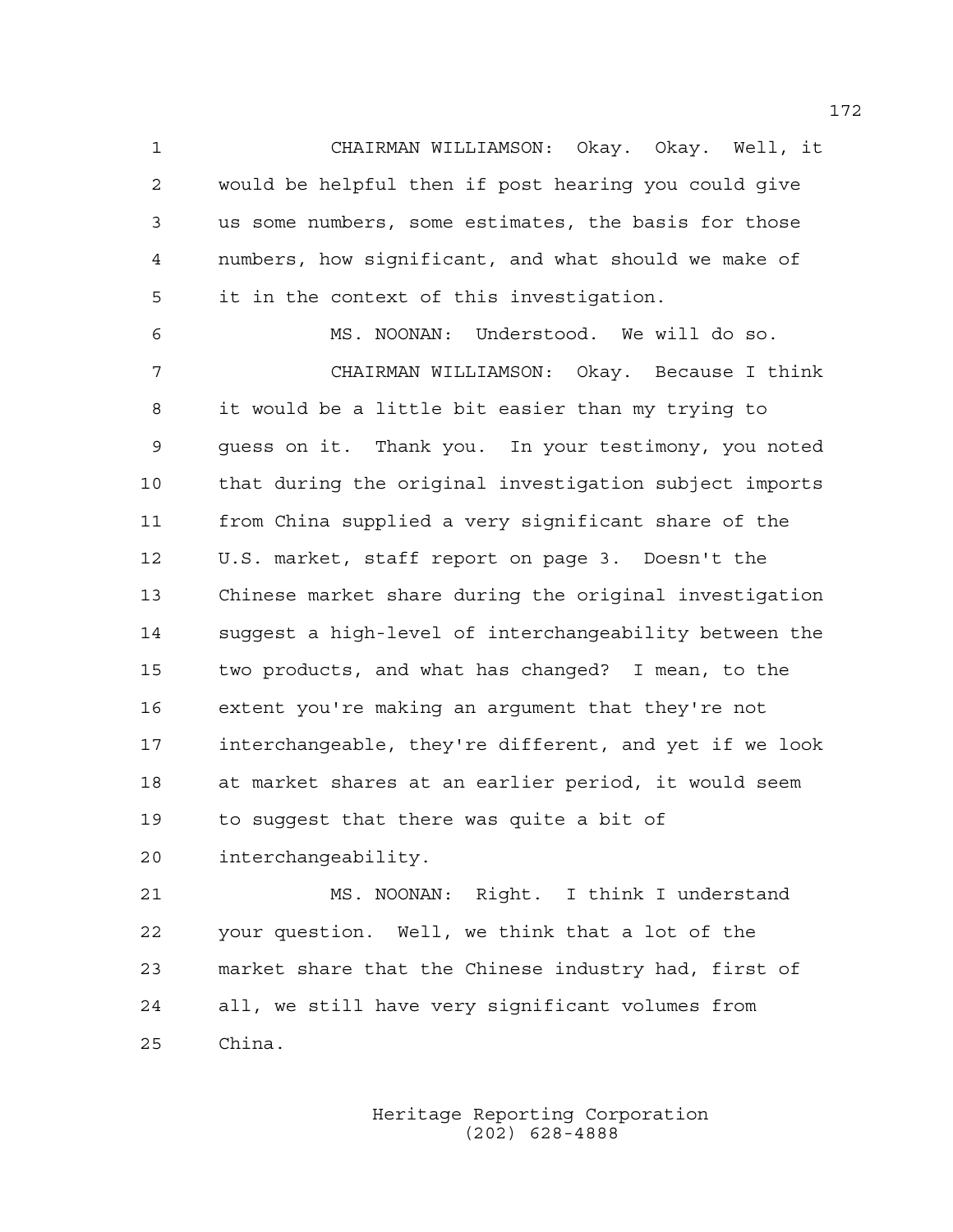1 CHAIRMAN WILLIAMSON: Yes.

2 MS. NOONAN: Which we think is important 3 because we think it really shows that China can 4 participate actively in this market at a time when the 5 U.S. producers are still optimistic enough to be 6 making investments and having profitability, but we 7 also think that you see non-subject imports coming in 8 and that the U.S. market share actually stays fairly 9 steady, so we think it's the non-subject that have 10 come in as well to sort of augment what's still coming 11 from China, but yes, there absolutely is some 12 interchangeability.

13 It's not always interchangeable, and I guess 14 that's the point that we were taking issue with, that 15 the Petitioners had said in the staff report. We 16 think that the majority of purchasers are saying that 17 it's never only sometimes because perhaps there's been 18 this break into these niche markets that did not exist 19 during the original investigation, and you also have 20 all this new coconut carbon supply coming into the 21 U.S.

22 CHAIRMAN WILLIAMSON: Okay. 23 MR. PERERA: You see that chart. I can 24 explain to you. After 2007, the Chinese exports 25 reduced. The other activated carbon goes up, but the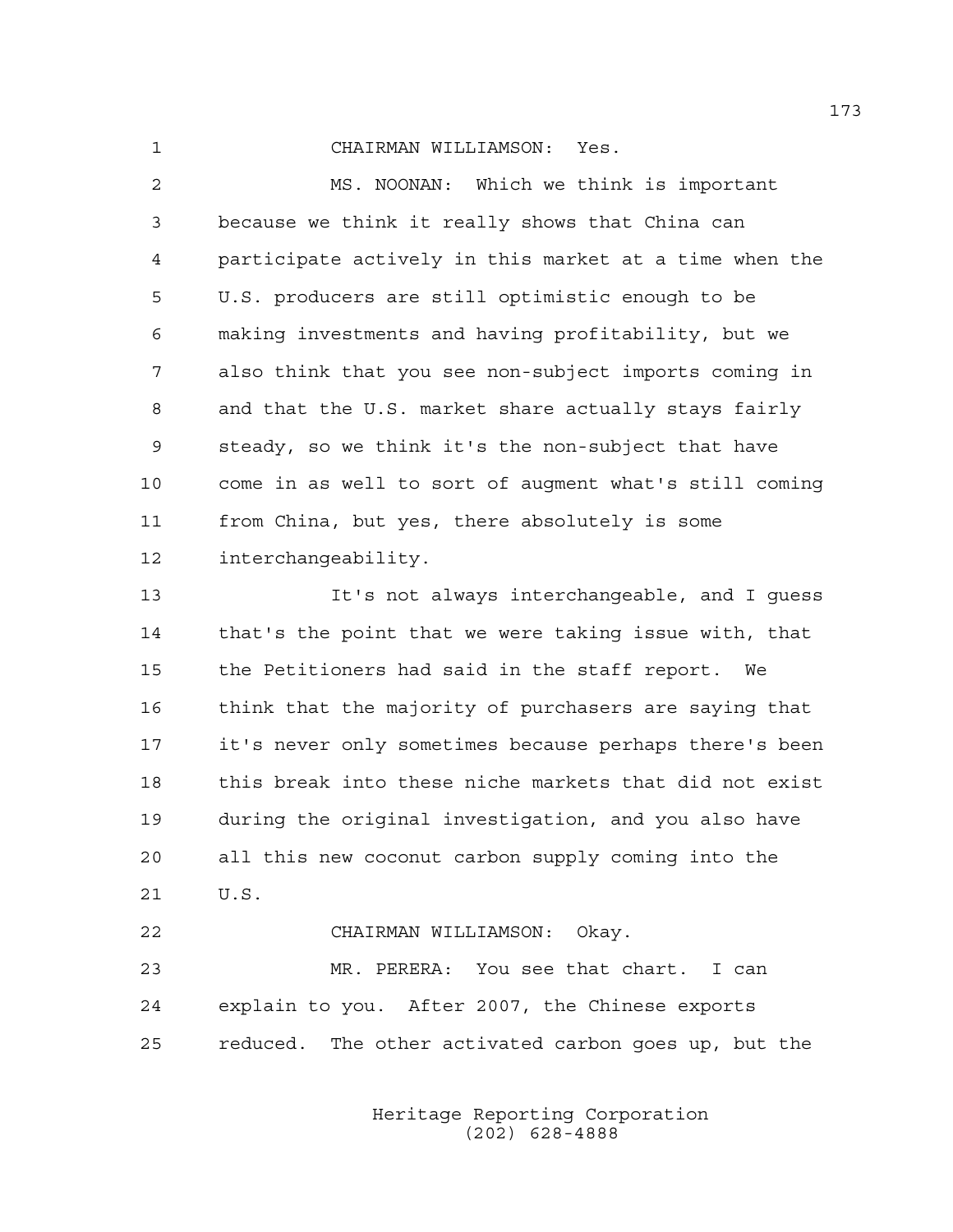1 U.S.-produced carbon also going up because of the 2 requirement of the market.

3 CHAIRMAN WILLIAMSON: Yes. 4 MR. PERERA: Mainly, the other market 5 grabbed the Chinese business because China prices have 6 gone up close to the coconut carbon, and coconut 7 carbon is much better. They replaced the coconut 8 carbon. 9 CHAIRMAN WILLIAMSON: So the non-subjects 10 supplying the coconut carbon have taken some of the 11 market share that China had? 12 MR. PERERA: Yes, because of the price. 13 CHAIRMAN WILLIAMSON: Okay. 14 MR. PERERA: Early days, coconut is the most 15 expensive carbon because it's coming from natural 16 nuts. You need about 20,000 coconuts to make one ton 17 of carbon, and then three tons of carbonized material 18 to make one ton of carbon, so coconut carbon, \$1,200, 19 \$1,300 was the high price. 20 CHAIRMAN WILLIAMSON: Okay. 21 MR. PERERA: That's before the coal prices 22 are lower. Now coal is high, coconut is low. 23 CHAIRMAN WILLIAMSON: Okay. I think I 24 understand that. Thank you, and I'm sure Petitioners 25 will comment on that if they disagree with your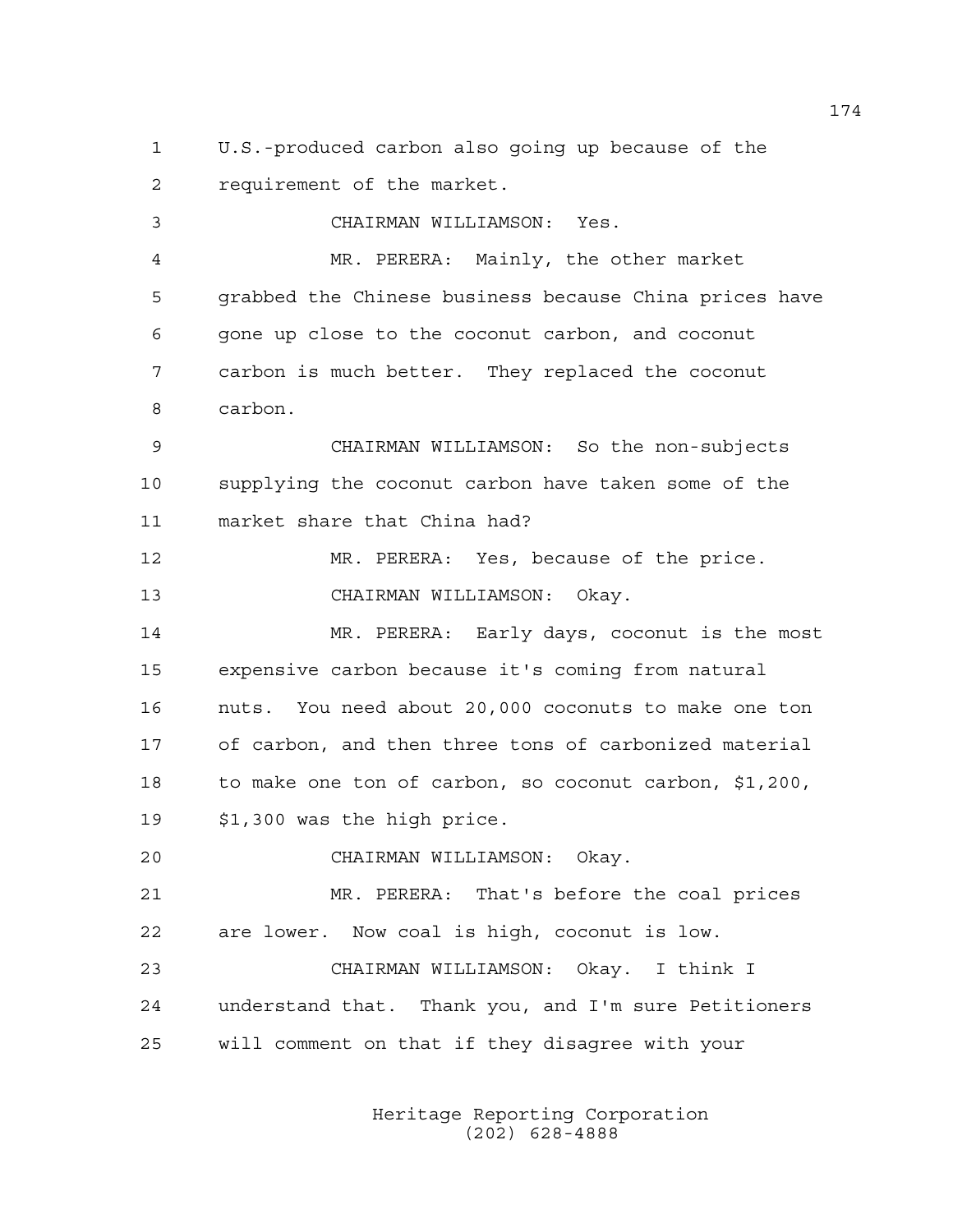1 analysis there. In your prehearing brief, page 5, you 2 discuss proprietary grades that are difficult for 3 Chinese producers to match, such as those used to 4 produce ultra-pure water and corn syrup. What share 5 of U.S. production do these proprietary grades account 6 for, and are these applications in which U.S. demand 7 is most likely to grow rapidly?

8 Then, lastly, is the Chinese product widely 9 accepted for mercury removal needs in the United 10 States where there's a lot of talk about the demand 11 and potential volume as likely being high?

12 MR. ALLEN: I would just like to make a 13 comment on the mercury removal market?

14 CHAIRMAN WILLIAMSON: Sure.

15 MR. ALLEN: I don't think there's one power 16 station in the United States where Chinese powder is 17 used. I think it's too expensive, and for the future, 18 the largest potential threat to the U.S. is outside of 19 China, probably from Germany. They have a specialized 20 product for this particular market, which is much more 21 cost effective than the Chinese carbon.

22 CHAIRMAN WILLIAMSON: Okay. When you say 23 future, how far out?

24 MR. ALLEN: I'm saying right now. Right now 25 the competition is mainly coming from Germany.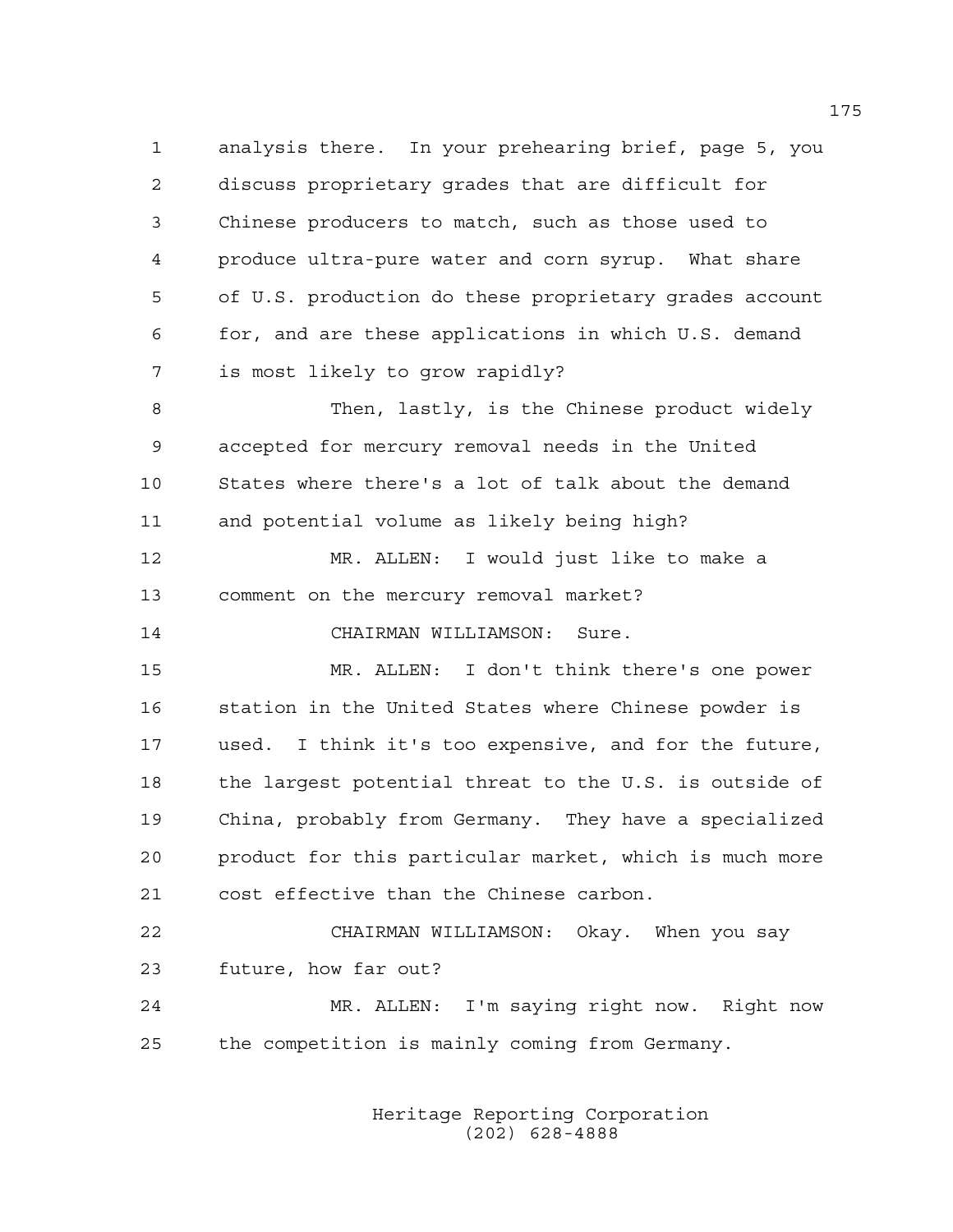1 CHAIRMAN WILLIAMSON: Okay. Okay. Thank 2 you. 3 MS. NOONAN: And, Mr. Chairman? 4 CHAIRMAN WILLIAMSON: Sure. 5 MS. NOONAN: Regarding your question  $6 \qquad \qquad$  about  $-$ 7 CHAIRMAN WILLIAMSON: Proprietary grades? 8 MS. NOONAN: The amount of production from 9 the U.S. products that's in those specifications, I 10 actually don't think we would have any of that 11 information because we're not producing to those 12 specifications, so we're not trying to sell directly 13 into those. That's for like the kidney dialysis and 14 really pure water, but perhaps that's some information 15 that Petitioners might be able to provide. 16 CHAIRMAN WILLIAMSON: Okay. Is it a 17 significant volume are we talking about do you think? 18 Well, okay. I understand, and if there's anything 19 you can provide post hearing, fine, and Petitioners 20 are invited to do the same. 21 MS. NOONAN: Okay. I apologize. Mr. Perera 22 might have some comments to make. The question is for 23 the specifications that are not made in China, that 24 are only made in the U.S., like that might go into say 25 kidney dialysis or really pure water, do you have any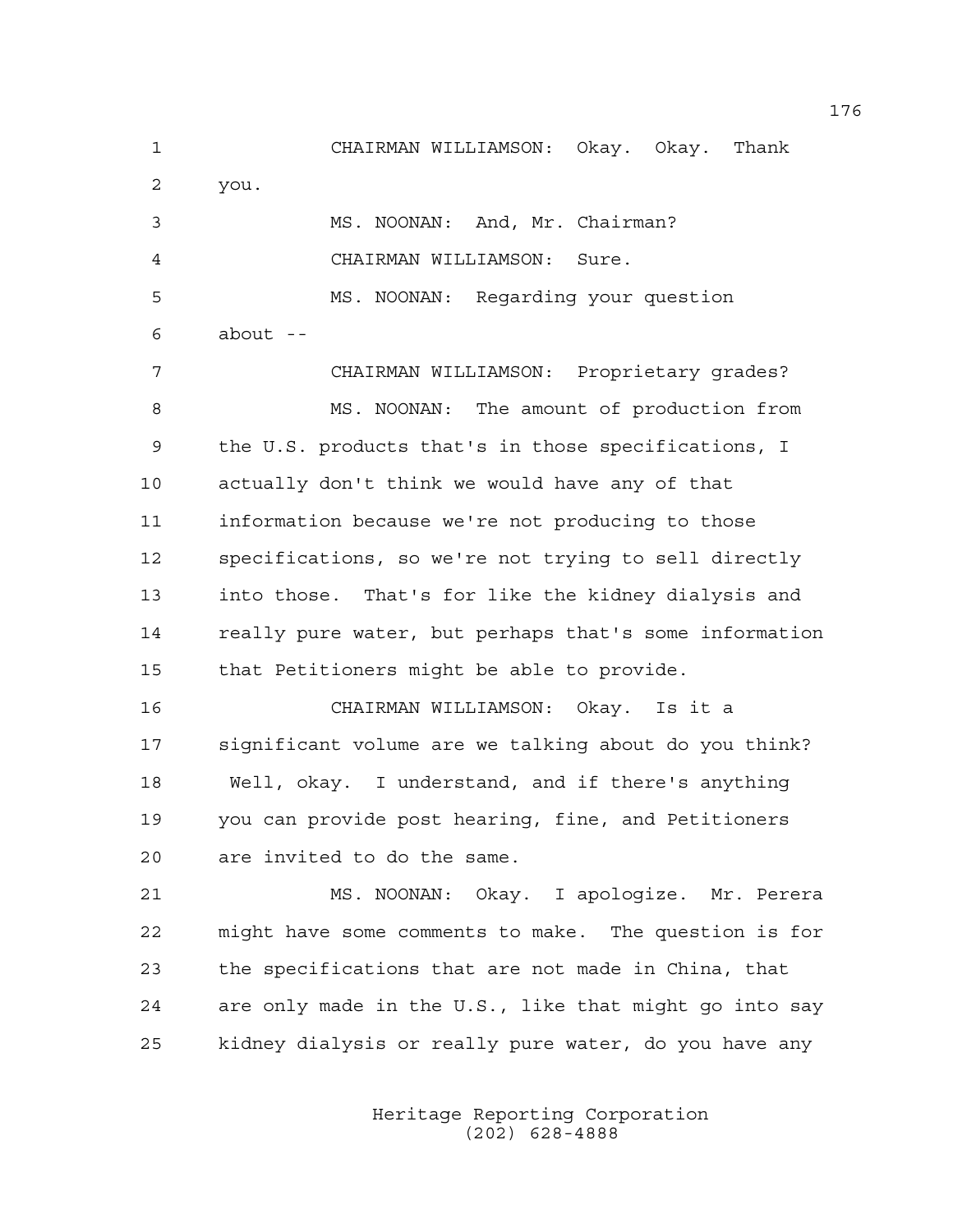1 sense of how big that market is in the United States? 2 MS. NOONAN: We're going to answer this post 3 hearing. 4 CHAIRMAN WILLIAMSON: My time is expiring. 5 Post hearing is fine. 6 MS. NOONAN: Okay. 7 CHAIRMAN WILLIAMSON: Good. Okay. 8 Commissioner Pearson. 9 COMMISSIONER PEARSON: Thank you, Mr. 10 Chairman. I extend my welcome to all of you this 11 afternoon. Thank you for being with us. Mr. Perera, 12 in your slides, you had one that indicated that almost 13 50 percent of activated carbon manufacturers in China 14 have shut down. Over what time period did those 15 closings occur? 16 MR. PERERA: In early 2000s they started. 17 Actually, 1994, 1995, that time period they started 18 factories. They thought it's a very profitable 19 industry. The Province called Dartoon, they started a 20 lot of factories, and then they realized that shortage 21 of coal and also the Chinese economy, even those days, 22 they used to pay about \$50 to \$100 per person per 23 month. Today, no more, so they had a lot of problems, 24 and also binders. 25 There's a severe shortage of petroleum tar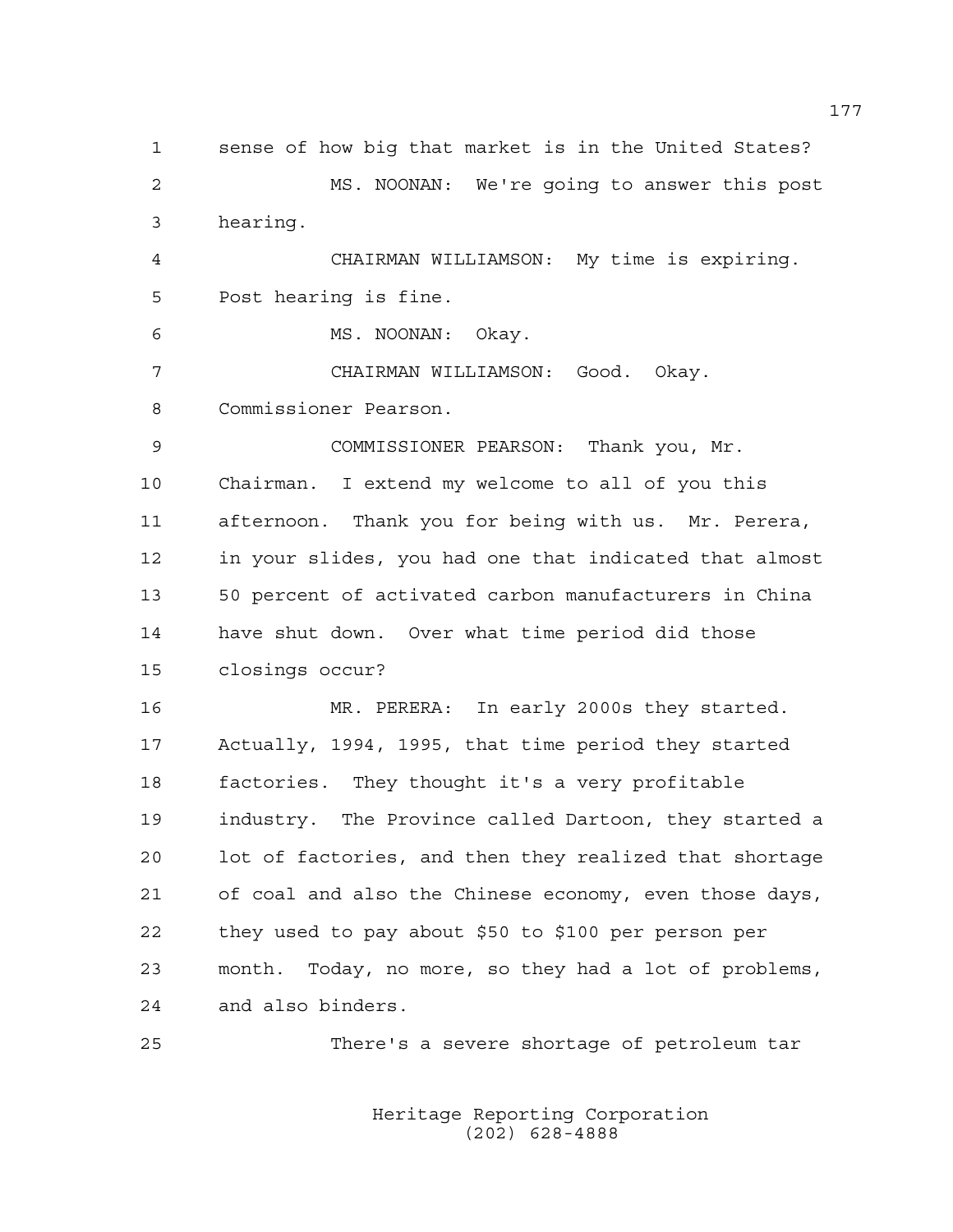1 there, so because of that, they were closing down, and 2 also plus several other issues other, so mainly for 3 environmental like, for example, like Olympic season, 4 they decided to close everything because developing 5 countries, they make sure they are environmental, like 6 pollution conditions, and they forced them to control. 7 The majority of the pollutions came from the carbon 8 factories like carbonization process, so they forced 9 to close down.

10 COMMISSIONER PEARSON: Okay. So some plants 11 were closed by the Chinese government because of 12 excessive pollution?

13 MR. PERERA: Pollution.

14 COMMISSIONER PEARSON: And did some close 15 because the coal mine with which they were associated 16 had closed down?

17 MR. PERERA: Like shortage. You will see 18 those charts, the prices have gone up very badly 19 because it used to be like \$450 for bid price going to 20 about \$1,200, so because of that severe shortage of 21 coal, and they were running out of coal, and because 22 of that, they closed the factories. Plus, mainly from 23 the activated carbon plants, you had to have scrubbers 24 to capture the gases, so a lot of the pollutions 25 coming, so the Chinese government forced them to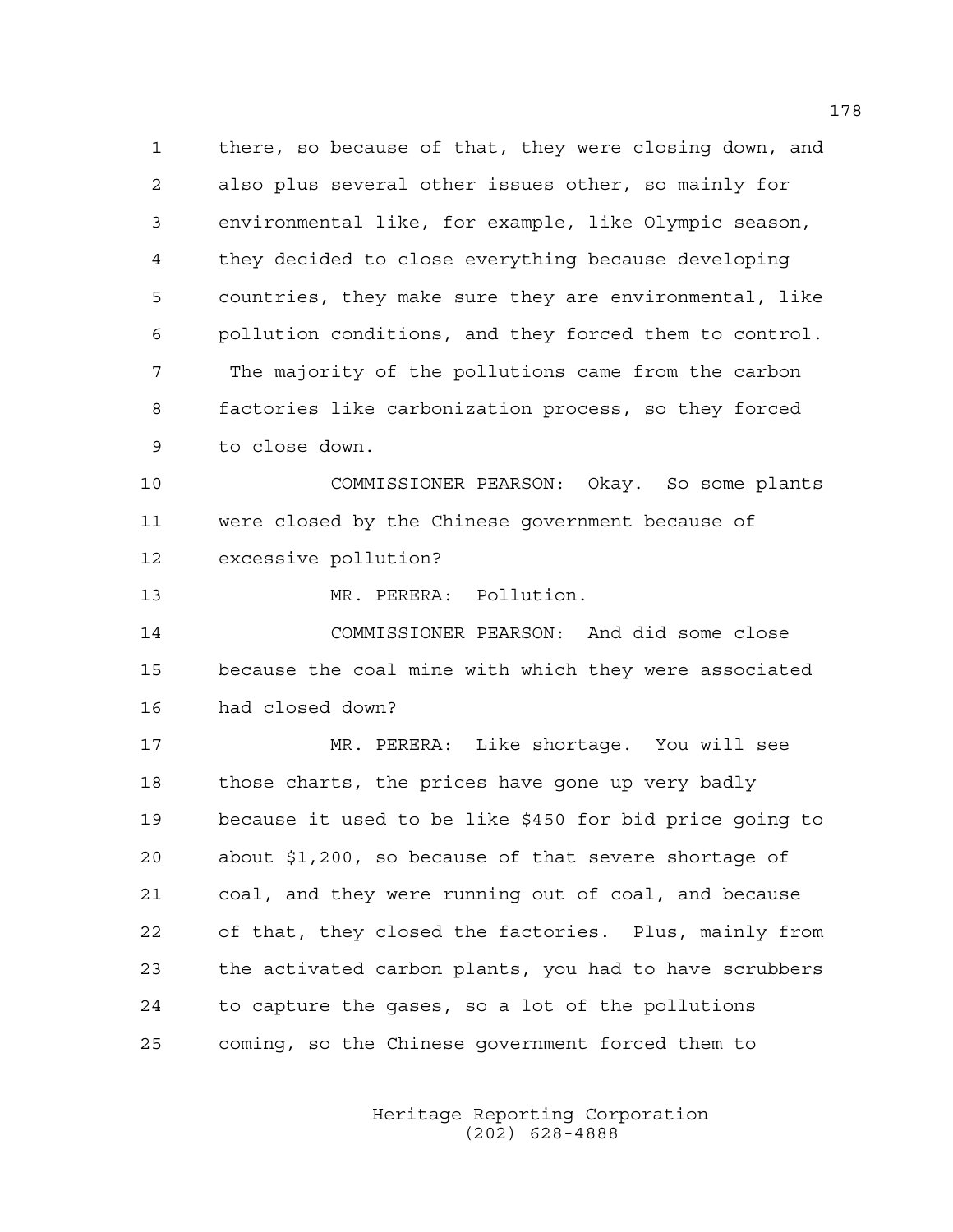1 close.

| 2  | COMMISSIONER PEARSON: Okay. Can you                    |
|----|--------------------------------------------------------|
| 3  | provide information in the post hearing about these    |
| 4  | closings, particularly those might have occurred       |
| 5  | during our period of investigation just the last few   |
| 6  | years? Although, if you have information on the        |
| 7  | longer-term trend, that also could be helpful.         |
| 8  | MR. PERERA: Lately, I can supply that, yes.            |
| 9  | COMMISSIONER PEARSON: Okay. In that same               |
| 10 | vein, do you have any knowledge whether the production |
| 11 | capacity to manufacturer activated carbon in China,    |
| 12 | has that also decreased as plants have closed, or has  |
| 13 | that increased because of the establishment of larger  |
| 14 | factors?                                               |
|    |                                                        |
| 15 | MR. PERERA: Several things happened.                   |
| 16 | Several things happened mainly because of the shortage |
| 17 | of charcoal and also the environmental                 |
| 18 | implementations. Plus, there's another issue because   |
| 19 | of the prices have gone up. They cannot cough up, so   |
| 20 | because of that, they close down.                      |
| 21 | COMMISSIONER PEARSON: Okay. Well, you                  |
| 22 | won't have had access to the confidential part of our  |
| 23 | record. I understand that, but what I'm trying to      |
| 24 | come to grips with is that from the record as it       |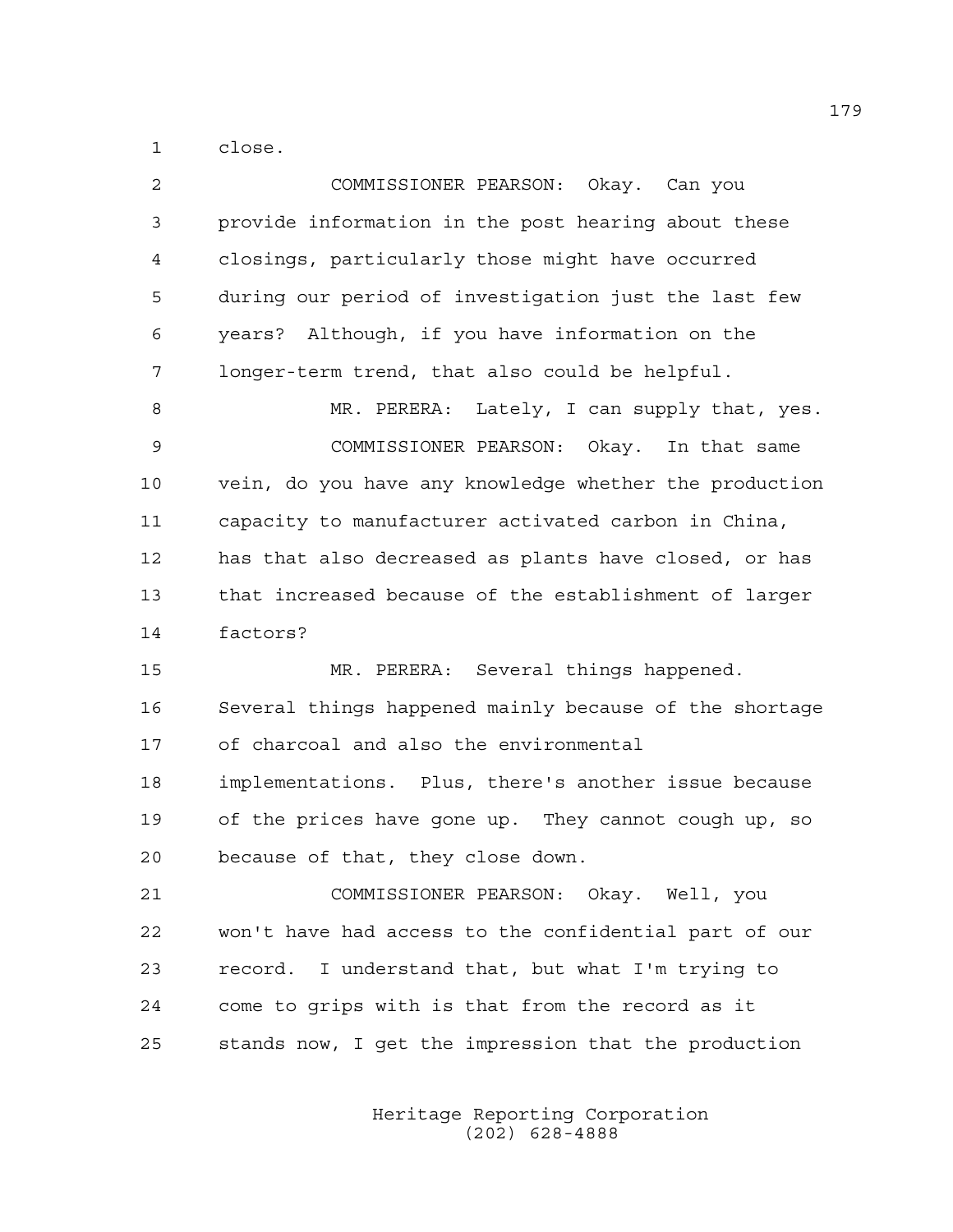1 of activated carbon in China has risen quite a bit in 2 recent years, and also the capacity to produce has 3 risen, and there seems, based on our information, to 4 be more capacity to produce than is actually being 5 utilized.

6 I'm just trying to understand if there's 7 another way to look at that marketplace that would 8 suggest that capacity is not rising, it would be 9 helpful to us to have it.

10 MR. PERERA: We will do that. We will 11 supply that information.

12 COMMISSIONER PEARSON: Now, the next of your 13 slides, Slide 3, indicates that coal activated carbon 14 manufactured domestically here in the U.S. and in 15 China are two different types and subject to different 16 manufacturing procedures due to the original state of 17 the raw material. Could you clarify that? Is that 18 the reagglomeration issue you're talking about?

19 MR. PERERA: Yes. None of the Petitioners 20 or the producers over here, they don't produce the 21 direct carbon because of the type of coal we are 22 getting in the U.S. Definitely, you have to have the 23 binders, so that's the main reason either Norit 24 Americas or Calgon, they use binders. There are three 25 types of coal. One called anthracite, the other one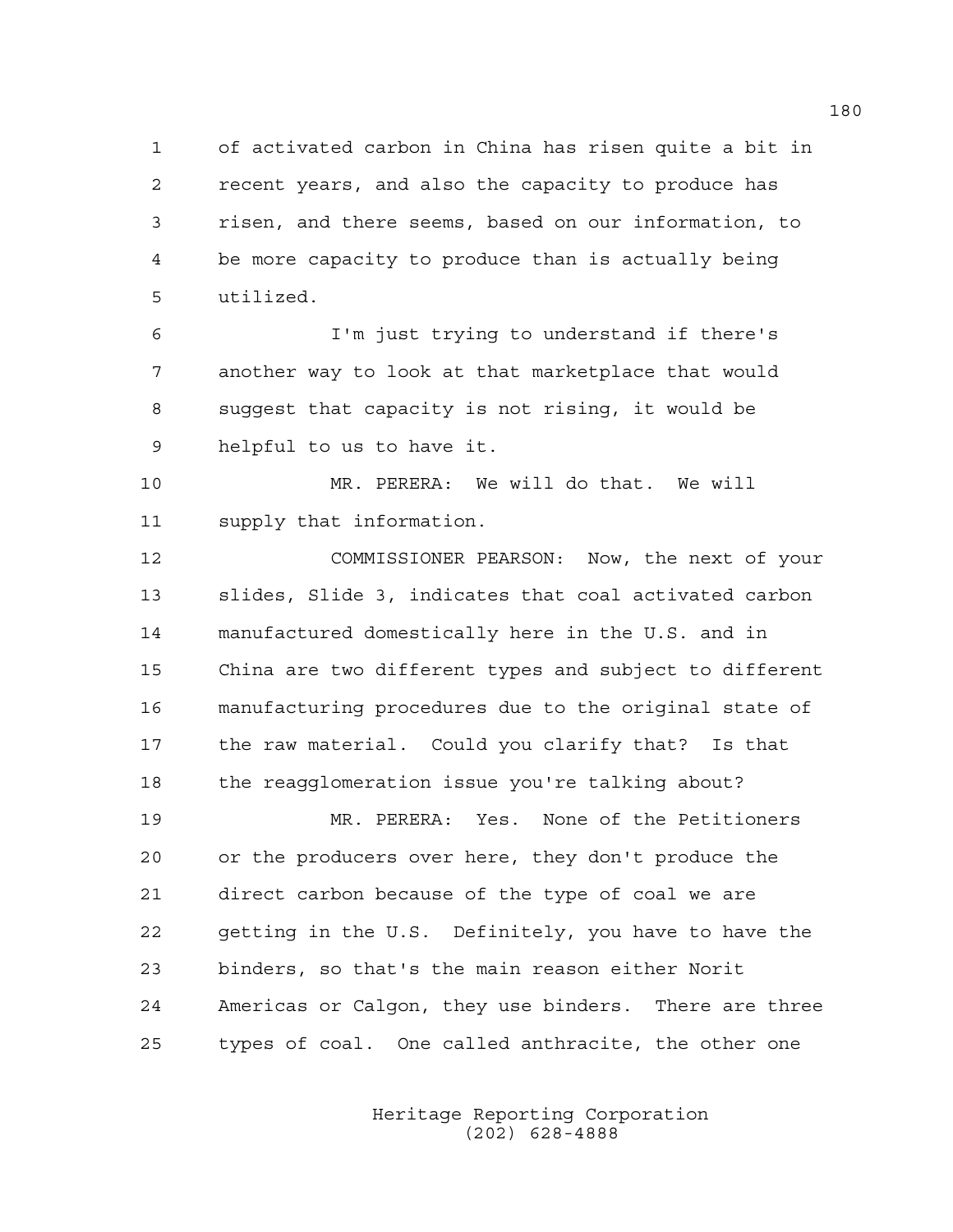1 called bituminous, the third one called lignite, so 2 there's another one called subbituminous , so each has 3 different properties.

4 U.S., you have to have binders, either 5 binders or nonbinders, you have to make the 6 briquettes, very similar to the barbecue briquettes 7 you use. They use barbecue briquettes, and then 8 they're crushed into granular, and then they 9 carbonize, and then they make activated carbon.

10 COMMISSIONER PEARSON: Okay. I think I 11 understand that distinction now, the two different 12 production processes. Those of you who market 13 activated carbon in the United States would have some 14 idea of the percentage of U.S. consumption that 15 functionally could use either reagglomerated or direct 16 production.

17 MR. PERERA: As I mentioned to you, some 18 majority of the applications like drinking water 19 contains very low contaminations of VOCs or other 20 chemicals. Because of that, you can use either direct 21 or reagglomerated, but because from the history, 22 certain cities and counties, actually majority of the 23 systems supplied by Petitioner Calgon or either U.S. 24 filter Siemens, and when they install systems, they 25 write a booklet about the system and the carbon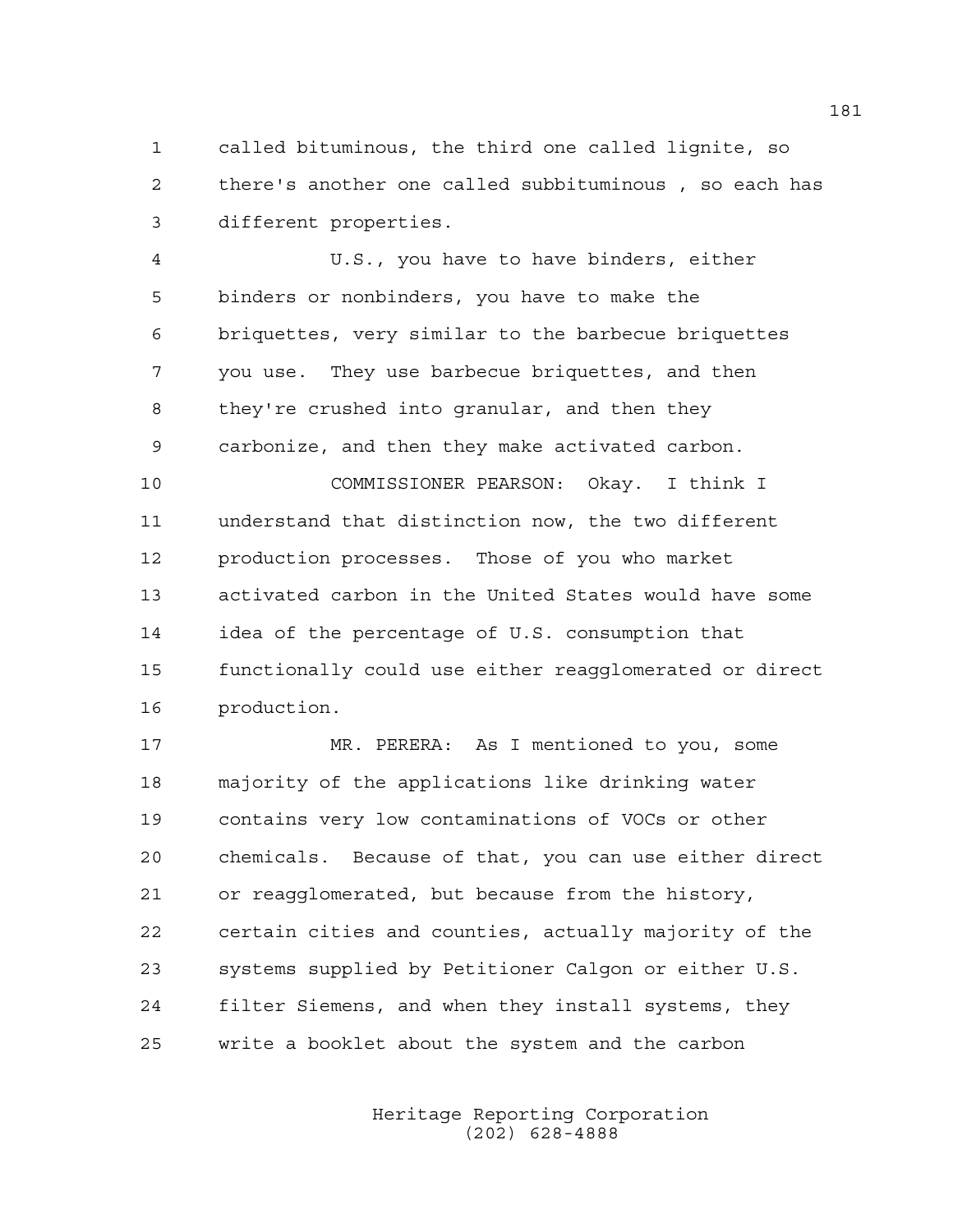1 requirement.

| $\overline{c}$ | COMMISSIONER PEARSON: Okay. Okay. And so               |
|----------------|--------------------------------------------------------|
| 3              | if you own such a system and wish to operate it        |
| 4              | consistent with the warranty on the system, then you   |
| 5              | must use whichever type of carbon is specified?        |
| 6              | MR. PERERA: Correct. Sometimes, purchasing             |
| 7              | agents they are very scared to change.                 |
| 8              | COMMISSIONER PEARSON:<br>Yes.                          |
| 9              | MR. PERERA: So it will take time. Some                 |
| 10             | people, maybe sometimes they are having problems,      |
| 11             | their like pressure drop or something like that.       |
| 12             | Then, they call companies to discuss, and then         |
| 13             | sometimes people are saying okay, the reason is either |
| 14             | reagglomerated or you have to use reagglomerated, so   |
| 15             | then they change.                                      |
| 16             | COMMISSIONER PEARSON:<br>Okay.                         |
| 17             | MR. PERERA: Otherwise, majority of the                 |
| 18             | carbon most of the time for drinking water is          |
| 19             | interchangeable.                                       |
| 20             | COMMISSIONER PEARSON: Okay. Well, it's not             |
| 21             | unusual that we look at cases where there is some      |
| 22             | segmentation of competition in the marketplace, and    |
| 23             | the competition between imported product and domestic  |
| 24             | product may not be head to head, but rather there's    |
| 25             | only a partial degree of substitutability of one       |
|                |                                                        |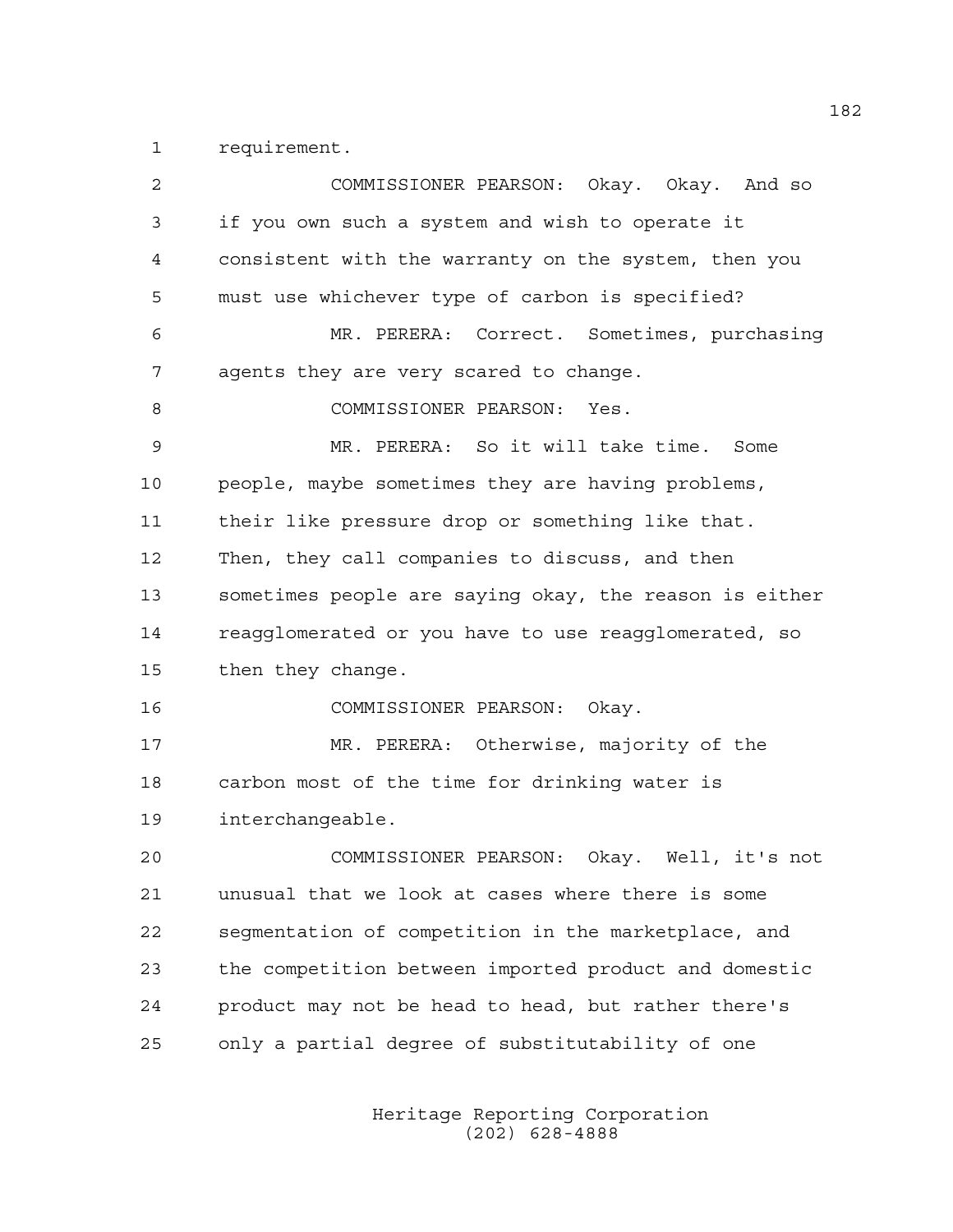1 product for another.

| 2  | What would be helpful to me is if in the               |
|----|--------------------------------------------------------|
| 3  | post hearing you could give a better explanation of    |
| 4  | the percentage of the market that cannot reasonably    |
| 5  | shift from one source of production in the United      |
| 6  | States to production in China, and the reasons for     |
| 7  | that because obviously you know that marketplace quite |
| 8  | well, so you have an understanding of it.              |
| 9  | Which countries, in addition to China, are             |
| 10 | major producers and exporters of activated carbon      |
| 11 | produced from coal?                                    |
| 12 | MR. PERERA: Right now, Germany is producing            |
| 13 | coal activated carbon. They have a plant in Cologne,   |
| 14 | and now they are selling to U.S. also, and again       |
| 15 | Indonesia started, and Australia already started, very |
| 16 | large quantities coming to U.S.                        |
| 17 | COMMISSIONER PEARSON: Okay. South Africa               |
| 18 | has coal reserves. Do they --                          |
| 19 | MR. PERERA: Even Vietnam also talking about            |
| 20 | it, but as I mentioned to you, you need specific type  |
| 21 | of coal to produce, and not only that, you need a      |
| 22 | certain amount of capital too, so because of that, a   |
| 23 | lot of people are now trying to build factors,         |
| 24 | especially Indonesia. Vietnam also trying to do that.  |
| 25 | COMMISSIONER PEARSON: Well, which countries            |
|    |                                                        |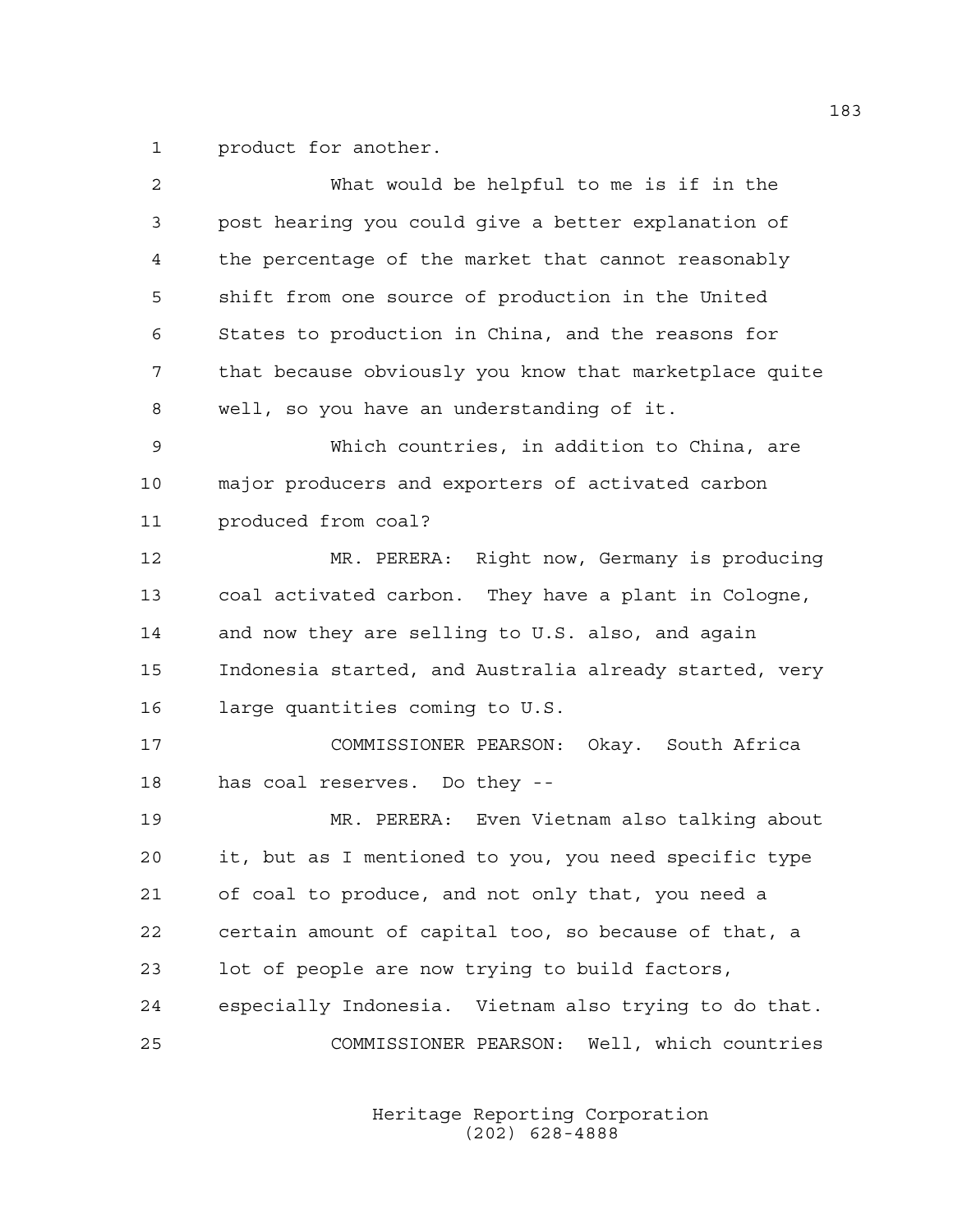1 that currently produce activated carbon made from coal 2 are viable competitors to China in terms of the amount 3 of product that they produce and have available for 4 export and perhaps also in terms of the pricing? 5 MR. PERERA: Germany and Australia. 6 COMMISSIONER PEARSON: Okay. And for 7 purposes of the post hearing, if you have some numbers 8 to back that up, that would be great. 9 MR. PERERA: We are also getting from 10 Australia. I can give you information. 11 COMMISSIONER PEARSON: Okay. Okay. Good. 12 Well, thank you very much. Mr. Chairman, my time has 13 expired. 14 CHAIRMAN WILLIAMSON: Thank you. 15 Commissioner Aranoff? 16 COMMISSIONER ARANOFF: Thank you, Mr. 17 Chairman. Welcome to the afternoon panel. In your 18 brief, you claim that domestic producers are not 19 always willing to supply distributors, such as 20 yourself, but you heard this morning that Calgon 21 testified that it does sell to distributors so did 22 ADA, and of course you indicated that you do buy from 23 Norit, so where does that argument come from? 24 MR. PERERA: Actually, the distributors and 25 the company like us different. The Petitioners and us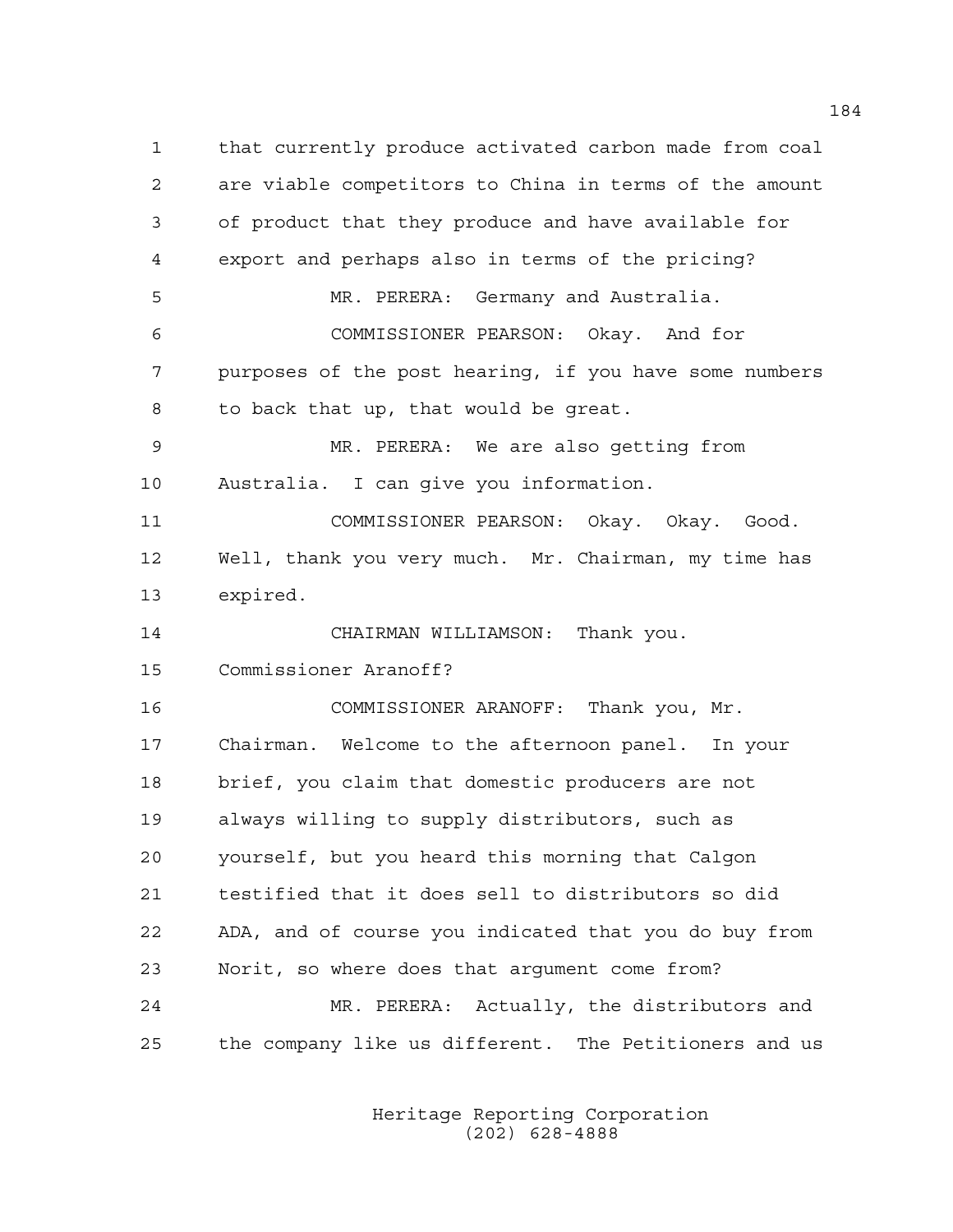1 doing the same thing, bringing carbon, selling carbon 2 as is or do this complete change outs. Like, cities 3 and counties, they have big, huge filters, so when we 4 compete, sometimes we compete together. Several 5 times, we noticed that their price, we got pricing 6 through other people, their prices, for example, \$1.50 7 a pound to a company like us, but the carbon and 8 including the change out, their price is \$1.26, \$1.24, 9 so definitely we are out of the market, but luckily, 10 we are buying from Norit. Norit is giving a fair 11 price to us. 12 COMMISSIONER ARANOFF: Okay. So what you're

13 telling me is that you sometimes compete for sales 14 with domestic producers?

15 MR. PERERA: Services, mainly services, 16 change outs, complete change outs.

17 COMMISSIONER ARANOFF: Okay. So the change 18 out involves the service of performing the change out, 19 plus supplying the fresh carbon?

20 MR. PERERA: Yes. I'll explain a little 21 bit. Like, huge surface water filters or 20,000 to 22 40,000 pound carbon tanks, so every six to nine 23 months, the carbon is going to break through, and then 24 because of the health department requirements or 25 either their requirements, they shut down the plant,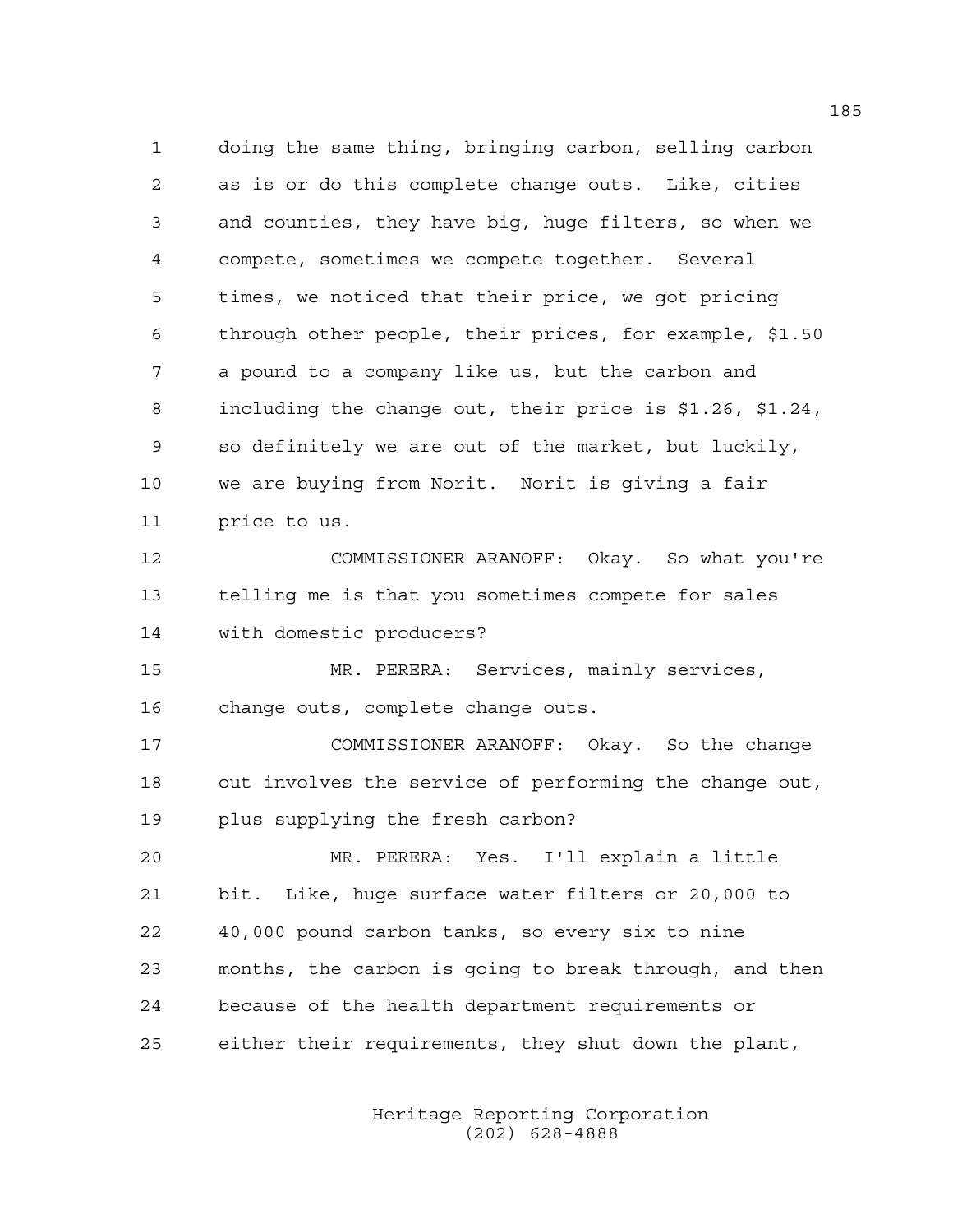1 and they call us to take all the carbon out. We take 2 out the queue machines to take all the carbon out, and 3 then we put new carbon in. 4 COMMISSIONER ARANOFF: Right. Which 5 probably takes longer than when I change the water 6 filter in my refrigerator. 7 MR. PERERA: Definitely. It'll take about 8 one week to three or four months. 9 COMMISSIONER ARANOFF: Okay. But let me go 10 back to my original question because your comment was 11 when I asked you whether the domestic industry is 12 selling to distributors, and I think your answer to me 13 was well, I'm not really a distributor. That's not my 14 business. 15 MR. PERERA: Yes. 16 COMMISSIONER ARANOFF: So can you just go 17 back and explain what you meant by that? 18 MR. PERERA: Right. Distributors means 19 there are some companies, they buy carbon from us or 20 either Petitioners, and with their names or either 21 Petitioners' name or our name, and we appoint them as 22 distributors. They are the people selling one bag, 23 two bag to the aquarium people, or there's a majority 24 of companies over here that make household water 25 filters, like two- to three-cubic feet water filters,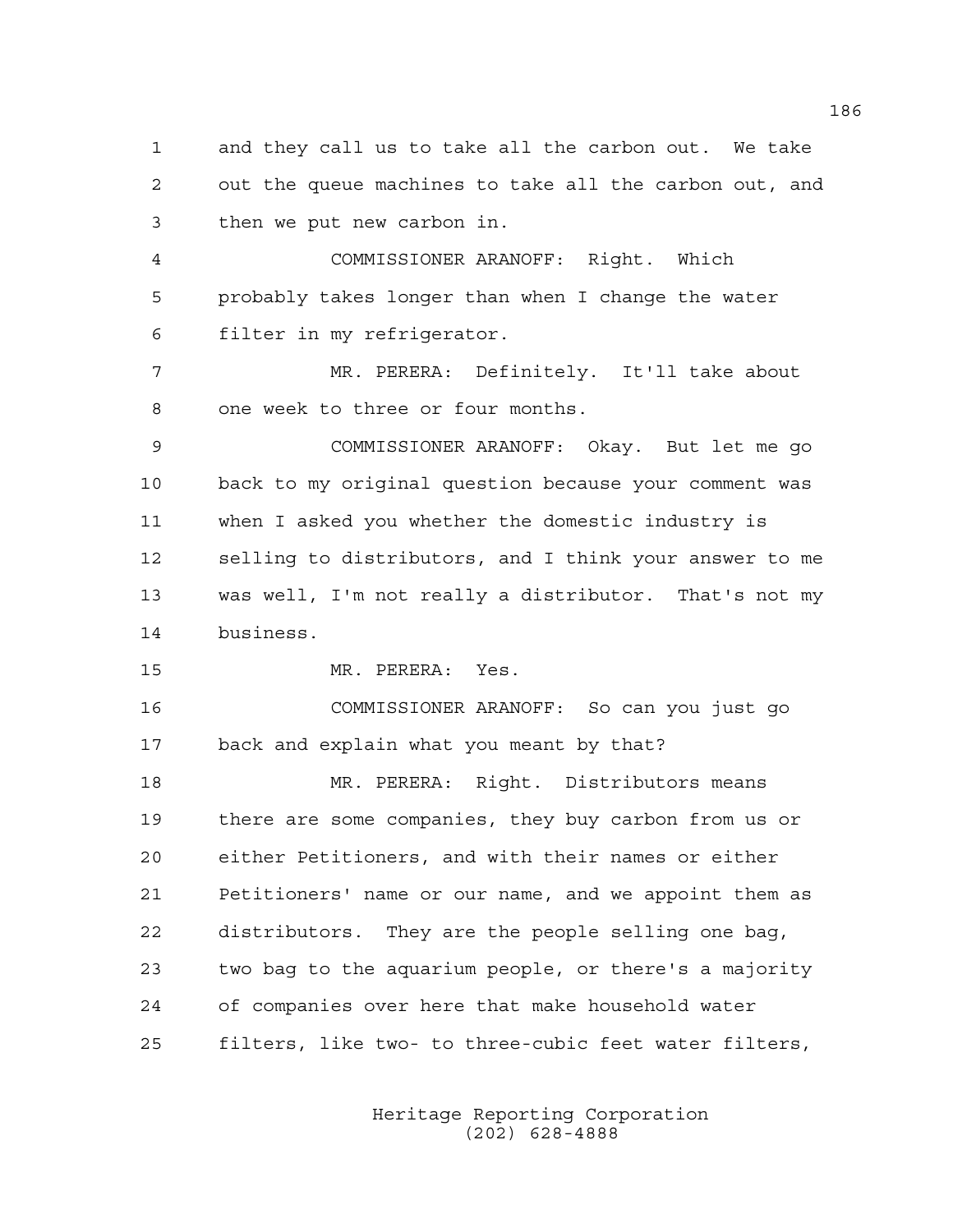1 and then they actually installing their systems.

2 We call them mass distributors, like little, 3 little people go to distributor and buy one bag, two 4 bag and one pallet, like small quantities. We call 5 them mass distributors, but majority, the Petitioners 6 has their own distributing --

7 COMMISSIONER ARANOFF: Okay. Well, I 8 understand what you're saying. I'm just not sure how 9 it's consistent with the argument in your brief the 10 domestic industry is unwilling to supply distributors, 11 which --

12 MR. PERERA: Not the distributors. We are 13 mainly talking about the servicing industry. Like 14 companies like us. There are so companies like us, 15 not only us. There are about 20, 30 companies in 16 whole U.S., so when the customer is asking for 17 domestic products, so actually the municipalities, 18 they are waiting for at least for three --

19 COMMISSIONER ARANOFF: Okay. So your 20 argument is they're not willing to supply domestic 21 companies that compete with them in the services part 22 of the market?

23 MR. PERERA: But they're trying to supply, 24 but for very high price.

25 COMMISSIONER ARANOFF: Okay.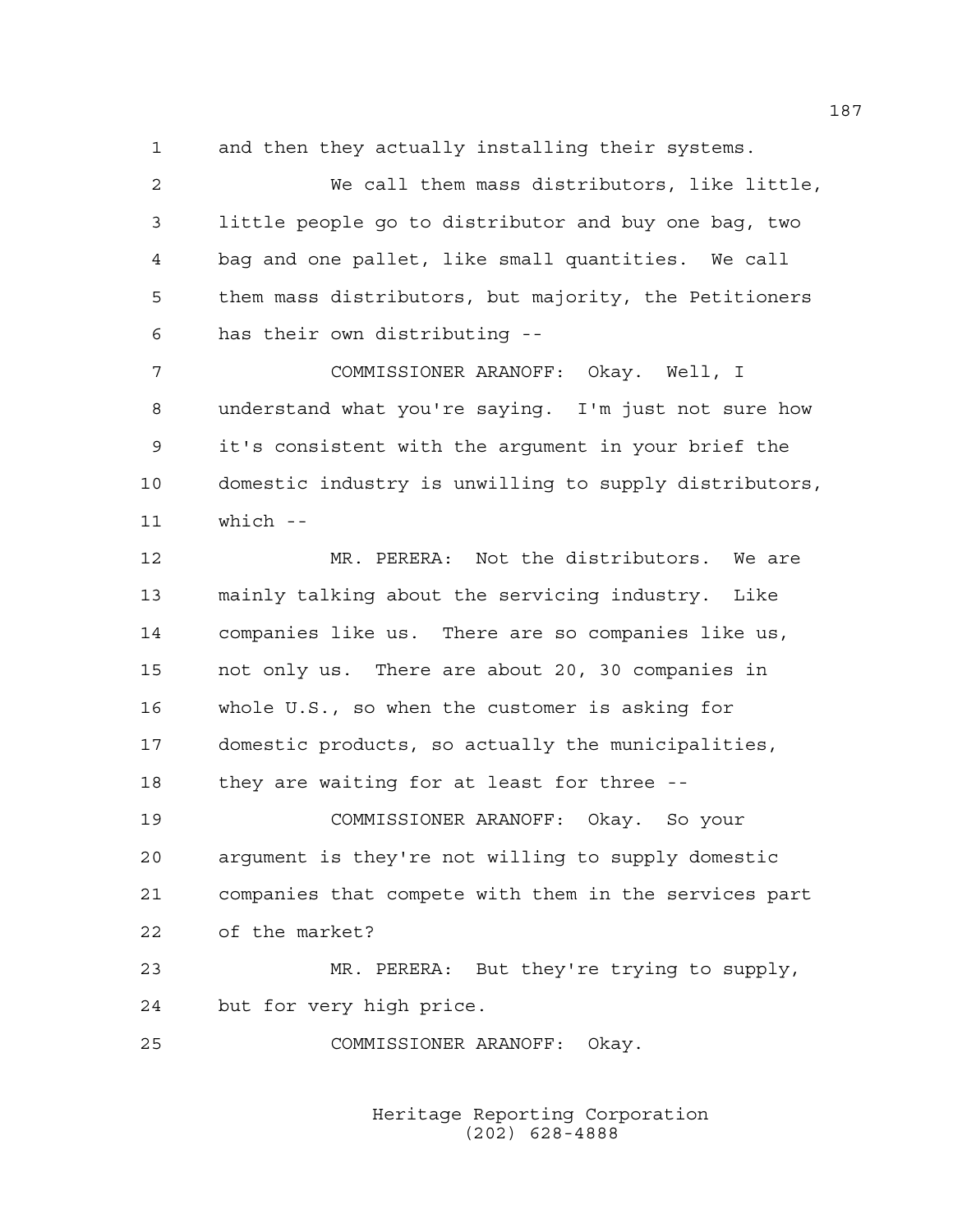1 MS. NOONAN: And just to add, Commissioner, 2 I think it's actually coming from the Petitioners' 3 brief where they were making the argument that they 4 are willing to supply distributors. It wasn't our 5 brief characterizing it in that way, just as a 6 clarification. Our point in our brief was sometimes 7 we're underbid even though we're using imported 8 product. We're undersold by our competitors here in 9 the United States.

10 COMMISSIONER ARANOFF: Okay. Let me go to 11 that then as skipping out of order of what I was going 12 to ask, but since it's come up, in your brief, you 13 refer to average unit values for four specific bid 14 examples where you argue that you were underbid by the 15 domestic industry, and I want to ask you why you 16 believe the Commission should rely on these data as 17 opposed to the quarterly pricing data in the staff 18 report, which obviously cover more products and over a 19 longer period of time? How do you respond to the 20 domestic industry's assertion that these data, even if 21 true, are not representative?

22 MS. NOONAN: Well, first we want to point 23 out that the products that are in the staff report are 24 actually quite broad products, so where the domestic 25 industry is providing their U.S. sales price of U.S.-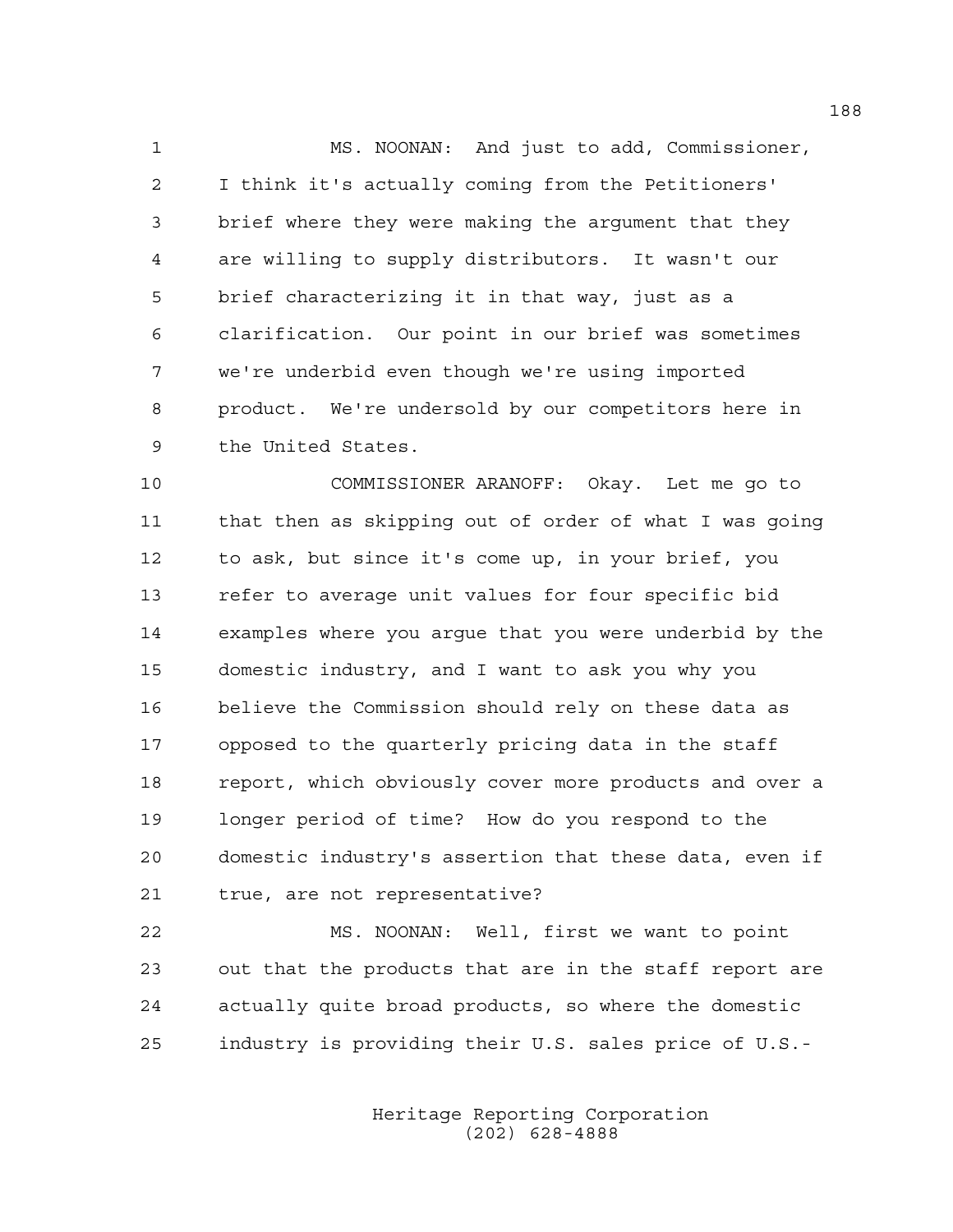1 manufactured product, they are referencing the 2 reagglomerated product, which has a more expensive 3 production process versus the Chinese product, which 4 is the direct carbon, which we believe is perhaps 5 priced a little bit lower, but it's because it's a 6 cheaper production process.

7 That's the way the economics work, so we 8 want to make that point, and too, this was just trying 9 to give an illustrative example that there are 10 situations where we are trying to get the business, 11 bidding a higher price for the product we're trying to 12 sell, and we are being underbid by the U.S. Whether 13 that's the U.S.'s Chinese product that they're trying 14 to sell or their U.S.-produced product, I don't know 15 that, but the point is simply that there's two sides 16 to every story, and we think we're a responsible 17 player in the market.

18 MR. PERERA: I have a comment for that. 19 Now, for example, several of the third results showing 20 that Calgon is getting zero, carbon getting from 21 China. For example, in West Coast, several bids, 22 actually they were lower than us for the Chinese 23 carbon because our price is higher than their carbon 24 prices because they are getting zero.

25 MS. NOONAN: What Mr. Perera's referring to,

 Heritage Reporting Corporation (202) 628-4888

189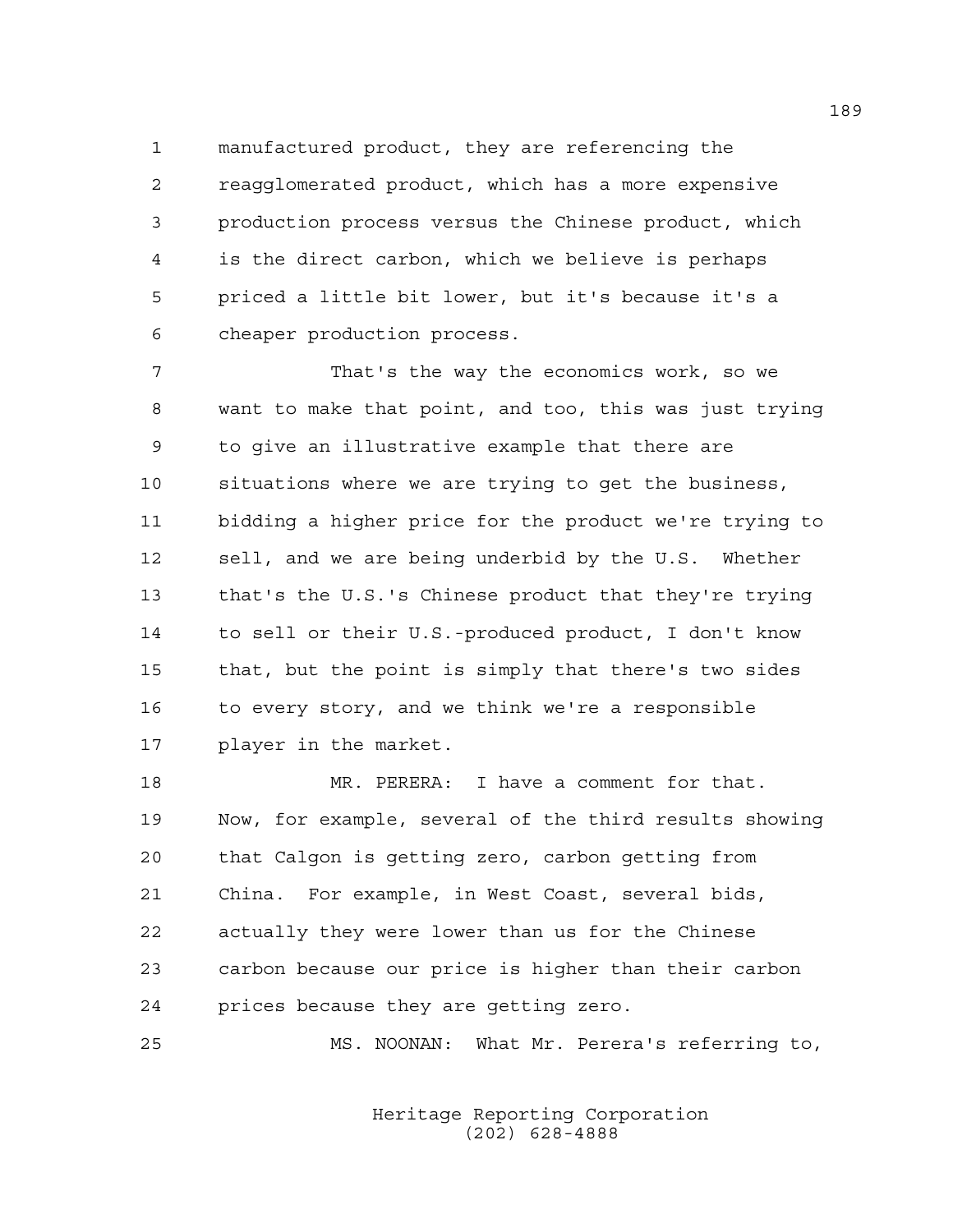1 I think, is Calgon was able to go through an 2 administrative review, get a zero margin for their 3 exporter from China, and then because they have the 4 ability to either request a review of that entity or 5 not, they have not requested a review, so therefore 6 they've been able to hang onto that zero margin, 7 whereas other producers are dealing with this 8 fluctuation in the market where due to no fault of 9 their own, they're being assigned the weighted average 10 margin of the Respondents that had been examined.

11 The other point I wanted to make about that 12 underselling analysis for the quarterly data that's in 13 the staff report is that only represents 19 percent of 14 U.S. imports, although it represents 59 percent of the 15 U.S. producers sales, if I'm understanding the 16 language in the staff report correctly, so I guess our 17 point is there's still another 80 percent of imports 18 in the U.S. market that aren't falling within those 19 three product categories, and we think those are 20 priced very fairly and actually quite high for the 21 market.

22 COMMISSIONER ARANOFF: Okay. Mr. Perera, I 23 just want to make sure I understood. When you were 24 talking about the various end uses in the U.S. to 25 which you're selling your product, you are not in the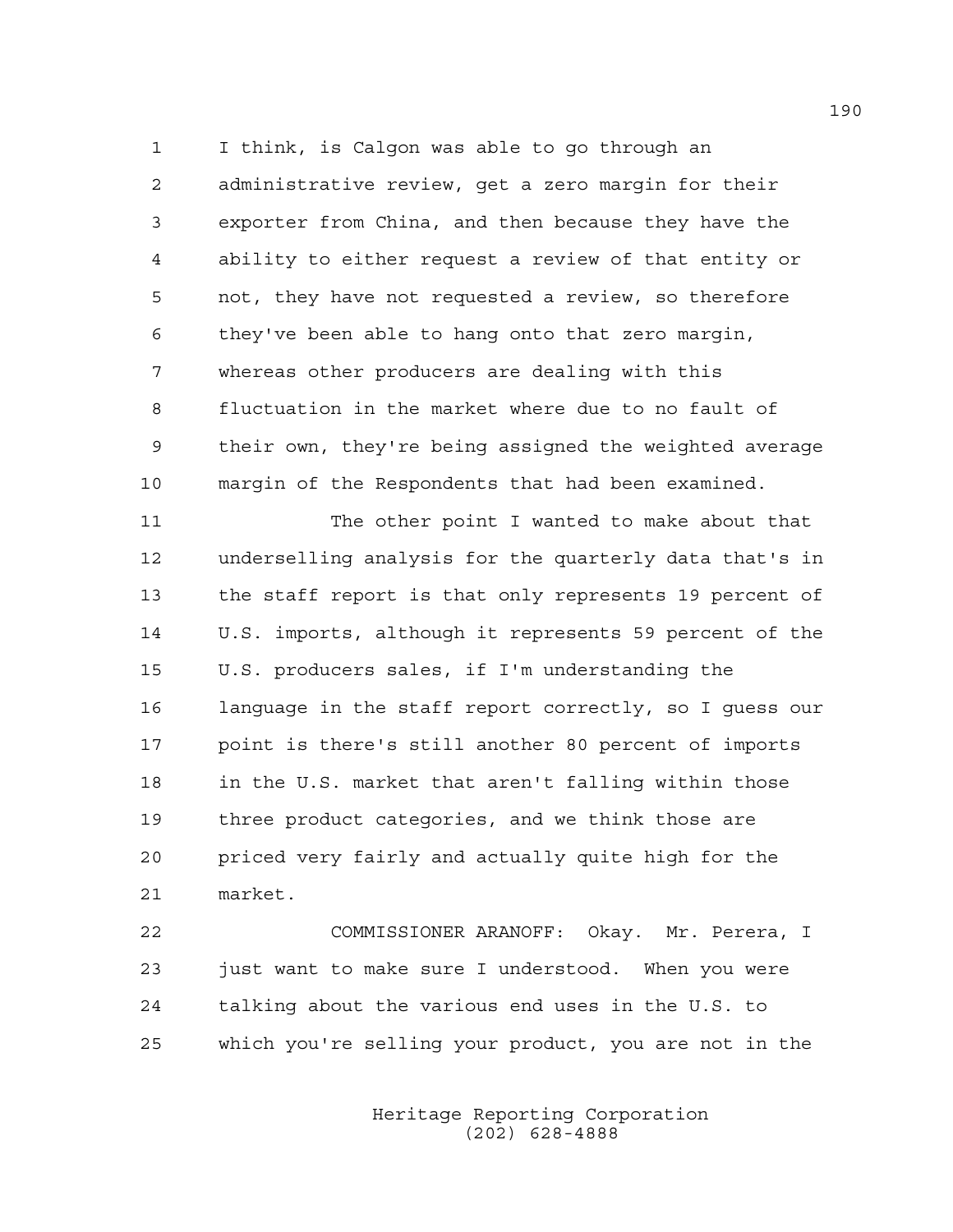1 mercury removal portion of the market?

| $\mathbf{2}$ | MR. PERERA: No, not at all. We are not                 |
|--------------|--------------------------------------------------------|
| 3            | active for that market mainly because you need tankers |
| 4            | to fill the powder carbon, and then you have to send   |
| 5            | it to the plant to pump the powder carbon to their     |
| 6            | systems, so it's by a lengthy process, so not only     |
| 7            | that, the carbon we are getting is not competitive to  |
| 8            | go into that business.                                 |
| $\mathsf 9$  | COMMISSIONER ARANOFF: So is that because               |
| 10           | the product that you're dealing in is not powdered, or |
| 11           | because you just need all this additional              |
| 12           | infrastructure to service the mercury abatement        |
| 13           | market?                                                |
| 14           | MR. PERERA: We are also getting powder                 |
| 15           | carbon. The powder carbon we are getting from China    |
| 16           | is very high price.                                    |
| 17           | COMMISSIONER ARANOFF: Okay.                            |
| 18           | MS. NOONAN: In other words, we're finding              |
| 19           | that we can't compete with the U.S. product. The U.S.  |
| 20           | product is being priced lower than the price we're     |
| 21           | getting quoted out of China.                           |
| 22           | COMMISSIONER ARANOFF: All right. And                   |
|              |                                                        |
| 23           | that's while the order's been in effect, or that was   |
| 24           | also true before because your business has obviously   |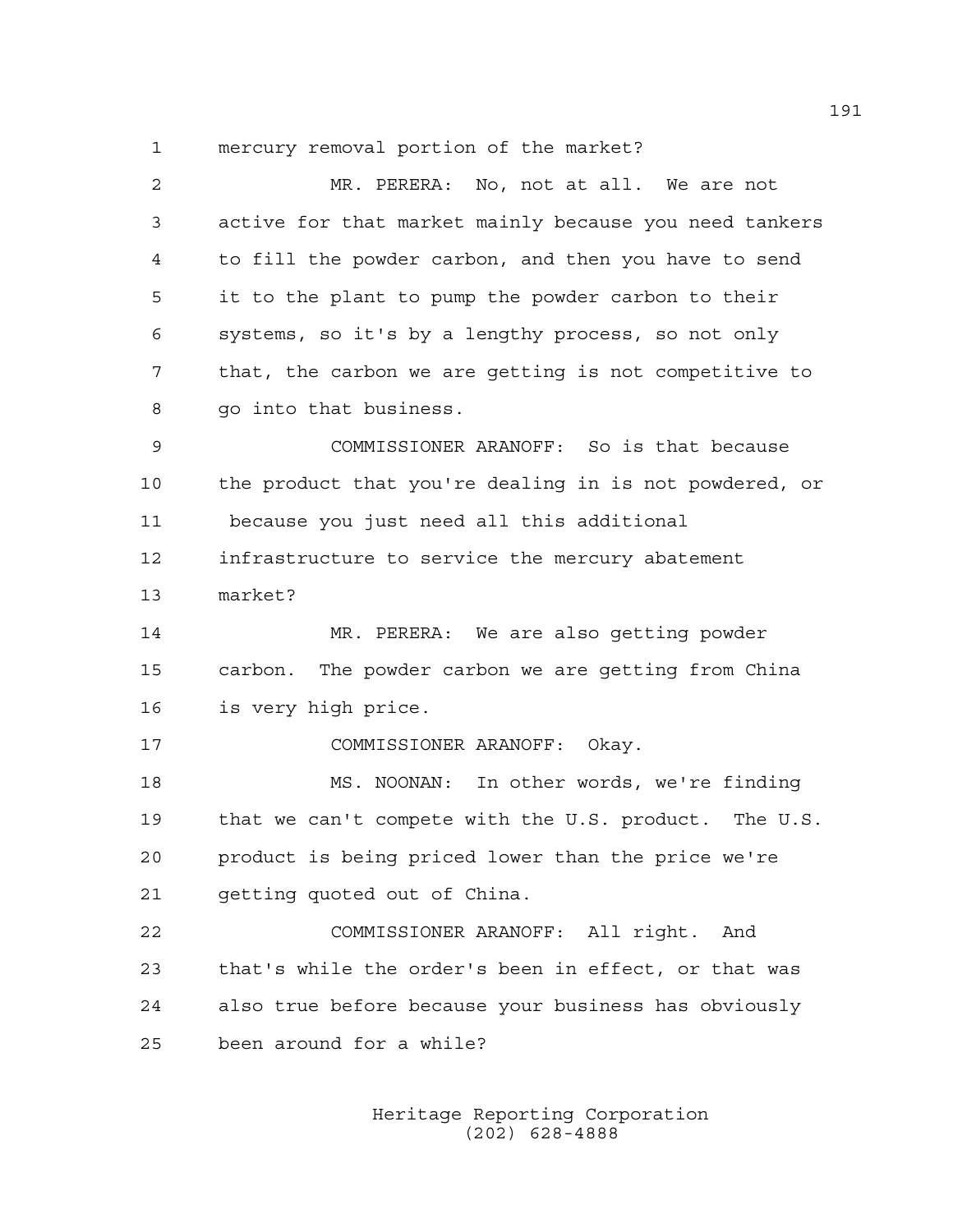1 MR. PERERA: At the beginning, yes, about 2 2006, 2007. Because of the economical situation in 3 China, the prices were low. You will see that 2006, 4 this is the common carbon like for drinking water, and 5 drinking water or either mercury removal carbon is the 6 same. Carbon coming from China, they need very low-7 activity carbon like 500 iodine carbon, so you will 8 see that 2006, about \$420 with 67 percent is \$349, but 9 even though the prices have gone up today. 10 It's about \$850, plus 4.8 and plus freight 11 charges of \$160 per ton, so you end up about \$1,000, 12 so it's about like 50, 52 cents a pound, so you can 13 buy the powdered carbon here much lower than that. 14 COMMISSIONER ARANOFF: Okay. Thank you very 15 much. I appreciate those answers. Thank you, Mr. 16 Chairman. 17 CHAIRMAN WILLIAMSON: Commissioner Pinkert? 18 COMMISSIONER PINKERT: Thank you, Mr. 19 Chairman, and I do thank all of you for being here 20 today to help us to understand these issues. 21 If you go back to that chart that you had 22 saying pricing for eight times thirty and twelve times 23 forty coal base, regular activated carbon. I 24 understood the point you were trying to make, or at 25 least as Ms. Noonan summarized it, was that the

> Heritage Reporting Corporation (202) 628-4888

192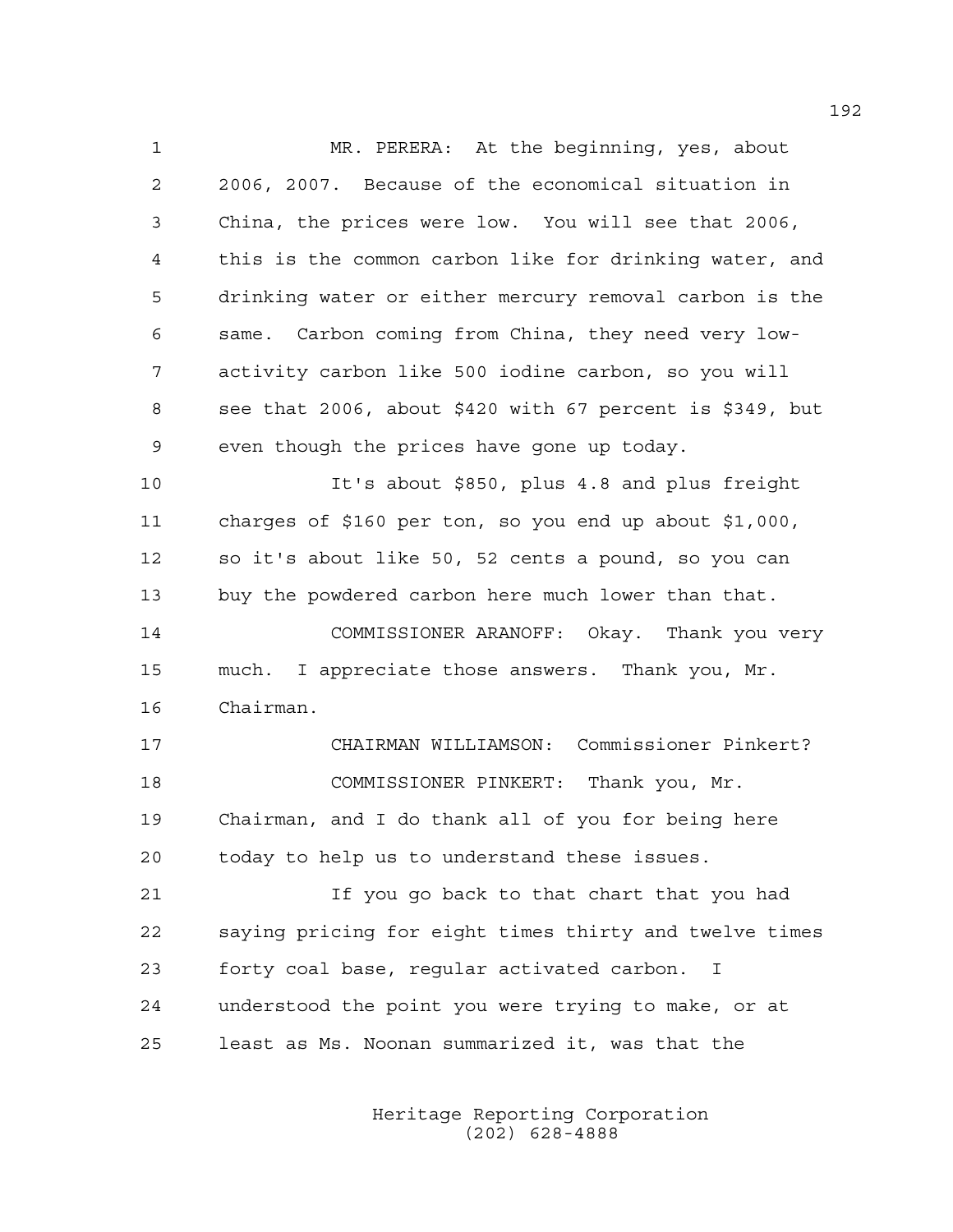1 pricing doesn't reflect the antidumping duty.

2 So my question for you is, as a practical 3 matter, who actually pays the antidumping duty in this 4 market? 5 MR. PERERA: U.S. importer is paying the 6 antidumping duty, and also U.S. importer is 7 responsible for further duty applied later date. 8 COMMISSIONER PINKERT: Does the U.S. 9 importer then pass that duty on to the customer? 10 MR. PERERA: Yes. 11 COMMISSIONER PINKERT: So as a practical 12 matter, who's paying the duty? 13 MR. PERERA: On, the consumer. 14 MS. NOONAN: As a technicality, it's the 15 U.S. importer of record who's responsible for paying 16 the duty. So when we say that the consumer is 17 ultimately paying it, it's, if Mr. Perera has done his 18 job right he's sold it at a price that's going to 19 capture his cost for the antidumping duty as well as 20 his cost of purchasing the product as well as a 21 profit. 22 MR. PERERA: Most of the contracts is about 23 one year to three years. So when we calculate our 24 cost we take everything into account. And when the

> Heritage Reporting Corporation (202) 628-4888

25 price has gone up for the next bid, we increase the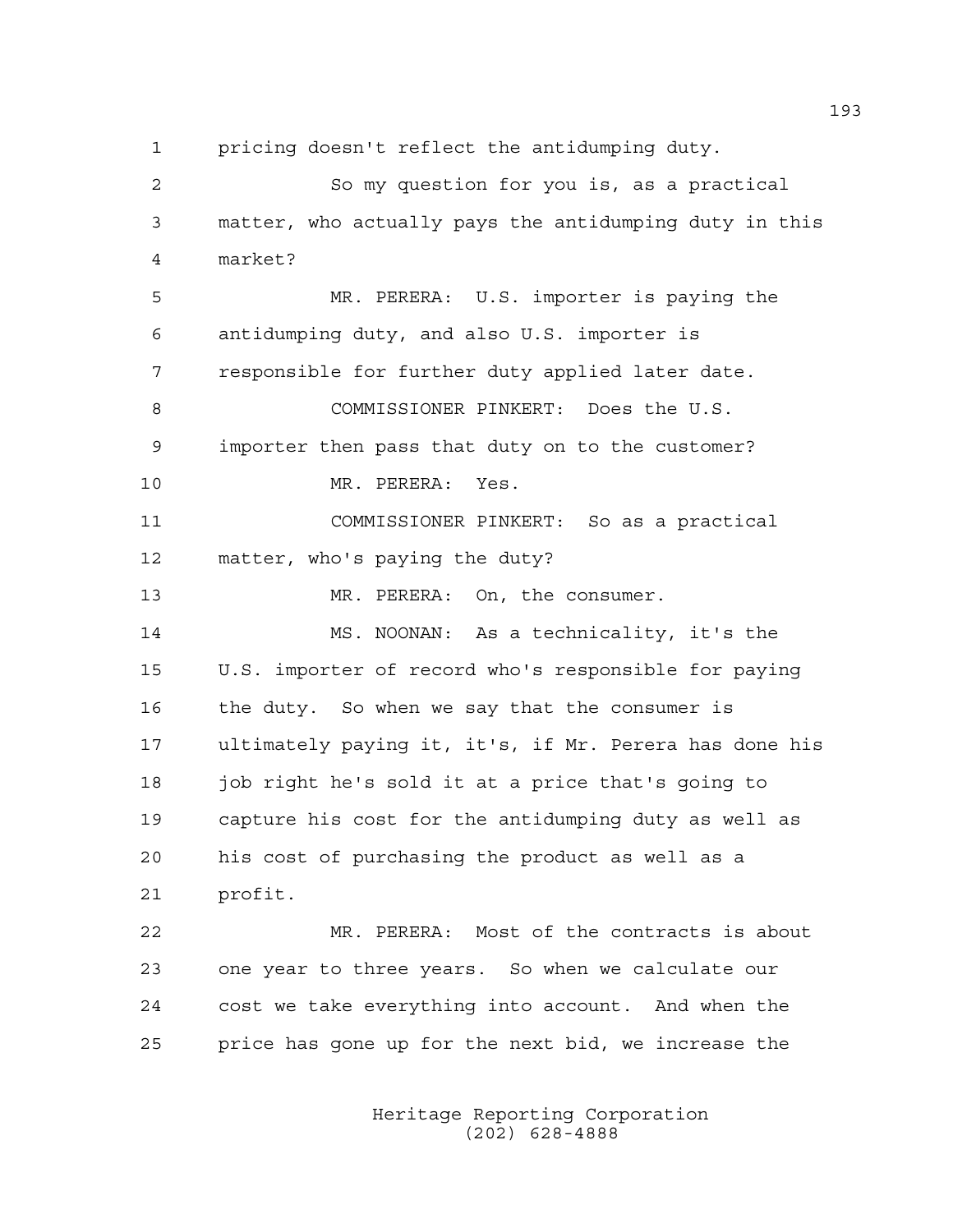1 prices so everybody increase the prices.

2 MR. ALLEN: Just to further answer your 3 question, what the customer doesn't pay, the ultimate 4 user does not pay, is where we get a retrospective 5 rebate after a further review.

6 So like the latest review has imposed an 7 antidumping duty of \$1040 per metric ton, we have sold 8 that carbon with a duty of \$280 per metric ton. The 9 difference between the two is something that is now 10 the liability for our company. It cannot be recovered 11 from the end user.

12 MS. NOONAN: What Mr. Allen is referring to 13 is in the United States we have a retrospective system 14 where we've deposited in anticipation of what we think 15 the duties are going to be, but then Commerce does a 16 final calculation and they look back and they either 17 send us a bill saying no, you didn't pay enough, or we 18 get a refund. What Mr. Allen is referring to is when 19 we get that bill, when there's a big jump in the rate, 20 that we had no reason to expect, we the U.S. importer 21 is definitely on the line for that. You're not going 22 to be able to go to your U.S. customer and say oh by 23 the way, I need another \$1.04 per kilogram. That's 24 one of the reasons also why we're appealing the case, 25 because we think there was an error in that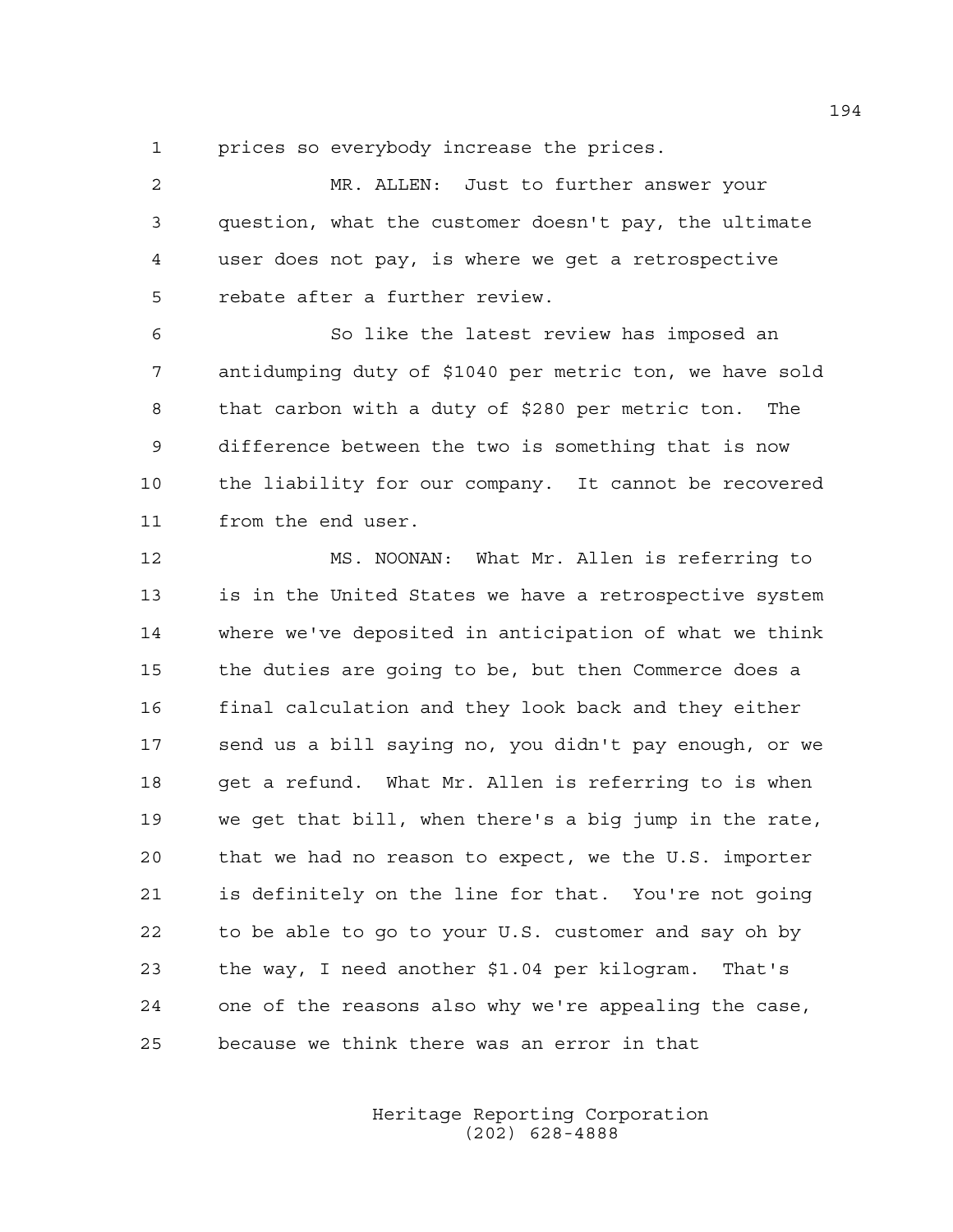1 calculation and we're hoping not to ever get those 2 bills.

3 COMMISSIONER PINKERT: So then your 4 testimony is that the pricing to the ultimate customer 5 reflects the duty deposit. Is that what you're 6 saying?

7 MR. PERERA: I will explain to you. 8 What's really going to happen now today, 9 today what we are going to sell. We add all the duty 10 to the price. But the way the antidumping works, the 11 2012, 2013 review is going to be for another one and a 12 half to two years. So after they review if the price 13 has gone up we get a huge bill, we have to pay that 14 part. It happened several times.

15 Now for example, 2013, if that one 16 implemented, a company like us to close down because 17 it's close to about \$600,000, \$700,000.

18 COMMISSIONER PINKERT: Thank you.

19 In the Petitioner's presentation they 20 provided data in Slide 3 suggesting there is at least 21 one billion pounds of activated carbon capacity in 22 China. Do you agree with that estimation?

23 MR. PERERA: They have capacities, but the 24 problem is because of the way they are going to mine 25 their coal and also the regulations, so actually it's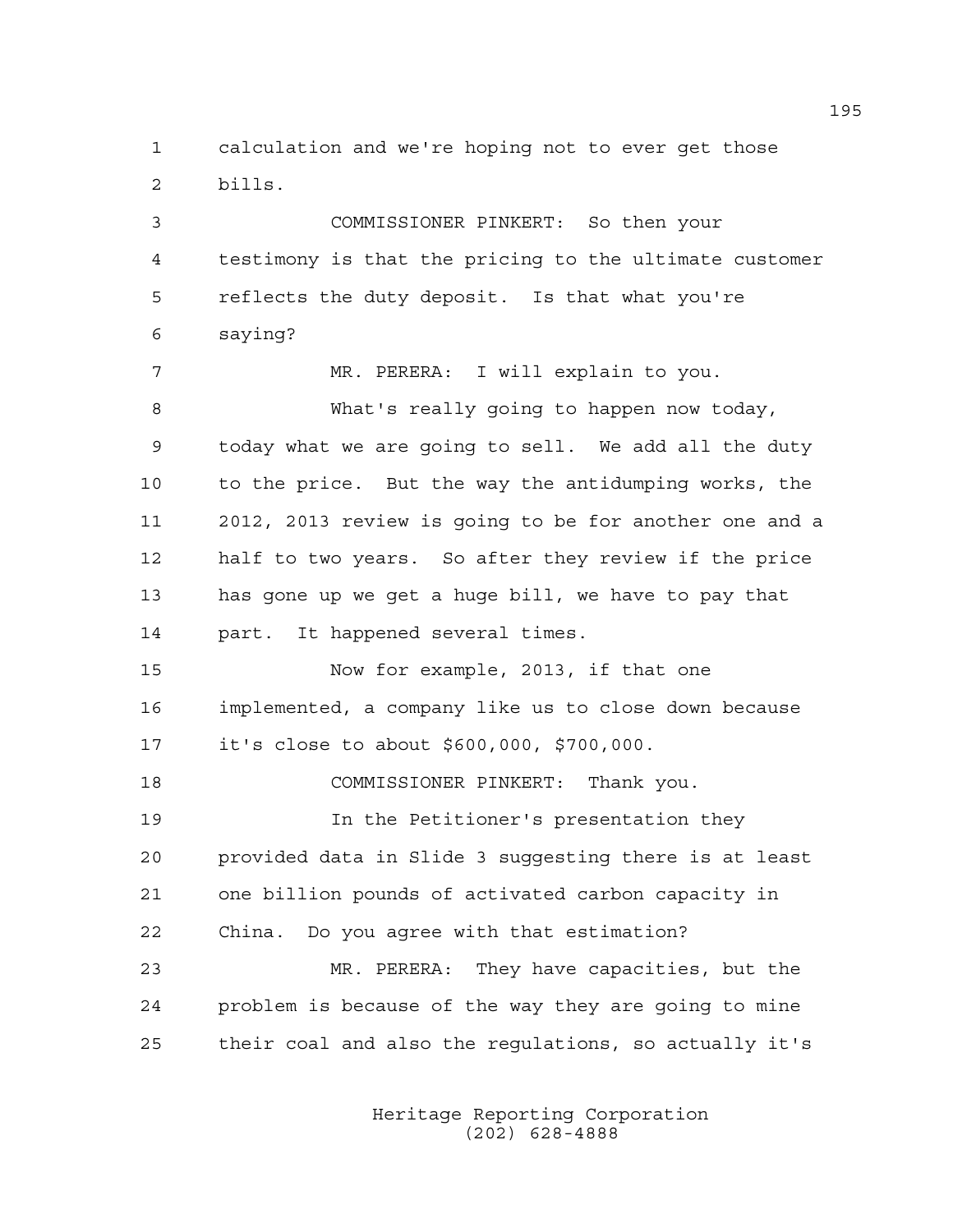1 a very complicated process if you are going to produce 2 activated carbon in correct way. You need scrubbers, 3 you need after-burners. So because of that, now the 4 present Chinese in one situation, a lot of people they 5 don't have money to start factories. They are having 6 a lot of problems. And even though the capacity is 7 there, they are not going to do that.

8 COMMISSIONER PINKERT: Thank you. 9 Another contention of the Petitioners is 10 that U.S. prices are higher than those in Asia or 11 Europe because of the order. Do you have any response 12 to that?

13 MR. PERERA: Not at all, because we have a 14 company in Europe and also we have a company in 15 Canada. All the carbon coming from China is the same 16 price. There is no difference between carbon coming 17 to U.S. or carbon coming to other countries from 18 China.

19 COMMISSIONER PINKERT: Now I'm getting 20 confused. Because I thought we just agreed that the 21 pricing in the U.S. incorporated the duty deposit, the 22 antidumping duty deposit.

23 MR. PERERA: That's the selling price. The 24 carbon coming FOB price is same. Selling price to 25 customers is different than the other countries.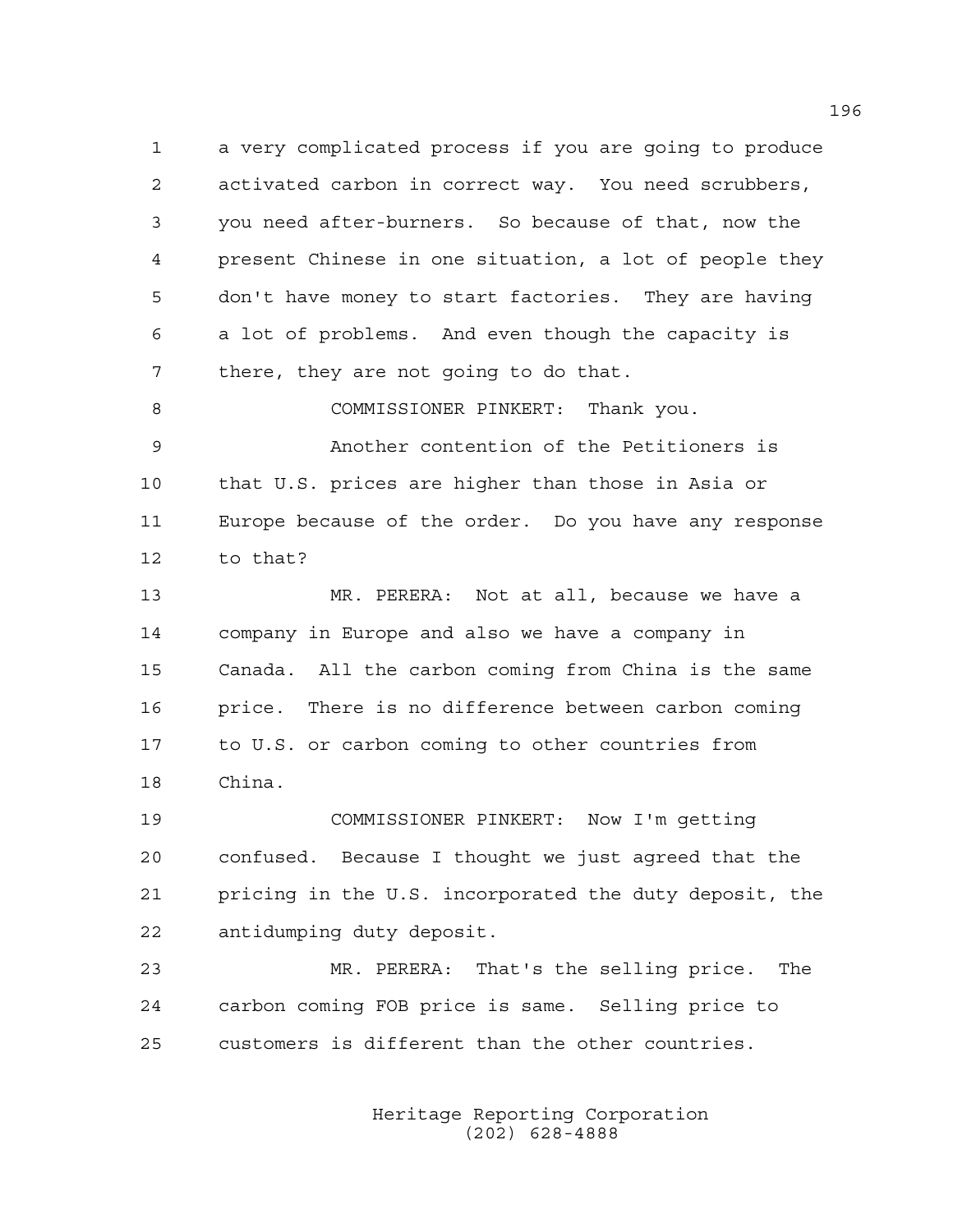1 Sorry.

| 2  | COMMISSIONER PINKERT: When the Petitioners             |
|----|--------------------------------------------------------|
| 3  | say that U.S. prices are higher than those in Asia or  |
| 4  | Europe because of the order, could that be correct in  |
| 5  | your view if you're looking at the actual selling      |
| 6  | prices in the marketplace?                             |
| 7  | MR. ALLEN: I can quote specifically Canada.            |
| 8  | There is no antidumping duty in Canada, so the landed  |
| 9  | price of carbon from China is the same as the FOB or   |
| 10 | CIF price to the United States before duties.          |
| 11 | So in that regard the price in Canada is               |
| 12 | lower by the amount of the duty that the U.S. imposed. |
| 13 | Does that answer the question, sir?                    |
| 14 | COMMISSIONER PINKERT: Yes, it does.                    |
| 15 | Mr. Perera? Do you have any comment on                 |
| 16 | that?                                                  |
| 17 | MR. PERERA: What Mr. Chris Allen is saying             |
| 18 | is correct, because carbon coming over here, selling   |
| 19 | price to customers is higher because of the duty. A    |
| 20 | lot of the countries, they don't have duty at all, but |
| 21 | before there is a duty for 4.8 carbon coming from      |
| 22 | China, but all the carbon coming from Asian countries  |
| 23 | is zero.                                               |
| 24 | COMMISSIONER PINKERT: Thank you.                       |
| 25 | Concerning another order, what has the                 |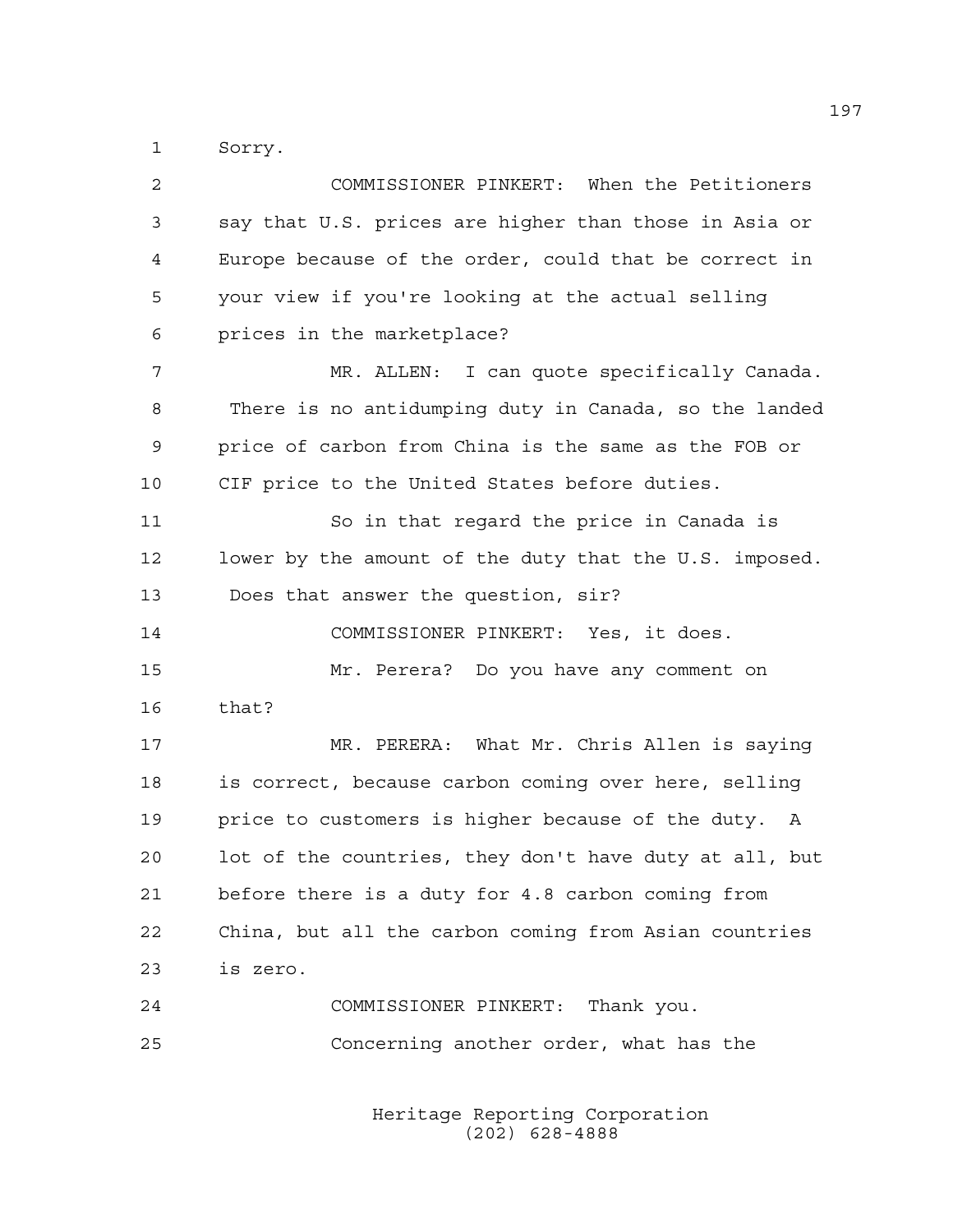1 impact been of the EU order on powdered activated 2 carbon? The impact of that order on the global 3 activated carbon market. So not the impact in Europe, 4 but the impact globally of that order in the European 5 Union.

6 MR. ALLEN: As you know, the European 7 antidumping law was implemented I think 15, 16 years 8 ago. So any ramification that had on the world supply 9 would have been experienced already. So the situation 10 that you see now in the U.S. and in Canada and the 11 other parts of the world are the results of or the 12 effect of the European Union decision to implement the 13 duty is already being felt, and I can't really say 14 whether there's more carbon in the last few years 15 being delivered to other parts of the world in 16 response to the EU duty. But certainly it's not 17 affected any supply situation here in the U.S. 18 COMMISSIONER PINKERT: Thank you. 19 MR. ALLEN: By that I mean there's been no 20 transfer of powder from the European Union to the U.S. 21 or to Canada or to South America. 22 COMMISSIONER PINKERT: Thank you. 23 Another thing we heard this morning was that 24 the entry of ADA into the U.S. market makes it a more 25 competitive market. Would you agree with that?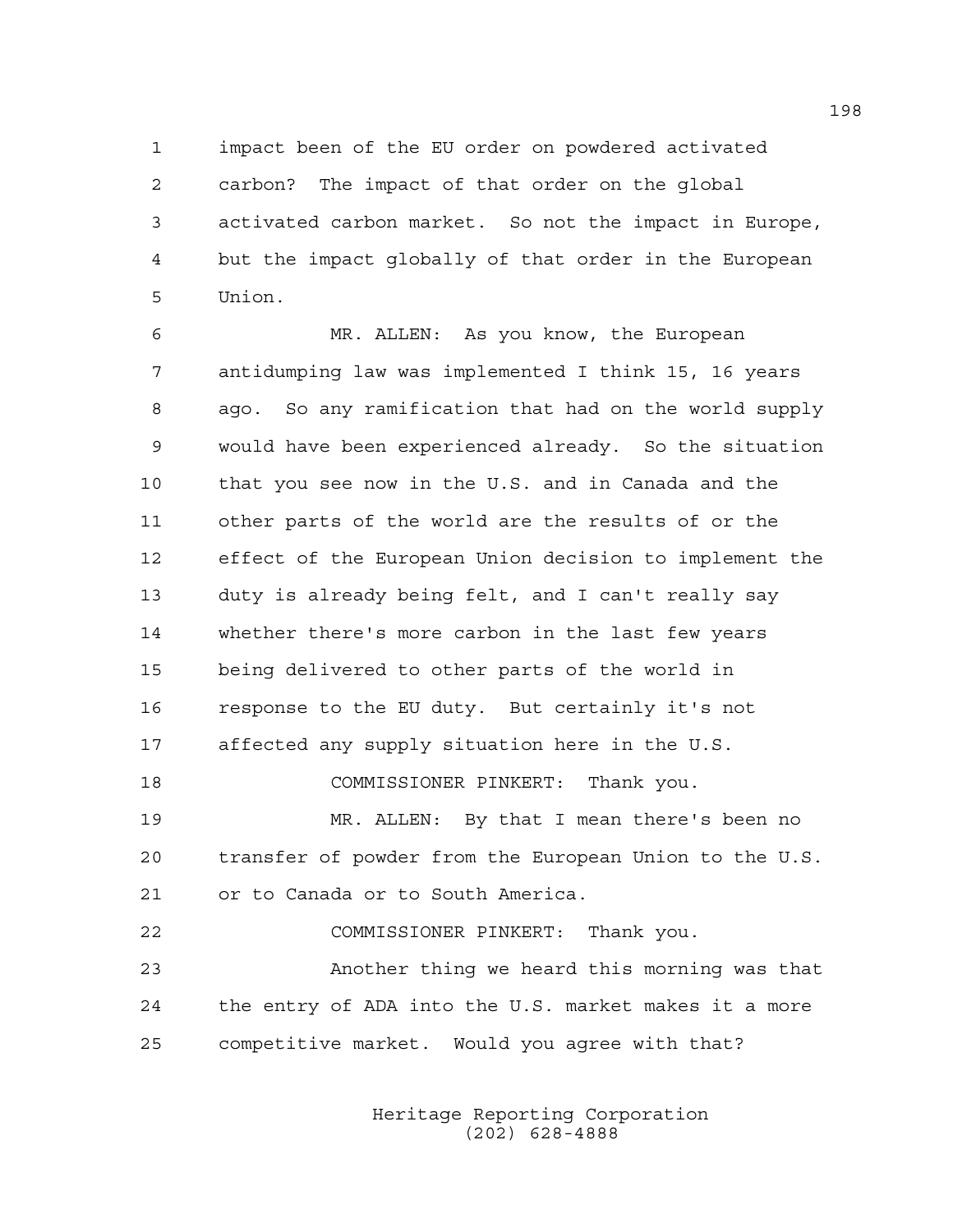1 MR. ALLEN: Obviously their business 2 decisions are ADA's, but one would question the 3 financial decisions that were made to build an 4 activated carbon plant at this time. 5 And as regards the competitive situation, 6 they are by themselves creating more competition 7 within the U.S. market than any imported carbon from 8 either Germany or China at this time. 9 COMMISSIONER PINKERT: For the posthearing 10 could you actually put some numbers on that for us? 11 MR. ALLEN: We will, yes. 12 COMMISSIONER PINKERT: And a statement that 13 it's creating more competition than the imports from 14 Germany or China. 15 MR. ALLEN: We have seen prices in -- 16 Obviously we're not active in that market place, but 17 we know the pricing that's occurring in that market 18 place and we've seen substantial reductions in the 19 selling price into that particular market. That's 20 come about because of ADA. 21 COMMISSIONER PINKERT: Thank you. I'd 22 appreciate that in the posthearing submission. 23 Thank you, Mr. Chairman. 24 CHAIRMAN WILLIAMSON: Thank you. 25 Commissioner Johanson?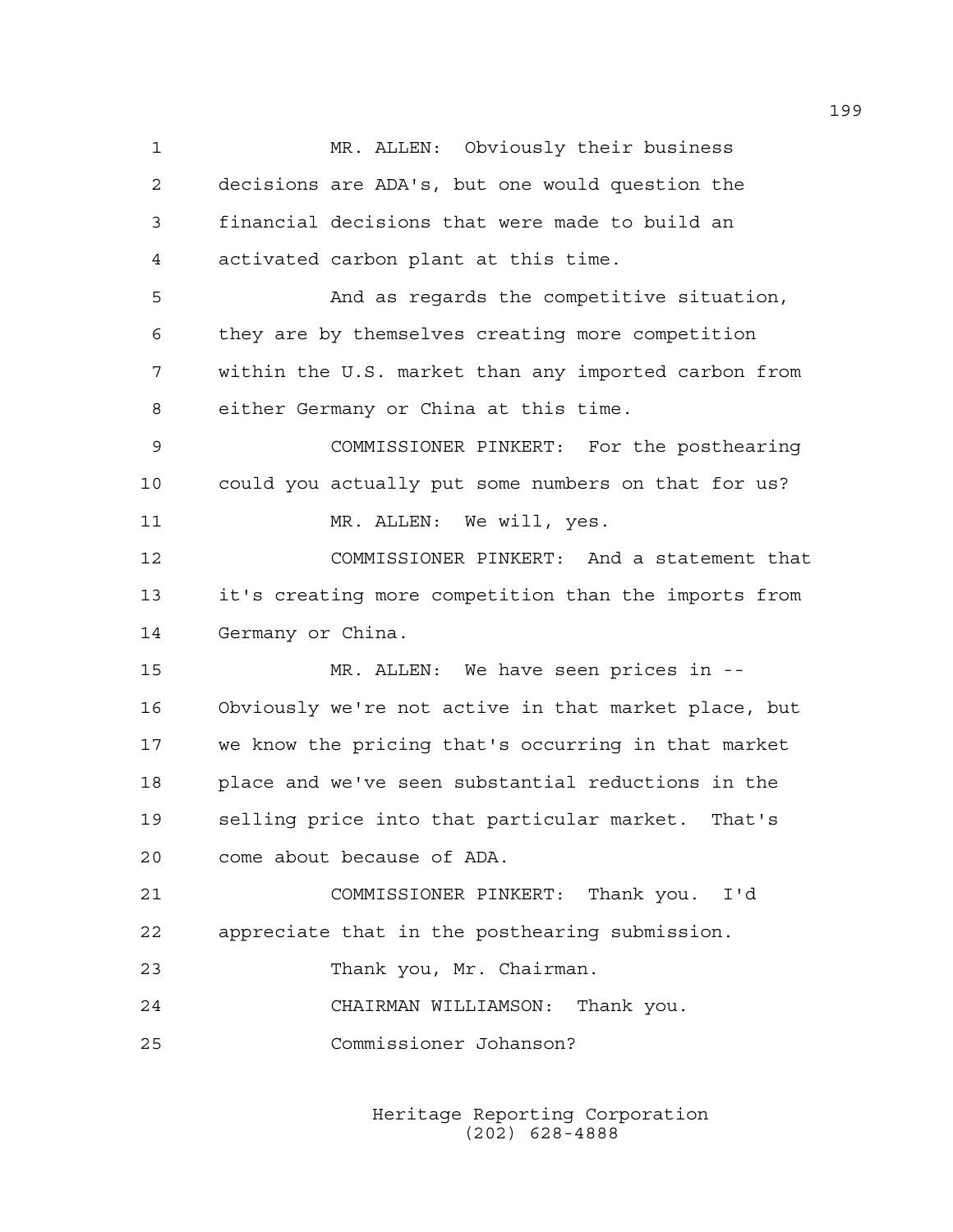1 COMMISSIONER JOHANSON: Thank you, Mr. 2 Chairman. 3 I understand that Chinese produced activated 4 carbon is sold primarily on the spot market while most 5 sales of U.S. produced activated carbon occur through 6 short term and long term contracts. 7 Why is this the case? And do U.S. 8 purchasers see Chinese product as a means of 9 satisfying residual demand? 10 MR. PERERA: In my experience there is no 11 such a thing called spot market for activated carbon. 12 COMMISSIONER JOHANSON: Ms. Noonan? 13 MS. NOONAN: Maybe the issue is the lead 14 times and selling from inventory, perhaps. Like does 15 anyone ever call you to say hey, we need new carbon 16 tomorrow? What can we get? 17 MR. PERERA: We maintain a fairly large 18 inventory because cities and counties mainly they go 19 for bids and for large quantities. If the bid is 20 awarded, then right away we have supply. So company 21 like us keep close to \$1 to \$2 million of carbon all 22 the time in their inventories. 23 COMMISSIONER JOHANSON: Do you have 24 contracts like short or long term contracts? 25 MR. PERERA: We have a lot of contracts for

> Heritage Reporting Corporation (202) 628-4888

200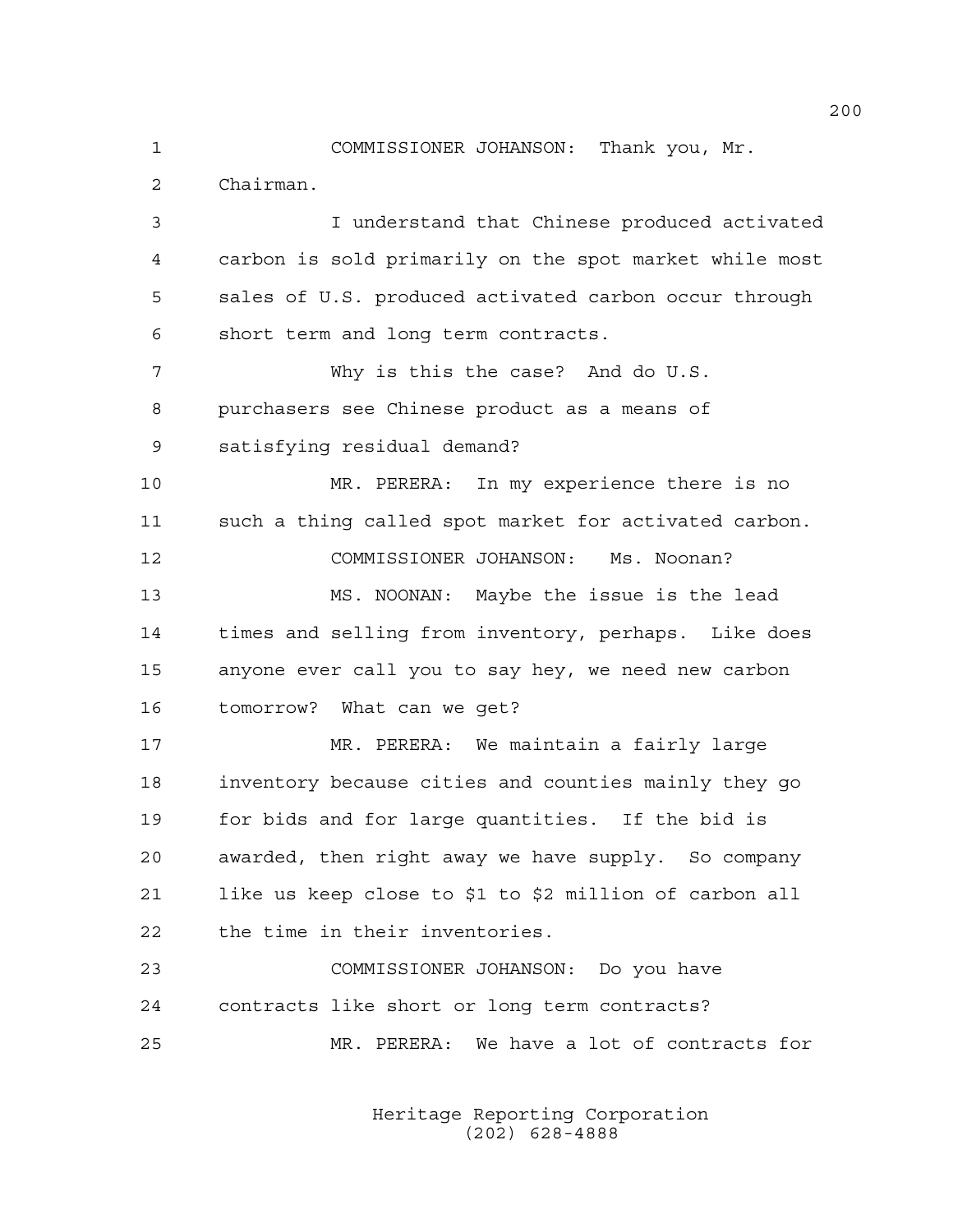1 domestic carbon and imported carbon.

2 COMMISSIONER JOHANSON: Mr. Allen, did you 3 want to say something?

4 MR. ALLEN: We have three major suppliers of 5 activated carbon from China and it's depending on the 6 type of carbon that we're purchasing as to who is the 7 major supplier of that product. We have long term 8 agreements with them and they're certainly not the 9 spot market.

10 COMMISSIONER JOHANSON: So not in the spot 11 market then.

12 MR. ALLEN: Not a spot market.

13 COMMISSIONER JOHANSON: The reason I'm 14 asking this is because on page 5-2 of the staff 15 report, the report mentions that prices are commonly 16 made on the short term -- I'm sorry. Let me take a 17 look.

18 It was my impression they're primarily made 19 in the spot market. Perhaps I'm incorrect there, but 20 I'll have to look a bit further into the staff report. 21 I apologize.

22 MS. NOONAN: No problem, and it might just 23 be our experience is different from some of the other 24 respondents.

25 COMMISSIONER JOHANSON: Okay. We have to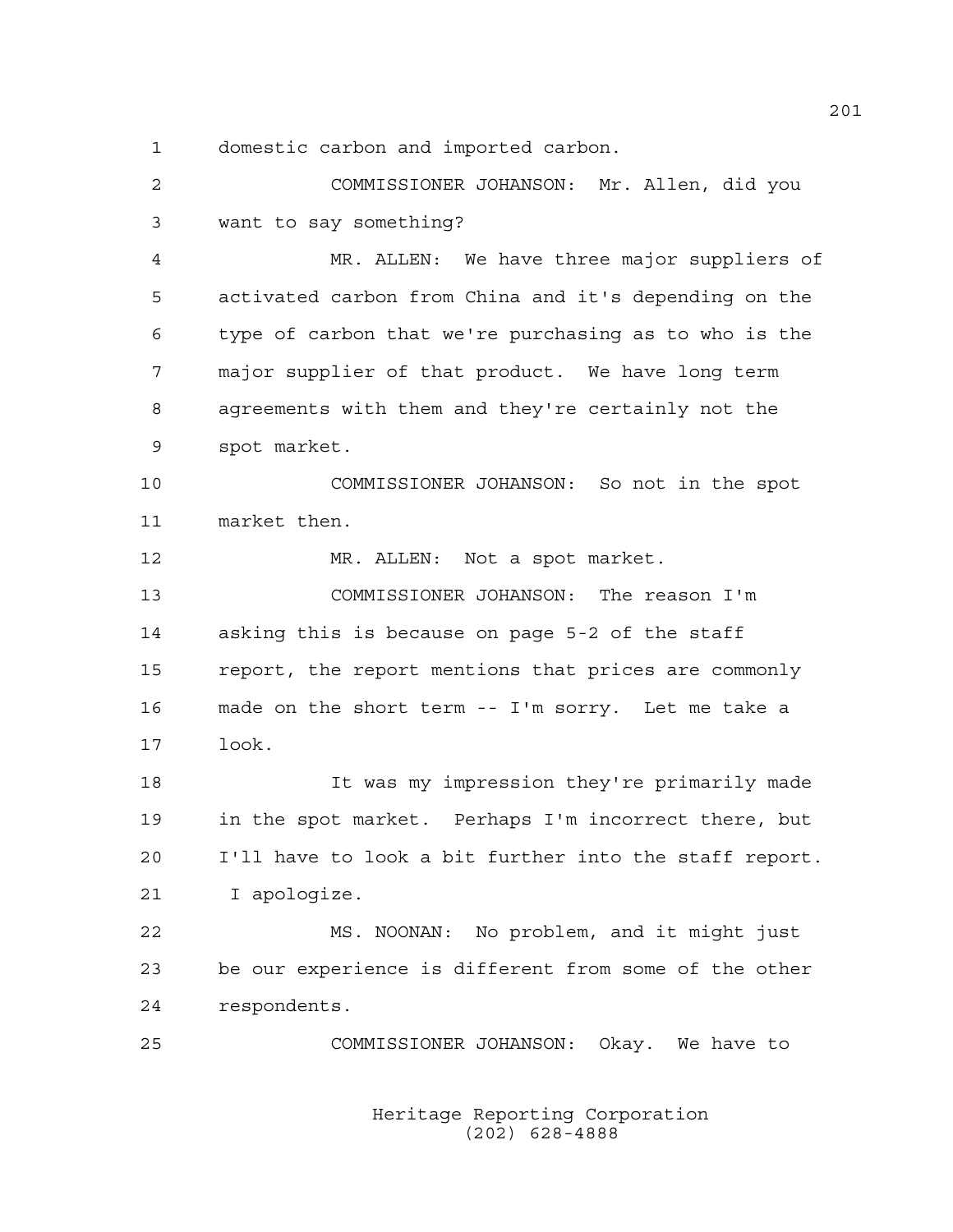1 read a lot of materials, and sometimes it's hard to 2 keep it all straight. I apologize.

3 I'd like to move on to something else. 4 Mr. Perera, you explained earlier that 5 prices for activated carbon from China rose after 2007 6 not because of the antidumping duty order but because 7 of changes in China, including higher wage rates. 8 Could you possibly provide more information to support 9 this point and to document these changes? 10 MR. PERERA: In the same time when the 11 antidumping implemented, China, actually the governing 12 structure was changed. All the carbon companies, all 13 the carbon manufacturing plants used to own by the 14 state. So they realize that actually each city they 15 used to control the manufacturing facilities. But 16 2007, 2008 they decided to privatize and also they 17 decided to, and also the Chinese government also came, 18 I'm sure you realize that there are so many, the 19 mining accidents every year 200 to 300 people usually 20 die. So because of that the Chinese government 21 implemented very strict rules for the mining, so a lot 22 of mines are closed.

23 Also the type of coal they need for 24 activated carbon and the availability and as I 25 mentioned to you, they had to go more deeper because

> Heritage Reporting Corporation (202) 628-4888

202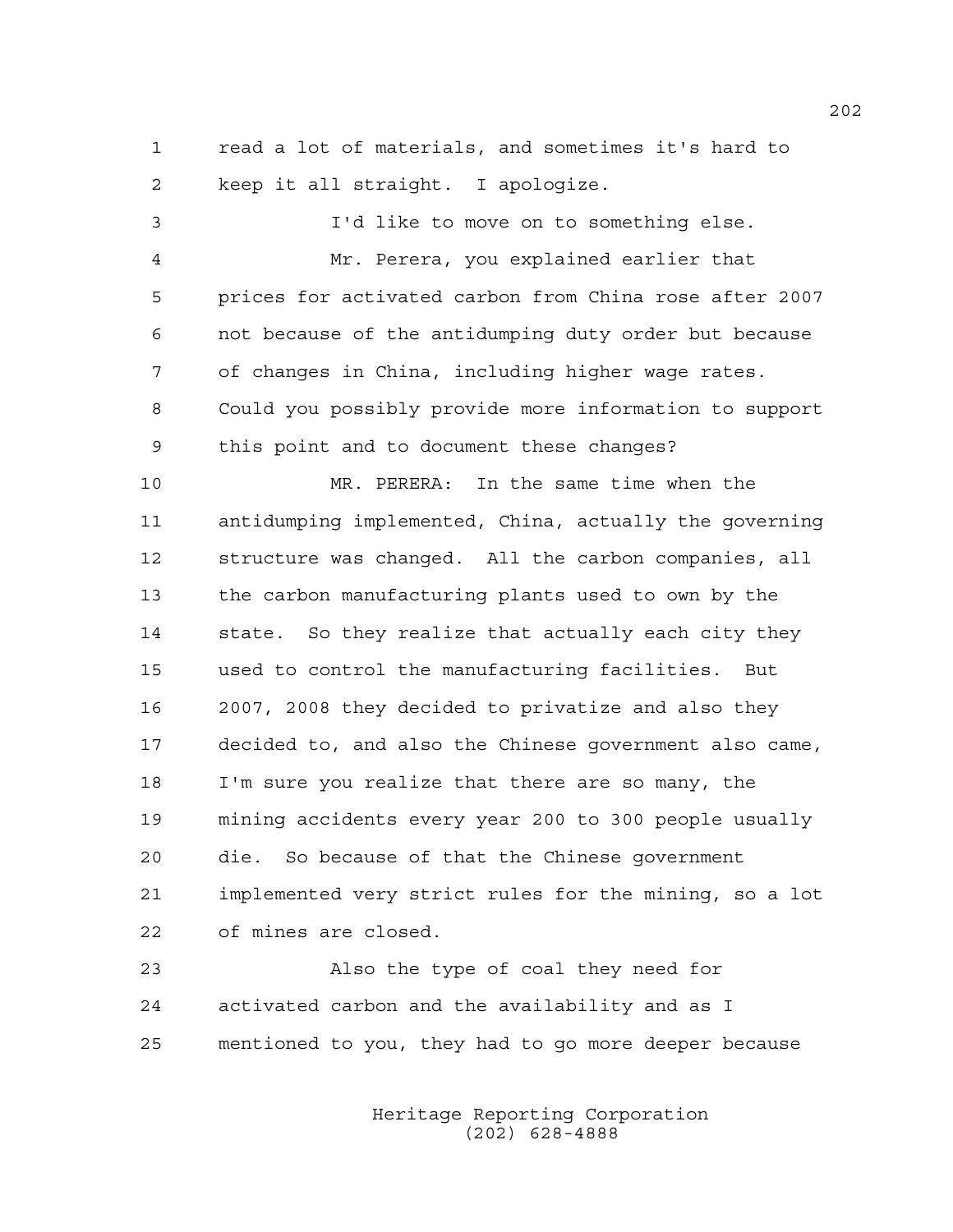1 of layer one, layer two, layer three. So they had so 2 many issues. And because of that and also 3 transportation issues, they used to bring, they used 4 to use different trucks, and they see a lot of 5 accidents on the road. So everything together, the 6 cost of production gone up. 7 COMMISSIONER JOHANSON: All right. 8 MS. NOONAN: We're trying to get some 9 information on that and provide it posthearing. 10 COMMISSIONER JOHANSON: That would be 11 helpful. I'd appreciate it. 12 Also, Mr. Perera, for your slides that show 13 FOB pricing, what is the source for those prices? 14 MR. PERERA: These are the prices we paid. 15 From our invoices. 16 COMMISSIONER JOHANSON: Thank you. 17 This is a question for Mr. Allen. Mr. 18 Allen, you said earlier that prices for activated 19 carbon from China into the United States, the European 20 Union and Canada are very similar. Are the prices 21 similar before the antidumping duty margin is applied? 22 MR. ALLEN: What I meant by that was the FOB 23 or the CIF price is the same. So the delivered price 24 to the U.S. border compared to the price delivered to 25 the Canadian border are the same until you apply the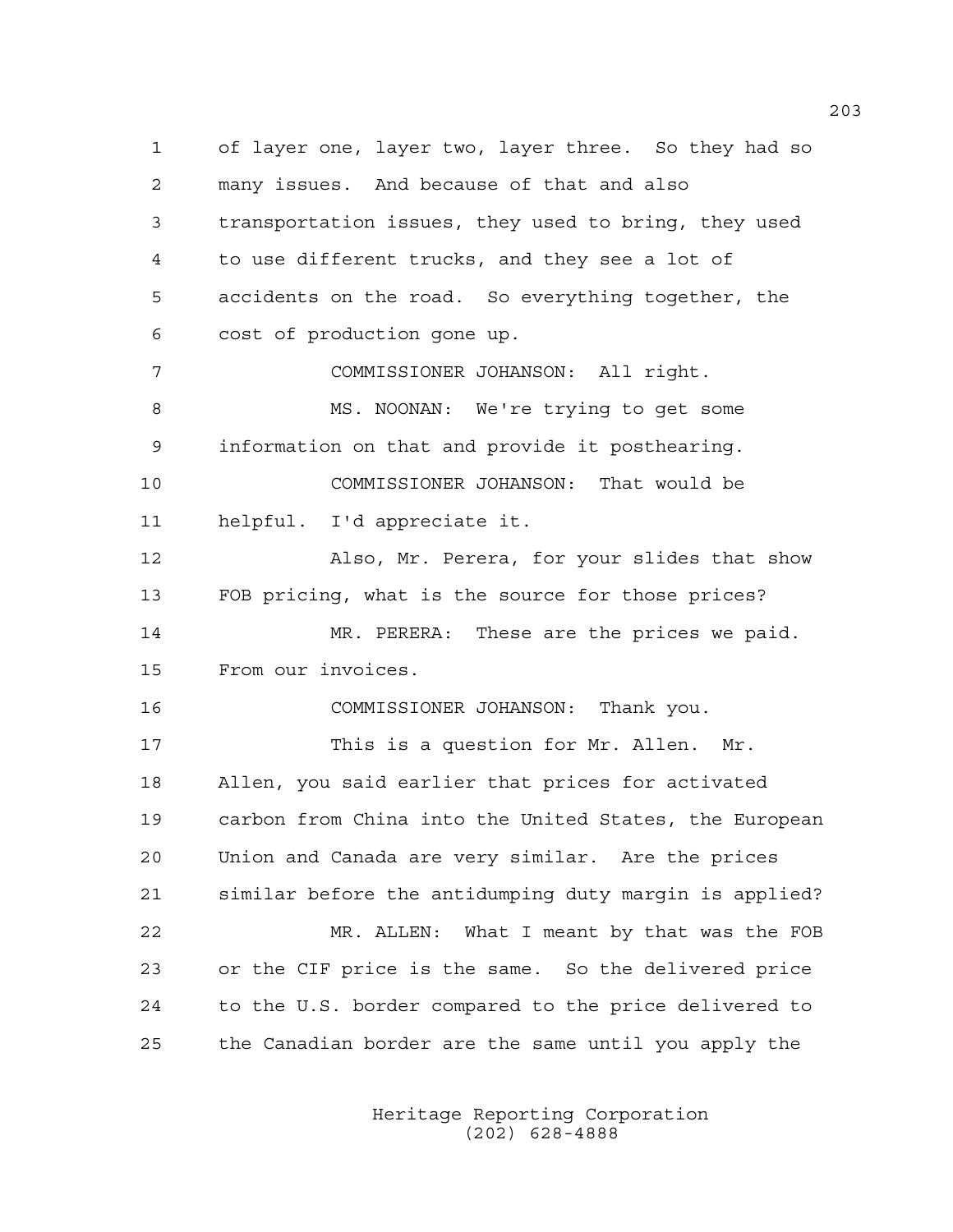1 duties that the U.S. apply.

2 COMMISSIONER JOHANSON: So basically what 3 Mr. Perera was saying a few moments ago. 4 MR. ALLEN: Right. 5 COMMISSIONER JOHANSON: Thank you. 6 At page five of the prehearing brief of the 7 Respondents, you all point to proprietary grades, 8 ultra pure water and corn syrup as applications in 9 which end users might not accept activated carbon from 10 China. Do you all know how large are the end markets 11 for activated carbon for these purposes? 12 MR. ALLEN: We can provide that information 13 for you. 14 COMMISSIONER JOHANSON: Thank you. 15 I have I think just one more question. 16 Exhibit 2 of your prehearing brief mentions the impact 17 of the tsunami that hit Japan in March 2011 on 18 activated carbon stocks, particularly in Asia. In 19 your view, have those stocks been replenished? 20 MR. PERERA: Yes, mainly because of the 21 tsunami they had a lot of problems like radiation 22 issues, and impacting -- 23 COMMISSIONER JOHANSON: The supply of carbon 24 or the use of carbon? 25 MR. PERERA: Use of carbon and supply of the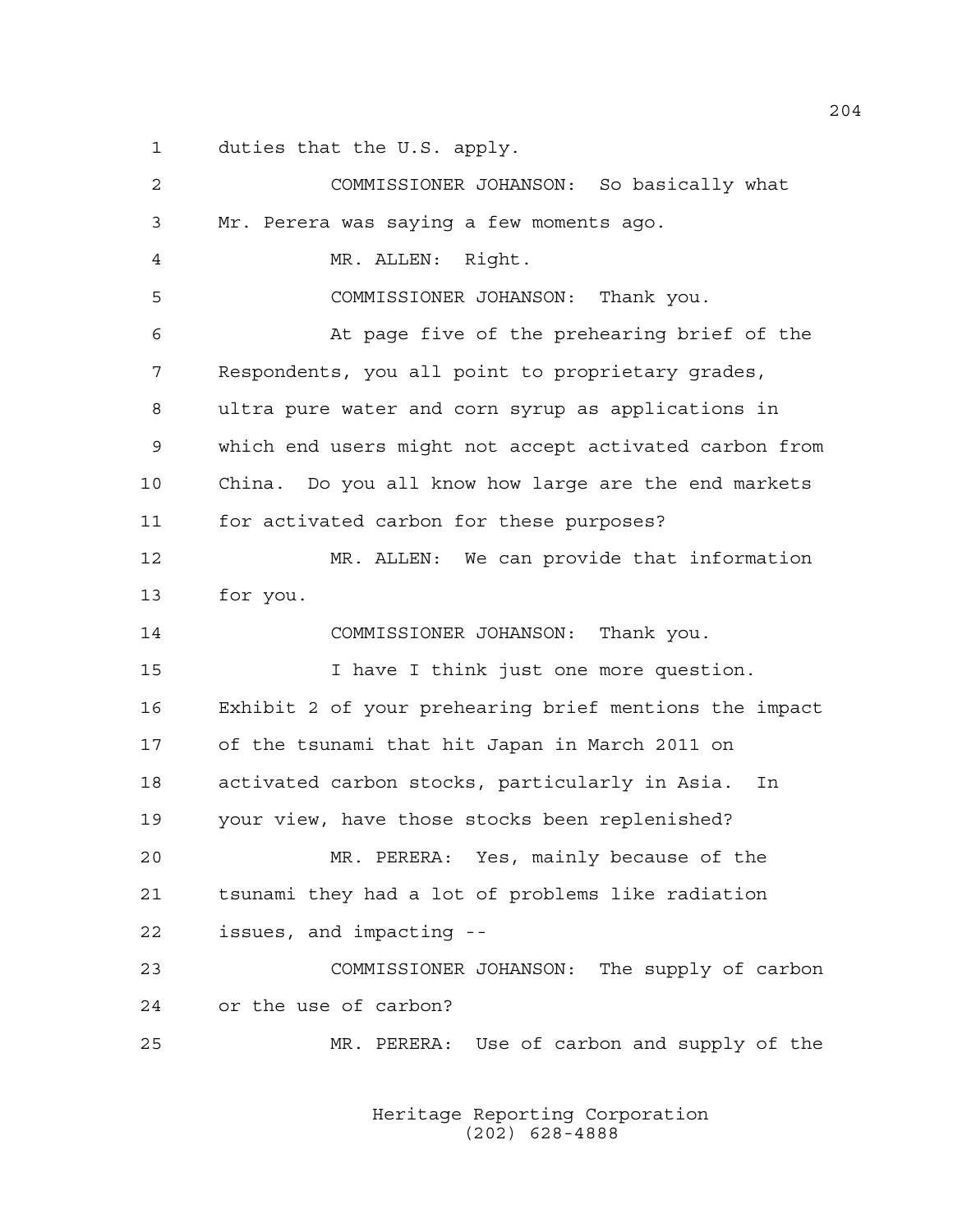1 carbon. And they were buying very large amount of 2 carbon coconut and coal from China. So we had a 3 shortage because everybody shipping to Japan. 4 COMMISSIONER JOHANSON: Has that been filled 5 now as far as you -- 6 MR. PERERA: It's already filled. Yes. 7 COMMISSIONER JOHANSON: Okay. Thank you for 8 your responses. That concludes my questions, at least 9 for now. 10 CHAIRMAN WILLIAMSON: Thank you. 11 Commissioner Broadbent? 12 COMMISSIONER BROADBENT: Thank you. 13 **I** want to talk a little bit about capacity 14 in China. In our staff report we've had only a small 15 percentage of the Chinese producers that responded to 16 the foreign producer questionnaires. One of the 17 statutory factors for us to consider in a sunset 18 review, as you know, is whether there's existing 19 unused capacity in China and whether it's likely to 20 increase. That would indicate a likelihood of 21 significant volumes of imports after revocation. 22 How do we go about assessing this issue 23 which is an important one, if we don't have complete 24 data of what's happening in China? Are there other 25 sources that we should be looking at?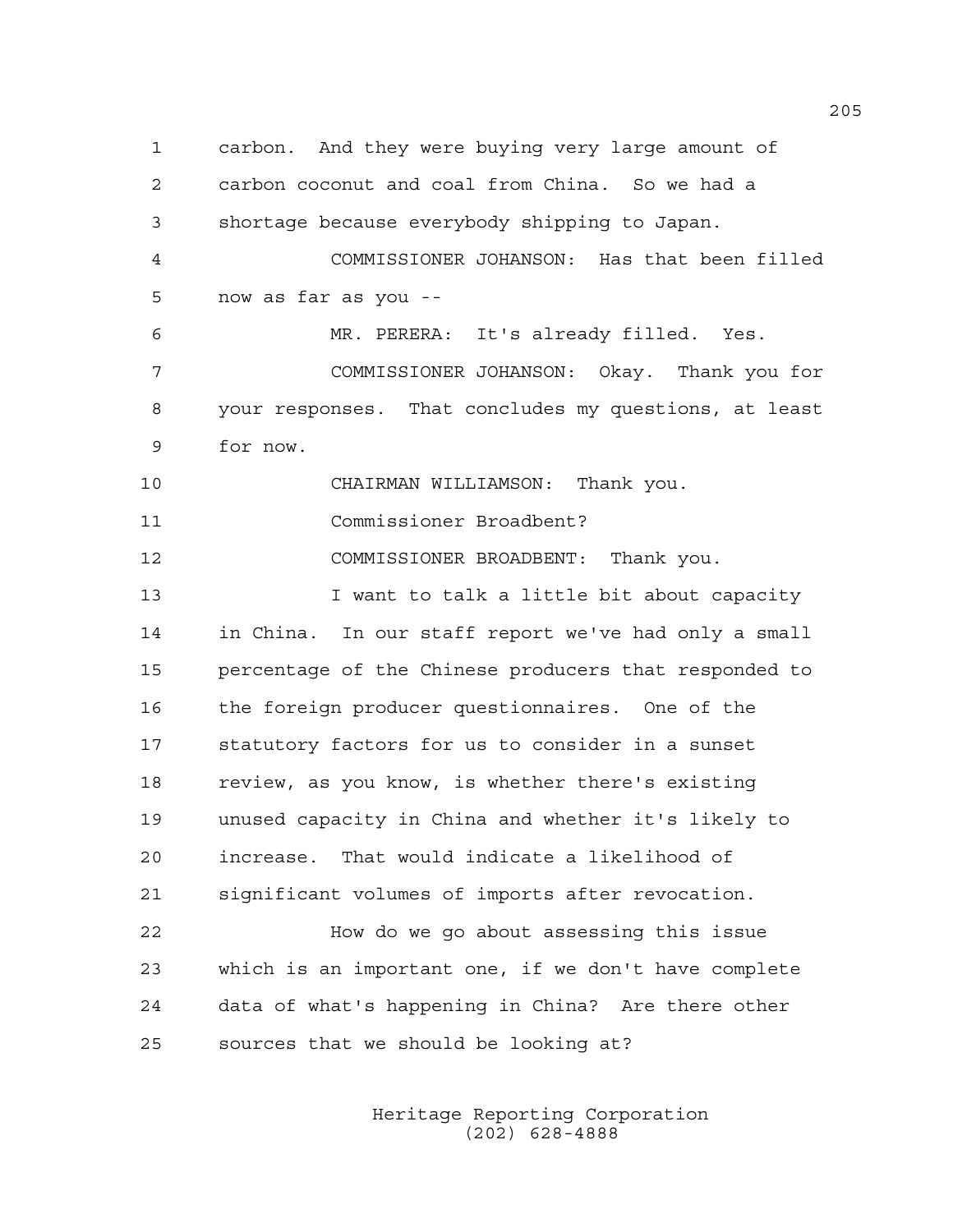1 MS. NOONAN: We're going to try to address 2 the capacity issue in China in our posthearing brief. 3 However, Commissioner, if I may add, what we 4 do have on the record is, if I understood the staff 5 report correctly, at least for 2011 the importers' 6 responses represent 100 percent of the imports coming 7 into the United States. So I do think we have a good, 8 at least that half of the picture of the pull into the 9 U.S. of product, even if we would like to nail down a 10 little bit more what's going on in China. 11 COMMISSIONER BROADBENT: Okay. 12 Ms. Noonan, basically in your brief you talk 13 about imports having a significant presence in the 14 U.S. market. If it's already a significant presence 15 and demand for activated carbon is anticipated to 16 increase as it seems to be from your testimony you 17 believe it will, how can we look at post-revocation 18 volumes, and how can they not be significant if we 19 revoke this order?

20 MS. NOONAN: I think significant is relative 21 to what else is going on in the market. So if demand 22 does continue to increase as we all expect that it 23 will, then even if there is more volume coming in, so 24 long as that volume is priced at a reasonable level 25 like what we've been seeing the past few years, it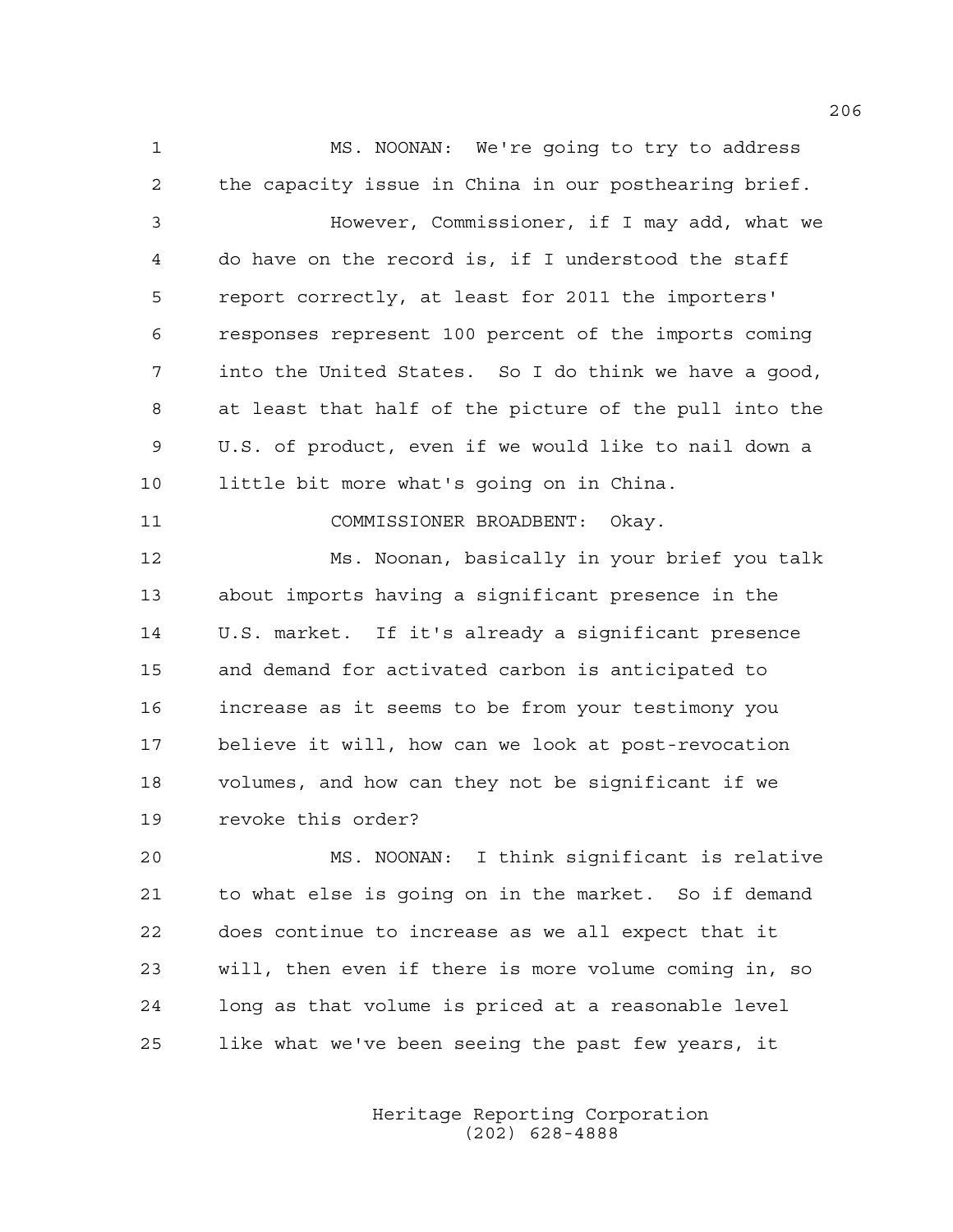1 would not be causing any injury to the domestic 2 industry.

3 We already are looking at the capacity 4 utilization rates of the domestic industry and 5 comparing that to their operating profits, and they 6 still look pretty healthy.

7 COMMISSIONER BROADBENT: Kind of stepping 8 back a little bit, the Chinese volumes have dropped 9 considerably, and Chinese prices have increased and 10 the industry has been doing much better in every 11 respect. Wouldn't it suggest that as the Petitioners 12 are asserting that the orders had a disciplining 13 effect on the volumes and prices of dumped imports and 14 that the order is therefore needed to keep Chinese 15 imports in check?

16 MS. NOONAN: It's our position that there 17 was not a connection between the order and the raising 18 of prices due to the other factors that Mr. Perera 19 explained regarding changes in China itself. China is 20 pricing more, their costs are rising and they're 21 passing on those rising costs to their customers in 22 the U.S. and they're finding that the market is 23 bearing those costs. So there's no reason to think 24 that the price is going to go down.

25 At the same time, the significant volumes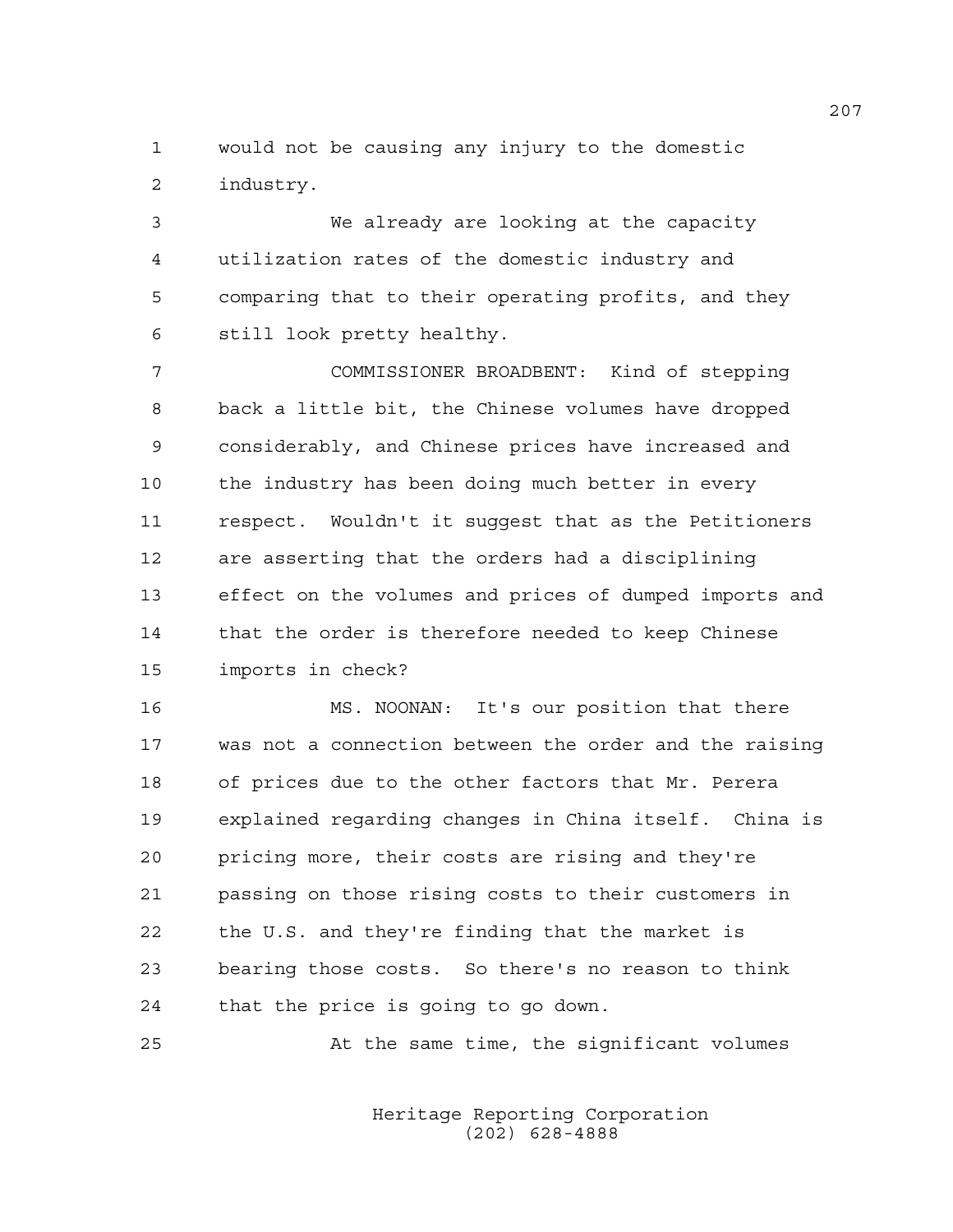1 that are currently in the market, we think they're 2 meeting a real need. Again, certainly the domestic 3 industry is not being injured at all by the current 4 volumes of imports, both subject and non-subject, in 5 the U.S. market.

6 MR. PERERA: Actually at presence we are 7 having a shortage of Chinese carbon. Some cities and 8 counties, sometimes we need some carbon but we have to 9 order at least about 60 to 120 days ahead. They don't 10 have anything on hand. There is a demand for other 11 countries, their domestic usage, and also recently 12 they implemented testing procedures. All the carbon 13 going to other countries, they are testing for metals, 14 heavy metals. So each container is holding at the 15 ports until the testing is finished. So there is a 16 severe shortage of coal right now.

17 COMMISSIONER BROADBENT: But assuming at 18 some point the market gets over the shortage, how do 19 we know that they're not going to revert to their 20 typical aggressive competitive patterns?

21 MR. PERERA: Even though looking at the 22 charts you will see that even everything is going 23 smooth over there, the price is very high, so they are 24 full, and I don't think, they are not going to reduce 25 price because they are complaining today that they are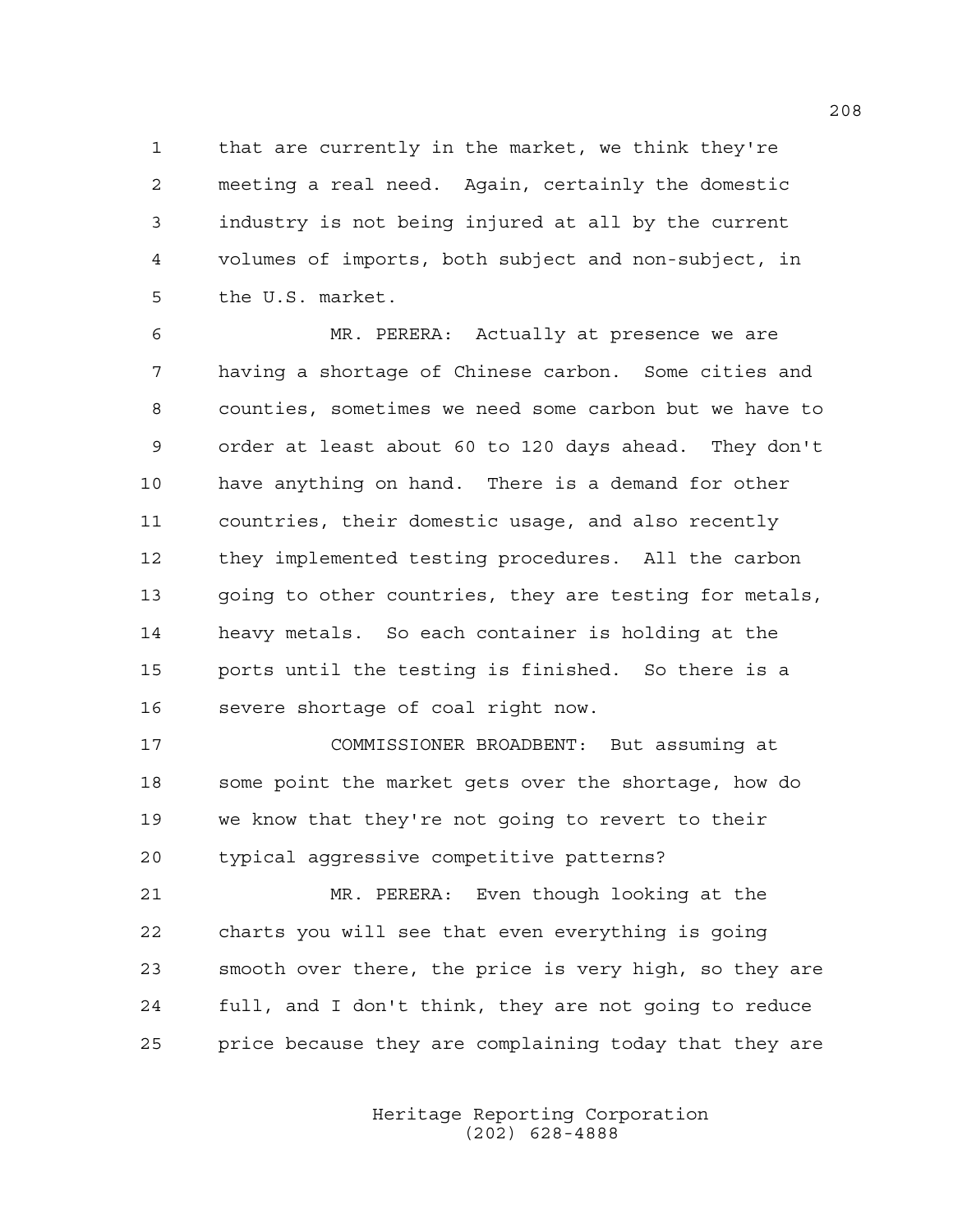1 not making money because of the restrictions. Like 2 over here they implemented like EPA, over there a lot 3 of regulations. Time to time the people, the 4 factories, a lot of huge penalties, and because of 5 that we are trying to ask for lower price. They don't 6 produce at all. We have that experience because we 7 are buying the same carbon to Europe and also to 8 Canada and also some of the Middle East countries we 9 sell direct.

10 COMMISSIONER BROADBENT: Thank you very 11 much.

12 CHAIRMAN WILLIAMSON: Thank you.

13 Ms. Noonan, this is probably for you. 14 Exhibit 4 of Petitioner's prehearing brief is a report 15 which has been treated as business proprietary. Page 16 130 of that report presents a table which shows 17 activated carbon demand by market sector. So either 18 now or in posthearing could you tell us why you have 19 reason to think their historical data in this table is 20 approximately correct and other projections 21 reasonable?

22 MS. NOONAN: I'll definitely give it a shot, 23 but the problem is I can't discuss that with my 24 client. They got that report from their client, so I 25 think they're in a bit of a different situation. But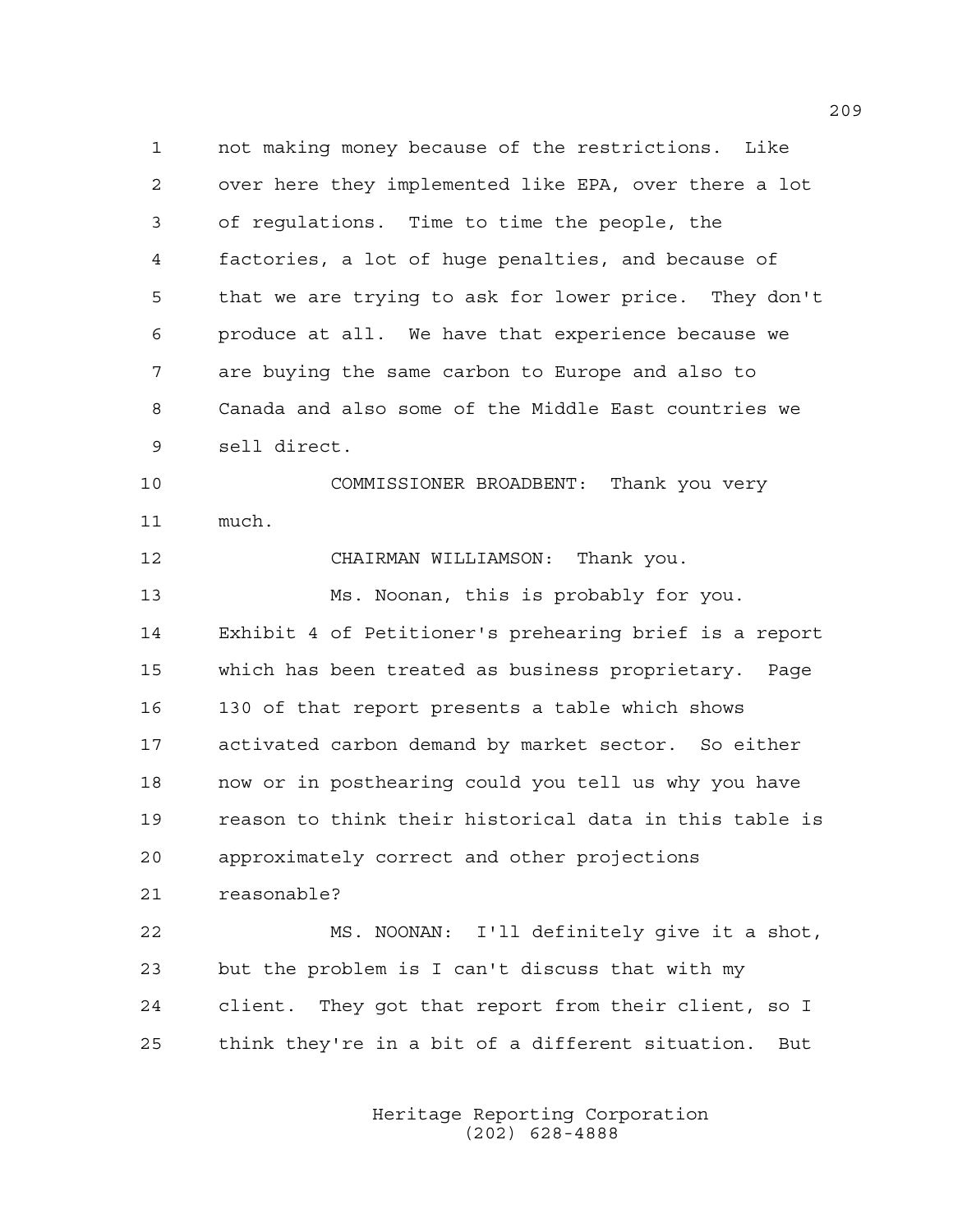1 I'll do my best.

| $\overline{c}$ | CHAIRMAN WILLIAMSON: I understand. I                  |
|----------------|-------------------------------------------------------|
| 3              | realize you're operating under constraints there.     |
| 4              | Thank you.                                            |
| 5              | Mr. Allen, price competitive substitutes for          |
| 6              | activated carbon and activations such as mercury      |
| 7              | control or other applications, you mentioned product  |
| 8              | from Germany and I guess you're saying that is a      |
| 9              | substitute for activated carbon? Or --                |
| 10             | MR. ALLEN: Yes. We know of a large source             |
| 11             | of lignite based activated carbon that's produced in  |
| 12             | Germany which has the porosity suitable for this      |
| 13             | market, for the mercury removal market. And China     |
| 14             | does not have that kind of a product at this time. To |
| 15             | be quite frank, the German product is much more       |
| 16             | competitive than the Chinese carbon that's available  |
| 17             | today.                                                |
| 18             | CHAIRMAN WILLIAMSON: Are the other price              |
| 19             | competitive -- you would consider that a price        |
| 20             | competitive substitute then?                          |
| 21             | MR. ALLEN: The German product?                        |
| 22             | CHAIRMAN WILLIAMSON: Yes.                             |
| 23             | MR. ALLEN: Yes, I would say that's going to           |
| 24             | be competitive, yes.                                  |
| 25             | CHAIRMAN WILLIAMSON: Are there others for             |
|                |                                                       |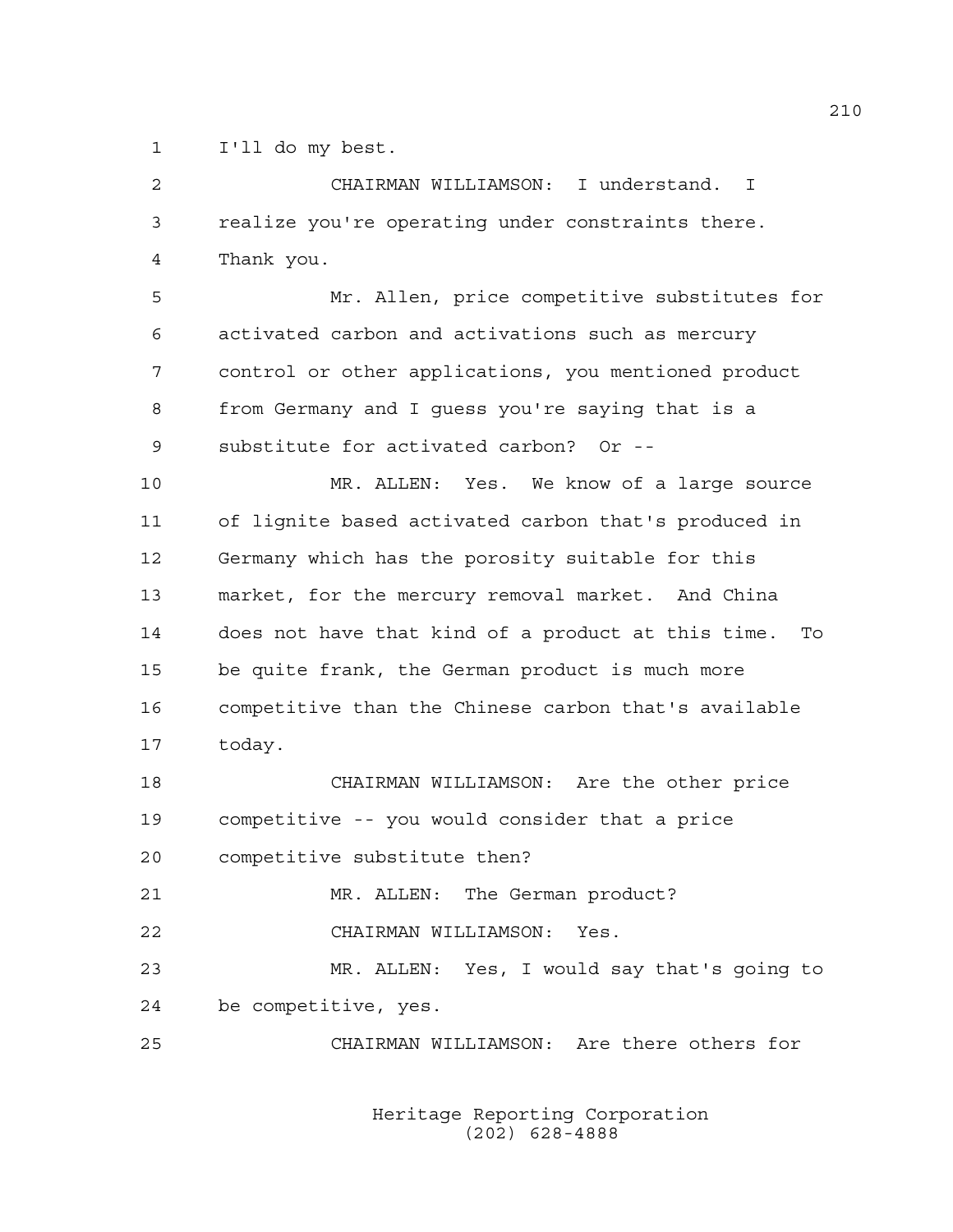1 other applications? 2 MR. ALLEN: From Germany? 3 CHAIRMAN WILLIAMSON: Not necessarily from 4 Germany. 5 MR. ALLEN: Well, right now we're looking at 6 sources of coal from Australia and Indonesia. 7 CHAIRMAN WILLIAMSON: You did mention that. 8 Thank you. That would be -- Okay. The same product 9 but different sources. 10 MR. ALLEN: Similar specifications and 11 similar pricing to the Chinese. 12 CHAIRMAN WILLIAMSON: Okay. Thank you. 13 Do activated carbon producers in China 14 typically rely on export companies to facilitate 15 shipments outside of China? In other words, given 16 that there are so many individual producers in China, 17 do some of them, do they tend to rely on like an 18 export trading company to facilitate their shipments 19 outside of China? 20 MR. PERERA: Very few manufacturers has 21 export license. From the beginning the trading 22 companies used to do the exports, but even after 23 dumping happened, only a few, maybe ten or twelve

25 people can ship to U.S. unless otherwise they will get

24 people has low rates to ship to U.S. Only specific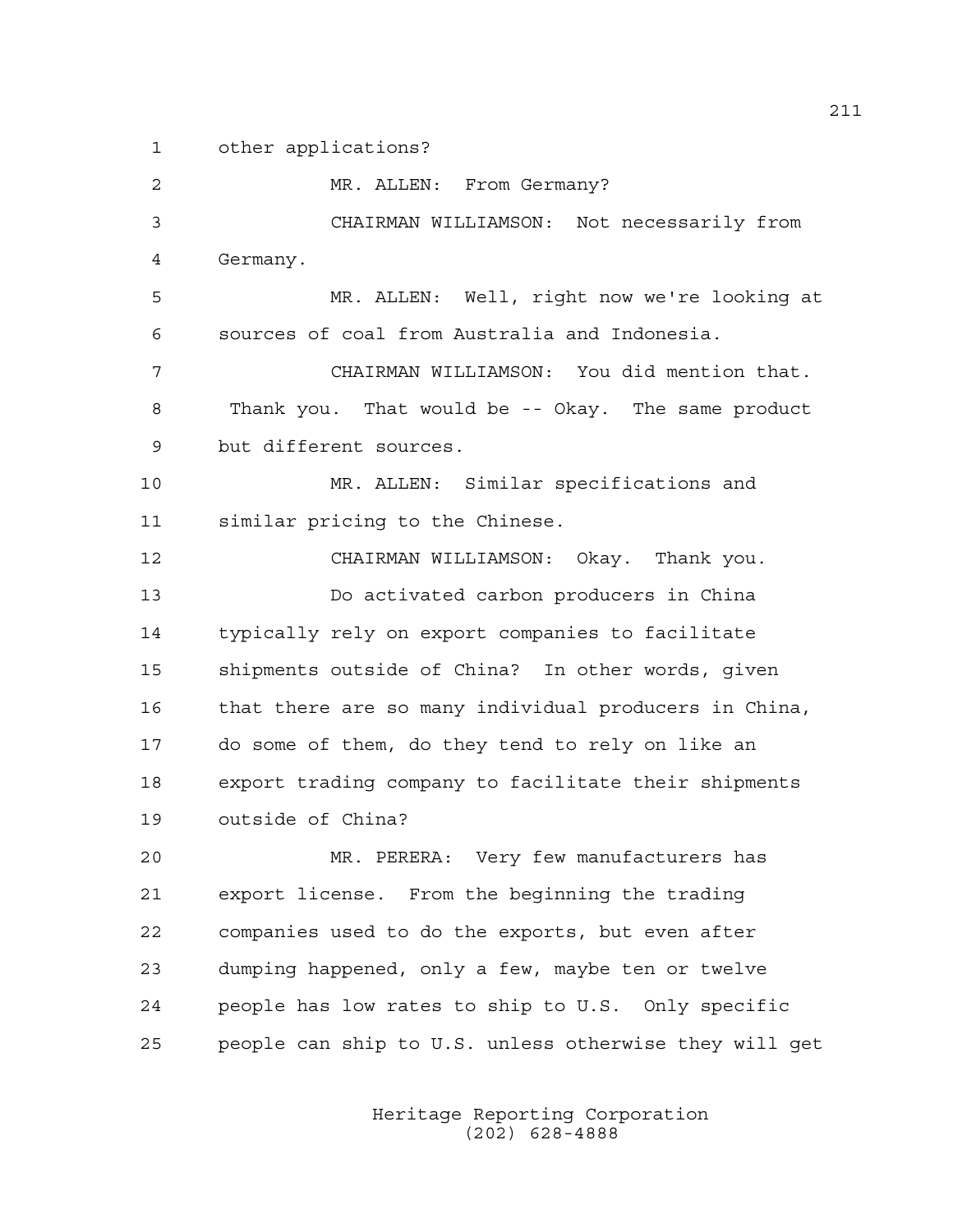1 the PRC-wide rate. So they are all we call trading 2 companies.

3 CHAIRMAN WILLIAMSON: The Petitioners have 4 stated in their prehearing brief that it's not 5 uncommon for Chinese exporters that have received a 6 separate rate from Commerce to act as a funnel for 7 multiple Chinese producers. Would you care to comment 8 on the statement?

9 (Pause.)

10 CHAIRMAN WILLIAMSON: If you want to make it 11 posthearing -- Go on, Ms. Noonan?

12 MS. NOONAN: Thank you, Mr. Chairman. 13 It is kind of strange that Commerce only 14 assigns the rate to the exporter. So there is no, 15 once you get into a review situation there are no 16 combined producer/exporter combined rates.

17 So as Mr. Perera said, because most 18 producers don't export on their own, they use a 19 trading company, their company gets a higher rate it 20 would be perfectly reasonable and within the bounds of 21 the law for them to start using a new exporter to be 22 able to ship to the United States. So we personally 23 use a variety of companies instead of relying on any 24 one exporter. But for example Calgon Tiajin, our 25 understanding of their business model just from Mr.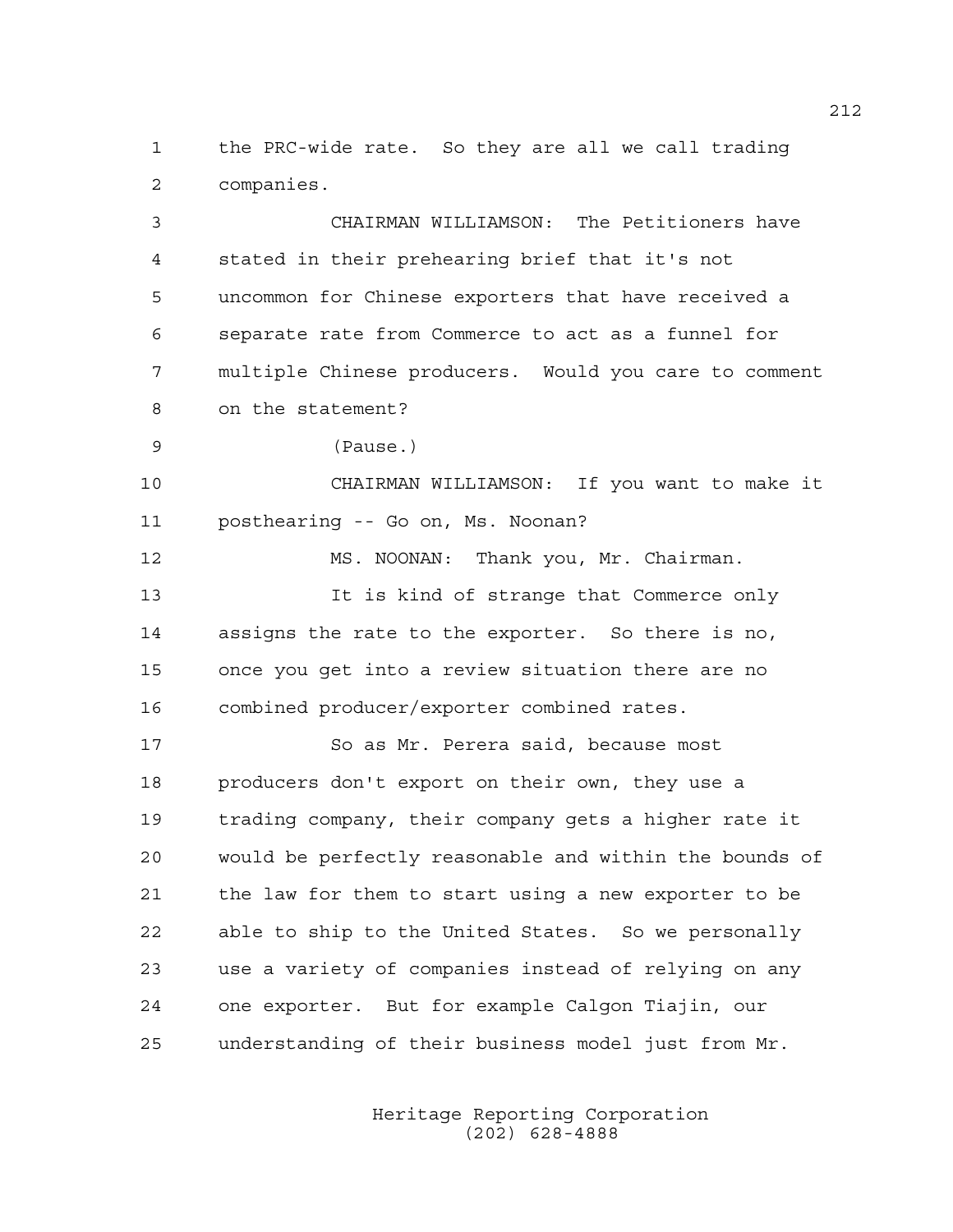1 Perera's own information of the industry, is that they 2 likely source from a variety of producers in China and 3 then they can use their zero rate to bring it in 4 without the importer having to pay any duties. 5 MR. PERERA: For example like Jacobi, 6 Tiajin. They don't have processing, they don't produce 7 carbon but the purchase ex furnace material. Now 8 activated carbon, when coming out from the furnace, 9 it's a long range, big particle to small particles. 10 What these people are doing, they buy for lower price 11 and they are bringing to Tiajin and they screen and 12 they use their own bags and they pack. 13 CHAIRMAN WILLIAMSON: Thank you. 14 **I have no further questions.** 15 Commissioner Pearson? 16 COMMISSIONER PEARSON: Thank you, Mr. 17 Chairman. 18 Are there countries in addition to China 19 that produce direct coal activated carbon rather than 20 using the reagglomeration method? 21 MR. PERERA: Yes. Australia. Right now 22 Australia is producing and they are shipping large 23 amounts to U.S. 24 COMMISSIONER PEARSON: So if we were to look 25 at what's happening in the world market, the most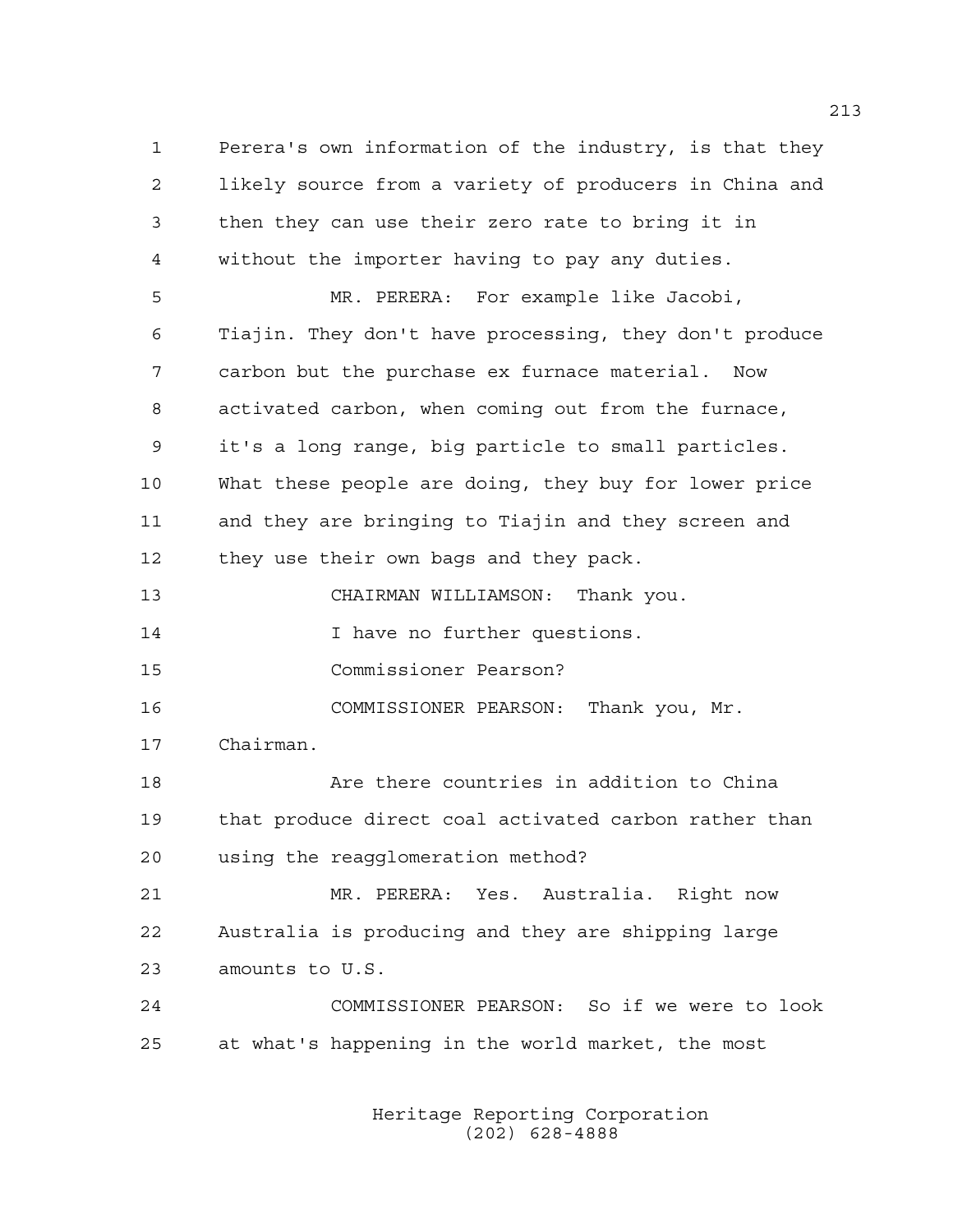1 similar product to the Chinese activated carbon would 2 be coming from Australia?

3 MR. PERERA: At present it's Australia. 4 Right now Indonesia also producing, and they are 5 planning to ship to U.S. too. Also in Vietnam also. 6 COMMISSIONER PEARSON: That also would be 7 direct activated?

8 MR. PERERA: Yes.

9 COMMISSIONER PEARSON: Okay.

10 Is it possible to provide any comparative 11 cost of production data that would illustrate the cost 12 of the direct production process in Australia with the 13 cost of the reagglomerated process in the United 14 States? I'm just kind of interested in a developed 15 country to developed country comparison.

16 MR. PERERA: We can do that in our 17 posthearing.

18 COMMISSIONER PEARSON: Because if there's 19 some fundamental cost advantage from the direct 20 production methodology it would be interesting to see 21 that, and maybe, it might be easier to understand it 22 in a comparison among developed countries rather than 23 a comparison with China. However, if you have cost of 24 production data regarding China, I also would be 25 pleased to see that in the posthearing.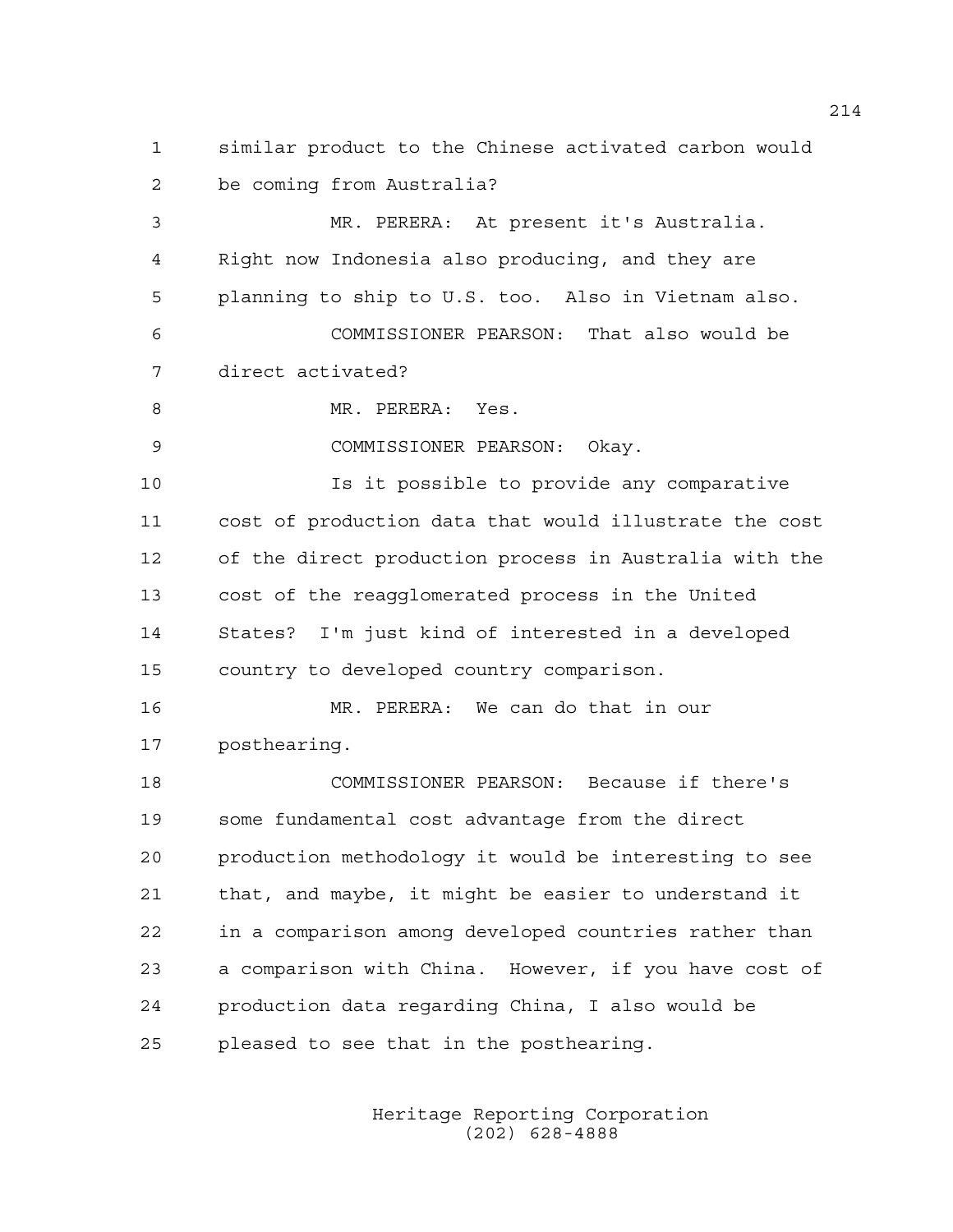1 MR. PERERA: Actually speaking, right now we 2 are getting from Australia very similar to regular 3 carbon coming from China.

4 COMMISSIONER PEARSON: And as you're putting 5 this together, of course, be mindful that on this, in 6 the confidential record we have fairly good cost of 7 production data for the U.S. industry already. So if 8 there's anything published that you would want to 9 compare it to, that's fine. Otherwise Ms. Noonan 10 would have the ability to make a confidential 11 comparison.

12 MR. PERERA: We will.

13 COMMISSIONER PEARSON: Thank you.

14 Mr. Chairman, I believe I have no further 15 questions. I would like to thank this panel very 16 much. I've learned an awful lot about activated 17 carbon today and I thank you.

18 CHAIRMAN WILLIAMSON: Thank you.

19 Commissioner Aranoff?

20 COMMISSIONER ARANOFF: Thank you, Mr.

21 Chairman.

22 As you know, at the time of the original 23 investigation in its determination the Commission 24 found that Chinese and U.S.-produced activated carbon 25 were generally substitutable. Our determination in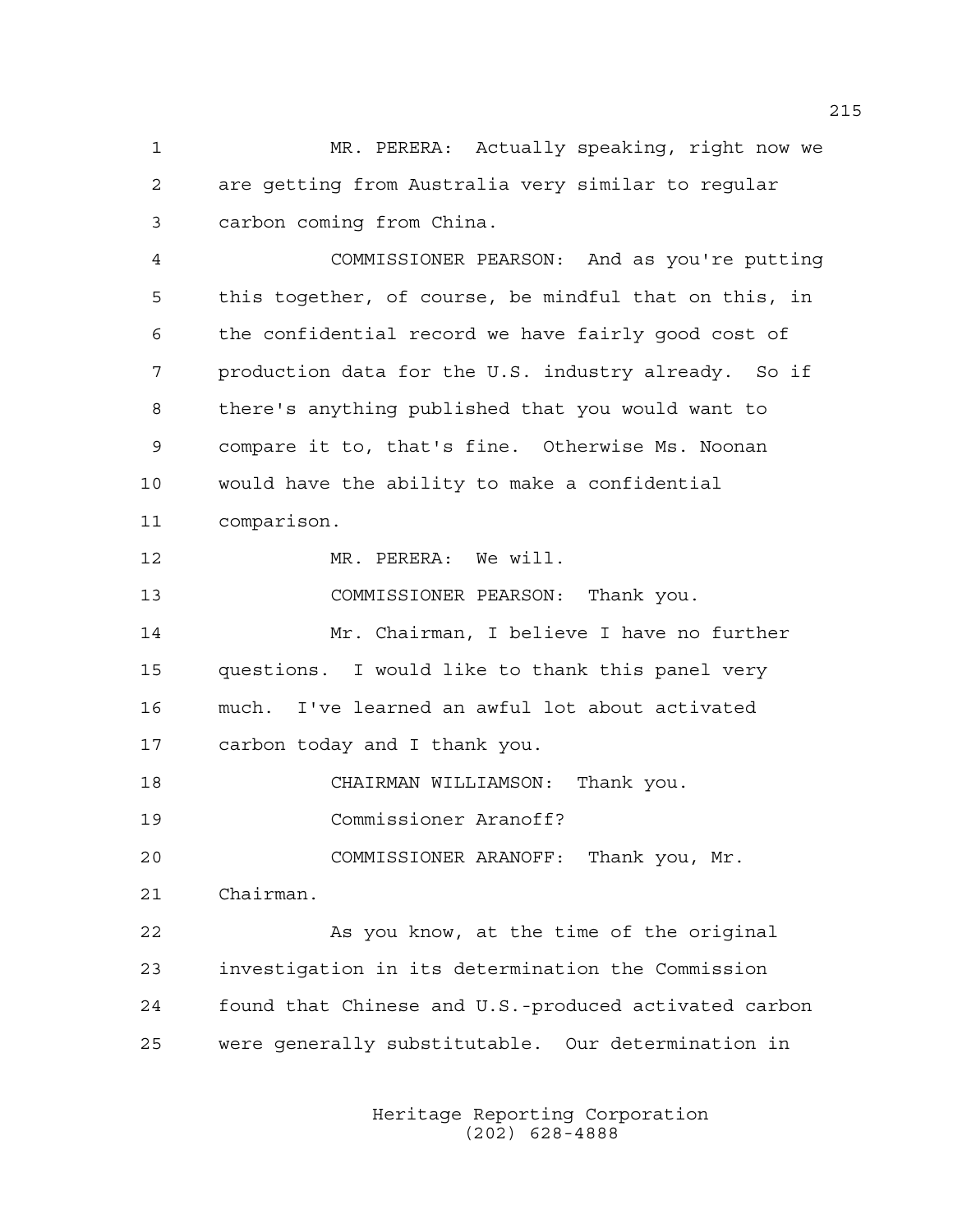1 this case has to be based on our assessment of what 2 the conditions of competition are likely to be in the 3 reasonably foreseeable future. The Commission would 4 frequently find that nothing has changed, and 5 therefore we would make the same finding, that there's 6 likely to be general substitutability.

7 Some of the arguments that you've made today 8 were that that substitutability is more limited. Is 9 that based on something that's changed in the 10 marketplace since the original investigation? Or are 11 you arguing that there were facts that the Commission 12 overlooked or gave insufficient weight when it made 13 its determination at the time of the original 14 investigation?

15 MR. PERERA: Actually speaking as we 16 mentioned to the committee, there are four types of 17 applications. Certain applications people need 18 reagglomerated U.S. only. The others, just 19 reagglomerated no matter what, either China or U.S. 20 Certain applications you can use either 21 reagglomerated or regular direct activated carbon. 22 But majority, certain applications you need 23 reagglomerated, you cannot use regular activated 24 carbon. Sometimes the regular activated carbon is 25 having some problems, also little problems. Because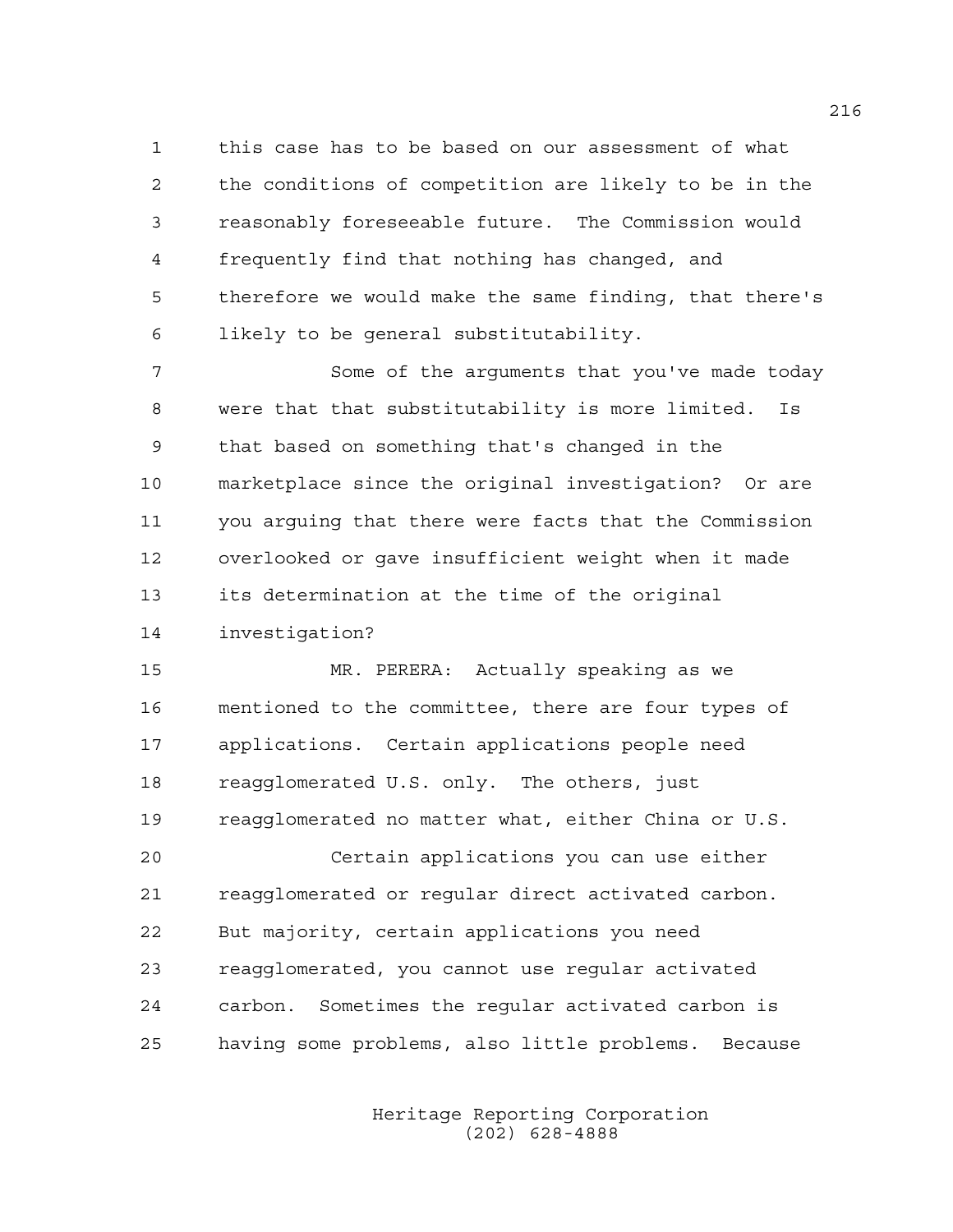1 of that certain applications I don't know how the 2 Commerce didn't mind that because when you see the 3 number one chart, you don't see even with the price 4 increase or either for the 2010-2011, the prices are 5 very close. But still, the Chinese imports are same 6 because there are certain applications for Chinese 7 direct carbon.

8 It's not change. That's how it was from the 9 beginning to now.

10 COMMISSIONER ARANOFF: But in that slide 11 you're talking about Chinese product versus non-12 subject imports of coconut-based product. I'm asking 13 you about Chinese product of coal-based versus 14 domestic coal-based and whether they're generally 15 substitutable with each other.

16 MR. PERERA: I'm not going to take the other 17 type of activated carbon. From this chart I'm trying 18 to get the top line only for the Chinese imports. 19 From 2000 to 2011 you don't see that much of 20 significant increase even though there's a huge demand

21 for U.S. over here for the carbon. Because there are 22 specific applications only.

23 COMMISSIONER ARANOFF: I think this will 24 have to wait posthearing in your answer to some of my 25 colleagues' questions about exactly how large these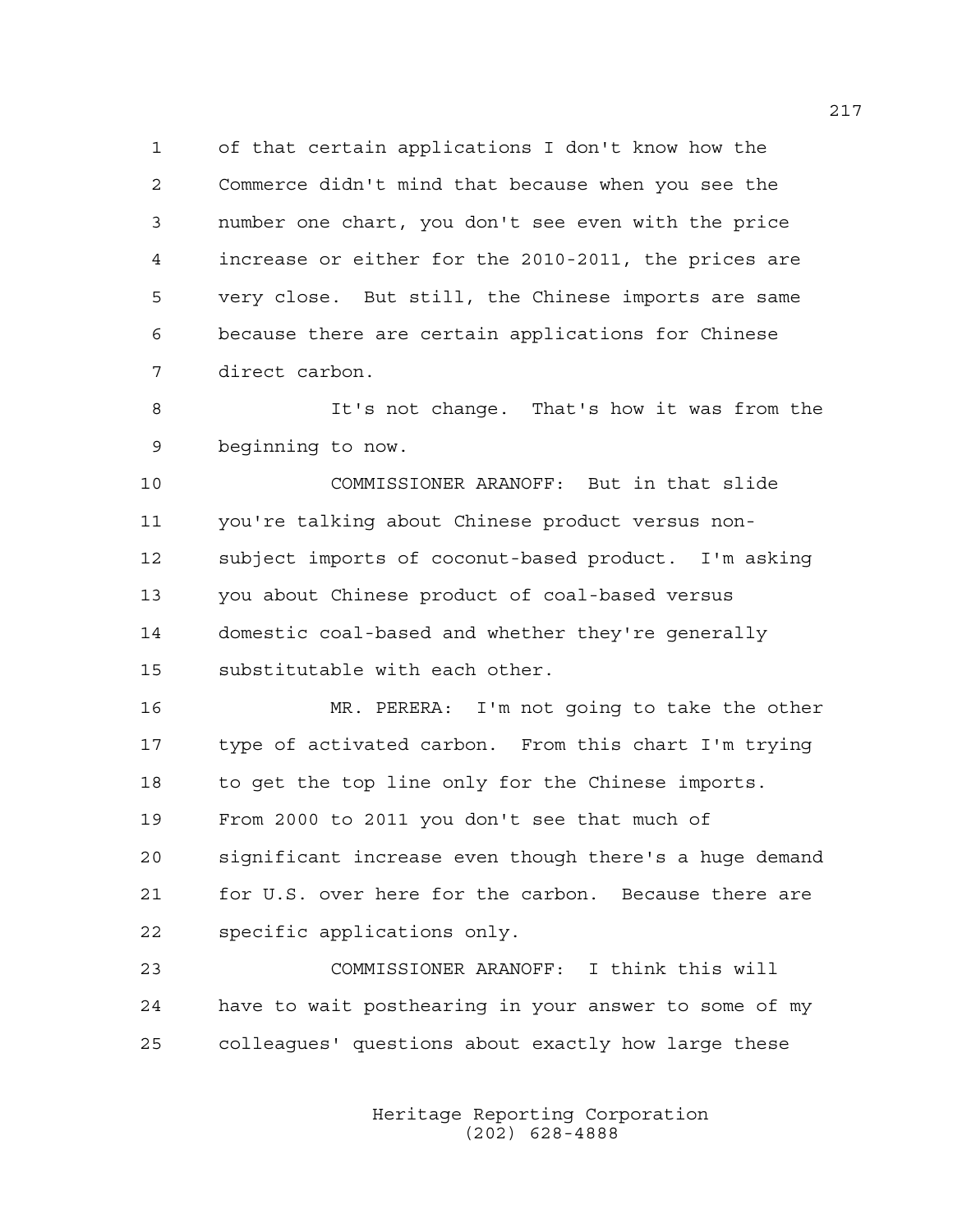1 segments of the market are.

| $\mathfrak{D}$ | MR. ALLEN: That's correct. We've been                  |
|----------------|--------------------------------------------------------|
| 3              | asked to provide the information on the specific       |
| 4              | markets where reagglomerated carbon has its own niche. |
| 5              | COMMISSIONER ARANOFF: I know my colleagues             |
| 6              | have also asked you with respect to the web site       |
| 7              | information that the domestic industry put up about    |
| 8              | how many Chinese producers there are and what they     |
| 9              | advertise their capacity to be. My understanding is    |
| 10             | that the testimony that you gave was that sort of      |
| 11             | theoretical capacity that can't really be used either  |
| 12             | because of cost or export license access or for other  |
| 13             | reasons.                                               |
| 1 <sub>1</sub> | I guess what I want to ask you to do is find           |

14 I guess what I want to ask you to do is find 15 objective documentation of that. Because while your 16 testimony is under oath and entitled to some weight, 17 we've got this objective evidence on the record of 18 companies that are advertising that they can in fact 19 produce and sell this product. So we need to find 20 something to weigh against that if we want to give 21 weight to your argument.

22 With that, I don't think I have any further 23 questions for this panel, but I do want to thank you 24 for all of your answers.

25 Thank you, Mr. Chairman.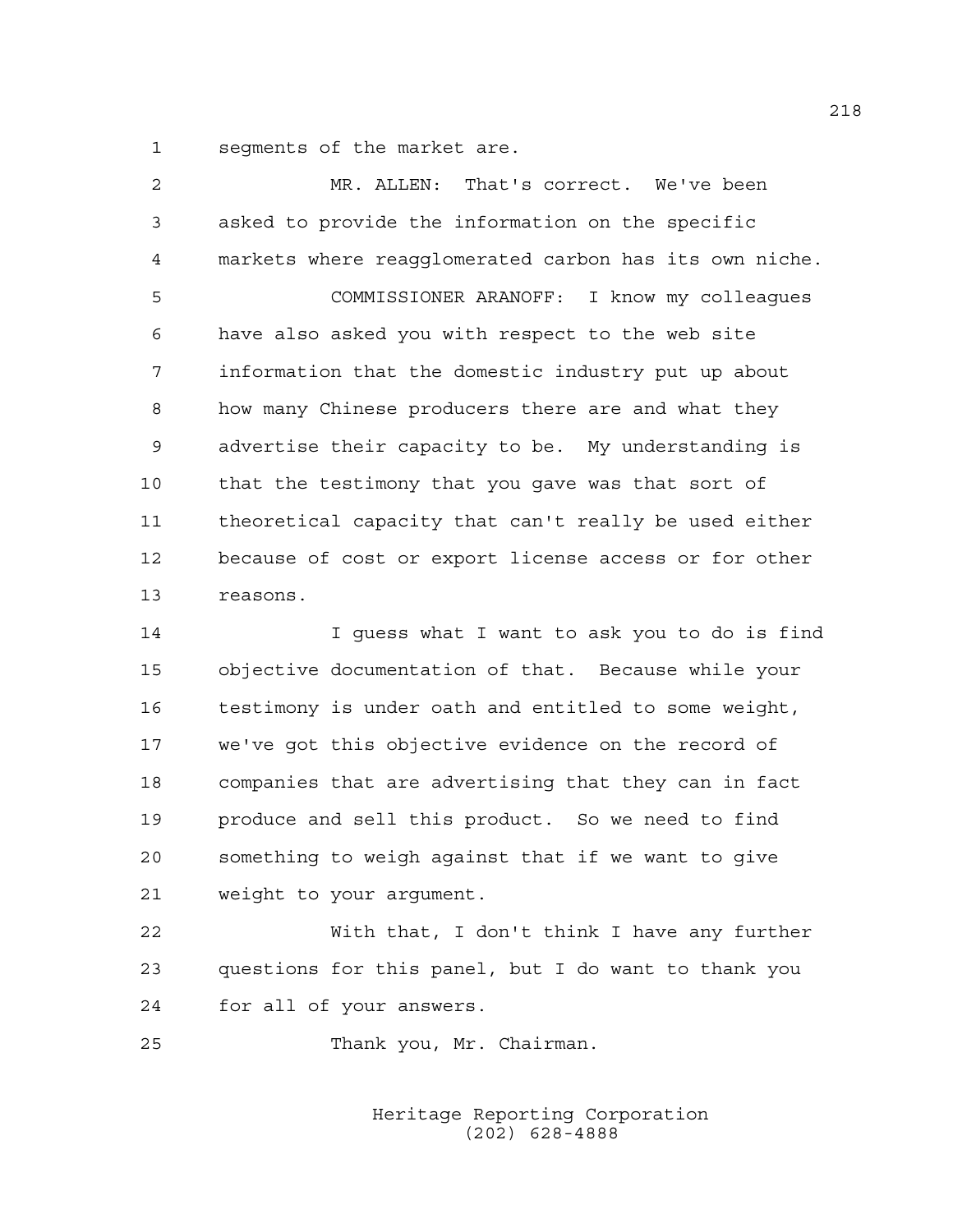1 CHAIRMAN WILLIAMSON: Thank you.

2 Commissioner Pinkert?

3 COMMISSIONER PINKERT: I just have one or 4 two follow-up questions.

5 Mr. Allen, in my last round of questioning I 6 asked about the entry of ADA into the market and 7 whether it made the industry more competitive.

8 My follow-up question is, does that entry 9 into the market make the domestic industry more 10 vulnerable to the potential impact of subject imports?

11 MR. ALLEN: I would say no. A competitive 12 domestic industry is fine, and I don't see why that 13 would in any way encourage the importation of the 14 products of some other countries into that market. If 15 anything it would maybe dissuade people from trying 16 because it is more competitive.

17 COMMISSIONER PINKERT: I don't mean that it 18 would encourage more imports but if you just think 19 about this hypothetically. Suppose that we concluded 20 that if we take the order off that there will be more 21 volume of subject imports. If there's more volume of 22 subject imports and the industry is already undergoing 23 this process of becoming more competitive that you 24 talked about in your answer earlier, then would the 25 industry be more vulnerable to the impact of that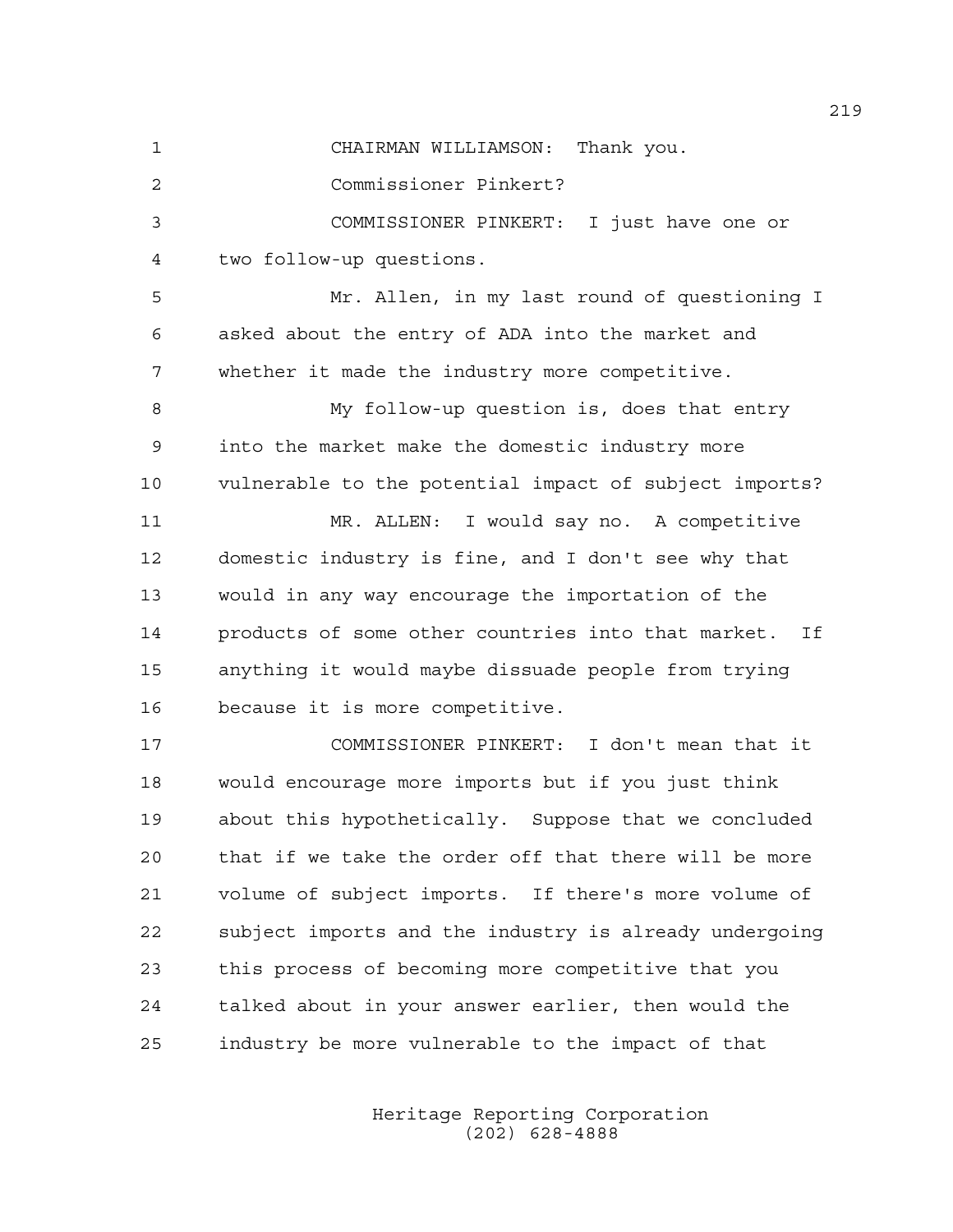1 increase in imports?

| 2  | MR. ALLEN: By that you mean it would be                |
|----|--------------------------------------------------------|
| 3  | more detrimentally affected?                           |
| 4  | COMMISSIONER PINKERT: Yes. Rather than                 |
| 5  | encouraging the imports, I'm saying assume that there  |
| 6  | would be more imports. Would the industry be more      |
| 7  | vulnerable in light of the increased competition that  |
| 8  | you talked about in your earlier answer?               |
| 9  | MR. ALLEN: What I was referring to in my               |
| 10 | previous answer was that the effect of that particular |
| 11 | market sector is not from China. But there will be     |
| 12 | imports, I have no doubt, in fact they're already here |
| 13 | in the U.S. from other countries which have specific   |
| 14 | products for that particular market. Those are the     |
| 15 | threats that the domestic industry will face in that   |
| 16 | particular market sector. And they are not from        |
| 17 | China.                                                 |
| 18 | MS. NOONAN: Commissioner, may I add                    |
| 19 | something?                                             |
| 20 | COMMISSIONER PINKERT: Certainly.                       |
| 21 | MS. NOONAN: ADA obviously went through a               |
| 22 | very sophisticated process before making this          |
| 23 | investment. Chinese imports were in the market before  |
| 24 | and when they were making their decision to move       |
| 25 | forward.<br>So we have every reason to think that      |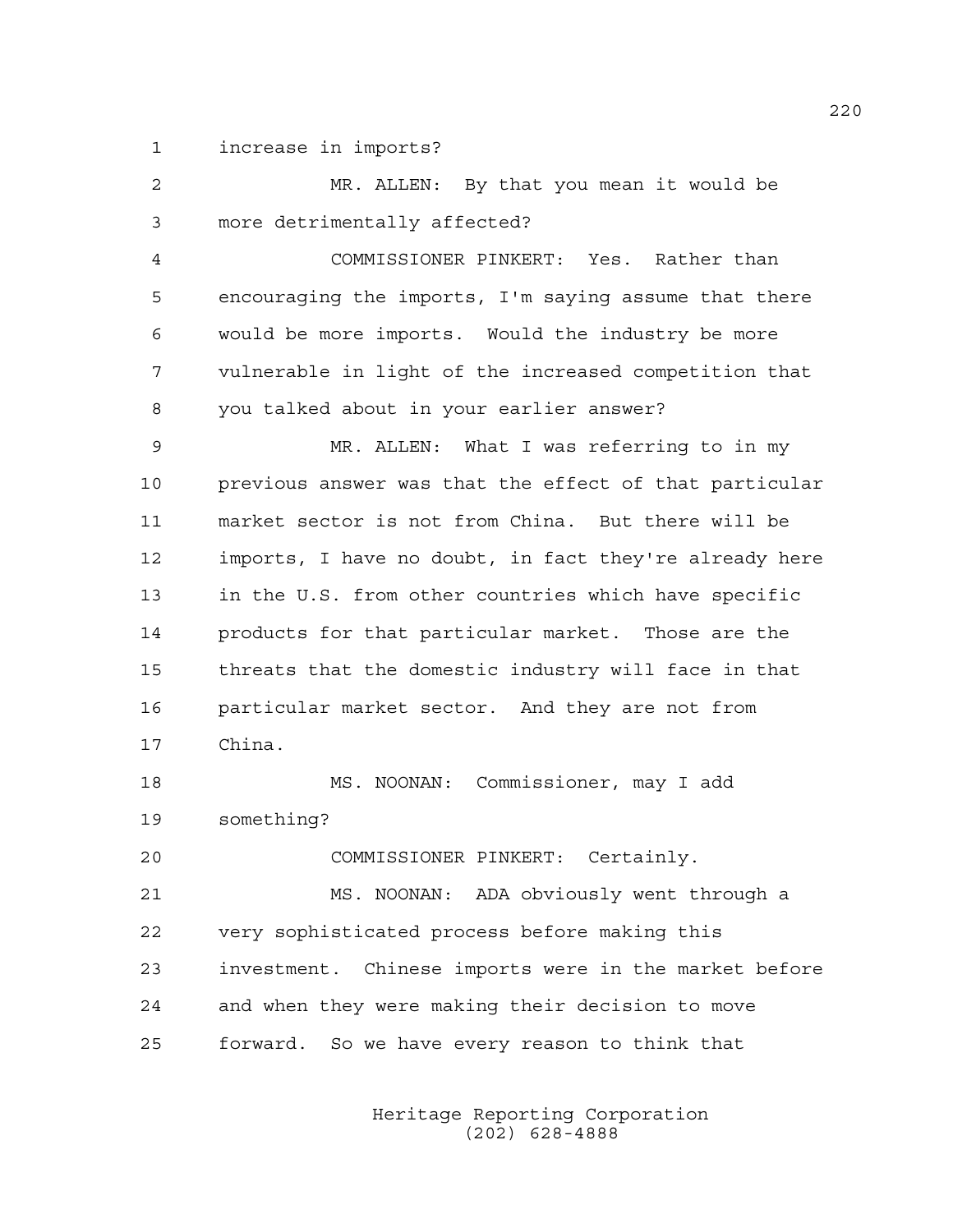1 they've got the newest, most modern technology, they 2 are integrated, they've got their own coal source, so 3 I don't see that ADA being part of the market is 4 making the U.S. industry more vulnerable.

5 MR. PERERA: Also by looking at the chart, 6 the Chinese coal prices are very high. Even if revoke 7 the order, they are not going to reduce the price 8 because the cost of production and availability of 9 powder. Powder very difficult to produce. You have 10 to pulverize and bag and over there everything is 11 manual. Over here, like Petitioners, fully automated 12 and over there everything is 100 percent manual.

13 So I have a good understanding that \$850 is 14 not going to reduce.

15 COMMISSIONER PINKERT: Thank you.

16 Ms. Noonan, as you know, I did ask for 17 information about the assumptions that ADA made in the 18 context of that investment decision, and perhaps when 19 you have a chance to look at the posthearing 20 submission from the Petitioners you'll have a desire

21 to comment on that issue as well.

22 MS. NOONAN: Thank you, Commissioner.

23 COMMISSIONER PINKERT: Thank you.

24 Thank you, Mr. Chairman.

25 CHAIRMAN WILLIAMSON: Commissioner Johanson?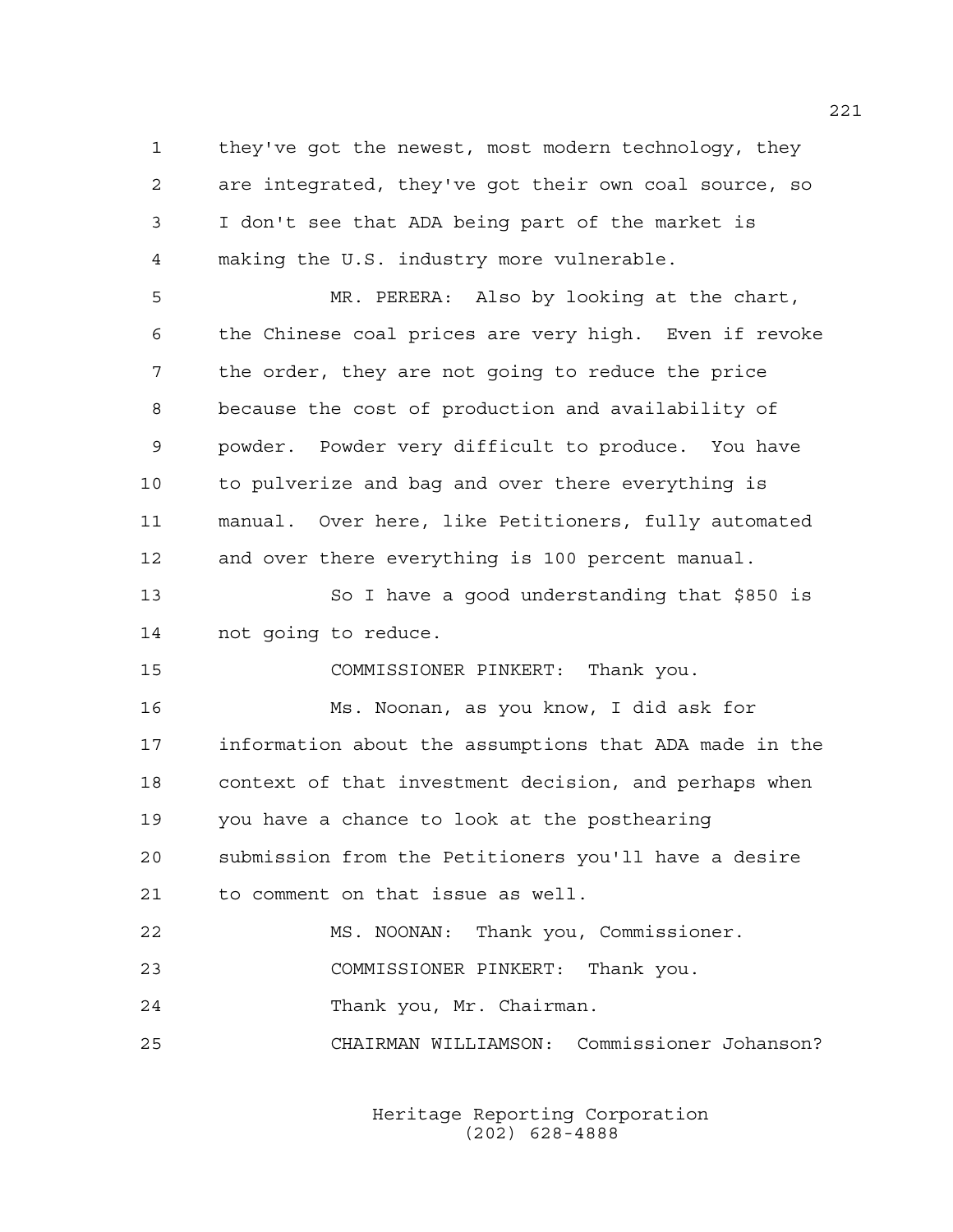1 COMMISSIONER JOHANSON: Yes, Mr. Chairman, I 2 just wanted to follow up on one matter.

3 In one of my earlier questions I stated that 4 it was my understanding that sales of Chinese produced 5 activated carbon is sold primarily on the spot market. 6 My basis for this question is found at page 5-2 of 7 the staff report which provides that the majority of 8 responding importers stated that they sell entirely on 9 a spot basis.

10 I realize that you all per your earlier 11 responses do not sell on a spot basis, but getting 12 back to my earlier question, do you all happen to know 13 why other importers might sell on a spot basis? And 14 once again, do you think that some purchasers see 15 Chinese product as a means of satisfying residual 16 demand in the U.S. market?

17 MR. ALLEN: I personally have no experience 18 with people selling on the spot market.

19 COMMISSIONER JOHANSON: So you don't know 20 from talking to other importers what the case might 21 be?

22 MR. ALLEN: Our business is selling, not 23 spot either buying or selling.

24 COMMISSIONER JOHANSON: Okay.

25 MR. ALLEN: We have contractual agreements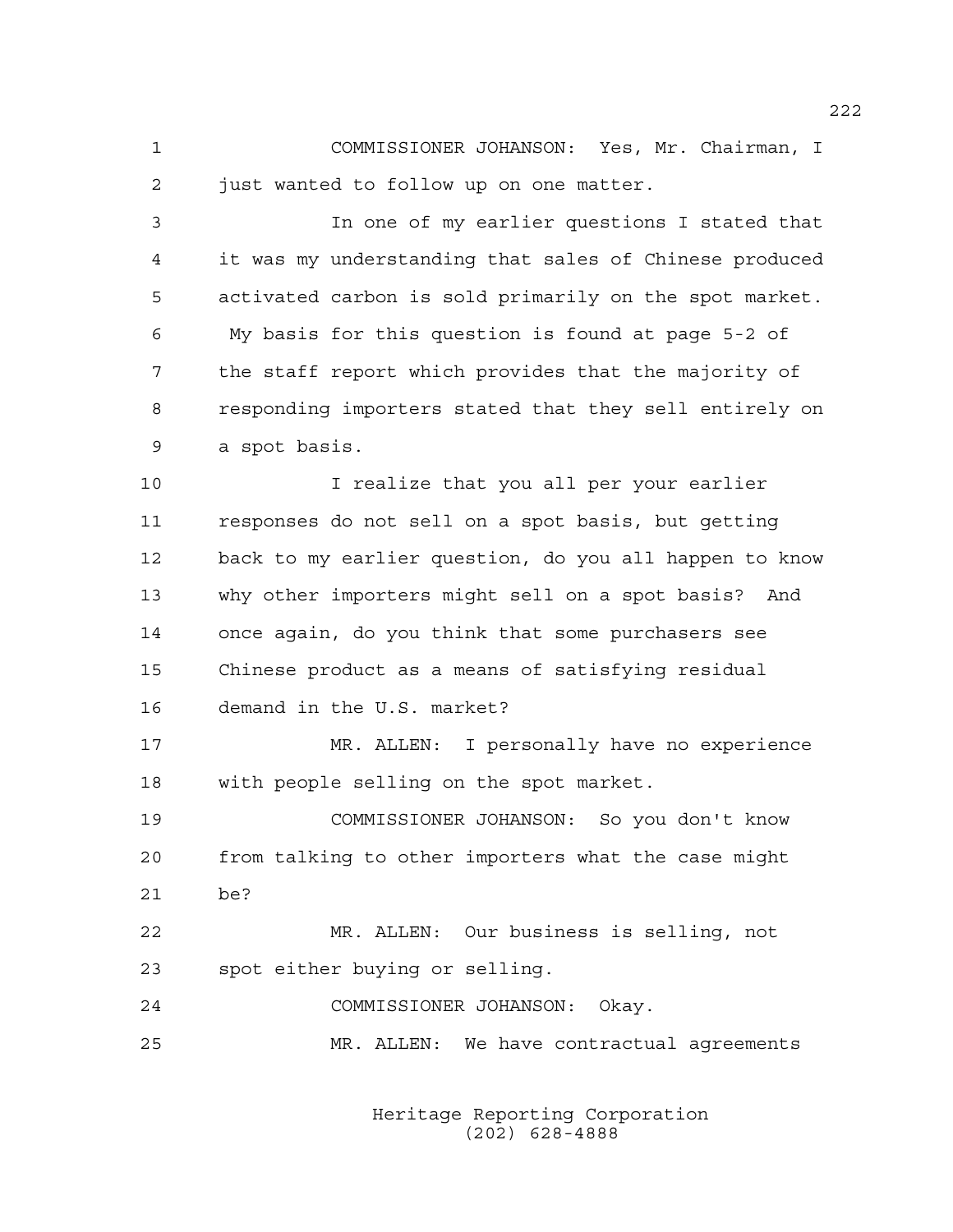1 with both buyers and with our customers.

2 COMMISSIONER JOHANSON: You all might be 3 larger importers. Perhaps that's the reason. I don't 4 know.

5 Mr. Perera?

6 MR. PERERA: We also, time to time we have 7 some very urgent requirements but we cannot find any 8 spot market carbon. Because we have to order in 9 specifications, because activated carbon has a lot of 10 specifications and also packaging and everything. So 11 nothing available over there to ship.

12 COMMISSIONER JOHANSON: Thank you. That 13 concludes my questions. And thank you all again for 14 appearing here today.

15 CHAIRMAN WILLIAMSON: Commissioner 16 Broadbent?

17 COMMISSIONER BROADBENT: I just had one more 18 question.

19 Is the direct activated carbon of higher 20 quality coming from China versus the U.S. product 21 which is agglomerated? Would you say, how would you 22 characterize the quality issue under the concept of 23 substitutability?

24 MR. PERERA: China is not a big producer of 25 reagglomerated. Only few people produce the carbon.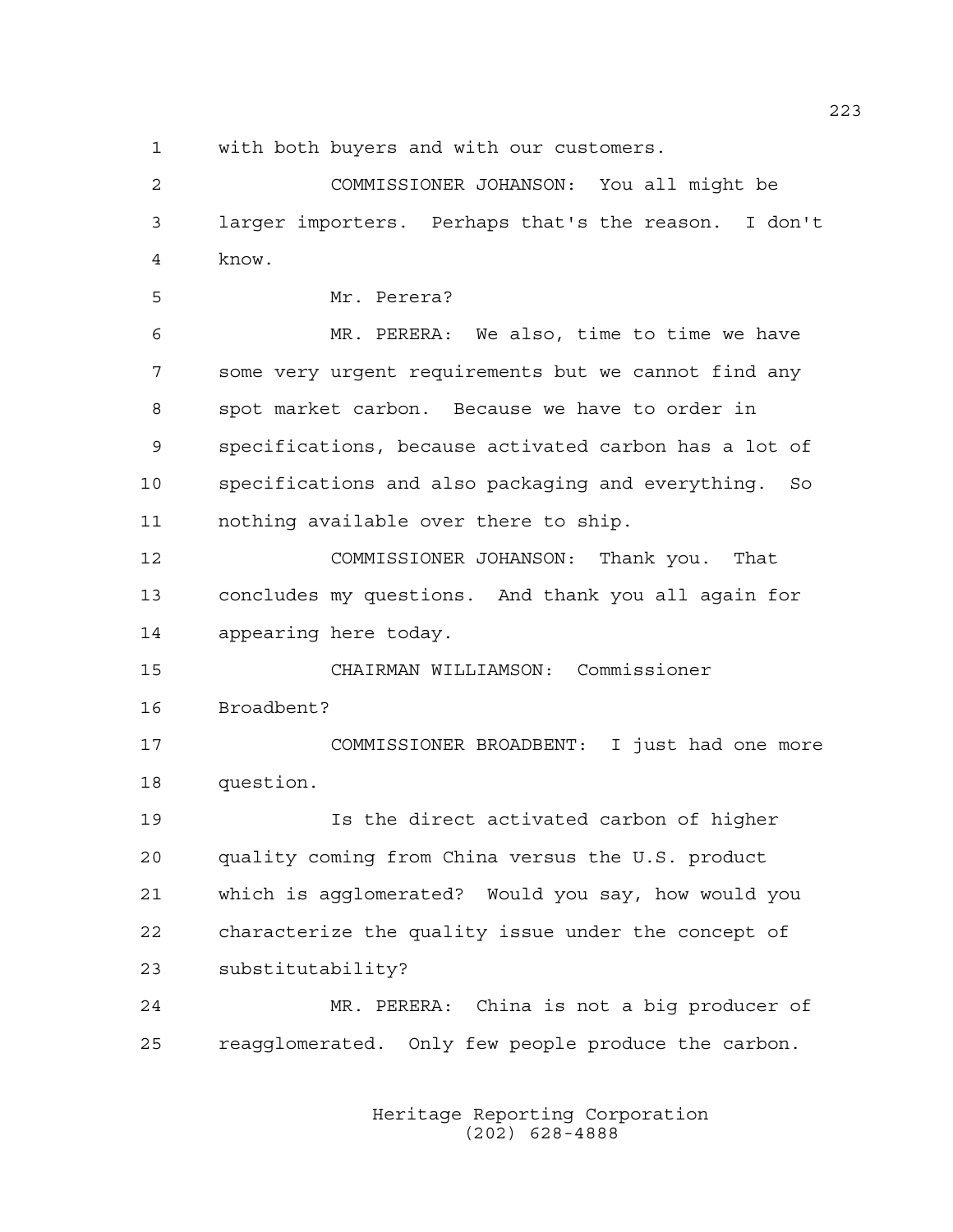1 I think Petitioner Calgon also getting some raw 2 material from them. Their base material is different 3 than U.S. The U.S., the reagglomerated carbon has the 4 density of buying five two to point five grams per cc. 5 The Chinese reagglomerated is less than that, about 6 .48, point some density problem.

7 Also there are sizes. Because a lot of 8 people think activated carbon is like black, like 9 regular product, but has a lot of physical and 10 chemical specifications. Each size has their own size 11 distribution, standard size distribution including 12 effective size and coefficiency. Otherwise the 13 filters is going to get clogged. And when you put 14 into the surface filters with the sound there is a 15 ratio, there is a calculation.

16 If you don't select the correct carbon, as I 17 mentioned to you while they were using, every one to 18 two weeks they do a backwash to clean the bed.

19 So when they do the backwash, the carbon 20 actually and sand goes up and then it settles again.

21 So if the middle size distribution is not 22 correct, the carbon and sand will mix. Then the 23 filter is not going to work perfect. So the Chinese 24 reagglomerated is not perfect. So therefore we are 25 not using that much Chinese reagglomorated, but their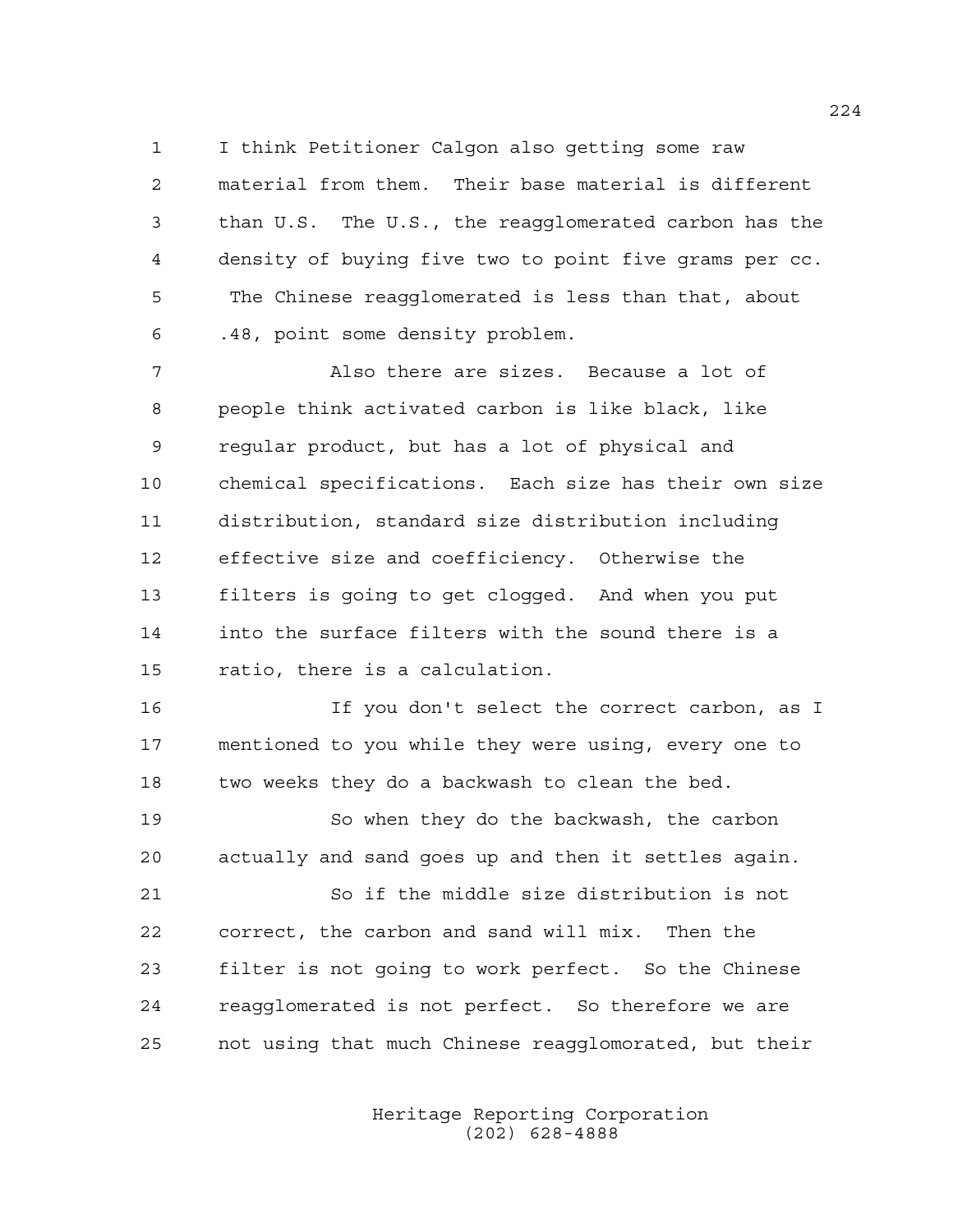1 price are same. But some applications you don't need 2 that much of specifications. So that kind of things 3 we bring a little bit of reagglomerated from China. 4 CHAIRMAN WILLIAMSON: Does any other 5 Commissioner have any questions? 6 Thank you. 7 Does staff have any questions for this 8 panel? 9 MR. CORKRAN: Douglas Corkran, Office of 10 Investigations. 11 Thank you, Chairman Williamson. Staff has 12 no additional questions. 13 CHAIRMAN WILLIAMSON: Do Petitioners have 14 any questions for this panel? 15 MR. HARTQUIST: No questions, Mr. Chairman, 16 but one request. That is that Respondents leave the 17 chart up on the pricing for the 8x30 and 12x40 coal-18 base. Thank you. 19 CHAIRMAN WILLIAMSON: Thank you. 20 With that we can dismiss this panel. 21 Thank you all for your time in coming to 22 testify today. 23 It's time for closing statements. 24 Petitioners have 20 minutes in their direct 25 testimony and five minutes for closing for a total of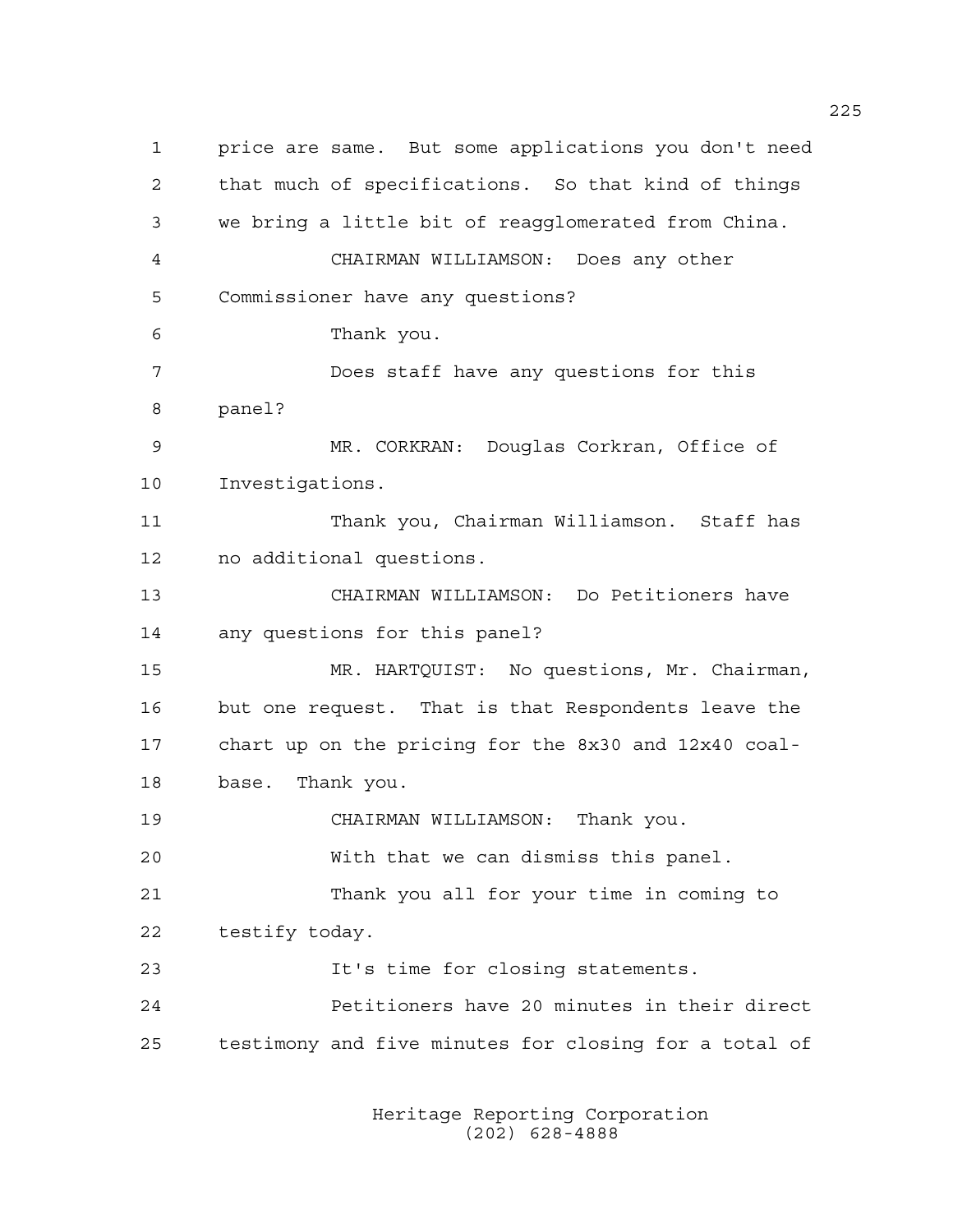1 25 minutes.

| 2  | Respondents have 35 minutes left on direct             |
|----|--------------------------------------------------------|
| 3  | and five minutes for closing, a total of 40 minutes.   |
| 4  | We usually combine those times if without              |
| 5  | objection. Of course people do not have to use all     |
| 6  | their time.                                            |
| 7  | So please take your seat and then we'll have           |
| 8  | closing statements.                                    |
| 9  | (Whereupon, a brief recess was taken.)                 |
| 10 | CHAIRMAN WILLIAMSON: You may begin when                |
| 11 | you're ready, Mr. Hartquist. Thank you.                |
| 12 | MR. HARTQUIST: Thank you, Mr. Chairman. I              |
| 13 | assure you, I'm not going to use all of the 25 or 30   |
| 14 | minutes that we have available to us.                  |
| 15 | First I'm going to make a number of brief              |
| 16 | points and then I want to talk a little bit about the  |
| 17 | chart, a very interesting chart indeed.                |
| 18 | First, although CSC asserts that the U.S.              |
| 19 | and Chinese activated carbon are not interchangeable,  |
| 20 | we certainly believe that the activated carbon that is |
| 21 | produced by the U.S. companies and imported by the     |
| 22 | Chinese companies are interchangeable and competitive  |
| 23 | essentially on the basis of price.                     |
| 24 | Mr. Perera and Mr. Allen admit that the                |
| 25 | prices in the United States are higher than the rest   |
|    |                                                        |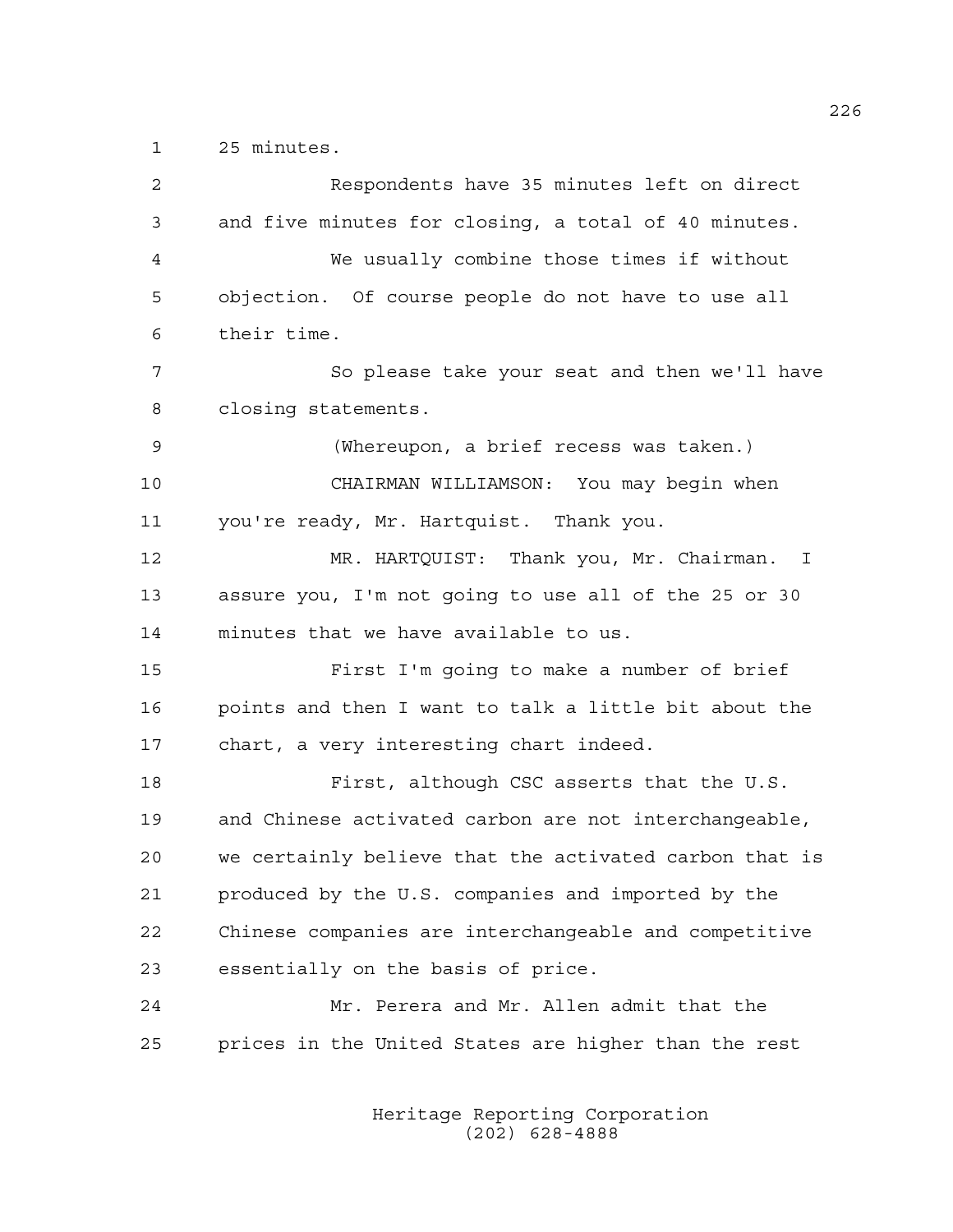1 of the world because of the duty, and as the staff 2 report indicates, the Chinese material is already 3 underselling the U.S. producers by an average of 25 4 percent. If you remove the order and prices fall, 5 underselling will increase and that's our concern 6 about what may happen to the domestic industry.

7 The point that they've made about there 8 being a constraint in the supply of coal to provide 9 the Chinese producers the raw material that they need, 10 we have no indication that that is the case. They 11 haven't put anything on the record to indicate that is 12 the case. There's no evidence whatsoever that we know 13 of that China has a shortage of coal. As a matter of 14 fact they've been exporting over a half billion pounds 15 a year and have been increasing their exports of coal 16 annually.

17 Mr. Perera says he has trouble buying 18 activated carbon. Mr. O'Brien testified that he's 19 here to take an order right after the hearing if Mr. 20 Perera is interested in doing that.

21 As I said earlier, we believe that the 22 carbon that our companies produce competes across the 23 board in all areas. The direct activated product is 24 produced by U.S. companies and sold in the U.S. market 25 as well as the reagglomerated product. So it's not a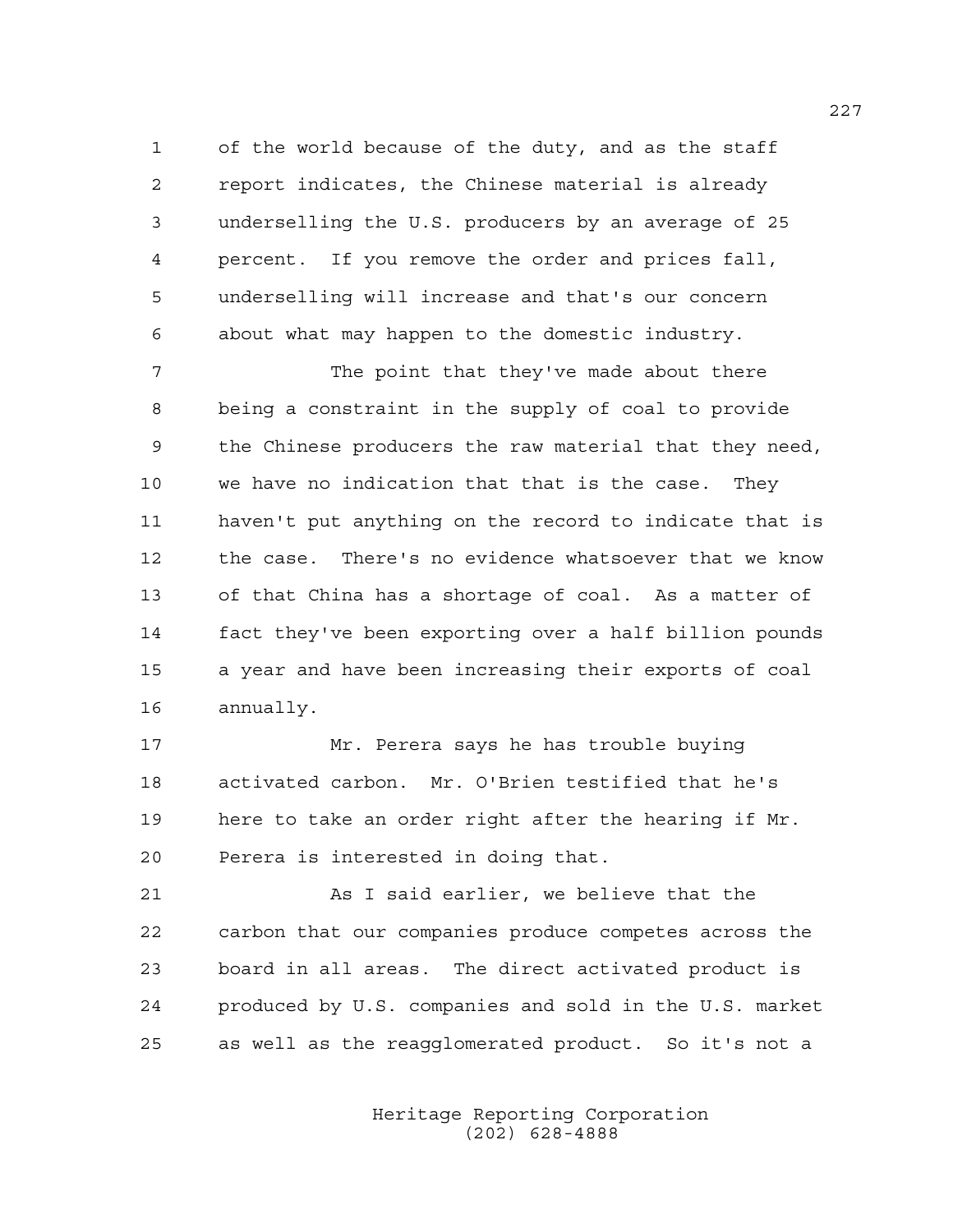1 matter of being able to buy one or the other, you can 2 buy both in the United States and you can buy both 3 from Chinese sources.

4 The issue is rally price.

5 I would comment too, just sort of broadly, 6 that Mr. Perera is in certain markets in the United 7 States, I think that's understood by his testimony. 8 He's not in other markets and you don't have any 9 testimony from Respondents today, unfortunately, as to 10 what's going on in those other segments of the U.S. 11 market.

12 There was some discussion about the 13 specifications for carbon and the equipment that's 14 used, for example, in the municipal wastewater 15 industry. I would just point out for the record that 16 those specs are not set by the carbon producers, 17 they're set by consulting engineers in that industry. 18 So our companies really have no control over those 19 specs. They produce to those specs. And if they can, 20 they can sell our product. If they can't, they don't. 21 But both U.S. companies and the Chinese suppliers are 22 able to fill those markets, to service those markets.

23 The question about why Calgon is not 24 importing from China despite the fact that they have a 25 zero duty right now based upon the last review. They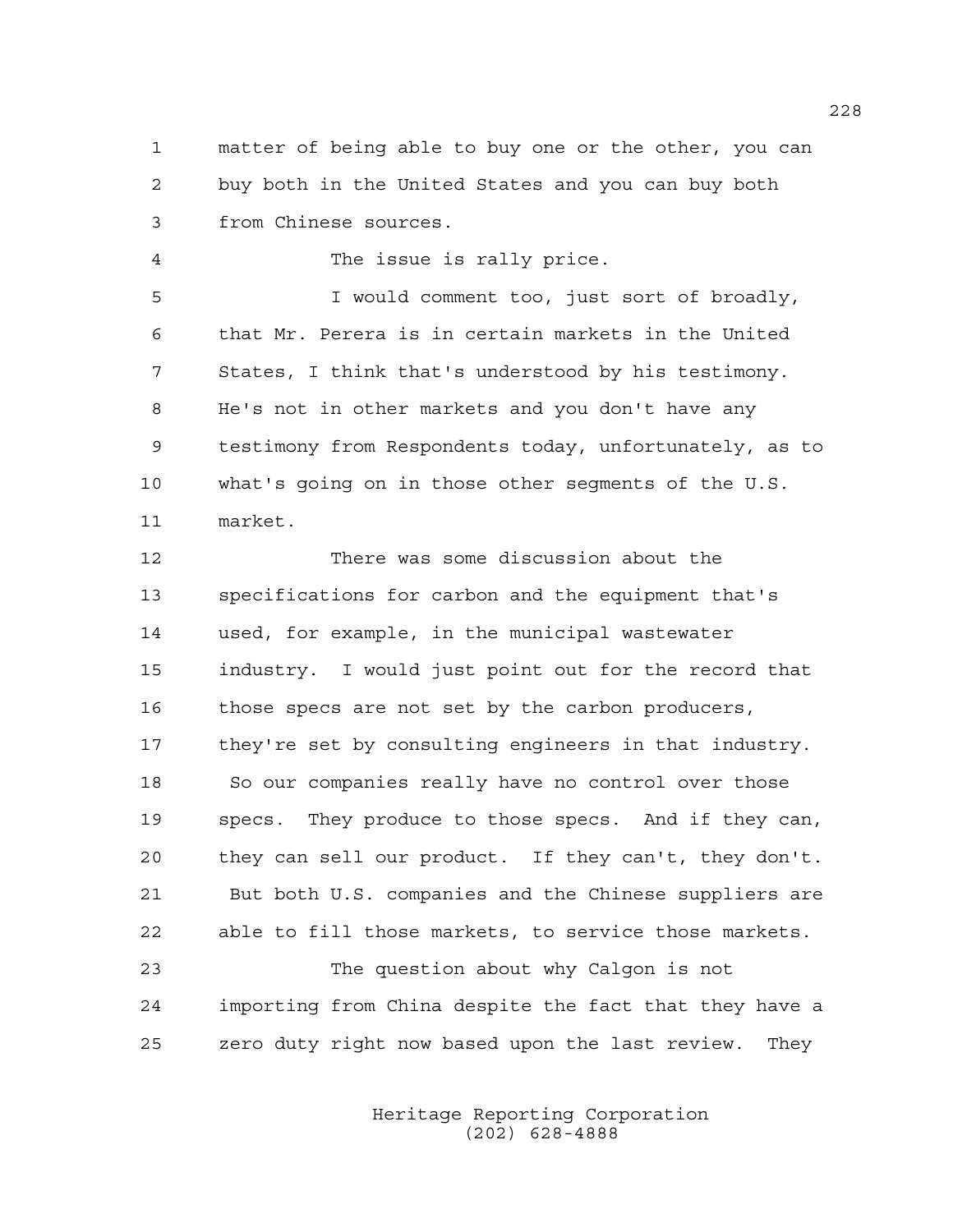1 don't want to import from China. They want it

2 produced from the United States and the order has 3 allowed them to do that and to increase their capacity 4 in the United States to serve this market.

5 A few comments about these very interesting 6 charts that Mr. Perera has used to make his 7 presentation.

8 I would note the pricing series begins in 9 2006, that's when the case was filed, and frequently 10 these cases begin to have an impact in the year that 11 they're filed even before an order is issued.

12 But if you go back to prices earlier you 13 would see a quite different picture in terms of the 14 pricing of the Chinese companies.

15 Secondly, the pricing column, the coal FOB 16 pricing column shows of course prices without the 17 antidumping duties. And the column on the right shows 18 the additional duty that must be paid under the orders 19 as they have moved, as the rates have moved from time 20 to time during the various reviews. That's the 21 additional amount of antidumping duty that must be 22 paid.

23 So to assert that the prices in the market 24 in the United States have not increased because of the 25 antidumping order I think just isn't credible.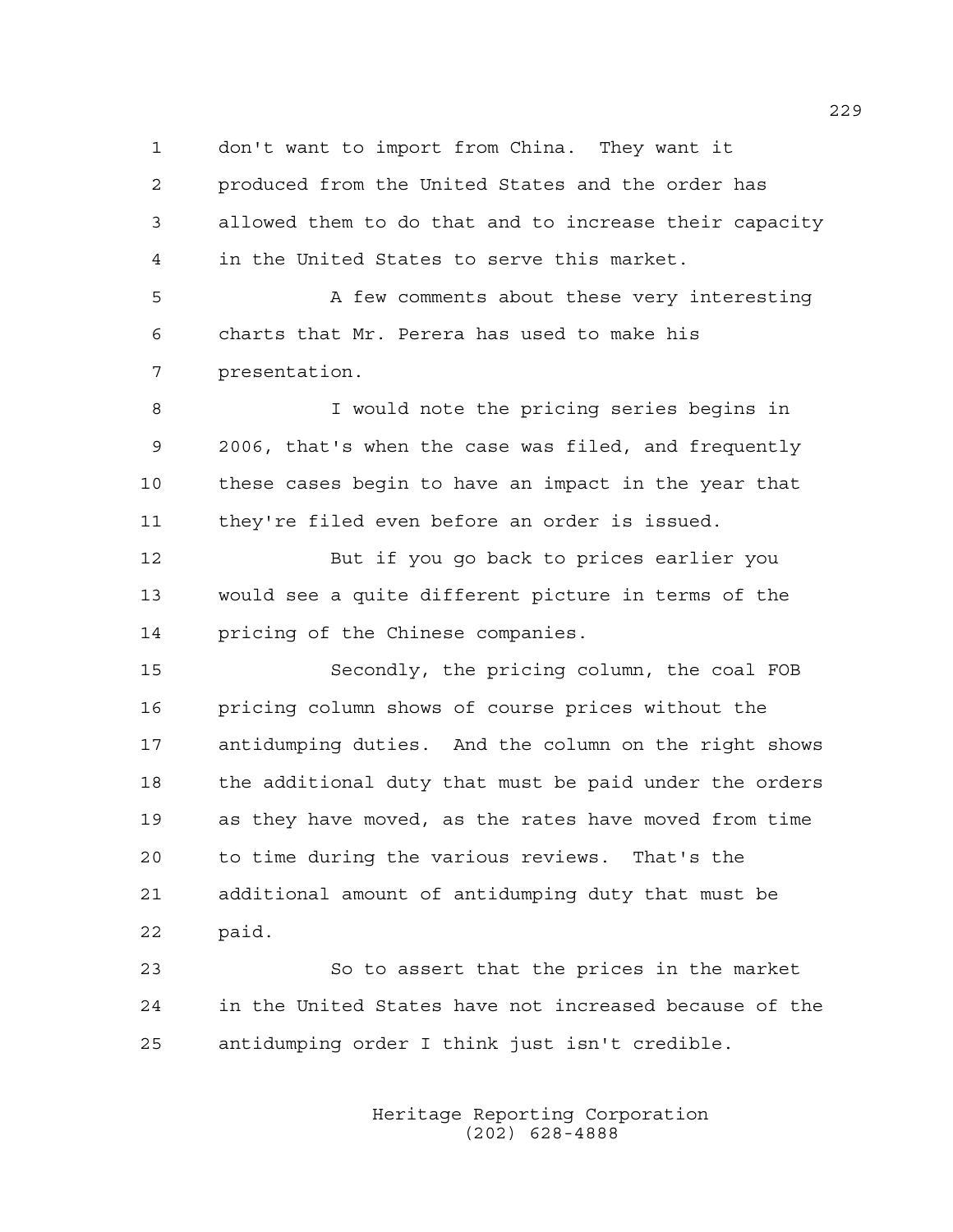1 Look, in 2006 an FOB price of 460 and an 2 antidumping duty rate for that period of \$309, how can 3 you possibly assert that that antidumping duty isn't 4 having an effect on pricing? Particularly when they 5 testified that Chinese prices are pretty much the same 6 to the United States, to Europe, to Canada, global 7 prices. But here they've got to pay the dumping duty 8 and that's why prices in the United States are higher 9 typically than the rest of the world.

10 So we just don't really find that argument 11 to be credible.

12 I would also note that the antidumping 13 margins from the most recent review came out after the 14 staff report was available and they remain very 15 significant. So we think that this pattern, for 16 example, shown in 2013 is going to continue with very 17 substantial margins. Despite the pricing in the 18 United States the Chinese continue to dump their 19 product at very substantial margins and there's no 20 reason to think that they would not continue to do 21 that if the order were terminated.

22 We appreciate your time and courtesy today. 23 Thank you very much.

24 CHAIRMAN WILLIAMSON: Thank you. 25 Ms. Noonan, are you ready?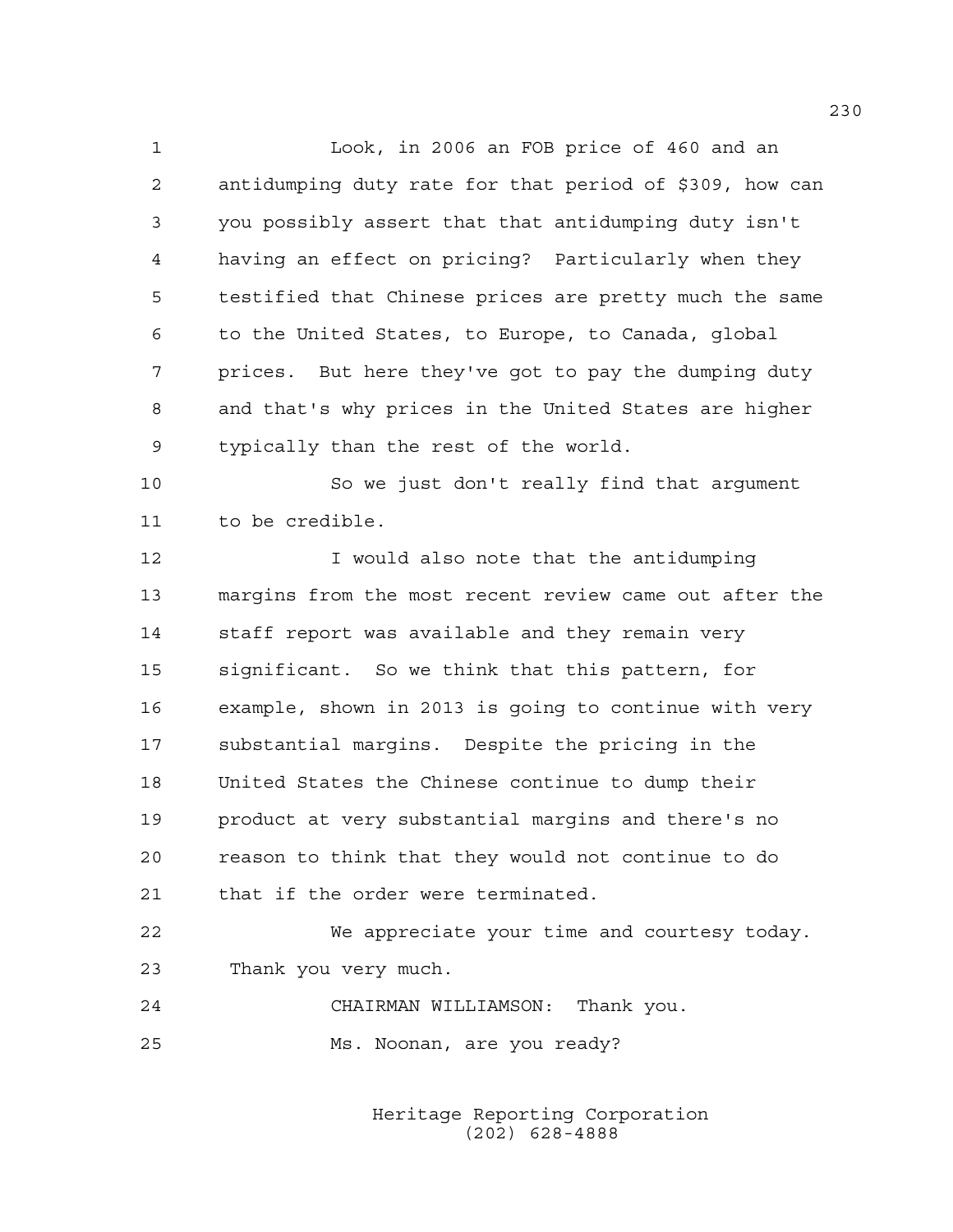1 MS. NOONAN: Thank you, Mr. Chairman and 2 Commissioners, and I'd also like to thank the staff 3 for the hard work on the staff report. I know it's a 4 lot of data and we really appreciate the attention 5 they gave to it.

6 Regarding this chart that's still up, I just 7 want to make sure that we're explaining it right.

8 The FOB price is the price coming out of 9 China that we're paying regardless of what market we 10 sell it to.

11 Then just for illustration purposes, we were 12 showing the antidumping duty to show that even when 13 you had that 67.14 percent rate, which actually held 14 steady for four years just due to the process, you 15 still saw those tremendous increases in the FOB 16 pricing.

17 Then even when you saw the rate go down from 18 67.14 to 16.34, you still saw a tremendous increase in 19 the FOB price. That's the point we were trying to 20 make with this chart here. I hope that helps explain 21 it a little bit.

22 I also want to make clear that we're not 23 saying that the domestic product and the Chinese 24 product is never interchangeable under any 25 circumstances. What we were pointing out was in the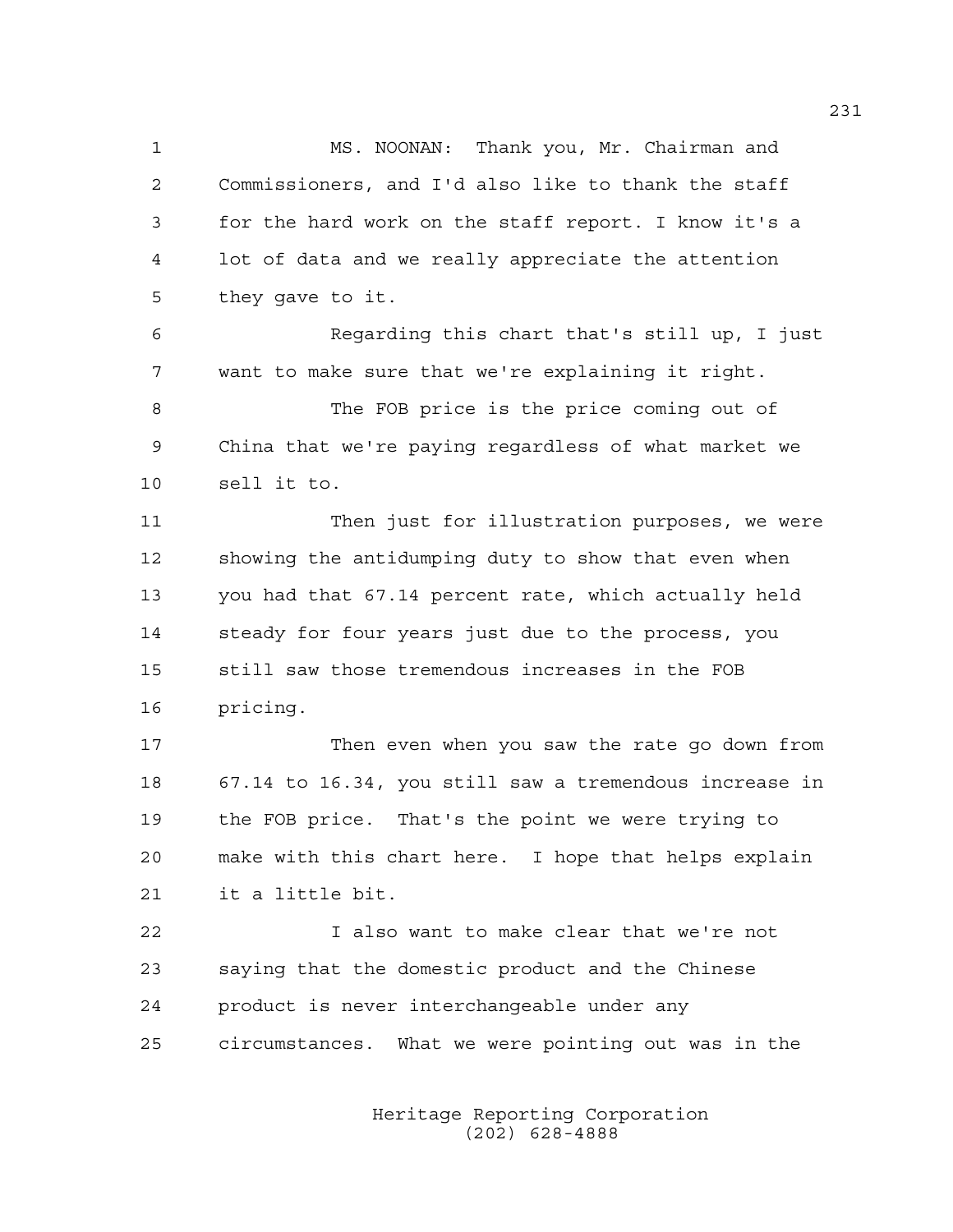1 staff's own report, the majority of respondents said 2 it was never or sometimes interchangeable for certain 3 applications. I think the market segmentation is 4 important and we look forward to providing you with 5 some more information on that in our posthearing 6 brief.

7 Regarding the issue of underselling, we feel 8 that the prices of the Chinese product are well above 9 the cost of the Chinese product and are being fairly 10 sold in the United States. But regardless, you still 11 have a record of really tremendous increases in 12 investments and profitability from the domestic 13 industry, even with this alleged underselling, which 14 again, I think just goes to the strength of the demand 15 in the market and the health of the industry.

16 Finally, regarding the POR-4 results, that 17 dollar four yeah, that's a big blow. We're really 18 upset about that too. We want to point out that in 19 that review we were not a mandatory respondent. We're 20 getting stuck with the separate rate that is an 21 average of the two respondents that were independently 22 reviewed who had above zero margins. You also have a 23 third respondent who had a zero.

24 So again, you have a lot of product coming 25 into the United States that even under the Department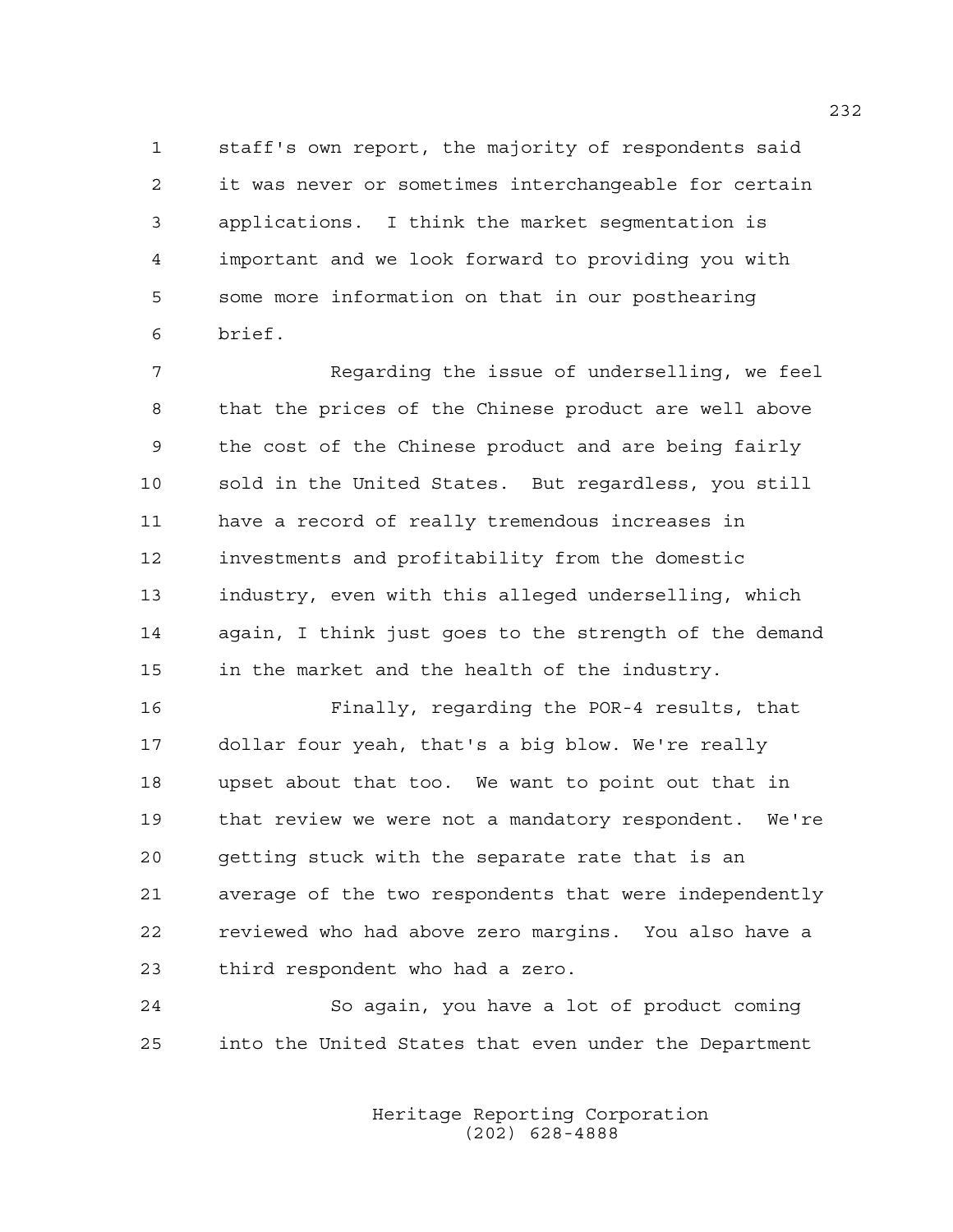1 of Commerce's dumping methodology is being fairly 2 priced because it has a zero margin and both the other 3 two mandatory respondents and ourselves are 4 challenging that 104 margin and we feel really good 5 that it's going to be knocked down by the Court of 6 International Trade. 7 That concludes my comments. Thank you for 8 your time. 9 CHAIRMAN WILLIAMSON: Thank you. 10 Again, I want to thank all of the 11 participants in today's hearing for providing 12 information in their testimony. 13 Posthearing briefs, statements responsive to 14 questions and requests of the Commission and 15 corrections to the transcript must be filed by 16 January 4, 2013. Closing of the record and final 17 release of data to parties by January 31, 2013. Final 18 comments are due on February 4, 2013. 19 With that, this hearing is adjourned. Thank 20 you very much. 21 (Whereupon, at 4:02 p.m., the hearing in the 22 above-entitled matter was adjourned.) 23 //

 $24 /$ 

25 //